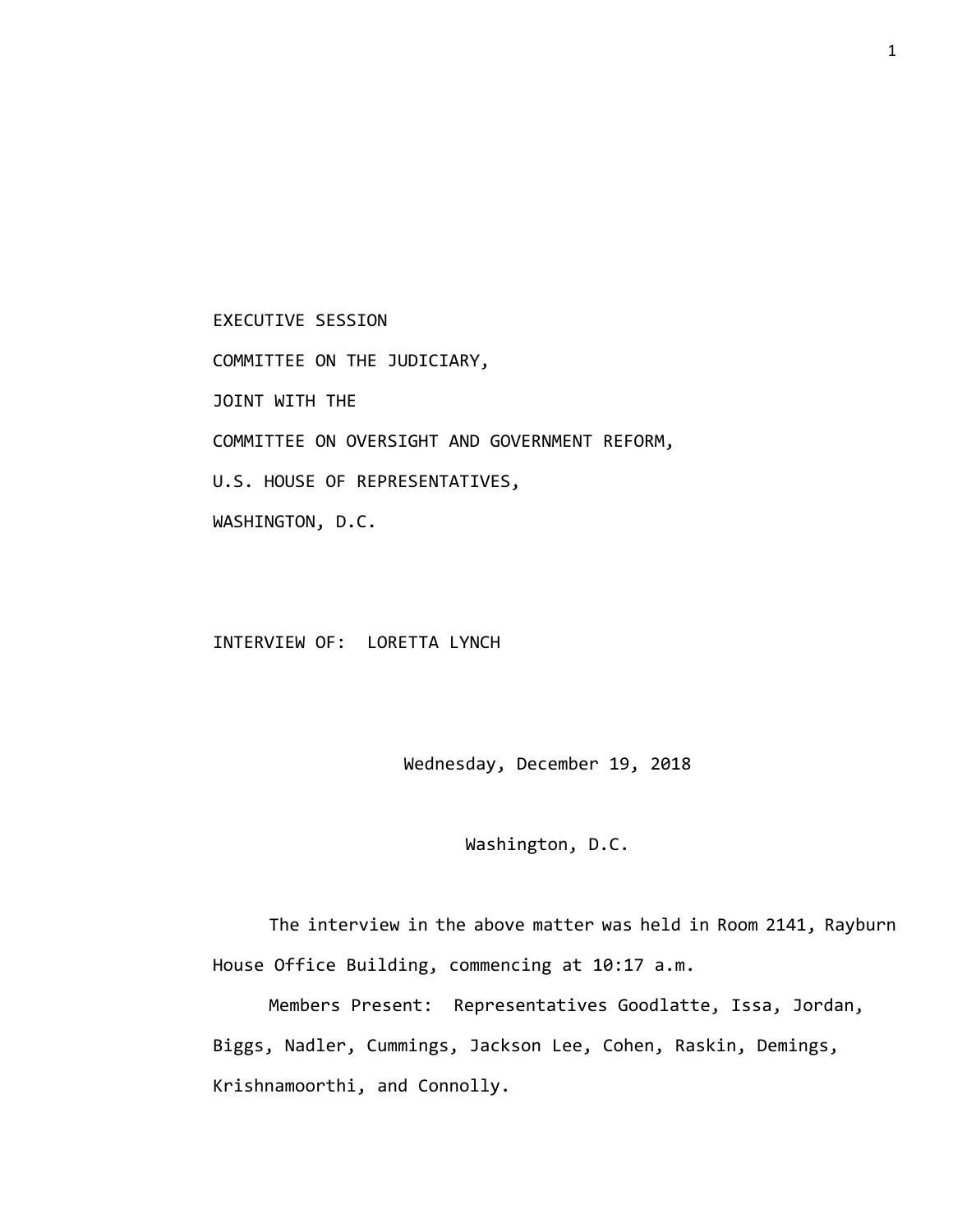Chairman Goodlatte. We'll go on the record. This is a transcribed interview of Loretta Lynch.

Chairman Gowdy and I requested this interview as part of a joint investigation by the House Committee on the Judiciary and the House Committee on Oversight and Government Reform into decisions made and not made by the Department of Justice and the Federal Bureau of Investigation regarding the 2016 Presidential election.

Would the witness please state her name for the record?

Ms. Lynch. Good morning, Mr. Chairman. Loretta Lynch.

Chairman Goodlatte. I want to thank you for appearing today, and we appreciate your willingness to appear voluntarily.

My name is Bob Goodlatte, chairman of the Judiciary Committee.

I will now ask everyone else who is here in the room, other than Ms. Lynch's personal counsel, who we will get to in a moment, to introduce themselves for the record.

Mr. Parmiter. Good morning. I am Robert Parmiter from the Judiciary Committee, majority staff.

Mr. Biggs. Andy Biggs, Arizona, Republican.

Mr. Jordan. Jim Jordan.

Mr. Lasseter. David Lasseter, Department of Justice.

Mr. Weinsheimer. Brad Weinsheimer with the Department of Justice.

Mr. Baker. Arthur Baker, counsel for the House Judiciary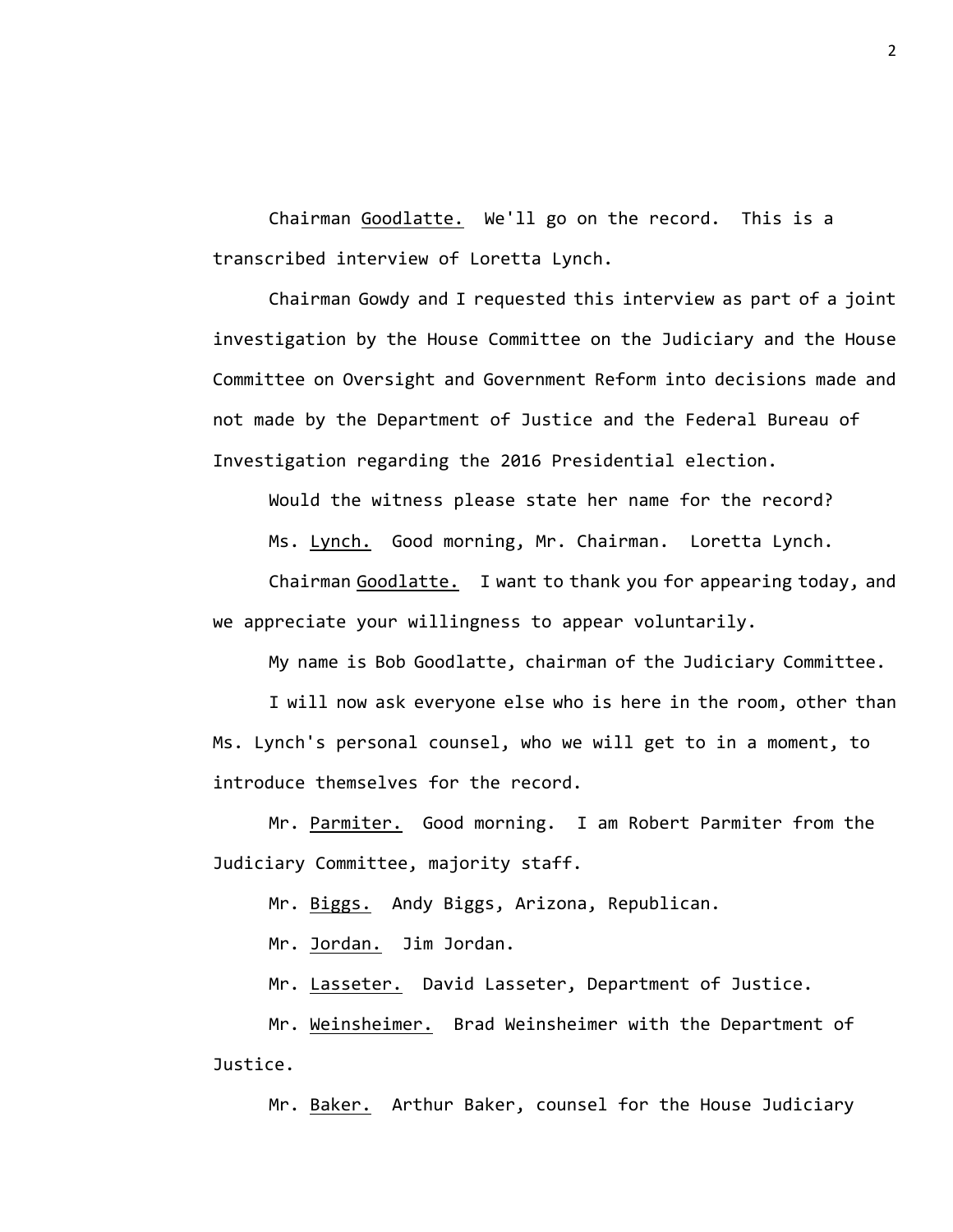Committee, majority staff.

Mr. Somers. Zach Somers, House Judiciary, majority.

Mr. Breitenbach. Ryan Breitenbach, House Judiciary, majority.

Mr. Nadler. Jerrold Nadler, Ranking Member.

Ms. Jackson Lee. Sheila Jackson Lee, House Judiciary Committee.

Ms. Hariharan. Arya Hariharan, House Judiciary, minority.

Ms. Shen. Valerie Shen, House Oversight and Government Reform, majority.

Mr. Kim. Janet Kim, House Oversight and Government Reform, Democrats.

Mr. Morgan. Matt Morgan, House Judiciary Committee, minority staff.

Mr. Emmons. Will Emmons, House Judiciary staff.

Ms. Cole. Molly Cole.

Ms. Sachsman Grooms. Susanne Sachsman Grooms, House Oversight Committee, Democrat.

Mr. Krishnamoorthi. Raja Krishnamoorthi.

Mr. Buddharaju. Anudeep Buddharaju, House Oversight, majority.

Mr. Ventura. Christopher Ventura, House Judiciary Committee, Republicans.

Mr. Castor. Steve Castor, Oversight and Government Reform, majority.

Ms. Green. Meghan Green, House Oversight, majority.

Mr. Brebbia. Sean Brebbia, House Oversight, majority.

Ms. Greene. Emily Greene.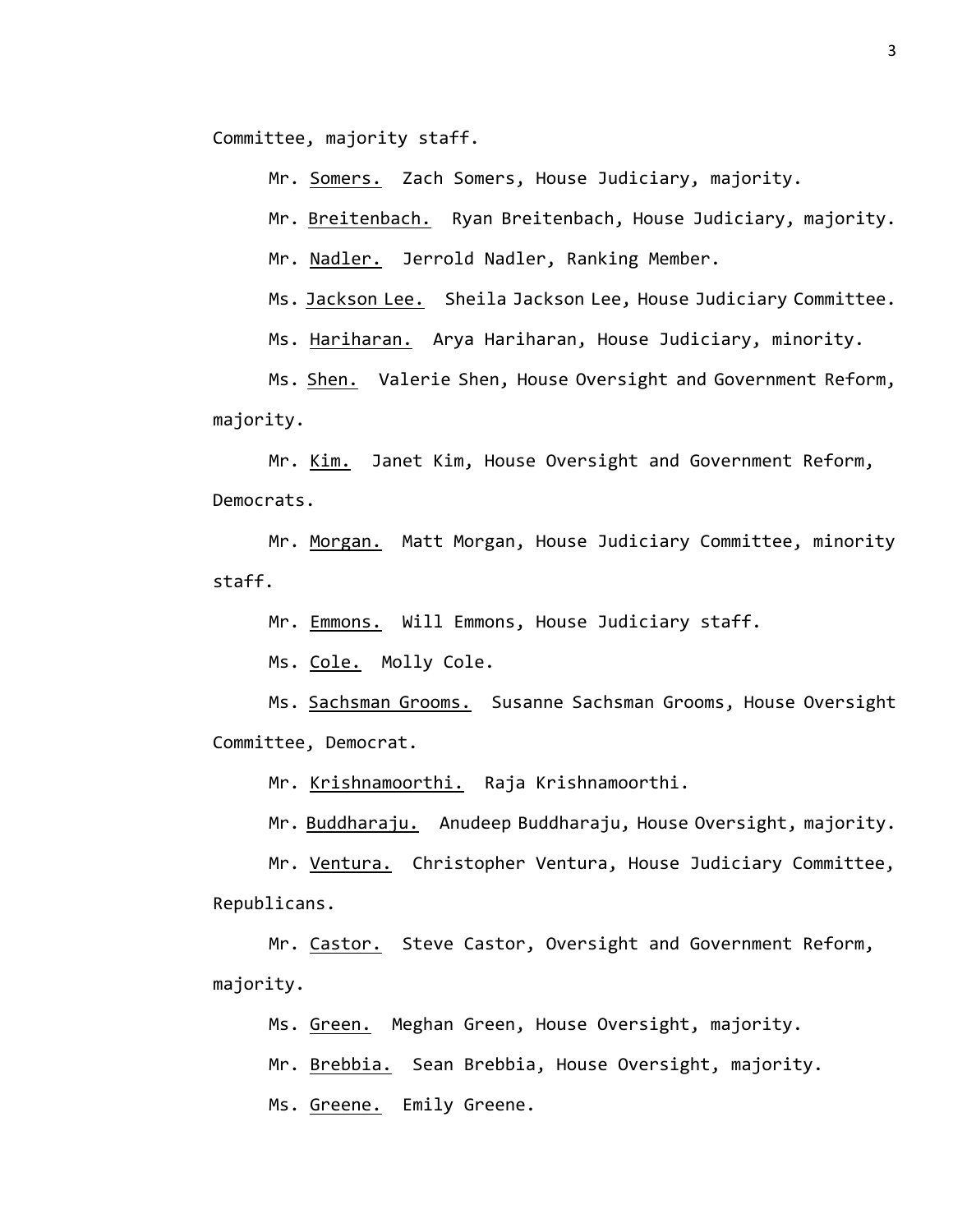Chairman Goodlatte. The Federal Rules of Civil Procedure do not apply in this setting, but there are some guidelines that we follow that I'd like to go over.

Our questioning will proceed in rounds. The majority will ask questions for an hour, and then the minority will have an opportunity to ask questions for an equal period of time. We will go back and forth in this manner until there are no more questions and the interview is over.

Typically, we take a short break at the end of each hour of questioning, but if you would like to take a break apart from that, please let us know and we will also take a break for lunch at the appropriate point.

As I noted earlier, you are appearing today voluntarily. Accordingly, we anticipate that our questions will receive complete responses.

As you can see, there is an official reporter taking down everything that is said to make a written record, so we ask that you give verbal responses to all questions.

Do you understand that?

Ms. Lynch. Yes. Thank you, Mr. Chairman.

Chairman Goodlatte. So that the reporter can take down a clear record, it is important that we don't talk over one another or interrupt each other, if we can help it.

Both committees encourage witnesses who appear for transcribed interviews to freely consult with counsel, if they so choose, and you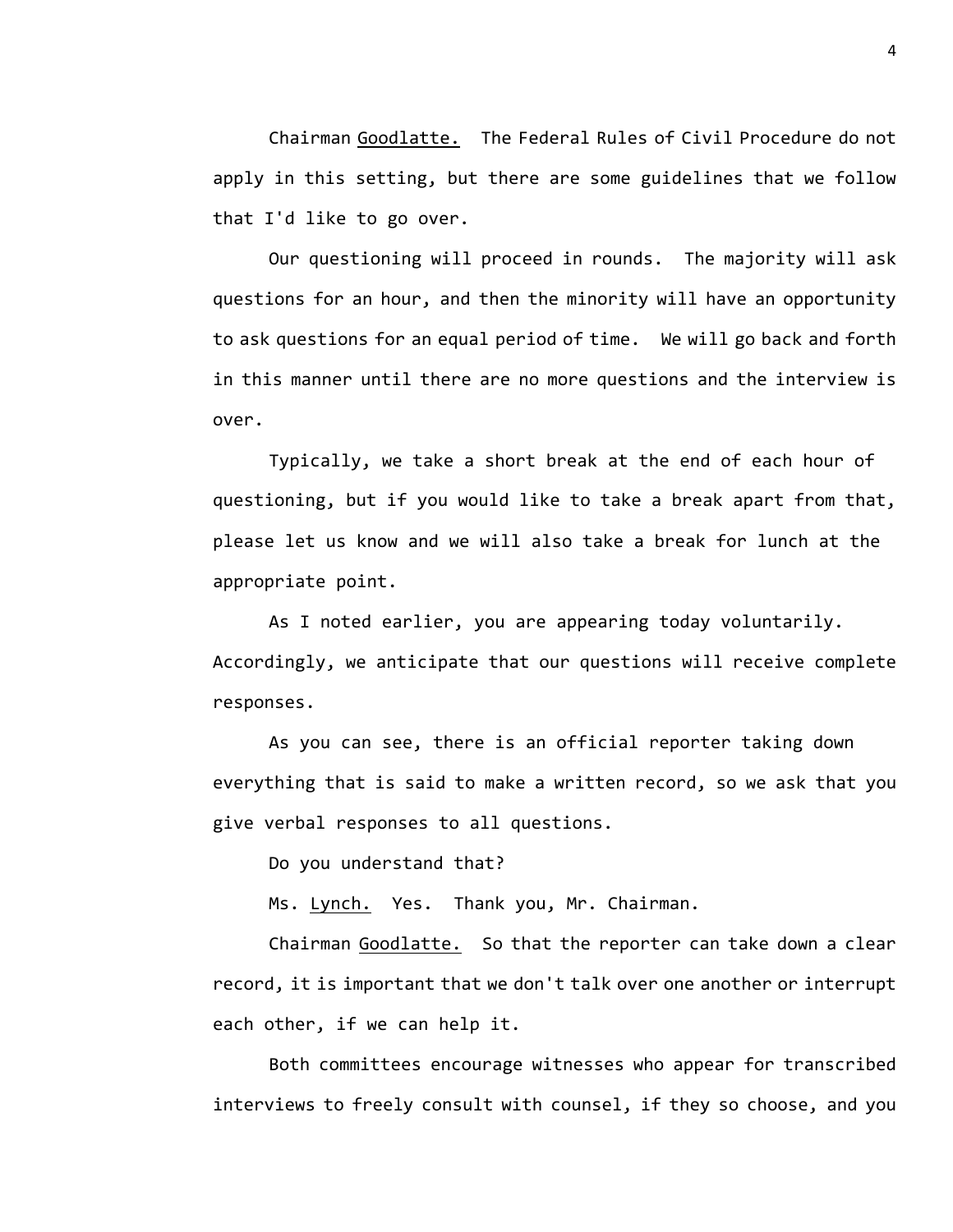are appearing today with counsel.

Could you -- could counsel please state your name for the record?

Mr. Wells. My name is Ted Wells. I am at the law firm of Paul, Weiss.

Mr. Tarlowe. Richard Tarlowe, also from Paul, Weiss.

Mr. Lerer. Justin Lerer, also from Paul, Weiss.

Chairman Goodlatte. We want you to answer our questions in the most complete and truthful manner possible, so we will take our time.

If you have any questions or if you do not understand one of our questions, please let us know. And if you honestly don't know the answer to a question or do not remember it, it is best not to guess. Please give us your best recollection. And it is okay to tell us if you learned information from someone else.

If there are things you don't know or can't remember, say so and please inform us who, to the best of your knowledge, might be able to provide a more complete answer to the question.

Ms. Lynch, you should also understand that although this interview is not under oath, you are required by law to answer questions from Congress truthfully. Do you understand that?

Ms. Lynch. Yes. Thank you, Mr. Chairman.

Chairman Goodlatte. This also applies to questions posed by congressional staff in an interview. Do you understand this?

Ms. Lynch. Yes, thank you.

Chairman Goodlatte. Witnesses who knowingly provide false testimony could be subject to criminal prosecution for perjury or for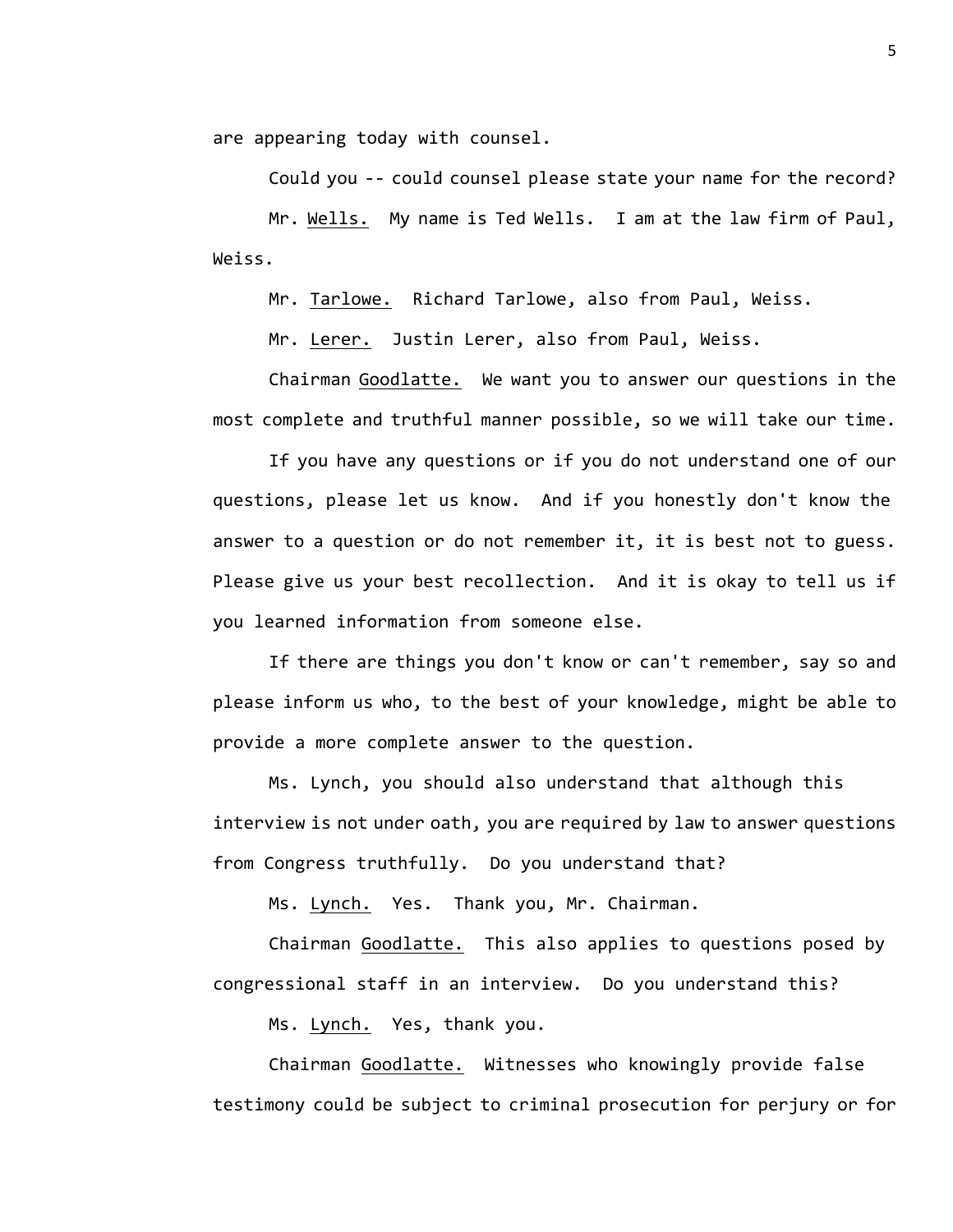making false statements. Do you understand this?

Ms. Lynch. Yes. Thank you.

Chairman Goodlatte. Is there any reason you are unable to provide truthful answers to today's questions?

Ms. Lynch. No.

Chairman Goodlatte. So that's the end of my preamble. Do you have any questions before with we begin?

Ms. Lynch. No. Thank you, Mr. Chairman.

Chairman Goodlatte. The time is now 10:22, and we will start with the first round of questions.

## EXAMINATION

BY MR. SOMERS:

Q Ms. Lynch, I'd just like to start with some very basic questions, mainly about your knowledge and your role in both the Midyear Exam investigation and the Crossfire Hurricane investigation after that.

So I think, you know, the very basic question is, when did you learn that the FBI had an open investigation into Hillary Clinton's use of a private email server?

A I first learned of the issue in the summer of 2015, and I believe it was the month of July.

I was informed that the Department of Justice had received a referral from the State Department inspector general, that because there were issues with how classified information may have been transmitted and the people who were involved in that were no longer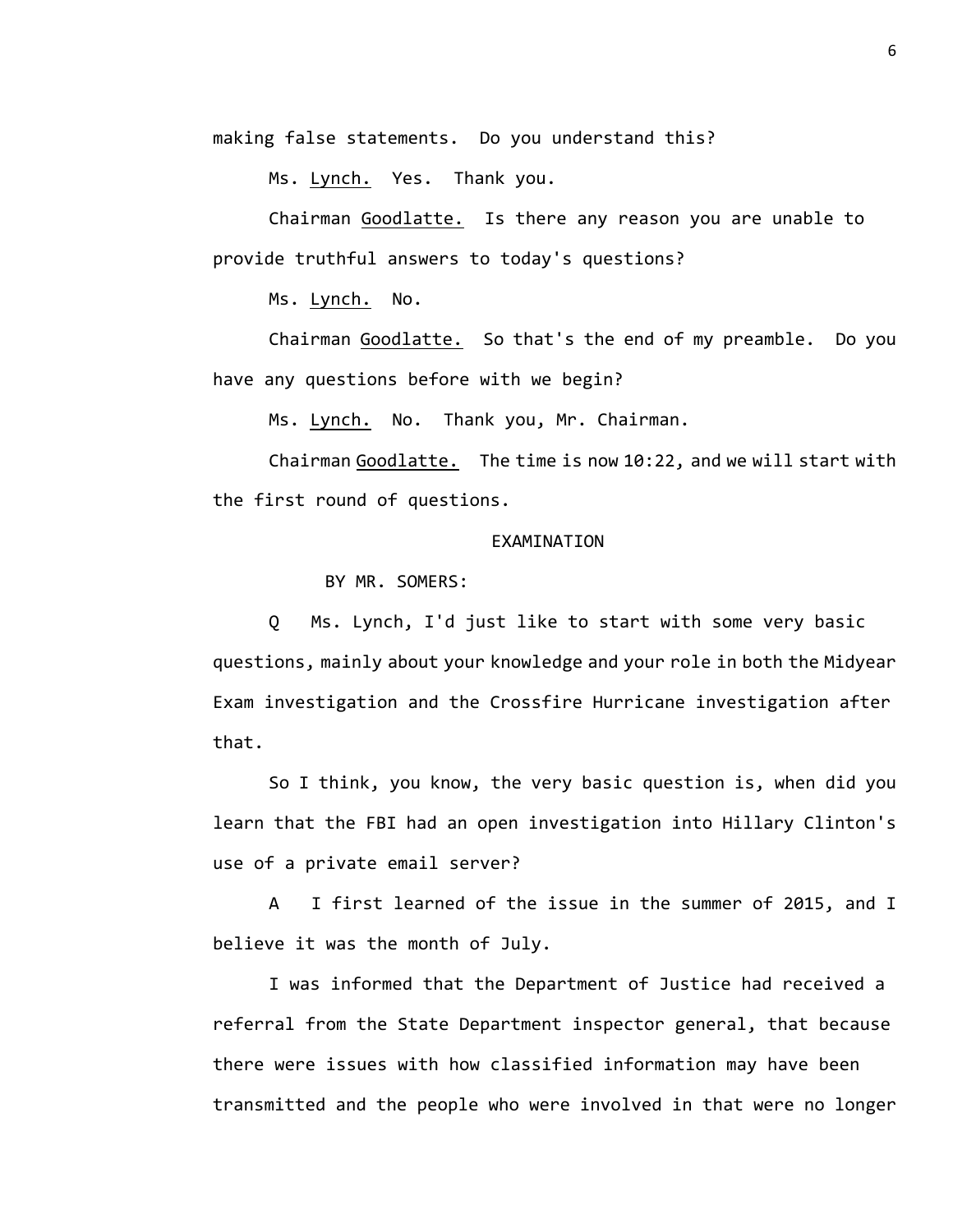with the State Department, they were referring it to the Department of Justice because they didn't have the jurisdiction to deal with former employees.

It was my understanding that the State Department will be looking at their own procedures. It would be sort of a two-step process. And as I said, my recollection is it was in July of 2015, but I can't be more specific as to when in that month.

Q And just to be specific, when you learned about what you just described, was the investigation open or was it, like, officially opened by the FBI, or were you learning it slightly before it was officially opened?

A You know, I wouldn't know the official opening date as in when did the computer assign a number to it, because that's what happens when you open a case. Whether it's the FBI or a U.S. Attorney's Office, there's an official -- you know, you open something in a computer, it's assigned a number, and the computer generates these names.

So that date wouldn't have been brought to my attention, but I was aware of the referral and I knew that it was certainly something that the Department would be looking into.

Q Who brought it to your attention?

A I don't recall specifically whether it was in my morning meeting of my staff or whether it was in the security meeting that I had with the Director and Deputy Director. Between those two meetings, I don't recall.

Q Okay. And what were you told specifically that the FBI was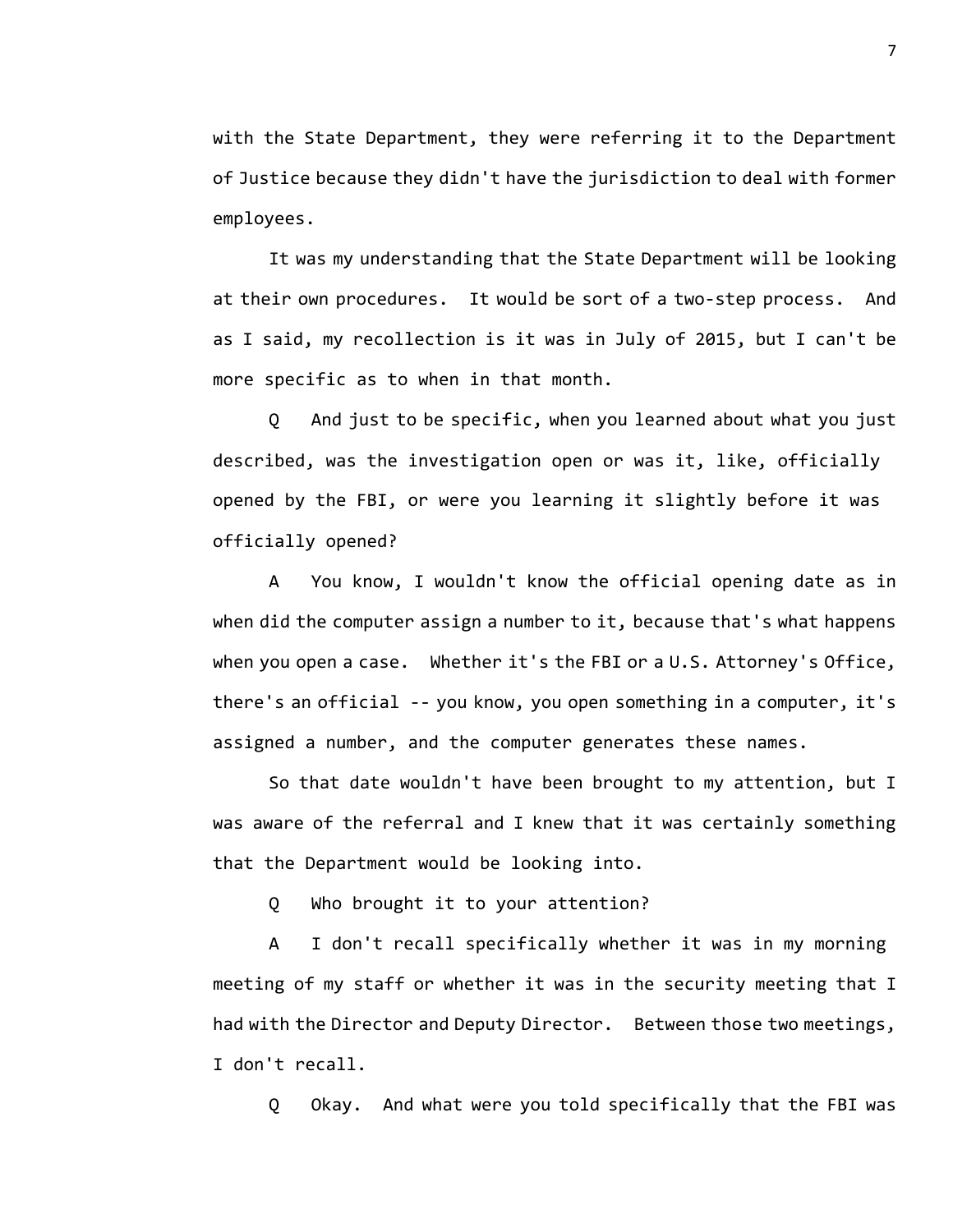going to be -- oh, you can't? I'm sorry.

A You were saying?

Q I was asking you specifically what you were told the FBI was going to be looking into.

A You know, I wouldn't be told in a breakdown of the FBI would be looking into one thing and somebody else would be looking into another. What I would be told at my level was that the Department had received a referral from the inspector general of the State Department, that we, collectively, would be looking into the matter of how classified information may have been handled, whether there were any issues resulting from that.

So at the level of the Attorney General, I was informed, as I mentioned, of the referral, that we'd be looking into it, and certainly I knew from that that it was going to be something that would take some time and would be fairly sensitive.

Q All right. So you were informed about the opening of the investigation. And then beyond this initial time you're told about it, is this something you're regularly updated on, I mean, or is it something that falls off your radar?

A Well, you're referring to the email investigation?

Q Yes, the email investigation.

A Because it was an investigation that was going to be handled, in terms of the Department components, through our National Security Division, I would have been briefed on it with my regular meetings with them. There were a certain category of cases, and this was included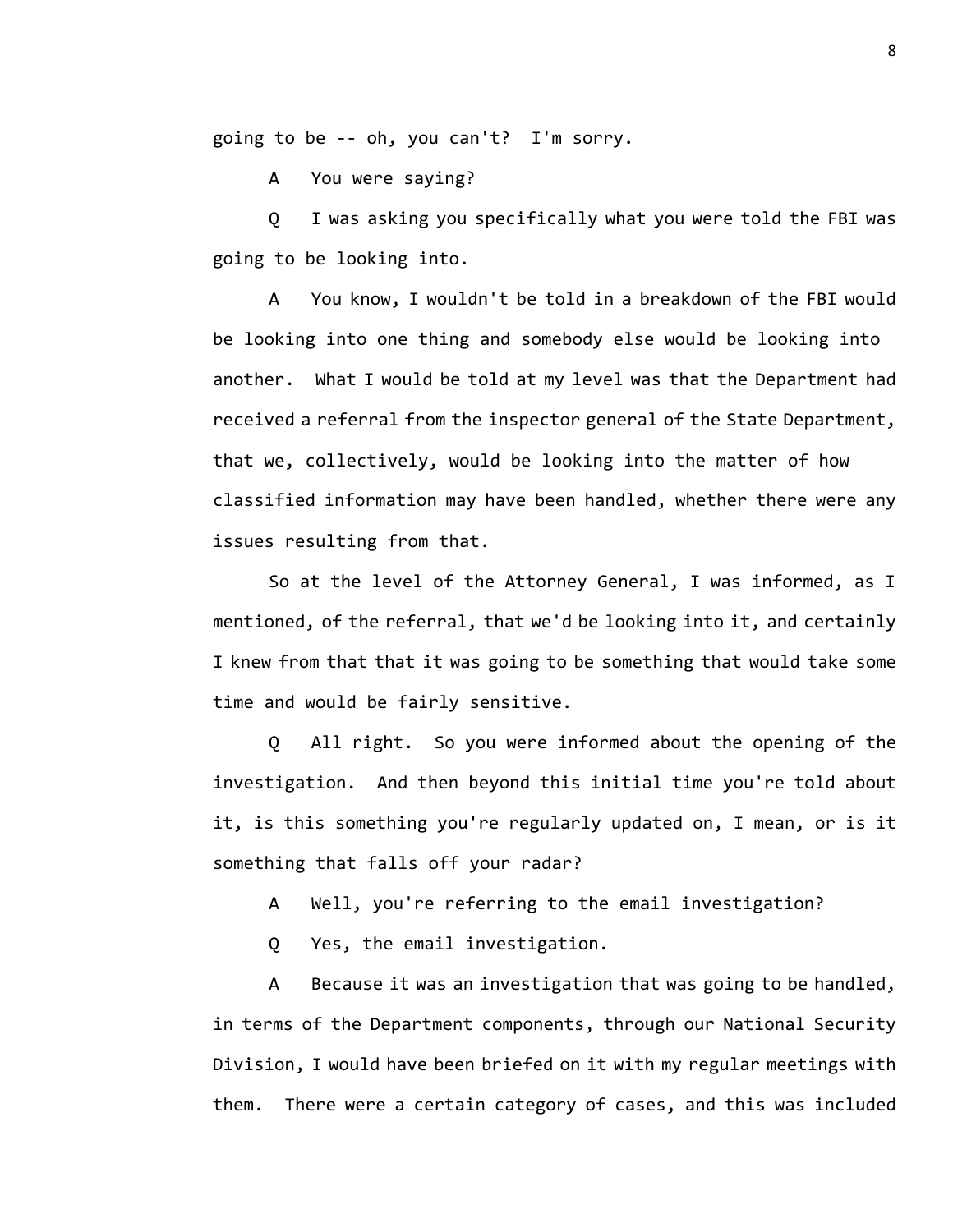in them, that were briefed at a sensitive level.

So, typically, I would meet once a month with the National Security Division. We would discuss a wide range of topics: cases, investigations, policy issues. And then, if we had to discuss a sensitive matter, such as this one, we would streamline that meeting, because it was not something that was in the normal course of discourse because of its sensitivity.

Those meetings took place once a month. Because of my travel schedule, I would not say it was on a monthly basis evenly all the time. And certainly, if there were other issues that came up to the forefront that I needed to be briefed on, I would be briefed separately about a specific issue.

Q And who is doing these briefings?

A At the time, John Carlin was the head of the National Security Division. He ultimately left the Department, but I think that may have been after the investigation was resolved. John would run the National Security Division briefings to myself and the Deputy Attorney General on a wide range of topics. Mary McCord was the Deputy at that time. She was typically present. George Toscas was the attorney who was directly supervising the team of lawyers from NSD, and then ultimately AUSAs from the Eastern District of Virginia.

For specifics, often George Toscas would be the person providing specific information. For a more general summary, sometimes it would be -- I can't recall if it was Mary or John, to be honest with you, who would provide summaries more often than not.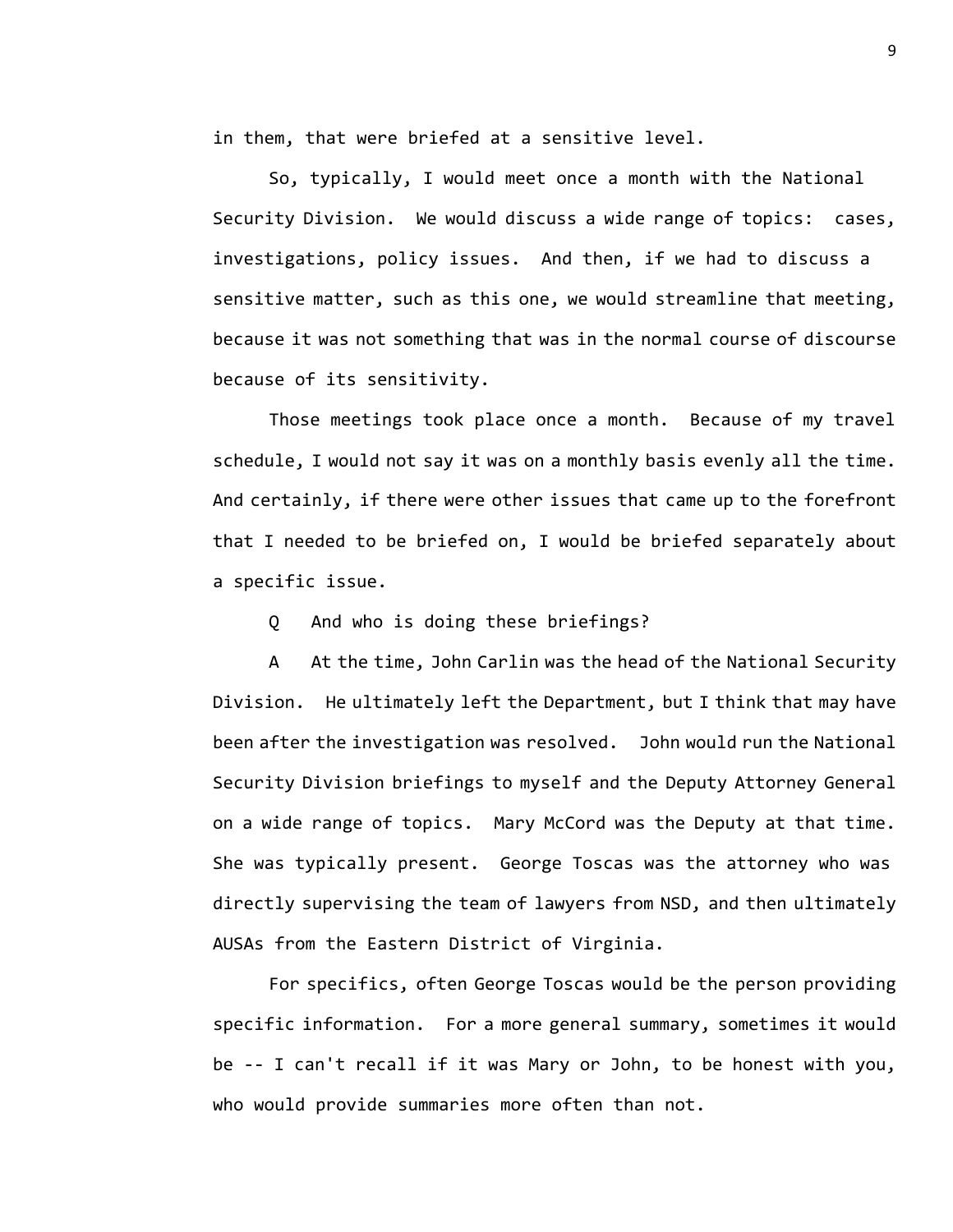Q And you mentioned AUSAs from the Eastern District of Virginia. Just to be clear, they were in these briefings or they were on the team? I wasn't clear.

A They were on the team, but not in the briefings.

Q And then what about FBI? Did you hear directly from FBI during the course of the investigation?

A I heard from the FBI minimally during the course of the investigation. They wouldn't have come TO -- the agents wouldn't have come directly to me, because I was not working directly on the case. They would report up to their supervisors.

There were occasional issues that were brought to my attention, typically by the Deputy Director. At one point, I recall, he brought to my attention an issue. There had been some press report about the size of the investigative team that was inaccurate. And because I would receive those press reports also, I recall Deputy Director McCabe correcting that for me, letting me know that that was inaccurate and they didn't know how that press report had come about.

So those were the types of discussions I would have with the FBI about the investigation.

Q You mentioned Deputy Director McCabe. Did you have any conversations with Director Comey?

A I would see the Director pretty much --

Q I mean about Midyear Exam. Obviously, you spoke with the Director.

A Yes. I think that I spoke more to the Deputy Director, and,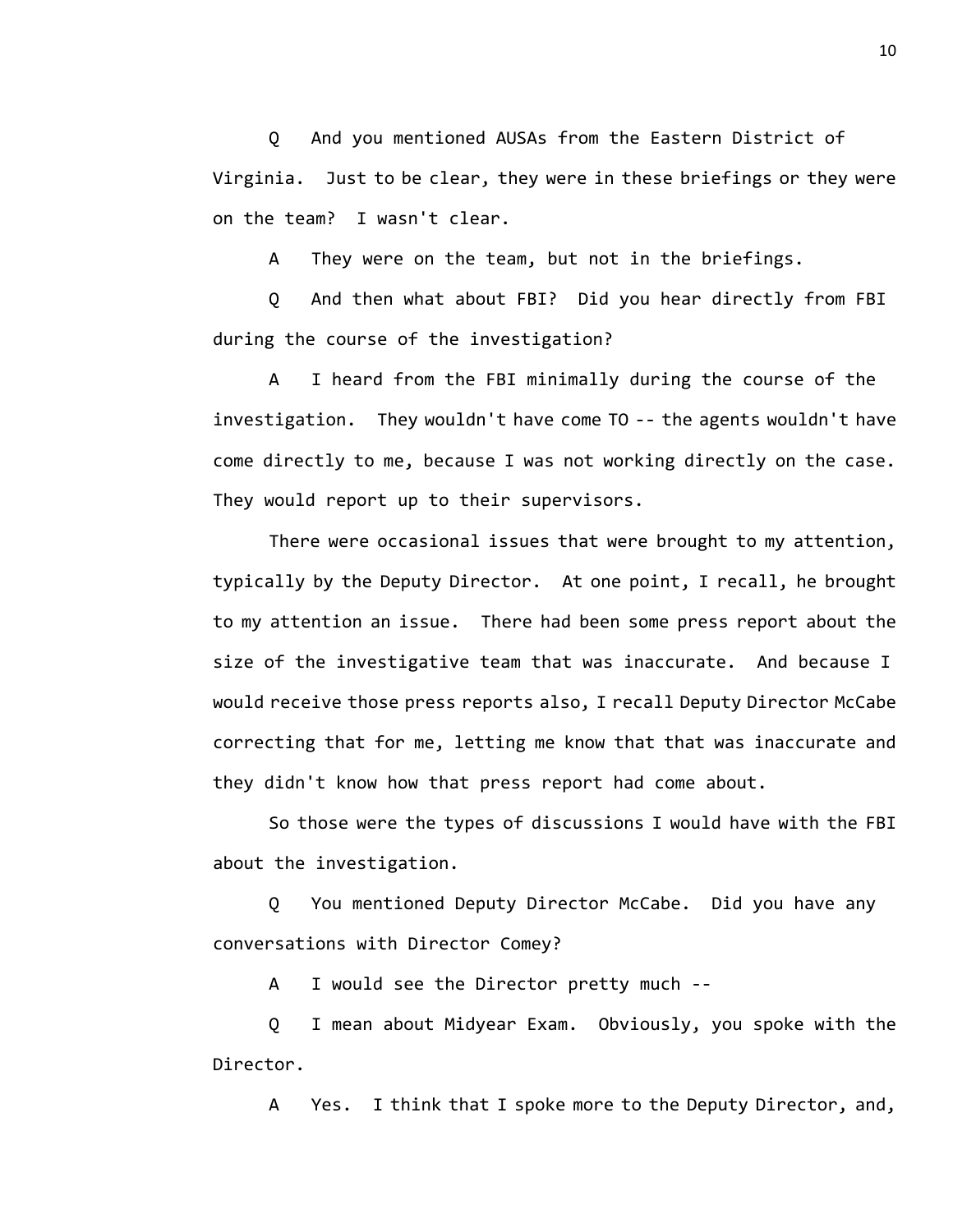again, it was minimally. It was about the issues such as the one that I mentioned. I don't recall having a debriefing with him until the very end of the investigation when it was the whole team together.

Q And when was that? What are you calling the very end of the investigation?

A In July of 2016.

Q July. Okay.

Did you discuss around that time -- I'm sorry, this meeting or briefing that you had, was Director Comey in that meeting or briefing?

A Well, this is the meeting when the entire team briefed me on their ultimate recommendation. So Director Comey was in the meeting.

Q Okay. So the entire team. That's DOJ and that's FBI?

A DOJ, FBI, as well as staff from my office and the Office of the Deputy Attorney General.

Q Okay.

A As well as the Deputy Attorney General.

Q All right. So in terms of your supervision of the investigation, it was more of a -- you just received updates, you don't believe you directly, in any way, supervised the investigation?

A Well, I was not the direct line supervisor. There were supervisory prosecutors -- there was a supervisory prosecutor who was essentially supervising the legal work.

Q No, I mean --

A Then George Toscas was supervising the legal team. NSD were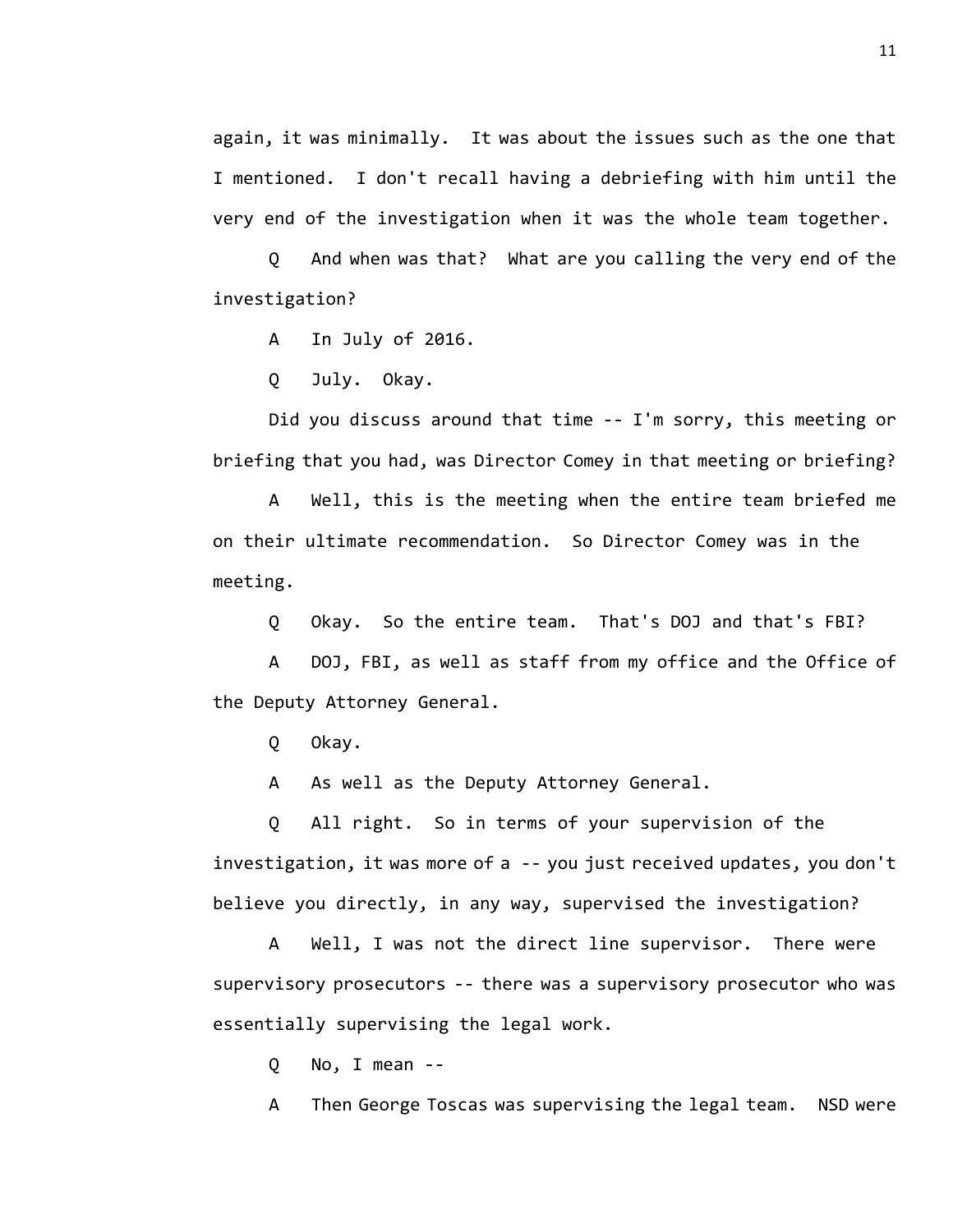supervising it. Things were reported up to the Deputy Attorney General and, ultimately, to me.

Q I guess my question is, things being reported to you, briefing, versus you giving instruction back down. Were you giving any instructions back down to any of those people in the chain?

A No, I wasn't asked for instruction in the sense that someone came to me with a question of, what should we do with a particular investigative technique? That's something that would not rise to the level of the Attorney General.

The one time that I recall giving instruction was when there was a potential litigation involving the team's attempts to secure some additional laptops in the spring of 2016. They had -- and I don't recall how they had learned of the laptops -- but the witnesses involved had counsel who was, I think, fairly new to the case, but the counsel was a former prosecutor and was someone that I knew.

The counsel, my understanding was, was talking about litigating the matter. The team wanted me to be aware that there was potential litigation about this. But we talked about it from a strategy point of view, and I gave them my views from working with this particular lawyer, and I gave my views on the best way to handle the situation. And I believe that the supervisors folded those in.

I didn't go back and say, "Did you do what I said?" But we talked about it in a sense of how to handle the situation, the best and the most efficient way to obtain access to the evidence that we needed. And to my understanding, they actually did obtain that evidence fairly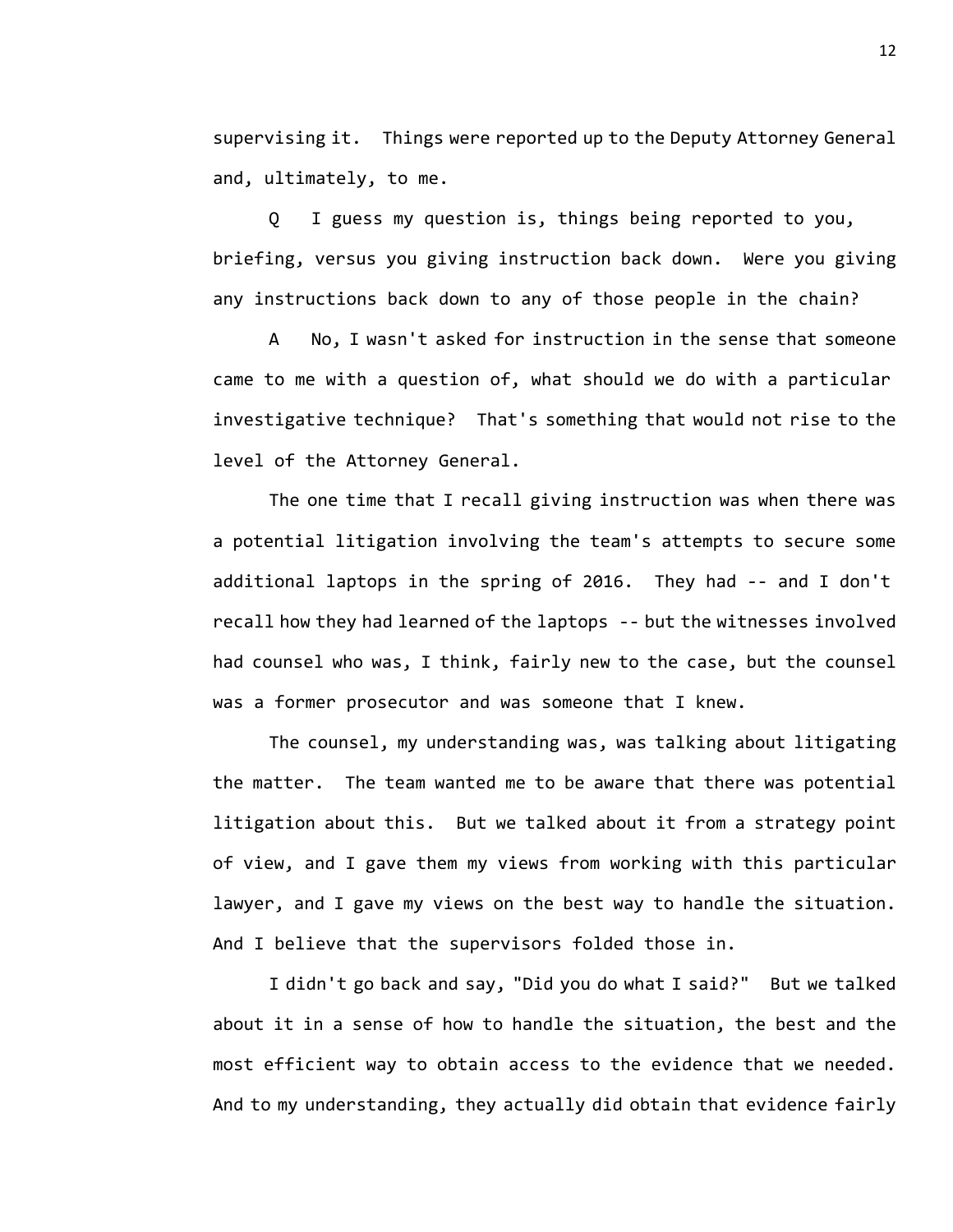quickly.

Q Okay. And you just spoke about the briefing at the end of the investigation. Did that briefing occur before or after Mr. Comey's July 5th press conference where he publicly announced the FBI's findings?

A It was afterwards.

- Q After that. So what was discussed in this briefing?
- A You're referring now to the final case briefing?
- Q The final -- yeah, the final case briefing.

A This was the briefing that I had anticipated for some time. And essentially, the lawyers who had been working on the case had prepared a memorandum outlining the relevant facts, the initial issues from the referral that we just spoke about, from the nature and the course of the investigation, the steps that were taken, the types and number of interviews that were done, the types and the numbers of documents that were reviewed, the issues that they had generated. Essentially, the entire structure of the investigation, the issues that they looked at, the statutes that they looked at, the standards.

And then they went through, essentially, all the issues they had identified. It was a very, very thorough, almost chronology of their work. And they ultimately provided me their recommendation.

Q And that recommendation was consistent with the July 5th press conference that Mr. Comey gave, not to --

A Well, to the extent that the FBI's recommendation had been that they had outlined their investigative steps and their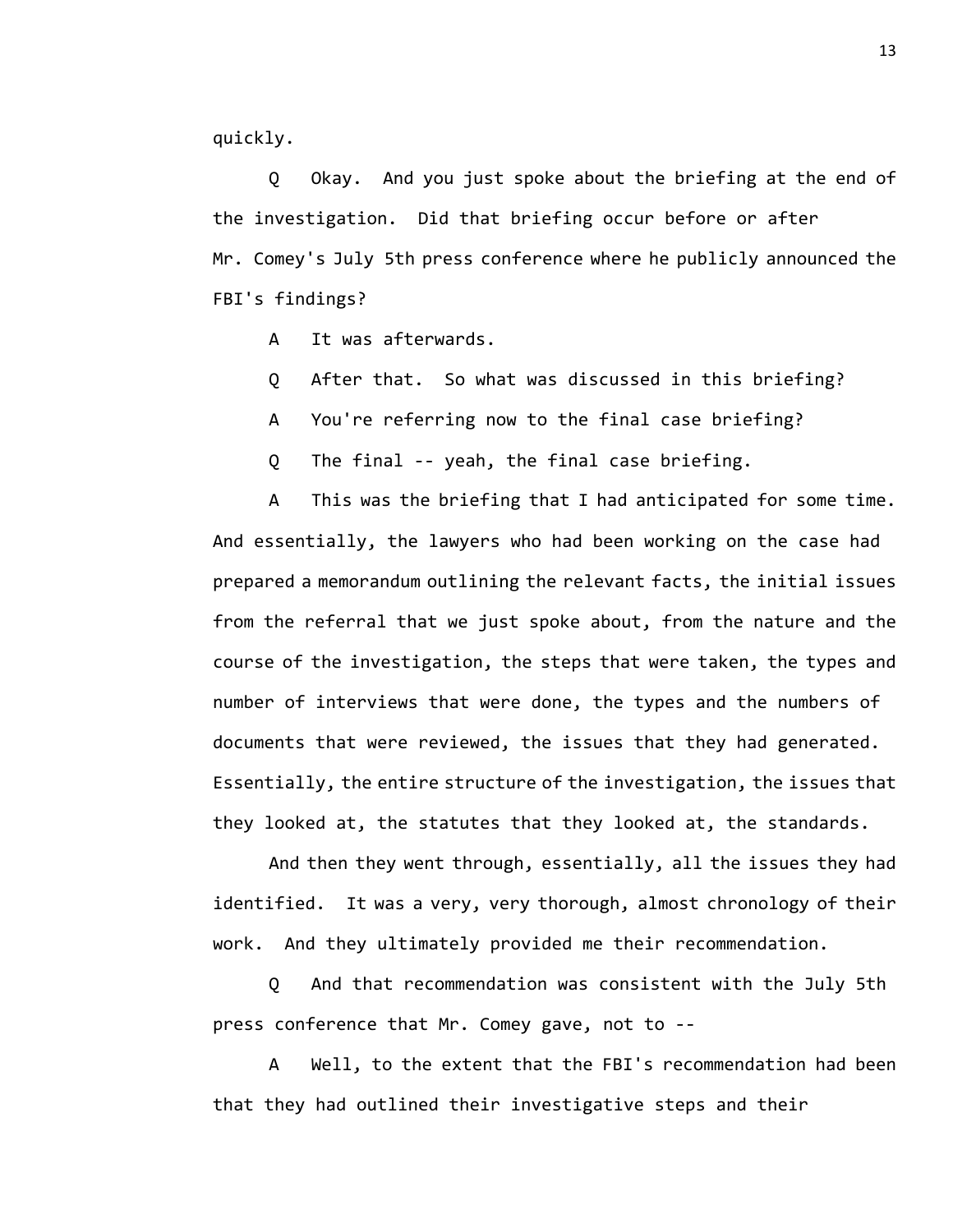recommendation that they didn't see, within the panoply of people, they were not recommending charges be brought against that group, the prosecution team made the same recommendation.

So, ultimately, the recommendation that I received from the team was unanimous.

Q Okay. And then, so you had the briefing, that occurred after the July 5th press announcement.

Did you discuss the July 5th press announcement with Director Comey before it was given?

A No. Before the briefing --

Q I'm sorry, before he gave --

A Neither before the briefing nor his announcement. Sorry.

Q Okay. Did you discuss with Director Comey his July 5th press announcement prior to Director Comey giving his July 5th press announcement?

A No, I wasn't aware of it until the morning of when he called you.

Q So he called you before he gave it?

A He called me before he gave it. And I believe he called others. I was on the line for those calls. But I was not aware of it until that morning when he called and indicated he would be making a press announcement about the investigation. But it was not to the extent of letting me know that it would be his recommendation ultimately.

Q And he didn't ask for your permission to give this press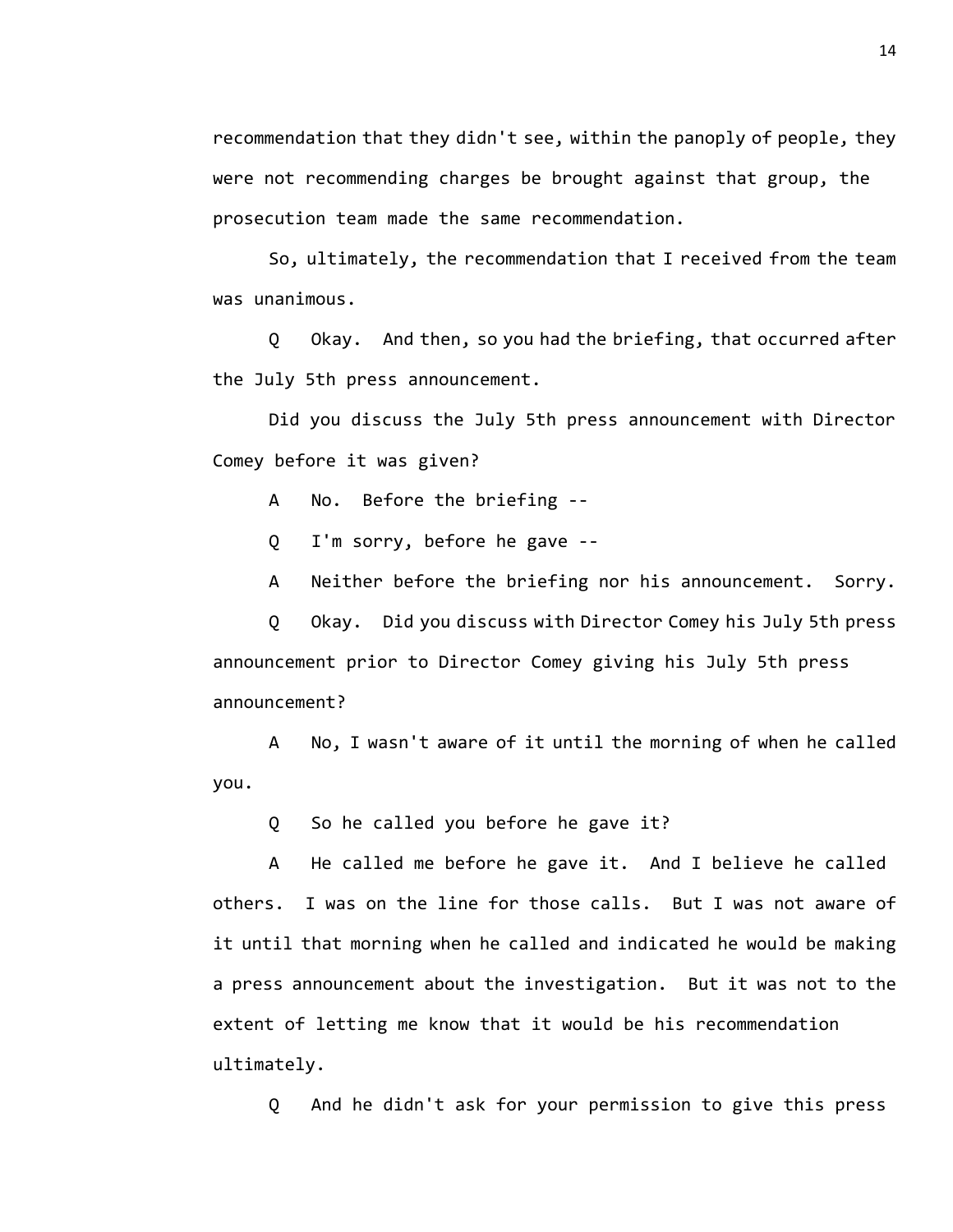statement during that call?

A No. No, he indicated that he was only going to be talking about the investigation. And based upon my prior knowledge of positions he had taken, he had indicated he was not interested in participating in an ultimate recommendation announcement.

He did not want to consult with me on the specifics of what he was going to say, because I did ask, and he indicated in words or substance, I don't recall the exact words, that he thought it would be better if we had not coordinated it, but that his announcement was going to be about the investigation. I don't recall if he used the term "Midyear" or not, but the email investigation.

Q So, ultimately, you get the recommendation, no charges, no prosecution -- no charges from the FBI, no prosecution from DOJ. Obviously, you concurred in that recommendation?

A I asked a number of questions during the briefing, as did other people in the room. I always encourage people to raise issues and to ask questions. I asked questions of the team about the statutes it identified. It's always a concern as to whether or not any of the witnesses have been less than candid, less than truthful at any point in the investigation or that they took any obstructive steps. And we had a full discussion about that.

We also discussed -- again, by going around the room and having everyone's input -- their views on whether or not this was a group of people that should be charged in any way.

And as I indicated before, the recommendation was unanimous that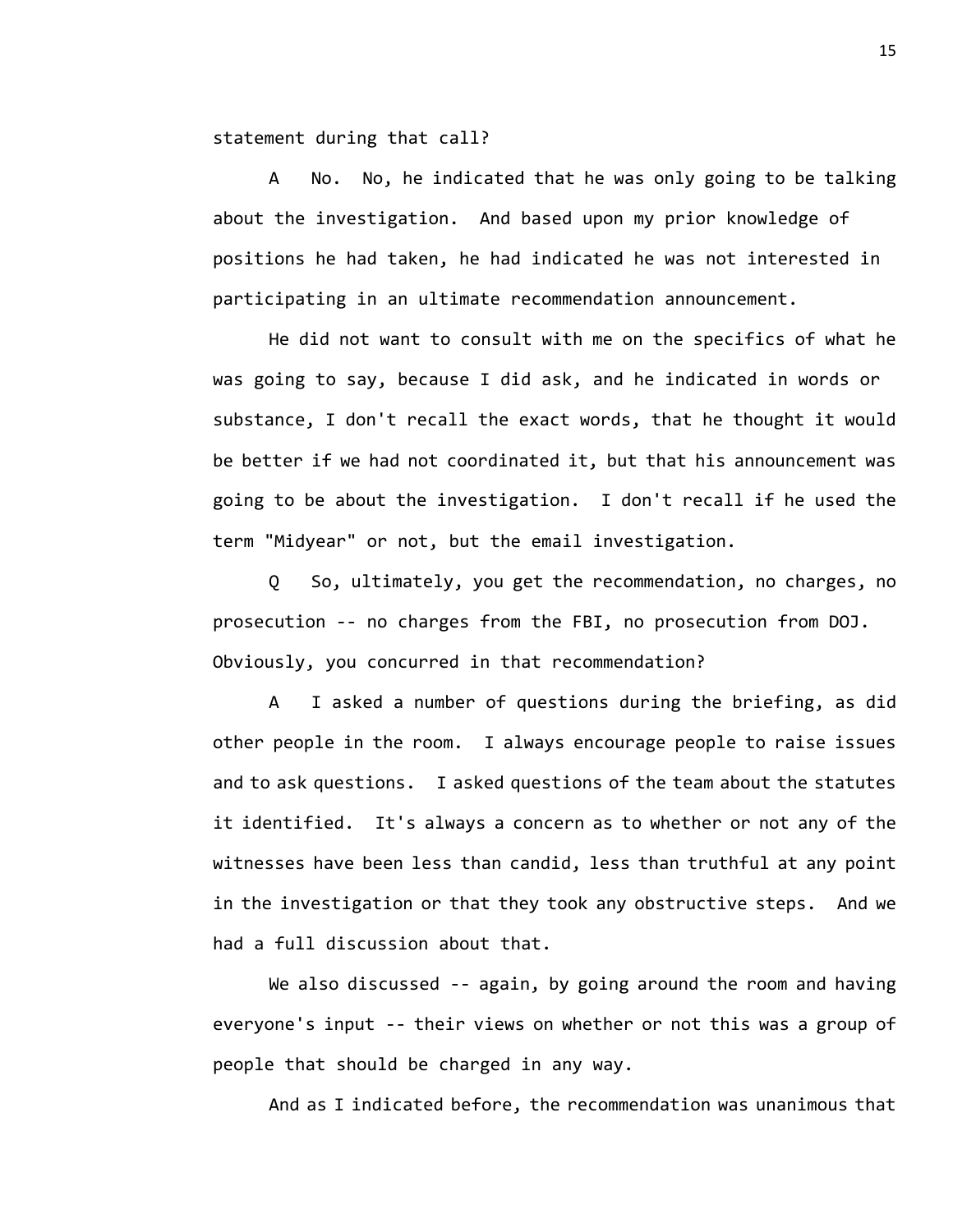the elements of the various statutes that were being discussed had not been met and it was not a case that the Department would bring.

Q And did you have to do anything formal at that point? I mean, obviously, the DOJ and the FBI don't bring cases all the time and the Attorney General doesn't sign off on that. Did you do anything formal in sort of solidifying the recommendation that Hillary Clinton wasn't to be charged or prosecuted?

A Well, we had been talking about how to best announce that publicly. At that point, after we had had our team meeting and recommendation, we decided to issue a short written statement indicating that I had received and accepted the unanimous recommendation of the team that no charges would be brought. And, again, you've mentioned, for example, that Hillary Clinton would not be charged, but it was the entire group of people who were under consideration.

Q And I did want to just kind of keep it basic, but I did want to kind of jump to this while we're on it, because we've been calling this an investigation. I know, I'm sure your familiar with some discussion of whether you ever instructed Director Comey to call the Midyear Exam investigation a matter.

Are you familiar with his -- I think he's testified to this -- that you instructed, I believe in September of 2015, Director Comey to call the Midyear Exam investigation a matter?

A I heard his testimony on it and that was the first time that he had ever indicated to me, in my understanding -- he may have told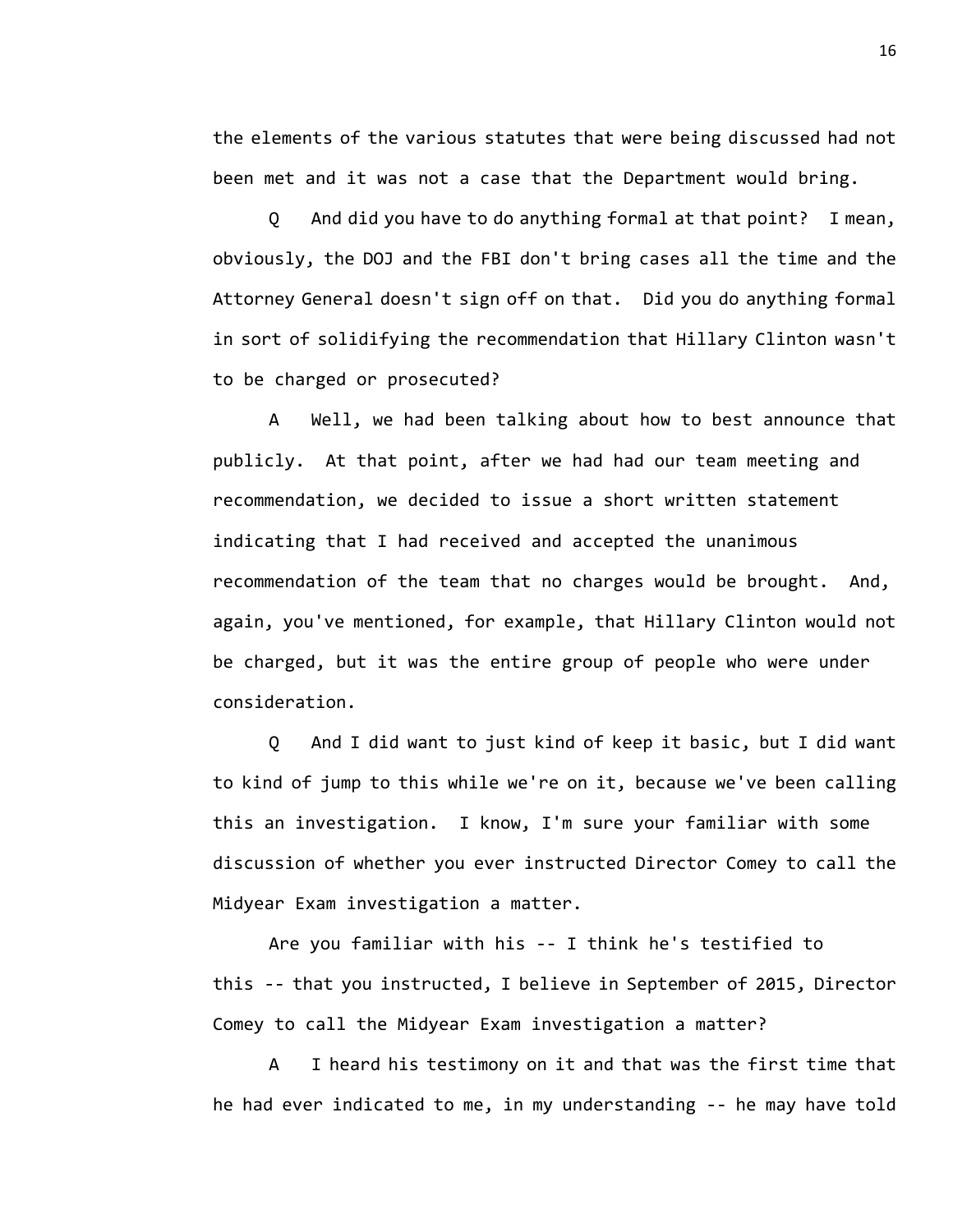others -- that he had that impression of our conversation.

Q So you do not believe you ever instructed him to call it a matter?

A I did not. I have never instructed a witness as to what to say specifically. Never have, never will.

In the meeting that I had with the Director, we were discussing how best to keep Congress informed of progress and discuss requesting resources for the Department overall. We were going to testify separately.

And the concern that both of us had in the meeting that I was having with him in September of 2015 was how to have that discussion without stepping across the Department policy of confirming or denying an investigation, separate policy from testifying.

Obviously, we wanted to testify fully, fulsomely, and provide the information that was needed, but we were not at that point, in September of 2015, ready to confirm that there was an investigation into the email matter -- or deny it. We were sticking with policy, and that was my position on that.

I didn't direct anyone to use specific phraseology. When the Director asked me how to best to handle that, I said: What I have been saying is we have received a referral and we are working on the matter, working on the issue, or we have all the resources we need to handle the matter, handle the issue. So that was the suggestion that I made to him.

Q So you were basically surprised when you learned that he had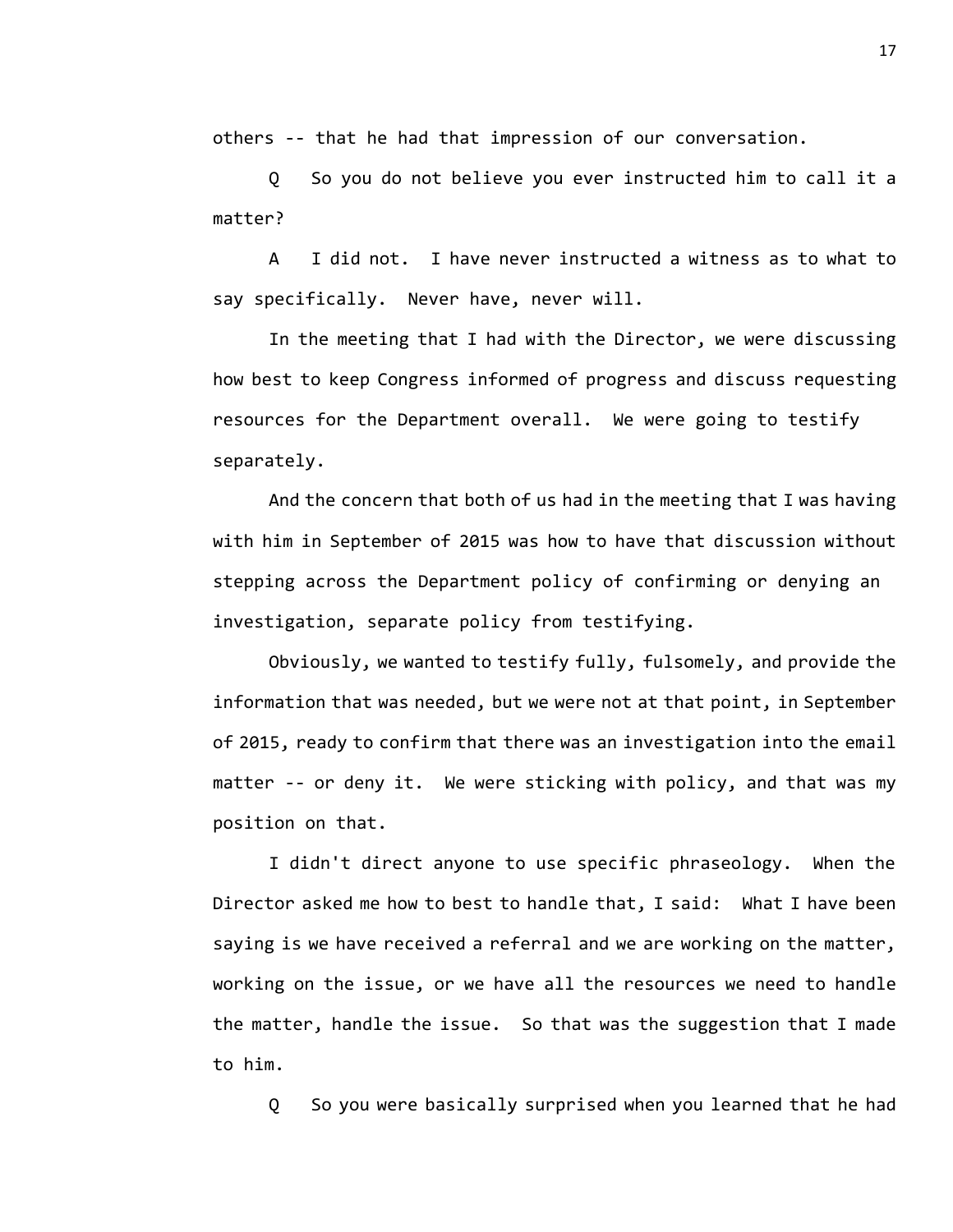said that you instructed him to call this a matter.

A I was quite surprised that he characterized it in that way. We did have a conversation about it, so I wasn't surprised that he remembered that we met about it and talked about it. But I was quite surprised that that was his characterization of it, because that was not how it was conveyed to him, certainly not how it was intended.

Mr. Jordan. Excuse me. Ms. Lynch, so in the meeting with the FBI Director you referred to the Clinton investigation as a matter -- I just want to make sure I understand -- but you did not instruct the Director when he testified in front of Congress to call it a matter. Is that accurate?

Ms. Lynch. I said that I had been referring to -- I had been using the phraseology: We've received a referral. Because we received a public referral, which we were confirming. And that is Department policy, that when we receive a public referral from any agency, that we confirm the referral but we neither confirm nor deny the investigation. That's actually a standard DOJ policy.

Mr. Jordan. I understand all that.

Mr. Lynch. So in the meeting with the Director, which was, again, around September -- I don't recall the date -- of 2015, it was very early in the investigation, I expressed the view that it was, in my opinion, too early for us to confirm that we had an investigation.

At some point in the course of investigations, as you all know from your oversight, it becomes such common knowledge that we talk about it using the language of investigation and things, but at that point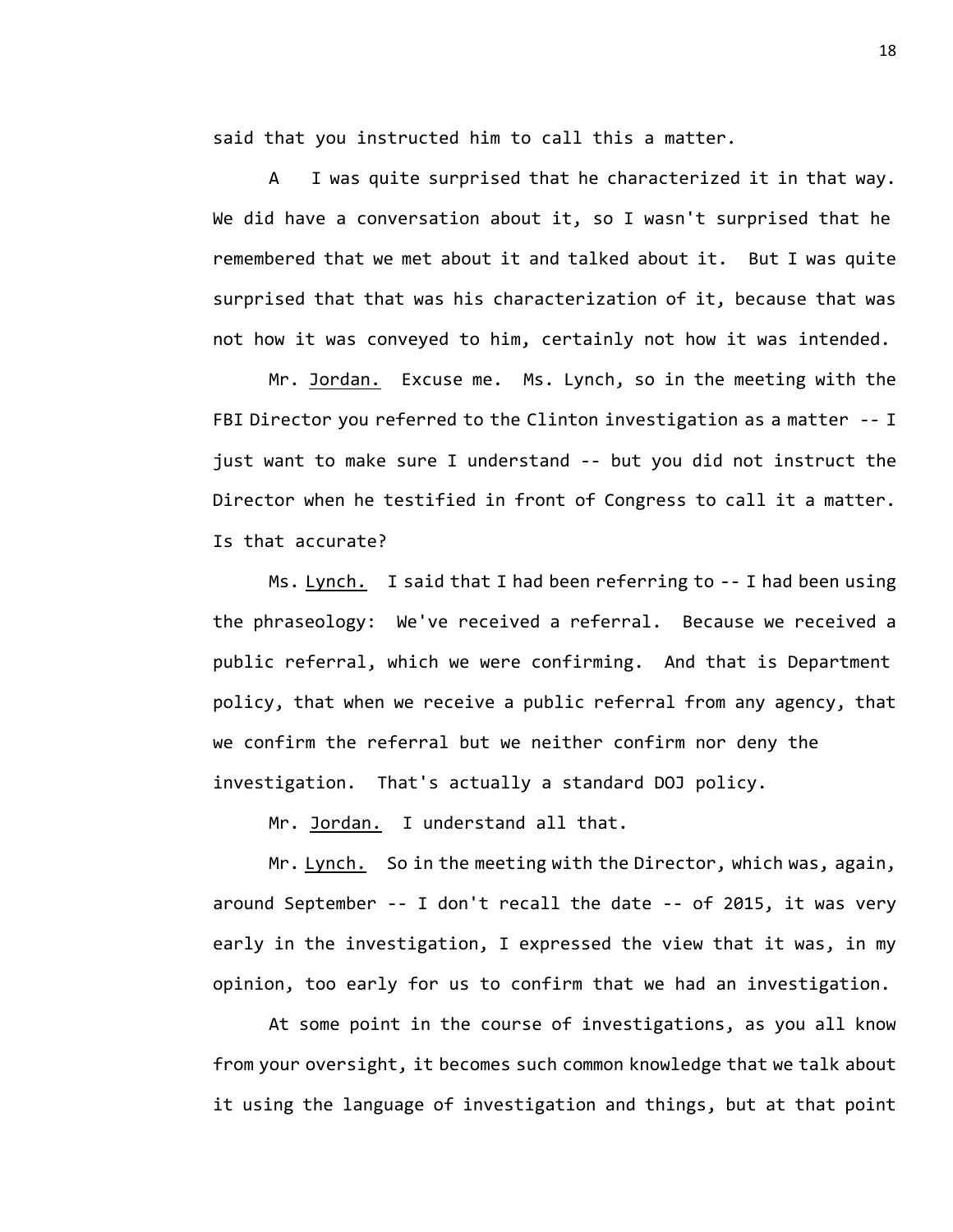we had not done that and we were not confirming or denying it. We weren't denying it at all. There was, just essentially, in my view, we were following the policy.

And when the Director asked me about my thoughts, I said, yes, we had to be -- we had to be completely cooperative and fulsome with Congress for both of us, and that we needed to provide as much information as we could on the issue of resources.

We anticipated questions about budget, what resources we had or that we needed, and that we could have that discussion in the context of handling the referral that we had received without going into the nature of the investigation or the terms of the investigation or the subjects of the investigation at that time.

Mr. Jordan. Thank you.

BY MR. SOMERS:

Q Okay. So the Midyear Exam investigation opens in roughly September of 2015 -- or, I'm sorry, you said the summer of 2015?

A I believe it was -- I believe it was late July, but I don't know specifically when.

Q And ends, at least for the most part -- I mean, it was reopened, I think, briefly in October -- in July of 2016. Were you comfortable with the pace of the investigation?

A As it was reported to me, I was. It was certainly my understanding that a great deal of forensic work was being done. It was certainly my understanding that numbers of witnesses were being interviewed. And it was certainly my understanding that documents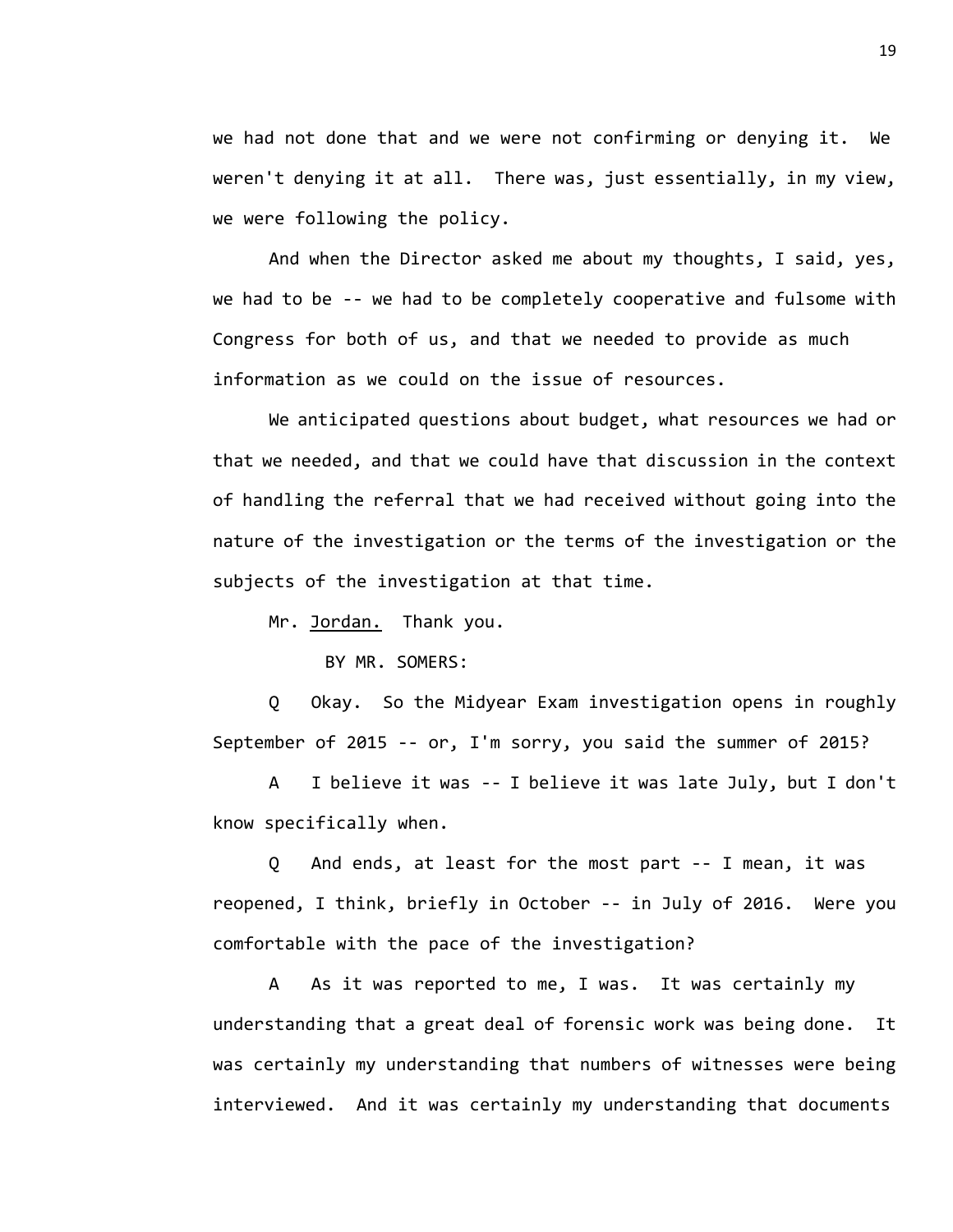were being reviewed and that, because we were dealing with electronic data, the volume of documents was high.

I certainly can't recall specifically right now what that volume was or if I was ever given a number during the investigation. As I mentioned, in the spring of 2016, when the issue of additional electronic devices was brought to my attention, I certainly was aware that by then electronic devices had been reviewed, that the investigation had been moving very, very steadily.

Q Was there any deadline on concluding the investigation?

A No, you can never place a deadline on concluding an investigation because you don't know what's going to develop throughout. But certainly everyone was aware of the need to work expeditiously and essentially make sure that we gathered all the evidence that we needed to.

BY MR. BREITENBACH:

Q Ma'am, real quick, going back to the matter --

A I'm not sure I can hear you, actually.

Q Going back to the discussion on what seems to be a dichotomy or nearly a polar opposite between what you say, that you did not call the investigation a matter, and former Director Comey saying you did. Can you explain a little bit of your understanding why this difference of opinion might exist?

A Well, I'm not sure I understand your question. I did say I have been saying in other contexts we've received a referral and we're handling the matter or we're looking into the matter. So, yes, I've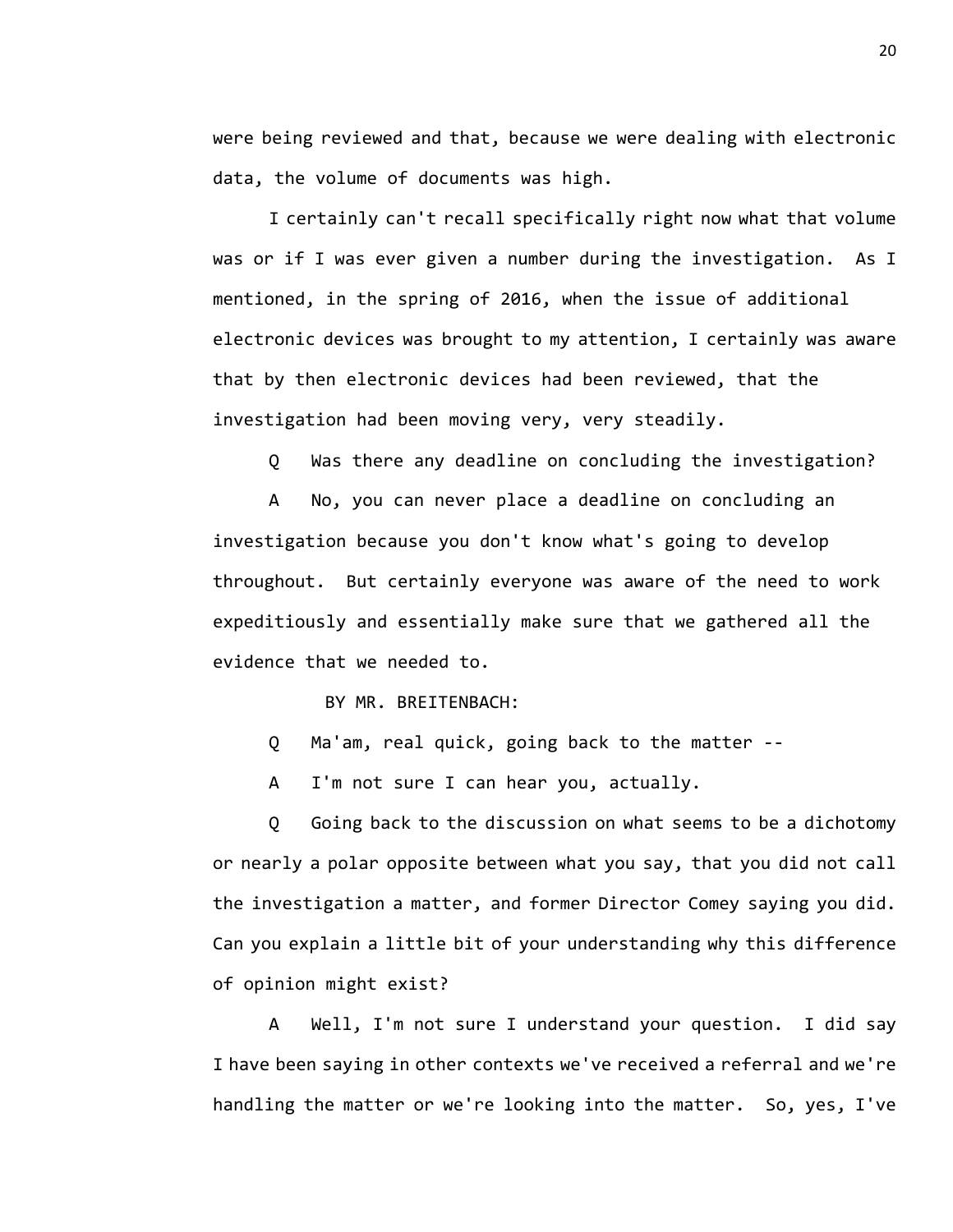used that term and used it in my meeting with the Director. You had said that I didn't use that term at all.

Q But in terms of the feeling that Director Comey has indicated that you called it a matter for a particular purpose, what is your testimony today that your -- the intent behind calling it a matter?

A Well, as I've indicated before, there's a specific Department policy that relates to public referrals that we receive. Because, typically, we don't confirm or deny investigations or cases until there's a public filing unless there are exceptions, like the affirmative work that we do.

But if we have a public referral, we confirm the existence of the referral that comes from someone else, and we had done so in this case. We had confirmed that we had received the referral from the State Department inspector general. But our guidance also is we do not confirm or deny an investigation flowing from that.

So I had been essentially, when asked about it at that point -- and it was still very early. This is the first few weeks, maybe 8 weeks or so into the investigation. I was simply saying, if I was getting a press inquiry, we've received a referral and we are either devoting resources to the matter or working into the matter or we're looking into it. I was using that phraseology.

Q This rose to -- this seems to have risen to such a concern for the former Director that he has indicated that it was in part one of the reasons why he took the decision from you in announcing on July 5th the final decision.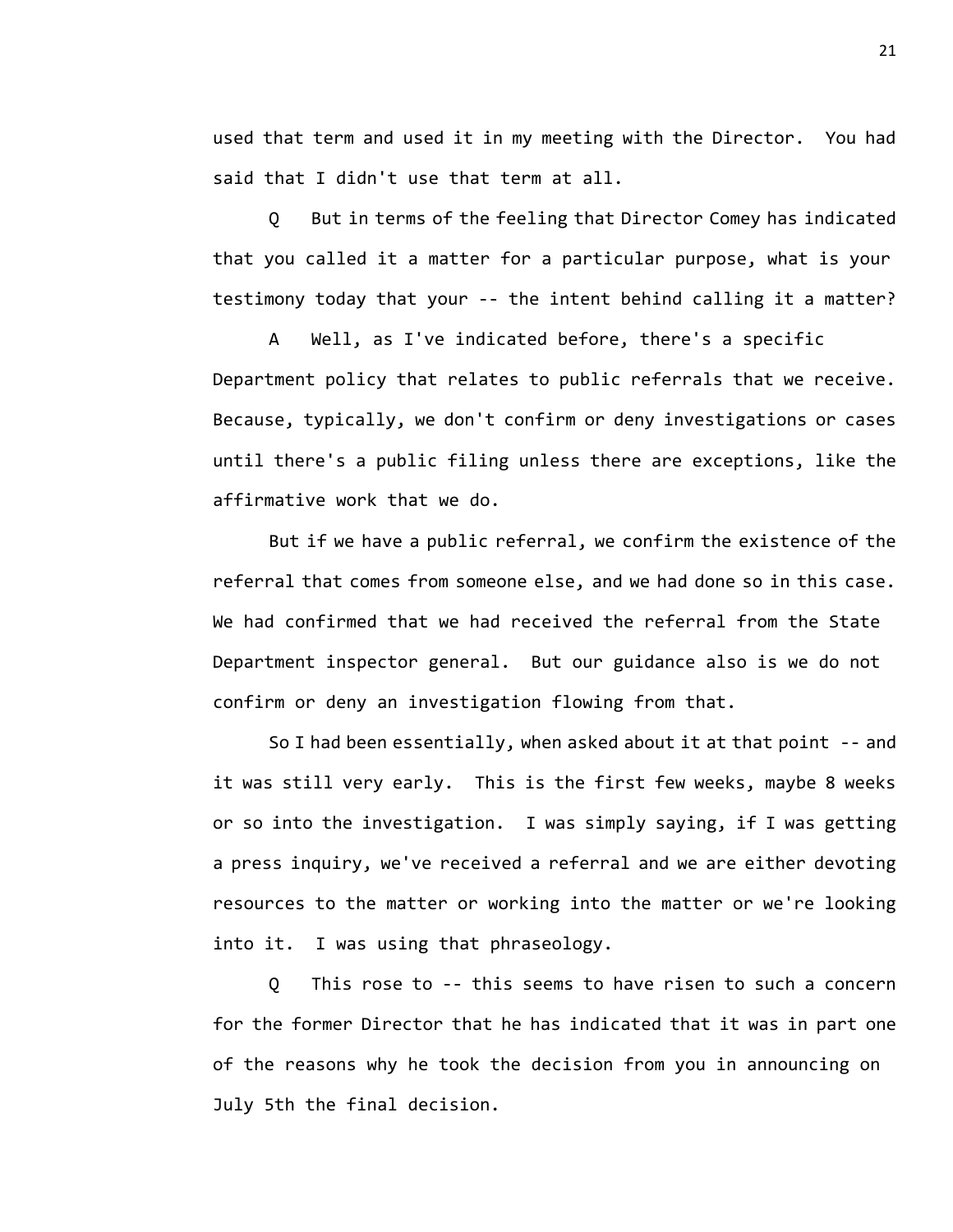When he called you that morning, did he indicate to you that this was one of the reasons why he was going to be going public?

A No. And when he called me that morning he --

Q "This," meaning the fact that he believed you had called it a matter.

A When he called me the morning in July -- I believe July 5th is the relevant date --

Q Right.

A -- he did not indicate to me that he was going to be making an announcement that went to the ultimate issue of how the case should to be handled. He only indicated he was going to be talking about the investigation. And I took that to mean the FBI was finishing up. And he never raised with me any concerns from our meeting of September of 2015.

Mr. Jordan. Ms. Lynch, so in Mr. Comey's book he says this: Comey quoted you as saying, "Call it a matter."

He responded, "Why would I do that?"

"'Just call it a matter,' she snapped back."

Is that accurate?

Ms. Lynch. I haven't read his book, so I can't say if that's in there or not.

Mr. Jordan. I'm reading directly from his book.

He said call it a matter -- or you said, "Call it a matter."

His response was, "Why would I do that?"

He said you snapped back with, "Just call it a matter."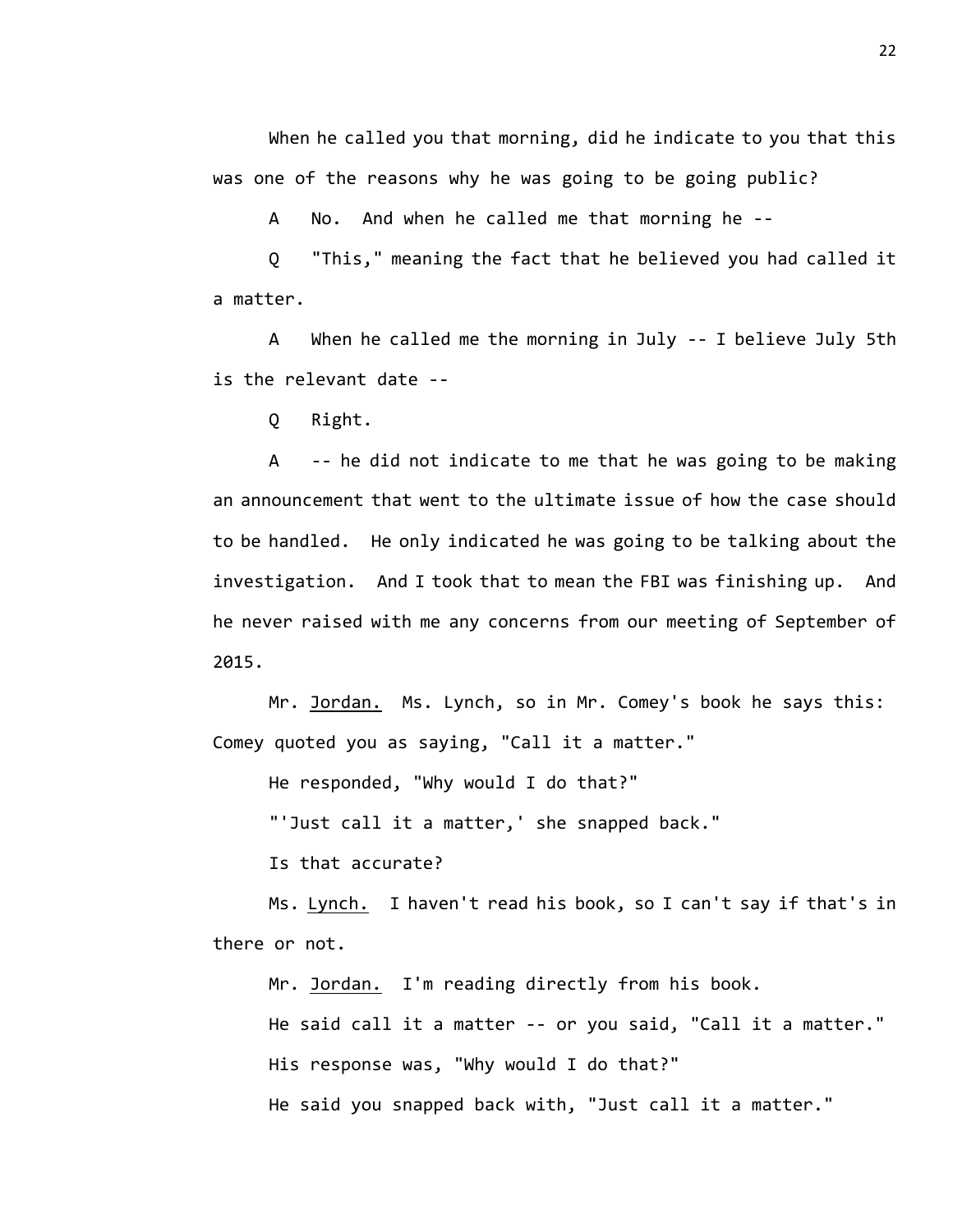Is that accurate?

Ms. Lynch. Well, again, leaving aside whether it's in the book or not, that's not my recollection of the meeting. But I can't explain to you why he remembers it that way.

Mr. Jordan. Okay. He said this in his book.

"The Attorney General seemed to be directing me to align me with the Clinton campaign strategy," he wrote, adding caustically that, quote, "The FBI didn't do matters."

Is that true? Were you trying to align him with the Clinton campaign strategy?

Ms. Lynch. I wasn't aware of the Clinton campaign strategy on anything. I had never --

Mr. Jordan. So you weren't trying to align anybody with the Clinton campaign strategy?

Ms. Lynch. I was not trying to align anyone on any issue with a campaign strategy in this case or any other.

Mr. Jordan. Okay. Thank you.

BY MR. SOMERS:

Q So I think Director Comey sort of outlined three reasons why for his public statement.

One is the matter. I think there's, obviously, there's a dispute as to whether that ever occurred, or a misunderstanding between you and Director Comey as to whether that ever occurred.

The second factor, I believe, that he's outlined in why he made the press statement was the -- this is dubbed the tarmac meeting between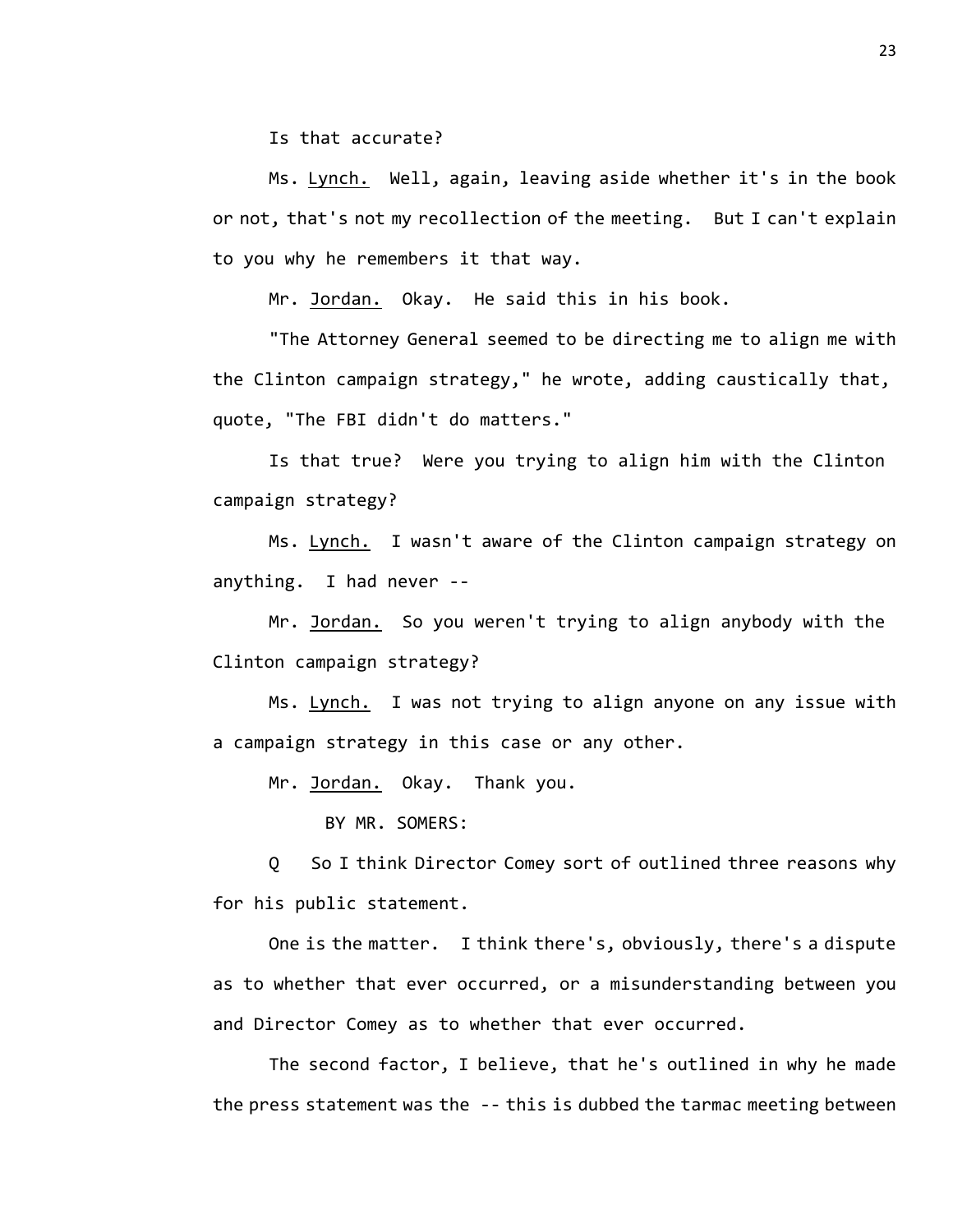you and former President Clinton. And I think, you know, I'd like to discuss that a little bit.

Could you take us back and, you know, let us know, why were you in Phoenix, Arizona, on June 27th, 2016?

A I was in the middle of a multi-city police tour. I was focusing on issues of law enforcement and community relations throughout my tenure as Attorney General. And I had started my tenure in 2015 and early 2016 with visiting six cities that were having very difficult relationships with police and community and focusing on sharing guidance that the Department had developed in ways to improve that, as well as connecting them with police departments around the country that were working on similar issues.

We were also trying to highlight the importance of connecting law enforcement and the community.

In 2016, I was continuing my law enforcement tour, and this time I was focusing on jurisdictions that were working on implementing several of the pillars of the 21st Century Task Force on Policing.

So I was visiting cities that were, in my view and in the Department's view, positive examples of community policing, of, in the case of Phoenix where I was when I saw President Clinton, of training and de-escalation tactics. In the case of Los Angeles, where I went after that, in using social media and connecting law enforcement and the community.

And these were communities that had seen both crime reduction from general police tactics, but also a greatly improved relationship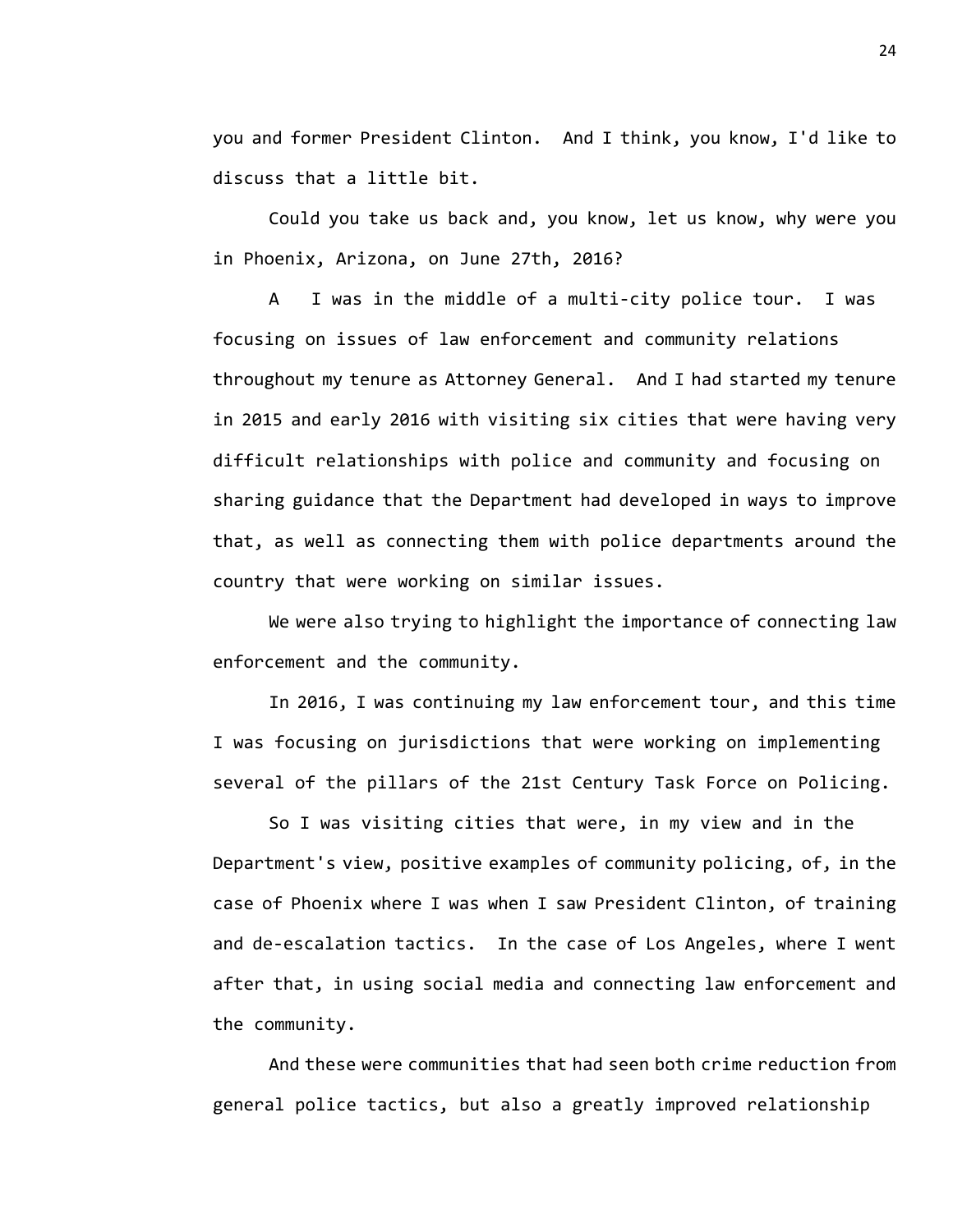between law enforcement and the community. Phoenix, in particular, has, and I believe still has, an excellent training program in de-escalation techniques, and they focus on things like emotionally disturbed people, they focus on trauma, they focus on de-escalating situations.

And certainly in the summer of 2016 we had seen a number of incidents that had gone viral through the nature of ubiquitous cell phones where, sadly, law enforcement and community relations were not just deteriorating, but had led to loss of life. We had civilians who had lost their lives at the hands of police officers. We had police officers who were also being shot down.

That was a priority of mine.

Q Phoenix was a stop on this effort?

A Yes.

Q And I assume, but just for the record, you didn't know President Clinton was in Phoenix at the airport?

A No.

Q So tell me what happens. You're on a plane, a private plane or an FBI plane?

A Well, the Attorney General flies with a security detail. And so we usually use an FBI small aircraft. And we flew from Washington to Phoenix in the early evening hours. I think we got in several hours late for some reason or another.

So we got in fairly, I would say, maybe early to mid-evening, between 7 and 8 o'clock in the evening in Phoenix. It was in the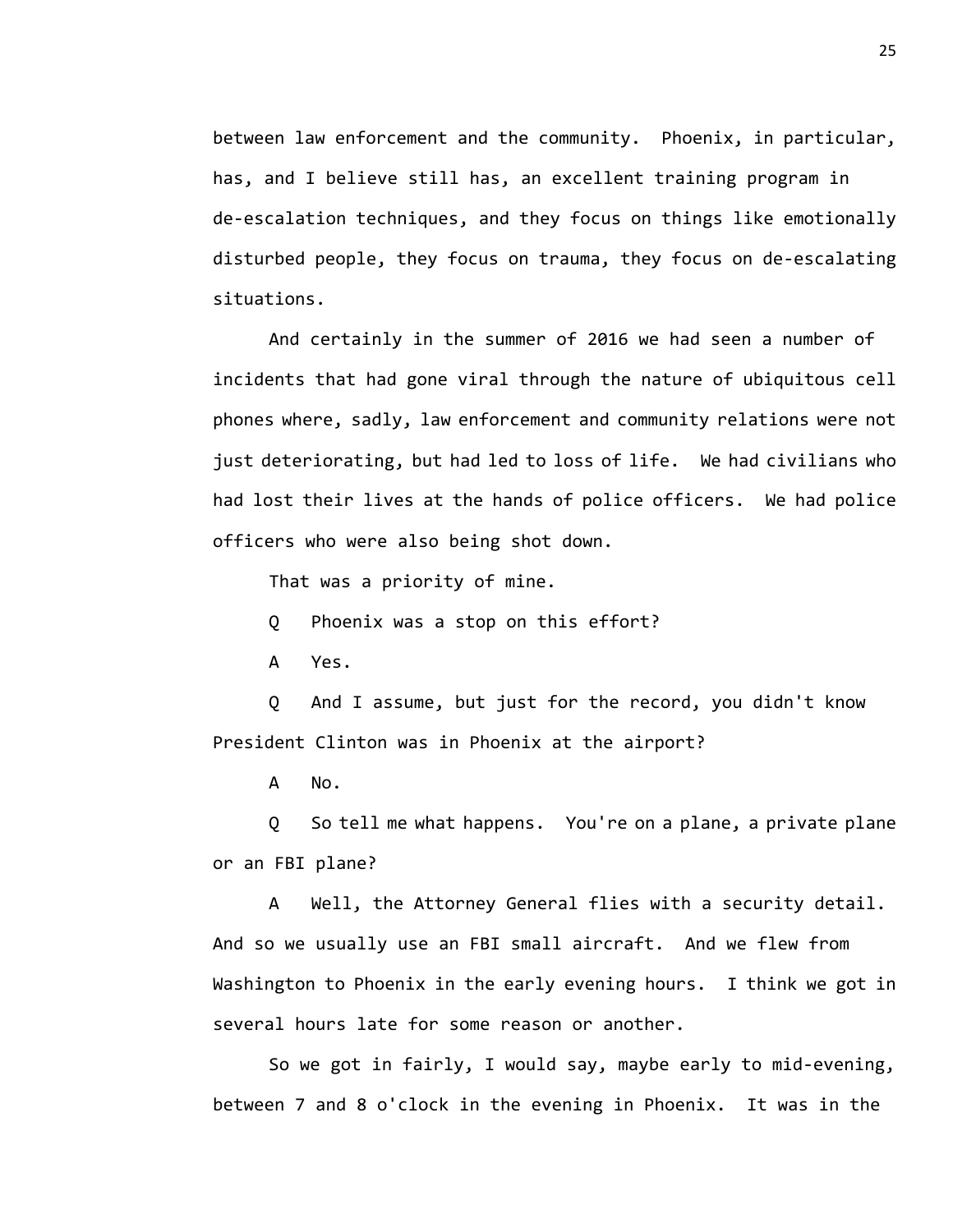summertime so it was still fairly bright outside. It was still quite warm outside. People were commenting on that.

We flew in, we were preparing to deplane. The procedure was to deplane in a series, with my staff first, with security detail first, my staff, and then I would leave and go immediately to the car. We'd go to the hotel, meet, prepare for the next day, and then meet with the police department.

Q And so how does that get communicated to you that, you know, hey, former President Clinton wants to talk to you?

A I was getting ready to leave the plane. My husband was traveling with me on that occasion, so we were walking to the door of the plane.

As we walked to the door, the head of my security detail came to me and said: Ma'am, I've been informed -- he didn't say by whom, but I assumed by another member of the detail -- that former President Clinton is also at the airfield and would like to say hello.

Q Okay. And how long between this, you know, he informs you, the head of your security detail informs you President Clinton wants to meet with you, and eventually you meet with President Clinton? What type of time lapse are we talking about here between those two events?

A Well, he didn't say that he wanted to meet with me. It was nothing as formal as that. It was President Clinton would like to say hello to you. And it was really a few seconds. I wouldn't call it a full minute.

And President Clinton was -- former President Clinton was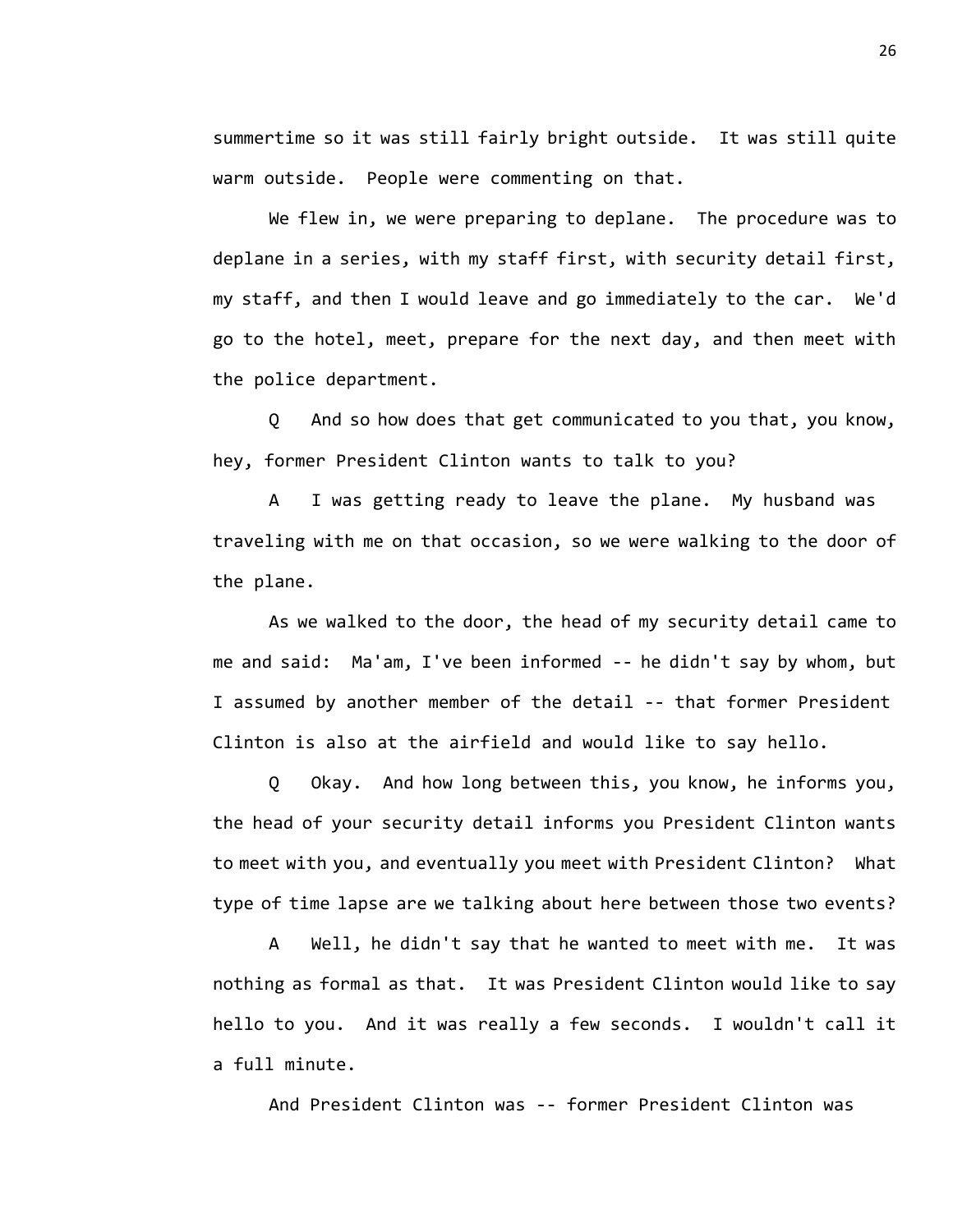standing in the doorway of the plane. Whether he was behind my security officer when he made that statement, I couldn't say, because I couldn't see outside the plane. So I hadn't seen him walk up.

Q Okay. So he was pretty much there when you --

A Very quickly.

Q Very quickly. How long did the conversation you had with President Clinton, how long was that conversation?

A My conversation with him was probably a little under 10 minutes. His conversation with others took a bit longer.

And so when President Clinton stepped onto the plane, I said hello to him, shook hands, introduced him to my husband. They'd never met. I had met former President Clinton maybe two or three times before in the course of my career.

And then he stepped into the plane. My husband and I were standing up because we were about to leave. And President Clinton said hello to my security detail officer, shook his hand, and then stepped toward the back of the plane.

There were two members of the flight crew there who were right behind my husband and myself. And he stepped sort of to the back of the plane and said hello to them, shook their hand, spent about 5 minutes talking with both of those two individuals. Came back out where my husband and I were standing.

I sort of reintroduced him to my husband, because, again, they had never met, and he spoke with him for several minutes, asked about our trip, asked about our flight, said: You know, I've never met, happy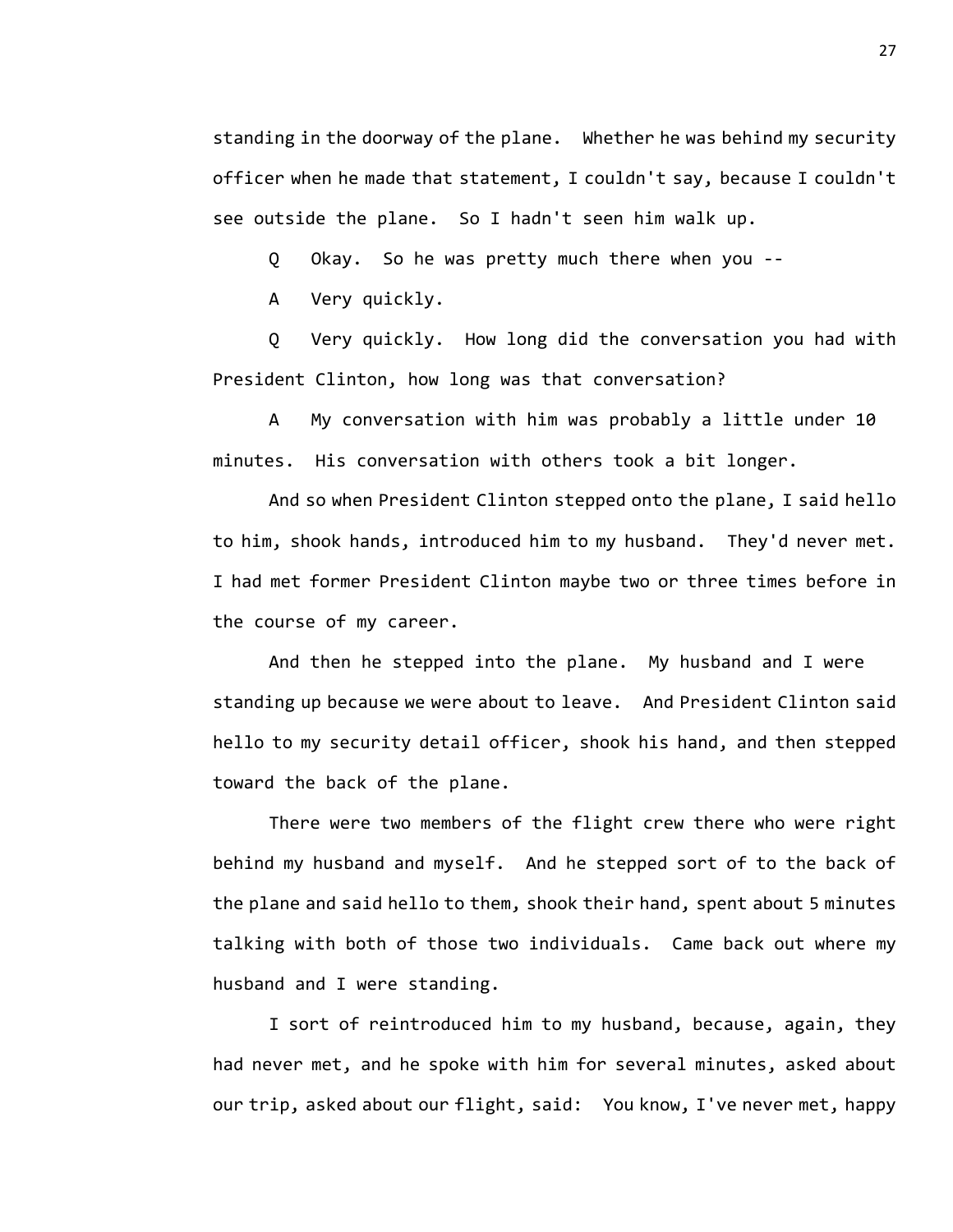to meet you, haven't met you before.

And at some point I said, made a comment, there had been press that they had a new grandchild. I said: Congratulations on your new grandchild. And we were standing up, and he turned and said, thank you very much, and started talking about that. Asked my husband if we had children. They began talking about children and kids.

And so I would say his conversation with me was probably a little under -- maybe 8 or 9 minutes, a little under 10 minutes. His conversation overall was probably about 20 minutes.

Q So the longest conversation you'd had with him?

A Yes, the only real conversation I've ever had with him.

Q And were there any -- I think you mentioned the grandkids. You discussed that. Any discussion of Department of Justice business in general or the job of Attorney General in general?

A Well, he asked what brought me to Phoenix, and I shared with him the police tour that I was on and the work that I was doing. He asked how my travels were, and I mentioned looking forward to seeing the police department, the importance of the work. So that would be Department business.

He also asked had I been traveling a lot. I mentioned that I had just gotten back from China but had had to cut that trip short to come back and go down to Florida because of the Pulse Nightclub shooting.

And I mentioned to him that when I was in Alaska I met with a number of Native American youth, and that had been a priority of Janet Reno, one of my predecessor Attorneys General. And I asked if he knew about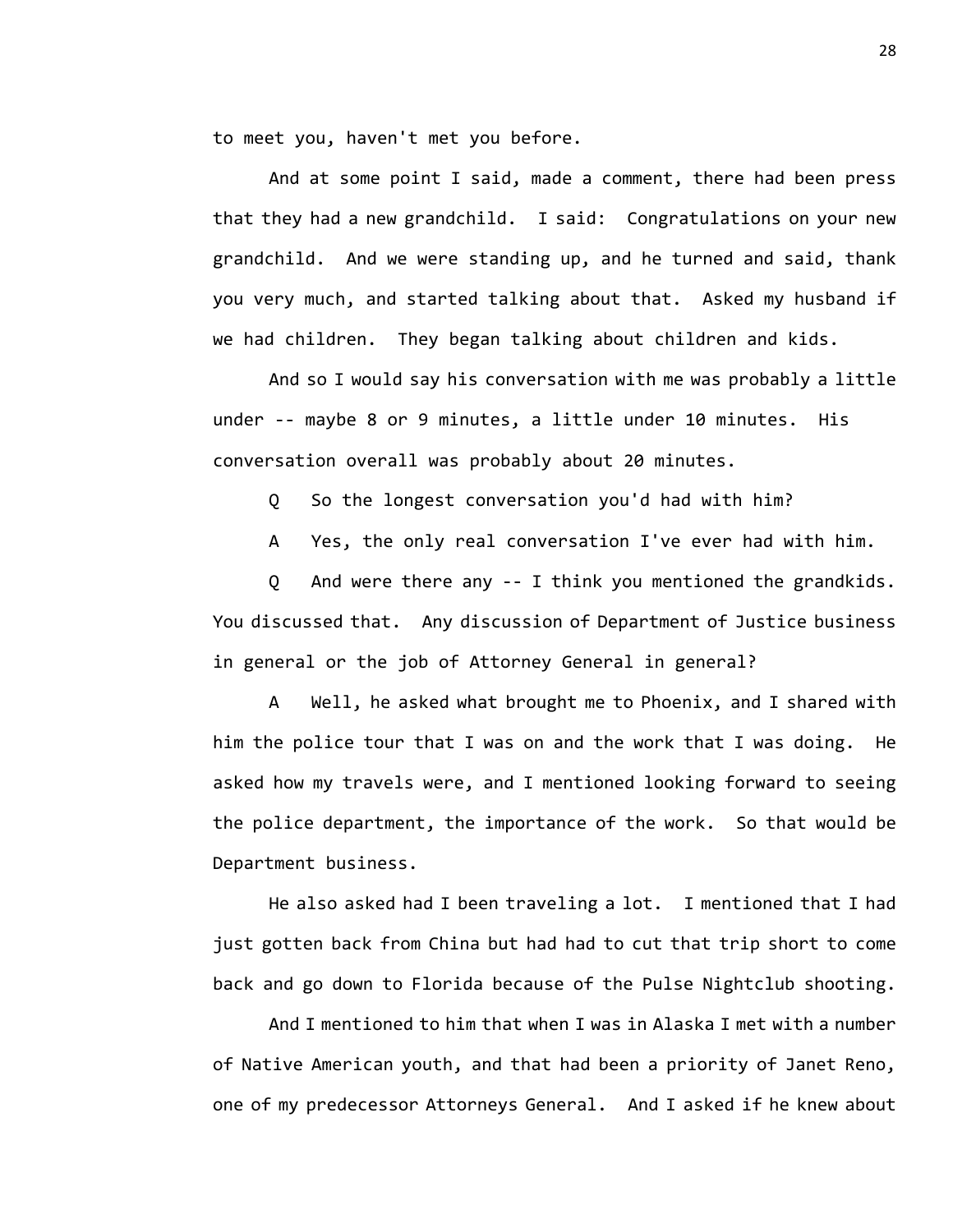her health, that she was in fact quite ill. He said that he had, he did know, that he had visited her.

And that was probably the extent, the largest part of my conversation with him. He then was responding to me about why he was in Phoenix and what he was doing and where he was off to next.

And at one point, I said: Well, you know, thank you very much. It's lovely seeing you. We have to move on. And he made a comment about where he was headed to next and started talking about his next location.

He finished that anecdote. I don't recall what it was about. And I, again, said: Well, you know, thank you very much. It's been nice seeing you. You know, we have to move on. And he continued chatting. He continued talking.

Q Any discussion whatsoever about Hillary Clinton -- not about Midyear Exam -- just did her name come up?

A No.

Q Any discussion about her campaign?

A No, nothing about her campaign. And I don't know if he mentioned her in the context of the kids. I just don't remember that. He may have said something about grandparents being, referring to both of them, but it was in a personal context. But nothing outside of that about her or -- and nothing about the campaign at all.

Q And so you mentioned you discussed what President Clinton was doing. Was he doing anything campaign-related that was part of that discussion?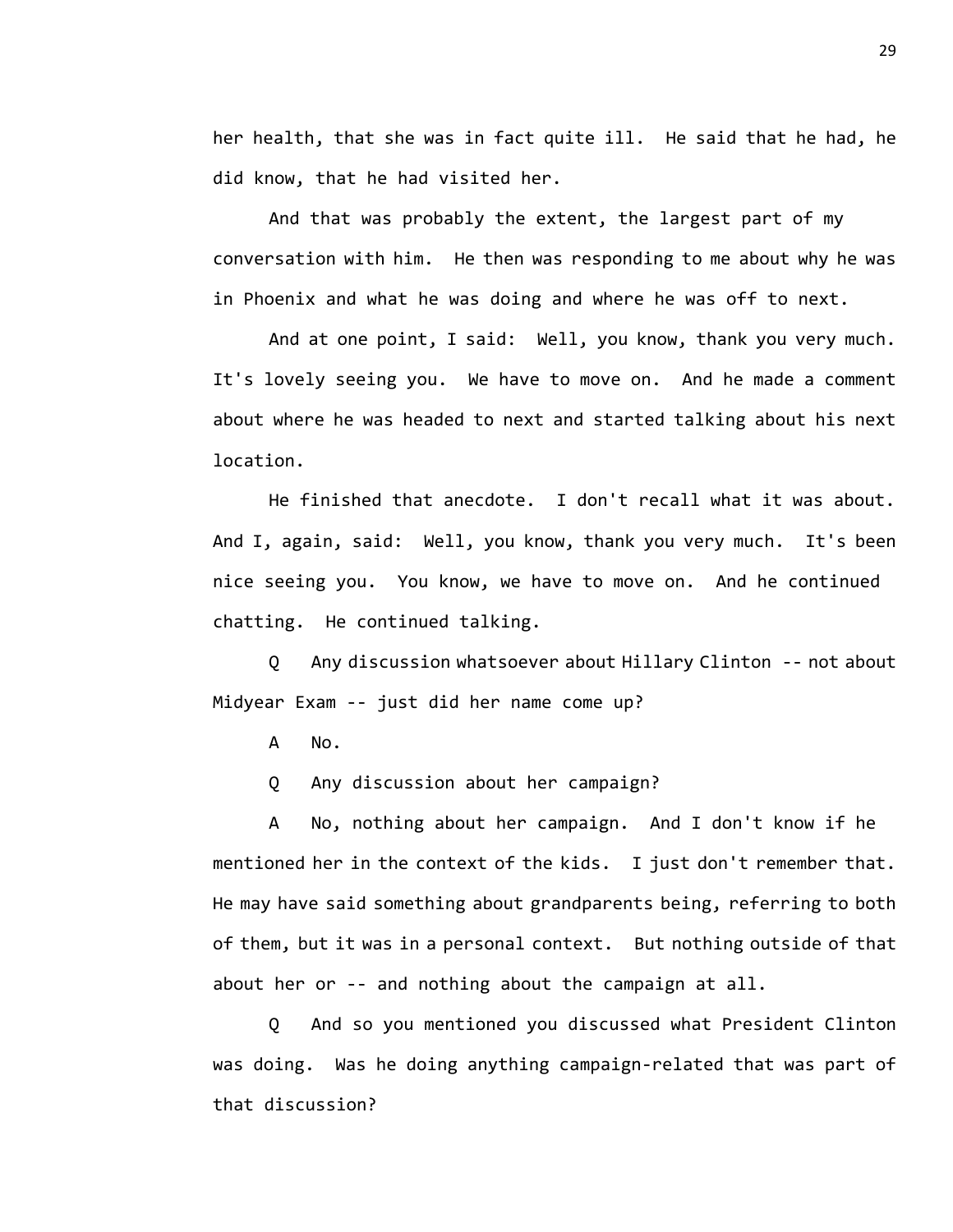A He didn't share that with me. He didn't share that with me. He said he had been playing golf. And I commented -- I found that -- again, I'm not a golfer, and I don't know, but I understand people who are avid golfers will golf in extreme heat. But it was quite warm in Phoenix, and I made a comment about that. And he talked about his golfing.

And when I said that we had to move on, he said he was moving on someplace as well. And I don't recall if he was going to West Virginia, but somehow he ended up talking about West Virginia. And he had sort of an anecdote about West Virginia coal mining that was sort of a historical issue. It wasn't something that I was familiar with.

And we were talking about, again, moving on. And at one point a staffer of mine came on the plane to get me. And at that point the President was -- Mr. Clinton was then talking about Brexit. He was saying that either he had been reading an article about Brexit, and he made a reference -- he quoted something that had been in The Times -- The New York Times, I should say -- about Brexit when my staffer was stepping on to the plane.

Q Any discussion about you staying on as Attorney General in a potential Hillary Clinton administration?

A No.

Q Nothing like that?

Did it occur to you prior to your head of security informing you that President Clinton wanted to say hello, did it occur to you that maybe it was improper or would have the appearance of being improper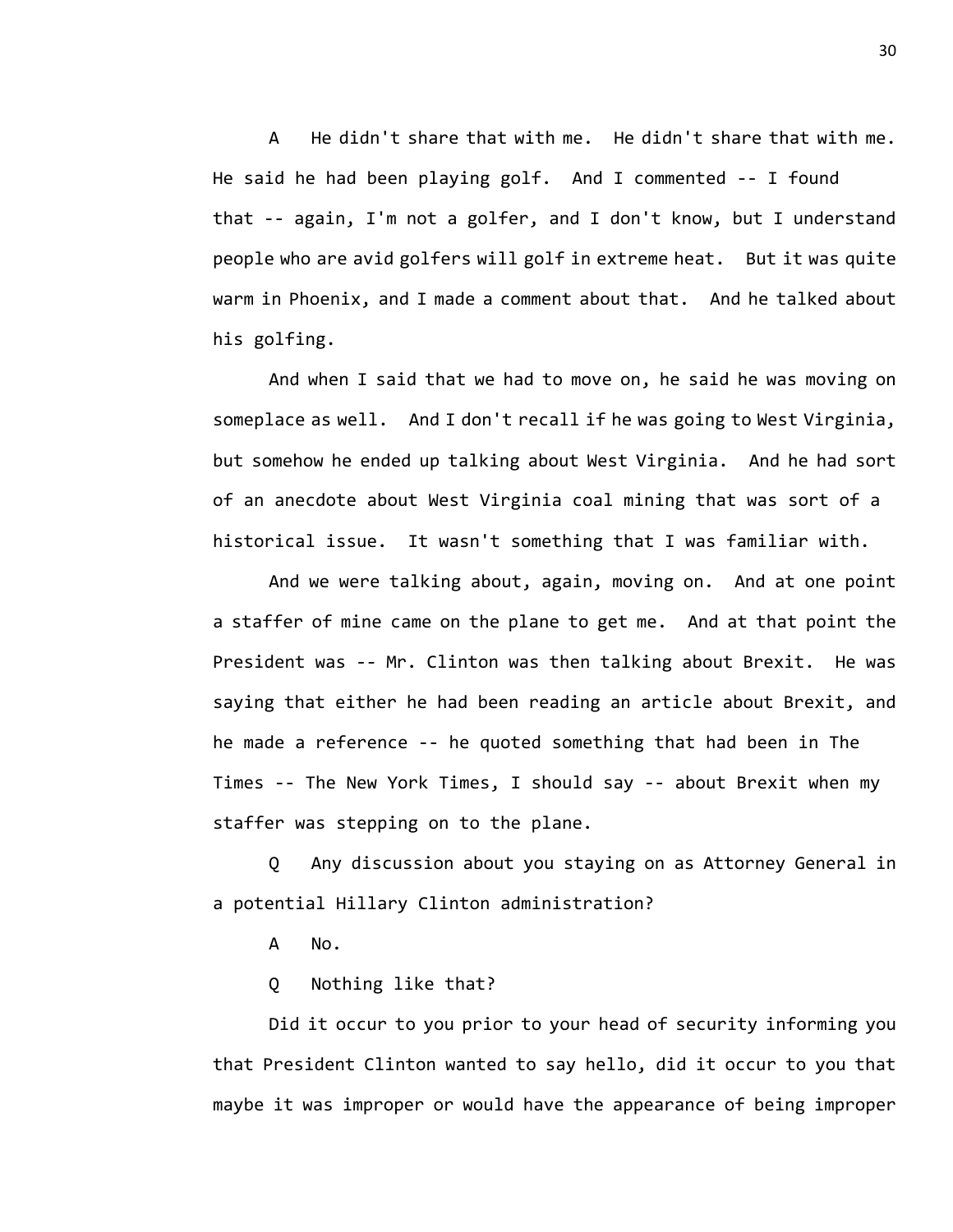to have a conversation with him?

A Well, I didn't know about it before my security member mentioned it.

Q I mean, so security -- the head of security comes to you and says: President Clinton wants to speak with you. Does the thought come into your mind, "Maybe I shouldn't have this conversation"?

A At that time the thought that was in my mind was that it was similar to situations where other people in public life and in private life would see me and say hello, in a public or even a private setting. And people would often say: Well, the Attorney General is there, I would like to say hello.

And some people were in public life and some people, as I mentioned, were private citizens. These encounters were often very brief, very short, sometimes as long as maybe 10 minutes if you got into a conversation.

And so I viewed it in that context, that this is someone in public life who wants to say hello. I'll say hello and we'll move on.

As we -- as his conversation continued, I just felt that the conversation was continuing for too long. And I thought that not only did we need to move on, he didn't seem to have any particular purpose in talking to me, you know, there was nothing specific he seemed to want to say. And after you exchange pleasantries, really people typically go on about their days, or about their evenings in this case.

And so I felt that the conversation went on too long. And certainly as we were leaving I felt that it was -- it certainly was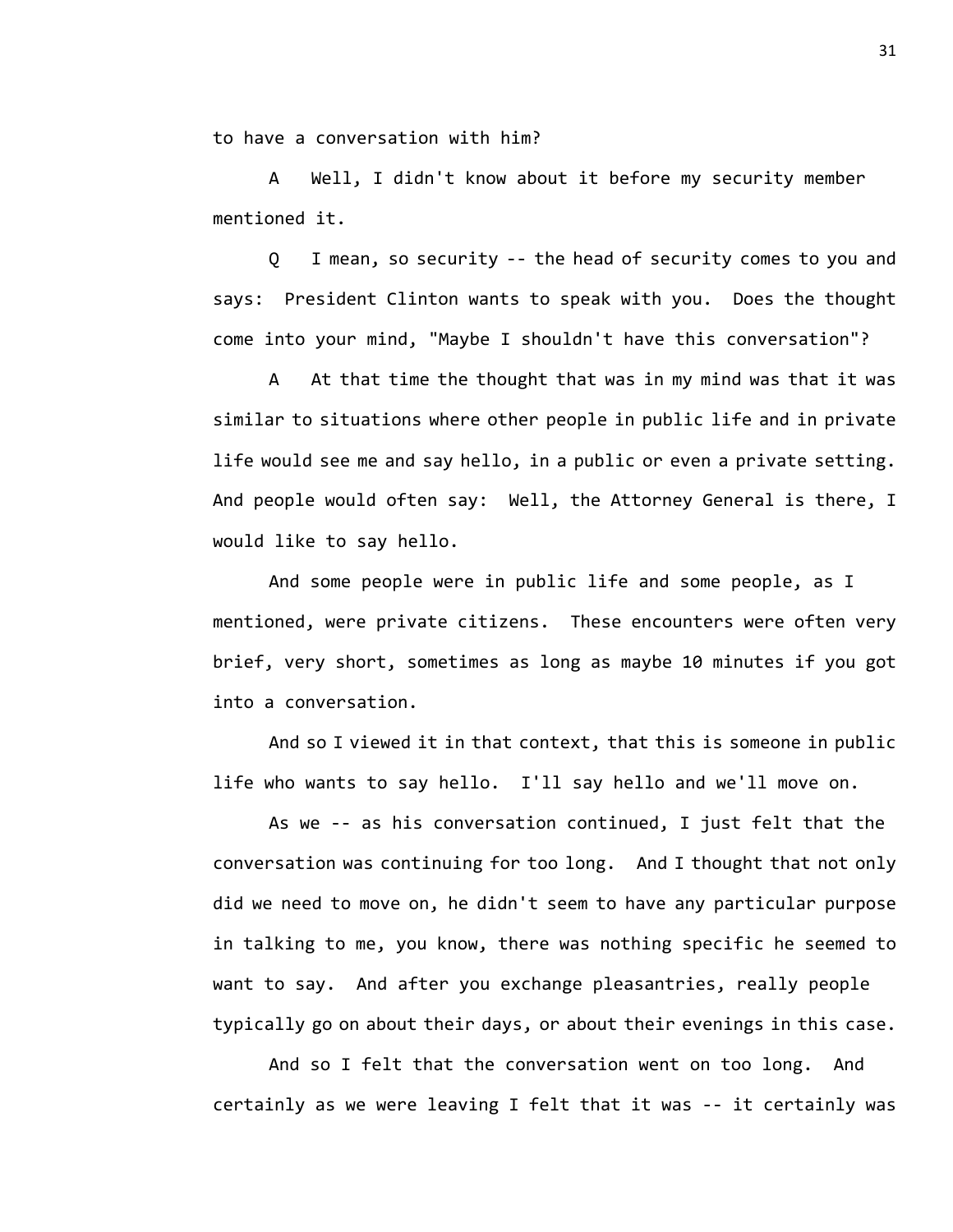going to raise a potential issue in the appearance of how the case was being handled.

Q So you realized that as the conversation was going on?

A I can't tell you when in time I had that thought, because I was essentially, as I said before, I was speaking to him for maybe half the time he was on the plane, and thinking that any minute now we're going to say, well, you know, good night, and we're going to move on.

But certainly as I was leaving and thinking about the next day and thinking about just the issues of the day, including the conversation that I had with him, I thought that it could certainly be an issue.

Q Did you express -- I'll use the word concern -- did you express your concern that this might be an issue to anyone at the Department?

A Well, I had staff traveling with me. They weren't with me on the plane. They had already deplaned. But after we all got to the hotel, I certainly conveyed concern to them. And then --

Q Who was that, the "them"?

A I had staff on the plane with me. I had my deputy chief of staff. I had my public affairs person. I had a staffer in counsel. And I can't recall if there was a fourth staffer with me or not. I just don't remember right now. So I had at least three staff members with me, and I spoke with them that evening.

The next day, fairly early in the morning, I convened a call with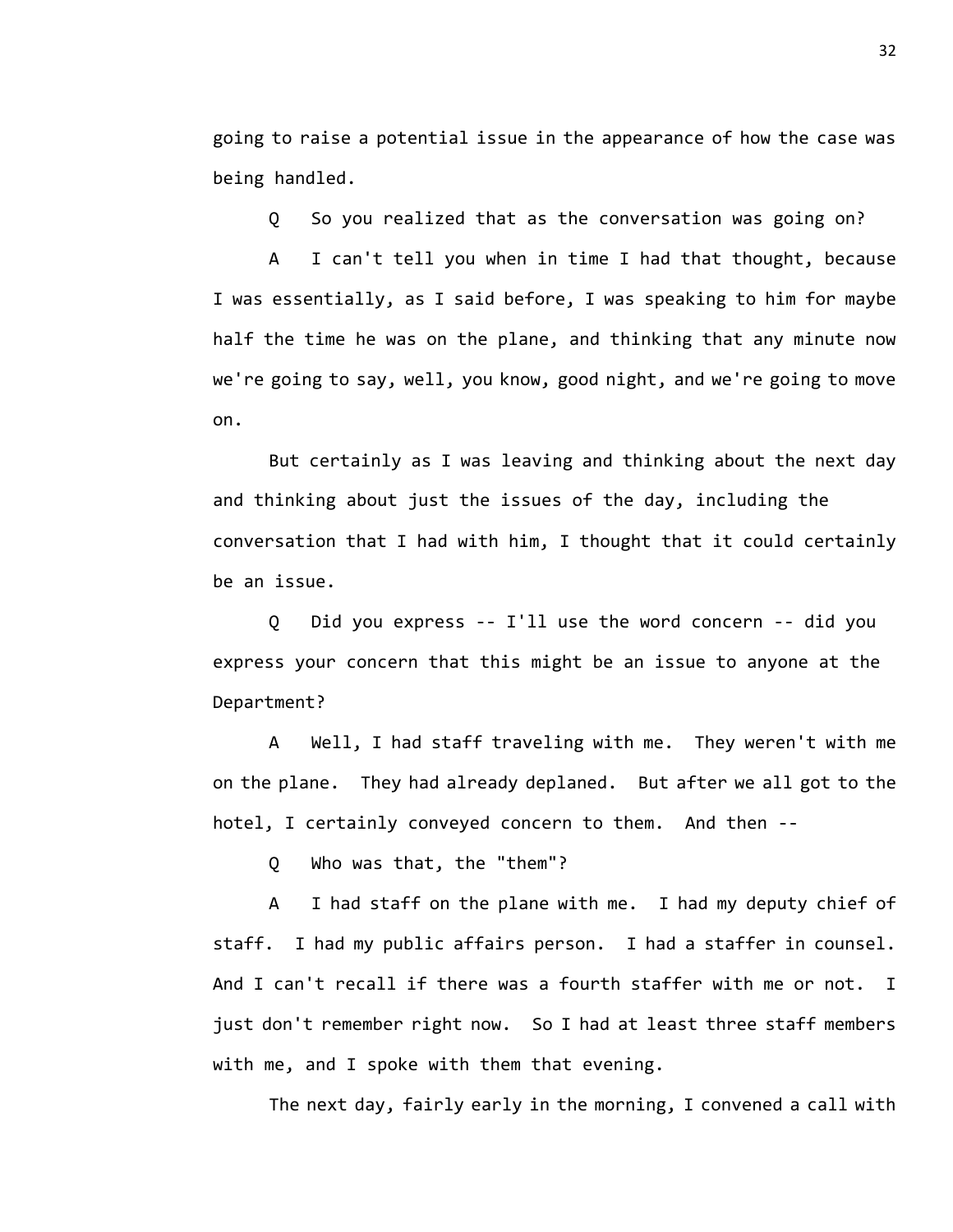my other chief of staff, my other deputy chief of staff, in Washington and other staffers who were still back in D.C.

Q What about the Deputy Attorney General?

A She was on the call that I had the next morning. I didn't speak to her that evening, though.

BY MR. BAKER:

Q Is there any kind of office at the Department -- ethics, integrity, compliance -- anything that would be the go-to person to get like an official ruling on whether you have to do something?

A Sure.

Q Was that office or personnel in that office consulted?

A Well, what I can tell you is that my thinking the next day was I had to review the situation. And I wanted my staff to think it through and I wanted the Deputy Attorney General to also consider the issues. She had her staff involved as well.

And to me, it was a two-step process, to consider whether or not the fact that I had had this conversation with the former President rose to the level of having to recuse myself from the investigation.

And I was discussing it with my staff on the phone, so it was a fairly large team, and I directed them as a step one to get an ethics opinion, to consult with the appropriate ethics offices at the Department and get a legal determination as to whether or not, as a matter of law, I should recuse myself. And I would abide by that recommendation, whatever it was. So that was step one.

Step two, while we were working on that, someone in Washington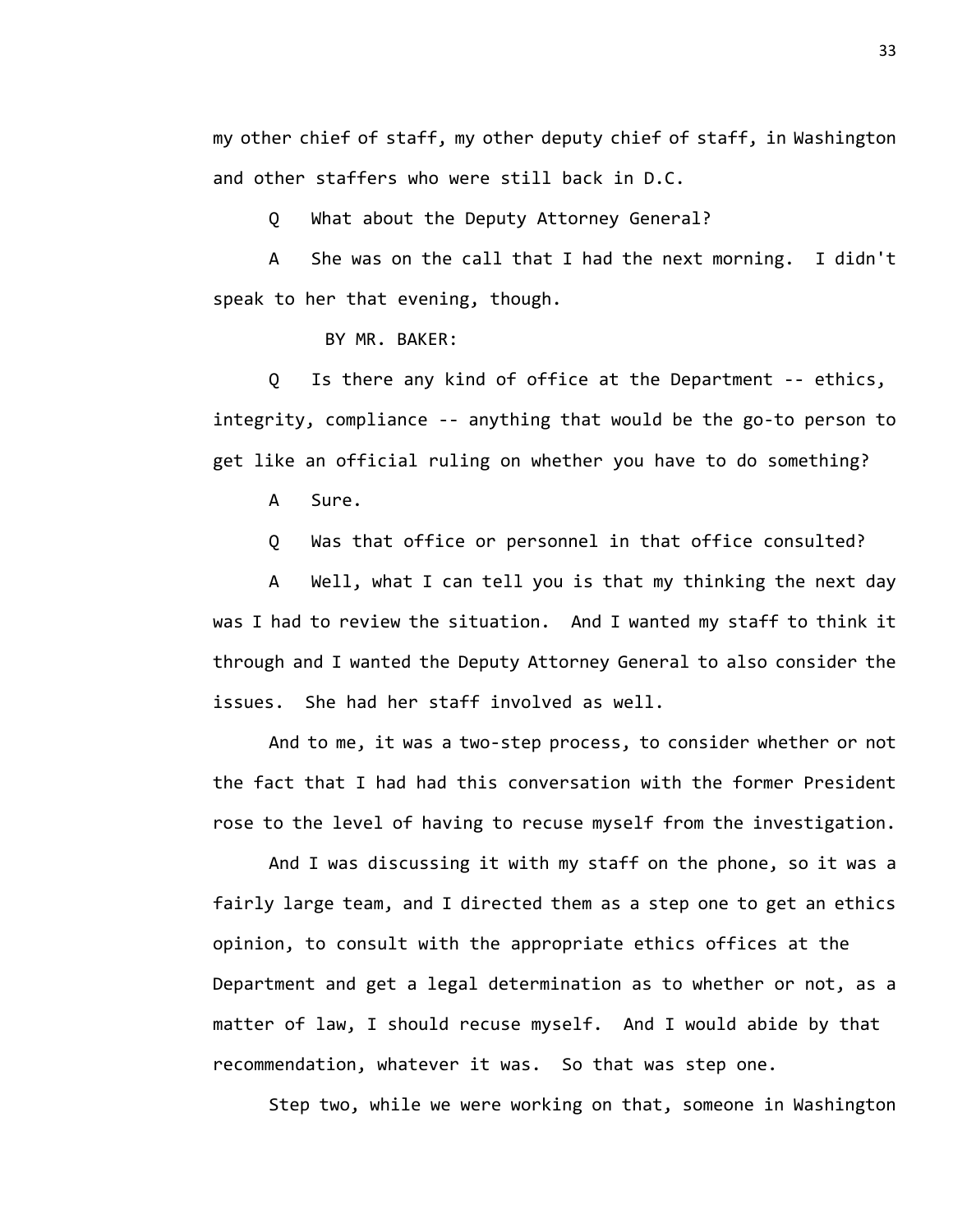did the consultation, and in, I think, a subsequent call, but fairly soon thereafter, received the information back that the ethics officer had been consulted, had reviewed the situation, and had provided us with the opinion that there was no legal obligation to recuse. And by that I mean law, statute, regulation, that sort of thing, which I would have abided by.

So then you have to consider as a matter of whether or not you would still voluntarily recuse. And so those discussions continued after we had gotten a legal opinion.

Chairman Goodlatte. General Lynch, before we go further with that, I wonder, can you tell me how President Clinton knew you and your plane were there at the airport in Phoenix?

Ms. Lynch. No, I can't tell you that.

Chairman Goodlatte. Did he say anything to you about that? Ms. Lynch. No.

Chairman Goodlatte. But he was right there on the doorstep or close behind when his security --

Ms. Lynch. Yes.

Chairman Goodlatte. -- approached. And was his plane close by, do you know?

Ms. Lynch. I never saw his plane, so I can't say.

Chairman Goodlatte. It was a private plane?

Ms. Lynch. I just don't know.

Chairman Goodlatte. And he was leaving as you were arriving, is that --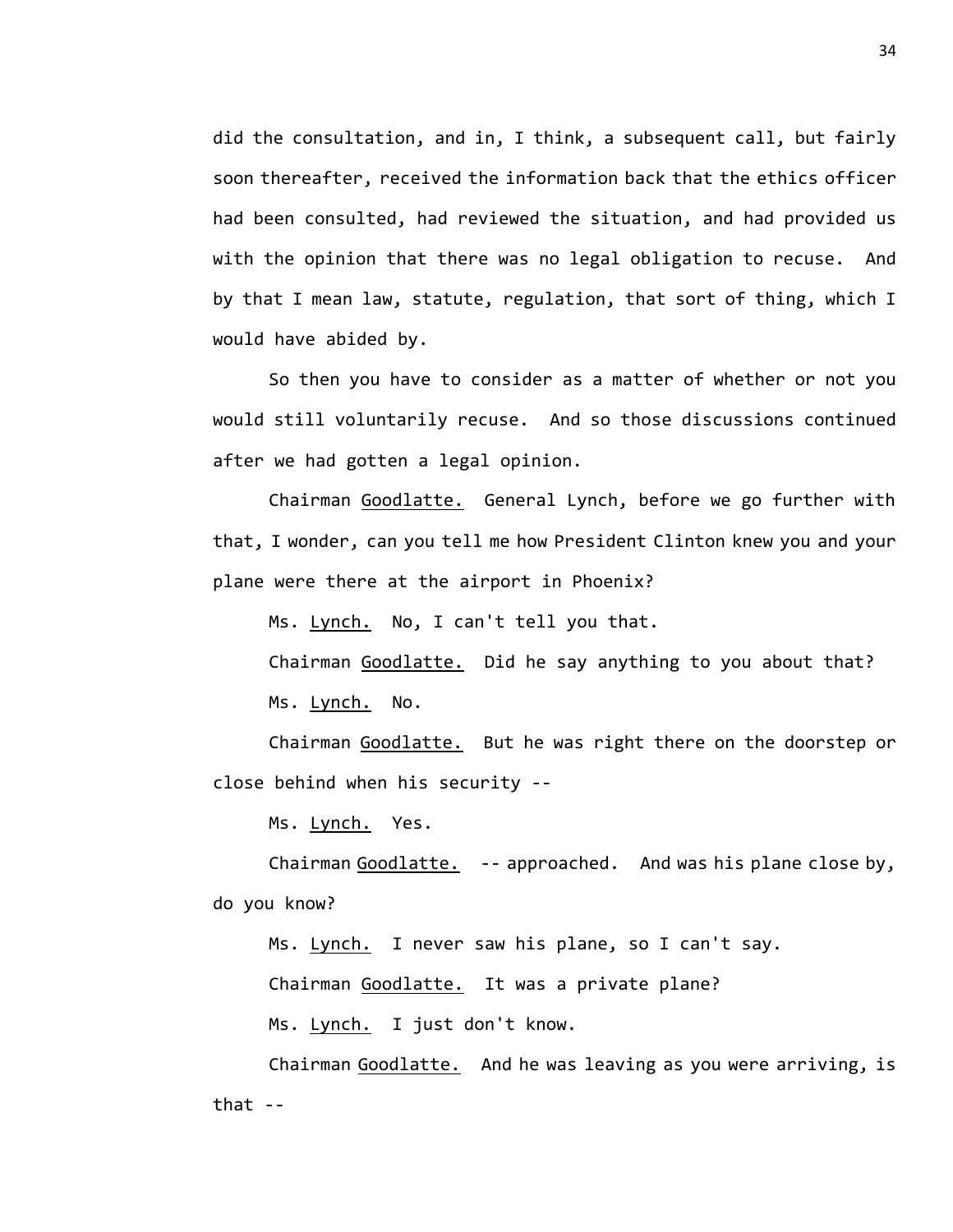Ms. Lynch. Leaving?

Chairman Goodlatte. You were arriving in Phoenix and leaving from the plane to go to a hotel?

Ms. Lynch. Yes.

Chairman Goodlatte. He was at his plane and getting ready to leave Phoenix or was he also staying in Phoenix?

Ms. Lynch. In the course of the conversation he did tell me that was headed elsewhere, but it was unclear to me if he was flying out that night or when exactly he was flying out that night. I didn't get that level of detail. But he did imply to me that he was headed to a different place.

Chairman Goodlatte. And you had no communications with him whatsoever before this meeting related to the fact that he was coming on board your plane?

Ms. Lynch. No.

Chairman Goodlatte. And did you have any communications with him after he was on board the plane?

Ms. Lynch. After he was?

Chairman Goodlatte. When he left the plane --

Ms. Lynch. Oh.

Chairman Goodlatte. -- after he had spoken to you, did you communicate with him again later?

Ms. Lynch. No.

Chairman Goodlatte. Not at all? About anything? Ms. Lynch. No. No, I think the next time I saw him was probably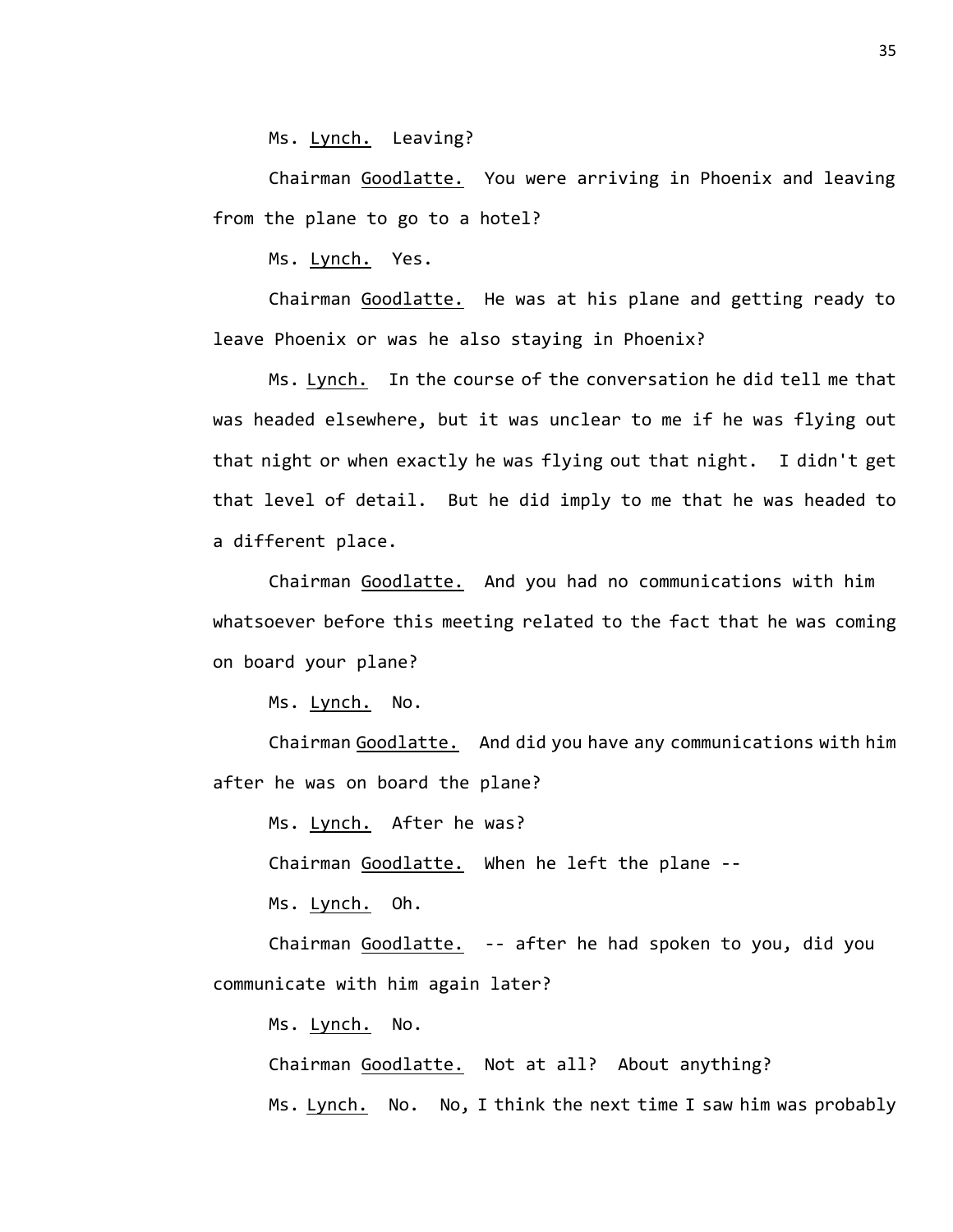at Ms. Reno's funeral service much later in the year.

Chairman Goodlatte. Thank you.

Ms. Lynch. And we had minimal conversation then.

Mr. Jordan. Okay, Ms. Lynch -- thank you, Mr. Chairman -- so you land. Former President Clinton's there. Before you even deplane, he comes on board. Someone says the former President wants to talk to you. He comes on, talks to you for 8 or 9 minutes, as you suggest -- or as you said, excuse me. He talks to some other staff in 20 minutes. And when you leave, you're already thinking: Wait a minute, this may not look good.

Ms. Lynch. I can't recall the specific timing of that, just to be accurate.

Mr. Jordan. Okay.

Ms. Lynch. And I just want to be accurate.

Mr. Jordan. At some point on your way to the hotel you're thinking: We need to check this out and make sure, you just went through, make sure this is okay.

Ms. Lynch. Yes.

Mr. Jordan. Okay. So you get to the hotel and you talk with your immediate staff, the staff that's traveling with you. Is that right?

Ms. Lynch. Yes, the staff that was traveling with me was there. The phone call was subsequent to that.

Mr. Jordan. And the phone call was the next morning?

Ms. Lynch. Yes.

Mr. Jordan. And who was on that phone call?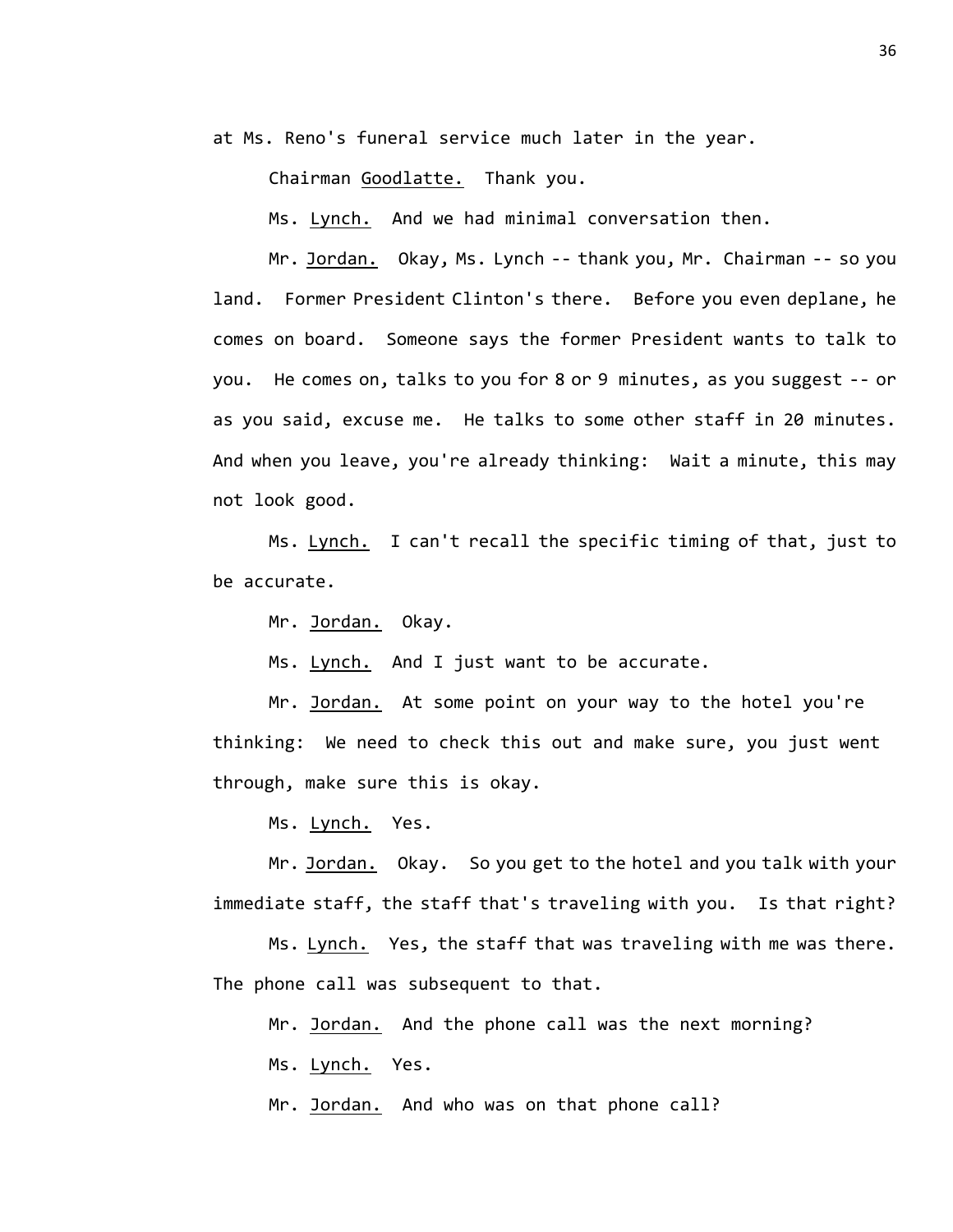Ms. Lynch. I recall the Deputy Attorney General. I recall my other --

Mr. Jordan. Ms. Yates?

Ms. Lynch. Yes. And I recall a member -- I recall some members of her staff being on the call.

Mr. Jordan. Was George Toscas on the call?

Ms. Lynch. I do not remember if he was on that call or a subsequent call. I know that I did speak with him by phone during my travels, but I'm just not able to isolate which call.

Mr. Jordan. Okay. But you spoke to him about this incident, the idea that you had met with former President Clinton on the tarmac?

Ms. Lynch. Yes.

Mr. Jordan. Okay. And what did Mr. Toscas and Ms. Yates, what did they say or what did they instruct you to -- any instructions? What was their feedback?

Ms. Lynch. Well, as I indicated, there was a team of people on the call. In addition to Ms. Yates, George Toscas, several members of Ms. Yates' staff. My staff was also on the call. My second deputy chief of staff, other counsel were on the call.

Mr. Jordan. What did Ms. Yates instruct you to do?

Ms. Lynch. I didn't receive instructions. It was a conversation with that team.

Mr. Jordan. What was her input? What was Sally Yates' input on how you should handle it?

Ms. Lynch. My recollection was that she and I spoke about what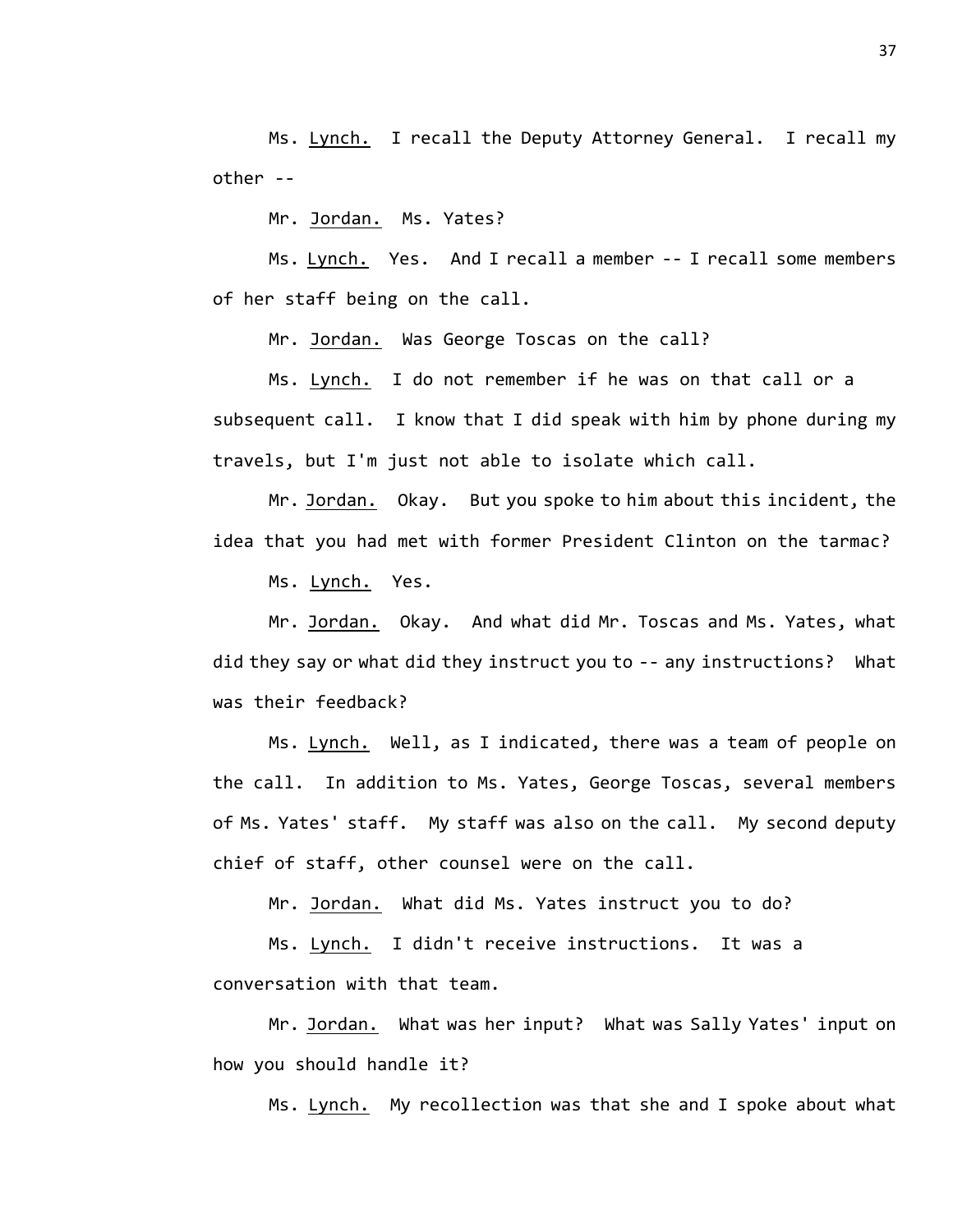had happened. I was outlining for that group what occurred and outlining what I saw the issues were. I asked others did they see the issues.

I can't recall the specifics now of who said what, though, so I'm --

Mr. Jordan. You ultimately stepped back and gave the decision to Mr. Comey. Did Ms. Yates instruct you to do that? Did she encourage you to do that?

Ms. Lynch. I didn't hear the first part of your question, Congressman.

Mr. Jordan. So you sort of stepped back and said you would allow the FBI to make this decision.

Ms. Lynch. I'm sorry. I can't hear you.

Mr. Jordan. You seemed to step back and allow the FBI, Mr. Comey, to make this decision. Did Ms. Yates encourage to you do that?

Ms. Lynch. I didn't step back and allow the FBI do anything. And Ms. Yates and I didn't talk about what the FBI was going to be doing or saying. So I'm not sure that that's --

Mr. Jordan. Let me ask you this. Did you talk to the FBI about the fact that you had -- did you talk to the folks who were doing the investigation? Did you talk to them, Director Comey or anyone over at the FBI, about the meeting you had with Mr. Clinton?

Ms. Lynch. I don't believe anyone from the FBI was on the phone in D.C. They weren't with me where I was. I was in Phoenix and Los Angeles having these calls -- mostly Phoenix. And I don't believe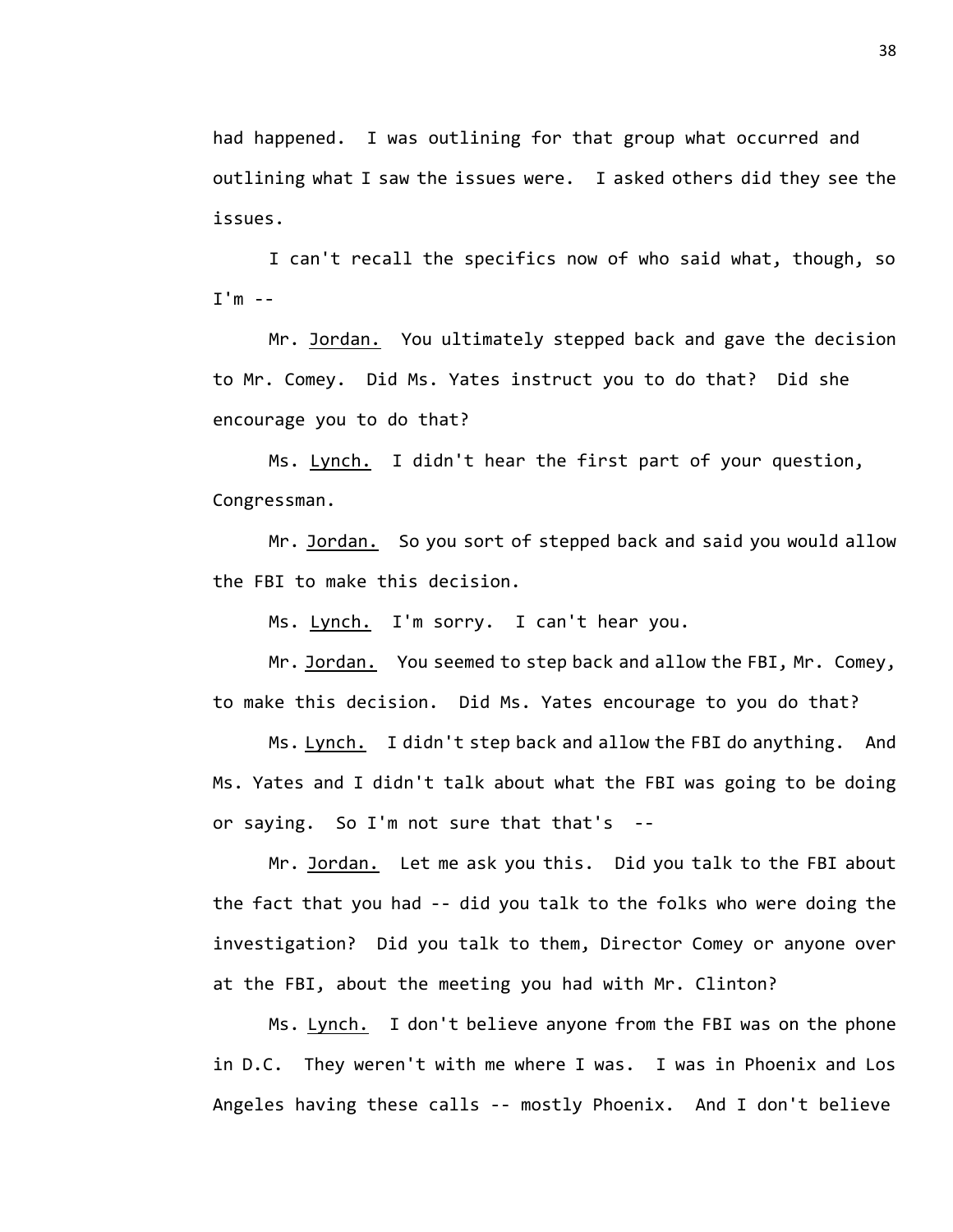anyone from the FBI was on the phone in D.C., but I just can't -- I couldn't -- I can't say. But I don't believe that they were on the phone. I don't believe if there were communications staff to staff.

Mr. Jordan. Okay. Thank you.

BY MR. SOMERS:

Q You mentioned seeking ethics advice. And I think you mentioned you had your staff reach out to who?

A I directed them to reach out to the ethics officer of the Department to outline the situation and to seek guidance. And that the question that I was presenting was: What were my obligations vis-à-vis recusal in the situation as outlined?

Q And why did you have staff make that outreach instead of doing it directly, since you were the one in the meeting? Or not the meeting. You're the one that spoke with --

A Right.

Q -- President Clinton.

A Right. My staff was in Washington with the ethics officer. They could literally walk down the hall and speak with them.

Q Did you ever, yourself, speak with the ethics officer?

A I didn't speak with the ethics officer about this issue. I certainly have spoken with the ethics officer who was in office at that time about a host of other issues not related to this particular matter.

Q Was there written guidance based from the ethics officer back?

A I don't know if they prepared a memo or not, I didn't see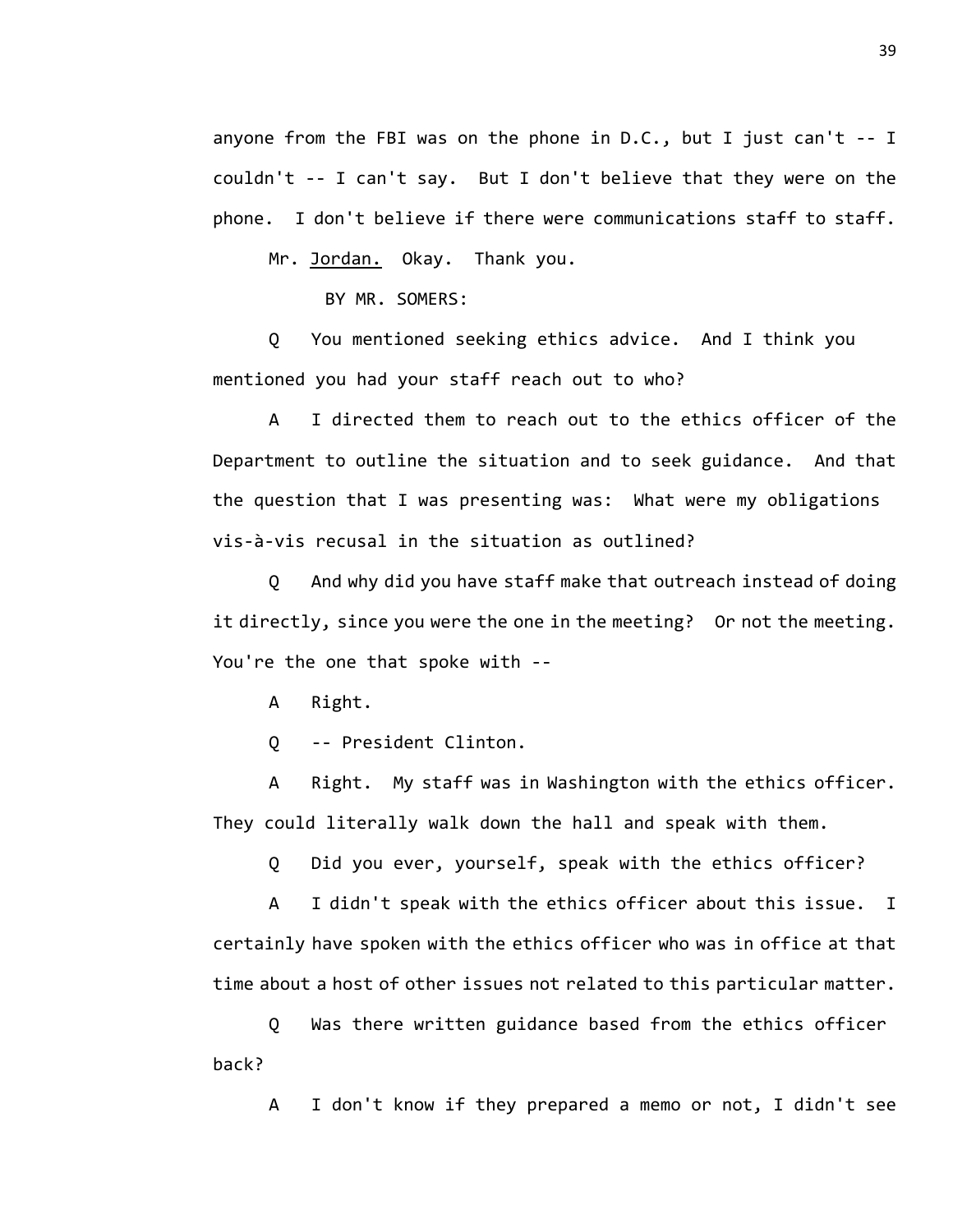one, because I felt that time was of the essence. We were communicating by phone and I wanted to get the information as quickly as possible. But I just don't know if she wrote anything down for my chief of staff.

Q And what was the advice that was given by the ethics officer?

A That there was no legal or policy obligation to recuse as a matter of law or the applicable regulations.

Q And did you recuse yourself in any way from the investigation?

A No, I didn't recuse myself from the investigation.

Q I think there's been, if I could just -- I'd like to get your comments on -- so I could just read to you. The IG in the -- in its investigation did express a view about your recusal. And if I could just read that to you and get your reaction to it. And we could provide you with a copy, but I think, for the record, it might be clearer if I just read it.

"In our view, Lynch should have either made it unambiguously clear that she did not believe there was a basis for recusal and that she was going to remain the final decisionmaker, thereby making her accountable for the final decision, not Comey, or recuse herself and allow Yates to serve as Acting Attorney General, or sought a special counsel appointment.

"Instead, Lynch took none of these actions, leaving it ambiguous to the public as to what her role would be. Ultimately, that left the public with the perception that the FBI Director, and not the Attorney General, was accountable for the declination decision."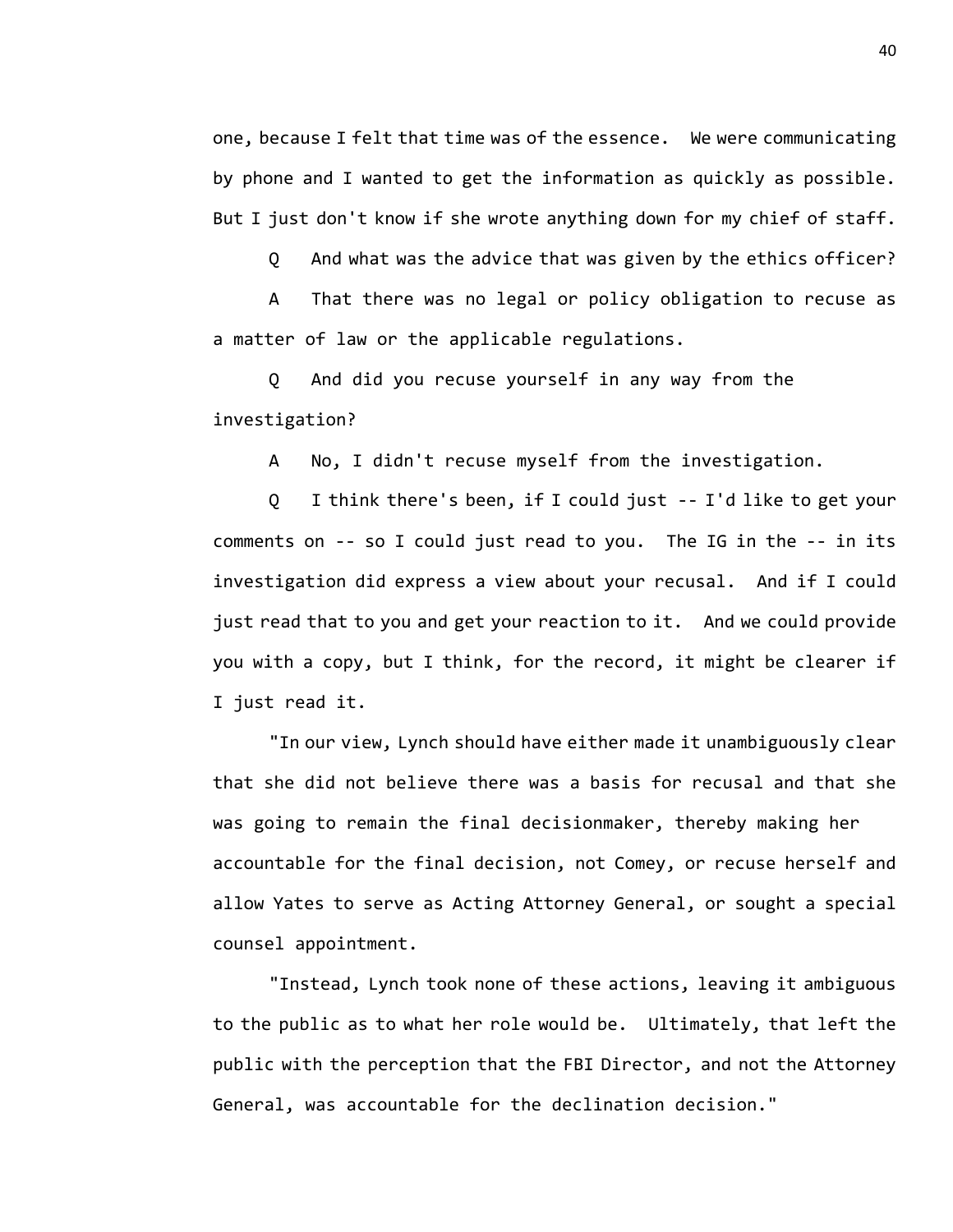So do you believe there was ambiguity in whether you recused yourself?

A Well, I did not recuse myself. And in deciding how to communicate that publicly, one of the things that I talked about with my staff was that during that particular trip, I had a scheduled appearance at the Aspen Institute at the end of that week. And even though it was previously scheduled and would normally have covered probably other topics, we knew that this was going to be a topic of great concern and great public concern. So that that would be a place to discuss how the case would be handled and what my role would be in that case.

My press people worked, I think, with me in discussing the best way to describe that. My understanding is, and I believe from my recollection of the morning of the event, that we also released information prior to my comments at Aspen.

It wasn't a formal speech. It was one of those Q&A's with a reporter on stage. So I wasn't giving a formal speech. I was taking questions from him, having a conversation with this reporter.

And my recollection is that prior to the event we did provide -- we, meaning the Department generally, I didn't do it personally -- provided information to the press in some sort of short form that I would be seeking a recommendation from the team working on the investigation -- we didn't call it Midyear publicly, but the Midyear investigation -- and that would likely be hoping to accept that recommendation.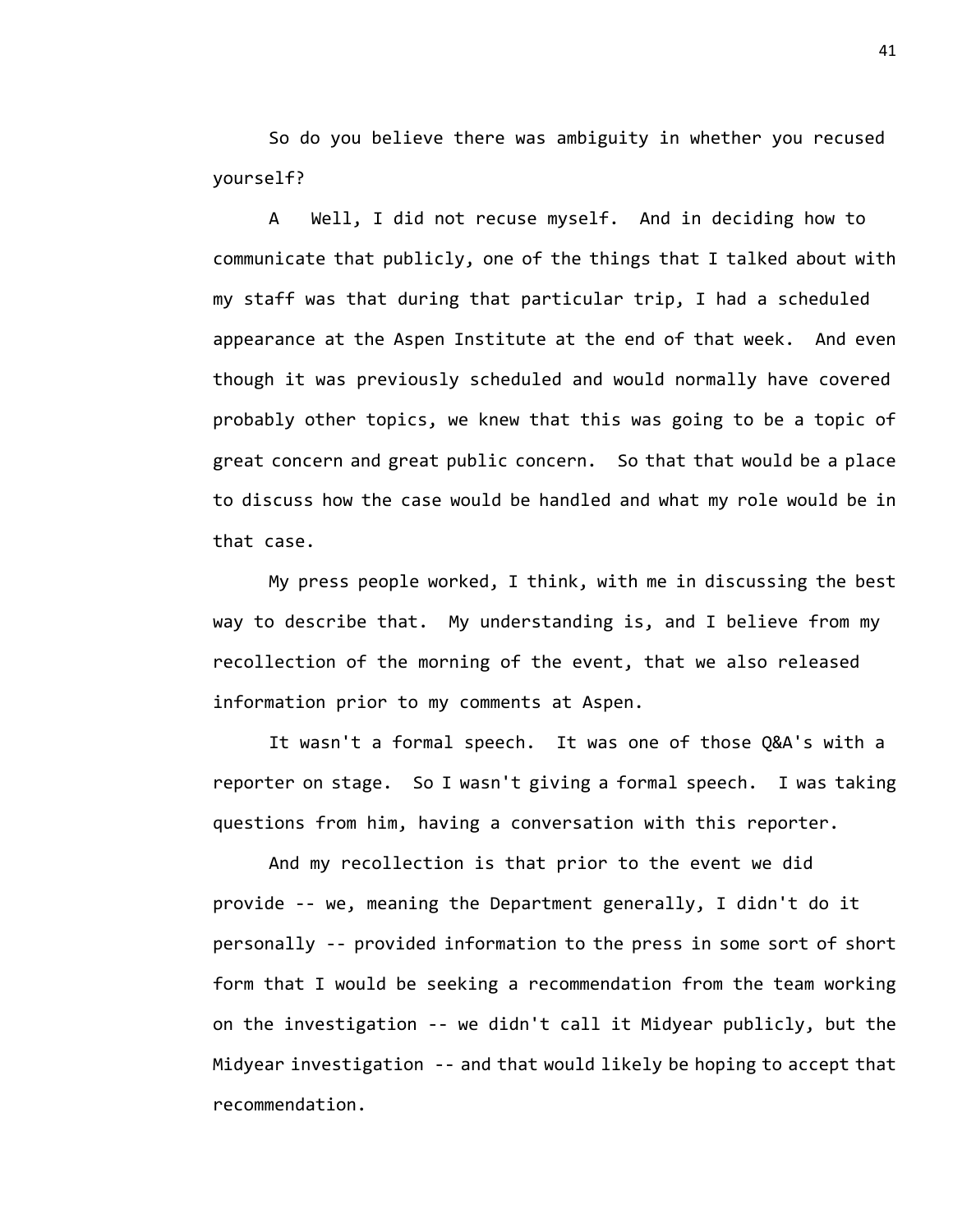And I saw reporting on that before I even went to Aspen. That was a fairly -- and that's a fairly standard way that we handle it.

Then, during the course of the questioning with the reporter at the Aspen Institute, he asked me about not just my conversation with President Clinton and how that came about, but what it meant for the investigation.

So I talked about my views, that I had to do something somewhat unusual, which was pull back the curtain on how decisions are made at the Department. Just as we don't confirm or deny investigations, we typically don't talk about the resolution process. We don't really talk about how we come to those conclusions in any case.

But in this case, I felt that we had to, and I had to talk about the fact that the case was being handled and had been handled from the beginning by an experienced team of career prosecutors, career agents, who were with the Department before me, would be there long after me, had no political issues, and that they would be focused on a factual inquiry and a legal analysis. They were going to provide that to me.

Typically, what happens is in most instances that recommendation is accepted, and I expected that that would happen in case as well.

Q So what is your reaction to the IG's -- what's your response to the IG's views on the fact that you did not just clearly say, "Either I'm in or I'm out"? That's clearly what the IG thinks your position was. What's your reaction?

A I think the IG did a very searching inquiry of this and a number of issues that arose out of the work that we did in 2016, and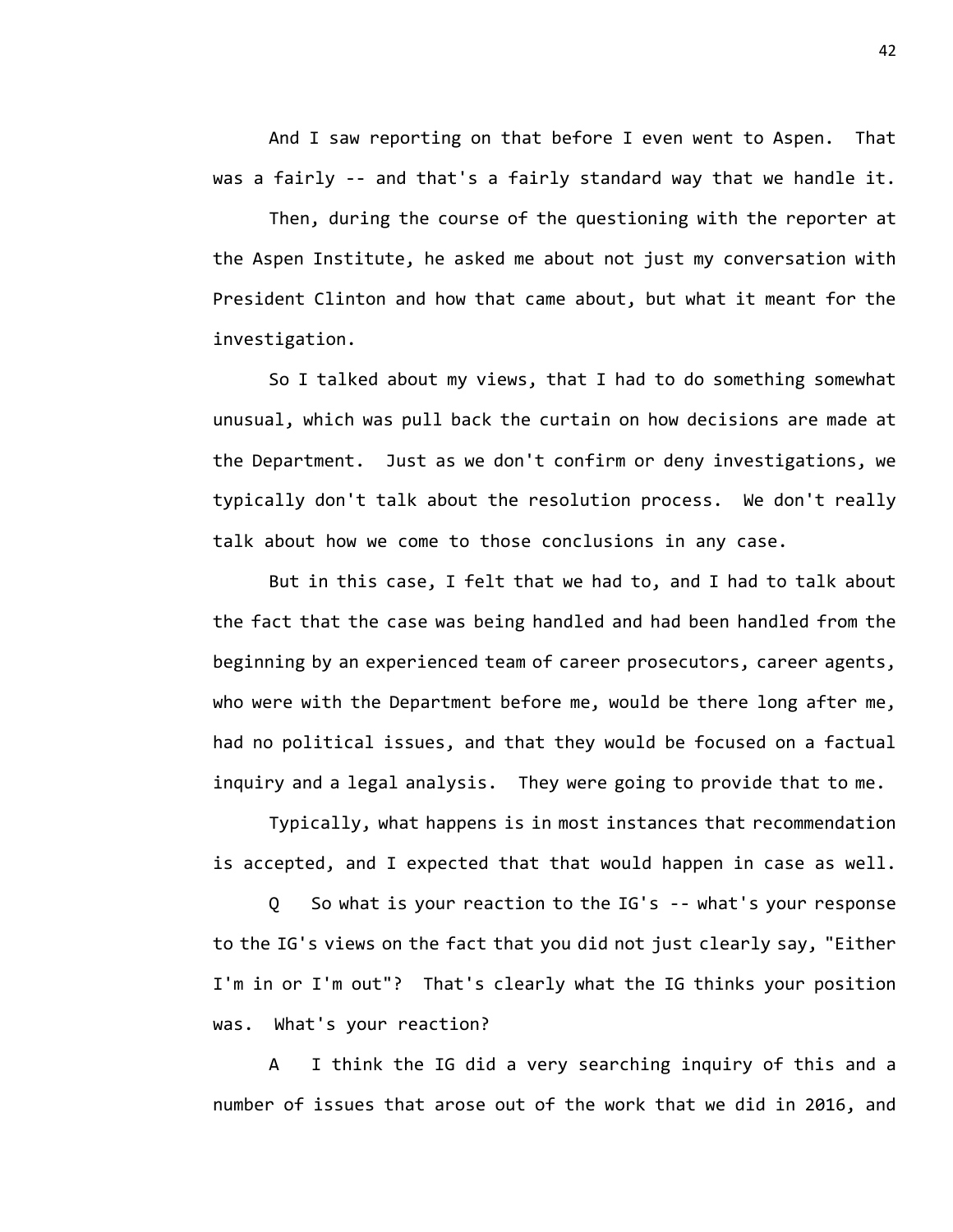I very much appreciated that inquiry. And I think that when I went back and looked at the transcript much later, actually after the Aspen Institute, I don't think that I was as clear as I could have been or as I should have been, and I definitely regretted that.

So I understood, and I'd understand the IG's view there, but beyond that, I don't -- I don't have any characterization of it, if that's what you're asking.

BY MR. BREITENBACH:

Q Do you regret formally not recusing yourself?

A No. There was no legal obligation to recuse myself. Then what happens is the inquiry turns into whether or not you should recuse yourself, are there other reasons that would make it appropriate.

And when I analyzed those other reasons, in my view, and in the view of my staff with whom I consulted, I did not feel that a recusal was necessary.

I felt that -- I knew that the case had been handled by the separate independent team. I thought it was important that that be communicated publicly.

I also knew that my involvement was minimal, it was supervisory at the highest levels. I had not had input in any decisions that were going to lead it one way or the other. I'd be receiving the information, of course, and making the ultimate decision as to whether to accept it. That was something I was definitely committed to doing.

But I also felt that in the absence of that, of the requirement to recuse, you have to analyze why would you do that. Certainly, it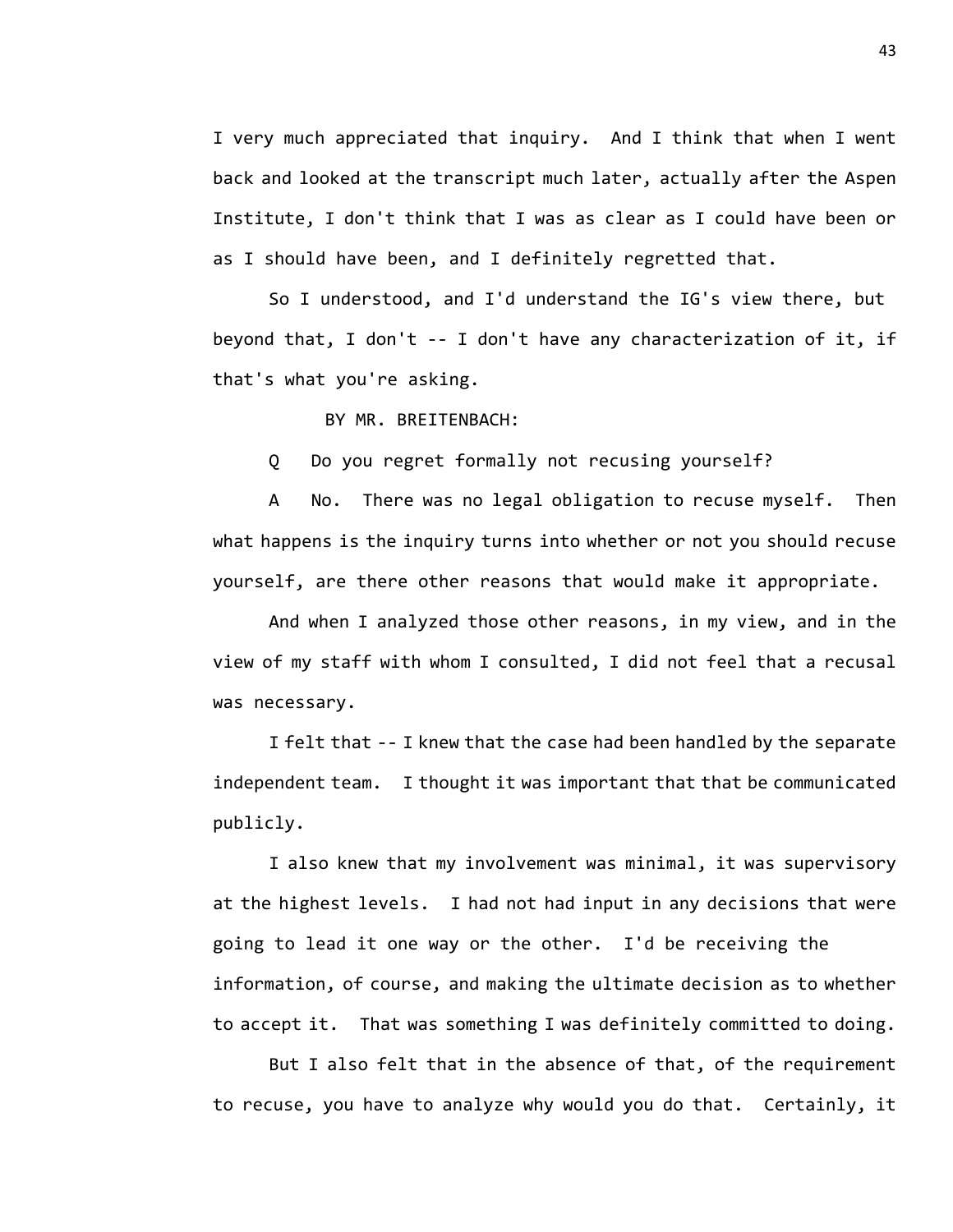could have been more comfortable to recuse, you know, to avoid criticism. That's always good. But then you're just handing your job to someone else to do. And in my view, that would not be appropriate.

Q So did you feel that there was any appearance of impropriety or appearance of bias that could be seen by having not recused?

A I certainly thought that people could have a question about it. I tried to answer those questions at Aspen in a subsequent interview. As you've noted, that the IG's view was that I was not as clear as I could have been or should have been in that.

But I certainly thought, and I think I've stated, either at Aspen or somewhere else, that people would have concerns. And so the issue is how do you answer those concerns and can you answer them to a degree that you can still represent the Department and lead it forward, in this particular case, in a way that will give people comfort in the integrity of the investigation. And so that's what we moved forward towards doing.

Chairman Goodlatte. Do you understand that the exact opposite occurred, that the public's confidence in the decision being taken over by the FBI Director and holding a news conference created a tremendous amount of controversy rather than the normal process that this would have been handled?

Ms. Lynch. Certainly, after the FBI Director made his statement on July 5th, I saw the reaction and understood that.

However, when I was considering recusal, I didn't know that the Director was going to make that -- take that action, so I didn't factor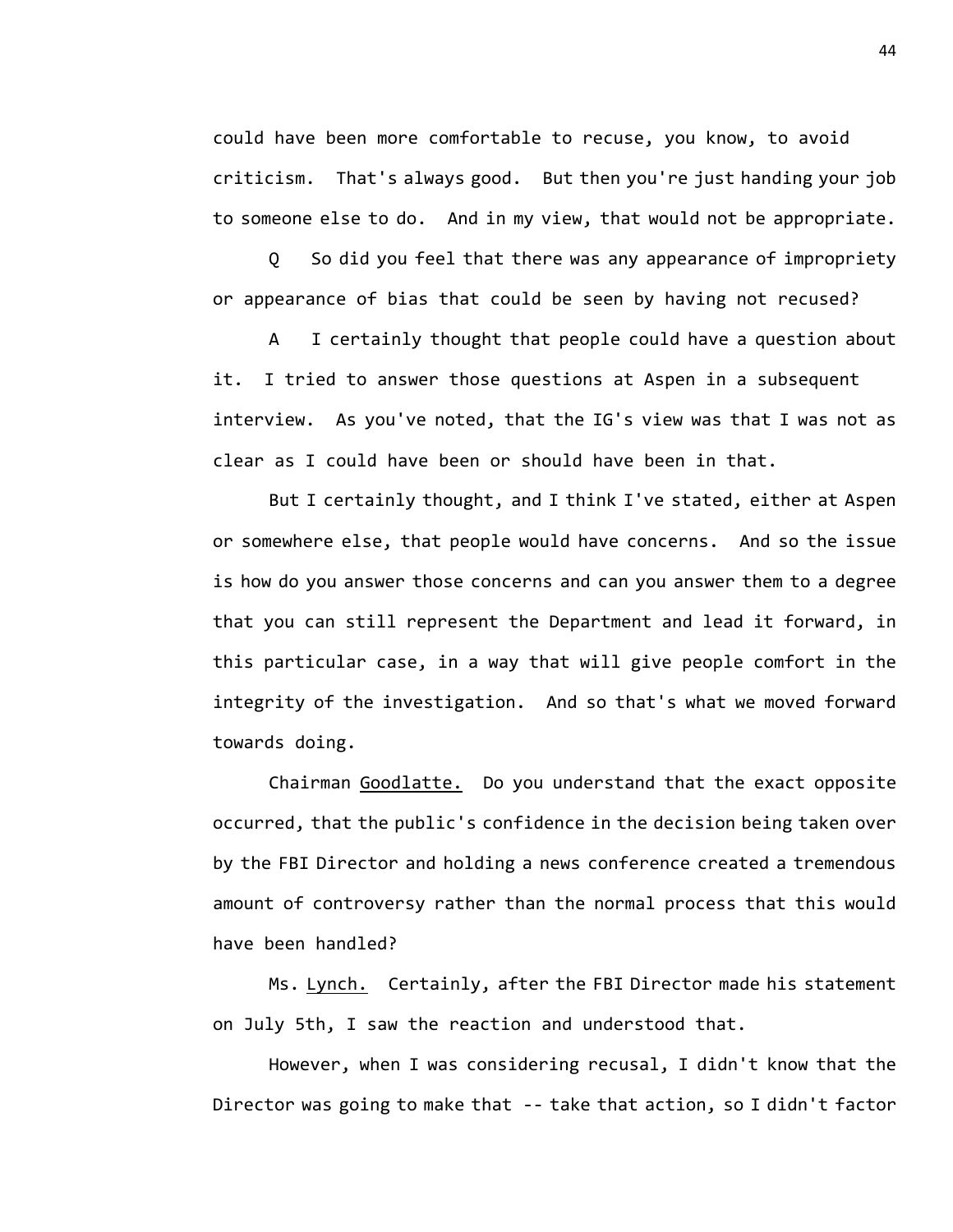that into it. I wasn't able to see that far into the future and say that this is going to be a destabilizing force in terms of people's confidence in the decision.

Chairman Goodlatte. Did you spend much time discussing with your own staff the fact that there's a separation between the FBI, which conducts investigations, and the Department of Justice, which conducts prosecutions, and that the decision, even if you didn't make it yourself, should have been kept within the Department of Justice?

Ms. Lynch. I'm not sure I understand the timing of that.

Chairman Goodlatte. Before the FBI Director did what he did in terms of his public announcement, normal protocol would have been if you, as the Attorney General, were not able to make the decision, for whatever reason, whether for recusal or in this case nonrecusal, but for appearances purposes, did you consider having the Deputy Attorney General or the Associate Deputy Attorney General or someone else in the Department make this decision other than what you did do, which was to say, I will rely upon the decision of the Federal Bureau of Investigation, which ordinarily does not make these decisions?

Ms. Lynch. Well, I don't believe I said that. I said that I was going to wait for the recommendation of the team of prosecutors and agents, and I expected that it would be a recommendation that I could accept.

Chairman Goodlatte. That included -- your contemplation was that included people within the Department?

Ms. Lynch. Absolutely. In fact, the lead, in my view, the lead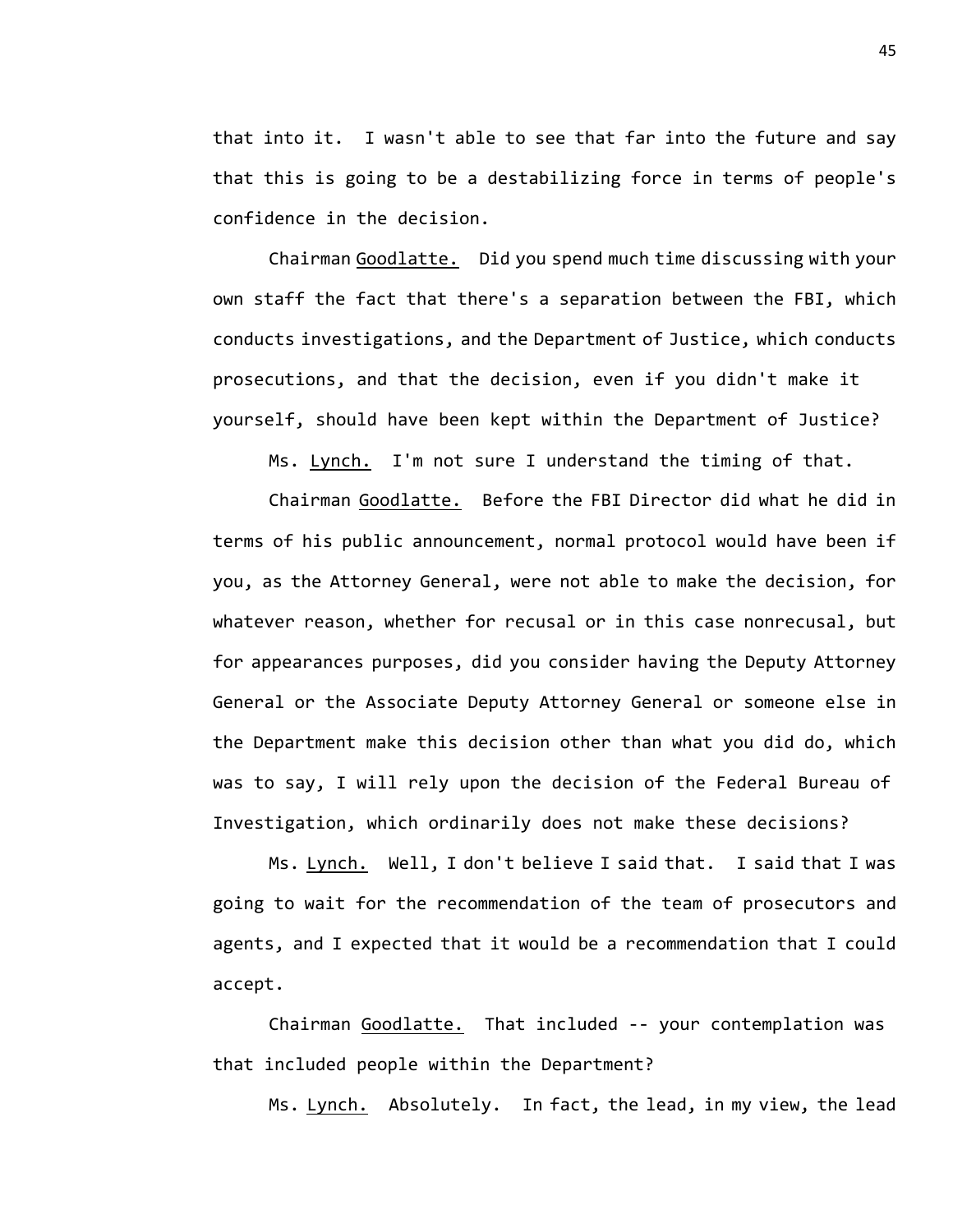people who were going to be giving me the recommendation were the lawyers who had been working on the case for over a year.

The investigators would provide me with an outline of what had been done, what they thought, invaluable information about the conduct of witnesses, for example, invaluable information about the thoroughness of forensics. But the legal analysis that answers the question of whether or not charges are appropriate in any case come from the lawyers.

Chairman Goodlatte. Correct. And did you -- when Mr. Comey contacted you, he gave you very little notice that he was going to make this public announcement. Is that correct?

Ms. Lynch. Yes.

Chairman Goodlatte. When he told you that, did you tell him, "No, that's not appropriate, because you don't make that decision"?

Ms. Lynch. I did not have that conversation with him, because I did not know that he was contemplating an announcement about the ultimate result of the case.

My understanding from previous discussions with the Deputy Attorney General were that the FBI Director had indicated he did not necessarily want to be involved in the final ultimate announcement of the case.

That didn't mean that he wouldn't give me a recommendation. I think that he and the Deputy AG had questions about that, as to what kind of recommendation he would give me and when.

But I would say that the last information that I had had, and there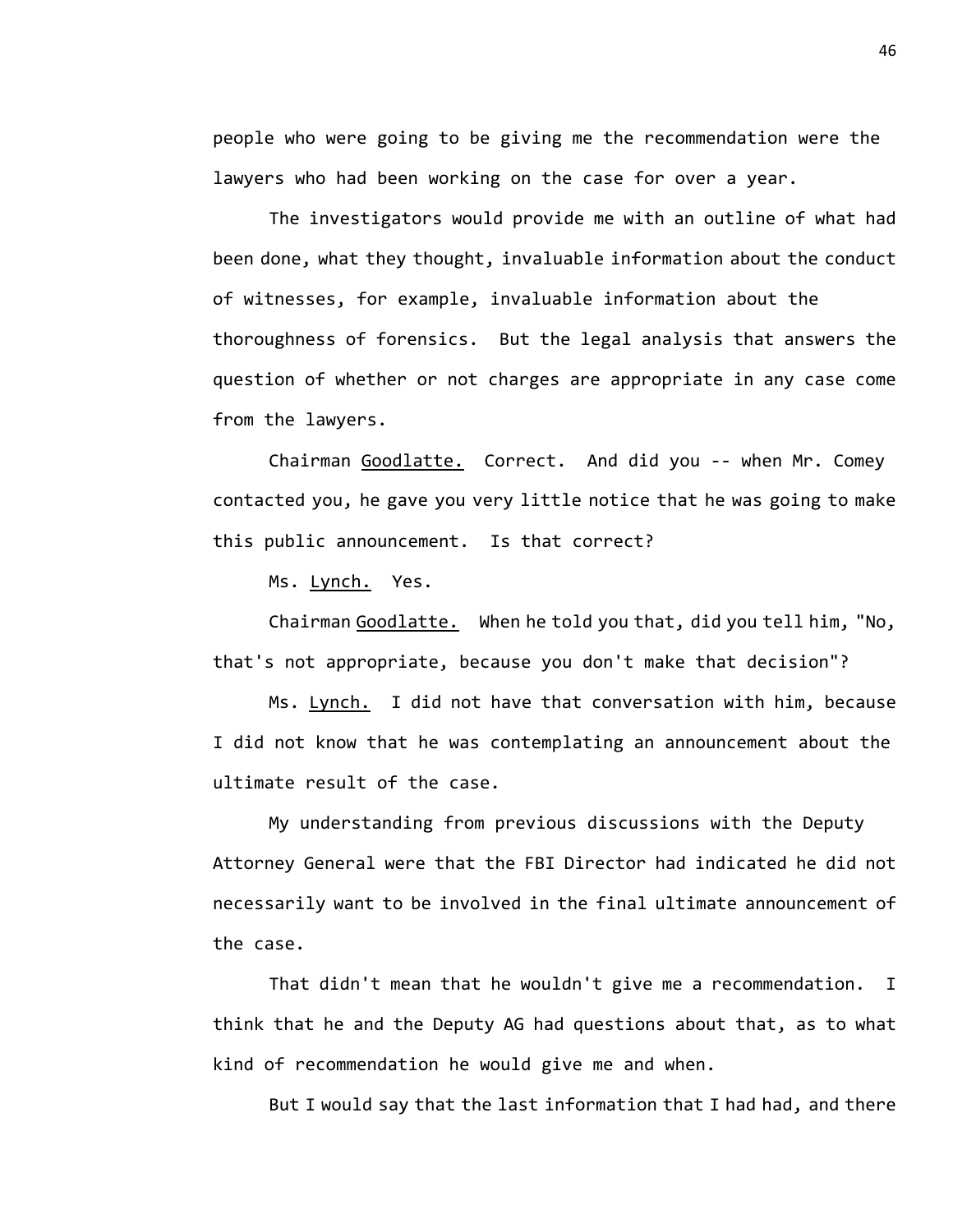had been no contradiction of it, was that he didn't want to be involved in a final announcement on the ultimate resolution of the case. So when he called me --

Chairman Goodlatte. He did just the opposite of that, right? Ms. Lynch. He did, and that was not conveyed to me.

Chairman Goodlatte. And you were surprised by that. So he did -- when he contacted you, he didn't tell you what he was going to do. He just told you he was going to do something. What did he tell you he was going to do?

Ms. Lynch. My recollection is that he said that he was about to have a press announcement and it was about the email investigation. And I don't recall if he mentioned it was going to be the FBI's recommendation. I just don't recall if he used that phraseology. And I just don't recall the specifics enough to say.

Chairman Goodlatte. But even it were, quote, the broader FBI's recommendation, that would be unusual for that to be made public, would it not?

Ms. Lynch. Yes. And that's why, again, I don't recall him saying that.

But there are instances sometimes if -- and again, this is more from at local law enforcement level -- you may have -- we often do announcements where a law enforcement agency may say: We've concluded our investigation, we're turning it over to the prosecutors and, you know, you won't hear anything more about it until they speak. But, again, he was not specific enough so that I could tease that out.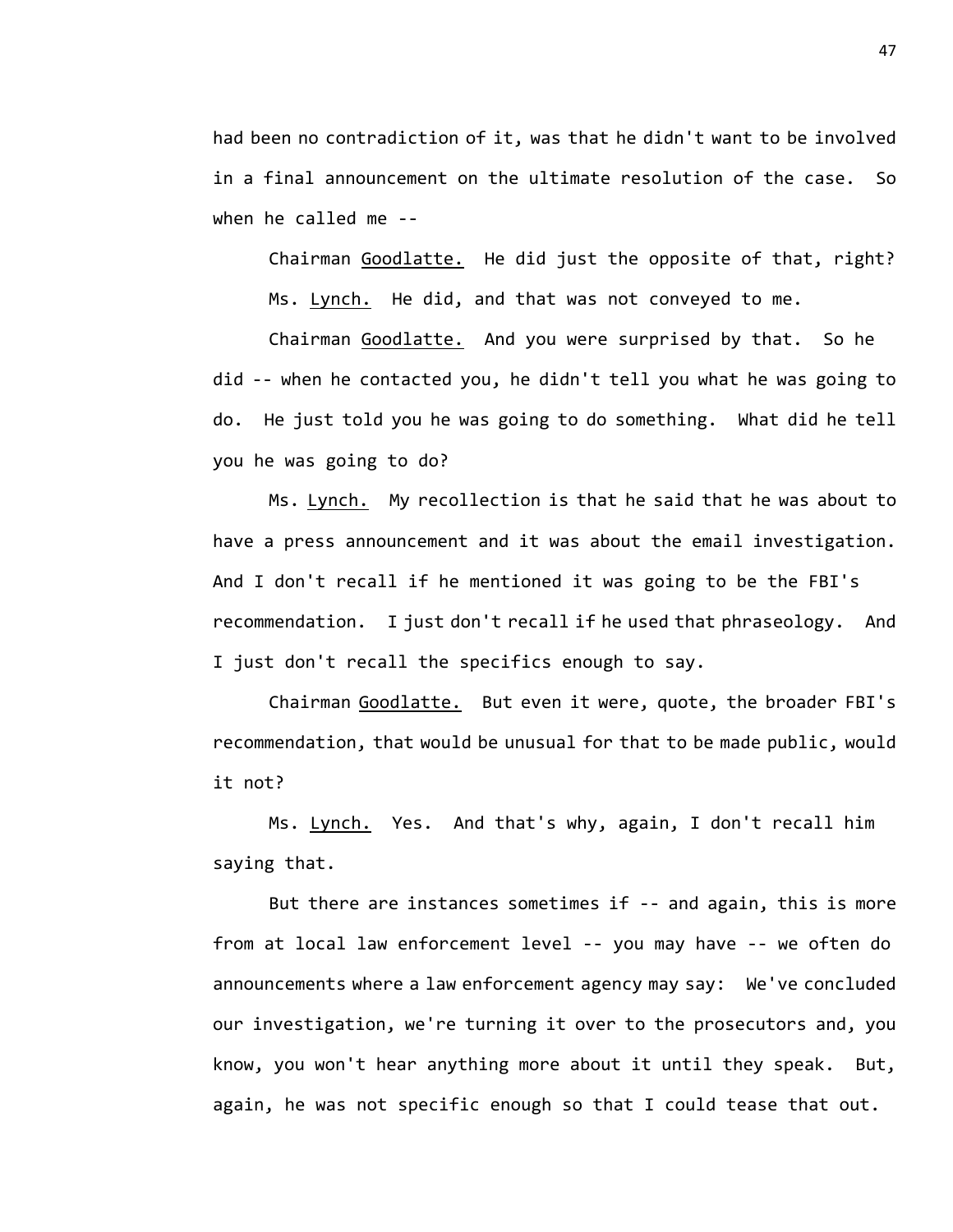Chairman Goodlatte. The actual statement that he gave, did he clear that with you? Did he share that with you?

Ms. Lynch. I had not seen it nor had any of it read to me prior to that.

Chairman Goodlatte. So when you saw him give that on television, that was new to you just as well as the rest of all of us?

Ms. Lynch. Yes, it was.

Chairman Goodlatte. And did he clear that with anybody else in the Department of Justice?

Ms. Lynch. At the time -- at the morning of the actual announcement, I was not aware of him having cleared it with anyone.

I learned during that morning -- I can't recall the timing -- that he had had a phone call with the Deputy Attorney General but had not given her information either as to what he was going to say, and that she also did not -- was not aware that he was intending to announce the final -- what he viewed as the final result in the case.

And so beyond that, since he had not gotten clearance from either myself or the Deputy Attorney General, I was not aware of him having any other discussions at the Department.

Chairman Goodlatte. Prior to his making that announcement, did you have any conversations with Director Comey where you made it clear to him that he -- that you were not recusing himself from the case, but you were relying on the recommendations of the investigators and the prosecutors?

Ms. Lynch. I didn't have any conversations with Director Comey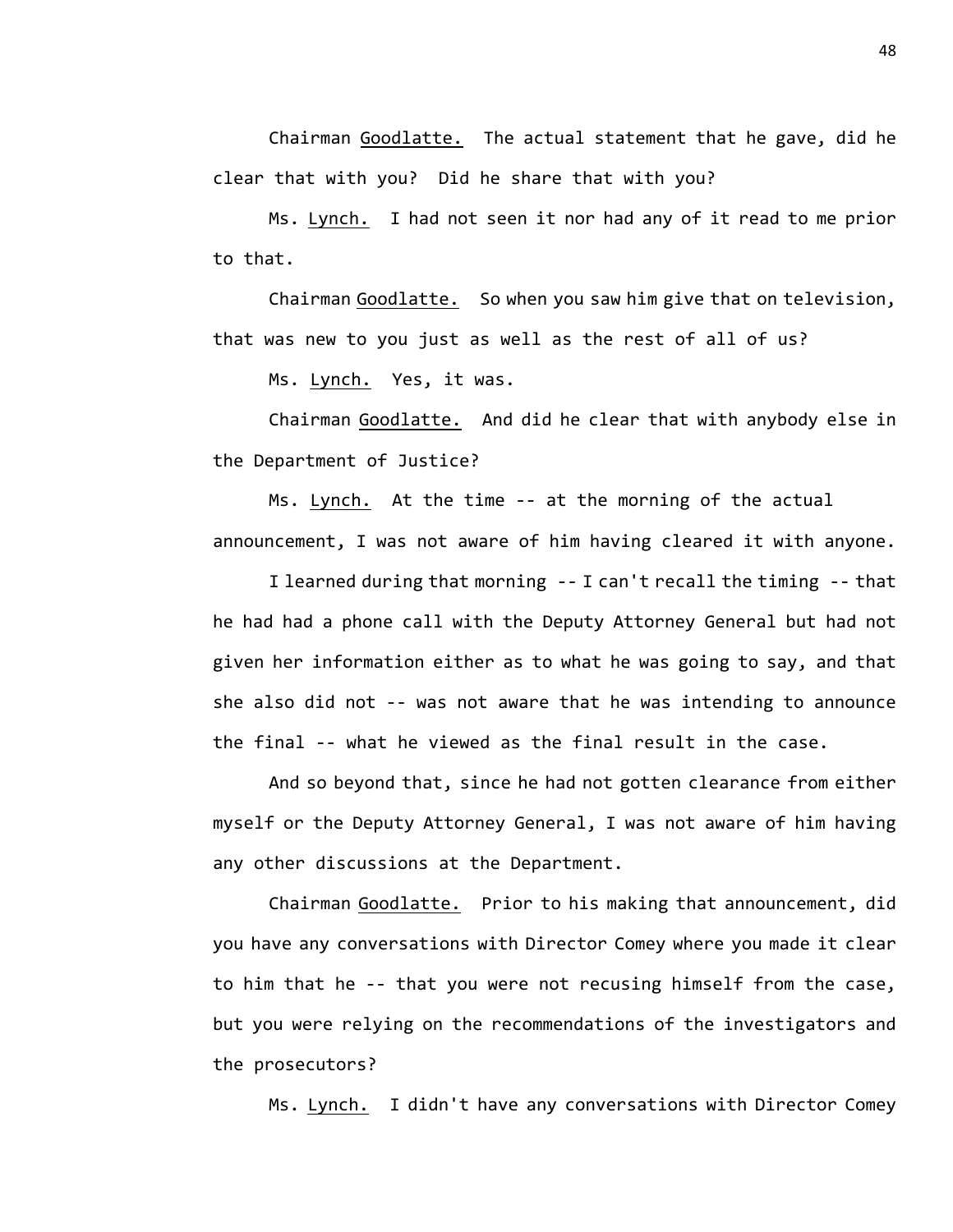about how the case would be announced or resolved in that time period at all. I didn't see him, and we didn't have any conversations scheduled. So I did not have conversations with him about the logistics of any type of announcement.

Chairman Goodlatte. Had you publicly stated your position regarding your not recusing yourself but relying upon the recommendations of the investigators and prosecutors prior to his making that announcement?

Ms. Lynch. Yes. Yes, it --

Chairman Goodlatte. Do you have any reason to believe that he did not know that that was your intention?

Ms. Lynch. I can't say what his state of mind or what he knew. I just don't have any information that would go to that.

Chairman Goodlatte. But it was publicly known in general. We don't know what he exactly knew but --

Ms. Lynch. Yes, my statement was public.

Chairman Goodlatte. Okay. Would you say it would be in any way reasonable to assume --

Ms. Lynch. I'm sorry, I couldn't --

Chairman Goodlatte. Would you say it would be in any way reasonable, given that position that you had taken, for him to take it upon himself to publicly announce the decision on behalf of the FBI as opposed to the Department of Justice?

Ms. Lynch. You know, I can't answer as to his state of mind. I don't have a characterization as to whether it's reasonable or not.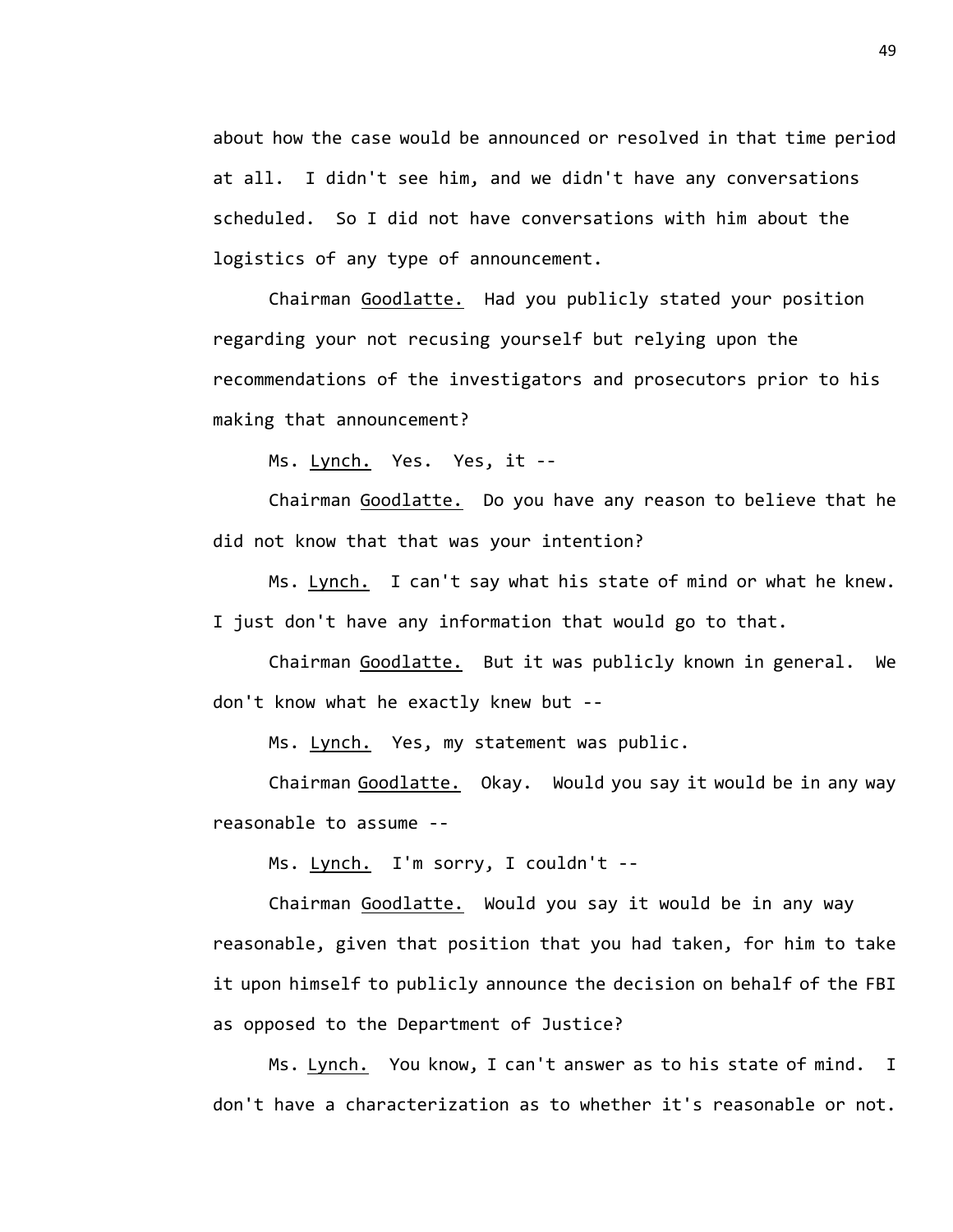It was not something that I contemplated, and he did not give me the reasons why he was doing it.

Chairman Goodlatte. After he made that announcement, did you have a conversation with him to express your concern about what he had done?

Ms. Lynch. I didn't have a conversation specifically about that. The next conversation I had with him was the day after the announcement when I had the entire team assembled. We were in my conference room and we were essentially resolving the case, and we were trying to make sure that I wanted to hear from the attorneys working on the case their views.

And as I discussed in a response to prior questions, that process took place. And I asked the Director if he had anything to add to the recommendation that he had provided publicly, and he said that he did not.

Chairman Goodlatte. Did you tell him that he should not have done what he did?

Ms. Lynch. I did not. We were in a public -- in a group of people, and I did not have that conversation with him.

Mr. Jordan. Ms. Lynch --

Chairman Goodlatte. We're done with our time, but Mr. Jordan will follow up.

Mr. Jordan. Thank you, Mr. Chairman.

Just to be clear, so the time between the tarmac meeting and when the FBI Director makes the public announcement about the Midyear Exam,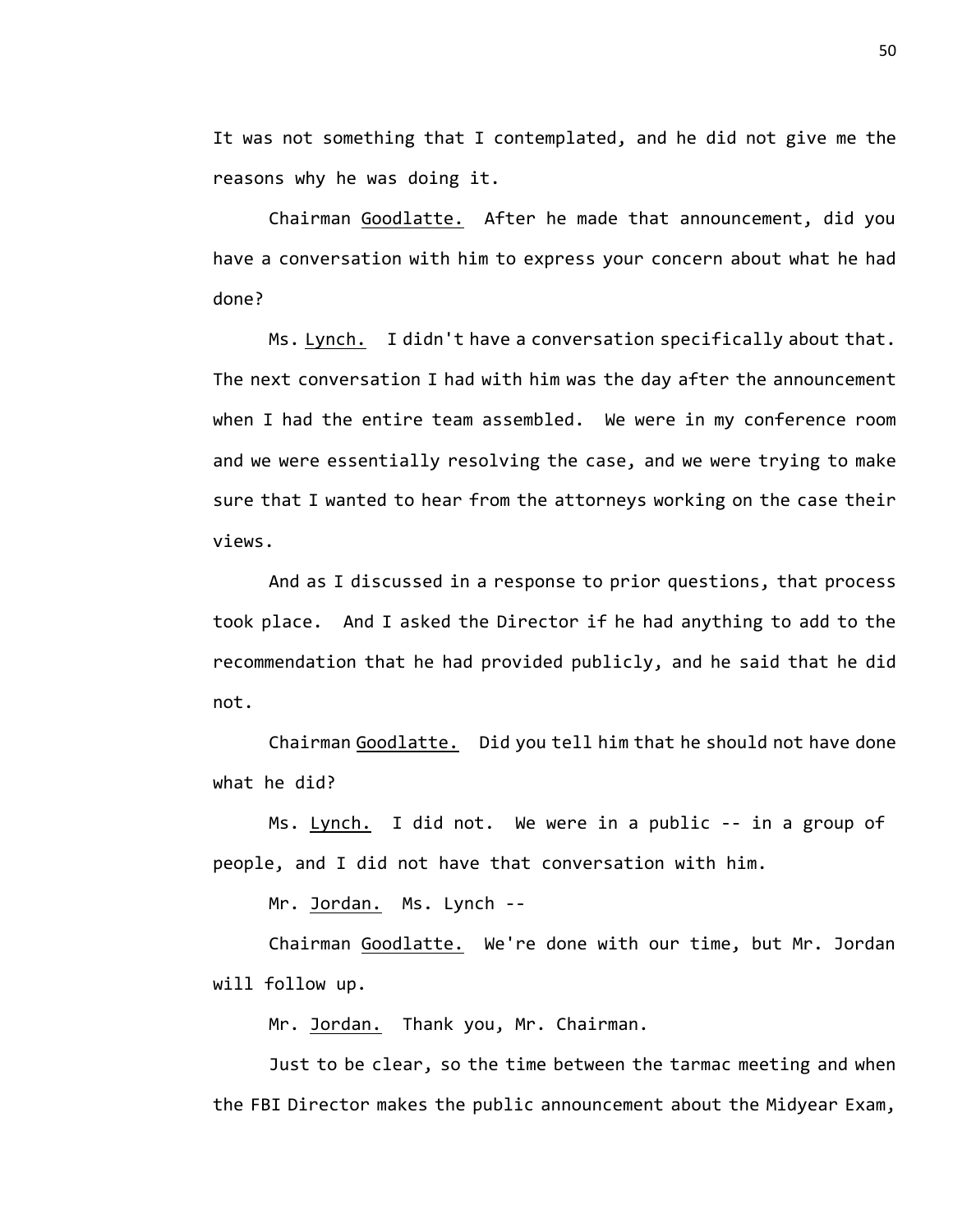you only had one conversation with the Director?

Ms. Lynch. Say that one more time?

Mr. Jordan. So between the tarmac meeting, which I think was on the 27th of June, and July 5th when Mr. Comey makes the announcement about their conclusion on the Midyear Exam, on the Clinton investigation, you had only one conversation with the Director of the FBI?

Ms. Lynch. At that telephone conversation that I referred to on July 5th is the only one that I recall.

Mr. Jordan. So the only conversation you had was that morning before he makes the announcement he calls you to tell you he's going to make the announcement. Is that right?

Ms. Lynch. Well, he called to tell me he was going to be making a press announcement about the investigation. He didn't tell him he was going to make what he viewed as the ultimate announcement in the case. He didn't give me that specificity. That was the only conversation that we had.

Mr. Jordan. The only conversation you had.

Okay. Thank you.

Chairman Goodlatte. Thank you.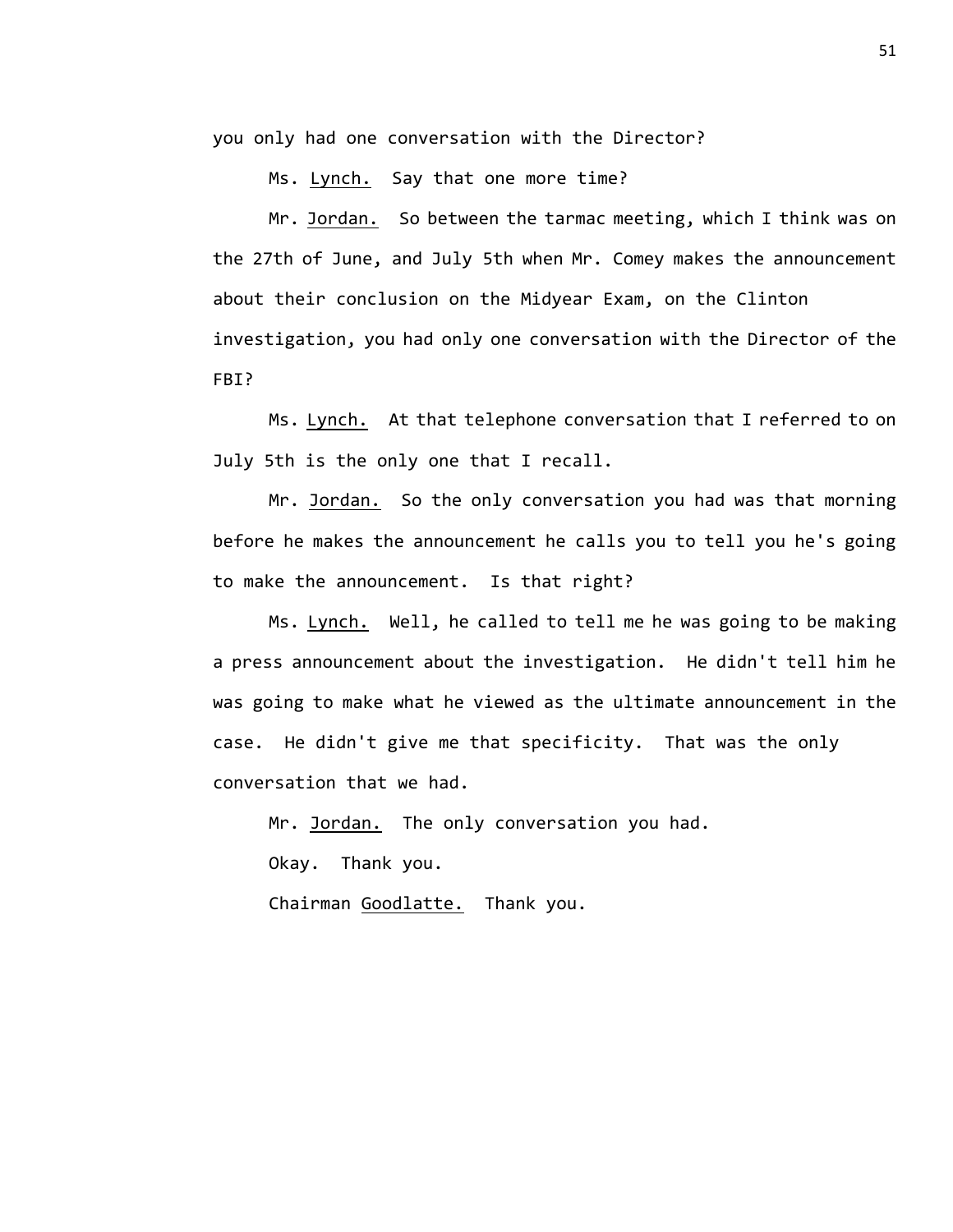[11:43 a.m.]

Mr. Nadler. All right. Ladies and gentlemen, I gather I call this to order, so I do. It is now 11:43, I am told, and I will start off the questioning.

Madam Attorney General, since you are a former Attorney General, I would like to ask you for your reaction to some of the statements that President Trump has made about the Department of Justice. On May 20 of this year, the President tweeted, quote, "I hereby demand, and will do so officially tomorrow, that the Department of Justice look into whether or not the FBI/DOJ infiltrated or surveilled the Trump campaign for political purposes, and if any such demands or requests were made by people within the Obama administration.

Now, Madam Attorney General, do you believe the FBI or DOJ ever investigated the Trump campaign for political purposes?

Ms. Lynch. I know that they did not.

Mr. Nadler. Did President Obama, or anyone in his administration, ever make a demand or request that the FBI or DOJ infiltrate or surveil the Trump campaign for political purposes?

Ms. Lynch. Never.

Mr. Nadler. And how would you have reacted if you had received a request of this nature from any Presidential administration?

Ms. Lynch. I would have declined it and told them how inappropriate it was.

Mr. Nadler. In the tweet I read, President Trump appears to be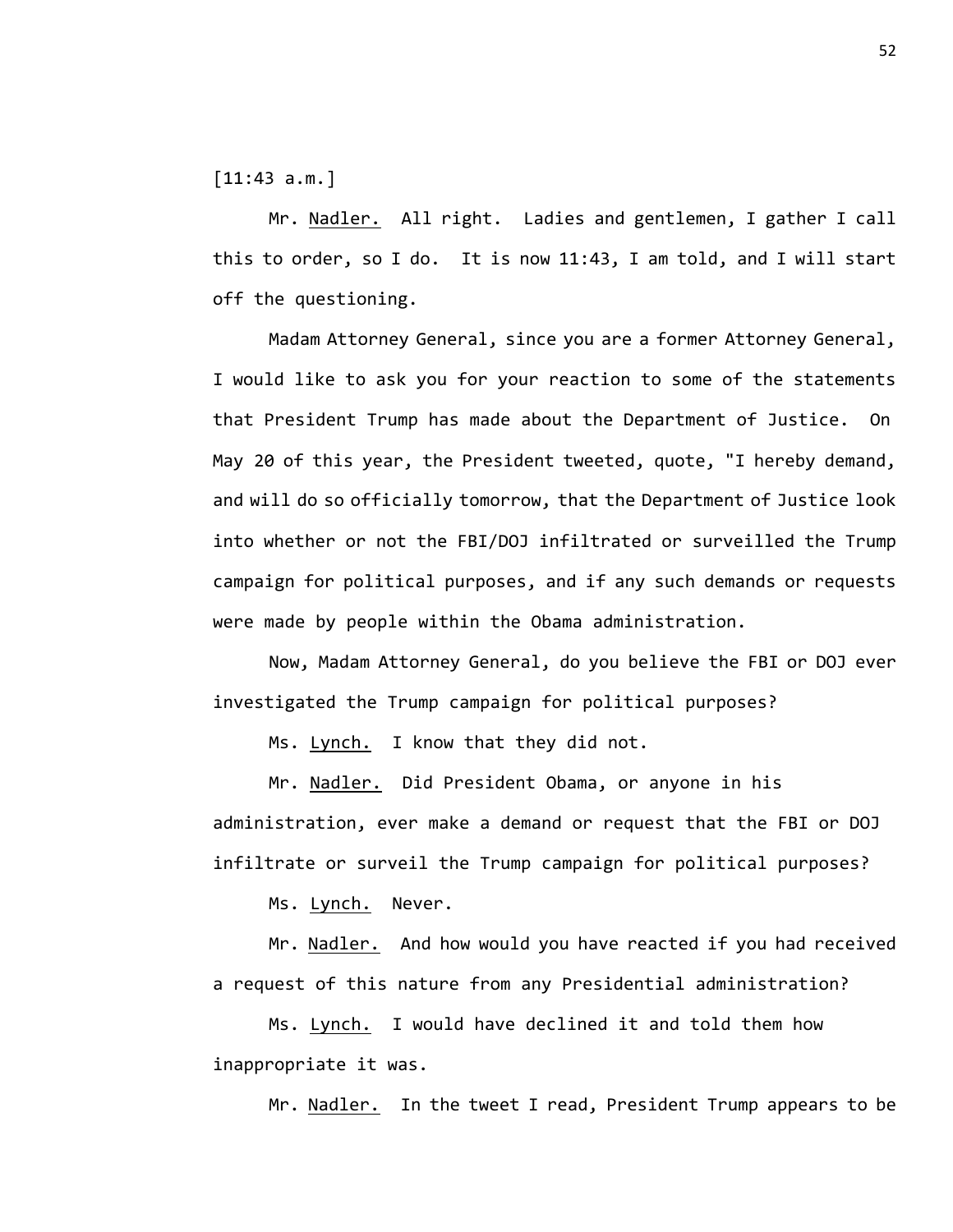directly demanding the Department of Justice launch an investigation into his political opponents. Should the Department of Justice agree to this demand, or to any demand by a President to investigate his political opponents?

Ms. Lynch. Well, Congressman, a request to investigate political opponents is something that actually comes to the Department quite often, and must be reviewed with the greatest care and sensitivity. Investigations should never be opened for purely political reasons, whether the person is against an opponent or not. Investigations can only be opened if there is what is called "predication," clear evidence of wrongdoing that has to be looked into, not a determination of liability at the beginning, but something that warrants the vast exercise of Federal power.

Mr. Nadler. And if an investigation were opened without such predication, what is the risk to our system of government of having the President try to use the Department of Justice to target political opponents?

Ms. Lynch. Well, the risk of anyone trying to use the Department for political purposes is twofold: First, it damages the Department's standing in the eyes of the country; it damages the Department's credibility. When the Department does -- then brings serious cases, people don't know whether to have faith in them or not. People who have serious issues or concerns don't know if the Department can be trusted to adjudicate them fairly, and with justice and equality, whether they are -- the person who may be called before the bar of law,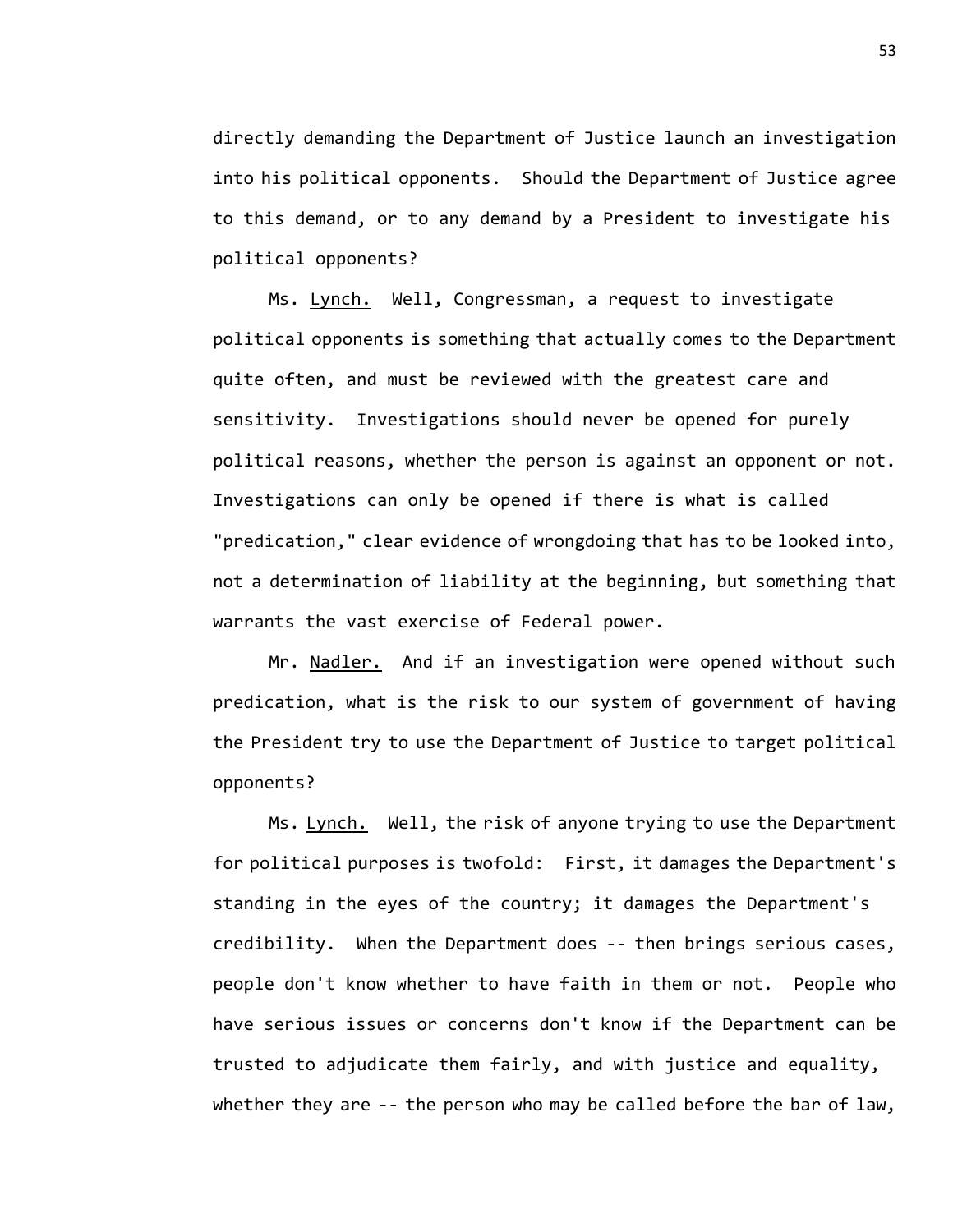or whether they were the person who, in fact, is subject to some sort of harm. People have to have faith in the Department that the work is apolitical and independent, and if the highest officer in the land, the chief executive is calling for a subversion of that, it is of grave concern, and it should be of grave concern to everyone.

Mr. Nadler. Thank you. Now, on June 13, 2017, which I probably should mention was my birthday, President Trump made this personal attack against you. He tweeted, quote, "AG Lynch made law enforcement decisions for political purposes, gave Hillary Clinton a free pass and protection, totally illegal," close quote. Have you ever made law enforcement decisions for political purposes?

Ms. Lynch. I have never made law enforcement decisions for political purposes, as Attorney General, as U.S. Attorney or as a line assistant.

Mr. Nadler. And did you ever give Hillary Clinton a free pass and protection?

Ms. Lynch. No, no. Secretary Clinton was subjected to a full, thorough, independent investigation, like so many people who come before the Department of Justice, and all the facts were examined, the relevant law was applied, and the conclusion was arrived at.

Mr. Nadler. And finally, did you do anything illegal in your role as Attorney General?

Ms. Lynch. No, I did not.

Mr. Nadler. That is good to know. Just a few days ago, Director Comey was sitting here for his second day of being interviewed by both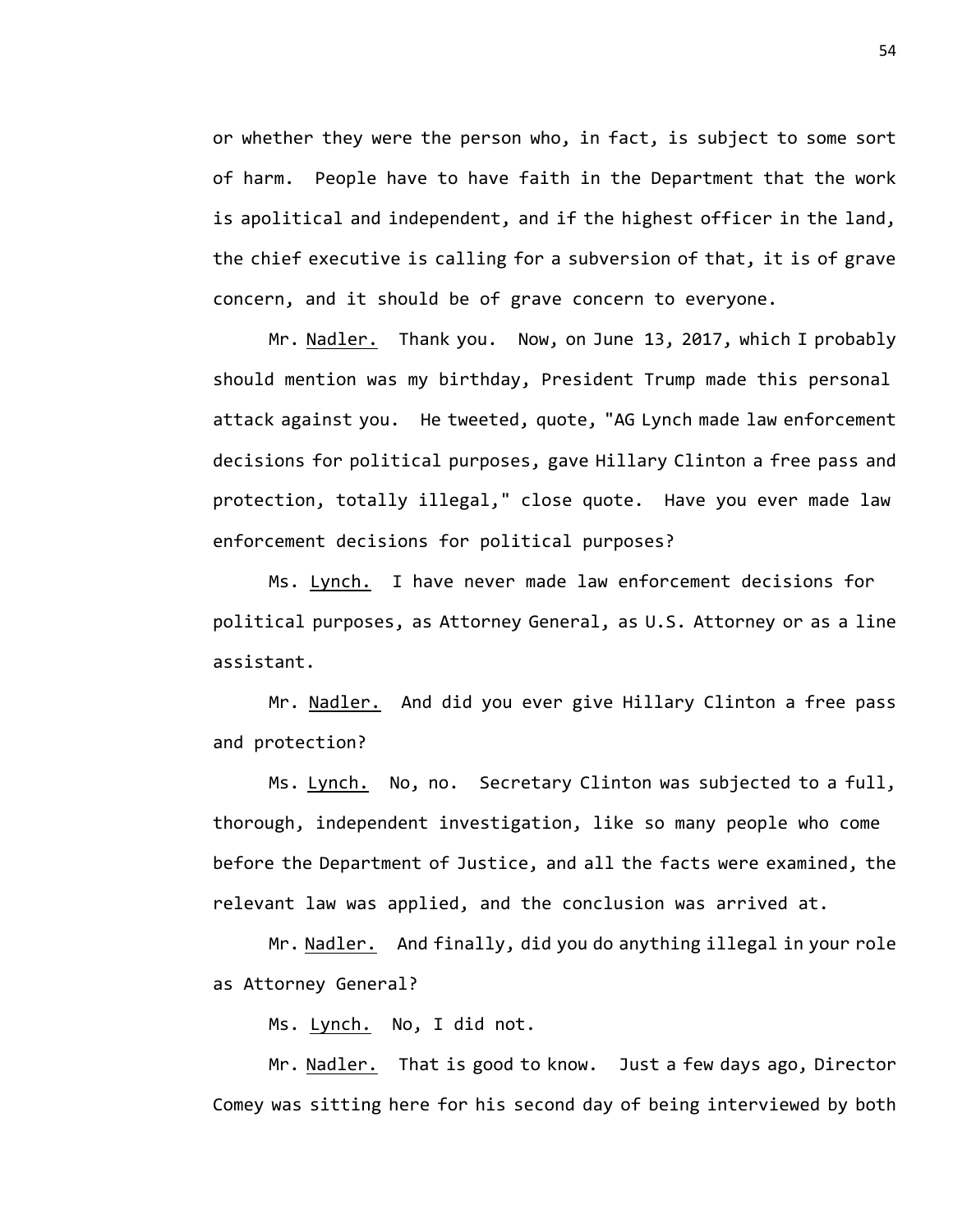committees. He, like you, has been attacked repeatedly by President Trump for his part in leading the law enforcement agency that is currently investigating the President, his campaign, and his associates.

Mr. Comey was asked about President Trump's tweet earlier this week, quote, "Remember, Michael Cohen only became a 'rat,' subquote, after the FBI did something which was absolutely unthinkable and unheard of until the witch hunt was illegally started. They broke into an Attorney's Office, in capitals. Why didn't they break into the DNC to get the server or Crooked's office," close quote. Director Comey responded by saying comments like these undermined the rule of law. Do you agree that this is an attack on the rule of law? And why is that?

Ms. Lynch. Well, I think, sadly, we have seen a number of attacks on the rule of law, whether they are by tweet or statement by members of the current administration. It is my hope that they will back away from those attacks on the rule of law and understand that when the -- unless the executive branch supports its sister branches of government, all of government will suffer.

Mr. Nadler. But do you agree or disagree that the tweet that I just read about Michael Cohen becoming a rat and about the FBI's enforcement of an execution of a search warrant of Mr. Cohen's apartment being -- or office being a break-in. Do you agree that this was an attack on the rule of law? And if so, why?

Ms. Lynch. Well, I certainly think it was an unfortunate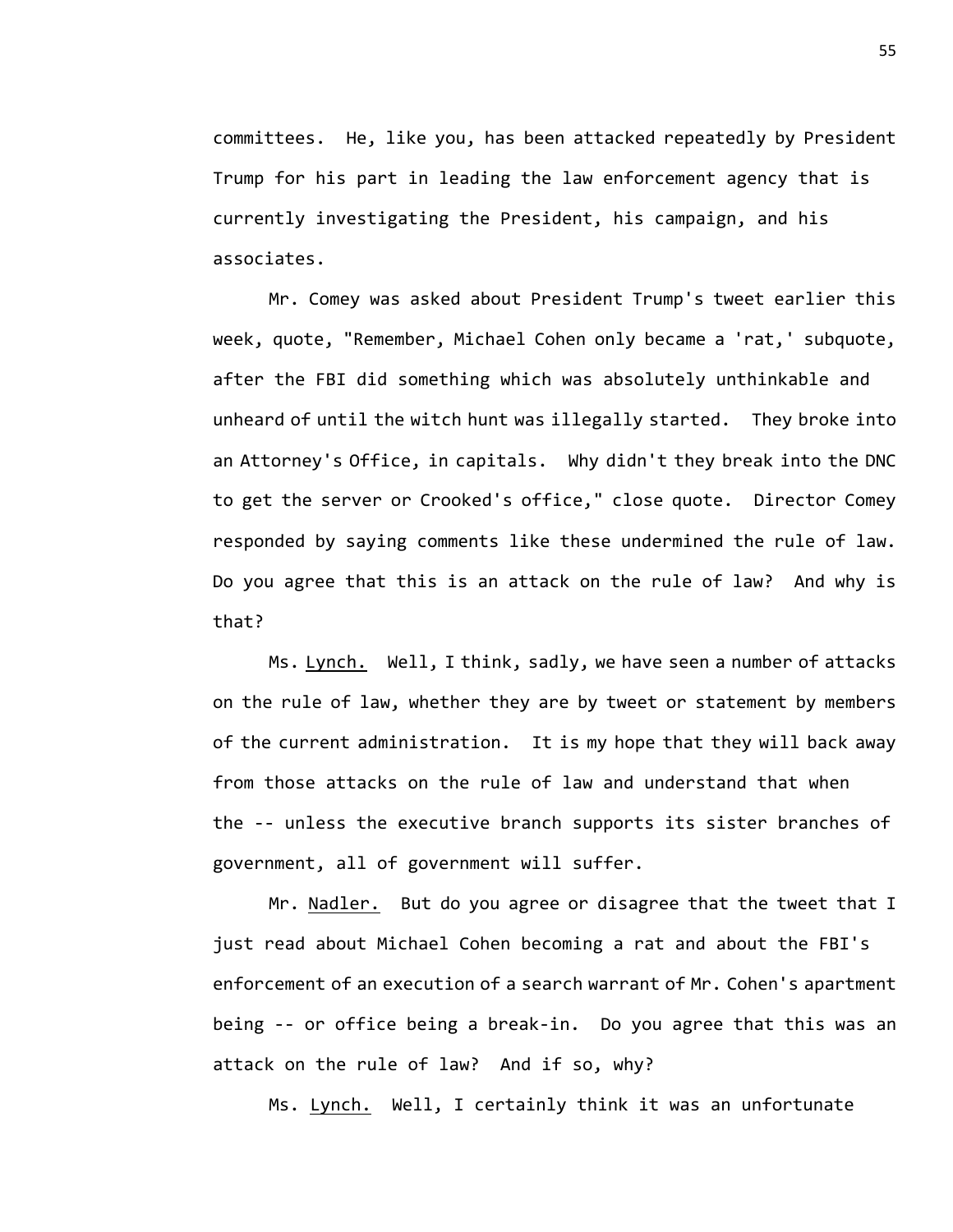statement. I think it was a mischaracterization of Department practice and policy. I think it was part of an ongoing series of statements by this administration that are seeking to undermine the rule of law.

As you know, Congressman, I was a prosecutor in Brooklyn for a number of years, and sadly, I have had occasion to investigate and prosecute attorneys, and the process of obtaining a search warrant is one that is intense. There is a great deal of procedure and a great deal of oversight from the Department of Justice therein, and those cases are handled very, very carefully. So this wasn't unprecedented. It wasn't unusual. It was simply where the investigation went.

Mr. Nadler. And why are attacks like these so dangerous?

Ms. Lynch. Well, we -- part of the Department's work in enforcing the law is garnering trust in the work that the Department does. And to the extent that people lose that trust and faith, as I certainly have had occasion to see over my career, it makes the job of everyone in law enforcement more difficult, but it also makes people less safe. People are reluctant to call on law enforcement if they have no trust or faith in them. I certainly saw this when I was dealing with the issue of police and community relations as the Attorney General, and trying to build that area up.

We are now seeing that issue writ large with attacks on the Department and the FBI, in particular, going to the larger issues of whether any citizen can and should have faith in these institutions.

These institutions are independent. They have to be perceived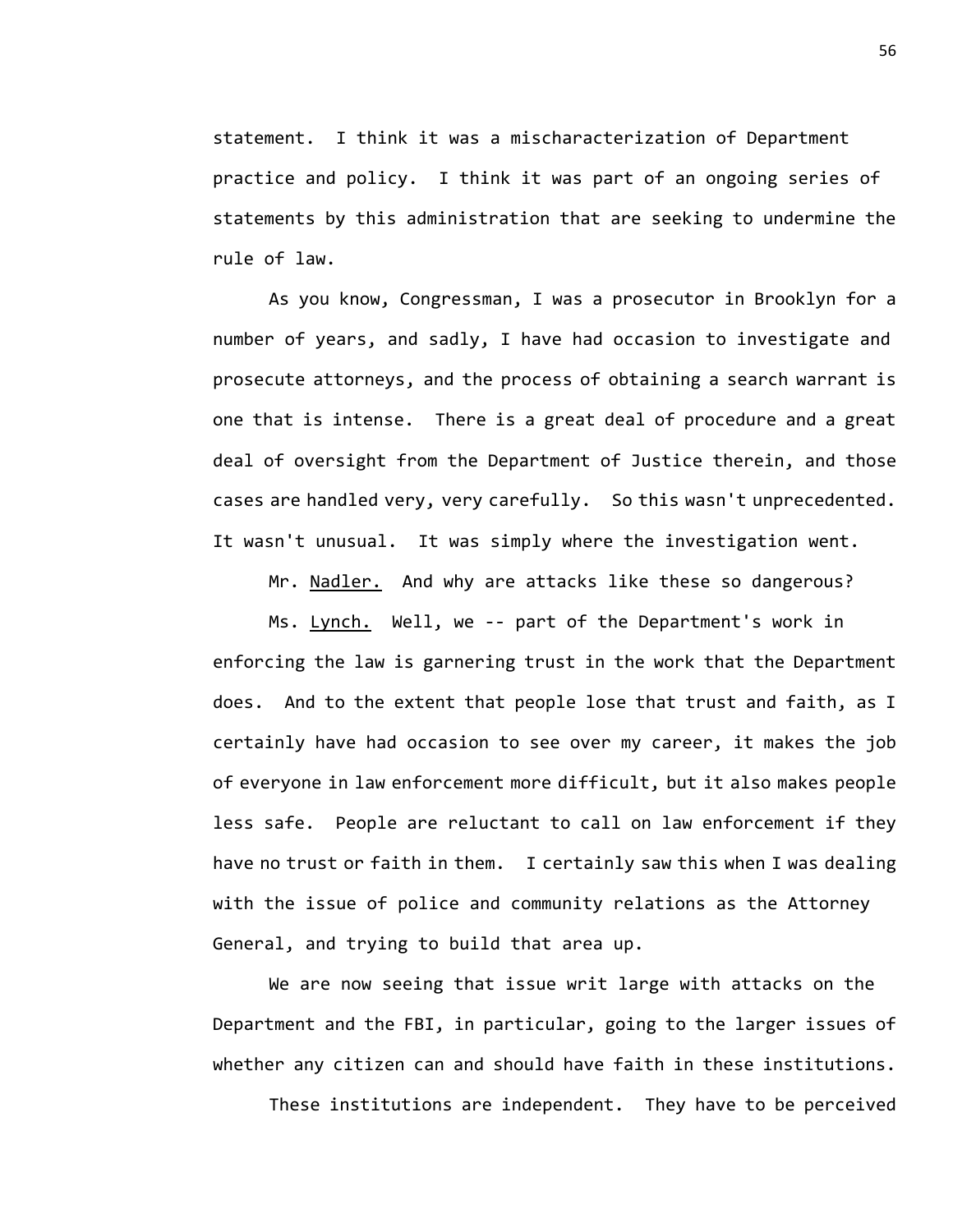as such. They are apolitical. Their work has to be supported, because at some point or another, everyone is going to need assistance, whether you are a witness, whether you are sadly a victim, whether you just need assistance in managing the course of life, people have to be able to rely upon the Department and the FBI to help them in those matters.

Mr. Nadler. Thank you. And from your experience in law enforcement, is the characterization of someone who had committed a crime, or simply aware of a crime, and then testified to law enforcement a characterization of such a person as a rat, is that typical of law enforcement or is that typical of mob people?

Ms. Lynch. Well, it is typical of people who are afraid of that testimony. They are mob people, they are gang leaders, they are people who are seeking to denigrate witnesses so that people won't believe them, and it occurs in all types of criminal behavior. For law enforcement, we rely upon witnesses. Sometimes they are people who happen to see something. Sometime there are people who are deeply involved in the criminal activity that we are investigating. You treat those witnesses carefully. You verify and corroborate them, but they are, very, very important to the process of the legal system.

Mr. Nadler. Thank you. Now, Director Comey also later explained that we have to, quote, "stop being numb," unquote, to attacks like these. That they go to the heart of the values we all share as Americans. Do you share Director Comey's concern that we must not become numb to President Trump and his surrogates' attacks on the rule of law and the Department of Justice?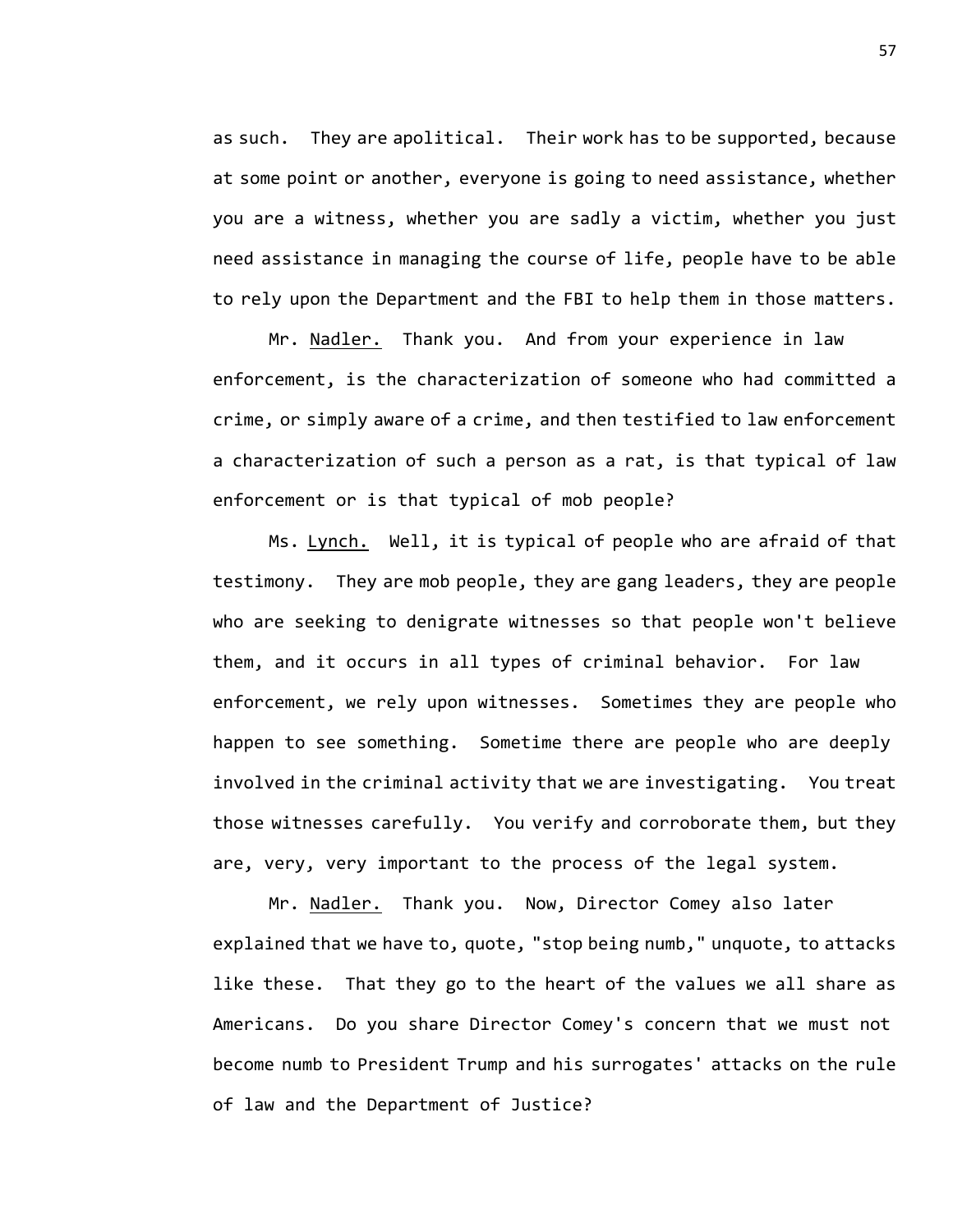Ms. Lynch. I think that every American has a responsibility to focus on the importance of the rule of law in their community, and I think that it is easy when you hear something over and over again to, in fact, tune it out to become numb to it. And that would be unfortunate, and frankly, it could be dangerous because people could then not see their liberties slipping away. They could not see opportunity slipping away. So I would hope that every citizen, whatever their political persuasion or viewpoint, would remain invested in our democracy, and in making it stronger.

Mr. Nadler. And how do you think we can work to ensure that these attacks do not become the new normal?

Ms. Lynch. I think we have to push back against them. I find that sunlight is a great disinfectant. I think that transparency is always important in how government works, particularly in how law enforcement works. There is often a tension there between what we can and cannot say about law enforcement activity, but wherever possible I think law enforcement has to remain open and transparent and responsive, but I think we have to acknowledge the anxiety of people in our populous these days; we have to acknowledge the concerns and listen to the basis for them, and then work with them to find a way to show that, yes, the government, in fact, is still listening; government is still working; government is still effective; and government is still looking out for the people of this country.

Mr. Nadler. Now, you have been a private citizen for nearly 2 years now, and a lot has happened since then and during this new

58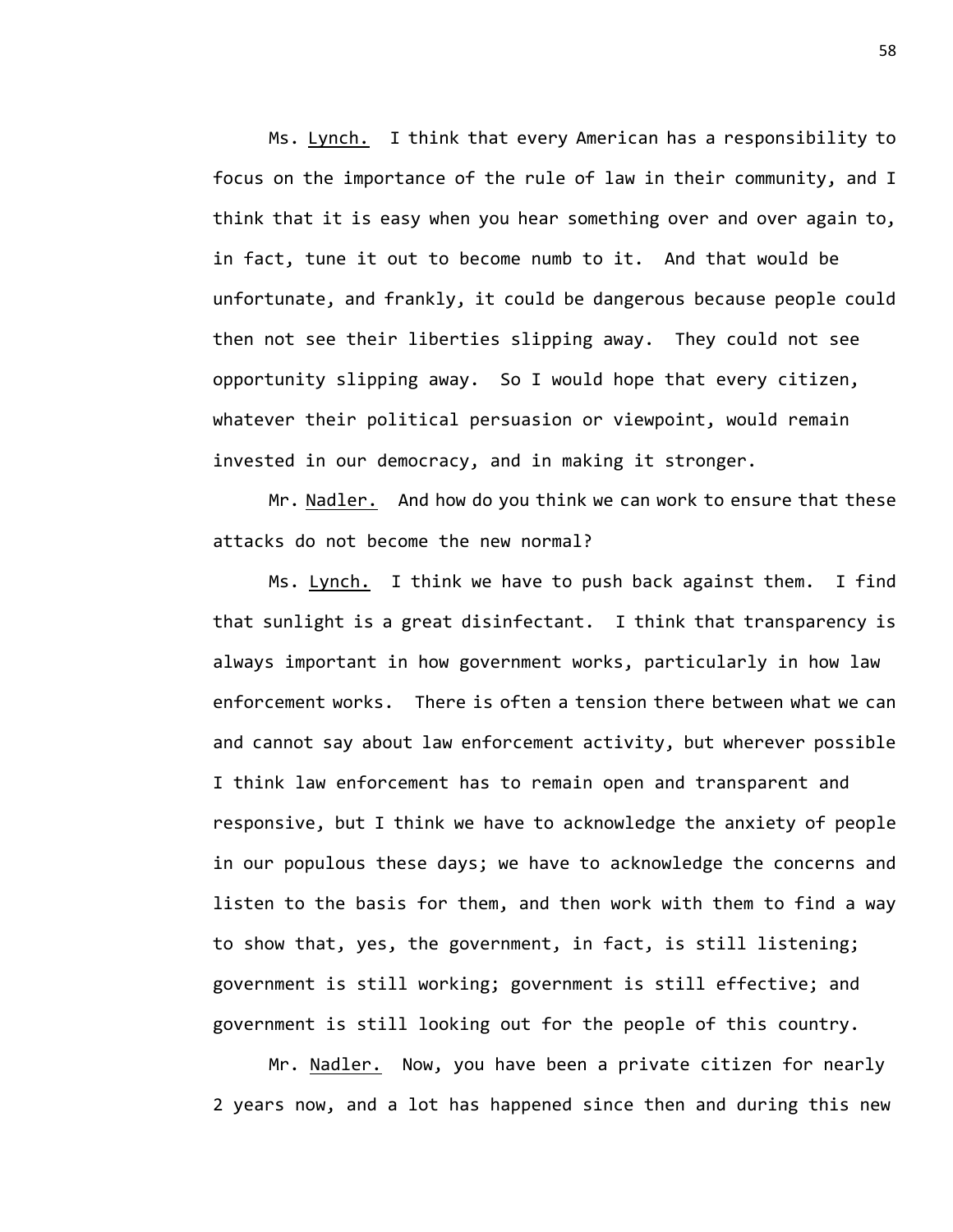administration. I don't know if I should characterize it anymore as a new administration, during this administration. Of everything you have seen, what has happened that is of greatest concern to you?

Ms. Lynch. Well, I think whenever you have the opportunity to lead the Department of Justice, or even to be a member of that agency, you take great pride in the work that the Department does. But mostly, you take great pride in the people who run that department day in and day out, administration after administration, and so certainly for me, it has been painful to see that institution being attacked. It has been painful to see that institution being denigrated and being used and pulled into the political fray, and certainly, it is my hope that our leaders will recognize the harm that this does, and not just defend the Department blindly, or not provide appropriate oversight, but support the Department in its work and make sure that it is not only responsive to people, but people understand the importance of an independent Department of Justice and independent law enforcement.

Mr. Nadler. So your chief concern, or the chief thing that you are talking about is the attacks on our law enforcement agencies and the Department of Justice?

Ms. Lynch. That is the most painful to me to see.

Mr. Nadler. And how would you characterize the attacks -- or the importance of the attacks on judges and on the facts?

Ms. Lynch. Well, certainly, I have great respect for the judiciary, and find those attacks on judges equally disturbing. Sadly, they are not uncommon. When people feel under attack, or they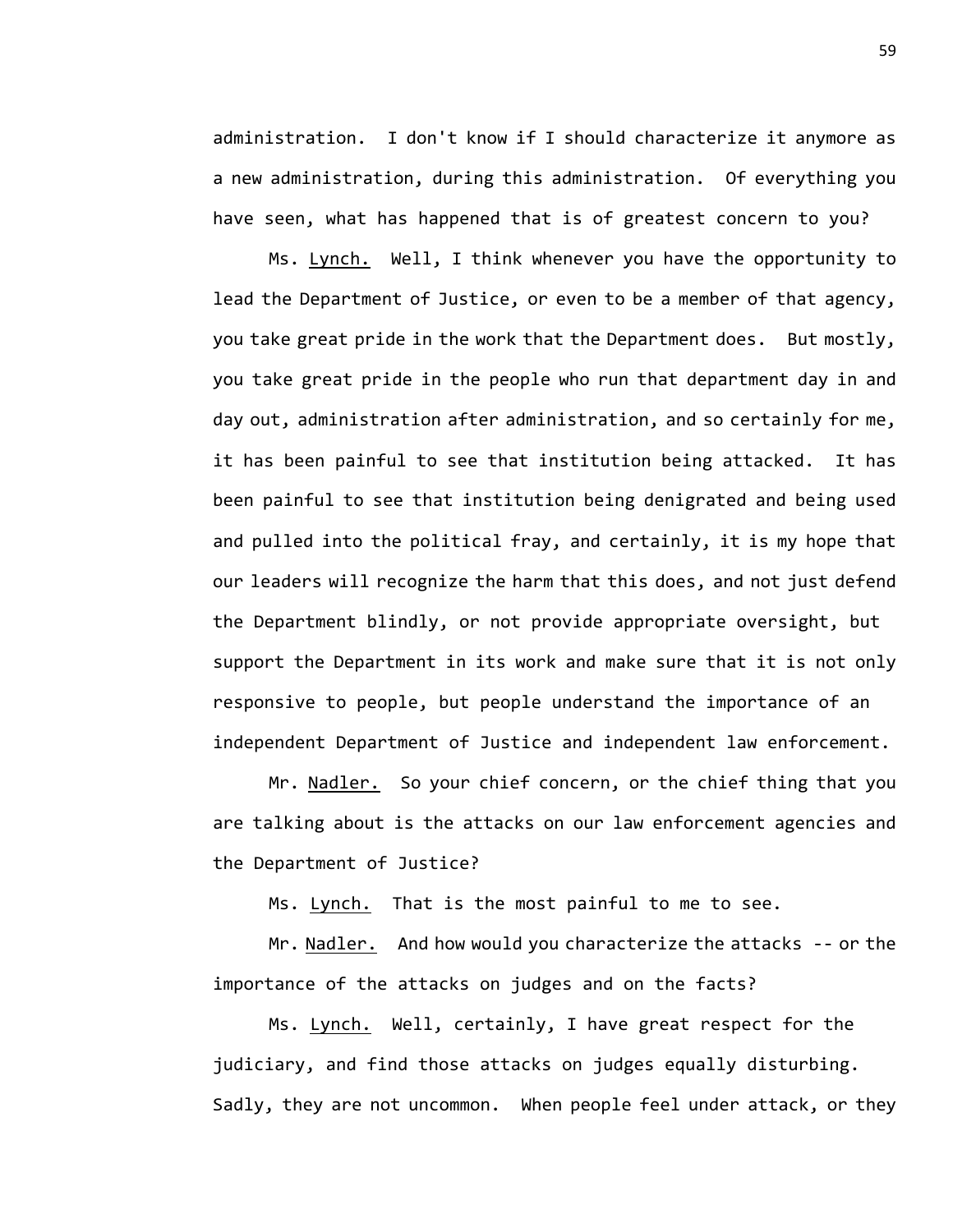feel that law enforcement might be closing in, you will often get comments attacking the system in some way, whether it is the prosecutor or the court. And judges, in particular, keep not just a low profile, but they don't respond publicly to those attacks. So I think in that instance, it is quite important that all of us, every citizen, those of us in institutions -- other institutions of government support the judiciary.

Mr. Nadler. And to the extent that our institutions have been under assault, how do you think we can best get them back on track?

Ms. Lynch. Well, I don't know that they are off track. I do think that we have to --

Mr. Nadler. Good point.

Ms. Lynch. I think that the work, certainly from what I have known, the work of the Department and the work of law enforcement goes on, that everyday contact that people have in the community with people who come to law enforcement for help, people who come to the Department with issues of concern it continues, but to the larger issues of the perception of integrity and independence people have to speak out. We -- not only is sunshine a great disinfectant, but the marketplace of ideas is a wonderful thing. And to the extent that we find ourselves in a situation where institutions that we love are being attacked or denigrated, I think we have a responsibility to speak out, and frankly, focus on the outstanding work that is still being done in those institutions.

Mr. Nadler. So I take it you would not agree with the President's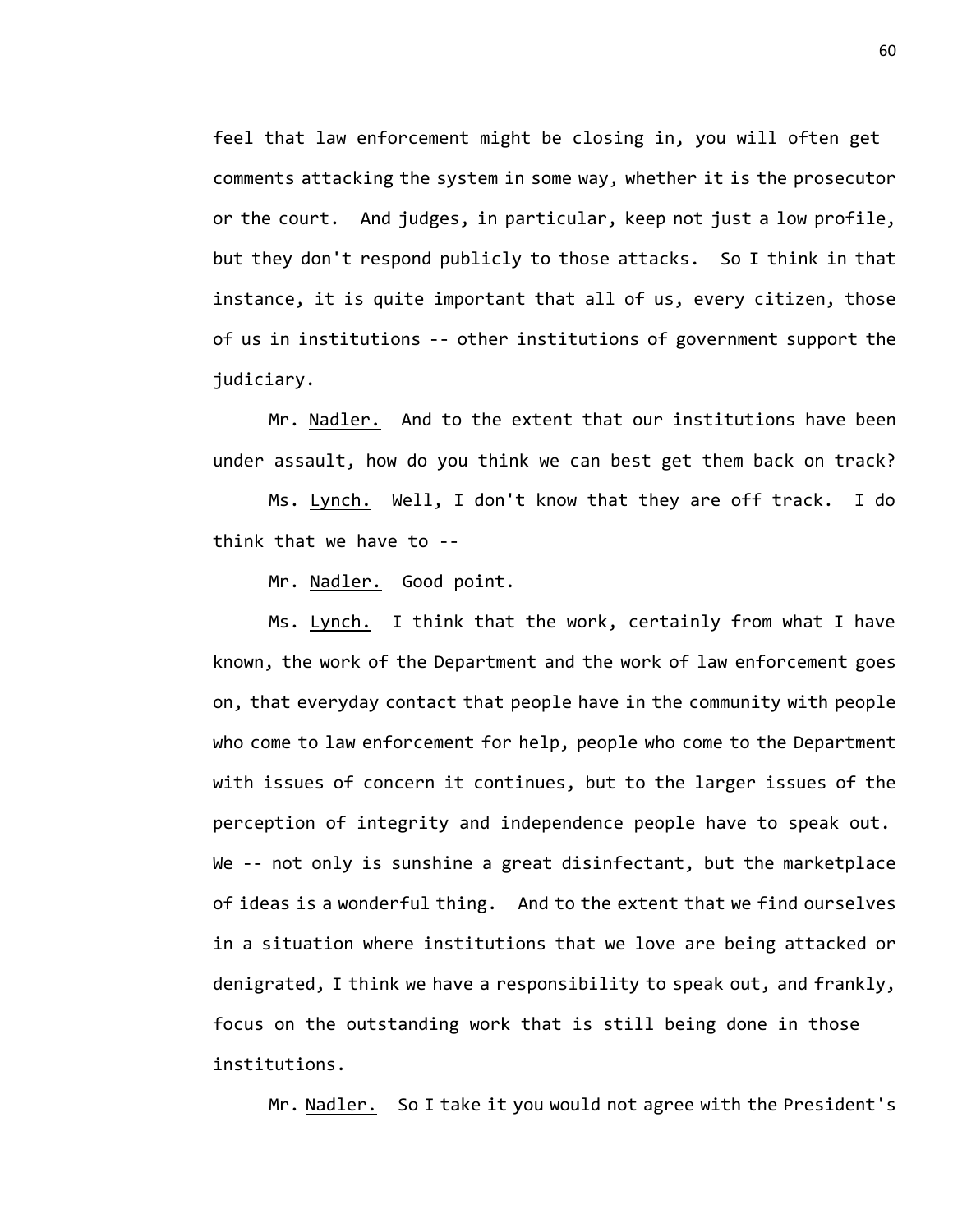repeated suggestions that we ought to tighten our libel laws to crack down on some of the criticisms.

Ms. Lynch. I have found, over the course of my career and my life, that the truth is the best answer to the concerns that people have. It doesn't mean concerns go away, but people need to know that they are heard, and they need to know that someone is listening to them.

Mr. Nadler. And finally, as a summary, what do you view as the most dangerous threats to our core democratic values and to national security?

Ms. Lynch. To national security --

Mr. Nadler. Those are really two questions. To our core democratic values, and to national security?

Ms. Lynch. Starting with national security, I certainly think that it is incredibly important that the United States maintain the strong relationships we have crafted throughout the international world order. As we look at threats particularly emanating from terrorism and the like, those relationships have been incredibly helpful in preventing a great deal of harm to Americans. Our place in the world order is vital, not to be the world's policeman all the time, not to be the moral arbiter of other countries, but to be a source of inspiration to them, to work with other agencies and train them, to share information.

So I think in terms of national security, what concerns me is when I see a retrenchment of the position that the United States has an important role to play in national security on an international level.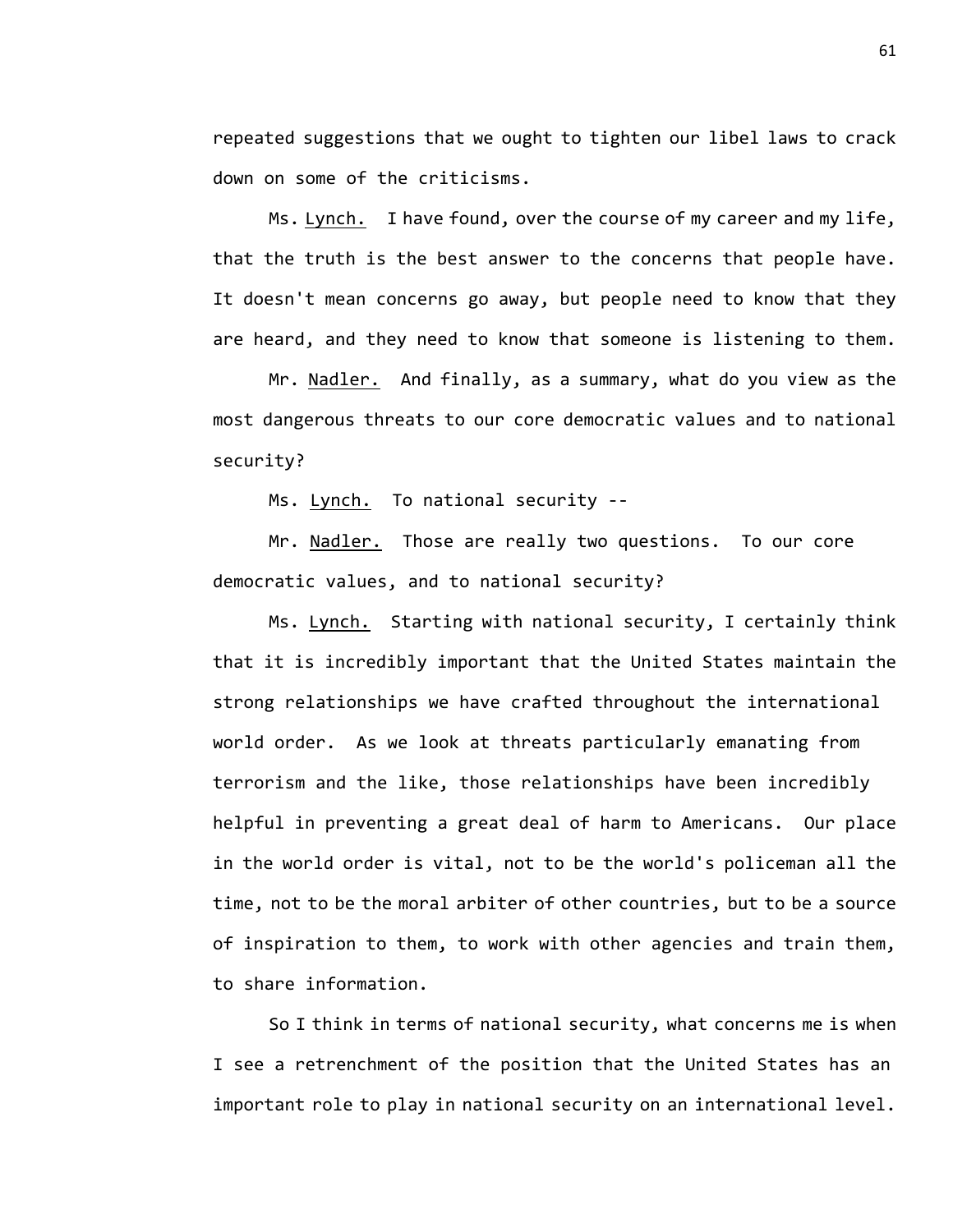That issue is too important to be politicized. It is too vital to the lives literally of every American for us to step away from our obligations on the world stage. So those are my concerns as it relates to national security. And the other issue --

Mr. Nadler. Core democratic values.

Ms. Lynch. Our core democratic values are something that I think, you know, we go through periods in this country where we don't live up to our ideals, and I know many people in this room have fought against that, and have done great work in the civil rights movement, for example, opening up equality to all Americans.

So we know that there are going to be times when we are not at our best. But we also know that we can get back to our best, that we have to remember that every day we have a chance to do better. We can make the choices, and if our leaders make certain choices that we disagree with we have options there. You know, we are a government of wonderful citizens, of great people who do wonderful work every day across this country building communities, solving problems, reaching out to people, and the more we uplift those efforts, I think the better off we will all be.

Mr. Nadler. Thank you. Representative Jackson Lee.

Ms. Jackson Lee. Mr. Chairman, thank you so very much, and General Lynch, thank you so very much for your service. I want to open with a historical note and a historical fact, and that is as you have brought your long years of service as a prosecutor, your knowledge of law enforcement to both your work in the public and private sector,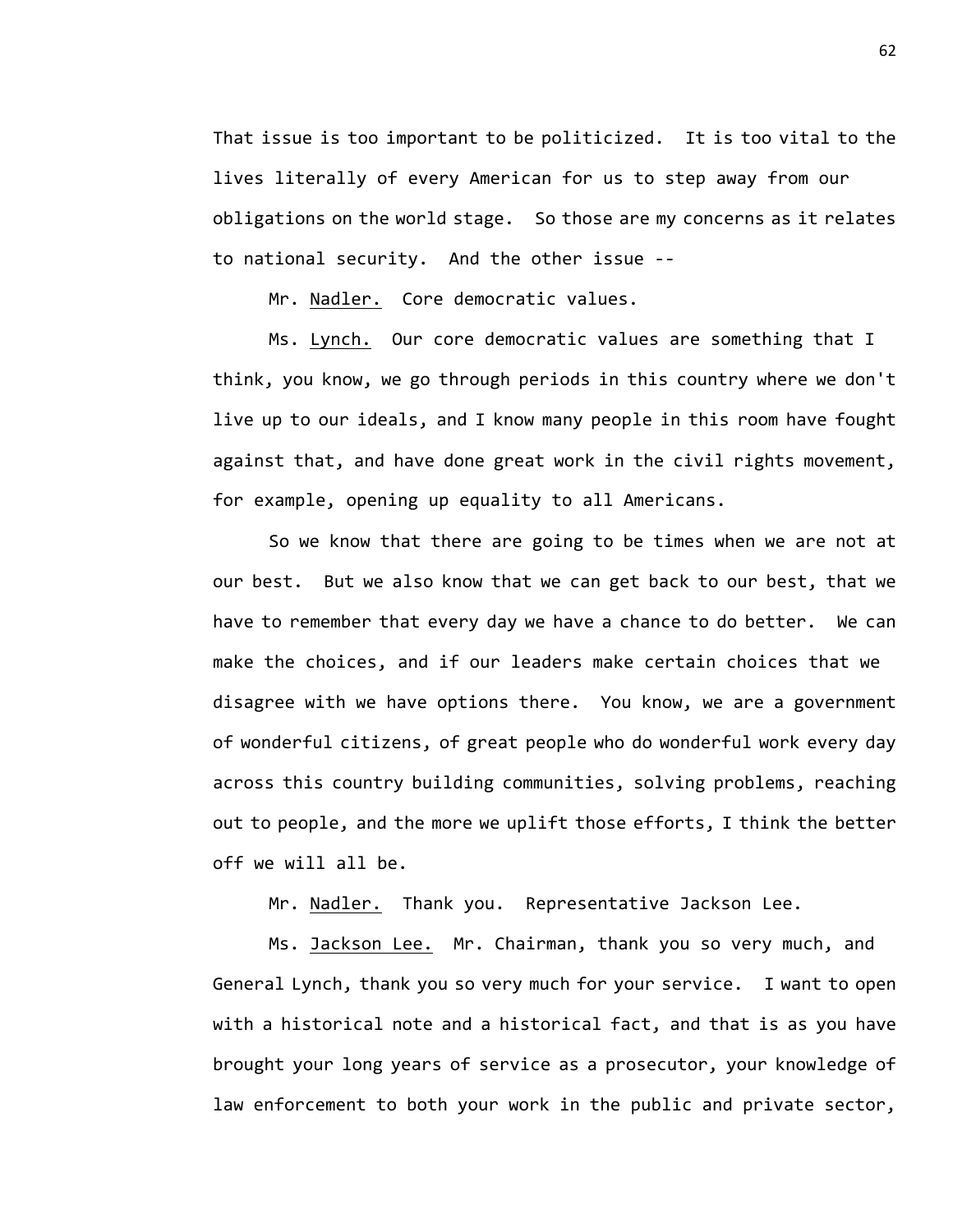you have brought another historical fact. You are the first African American ever in the history of the United States, African American and African American woman to serve as the Attorney General of the United States out of 83, and you are only the second woman to serve in that capacity.

With that in mind, as a former judge myself, and one who has worked in the prosecutorial posture on the select committee on assassinations, which reopened the investigations into Dr. King and President Kennedy, I know the work of prosecutors and law enforcement. It is important for mutual respect. It is important for integrity. In that historical role that you have played, though that is not the definition of your leadership, would you comment on the importance of integrity and maintaining that integrity not only because of your career, but because you were in the midst of an historical step for the American people and the Department of Justice.

Ms. Lynch. Well, thank you, Congresswoman, for that question. I think integrity is the cornerstone of not just faith in law enforcement, but something that I have tried to achieve in my own career. I find that it is best achieved through the standards that we all set for ourselves of working hard and making achievements, but also holding oneself accountable. When I make a mistake, I try and admit it. I try and discuss it and learn from it and hope that others will, as well, so people who work for me and with me, know that they are free to do the same, but also so that the American people know that we are all in this together.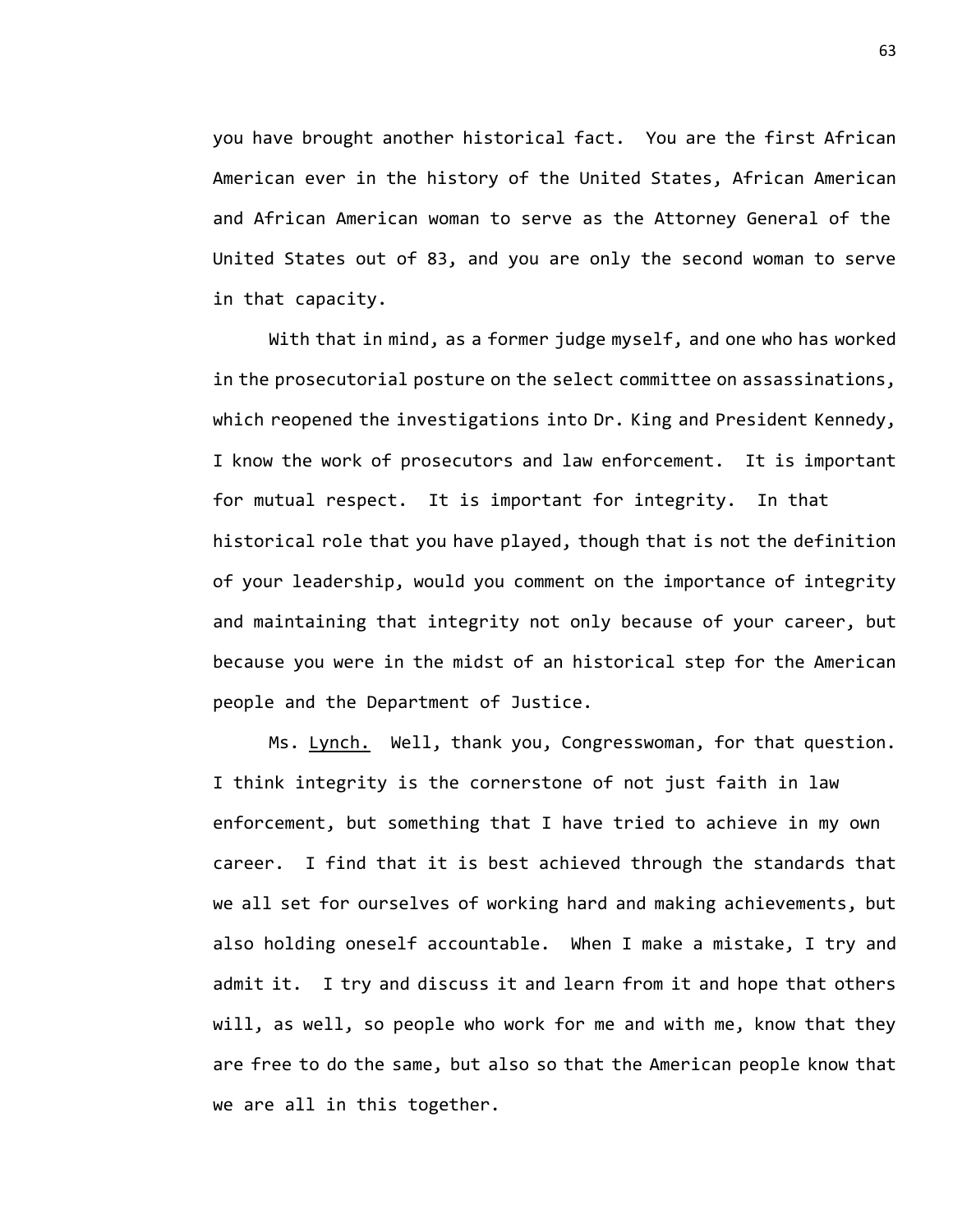We are all trying as hard as we can to get this right. And so for me, integrity means not just accountability, but going that extra mile also.

One of the best things about being the Attorney General was being able to travel this great country and talk to people, just talk to people who were having difficult, difficult times. You know, they felt they couldn't call the police when they had a problem. They felt that their civil rights had been violated, there was a violence in their community, and they literally didn't have anyone to turn to and being able to say, You, in fact, do have someone to turn to, and using my own personal background and experience as a prosecutor, but also my experience as an American, as a woman, as a person of color, to relate to those issues and those incidents and try and expand the debate and the dialogue for everyone.

You carry your integrity with you wherever you go. People have to take you at your word. They have to know that they can trust your word, and I have certainly tried to comport myself in a way where people know that I mean what I say, and I say what I mean.

Ms. Jackson Lee. So as General, would you say you worked very hard to ensure the Department of Justice upheld the standards of integrity, but more importantly, to hold the Department together, to affirm the FBI's field agents that are out in danger, DEA and U.S. Marshals, and others that are in that law enforcement component, that have to be respected but also be guided, did you work to do that?

Ms. Lynch. Yes, I did. It was very important to me to have a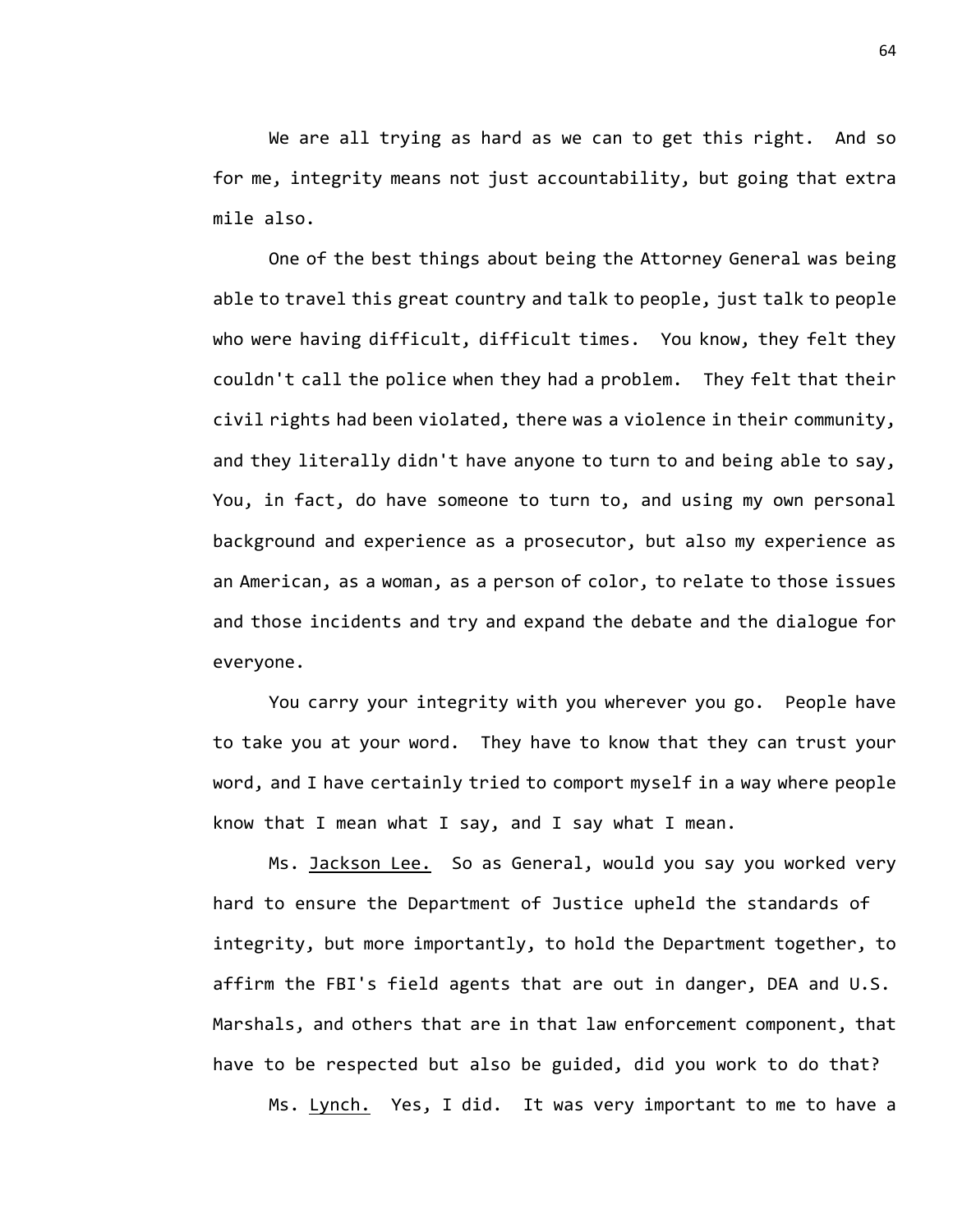strong connection with the law enforcement agencies of the Department because I have worked with them throughout my career as a prosecutor. I have had a strong partnership with State, local, and Federal law enforcement in the cases that I myself have done. I have friends in law enforcement to this day. I have learned so much from them.

In particular, dealing with law enforcement during the time that I was Attorney General, and I would imagine this has continued, law enforcement would come to me and often say they felt that they themselves were underappreciated, and possibly under attack. Certainly, we saw tremendous loss of life of law enforcement during my tenure as Attorney General, and it was an awful thing to deal with, and something that we put a lot of focus on in terms of providing resources and support to. So it was very important to me to make sure that our law enforcement agencies, both the Department components and State and local law enforcement, knew that they were all on the same team with us.

Ms. Jackson Lee. So I would start now with a series of sort of yes-or-no answers. With that in mind, your commitment to them was equally a commitment to civil justice and civil rights?

Ms. Lynch. Yes, absolutely.

Ms. Jackson Lee. In addition, in the instance of any matter brought to your attention, such as the Hillary Clinton emails, would there be anything that you would offer today that would suggest that you felt the individual, former Secretary Clinton, should have been prosecuted?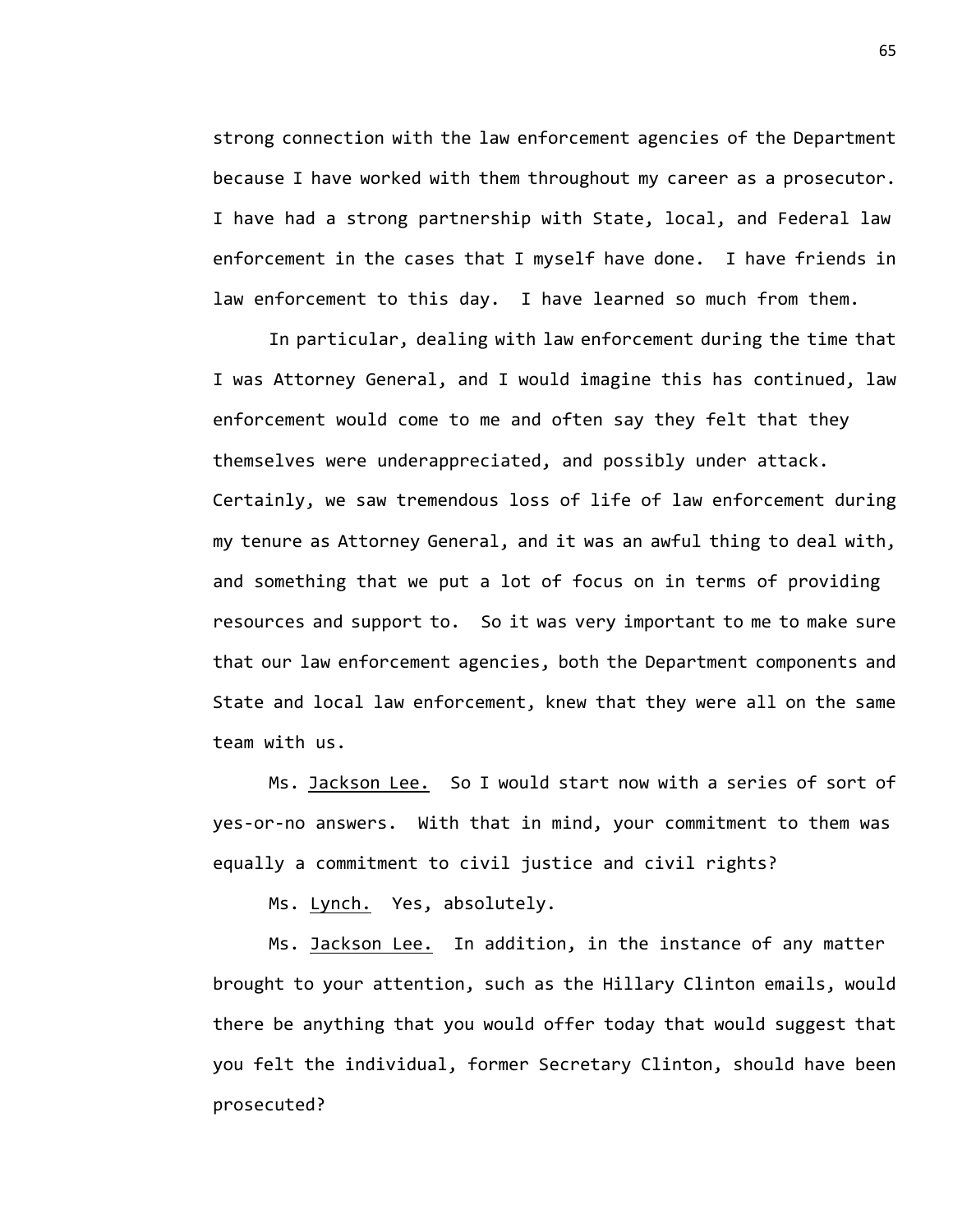Ms. Lynch. No. I reviewed the matter was brought to me by my team, and I was satisfied with their in depth and thorough analysis, and I felt that they were absolutely correct.

Ms. Jackson Lee. And nothing today would cause you to change your mind, or when you made the decision?

Ms. Lynch. No, nothing has occurred to change my determination.

Ms. Jackson Lee. Do you see any reason to prosecute Secretary Clinton at this time?

Ms. Lynch. Based on the facts that were brought to me and the legal analysis that was done, there was not a case.

Ms. Jackson Lee. I wish that your admonitions or instruction had been followed by this committee and that we were actually having a hearing on the rule of law. We are obviously not having that.

Let me add a point to the record that has just noted the results of a poll from NBC News which indicated 62 percent of those responding indicated that Trump is not telling the truth about the Russia investigation. I will connect that only to the idea that the rule of law is extremely important no matter what level of government you happen to be in.

So let me follow with these questions that are basically yes or no. I want to talk about the spring, summer, and autumn of 2016. Carter Page, at the time, was suspected of being a Russian asset; George Papadopoulos had told the Australian ambassador that Russians had Hillary emails; Paul Manafort had been named Trump campaign manager; Michael Flynn was Trump's chief national security adviser and foreign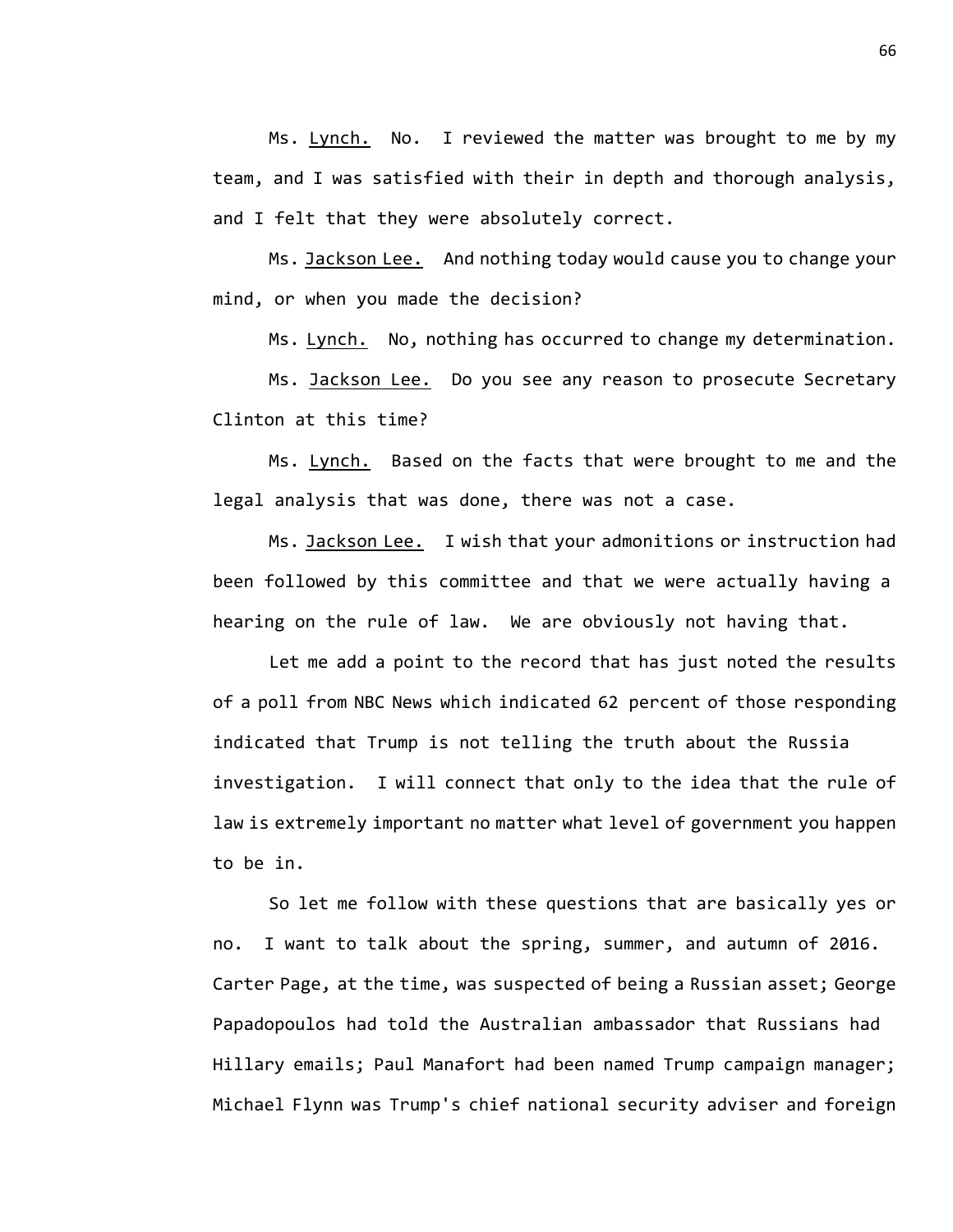policy adviser; and just yesterday, had a continuance in his sentencing.

One thing that all of these persons had in common was that each was the subject of a FISA court investigation, which we now know, and all were directly connected to Trump. As Attorney General, you had the authority to oversee FISA application process. Is that correct?

Ms. Lynch. Yes.

Mr. Weinsheimer. I would object to that question as it potentially gets into possibly classified information, and also equities in an ongoing investigation.

Ms. Jackson Lee. I beg to differ. It is a simple question that says as Attorney General, you had the authority to oversee FISA process. It did not ask in particular about any individual name.

Mr. Weinsheimer. The preface of your question leads into the final question you asked, and I wouldn't want this witness' answer to be in any way interpreted as agreeing with any part of the preface of the question.

Mr. Nadler. The preface of the question being that as Attorney General, you had the authority to oversee a FISA application, is that --

Mr. Weinsheimer. No, the preface of the question was all of the indications about the various people that may or may not be under investigation, okay, the whole lead-up to the question.

Ms. Jackson Lee. If I may recite, these were simply statement of facts that are in the public domain. They are in the newspaper about Mr. Page, Mr. Papadopoulos, Mr. Manafort, Mr. Flynn. I can simply ask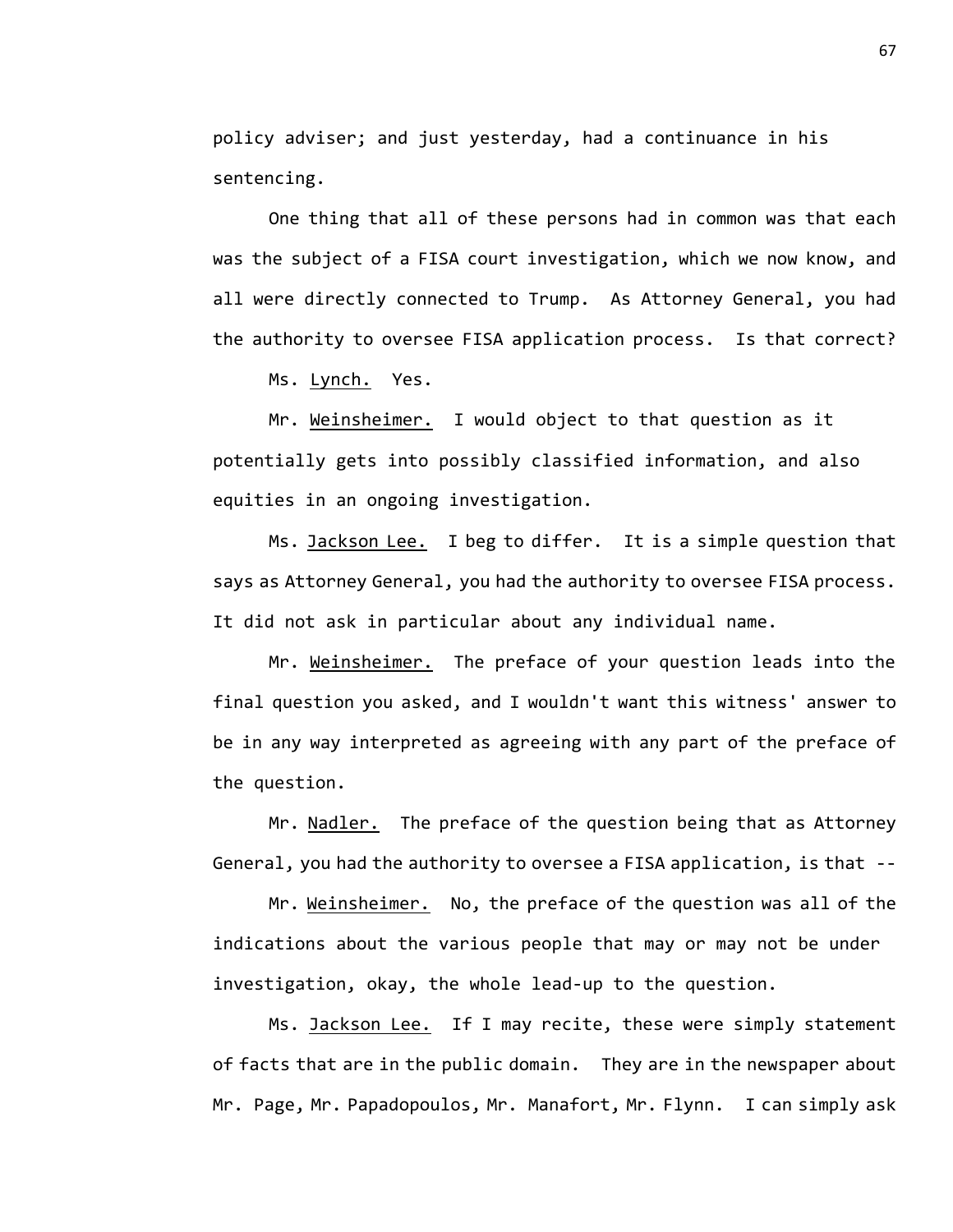with the idea of the Attorney General's authority does she have authority over FISA applications. That is a simple question.

Mr. Weinsheimer. I have no objection to that question.

Ms. Jackson Lee. Madam General --

Ms. Lynch. Yes. The Attorney General has the authority over the final signature on the FISA applications. It is delegated by regulation to the Deputy Attorney General, and the head of the national security division, as well.

Ms. Jackson Lee. To be sure to stay within the lines of reasoned questioning, is it fair to say that as it relates to any campaign, presidential campaign in this instance, that if any of that information had been made public, it would have hampered any campaign, in this instance one campaign over another?

Mr. Weinsheimer. Can I ask you to just rephrase that question? You indicated any of that information. That seems to refer back to the prior objection that I had.

Ms. Jackson Lee. It refers back to the FISA applications that are in the public domain. The names are in the public domain, not the information of the FISA, but the names are in the public domain, and so the question is if any of those names had been released, would that have hampered any campaign?

Mr. Weinsheimer. There has been a public release of one FISA application that relates to Carter Page. If you wanted to ask a specific question about that, I wouldn't have an objection to it, but just because something is in the public domain does not mean that as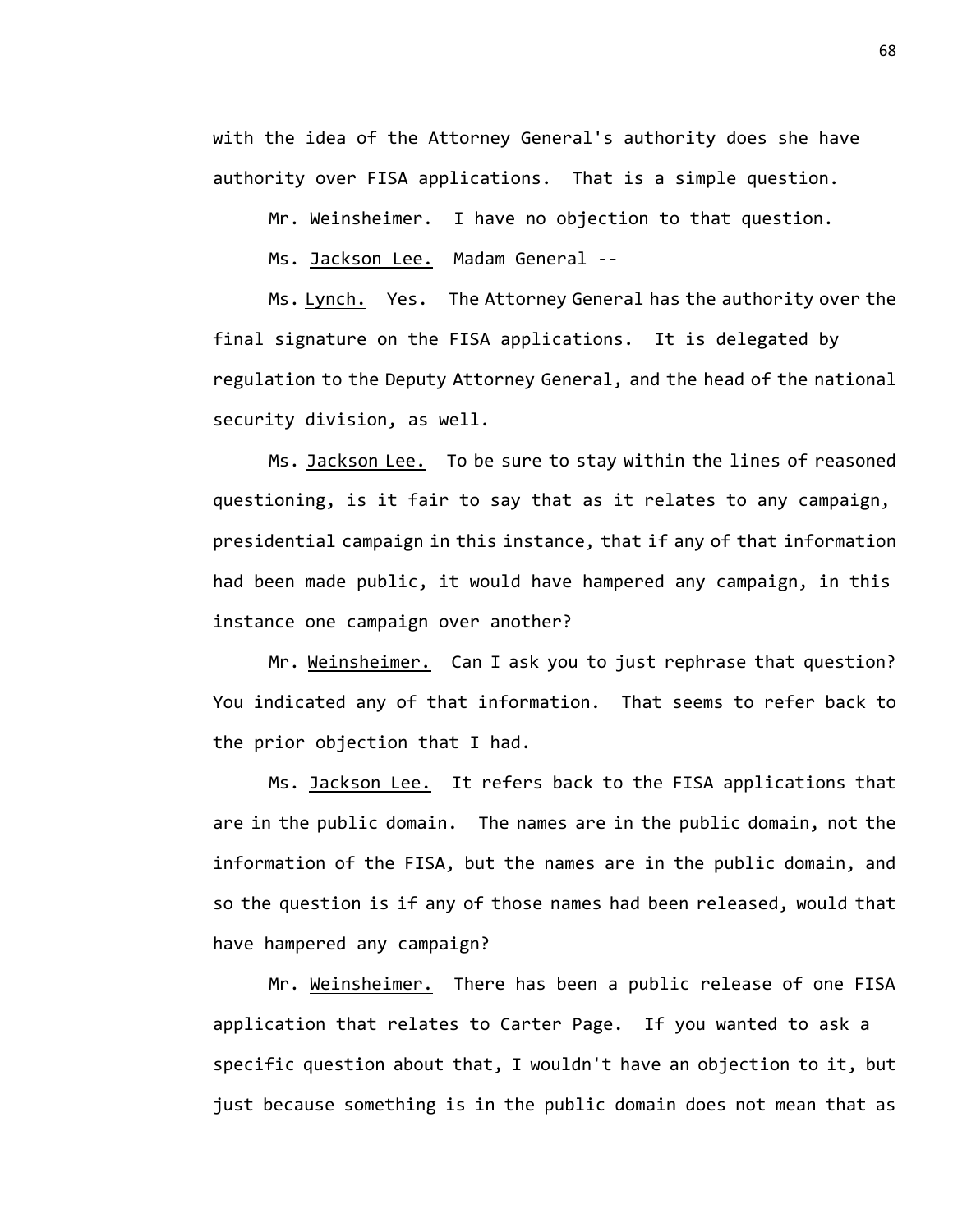the former Attorney General, this witness can talk about it, because it could relate to classified information, and it could also affect equities relating to an ongoing investigation.

Ms. Jackson Lee. Well, let me work to compromise in response to your concern, but to put on record that I am not asking the Attorney General about the details of FISA. I am listing names that are in the public domain, and I am not asking her to assess that. I am asking her if names were released in an ongoing investigation in the Department of Justice, would that have impacted a campaign?

Mr. Weinsheimer. And is that just a general question hypothetically about any names, not specific names?

Ms. Jackson Lee. I will cede to the general question of any names.

Ms. Lynch. Yes. Thank you, Congresswoman. Certainly, the release of the names of anyone under investigation or particular surveillance can do great harm in a number of ways to that person's reputation, to people's trust in the Department's ability to maintain confidences, and if anyone were, in fact, affiliated with a campaign for office, certainly there could be aspersions cast on the campaign because of their affiliation, as well.

Ms. Jackson Lee. And as relates to Mr. Carter Page, which counsel has ceded was known, if, for example, Mr. Carter Page named during that time frame that I indicated, which was the spring, summer, and autumn of 2016 would that have, in your view, had an impact in particular on the Trump campaign?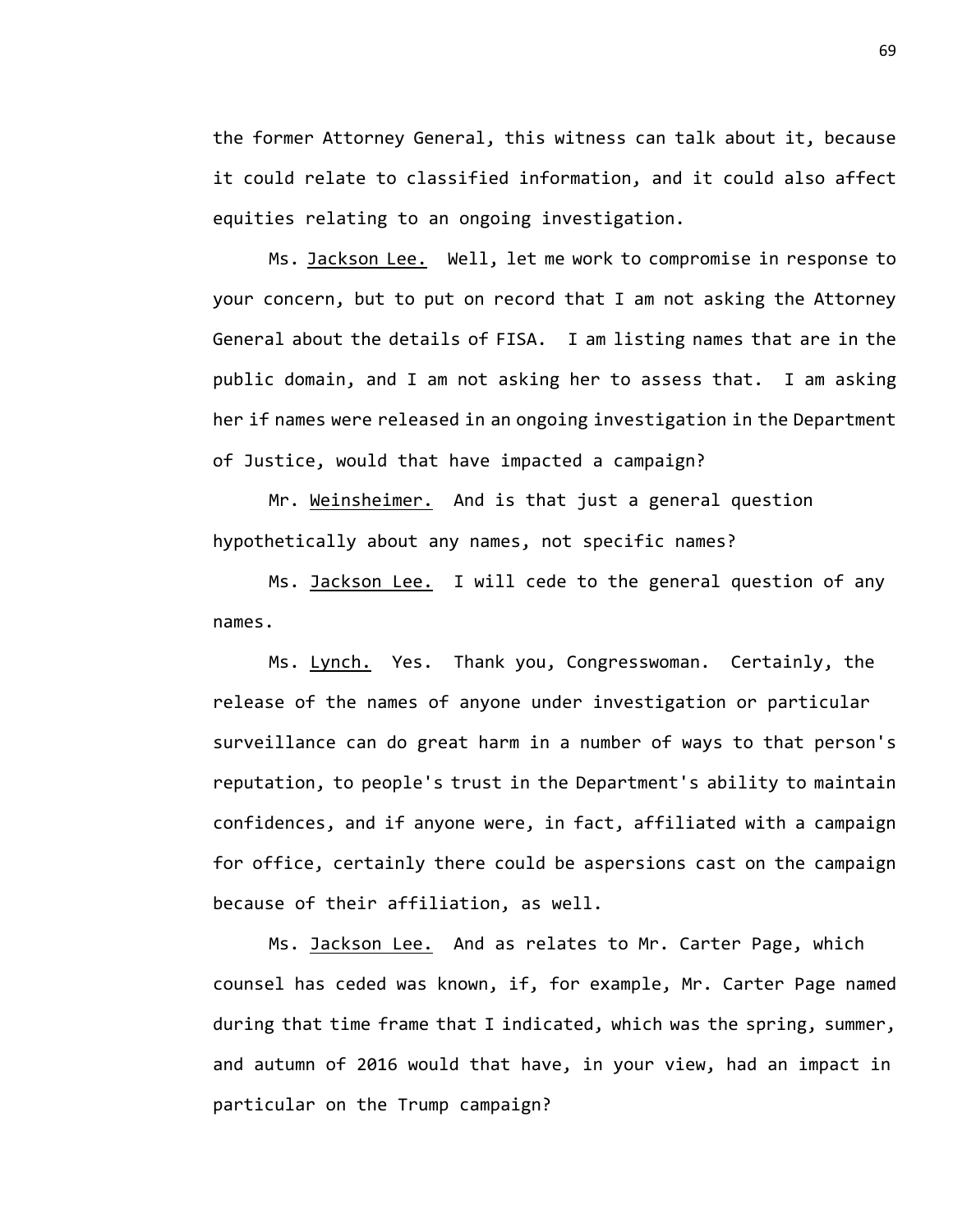Ms. Lynch. Well, I can certainly say it would have been against Department policy. I can't assess the impact on someone else's campaign, but certainly in my view, one of the harms of releasing that information would have been reputational, as I indicated, integrity of the investigation, and the potential aspersions cast upon a campaign that Mr. Page may have been affiliated with.

Ms. Jackson Lee. But the information was not leaked. Is that correct?

Ms. Lynch. That is correct.

Ms. Jackson Lee. Let me move quickly to just briefly on Secretary Clinton's email server, and make mention of the FBI Director that stated under oath reached a determination -- was confident enough in the determination reached by the FBI that he stated under oath the case itself was not a cliffhanger, and that no reasonable prosecutor would ever bring such a case. But the facts bear that from July 2016 through October 2016, House Republicans engaged in an almost daily ritual of holding hearings desperately trying to tear down the Midyear investigation and the Bureau's and the Justice Department's recommendation not to prosecute Hillary Clinton, and I said to you earlier that part of your work was to maintain the integrity of the agency. They did not stop attacking Director Comey until October 28, 2016, the day he sent the letter to congressional leaders announcing that an unrelated investigation the FBI learned of the existence of emails that appear to be pertinent to the investigation of Secretary Clinton.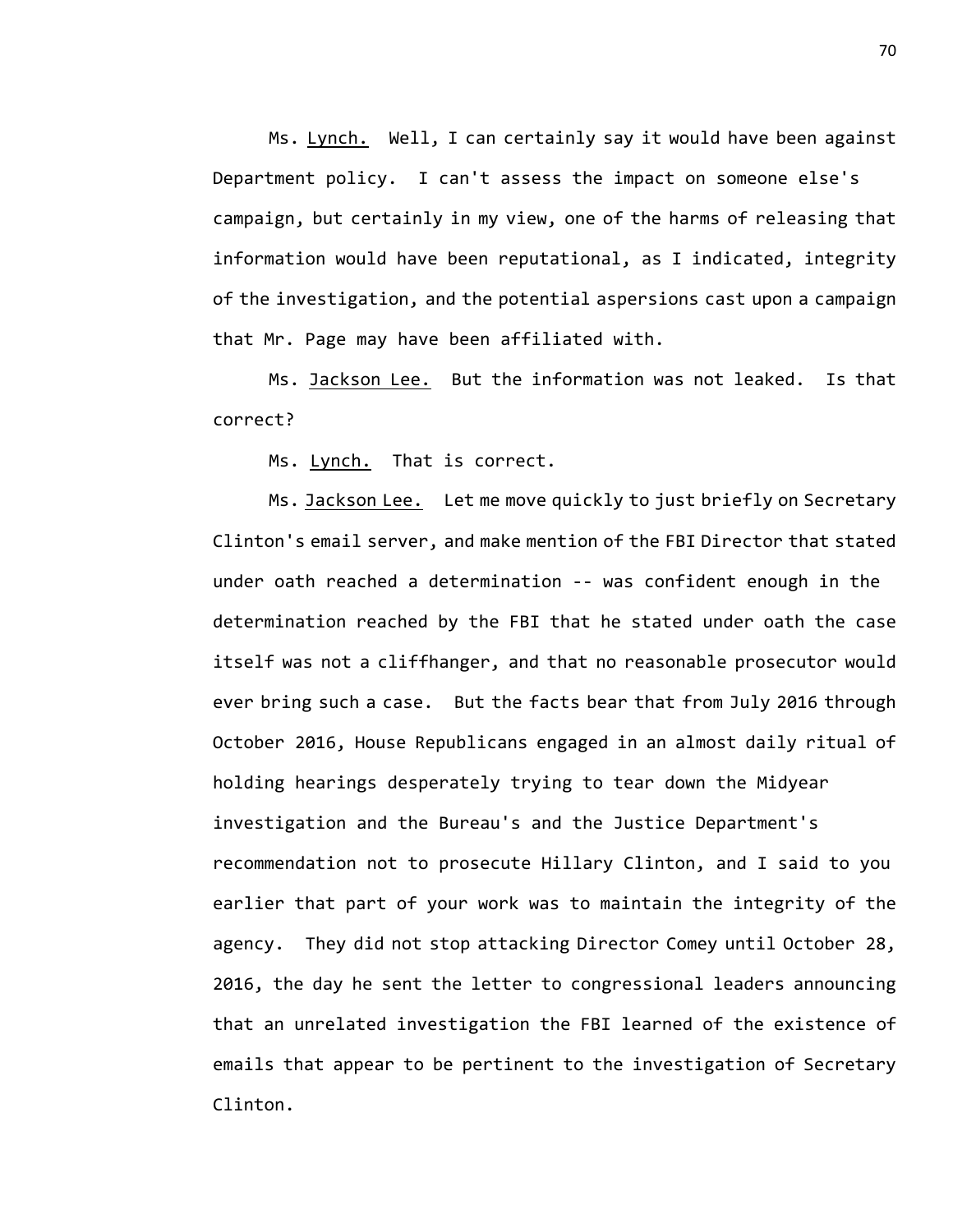Immediately, House Republicans leaked this information into the media, and for 8 days, millions of Americans were casting their ballots or during an 8-day period. This was about protocol. Can you please explain your familiarity as a career prosecutor with those protocols and the ways in which the real investigation was or was not consistent with those protocols, and do you agree with how the FBI handled the October 2016 announcement reopening the Midyear investigation and the November 2016 investigation announcing that there were no extra charges?

Ms. Lynch. Yes. So focusing specifically on October of 2016, there certainly were Department policies and norms, but as we learned upon a deep dive, not a specific prohibition against releasing information with too close to an election in a nonelection-based case. But certainly, the Department norm had been that one did not take action close to an election out of concern that one might impact the election, and that could range from interviewing people, it could range from subpoenas, it could range from bringing charges. You tread very carefully. There were protocols about consultations with people within the Department before certain actions could be taken. And those are longstanding norms. Not all of them were written down or codified, but those were, in fact, longstanding norms and procedures.

Ms. Jackson Lee. My final questions, I have been troubled by escalating attacks against the Department of Justice, the Special Counsel's Office, and the FBI, attacks against the independence of the institutions, the integrity of their employees, and the legitimacy of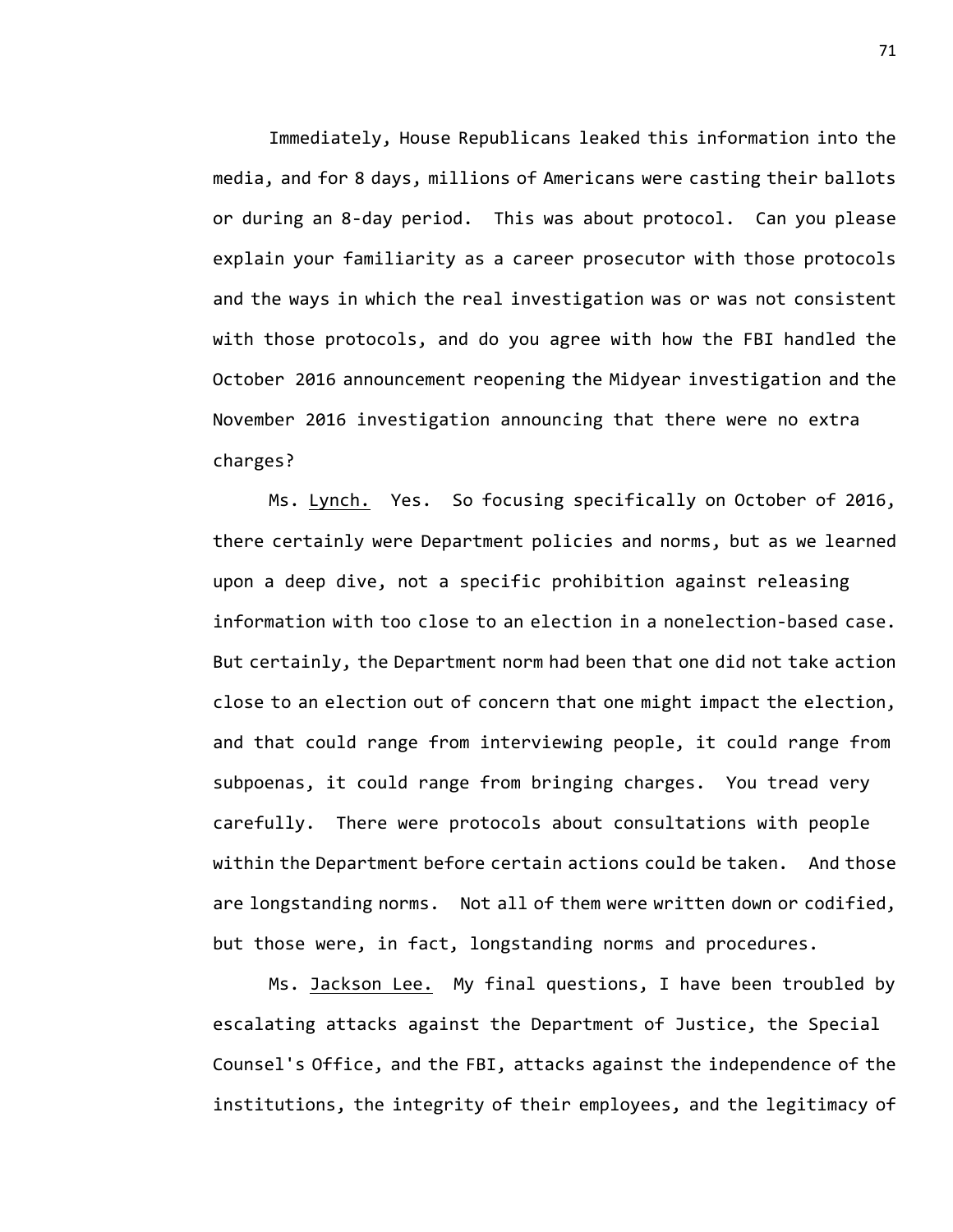the DOJ's and FBI's investigation.

As I am sure you are aware, President Trump and his allies repeatedly described Special Counsel Mueller and his investigation as illegitimate and politically biased. On November 27, 2018, President Trump tweeted in reference to the special counsel, quote, "The fake news media builds Bob Mueller up as a saint, when in actuality, he is the exact opposite. He is doing tremendous damage to our criminal justice system, where he is only looking at one side and not the other. Heroes will come of this, and it won't be Mueller and his terrible gang of angry Democrats. Look at their past, look at where they come from. The now \$30 million witch hunt continues, and they have got nothing but ruined lives. Where is the server? Let the terrible people go back to the Clinton Foundation and Justice Department."

On December 3, 2018, President Trump tweeted, quote, "Bob Mueller, who is a much different man than people think. He is out of control. Band of angry Democrats don't want the truth, they only want lies. The truth is very bad for their mission."

I will note that Robert Mueller is a well-known, and has been well-known as a lifelong Republican and as well as a man of integrity. Generally speaking, does being identified as Democrat mean a prosecutor would be too conflicted to conduct a fair investigation of a Republican or vice versa.

Ms. Lynch. Absolutely not. The political affiliation of the prosecutors has no relevance on investigations they conduct in the public corruption/slash political realm or anywhere else. People are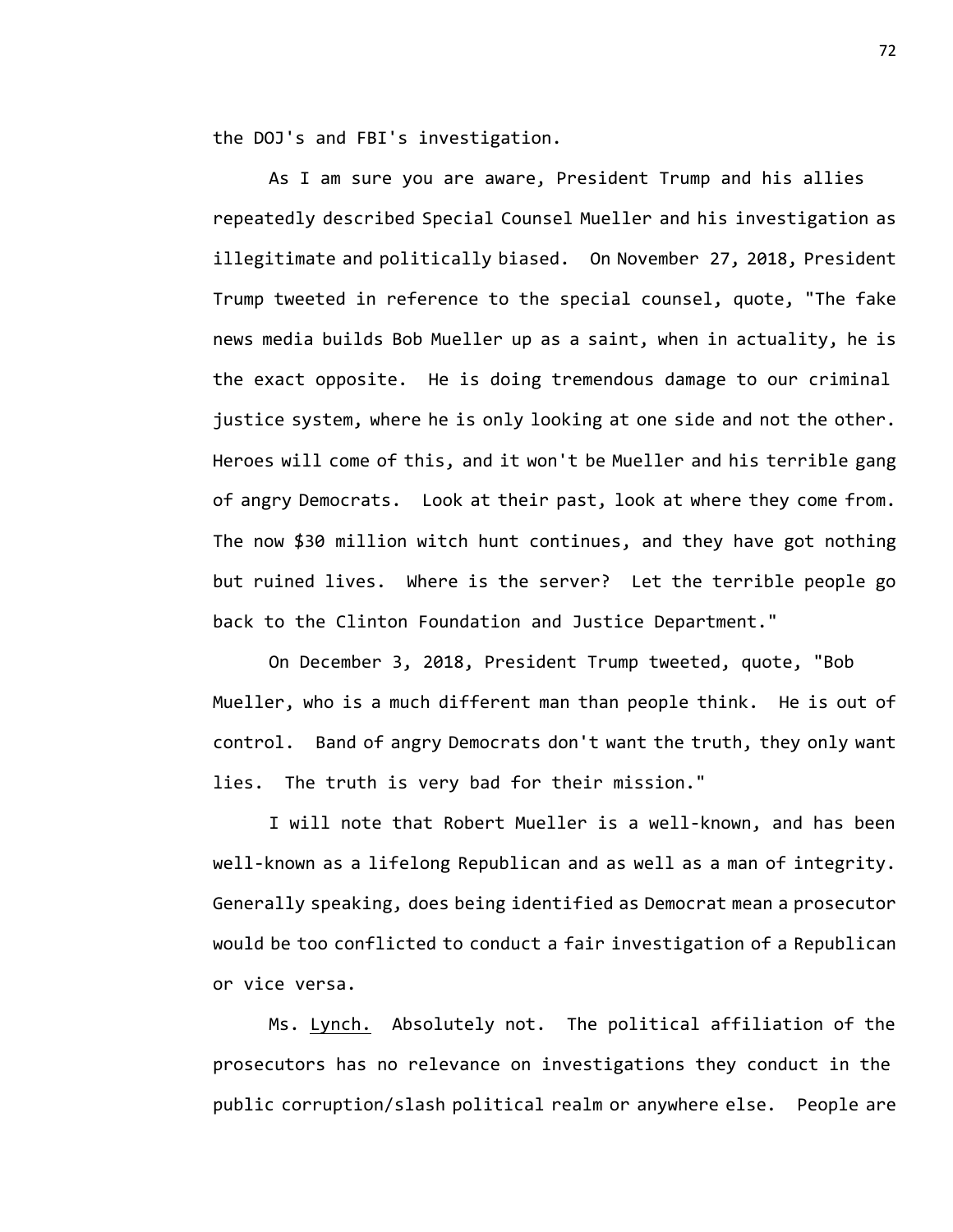entitled to have their opinions, but in my experience, the dedicated prosecutors and investigators that I have worked with for years check those opinions at the door and focus solely on gathering the facts, gathering the evidence, and determining whether or not there has been any wrongdoing. That has to be the same process for everyone, whether there is a D or an R in front of the name of the prosecutor, the subject, the witness, or the target of the investigation because the reality is, I think people spend a lot of time and invest a lot of emotion in thinking about big cases or cases that get a lot of attention. But when you are a professional prosecutor, you know there is always another case. There is no one case that is worth leaving your integrity behind for. There is no one case or issue that is worth compromising longstanding values and norms to make.

Ms. Jackson Lee. These are yes-or-no questions. Are you aware of any, quote, "conflicted people" on the special counsel's team?

Ms. Lynch.

No, I am not.

Ms. Jackson Lee. Do you agree with the characterization that the special counsel's investigation is a witch hunt?

Ms. Lynch. No, I do not.

Ms. Jackson Lee. Director Comey described the team as an all-star team of people whose names I have known for years. Do you agree with the characterization these are stellar people?

Ms. Lynch. I don't know them all, but the ones that I am aware of are definitely stellar prosecutors and people of great integrity.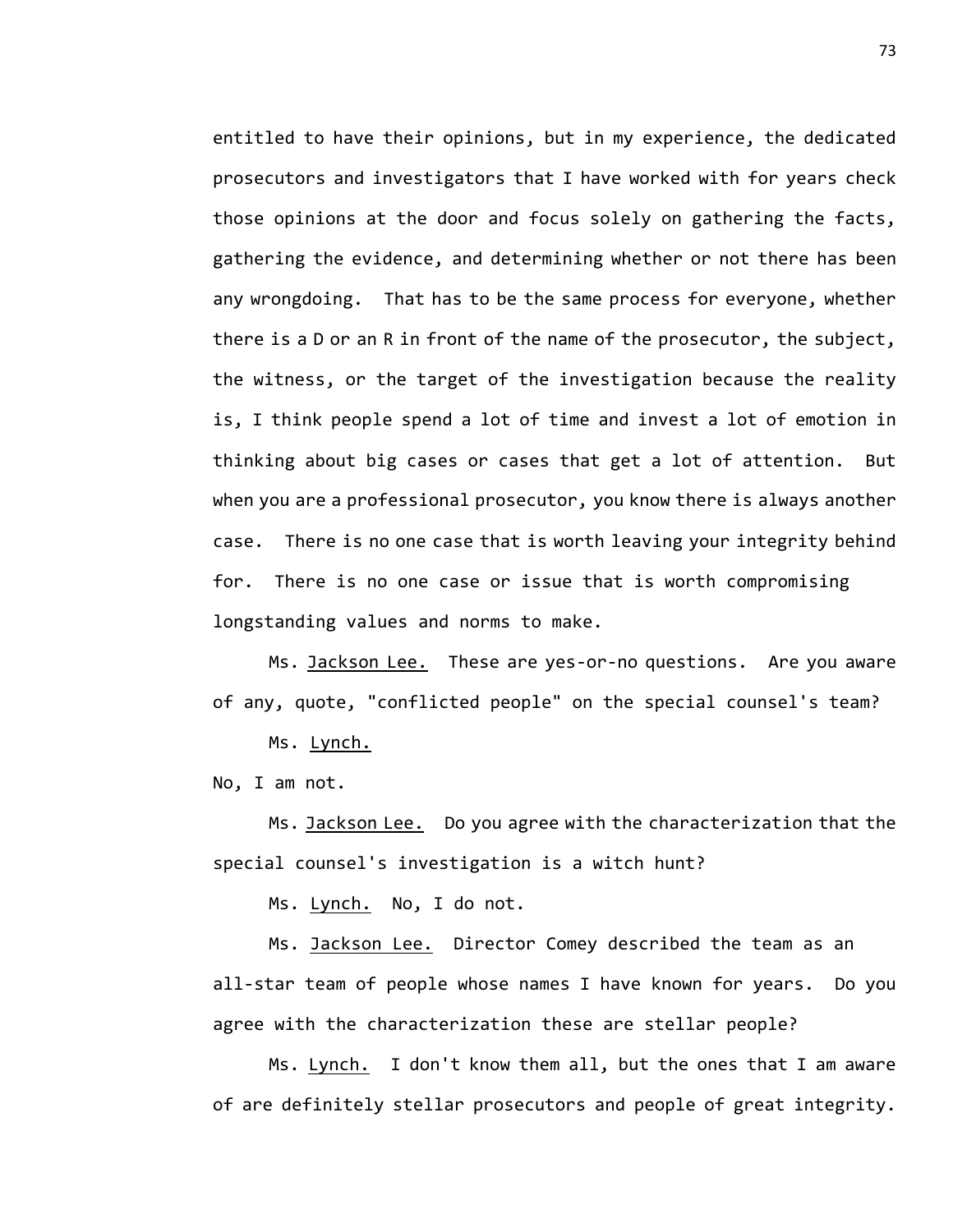Ms. Jackson Lee. Your general impression of the individuals on the special counsel's team, professional or not professional?

Ms. Lynch. Certainly very professional in terms of the ones that I know and the work that I have seen.

Ms. Jackson Lee. Do you agree with the characterization that the special counsel's team is out of control and are not seeking the truth?

Ms. Lynch. That is not based on anything that I have seen.

Ms. Jackson Lee. How confident are you that members of the special counsel team are conducting their investigation based solely on the facts and the law, not their political affiliation?

Ms. Lynch. Based on my knowledge of how Robert Mueller conducts business, both as former FBI Director and as a member of the Department of Justice, a former U.S. Attorney, a former leader of the Department of Justice, someone who holds its values dear to his heart, I am convinced that he is leading them in a very strong and positive manner.

Ms. Jackson Lee. Is there any reason to believe that they are trying to undermine the rule of law, or is there any reason that Mr. Mueller should be publicly attacked?

Ms. Lynch. None at all, none at all.

Ms. Jackson Lee. Do you agree with the President's characterization that Mr. Mueller is damaging the criminal justice system?

Ms. Lynch. No, not at all.

Ms. Jackson Lee. And you would, in a couple of words, characterize the special counsel investigation in what terms, handled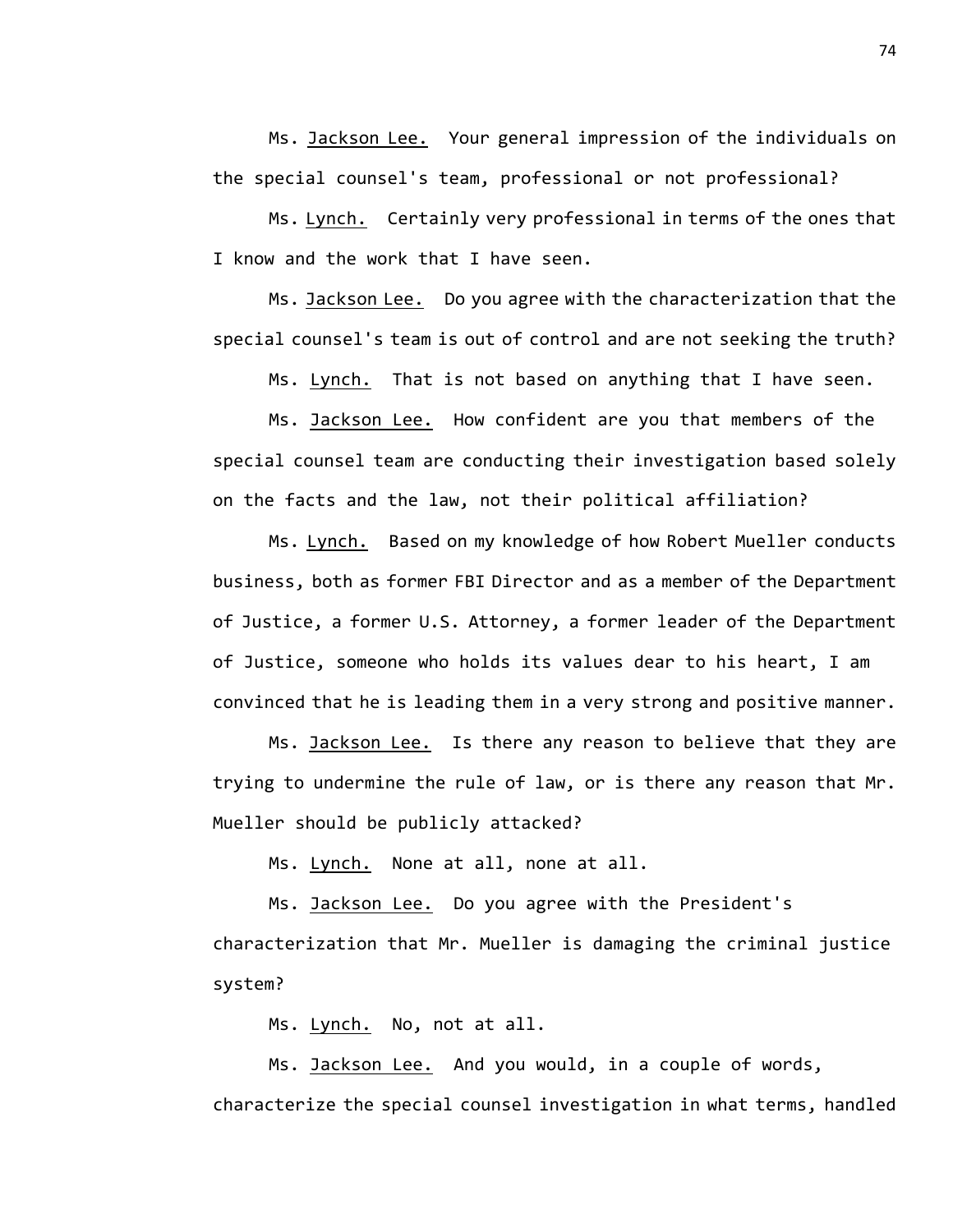correctly, professionally?

Ms. Lynch. Well, from what I have seen from public reporting since I have no visibility into it, it has been handled professionally with great discretion, which is completely appropriate, and frankly, should be the norm and the goal for every investigation.

Ms. Jackson Lee. My last question. How would you characterize his credibility, his integrity, and his work product?

Ms. Lynch. Are you referring to Mr. Mueller?

Ms. Jackson Lee. Mr. Mueller.

Ms. Lynch. Well, based upon my knowledge of Mr. Mueller and my observations of him over the years, he is of the highest integrity, his work product has always been exemplary that I have had occasion to see, and I have great confidence in him.

Ms. Jackson Lee. Thank you so very much for your testimony.

Mr. Nadler. I am going ask a question now with a preface as a follow-up to some of the questions that Representative Jackson Lee asked. In July of 2005, after announcing that charges would not be brought against Hillary Clinton, former Director Comey gave his personal opinion as to the lack of appropriateness of some of her conduct. He was criticized for that by various people, including me.

In October, 10 days or so before the election he announced publicly that they were reopening the investigation a couple days -- 2 days before the election, he announced that they found nothing. He was greatly criticized for that, and some people attribute part of the result of the election to that action, and that was a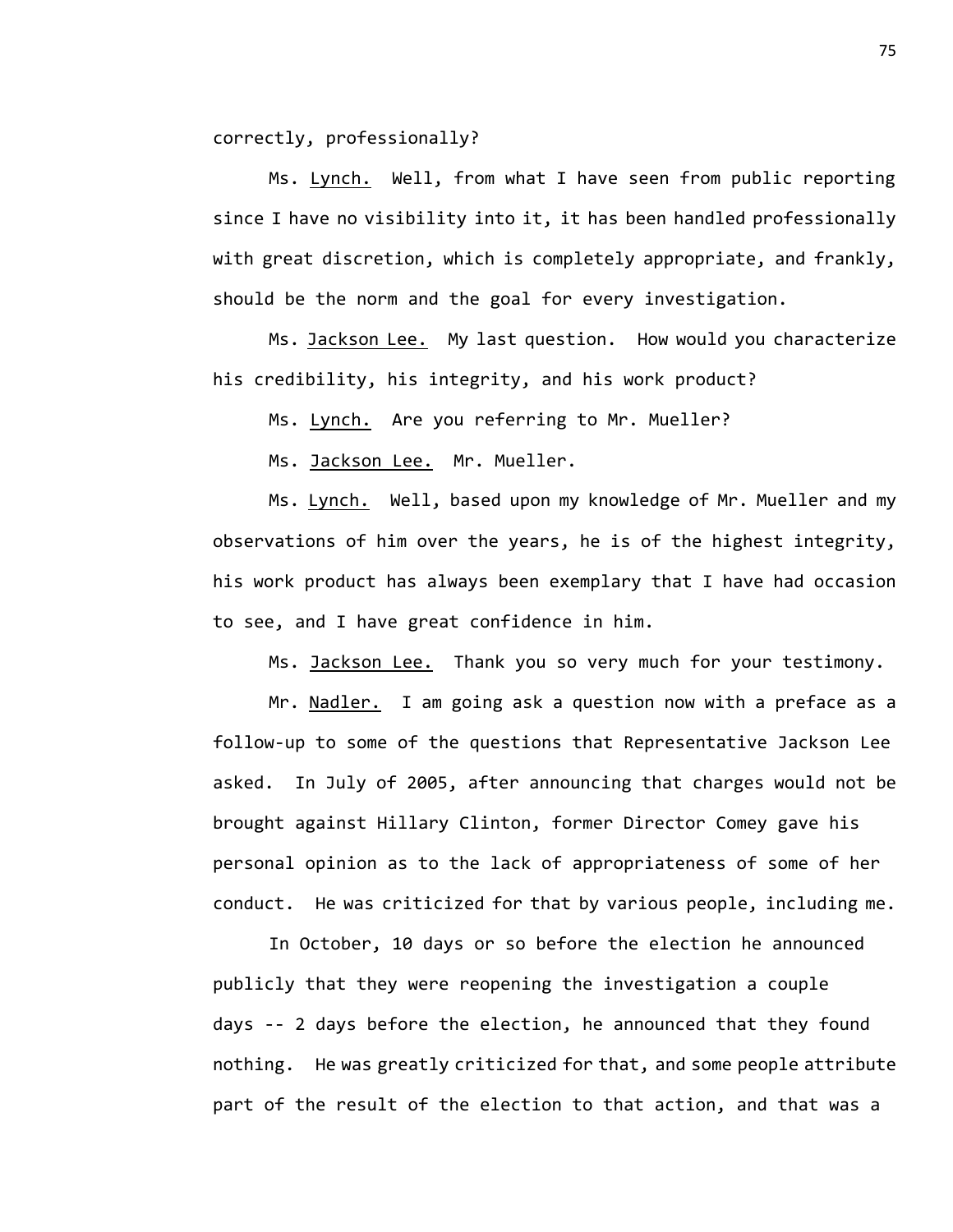violation or seems to be a violation of the normal protocols that you don't say something shortly before an election that might affect it.

In September of 2016, in this room, the former Director appeared before the Judiciary Committee, and I asked him I said based on various press reports that there might be an investigation of the Trump campaign and possible relations with Russian efforts to involve themselves in the campaign. Is there an investigation ongoing of the Trump campaign, and he said it would be inappropriate to comment one way or the other. He didn't answer the question, except by saying that. And I couldn't criticize that response.

Peter Strzok, a former FBI agent who has been criticized by some of the minority members -- excuse me, majority members of this committee, for various actions that he took, mainly emails to another FBI agent, people have said that he acted with bias in the investigation, both the Hillary investigation and the beginning of the Russia investigation, and he responded, among other things, by saying that if he had wanted to negatively affect the Trump campaign, he was one of the few people in the summer of 2016 who knew that there was an FBI investigation going on of the Trump campaign, and he could easily have leaked that information, and that would have had a deleterious effect on the Trump campaign, but it wouldn't enter his mind to do so, that it would have been wrong.

My question is, in light of all this, do you agree that, the FBI aside -- did not show any bias against the Trump campaign and, in fact, was Mr. Strzok's comment that had information been leaked by him or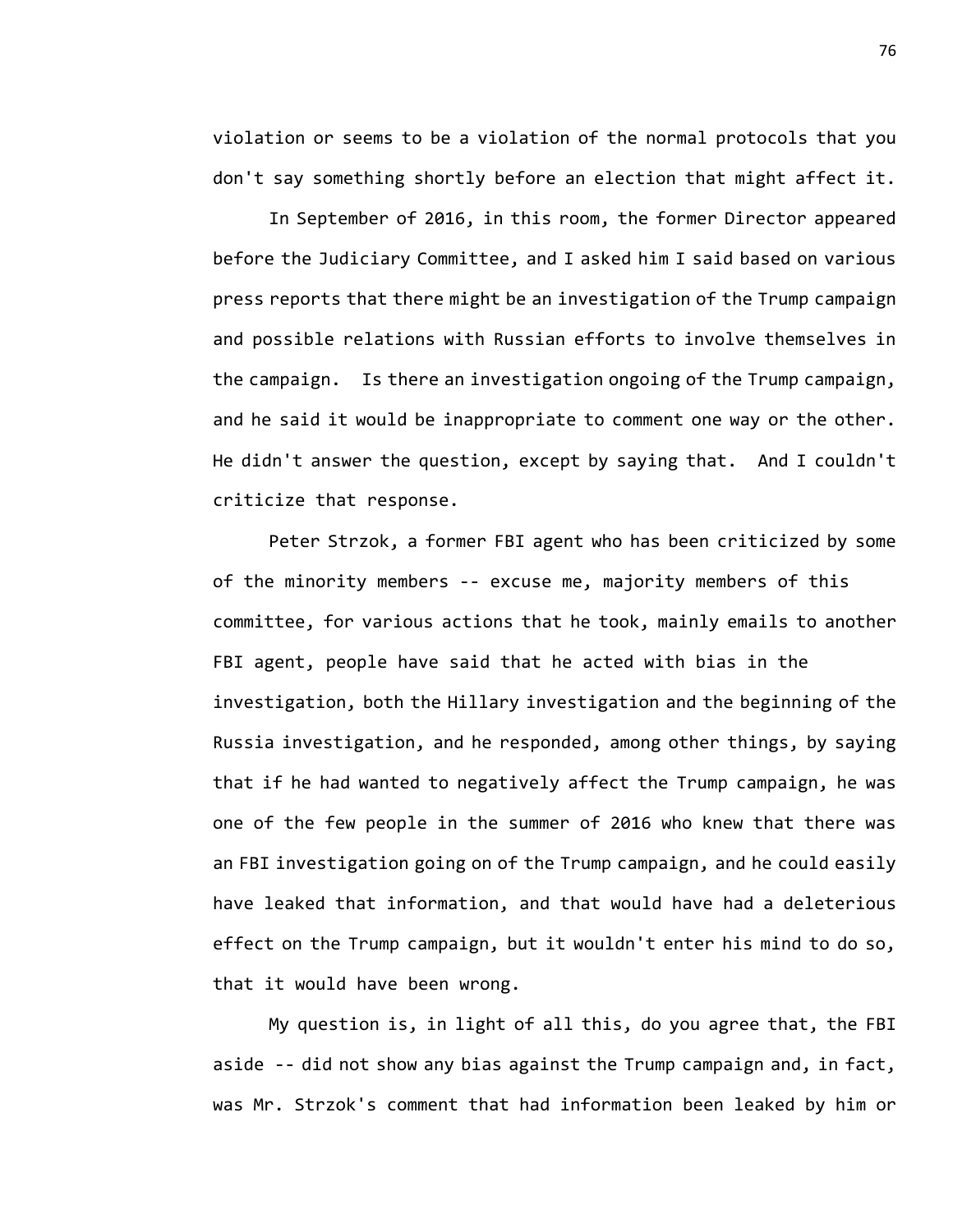anybody else about the ongoing FBI investigation, would that have negatively affected the campaign then going on?

Ms. Lynch. So with respect to that, I can tell you that I never saw any indicia of bias impacting the work of the FBI as it related to what has been called the Russia investigation, as it may have touched on people affiliated with the campaign. I also never saw any bias in their work as it touched on the email investigation either. As I said before, people come in to this world and to the Department with views and backgrounds and opinions. They check them at the door, and I think --

Mr. Nadler. It is correct, is it not, that it would be illegal for the FBI to inquire into the political opinions of people that it is considering hiring?

Ms. Lynch. You know, I don't know the specific answer to that. I certainly know that in the course of my career, I have worked with a variety of agents and investigators, and typically would have no idea of their political affiliation. Someone might make a comment at one point in time that might make you think they lean one way or the other, but in terms of impacting the work, people put that aside. And I think the facts frankly, as have been found by the IG and a review of how the work has been done, would show that the facts don't change. You know, you can have an opinion about it, but the facts themselves do not change, and that is what the work is based upon.

So I certainly never saw any issues or incidents of bias affecting any of the investigations at the Department when I was at its helm.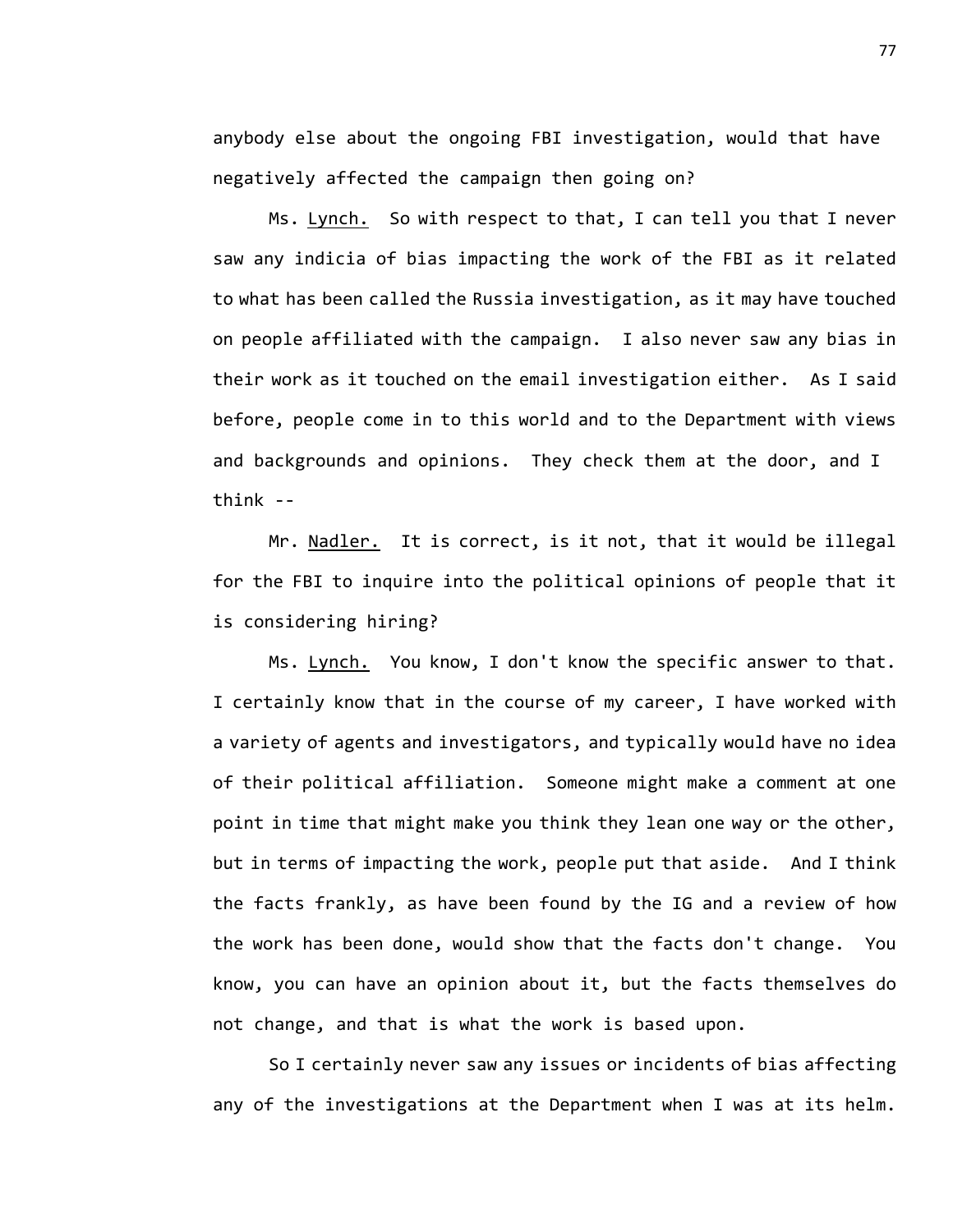And certainly as we have discussed, public discussion of ongoing investigations can, in fact, lead to great harm.

Mr. Nadler. And would you agree that had the knowledge of the fact that the FBI was investigating the Trump campaign been made public during the campaign, either by Agent Strzok leaking it or by some other method, it might have had an impact on the campaign?

Ms. Lynch. I am only being careful because I don't want to characterize the work that was being done in the summer of 2016 as an investigation of the campaign. I just don't want to describe it in that way since it relates to ongoing matters.

Mr. Nadler. However it is described.

Ms. Lynch. But in terms of the work that was being done, and what has led to what is being called the Russia investigation and all of its permutations, had that become public, had there been leaks about that, I would have been incredibly unhappy. I am sure that the Deputy Attorney General would have been incredibly unhappy, as the Director of the FBI. And in our view, it would have had a deleterious impact on the host of issues, both within the Department, and certainly with respect to the people whose information may have become public.

Mr. Nadler. Thank you.

Mr. Krishnamoorthi. Thank you, Congressman. Attorney General Lynch, thank you so much for coming in, and thank you for your service to your country. I wanted to give you a chance to clear up the record regarding the maybe the most celebrated airport layover in the history of our country, your meeting with Bill Clinton on the tarmac in Phoenix.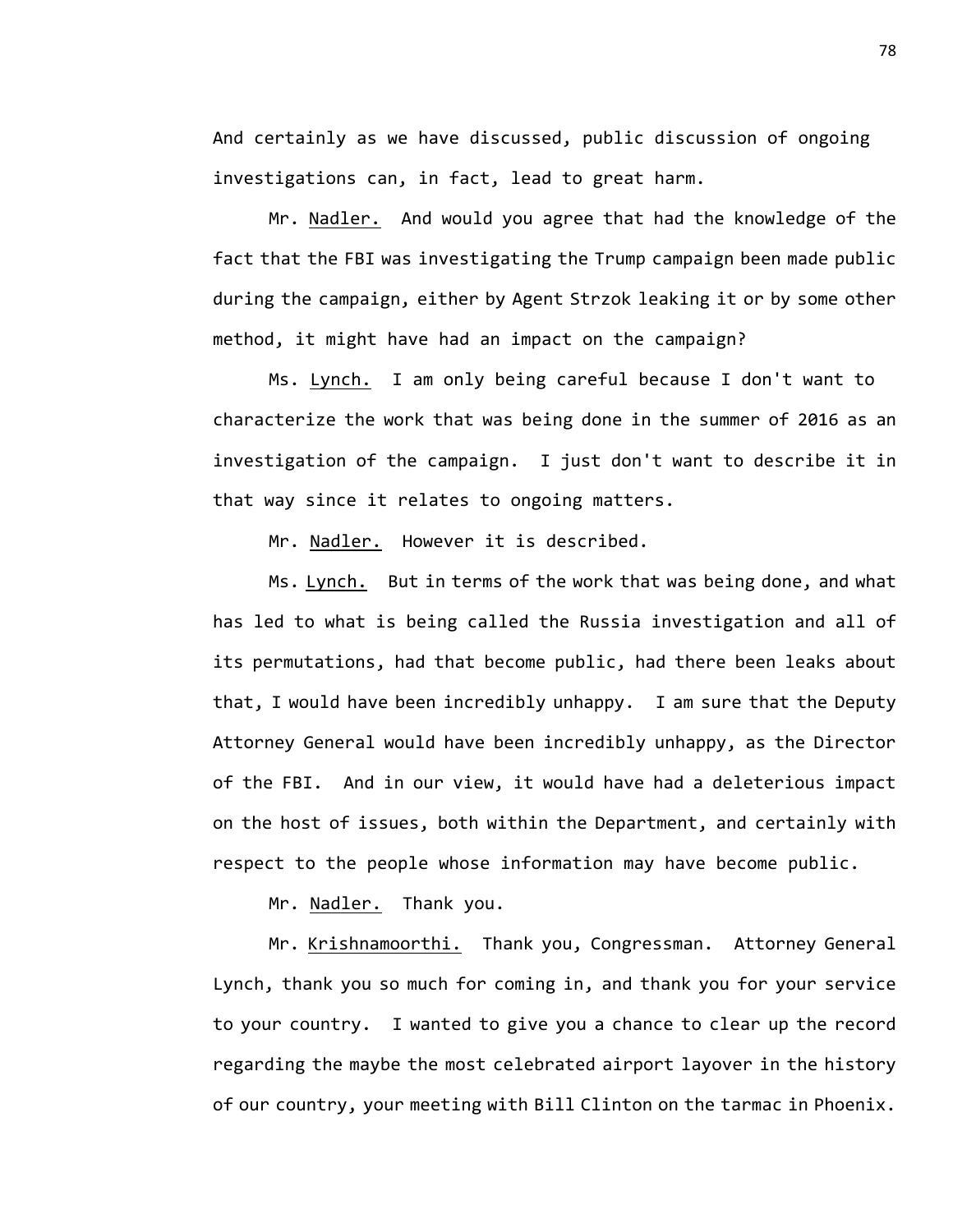First question is you described Bill Clinton, you know, arriving at the airplane at the entrance to the airplane. How many people were present for your conversation with Bill Clinton that day?

Ms. Lynch. Oh, so there were one, two, three, four -- I would say if you include myself and the former President, there were seven people on the plane and one person in the doorway.

Mr. Krishnamoorthi. Okay. So about a total of eight people that were present for this conversation, this 9- to 10-minute conversation between you and Bill Clinton?

Ms. Lynch. I wouldn't call them all present for the entire interaction. Two members of the flight crew spoke to former President Clinton somewhat separately from myself and my husband for about 5, 6 minutes. They were like one compartment back from us. He stepped back to speak with them. When he came out to speak to my husband and myself for about 8 or 9 minutes of the total time, I could see them in the plane, but they weren't sitting next to us. The pilot and copilot remained in the cockpit. I could see them in the plane, but they weren't sitting next to us, and the head of my security detail was in the doorway. Again, I could see him, but he wasn't sitting next to us.

Mr. Krishnamoorthi. Okay. So how many people were actually kind of witness to the conversation?

Ms. Lynch. I wouldn't be able to say what everyone saw. I certainly would think that several of the people that I have mentioned saw aspects of the former President arriving on the plane and talking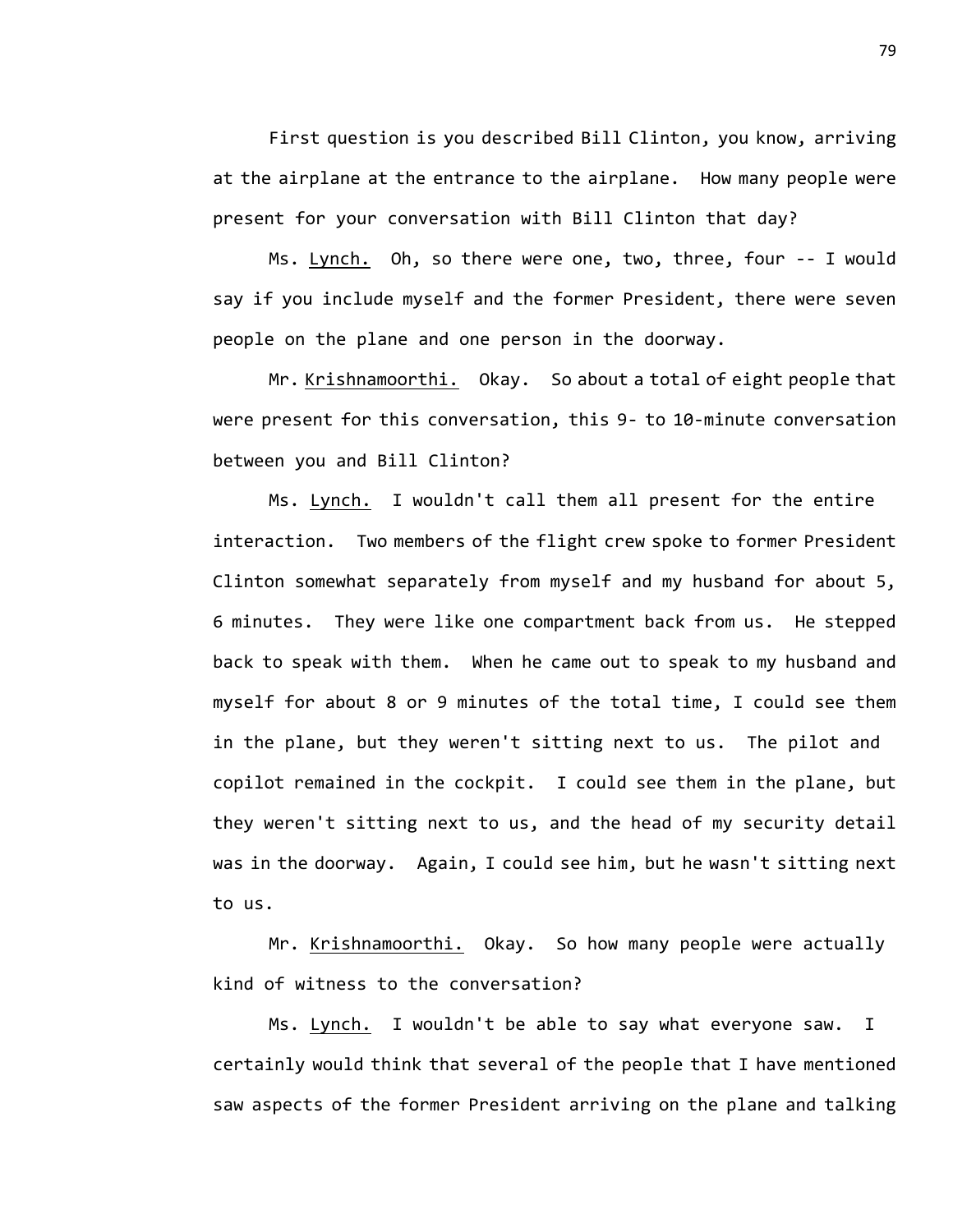with different people in the plane.

Mr. Krishnamoorthi. Got it. You didn't walk to the back of the plane, just you and Bill Clinton, to have a private conversation, did you?

Ms. Lynch. No, no. Our conversation wasn't private at all.

Mr. Krishnamoorthi. And you didn't ask anybody to walk away from the conversation so that the two of you could have a private conversation?

Ms. Lynch. No, no.

Mr. Krishnamoorthi. And you didn't talk to Bill Clinton at that time about Hillary Clinton's email investigation?

Ms. Lynch. No.

Mr. Krishnamoorthi. And you didn't talk about any investigation at that time, did you?

Ms. Lynch. No, nothing.

Mr. Krishnamoorthi. And Bill Clinton, at that point in time, in the 9 or 10 minutes that you talked to him, did not instruct you to interfere or stop the Hillary Clinton investigation, correct?

Ms. Lynch. No, he spoke of nothing about that at all.

Mr. Krishnamoorthi. And, in fact, he didn't, at any time, whether on that plane or before that conversation or after that conversation, instruct you or direct you or tell you to stop or interfere in the Hillary Clinton investigation?

Ms. Lynch. He made no reference to it whatsoever.

Mr. Krishnamoorthi. Did anybody ever tell you to stop the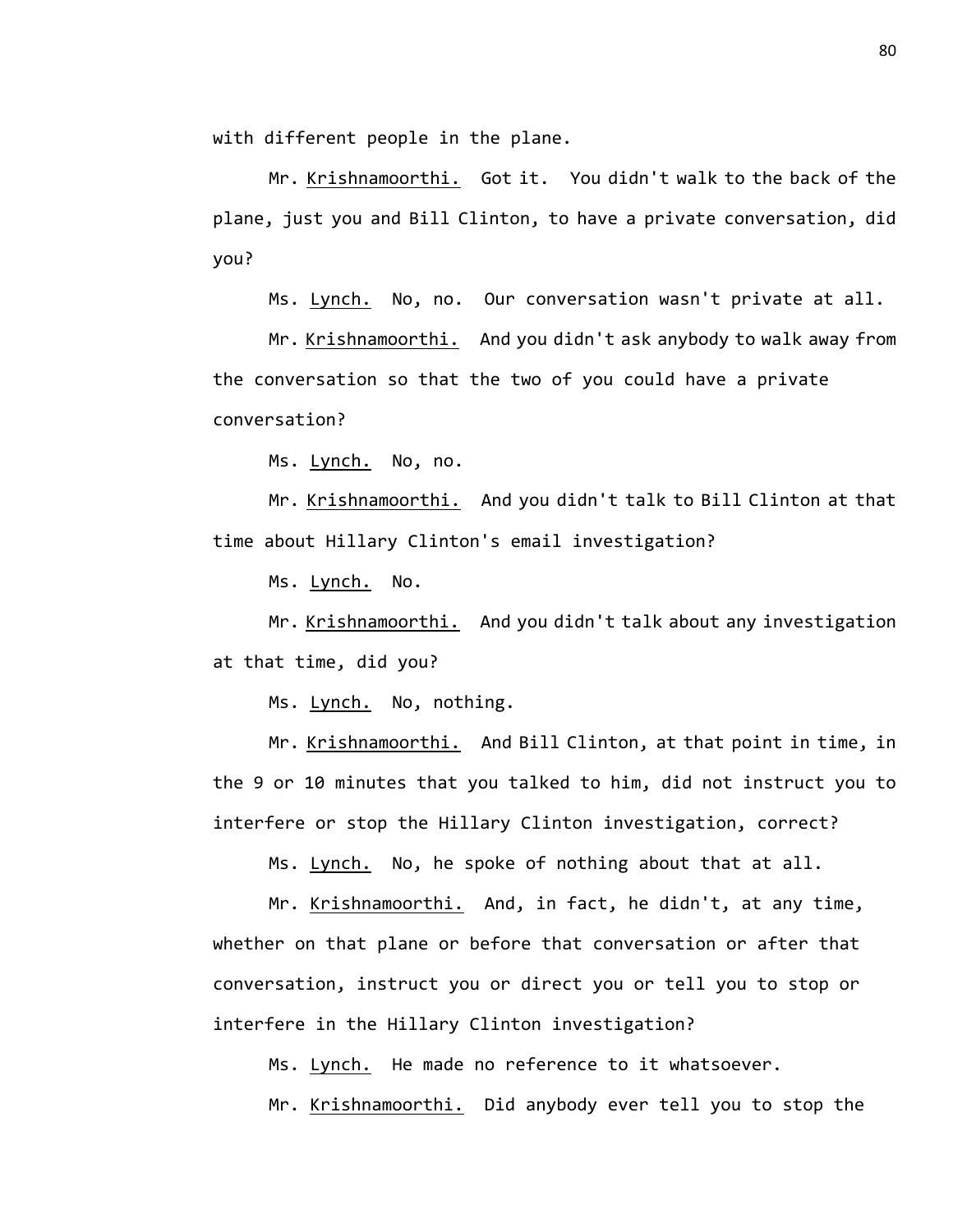investigation or interfere in the Hillary Clinton investigation that was being conducted by the FBI?

Ms. Lynch. No, no one.

Mr. Krishnamoorthi. Did President Obama ever tell you to interfere or politically engage in stopping the FBI investigation of the Hillary Clinton email server?

Ms. Lynch. No. He and I never spoke about that investigation.

Mr. Krishnamoorthi. Okay. Let me switch to another topic. Jim Comey, in Comey part one, we had a couple interviews with him in this very room. In part one of his interviews, he testified that an investigation was opened into the New York field office of the FBI as to whether there were leaks coming from there with regard to the Hillary Clinton investigation. Were you aware of the opening of this investigation and of leaks?

Ms. Lynch. I was not aware that a specific investigation into leaks was opened. I was certainly aware of the Director's concern about leaks coming from the New York office, or potentially coming from the New York office, I should say, and I, myself, had concerns.

Mr. Krishnamoorthi. Tell me about your concerns.

Ms. Lynch. Well, my concerns related to the fact that leaks are harmful to any investigation. They are also harmful to the integrity of the institution and the trust that people have to have that we keep their information confidential as we go through an investigation.

I had seen press reports that purported to convey information that was coming from the New York field office. I had no way of knowing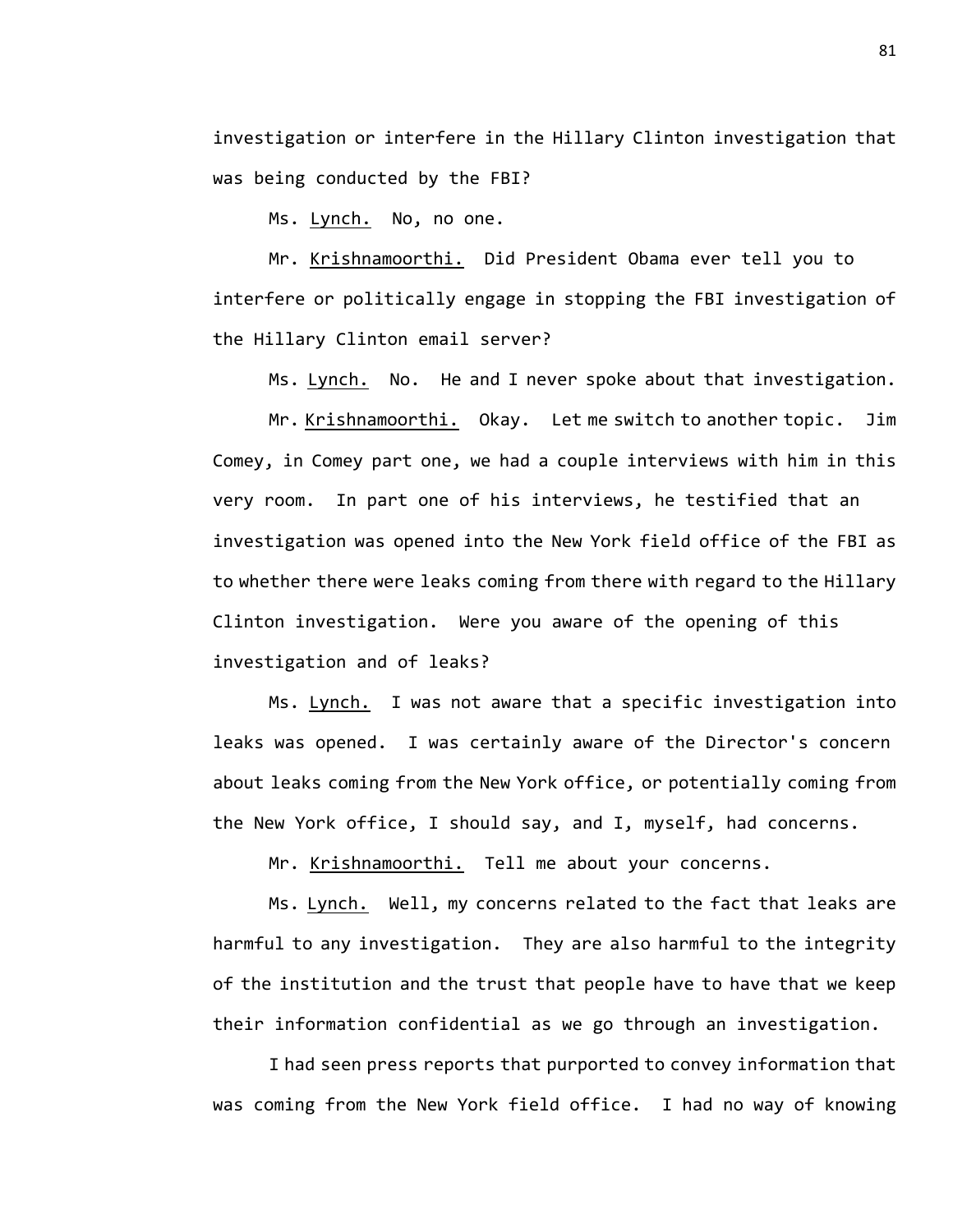if, in fact, that information was accurate or if that was accurately sourced, but having someone put that into the public domain was concerning to me.

As a general matter in other cases, I had concerns about leaks in some of the other cases that I was -- that I was closely monitoring. I had had information appear in the press that concerned private meetings that had been had at the Department, and I was very unhappy about that as well.

Mr. Krishnamoorthi. Sure. And with regard to those public press reports, were those the ones that concerned Rudy Giuliani's statements to the press?

Ms. Lynch. I recall -- my recollection is that I recall seeing former-Mayor Giuliani make comments that he attributed to having gotten from the New York field office in some way, but I don't recall the specifics of what he said. There also might have been written press reports. I don't recall with specificity now as I did then the specific sources of my concern, but I never liked seeing leaks, whether I was the Attorney General or the U.S. Attorney in Brooklyn. Leaks were potentially damaging to a number of cases.

As the U.S. Attorney in Brooklyn, I had had situations where we had to modify investigative actions because information had been leaked, and targets and subjects were taking steps to avoid either surveillance or being brought to justice, and so I was always very concerned about that.

Mr. Krishnamoorthi. And do you know what the results of that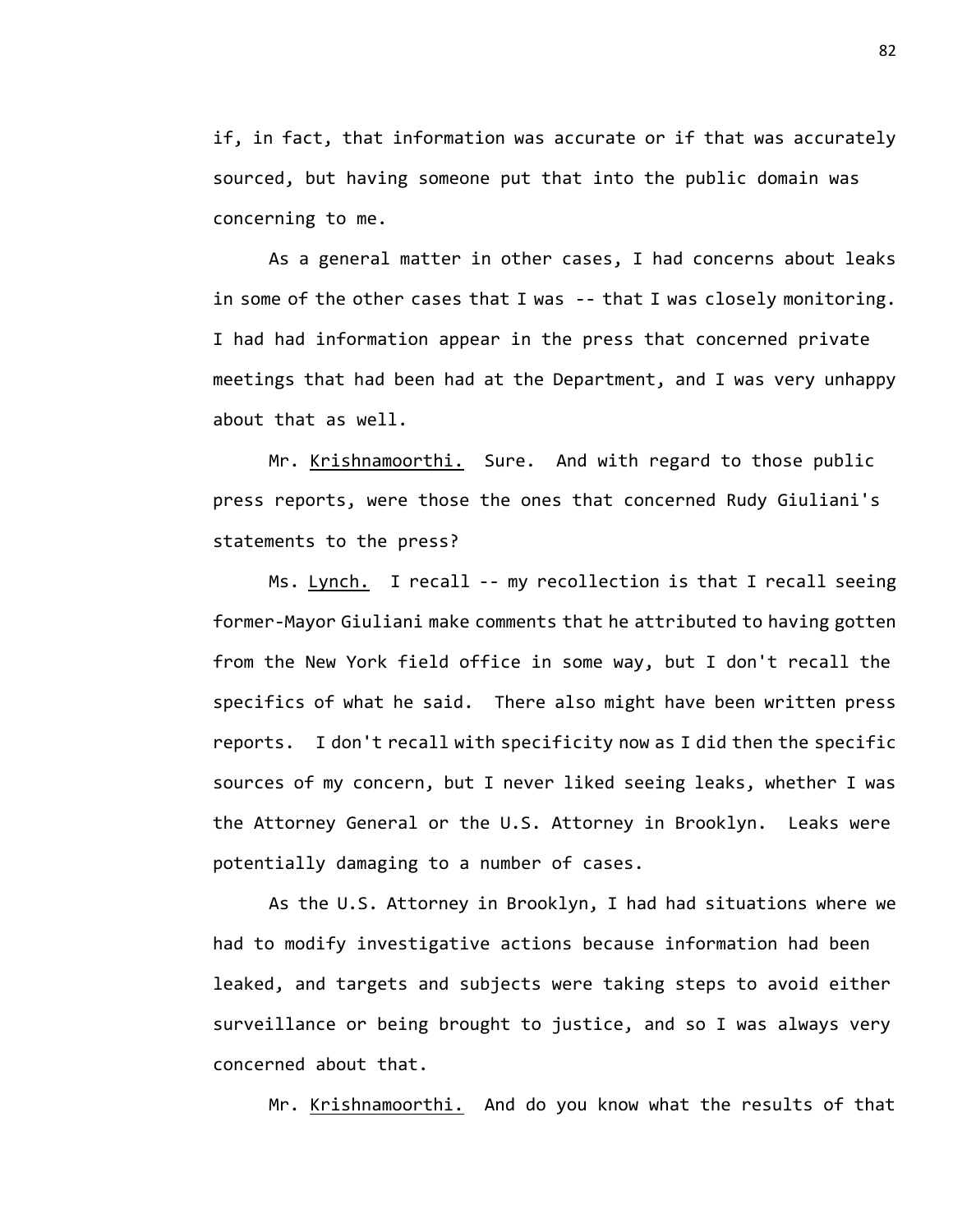investigation were into the leaks emanating from the New York field office of the FBI?

Ms. Lynch. You know, again, it wouldn't have been briefed up to me directly that we opened a specific investigation into this. I certainly conveyed my concerns and spoke to the Director about wanting it handled, so I was not aware that a specific investigation had been opened in late 2016, and so I don't know the results of any of that as I sit here today. I don't have a recollection if I was ever briefed on any results of that.

Mr. Krishnamoorthi. Okay. Last topic. The opening of the Russia investigation occurred, according to Mr. Comey, in July 2016. Were you aware of the opening of the Russia investigation?

Ms. Lynch. No, it wouldn't have been brought to my attention, again, specifically that a file had been opened and a number assigned to something. I would have been briefed on the issues. I would have been briefed with respect to just opening a counterintelligence case in general. I would be briefed on the issues. I would be briefed on the concerns. But, again, it wouldn't come to the Attorney General's level that on this particular date, we went into the computer and assigned a number and opened it and that sort of thing.

Mr. Krishnamoorthi. Okay. Thank you so much.

Mrs. Demings. Good morning, and thank you so much, Attorney General Lynch, for being with us here today. Also, I do want to thank you for your service to our country. You know, no matter how many times you appear before us here on Capitol Hill, we know that facts appear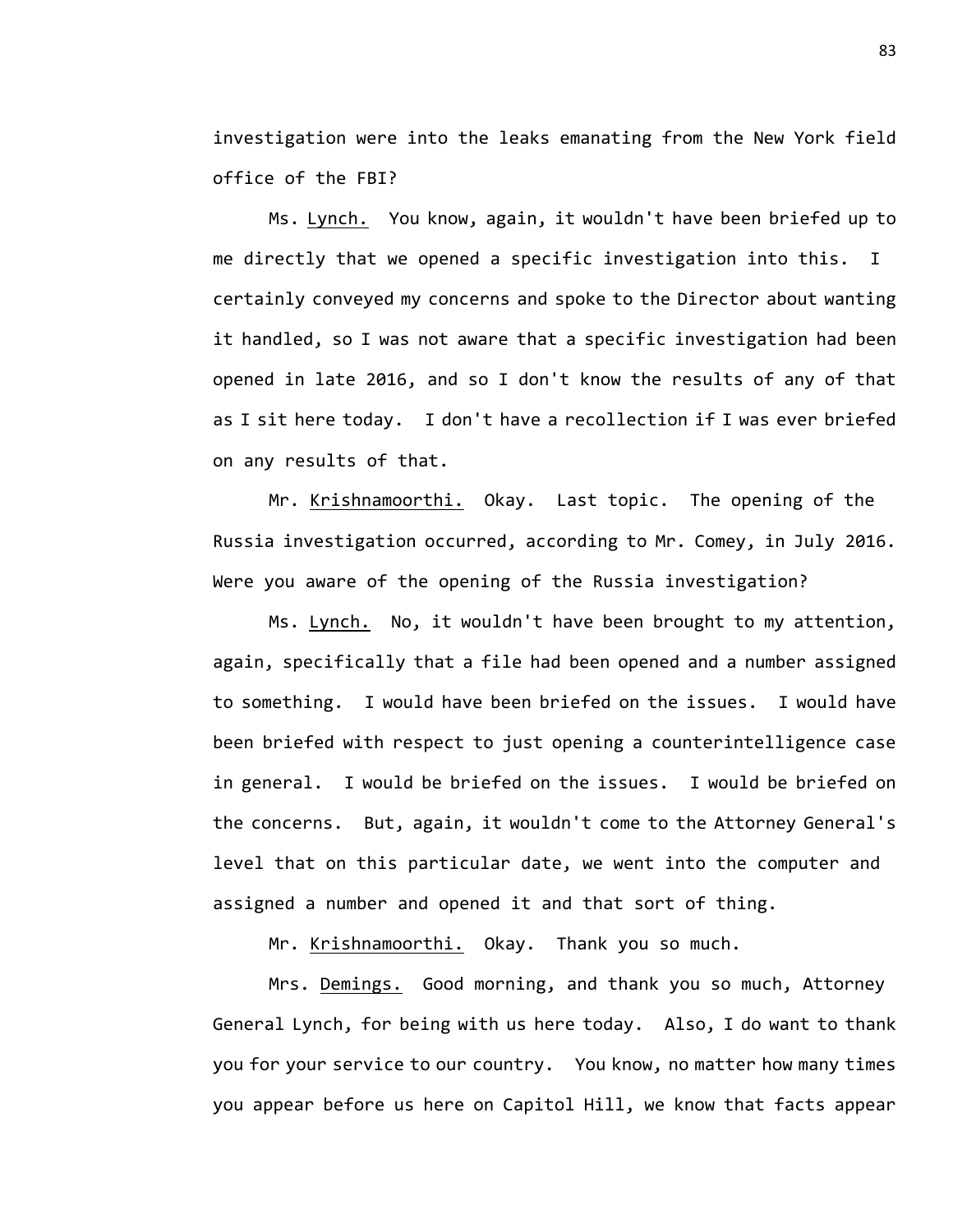to be pretty stubborn things. I am trying really -- I have tried really hard to get excited about Secretary Clinton's emails, or a casual conversation of then sitting attorney, you, Attorney General had with a former President about grandkids and coal mining and Brexit, golf, and those things. But as a former police chief, I am very concerned about your multicity police tours that you were doing, and thank you so much for those as we continue to try build relationships with our local, State, and Federal law enforcement.

I particularly also appreciate you representing, since I represent Orlando, visiting us during the Pulse nightclub shooting where 49 people, as you know, lost their lives. I really wish our time is so precious and so valuable that my colleagues on the other side would consider maybe doing a field hearing to Orlando or Newtown or Las Vegas to look at violence in America, as well as police community relations.

But today, since we are here, I am certainly very, very concerned about the relentless attacks on our institutions of justice. What we do know is that Presidents come and go, but our institutions have to stand. They cannot fail us. They are what this country has been built upon, as you well know, Attorney General. And I would just like to hear from you, what do you feel the Attorney General's role is in protecting the good order, protecting the reputation, ensuring the efficient and effective operation, protecting the credibility of the Department of Justice, your role as the Attorney General, and also, what role the President of the United States and Congress plays in that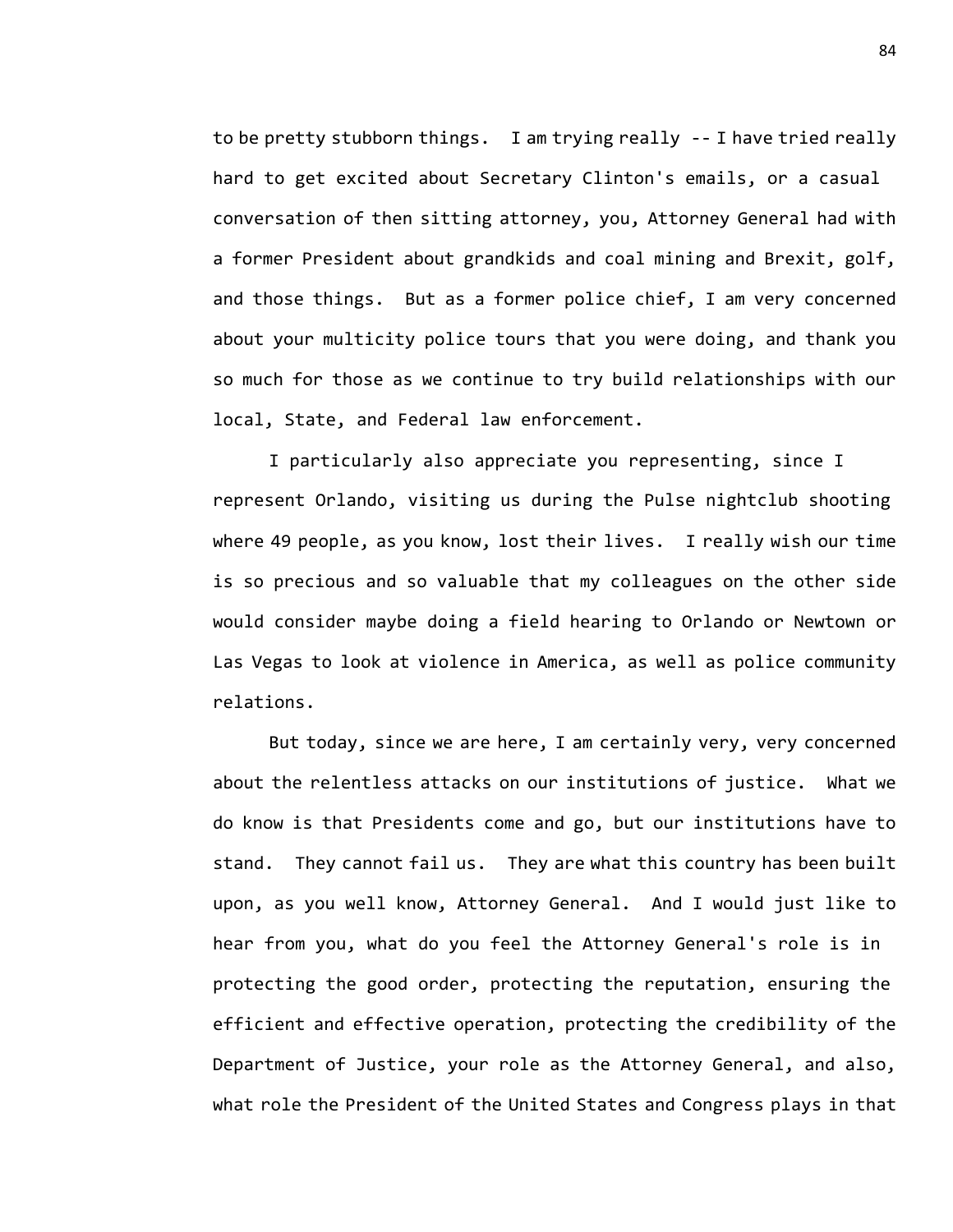process? Thank you.

Ms. Lynch. Thank you, Congresswoman. Well, certainly, during my tenure, I tried to represent the Department as not just an entity sitting in Washington, but one that was part of the fabric of the life of the American people, and that was a message that I tried to carry with me on my travels as I spoke to both community members and law enforcement members about their concerns. And as I found, and as I am sure you know from your prior work, most of those concerns are the same. They are so, so similar. Everyone wants a safe community. Everyone wants safe schools for their children. Everyone wants a growing, booming economy and a vigorous public life, and everyone wants to get home safely at the end of the day. But mostly, people who aren't fortunate enough to have that construct want someone they can call on in times of trouble. And for me, I was determined to make that the Department of Justice and to provide assistance to local law enforcement in that effort as well. That was very important to me as the Attorney General. Every Attorney General has their own set of priorities, and I would certainly hope that as we receive a new Attorney General, one who has a great deal of experience with the Department, that he would certainly continue in that, but again, that is up to every administration and every new Attorney General.

I was fortunate to have a strong partnership with the President and the administration in that view, and it has always been my hope that the administration writ large would always see itself as the administration that governs all of the people of this great Nation,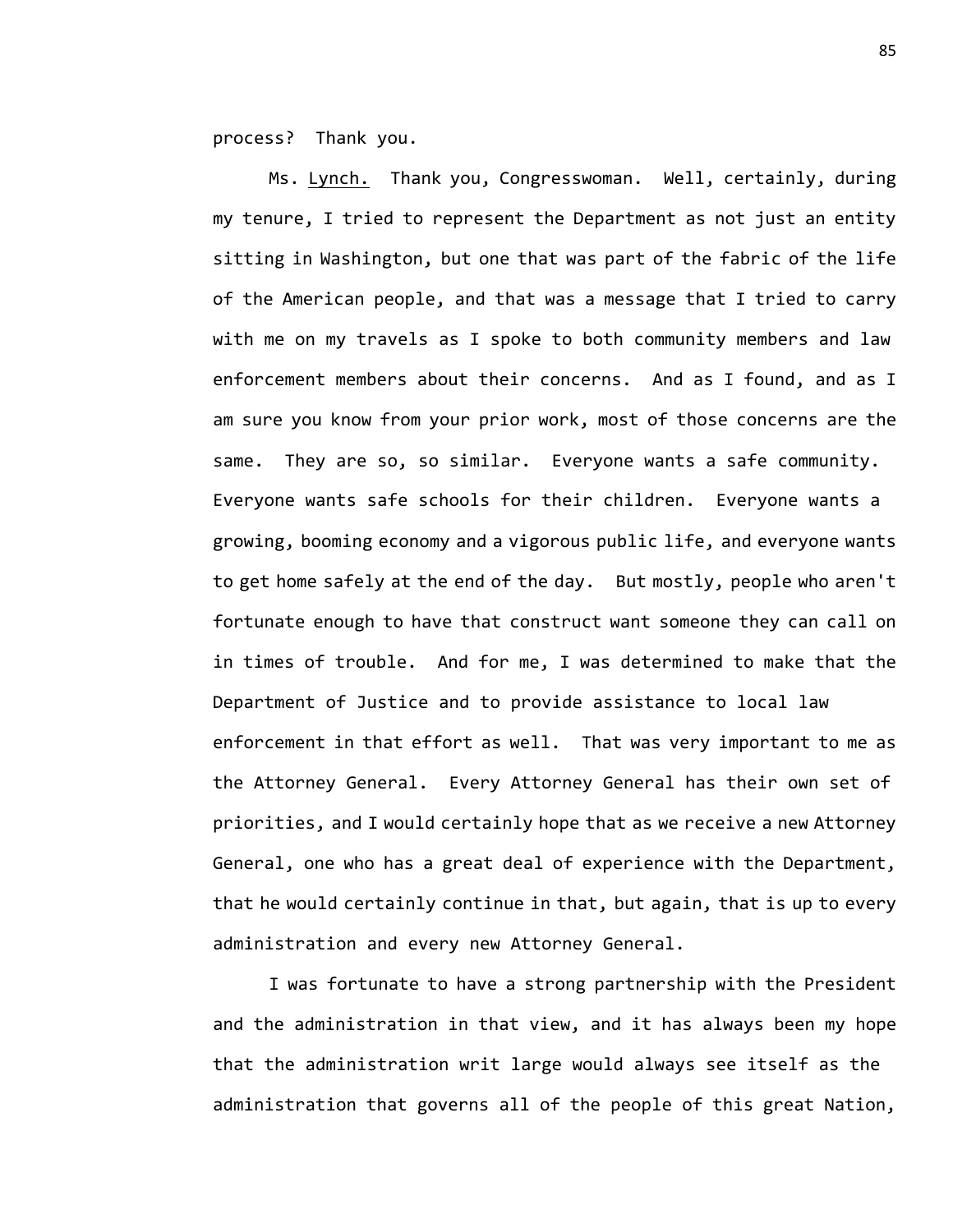and not just a portion of them, that no matter how someone gets into office they then step back and realize the enormous responsibility of protecting the people of this great Nation, all of whom have different backgrounds and views and opinions, and I would hope that they would recognize, frankly, the beauty in that, and the fact that it is what makes us a wonderful, wonderful country and they would be supportive of all those efforts and open up our democracy for everyone, both in a participatory sense, as well as in a protective sense.

So I was fortunate enough to have that when I was in office, and certainly, it is my hope that that would be the goal to which future people in office would aspire.

Mrs. Demings. One of the things former Director Comey said during a recent visit was that he talked about the relentless attacks on the institutions, but he also said that we will all be sorry, those who stood silent, if they stood silent and watched it happen. He talked about the long-term damage to our country and its national security. What do you feel the role of Congress is?

Ms. Lynch. Well, certainly, I think that as we sit here today Congress has an important oversight role for a number of institutions, really all of the other institutions of government, and Congress has an important role to play in bringing transparency to the process and bringing accountability to the process, and making sure that the American people understand not just why their institutions are there, but how they work, when they work well, and when they don't, and how they will deal with those situations also. So I think Congress has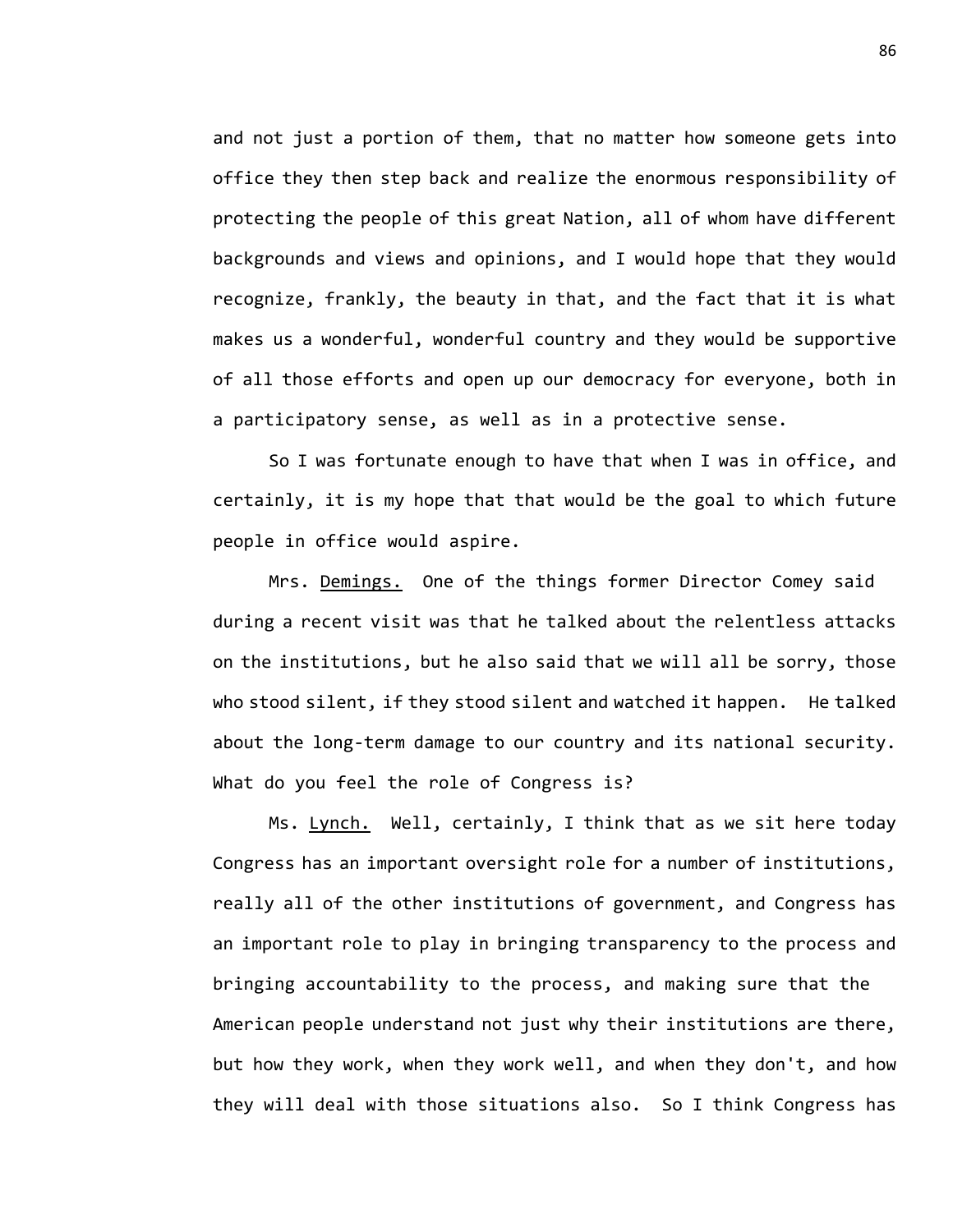a very important role to play in that regard in shoring up our democracy, and in, frankly, opening things up for the American people in their representative capacity. It is something that I have supported certainly as Attorney General, and still do support.

So I certainly think that it is important that that process be carried out. But I think it goes beyond Congress. I think, again, people -- there are so many people of good will and strong faith in this country who believe in its ideals, but who, for a variety of reasons, do remain quiet and do remain silent, and frankly, I always think of Martin Luther King's Letter from a Birmingham Jail, where he spoke so movingly, not just about the problems incurred by people who did acts of violence against the civil rights movement, but the harm that was being done by those people of good will who sat silent, and who let things go on often in their name. That is something that has stayed with me throughout my career and not just in present moments, but throughout my time in government. And I think it is important that people recognize that every citizen does have a responsibility to educate themselves on the issues, to come to an opinion, to express that opinion, to participate in democracy, to support efforts to keep our democracy open and accountable. But frankly, I think for people of good will who may think that because they may not agree with hateful things that are said or negative things that are said, and they truly don't, they may feel that they have no role to play. They actually do have a very strong role to play, as well.

Mrs. Demings. Okay. Thank you so much. Again, thank you for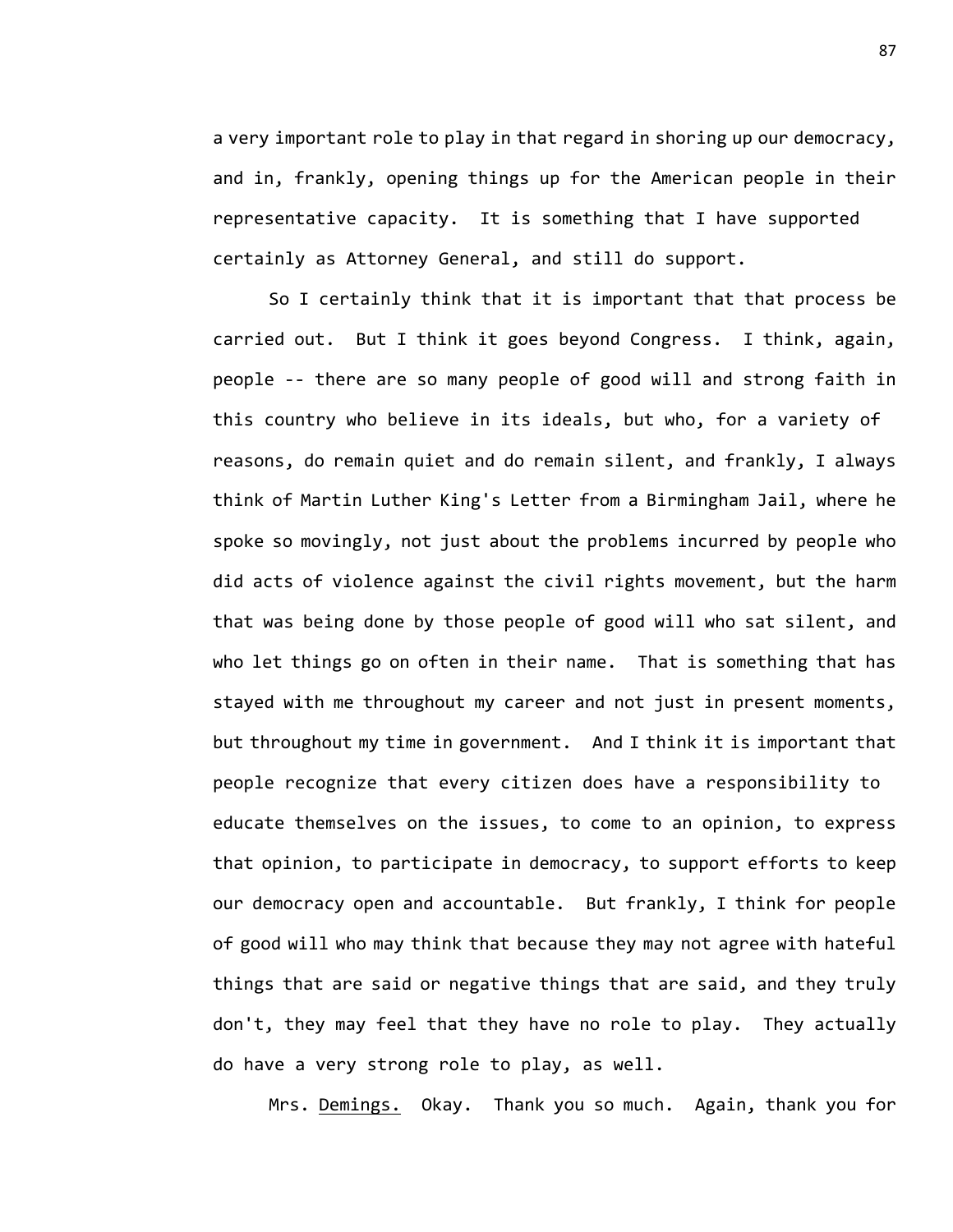your service.

Ms. Lynch. Thank you.

[Recess.]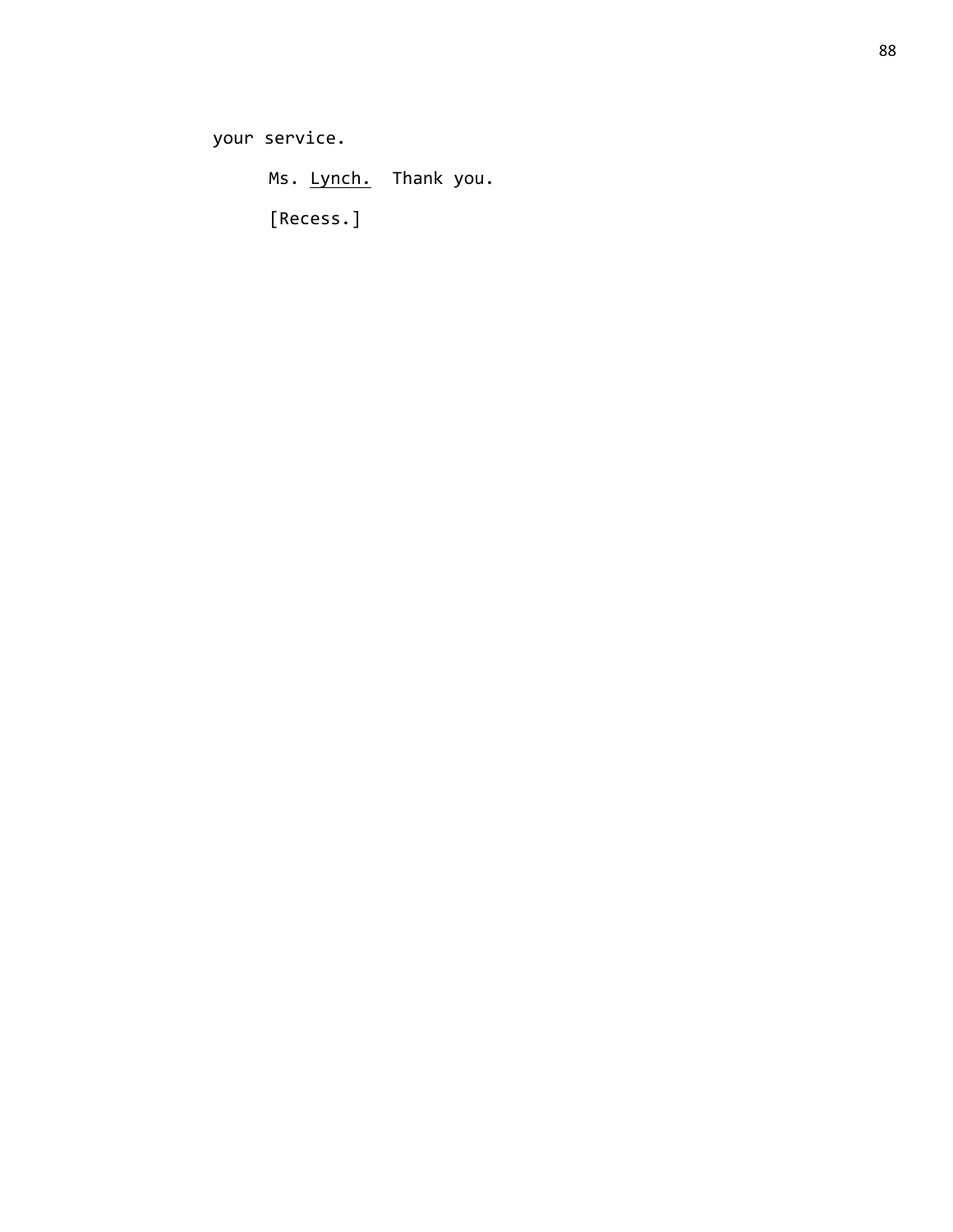[1:42 p.m.]

Mr. Connolly. Welcome, Madam Attorney General, and we are glad to have you here. I'm Gerry Connolly. I'm a Congressman from the 11th District of Virginia, northern Virginia, and I serve as the vice ranking member of the Oversight and Government Reform Committee.

Could I begin by following up on Mr. Nadler's line of questioning? How long were you Attorney General?

Ms. Lynch. Approximately 2 years.

Mr. Connolly. Two years.

Ms. Lynch. A little under 2 years, yes.

Mr. Connolly. Two years.

During that time, did the President of the United States,

President Obama, ever direct you to investigate someone or something?

Ms. Lynch. No, never.

Mr. Connolly. Never.

Ms. Lynch. Never.

Mr. Connolly. Would that be considered unusual at the Department of Justice, if a President did that?

Ms. Lynch. It would be considered an unusual event of almost meteoric proportions.

Mr. Connolly. Perhaps even inappropriate?

Ms. Lynch. Certainly in my view it would be inappropriate.

Mr. Connolly. For a President to say, "I want you to look into her and launch a full-fledged investigation, because I happen to believe she's done something wrong," simply not done.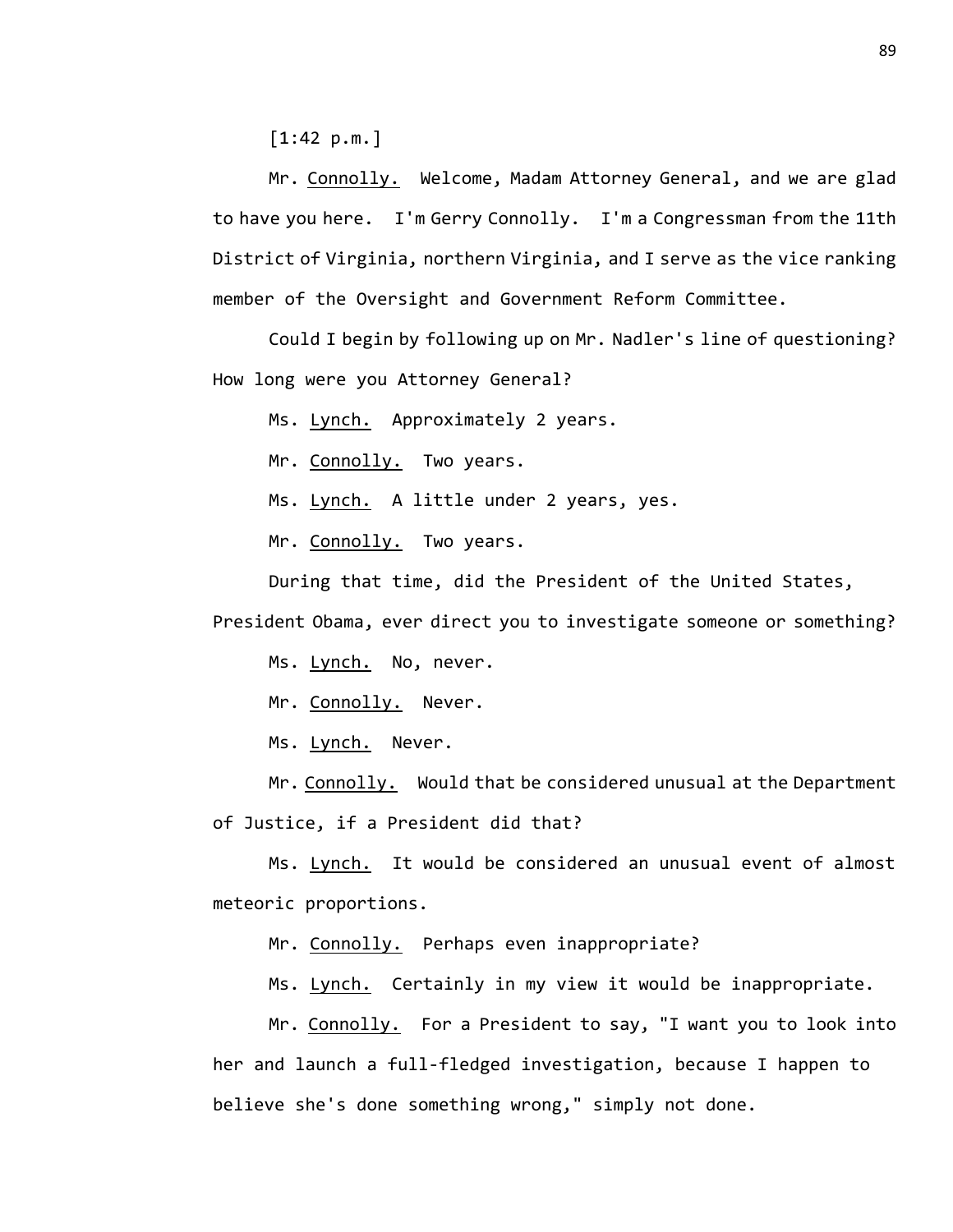Ms. Lynch. It is not done. If a President has concerns about misdoing or wrongdoing on anyone's part, they can convey that through the appropriate channels, but not with a view towards -- but, again, not with a view towards doing it for a purely political purpose. That has never happened in my time in the Department actually.

Mr. Connolly. And conversely, during that time, did the President of the States, President Obama, ever direct you to cease or interrupt or pause or conclude an investigation that was ongoing?

Ms. Lynch. No, never.

Mr. Connolly. Would that be considered unusual?

Ms. Lynch. Yes, it could be very unusual and inappropriate.

Mr. Connolly. And inappropriate.

Ms. Lynch. Yes.

Mr. Connolly. Why would it be inappropriate for the President of the United States, who's the head of the government, your boss, to tell you, "I don't want you looking at that"?

Ms. Lynch. Well, you do everything you can to avoid the appearance of a political thumb on the scale in an investigation, either pursuing it or in closing it. And that's at every level.

And so it's important that we certainly appreciated the support we got from the President in terms of policy, in terms of talking about important issues, of how to make this country safer, but we never got any direction one way or the other in terms of cases.

And that's important because the American people have to know that it doesn't matter who's in the White House, that if you have done wrong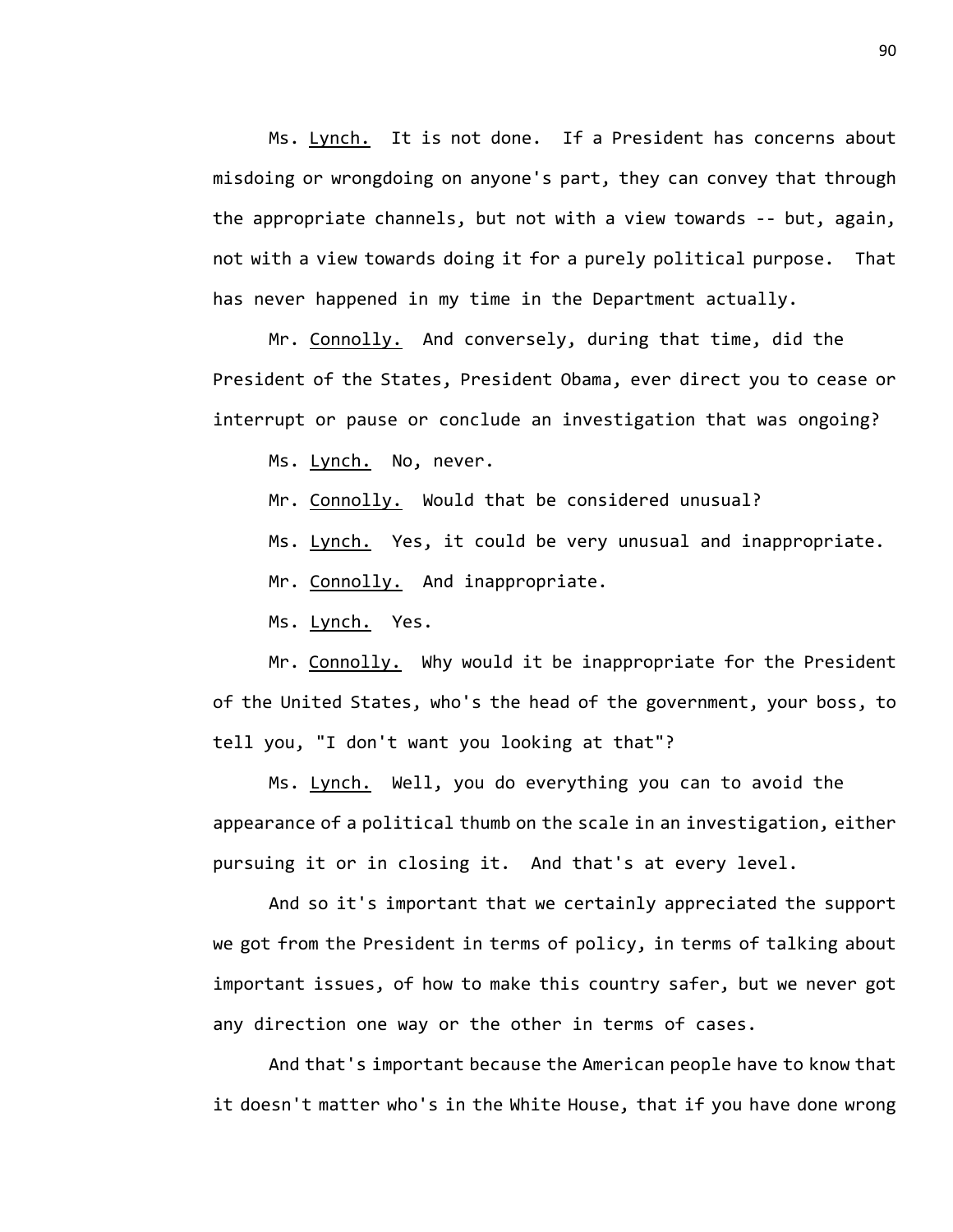you will be held to account, if you are going to be exonerated, you will be exonerated based on the facts and the evidence, regardless of who sits in that particular chair.

Mr. Connolly. So Mr. Comey was the FBI Director when you were Attorney General.

Ms. Lynch. Yes, he was.

Mr. Connolly. How would you have reacted if you had learned that the President of the United States, then Mr. Obama, had taken Mr. Comey aside and asked him to go easy on an ongoing criminal investigation involving a member of the administration, a senior member of the administration, and involving a foreign government?

Ms. Lynch. Well, it's a difficult hypothetical to answer, because I can't envision that happening. I believe that certainly had anything like that happened to the Director during the administration, I would hope that he would have come to either the Deputy Attorney General or myself and we could have engaged with the White House through the appropriate channels to dissuade that activity.

It's, again, it's a hypothetical that is -- it did not -- it didn't occur during my tenure, and certainly I am grateful for that.

Mr. Connolly. Thank you.

Earlier this year, two Republican Members of Congress were indicted by the Justice Department, Chris Collins of New York and Duncan Hunter of California, Mr. Collins because of insider trading charges and Duncan Hunter for illegal use -- alleged illegal use of campaign funds. They were also the first two Members of Congress to endorse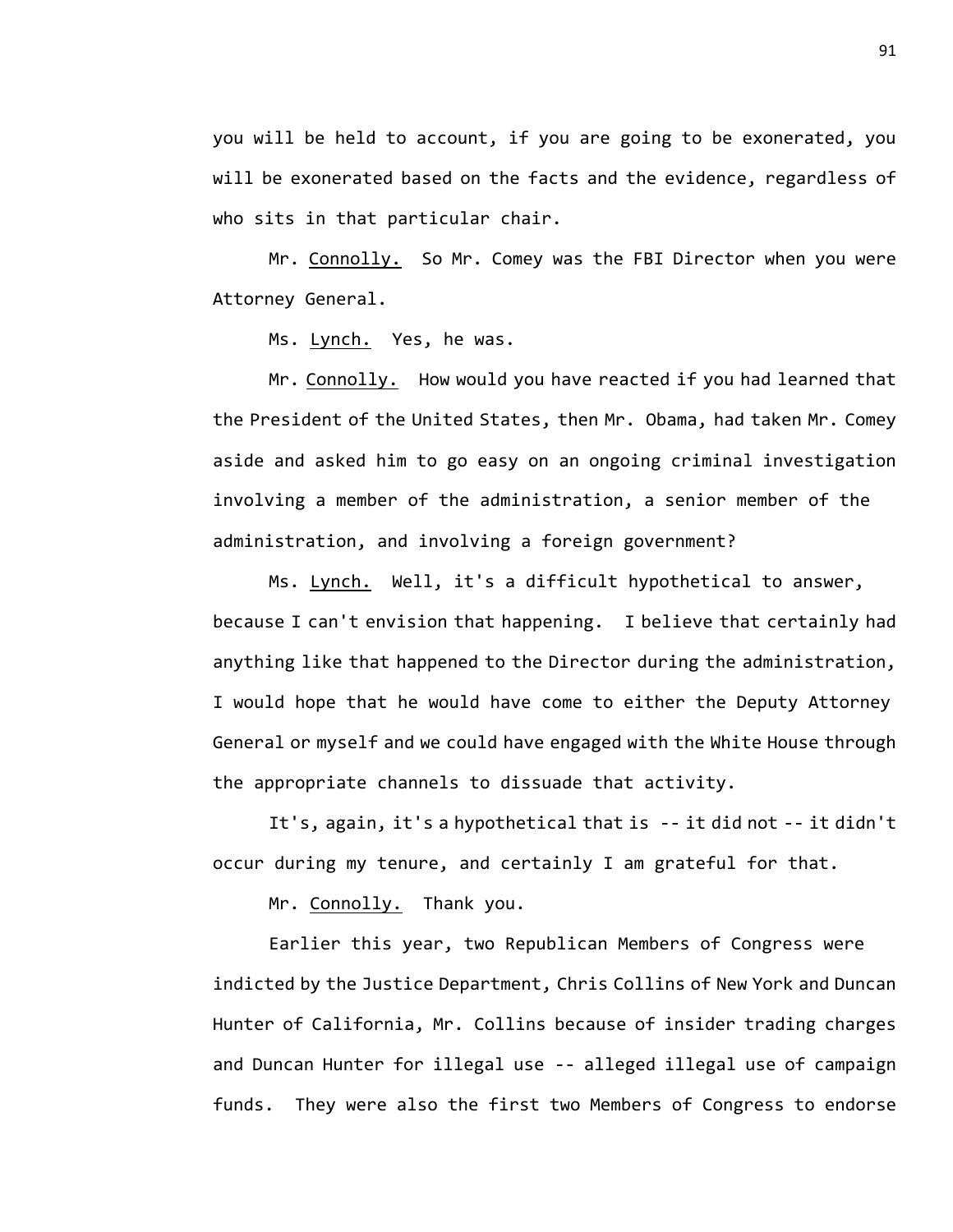candidate Donald Trump for President.

On September 3rd, 2018, President Trump tweeted, and I quote: "Two long running, Obama era, investigations of two very popular Republican Congressmen were brought to a well publicized charge, just ahead of the Mid-Terms, by the Jeff Sessions Justice Department. Two easy wins now in doubt because there is not enough time. Good job Jeff," unquote.

Do you believe the Justice Department indicted Representatives Collins and Hunter for political purposes or because they're Republicans?

Ms. Lynch. No, I actually don't know if those cases were opened when I was still there or not. I would doubt just by the age. So I don't know those specific cases.

But knowing how public corruption cases are handled within the Department, certainly knowing that a grand jury handed down an indictment and that they are proceeding through the normal court process, I have no reason to doubt the integrity of those investigations and charges. I don't have specific information on those cases, however.

Mr. Connolly. So we have already established that it is unusual, highly unusual, and inappropriate for the President of the United States to direct the Attorney General or the head of the FBI to cease and desist with respect to certain investigations or ongoing indictments, pending indictments.

Based on what I just read, would you -- do we have a view as to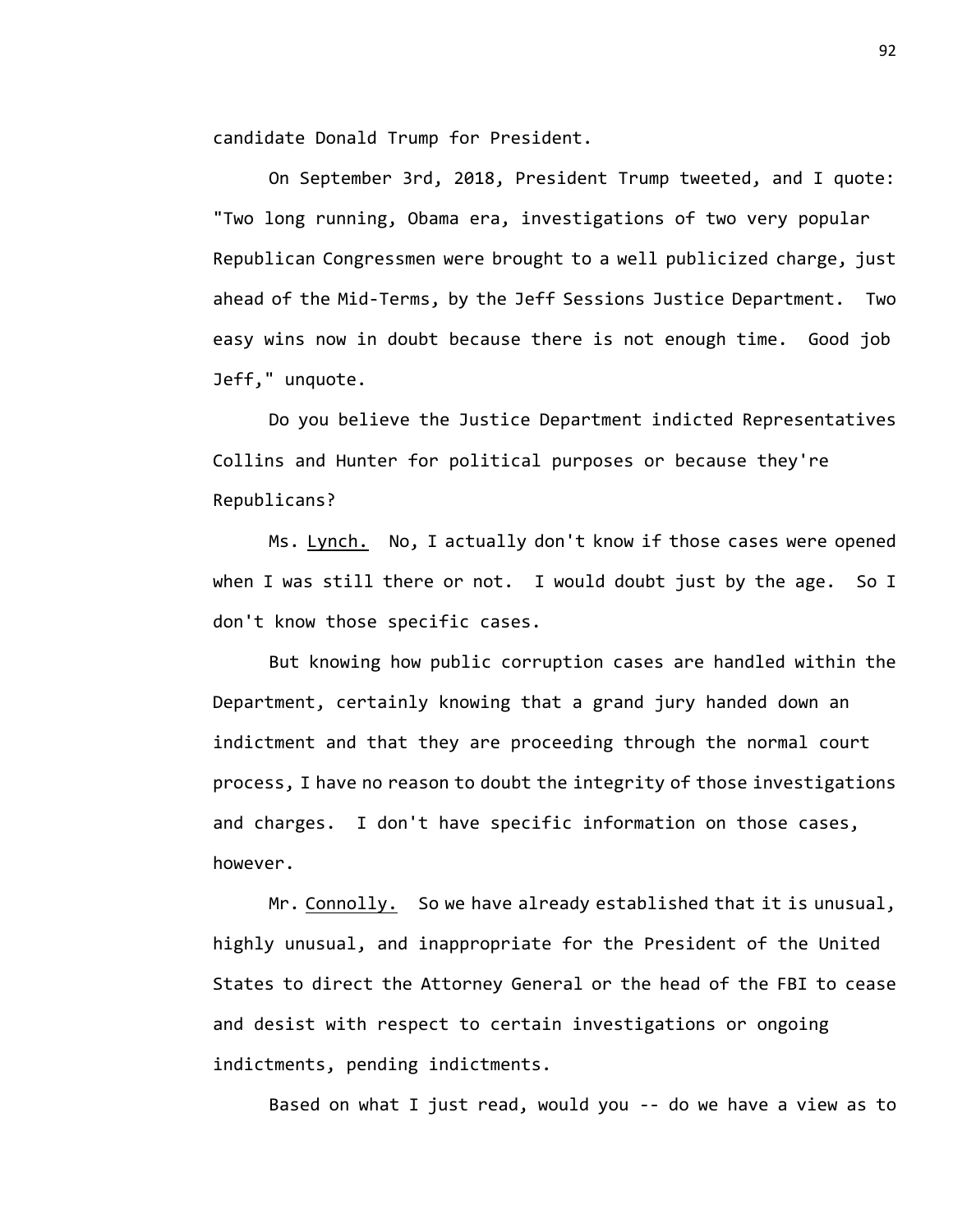the appropriateness of President Trump's commenting on two actual indictments that are now going to go to trial, even though they are Members of Congress?

Ms. Lynch. Well, you know, I don't really comment specifically on what President Trump says or does, because I just don't have insight into his thinking or the issues around him.

What I will say is that once the Department brings charges, we rarely speak about them after that. And in my view, it's generally better if others in the executive branch do not comment on open cases.

Mr. Connolly. But, Madam Attorney General, this is the President of the United States specifically calling out by name your successor, then Attorney General Jeff Sessions, critically for indicting these two Members of Congress.

Ms. Lynch. I thought it was very unfortunate.

Mr. Connolly. Unfortunate?

Ms. Lynch. Yes.

Mr. Connolly. Would it also be inappropriate?

Ms. Lynch. You know, I don't want to characterize it. Again, as I said, I think it speaks for itself, quite frankly. I think it's an unusual situation. I think it's unfortunate when one leader in government openly criticizes another for simply doing their job. And, again, I try not to get into characterizing or commenting on the President's statements.

Mr. Connolly. In January of this year, The New York Times reported that President Trump directed the White House Counsel, Don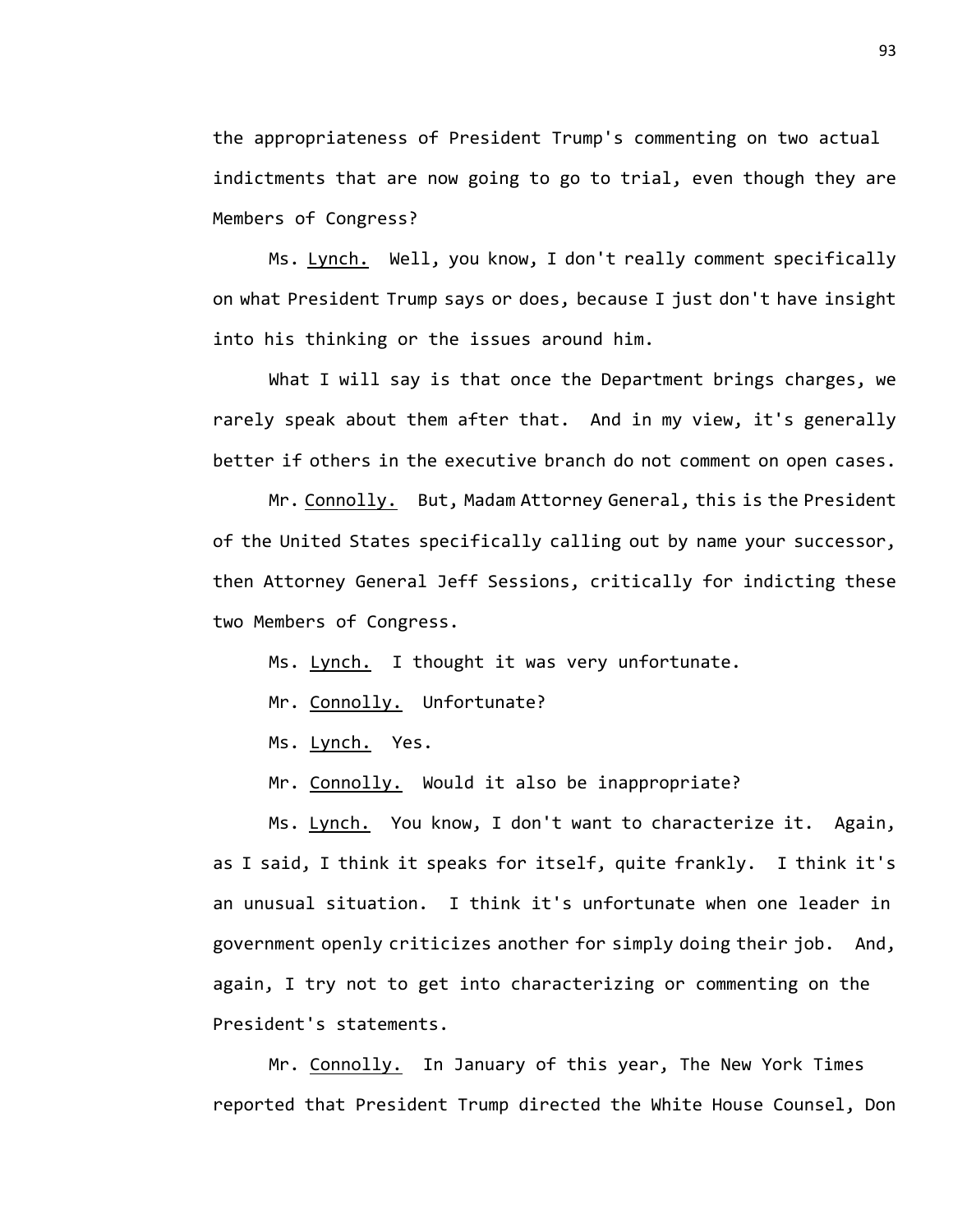McGahn, to stop the Attorney General from recusing himself in the ongoing Russian investigation.

Would that be an unusual activity? I mean, would that have been unusual activity for a President of the United States to tell you to not recuse yourself if, in fact, the ethics folks at the Department of Justice told you, you had to?

Ms. Lynch. It would be unusual for the President to have that level of involvement in a recusal decision, particularly if the ethics officers of the Department had given an opinion that I was -- had committed to rely upon. It certainly would have been unusual.

Again, I don't know enough about the conversations with Mr. McGahn or what happened to really be able to characterize what happened there. Certainly, as reported, it was a very unusual thing for this President to do.

Mr. Connolly. Might it also be inappropriate for the President to direct the White House Counsel to direct the Attorney General not to do something involving ethics?

Ms. Lynch. Well, certainly as reported -- and again, I just don't know enough about the context of any conversations.

Mr. Connolly. I am reporting The New York Times

Ms. Lynch. But, as reported, it certainly was unusual and would raise concerns. It's something that I would not have expected to see.

Mr. Connolly. The President went on to say or pretty much imply the role of the Attorney General is to protect the President. Is that how you saw your role?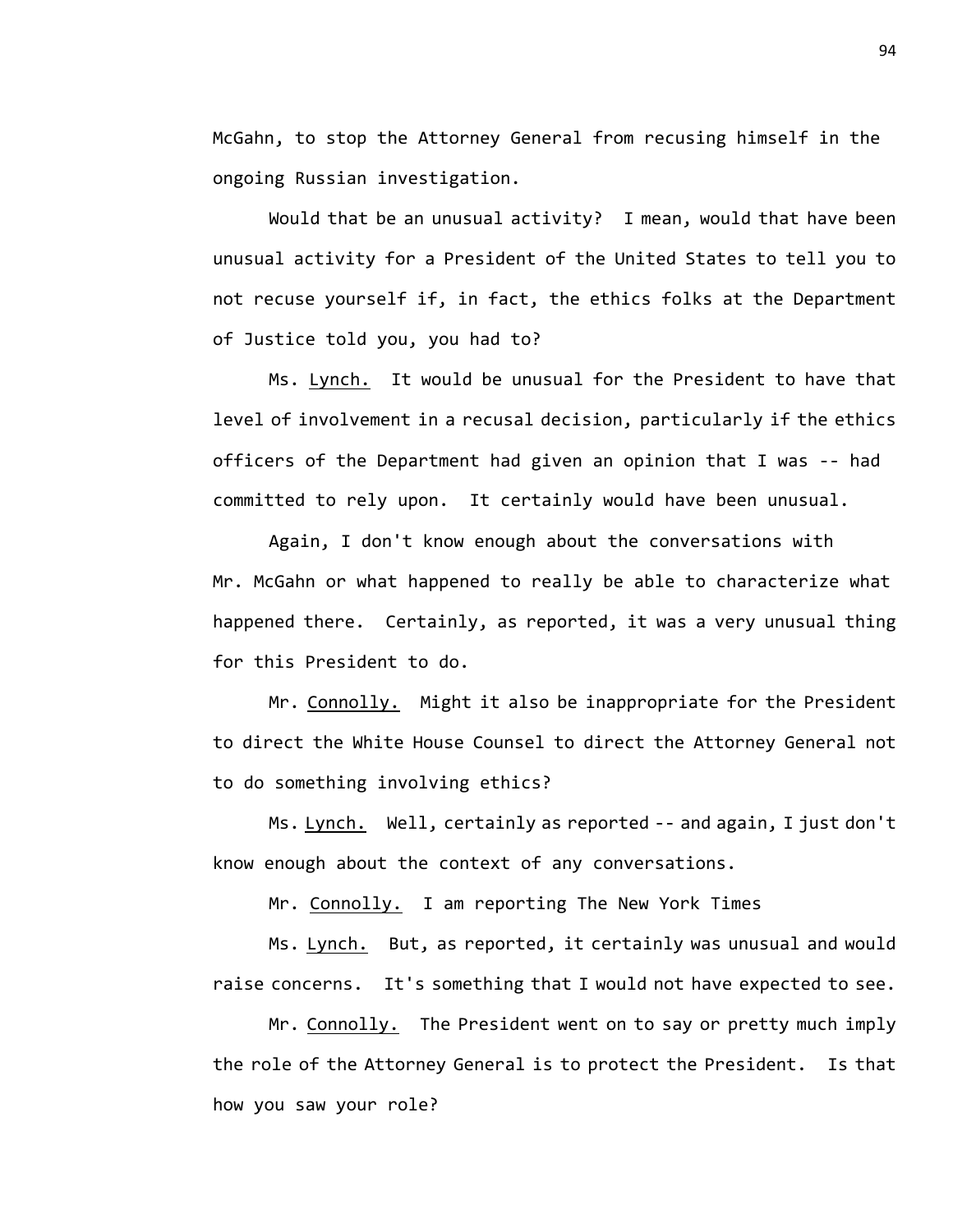Ms. Lynch. I did not see my role in that way. And that's also an inaccurate description of the role of the Attorney General of the United States.

Mr. Connolly. I thank you.

I have seen my friend and the incoming chairman of the Oversight and Government Reform Committee, Mr. Cummings, has arrived, and I am happy to yield to him.

Mr. Cummings. Thank you very much, Mr. Connolly.

Good afternoon.

The FBI and the Department of Justice have been accused of conducting investigations driven by political bias instead of just the facts and the rule of law. During your tenure as Attorney General, were you aware of any FBI investigation motivated by political bias?

Ms. Lynch. Absolutely not.

Mr. Cummings. And were you aware of any Justice Department investigations motivated by anything other than -- I mean, any investigations -- by political bias?

Ms. Lynch. Absolutely not.

Mr. Cummings. On May 22nd, 2018, Republican Members of Congress introduced the House Resolution 907, requesting that the Attorney General appoint a second special counsel to investigate misconduct at the DOJ and the FBI.

That resolution alleged, and I quote: "Whereas there is an urgent need for the appointment of a second special counsel in light of evidence that raises critical concerns about decisions, activities,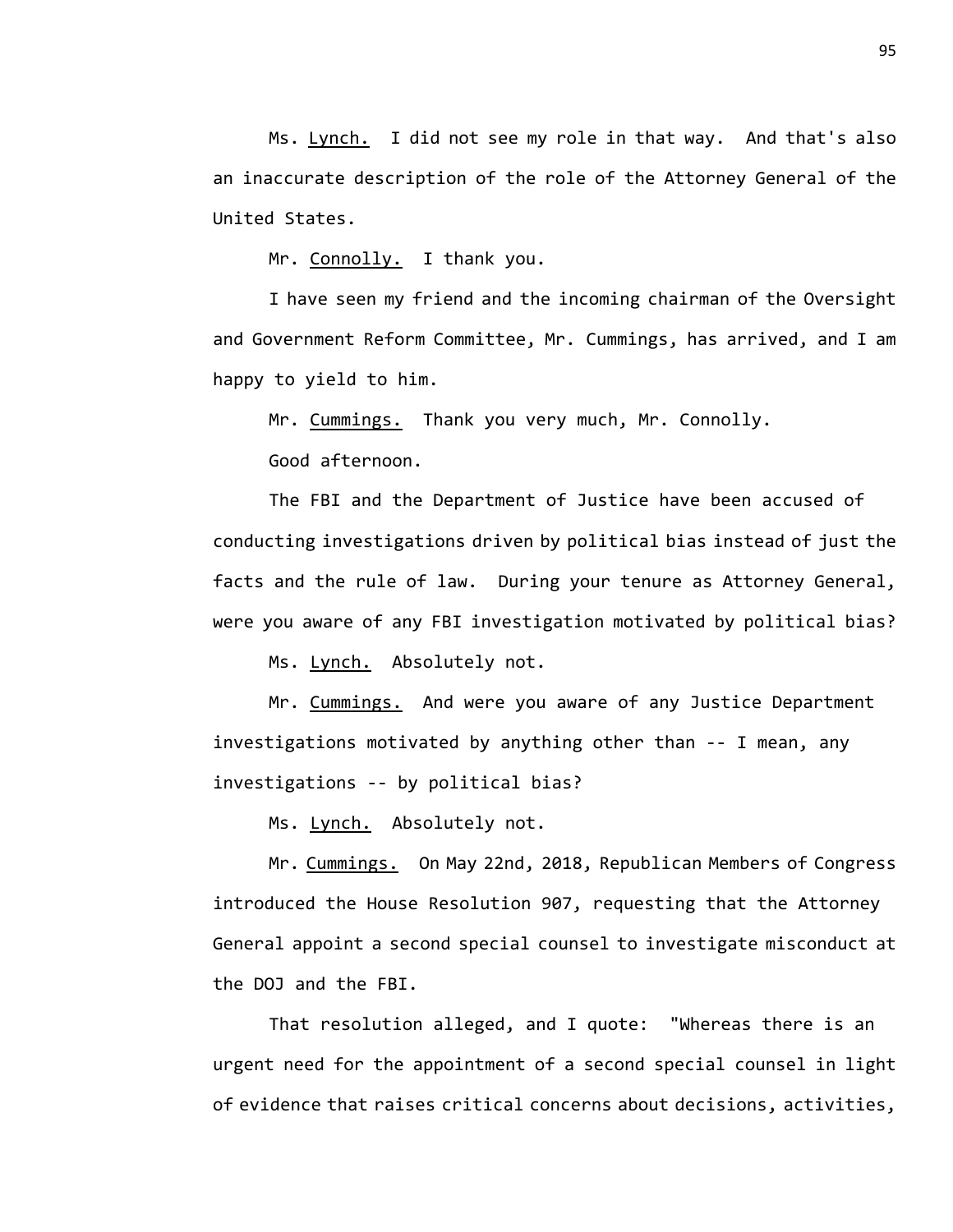and inherent bias displayed at the highest levels of the Department of Justice and the Federal Bureau of Investigation regarding FISA abuse, how and why the Hillary Clinton email probe ended, and how and why the Donald Trump-Russia probe began."

Do you think that there was inherent bias at the highest levels of DOJ and the FBI regarding FISA abuse?

Ms. Lynch. I have not seen bias at any level of the Department, including the FBI, involving FISA, the FISA process. It is actually a somewhat cumbersome process and many, many layers of review, and it is totally fact based.

Mr. Cummings. Are you aware of any evidence of inherent bias displayed at the highest levels of DOJ regarding how and why the Hillary Clinton email probe ended?

Ms. Lynch. Absolutely not.

Mr. Cummings. Are you aware of any evidence of inherent bias displayed at the highest levels of the DOJ against Donald Trump as part of the Trump-Russia investigation?

Ms. Lynch. No, I'm not.

Mr. Cummings. Are you aware of any actions --

Mr. Lynch. But I don't have insight --

Mr. Cummings. I'm sorry, were you -- I'm sorry.

Ms. Lynch. I'm sorry. I was going to say I don't want to go into what the special counsel is looking into. I don't have insight into further aspects of that. But certainly I have never seen political bias impact any of those matters.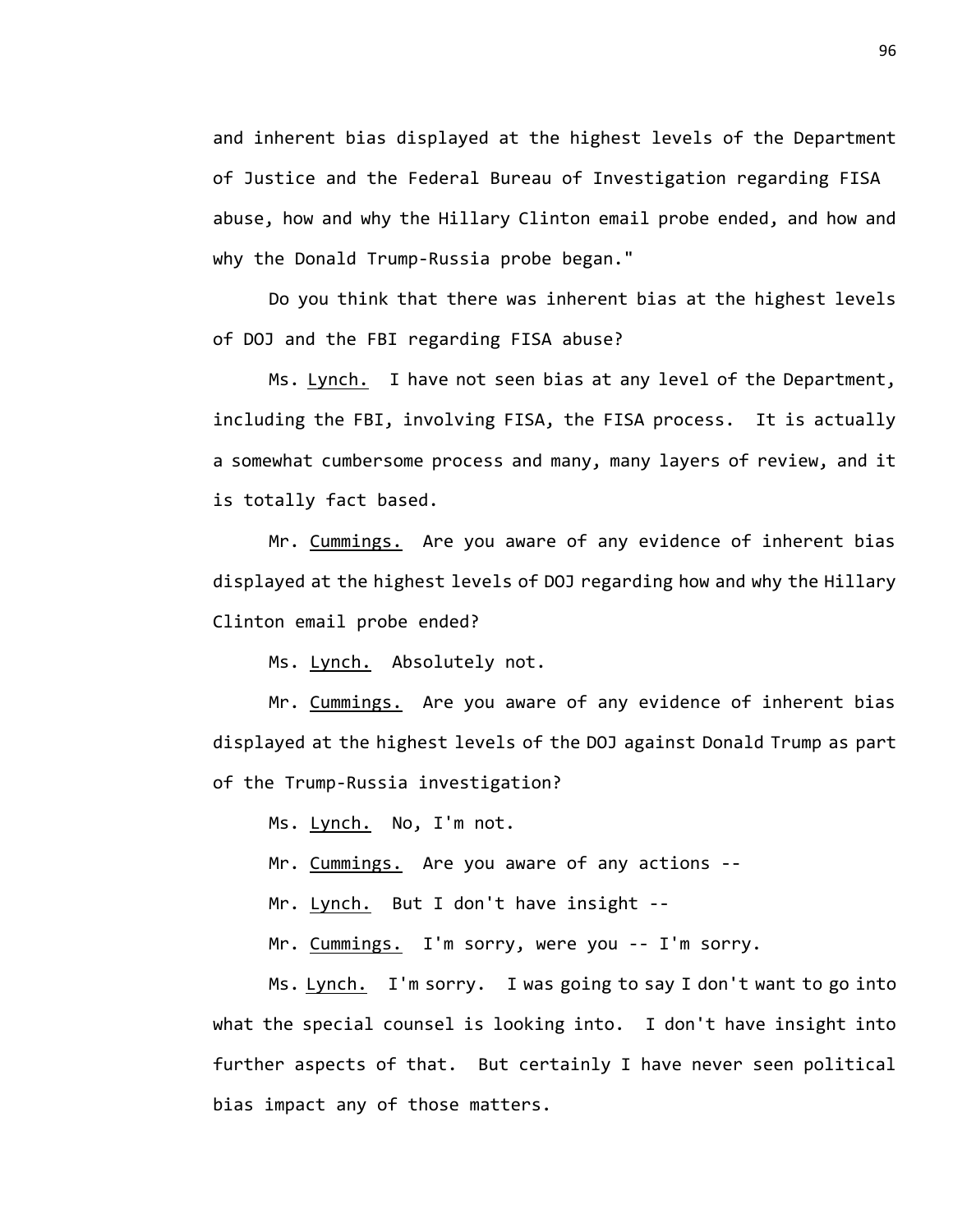Mr. Cummings. Are you aware of any actions ever taken to damage the Trump campaign at the highest levels of the Department of Justice?

Ms. Lynch. No, absolutely not.

Mr. Cummings. Are you aware of any actions ever taken to personally target Donald Trump at the highest levels of the Department of Justice?

Ms. Lynch. No, I'm not.

Mr. Cummings. At a campaign rally in August, President Trump said, and I quote: "Our Justice Department and our FBI have to start doing their jobs and doing it right, and doing it now, because people are angry. People are angry," end of quote.

At another rally, in September, the President said, and I quote: "Look what is being exposed at the Department of Justice and the FBI. You have some real bad ones. You see what's happening at the FBI? They're all gone and they're all gone, but there's a lingering stench, and we are going to get rid of that, too," end of quote.

Do you agree with the President's characterization that the DOJ and the FBI are not doing their jobs?

Ms. Lynch. No, I do not.

Mr. Cummings. One of the people who is now gone from the Department is former FBI Director James Comey. I understand that you may not agree with every decision the Director made, but in general what is your view of Directory Comey's integrity and credibility?

Ms. Lynch. Well, I have actually known the former Director for a number of years. We were both young prosecutors together in New York.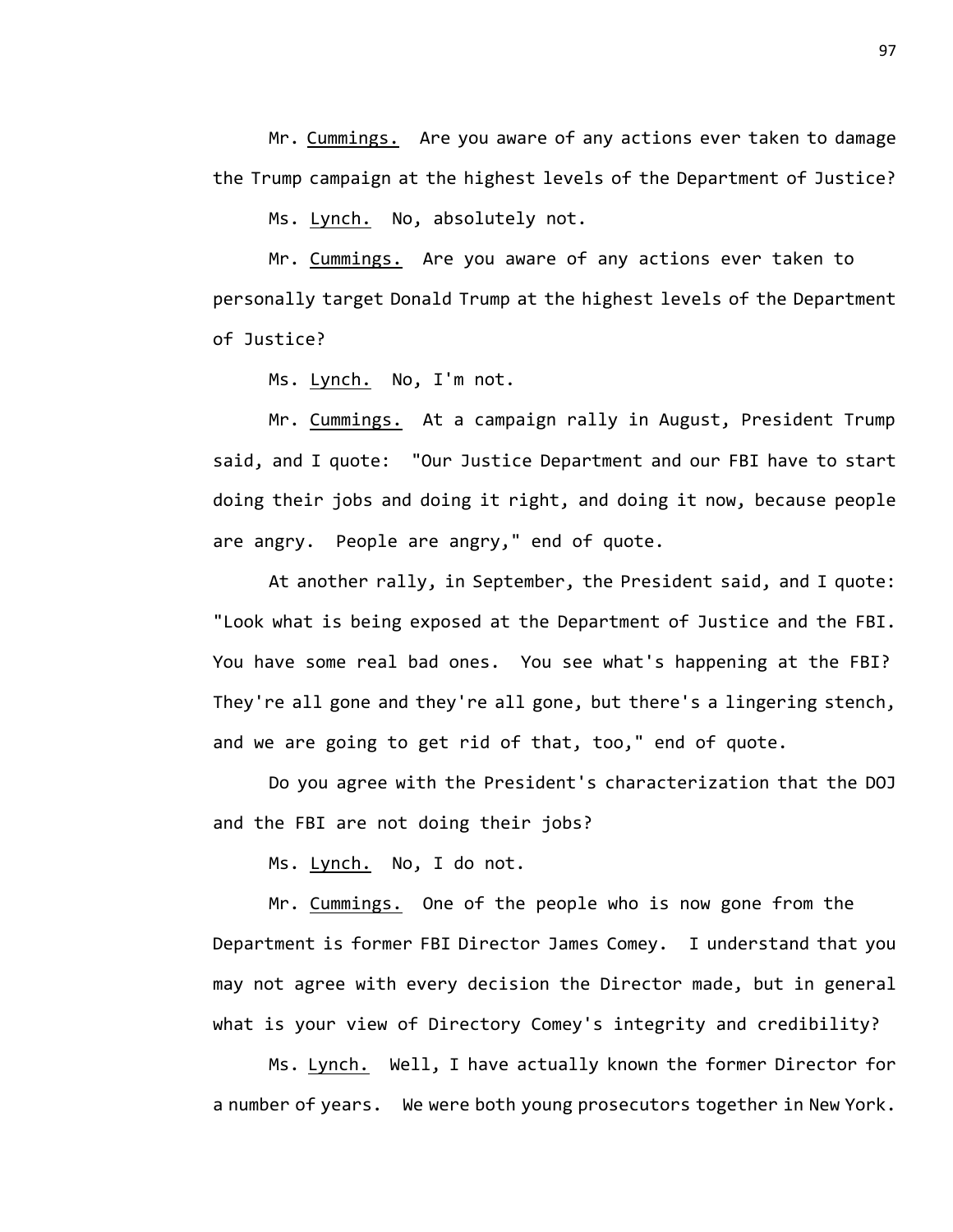We worked together on a case that spanned both of our offices for a time. So I have known him and have always had a positive working relationship with him over the years.

Mr. Cummings. And so what is your view of Director Mueller's credibility and integrity?

Ms. Lynch. I have also had occasion to work with Special Counsel Mueller in his time as the Director of the FBI during my tenure as United States Attorney in Brooklyn. I have also had occasion to work with him when he was the United States Attorney in San Francisco and also had some acting positions in the Department of Justice at the very beginning of the Bush administration.

And from what I have observed -- I also had occasion to observe the work he did running the Enron investigation -- he's of the highest integrity, the strongest work ethic that many of us have ever seen, and he's completely committed to an apolitical review of any matter in front of him.

Mr. Cummings. Does it concern you that the President of the United States is trying to smear and undermine the credibility of the investigators and the litigators at the Justice Department?

Ms. Lynch. Well, I think what's concerning is that the President seems to see a separation or a different role from his role in government and that of the Department of Justice or the FBI or any other government agency. That's different from what I have seen from other Presidents. It's not correct. We're all working on the same team.

And I would prefer to see more support for our institutions and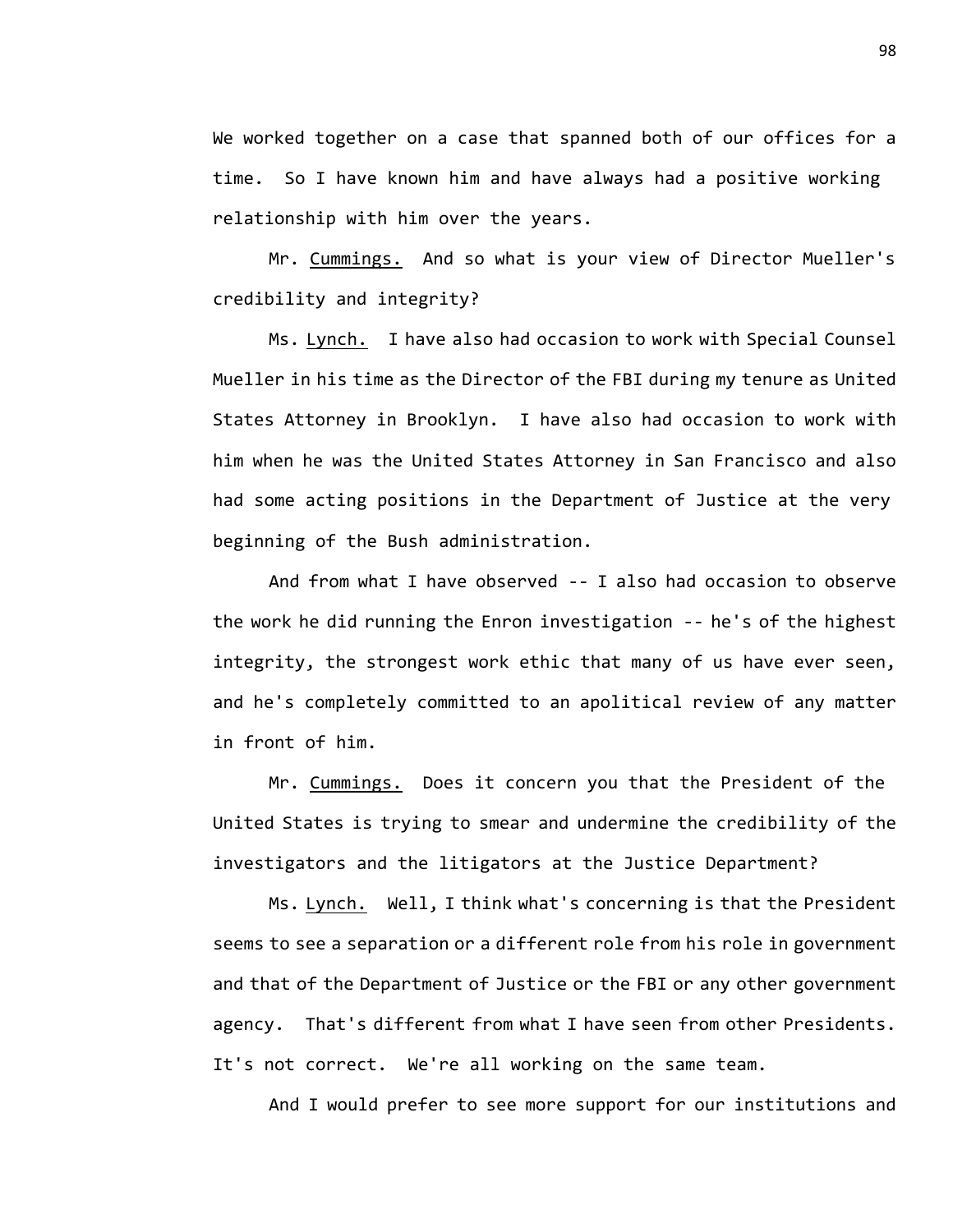an acceptance that a fair process of investigation is what every American is entitled to and deserves to see, whether they are involved in it as a bystander, a witness, or a subject or a target.

Mr. Cummings. Finally, what impact might the attacks have on the -- that is Trump's attacks -- have on the Justice Department overall and the rule of law?

Ms. Lynch. You know, whenever we're in a situation where the Justice Department is perceived of as not being independent or being politicized in some way, and we, unfortunately, have seen that in the past, it has a great impact on even small cases out in the field. People don't trust what the Department has to say. Jurors don't trust that the government is bringing a case before them that's fairly done, that's accurate, that hasn't been somehow tainted in a way. So we see that coming up at times.

The bench, judges sometimes aren't sure whether they can take the Department of Justice at its word when you make a representation before them. People overall feel that when an institution like the Department of Justice, including the FBI, are weakened, that somehow they won't be treated fairly.

And when people come before the Department, it is often at the most difficult time of their life. They have been victimized in some way, they have been harmed in some way, they have a concern in some way that's totally outside their realm of experience. And they come to the Department and they trust that people there are going to pick up that matter and look at it fairly, objectively, independently, and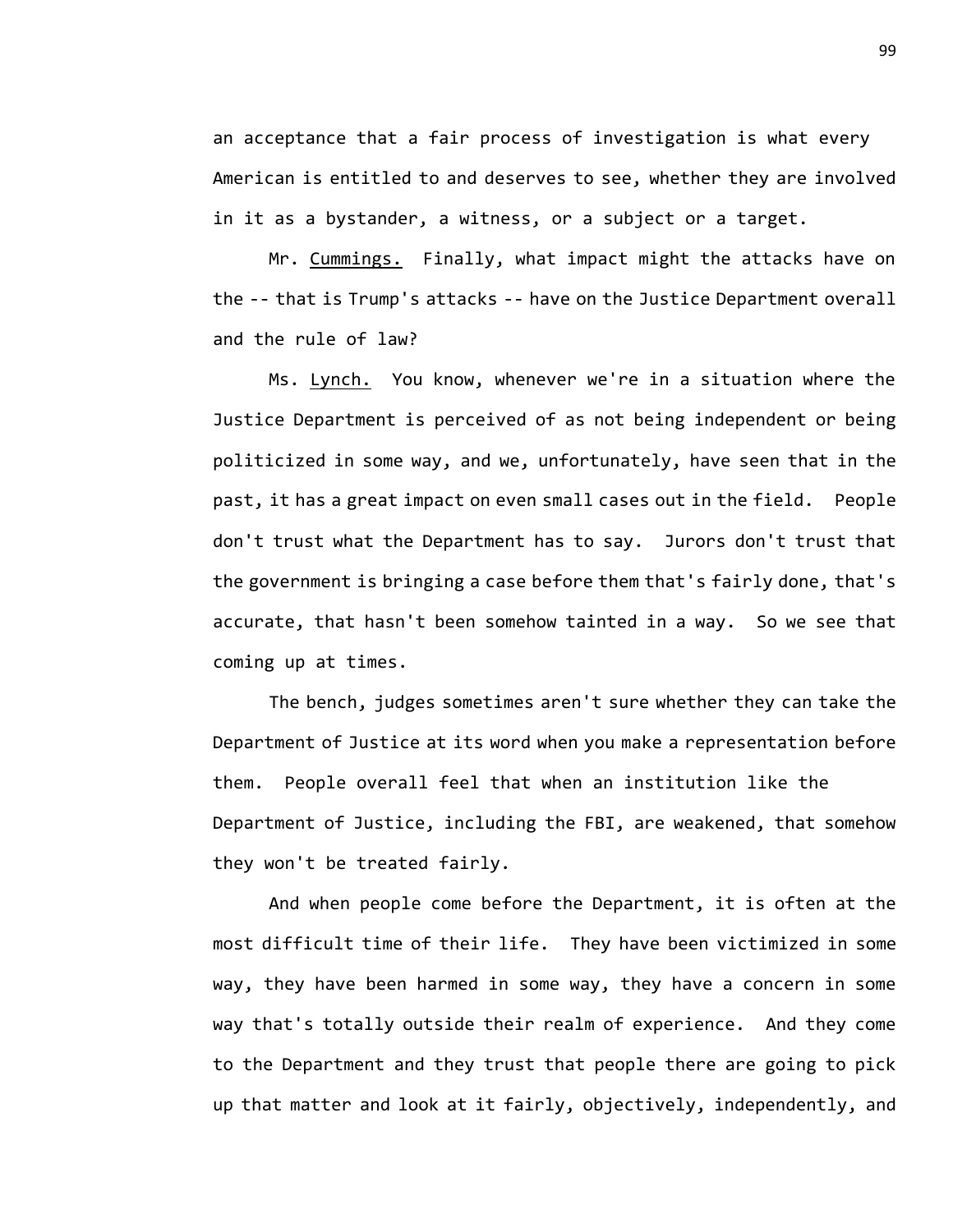say: Look, this is what's going on.

They may not like the result. I've had a number of cases where I've had to tell people: We're not able to give you what you came in here asking me for, but here's how we made that decision. And when they left my office, they said: I may not agree with you, but I accept what you did because you've been clear and open and transparent with me throughout.

People have to have that faith that the system will work for them and that it will work equally for them.

Mr. Cummings. And how does that affect our national security?

Ms. Lynch. Well, certainly, when it comes to national security, which is of the greatest importance to the Department of Justice, we have to be able to step out on to the international stage and build and maintain the relationships that we have that have worked to keep us safe for so long. People must be able to take this country and the Department of Justice at its word when we commit to something. They have to be able to share sensitive information with us, knowing that it won't be compromised, that it will be held safely and security and used appropriately. So in terms of national security, we also have to make sure that every citizen is invested in that also.

We have seen, sadly, a number of domestic attacks in this country. And one of the things that we spent a great deal of time working on during my tenure at the Department, both as Attorney General and United States Attorney, was building strong community connections so that we could effectively work cases within communities that didn't always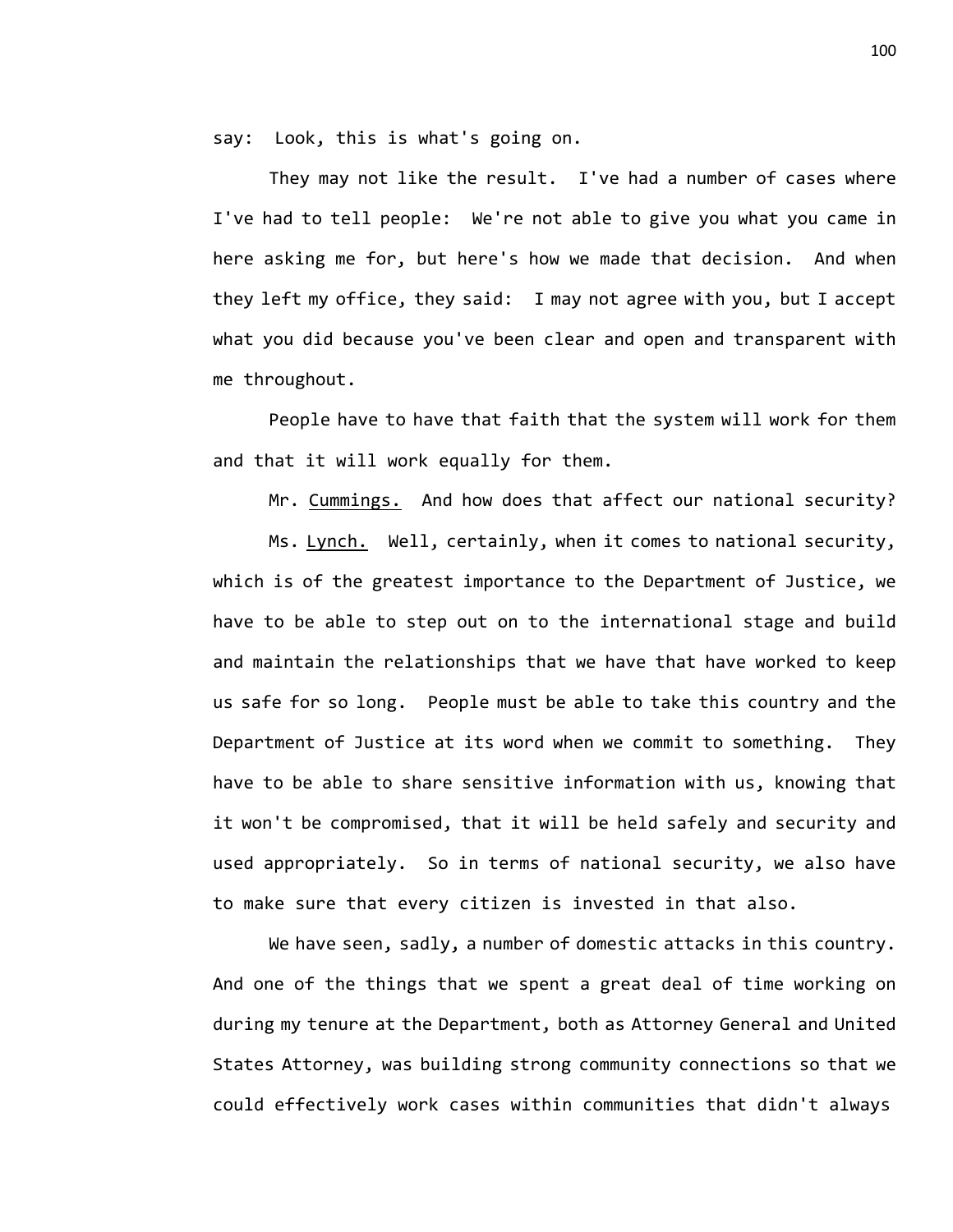trust this Department, whether those were -- whether it was minority communities within this country, whether it was recent immigrants. That's vitally important as well.

So it's on the international stage, as well as on the literally local stage, that we have to have faith in the integrity of these institutions.

Mr. Cummings. Well, Madam Attorney General, I want to thank you very much. I want to thank you for your service. When you talk about reaching down and touching everybody, you certainly have touched the community in Baltimore tremendously. You were there.

Ms. Lynch. Thank you.

Mr. Cummings. And throughout the country.

And I say to my constituents, we are in a storm right now, but we will get through the storm. People like you who stand up all the time with integrity, fairness, and honesty and transparency and a demand for accountability, if we could just follow your example, our country would be fine.

Ms. Lynch. Well, thank you, sir.

Mr. Cummings. Thank you very much.

Ms. Sachsman Grooms. Let's go off the record.

[Recess.]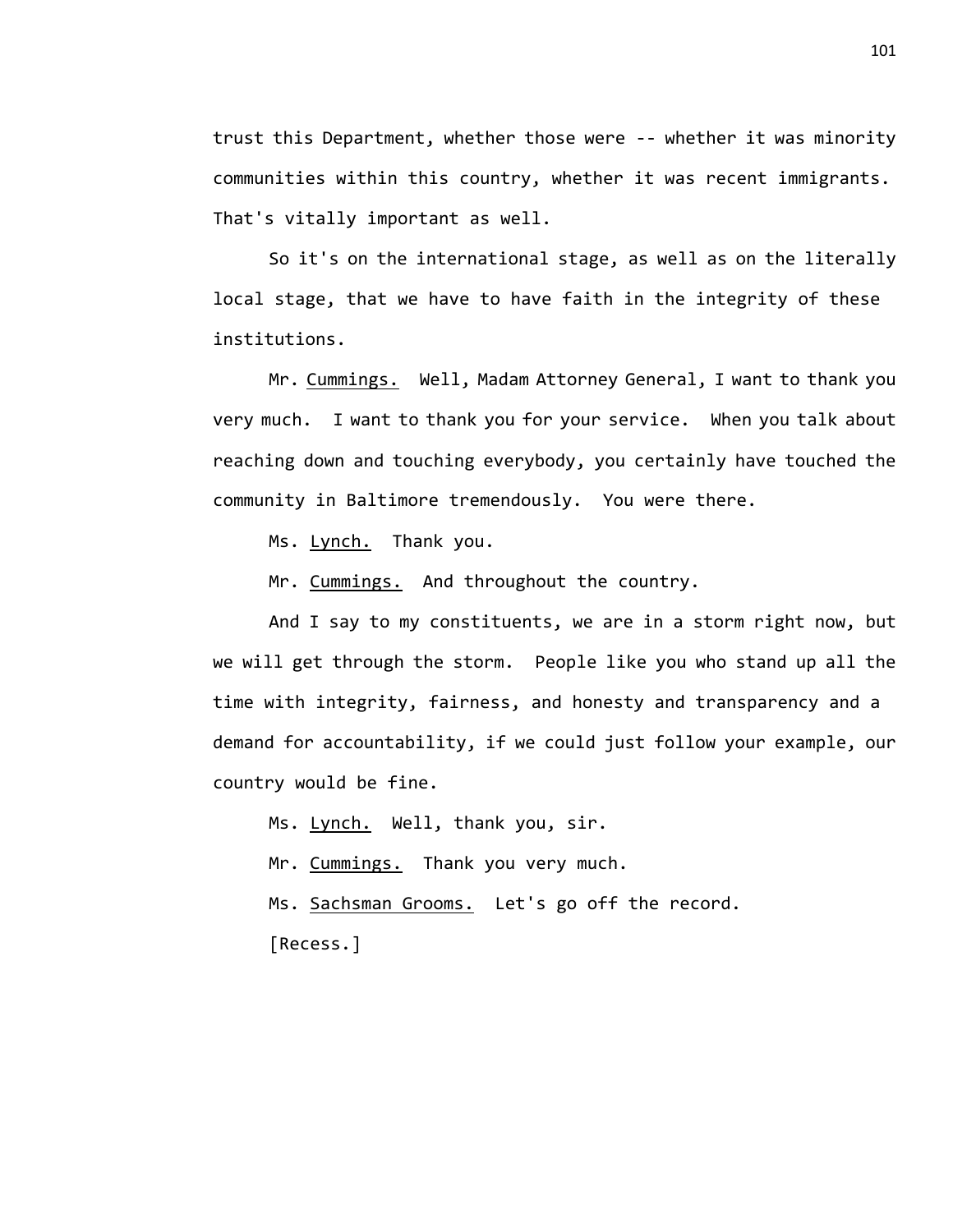[2:00 p.m.]

Mr. Somers. It is 2:00 p.m., and we'll go back on the record. BY MR. SOMERS:

Q When we spoke in our last hour we had gone through, I believe, two -- Director Comey said there were three factors that led him to make the July 5th press announcement. I think we've gotten through two of them, the whole dispute about the matter, the tarmac meeting.

And then I think the third factor, he said, he expresses, he believed there were emails between the Democratic National Committee and the Department of Justice that compromised the Department of Justice. He described them as unverified materials that would undoubtedly have been used by political opponents to cast serious doubt on the Attorney General's independence in connection with the Clinton investigation.

Are you familiar with this material?

A I'm familiar with the topic. I don't recall the characterization that you just gave it, that Director Comey talked about emails between the Department of Justice and someone. I'm not familiar with it in that sort of characterization, but I am familiar with the topic.

Q The topic, the third area?

A Yes.

Q And you are familiar that there were some materials that he thought compromised you, verified or not?

A I'm familiar that that's what he has stated.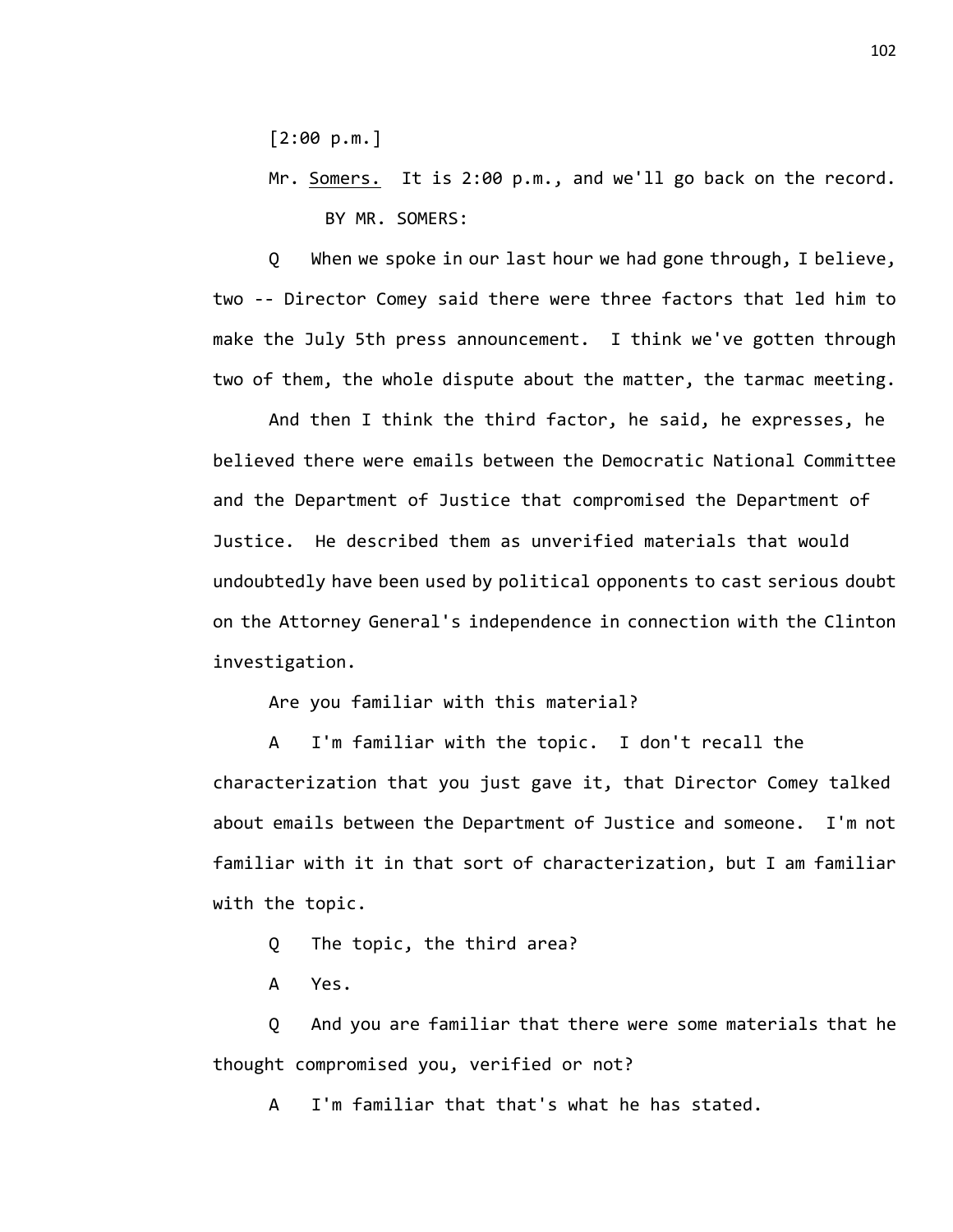Q Yes, okay. But you're not familiar with the actual -- existence of actual material?

A So without going into something that may be --

Q I'm not asking you what the content of it was, just whether --

A Right. I'm aware that -- I have learned subsequent to -- subsequent to the email investigation, actually, that he was aware of some materials. But I did not know that he had any concerns about them for some time. I can't recall when I was made aware of that.

Q And I believe it's been reported that you were defensively briefed on the content of these emails. Is that accurate?

A What I can tell you is I received a defensive briefing about some material in the late summer of 2016, simply as a defensive briefing, but with no characterization of any concerns raised by anyone and nothing that gave me cause to think that it was considered a valid investigative matter by anyone.

Q So there was no reason for you to recuse yourself based on these -- obviously, you can't talk about the content of them -- but no basis to recuse yourself based on the content of these emails?

A At the time I was considering recusal, I was completely unaware of the issue that you're referring to. I only learned of it several months after the investigation was closed.

Mr. Goodlatte. Would you clarify? You said the summer of 2015. Do you mean 2015 or 2016?

Ms. Lynch. Thank you. I meant 2016.

BY MR. SOMERS: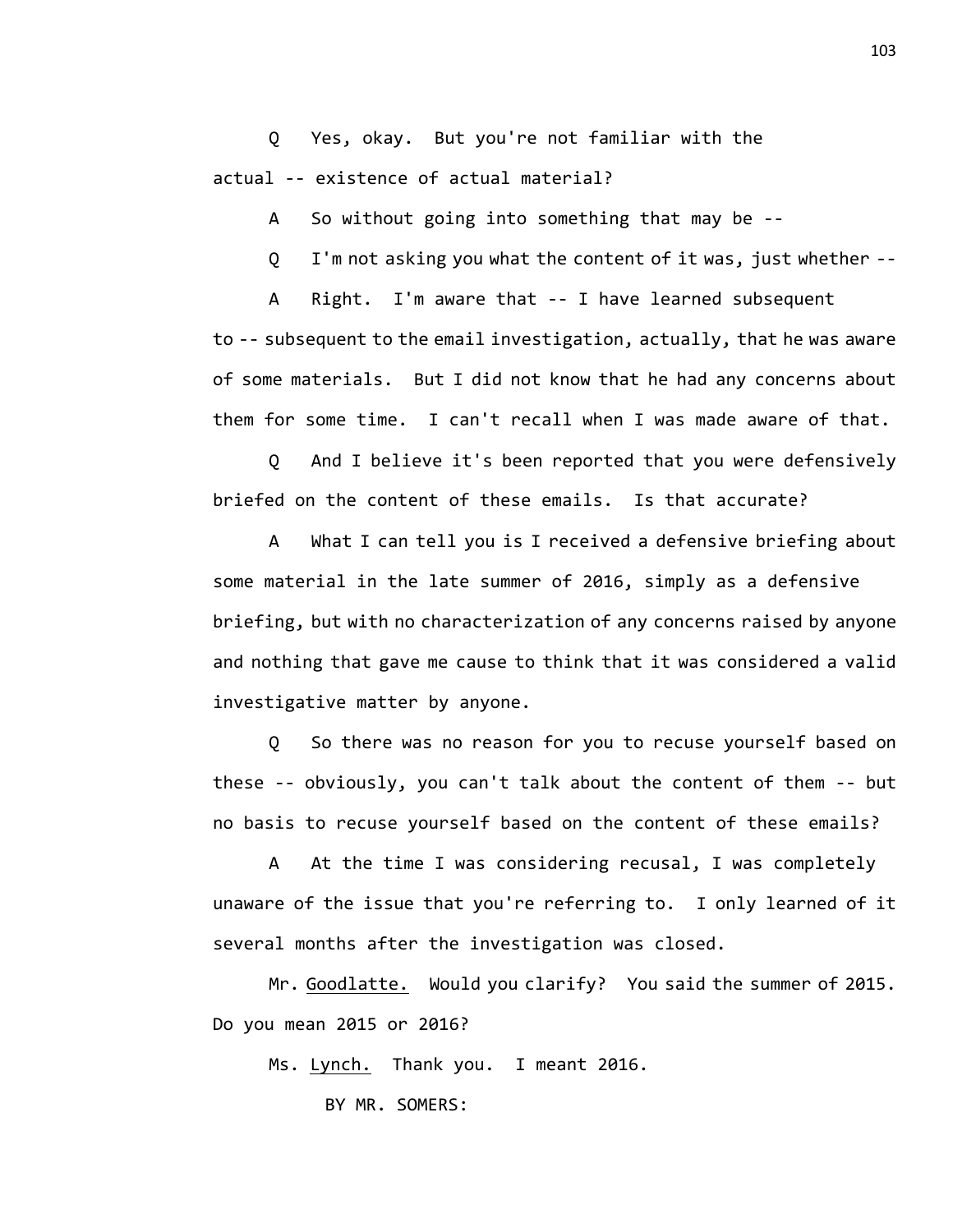Q No, I mean, but you had the one recusal that you considered based on the tarmac meeting. Did you ever separately consider recusal based on this, these email -- this material?

A Nothing was presented to me that rose to the level of recusal based on this. There was no -- there was nothing open at the time that I was defensively briefed on it, and it wasn't presented to me as something that was considered either accurate or worthy of investigation.

Q And along the lines of -- I don't know if it's along the lines of recusal -- did you ever consider appointing a special counsel in the Midyear Exam investigation?

A I received a number of requests from different Members of Congress, both the House and the Senate, to consider the appointment of a special counsel in the Clinton email investigation. Some of those requests came fairly early, I think in the fall of 2015. And I recall receiving requests possibly from the Senate sometime in the spring of 2016, no specific dates.

So I received a number of requests. And so those requests were made known to me. Letters to the Attorney General will come in through the Office of Legislative Affairs, obviously, but the issues are conveyed to me.

And so I knew that it was a request that had been made by more than one Member of Congress. And certainly I thought that one always has to be cognizant of potential issues around sensitive matters. Nothing rose to the level of requiring a special counsel during my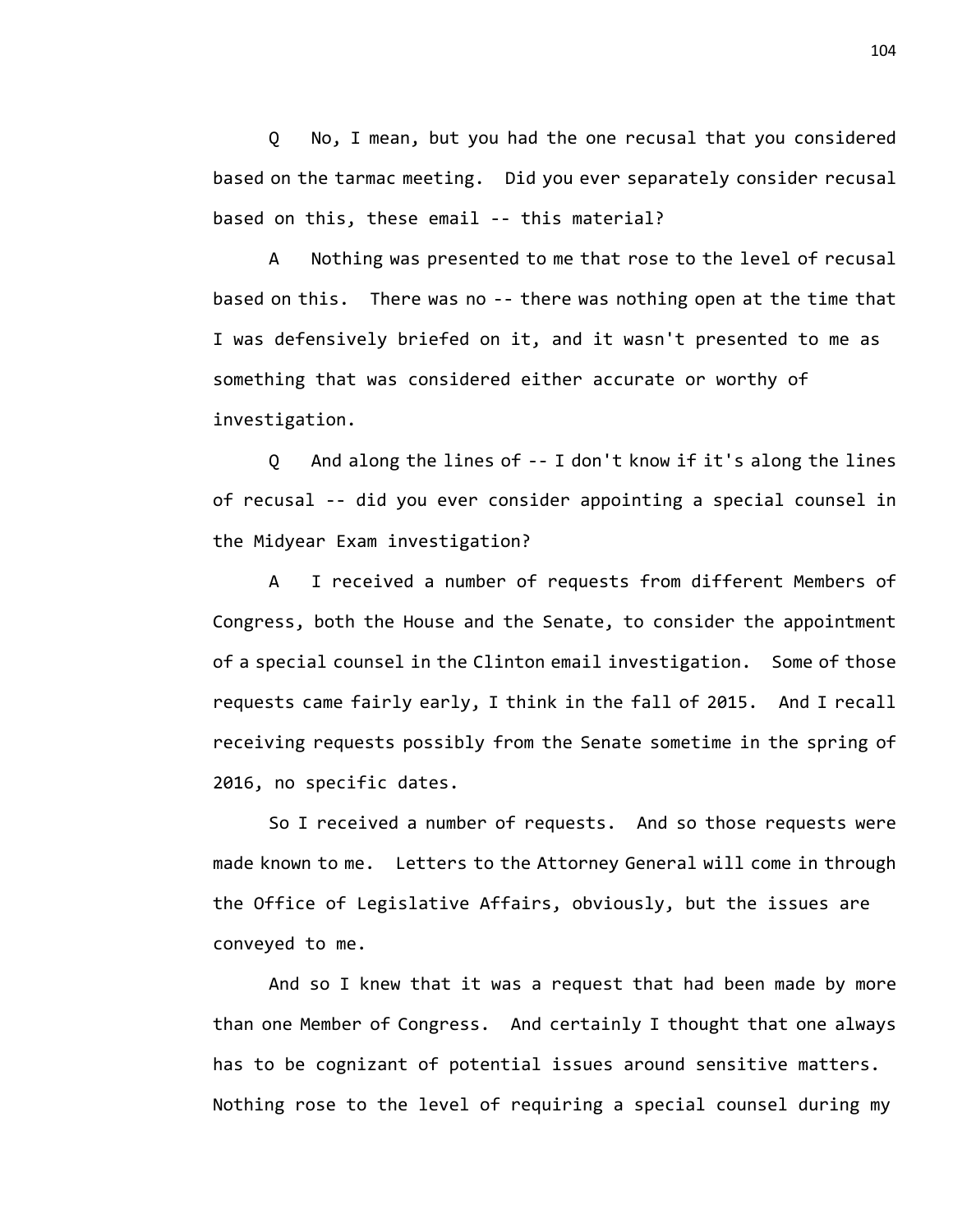tenure as Attorney General and during my oversight of that case.

Q Did anyone in the Department or the FBI raise the prospect  $of -$ 

A I didn't have discussions about the special counsel issue with anyone at the FBI, that I do recall. I don't --

Q Including the Director, just to be clear?

A Well, that would be FBI?

Q I just want to -- because he has testified that he at least spoke about or considered, vocalized the opinion that maybe a special counsel should be appointed. So I just wanted to see if he vocalized --

A To me?

Q No, I'm not saying he said to you.

A I see.

Q I just wanted to make sure, whether it was to you or not. That's my question.

A He and I had no conversations about that. I did not have conversations with anyone at the FBI about the need for a special counsel, nor would I generally, because it's really a matter -- it's a legal and policy issue. But certainly if someone had a concern they could have brought it to my attention.

And if I had discussions, they would have been at the Department. I can't recall having specific discussions or asking for research on it, but I was certainly always aware of the issue. I certainly was aware of the current configuration of the special counsel statute, how it's changed and how it was when it was in effect during the 2015-2016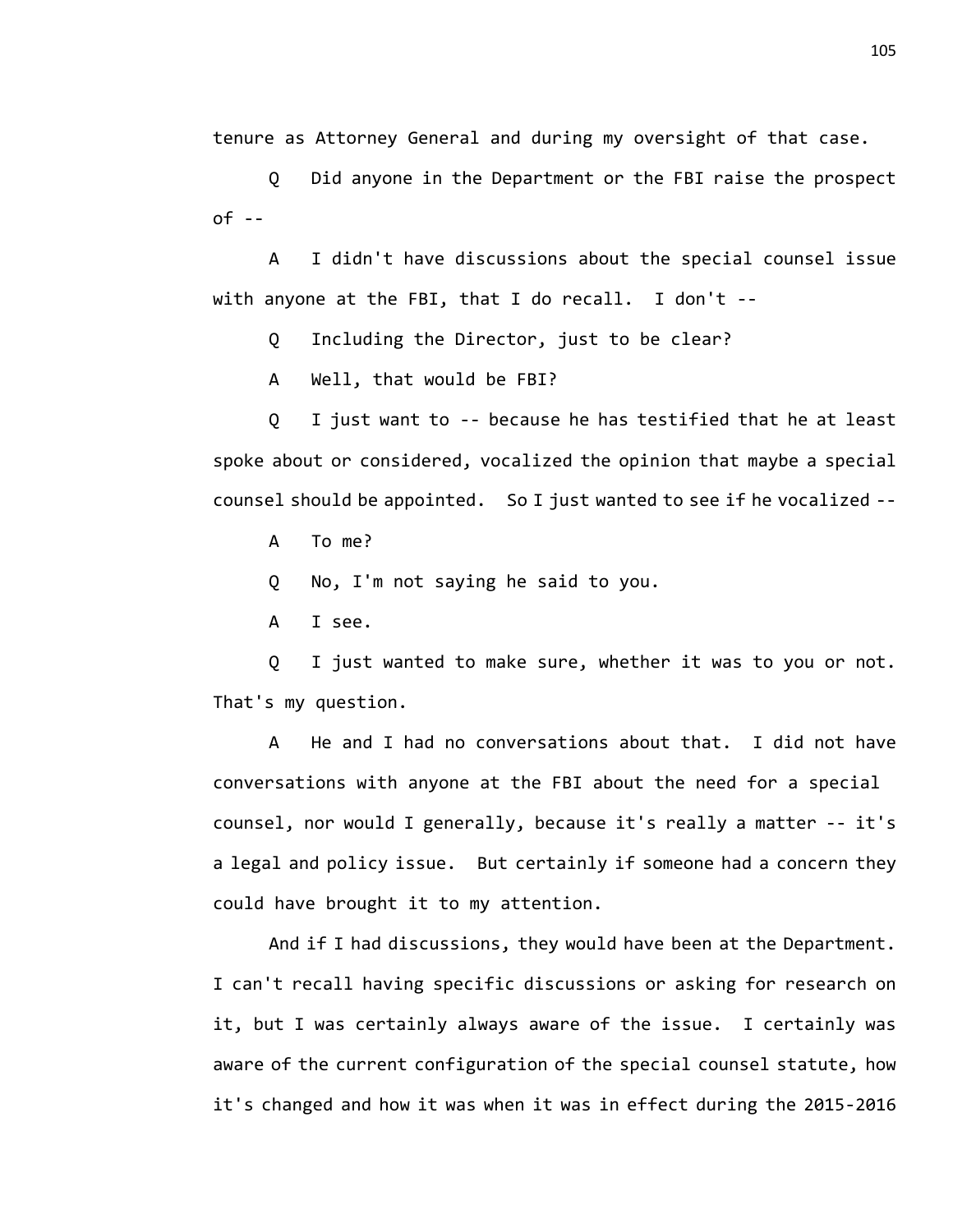years. And so I was aware of those requirements and did not see the need for a special counsel.

Q Just to go back, I think we're going to probably switch topic here, but I wanted to ask one more question about something you said in the last round.

You mentioned that there -- and I'm paraphrasing, so correct my characterization of your testimony or my misstating of your testimony possibly -- the FBI and DOJ, they were in dispute, or there was a dispute about a laptop with Clinton's counsel, either between the FBI and DOJ with Clinton's counsel, and that you knew who that -- you were friends with or knew that counsel. Is that correct?

A No, no. My recollection is there was no dispute between Secretary Clinton's counsel over any forensics or electronics or devices. I was never made aware that there was a problem obtaining electronic devices or evidence from Secretary Clinton or her counsel.

My recollection is that in the spring of 2016 an issue was brought to my attention that two other witnesses in the investigation had laptops that we thought might have some relevant information on them. They were not in the first tier of things reviewed. But certainly there was a possibility, we wanted to review them.

And their counsel, who was not shared by Secretary Clinton, was asking a lot of questions about why and expressing concern about it. I don't recall the specific issue she was raising now beyond privilege. There may have been, I just don't recall. And that lawyer was someone that I had known and worked with in the past.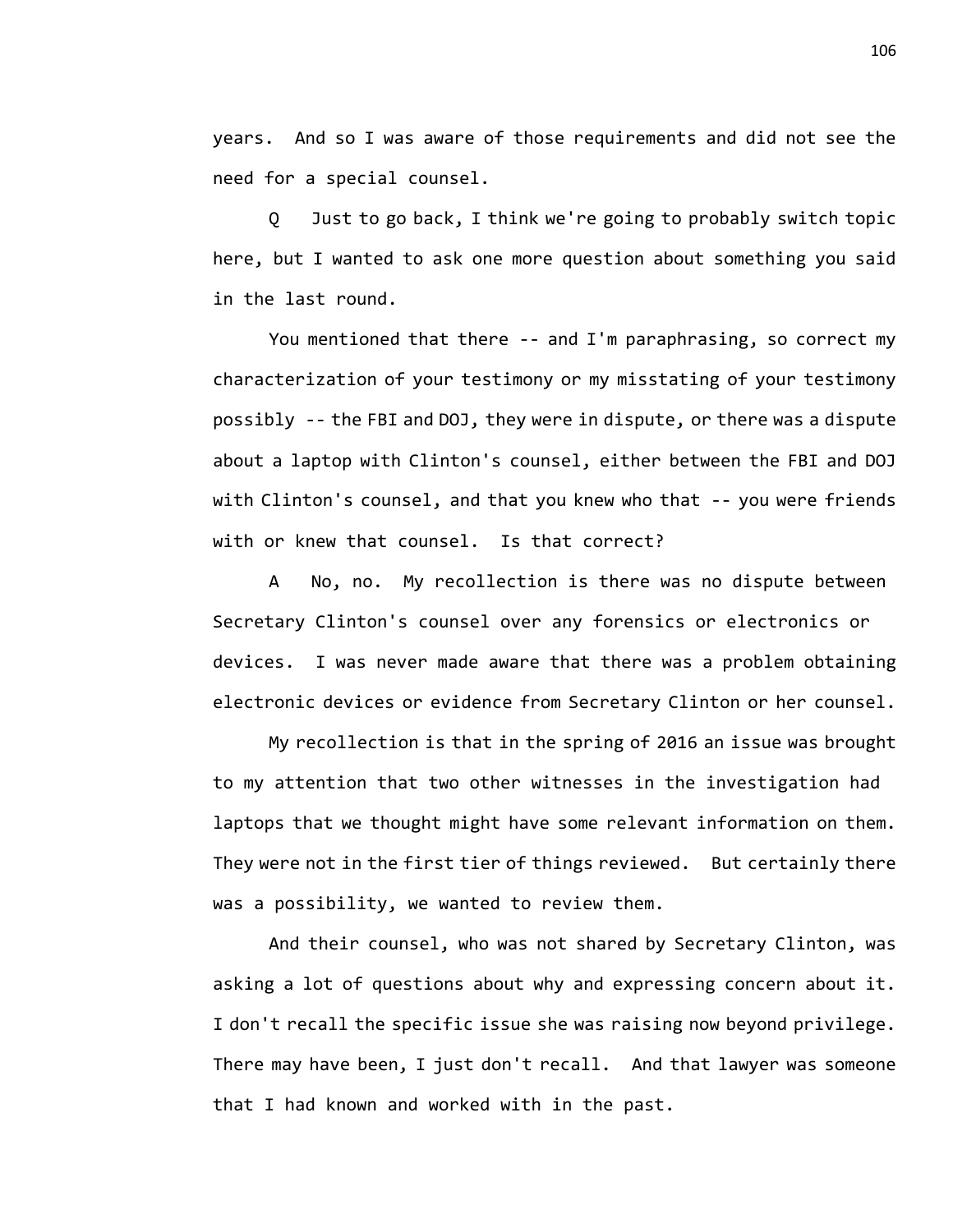Q And did you speak to this lawyer about this dispute? A No.

Q I'm just wondering how it was brought to your attention. It seems like a very particular --

A There was a possibility of litigation. And so in a case that would gather a lot of publicity, there would be a lot of interest in that, it would be public litigation, most likely, given the nature of it. It would have been, as I recall, just over the level of access we could have, two laptops. Not unusual litigation, but the possibility of litigation was something that got raised. And the team -- the prosecutive team felt that I and the Deputy Attorney General should be aware that this issue was floating out there.

Q Have you reviewed, looked at, read any news stories about the Peter Strzok and Lisa Page text messages?

A I haven't sought them out. I certainly saw the stories when they were very, very active sometime last summer and last fall. But I never sat down and read them.

Q Do you have any opinion about whether, I mean, to the extent you read any of the stories, about whether those text messages were proper for FBI employees, the biases that possibly were shown in those text messages, the content of the text messages?

A Well, again, based on my recollection of what was in the stories, in the news stories about the messages, certainly they would give concern, I think. And I think they did give concern to -- I'm sorry -- to Bob Mueller.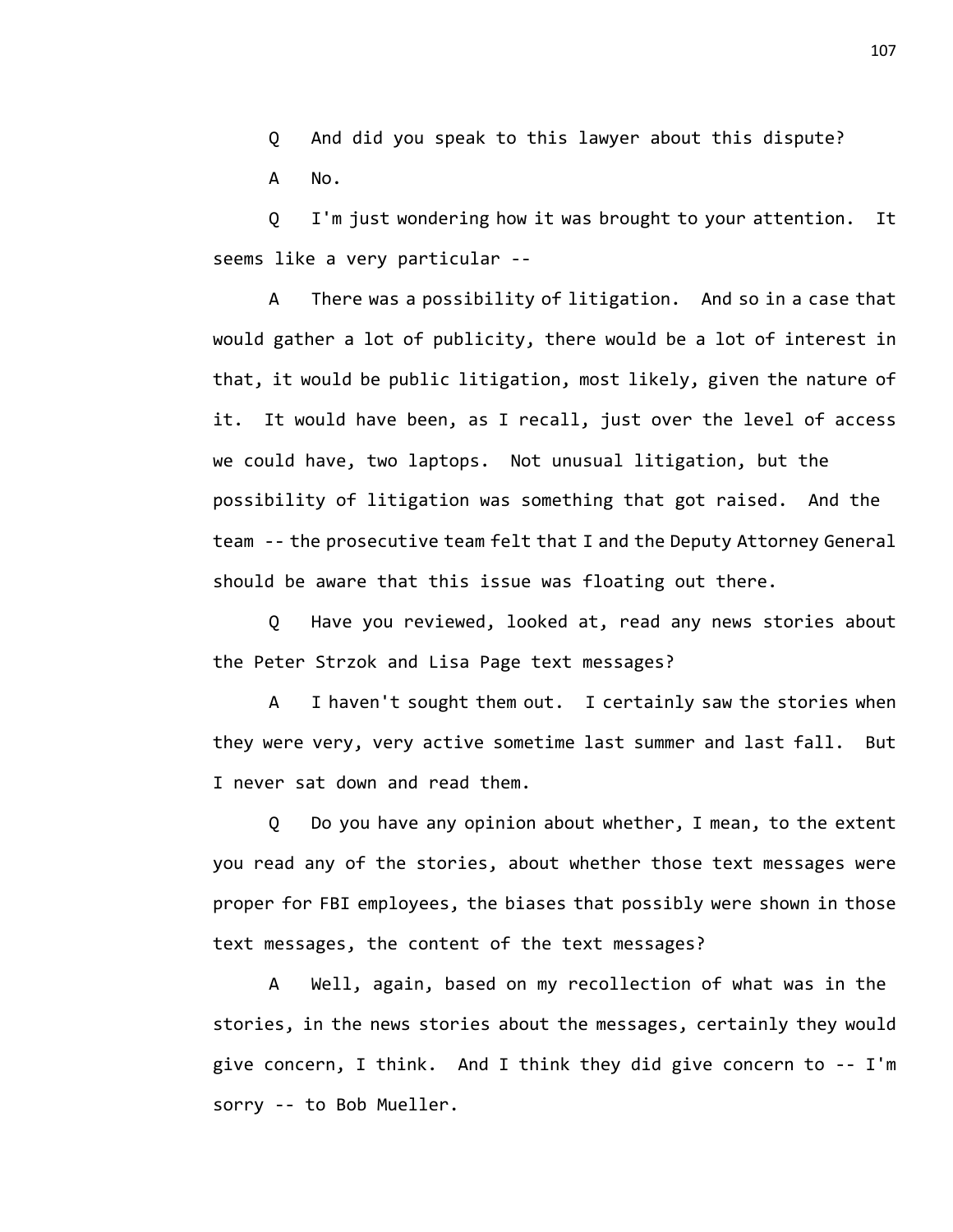But I don't know enough about those individuals to comment beyond that. I mean, there's certainly a host of issues presented by them, there's personal issues, you know, involving their personal relationship, which is, I think, separate from what you're talking about, and I don't want to characterize that.

In terms of their professional issues, I think those are the types of things that you would expect the Department to take seriously and to review, which I think has been done or is being done. I don't know the status of that review at this point. I just have not kept up with that.

So you would want that to be something that you would review. You would want to make sure that individuals, while they were expressing their own personal and possibly political views, did not bring those into the matters that they were working on.

BY MR. BREITENBACH:

Q Ma'am, did you have any indication or did anyone bring you any evidence of those text messages between Peter Strzok and Lisa Page while you were Attorney General?

A I never heard of the issue until the summer after I stepped down, summer of 2017, I believe.

Q Before you stepped down or after?

A After I stepped down. I never heard of the issue while I was Attorney General.

Q Okay. Real quick, just we have had a lot of discussion with prior witnesses about the legal standard that apparently the Department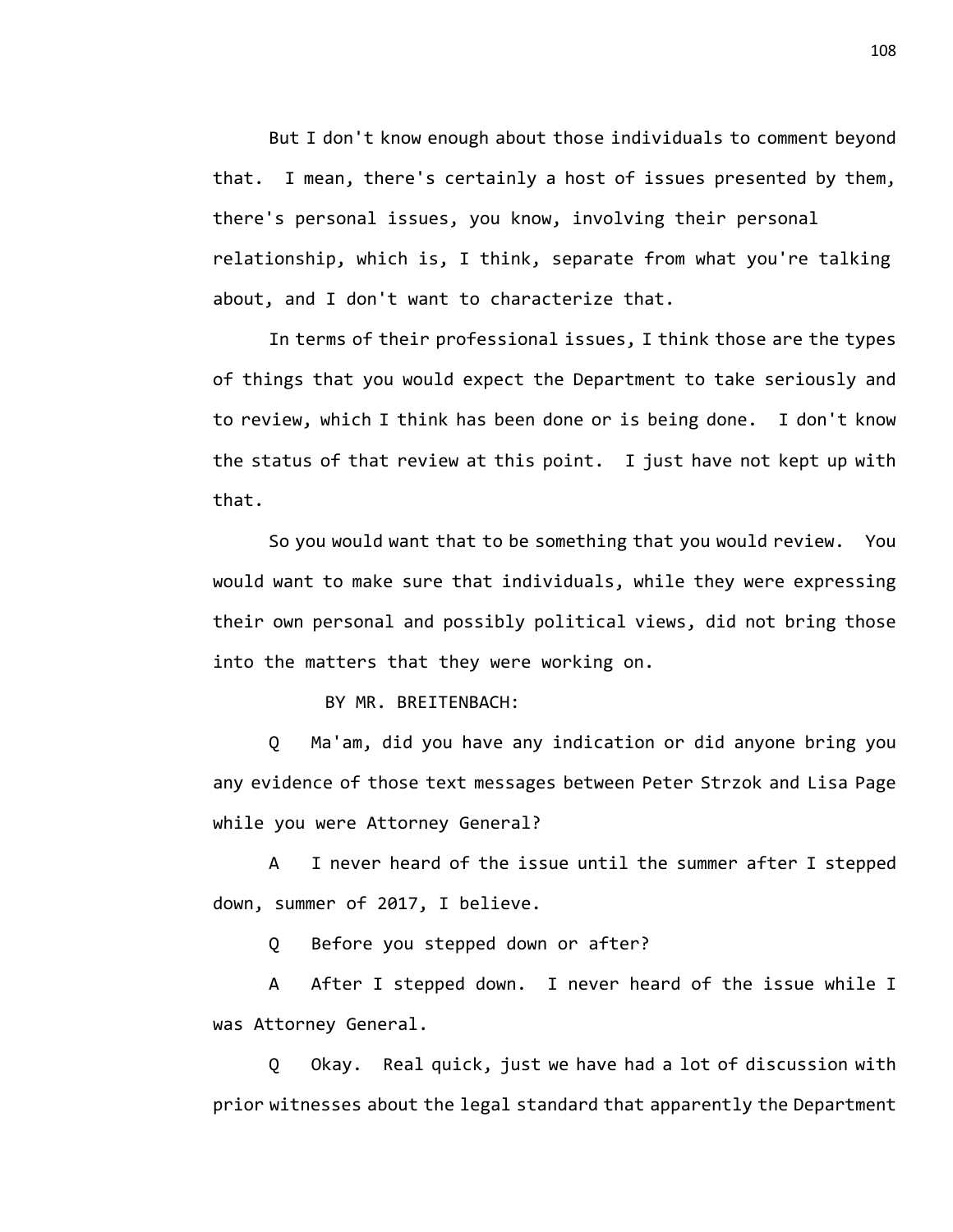of Justice needed to see in order to bring charges against Secretary Clinton.

We have been told multiple times now there was a need to find an intent standard, that whether it comes in the form of a smoking gun where Secretary Clinton had set up a private server for the sole purpose of sending classified emails or whether it had come in the form of an email that Secretary Clinton says, "I'm doing this to avoid such and such."

Barring finding that level of evidence showing specific intent on the part of Secretary Clinton, was there another standard that you ever considered with regard to charging Secretary Clinton for mishandling of classified information?

A So let me just, just to back up a bit. With respect to people who could potentially have been charged as a result of the email investigation, I'm sure you're aware, it wasn't just Secretary Clinton, there was a group of people, because always one does not send emails to oneself.

So I think the investigation appropriately looked at the universe of people who were involved in dealing with material that the State Department was sending back and forth via its email system and over Secretary Clinton's system.

And I just give you that clarification, because whenever it's discussed, people discuss it as if she was the only person involved in this, and it is really sort of an inaccurate representation of how the Department does these types of cases.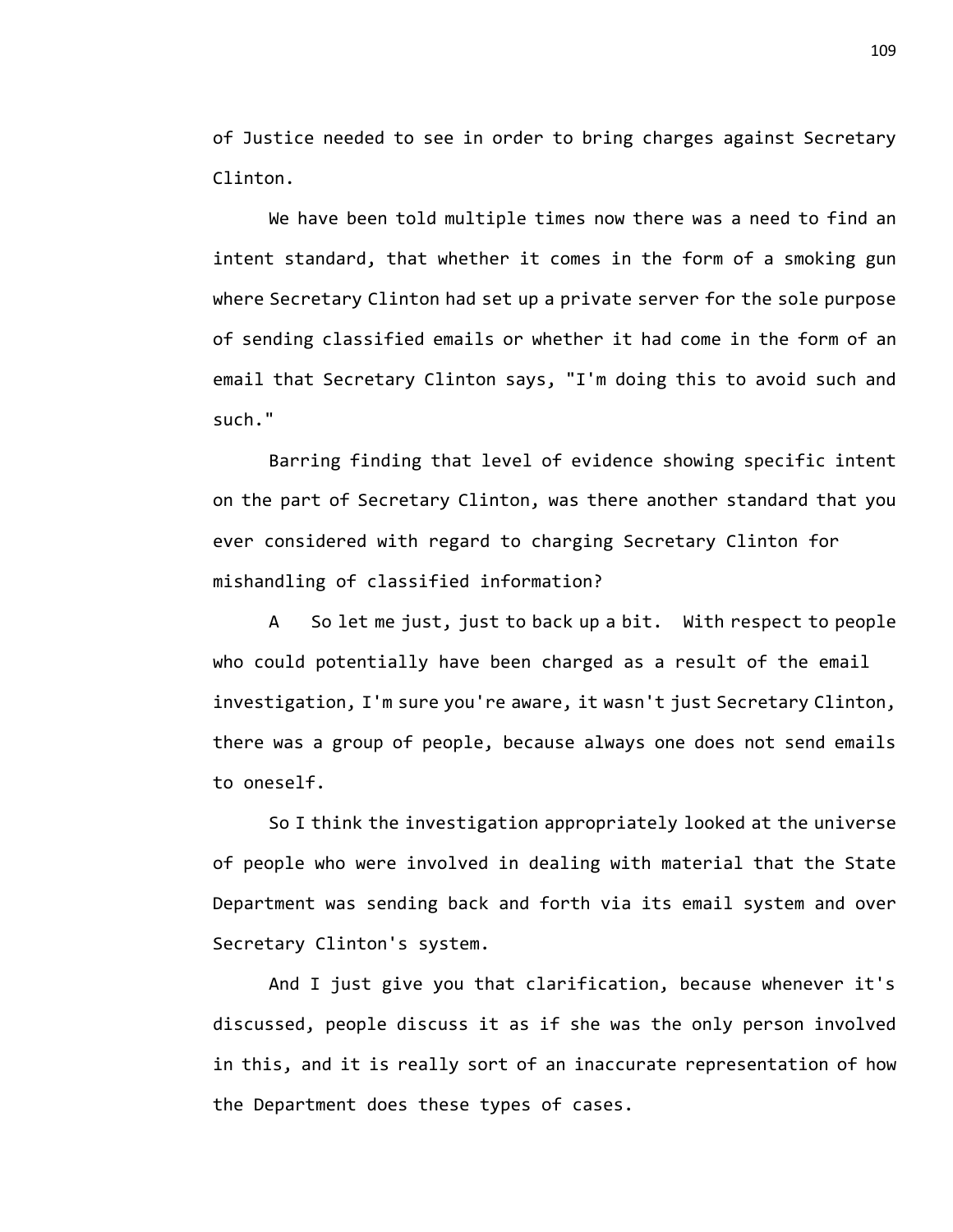Certainly with respect to how the contours of the case were configured from the beginning, as I think I mentioned earlier, you look at the issues and you look to see what possible types of statutes apply there. And my understanding, based upon the presentation of the lawyers at the end of the case, was that they did look at several very specific statutes. I forget now whether it was three or four.

But that information is probably available to you just from the documents that came about during the end of the investigation, and they analyzed the elements of the statute, including the willfulness and knowledge standards presented by each one, and determined they weren't present in the facts that they had found.

And their presentation was clear, and it was thorough, and it was -- there was really no doubt about it. I can't, as I sit here now, though, go through the specifics of what they found with each statute with you. I would need to have that memo in front of me, and I don't.

Q Sure. Now, in your own thinking of the case, what type of evidence would you have needed to see in order to meet that, as you mentioned, the willfulness -- a willfulness standard with regard to Secretary Clinton's behavior?

A You never limit yourself in any case to saying, "I must find this one type of evidence or I cannot go forward," because you may have circumstantial evidence, you may have direct evidence, you may have testimonial evidence. So whenever you're doing an investigation, you're open to bringing in all of the relevant facts --

Q Well, let me just be specific. So with regard to the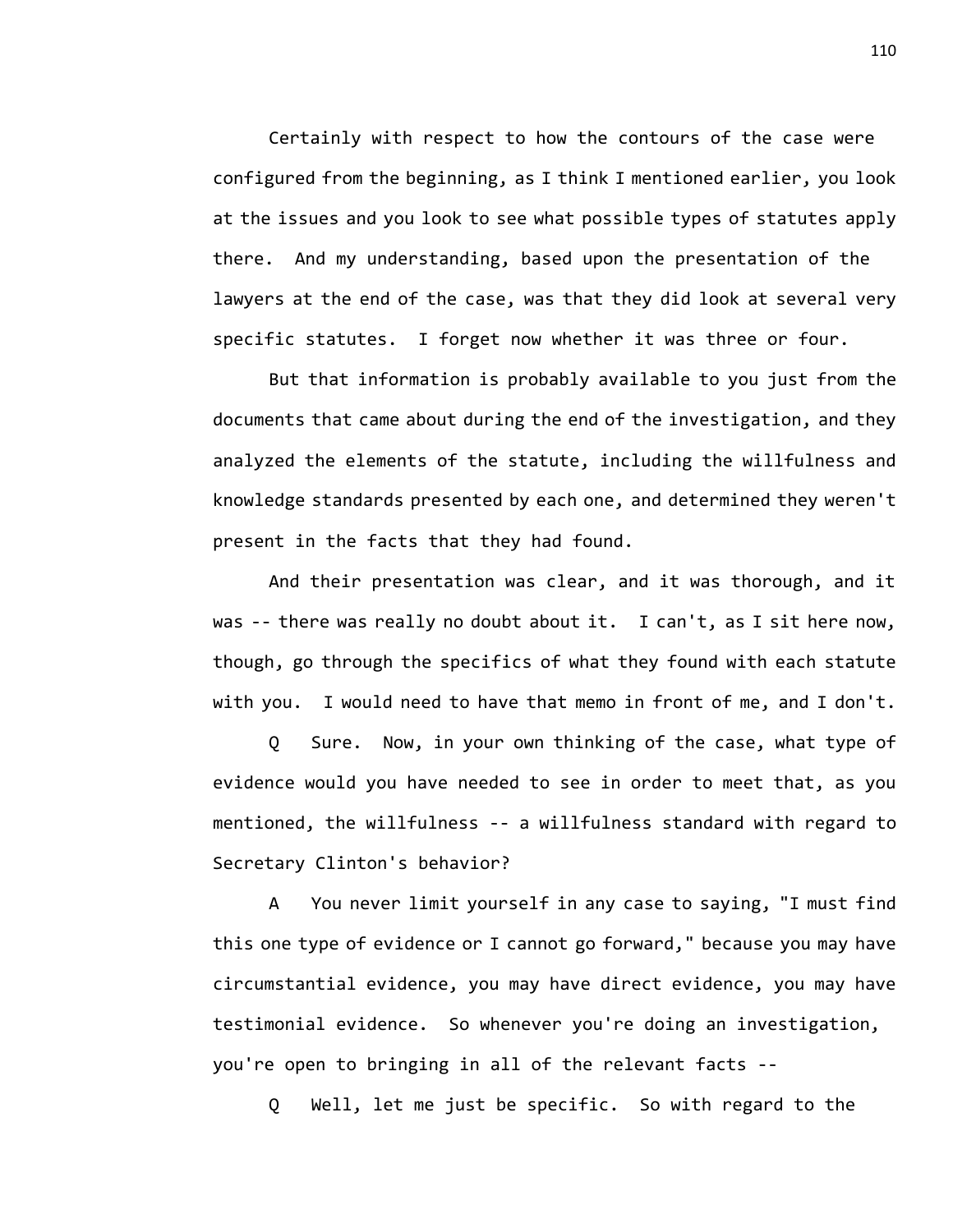numbers --

A -- regardless of what type of evidence that they are.

Q I'm sorry. With regard to the numbers of classified emails that were sent, I believe the final indication had been 110 chains, I believe, of emails, classified emails, not the specific emails themselves, but chains of emails that had been considered classified, including top secret, and some dealing with special access programs, which are among the most highly classified subjects of our country.

Would an analysis have been done with regard to the numbers of classified emails in determining whether there might have been an intent standard met in this case?

A You know, I'm not able to go back and outline for you which factual components of the case matched up with which elements of the statute. I just don't have that recollection right now.

Certainly, I know forensically there was a lot of analysis done and a lot of review of a lot of emails. And I have to accept your representation as to the numbers also because I don't have an independent recollection of the numbers of relevant chains that you're discussing. And I'm just not able to go back right now and say when we looked at the specific element of the statute here's how this stacked up. I could have been closer in time, perhaps, but now I don't have that memory.

What you would look at, obviously, is, as with any statute, just in the general sense, when you are trying to prove someone's intent, you look at their actions. You look at what they do and you look at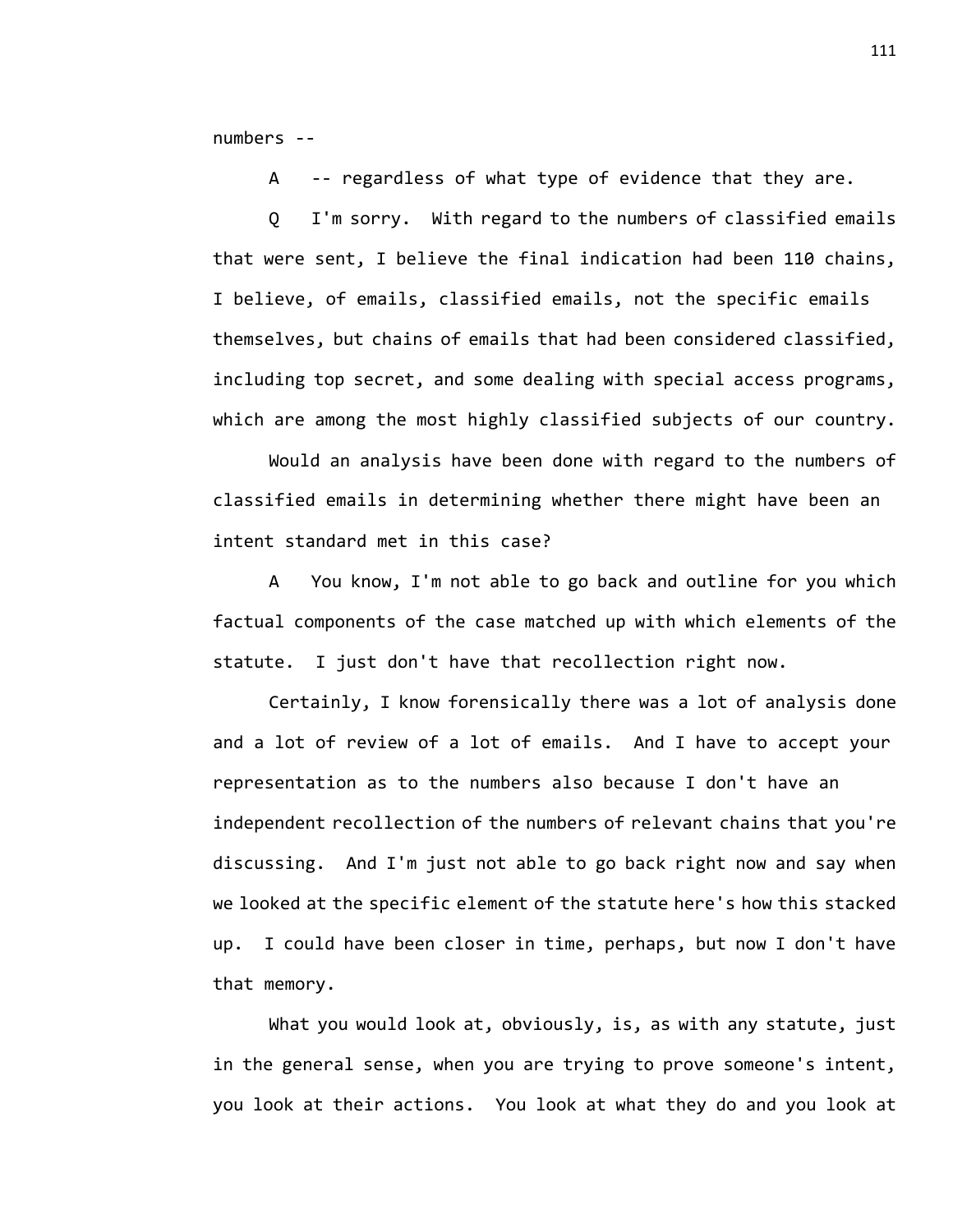what they say. You look at the number -- the people around them and how they communicate. And you also look at, how has the Department charged these cases in the past? What have the courts said? Are there requirements there? What has held up in court? What has not held up in court?

So just as a general matter, you would always -- you would certainly look at actions, words, and forensic evidence. But I'm just not able to give you a specific answer on that. I'm sorry.

Q Did anyone ever --

Mr. Biggs. Ms. Lynch, may I ask you a question on this? You're referring to a culpable mental state of intention, intentionality, right? But in reality, you didn't make the decision to charge or not charge. That was ostensibly made by Mr. Comey. And in his July 5th, 2016, announcement he elevated -- there's no intent standard in any of the statutes that he referred to, but he changed the language actually for his public release and his letter that went out to include that culpable mental state.

But in reality, you didn't make that charging decision, ostensibly, it made it sound like, from on July 5th, 2016, by Mr. Comey. Is that fair to say?

Ms. Lynch. No, I wouldn't say that.

Mr. Biggs. So you made the charging decision. Is that what you're telling us?

Ms. Lynch. Yes. I accepted the recommendation and made the charging decision.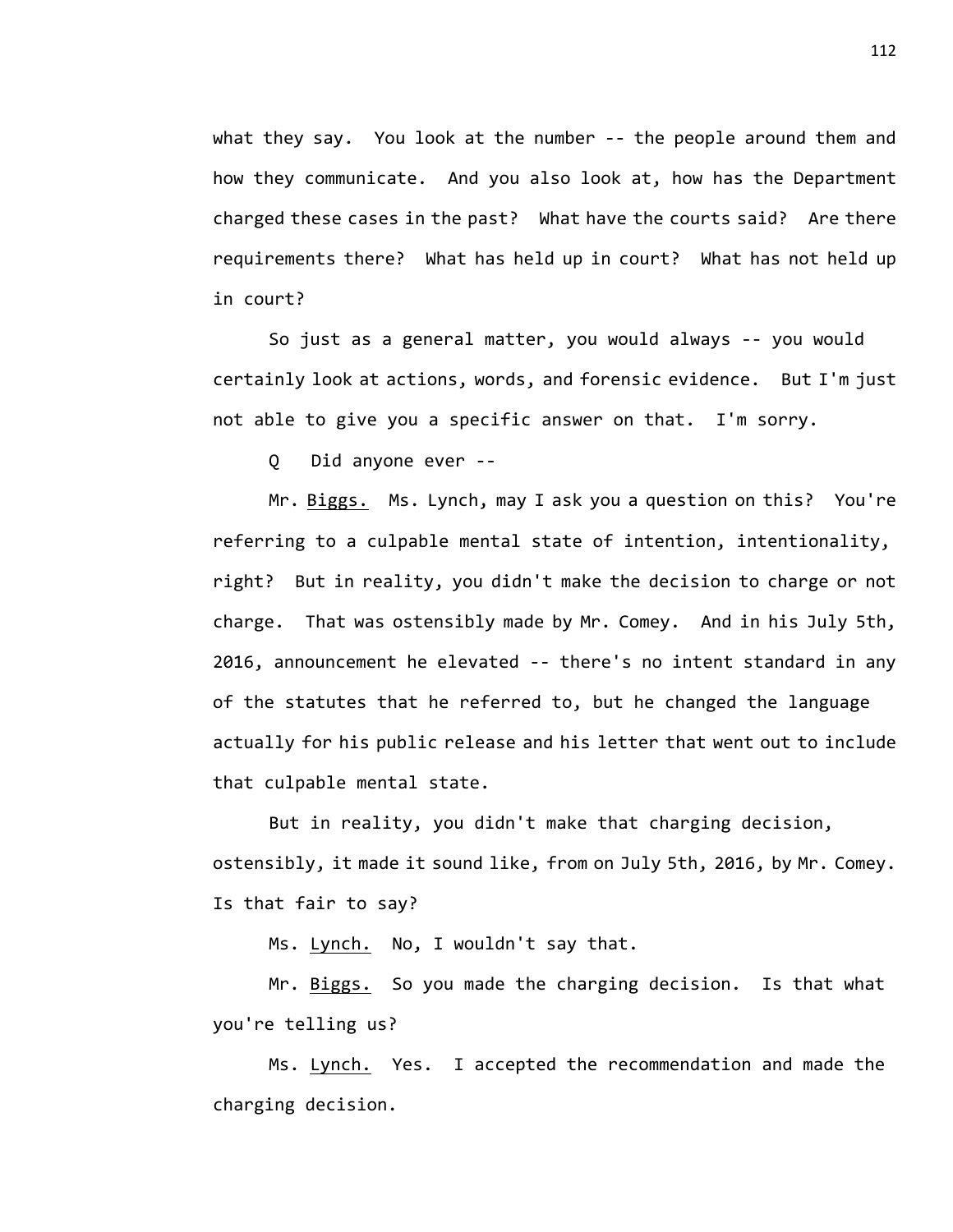Mr. Biggs. When did you make that?

Ms. Lynch. On July 6th.

Mr. Biggs. On July 6th.

So Mr. Comey would then be in error when he was asserting that he was the one who kind of took it out of your hands.

Ms. Lynch. I don't know which statement of his you're referring to, so I can't characterize it.

Mr. Biggs. Did you also agree with him that the culpable mental state standard was intent --

Ms. Lynch. To what?

Mr. Biggs. Did you agree that the mens rea requirement was intent as opposed to knowing or willful or reckless, which is exactly what it says in the statute?

Ms. Lynch. I have to say, Congressman, I didn't view Director Comey's July 5th statement as setting forth the ultimate legal analysis in the case. I viewed -- I took the ultimate legal analysis in the case from the prosecutors who made the presentation to me on July 6th.

Mr. Biggs. And what culpable mental state did they use in their analysis?

Ms. Lynch. I'm sorry. Say that one more time.

Mr. Biggs. And what culpable mental state did they use in their analysis?

Ms. Lynch. What --

Mr. Biggs. Culpable mental state, mens rea requirement. What did they use in their analysis of the case that convinced you that there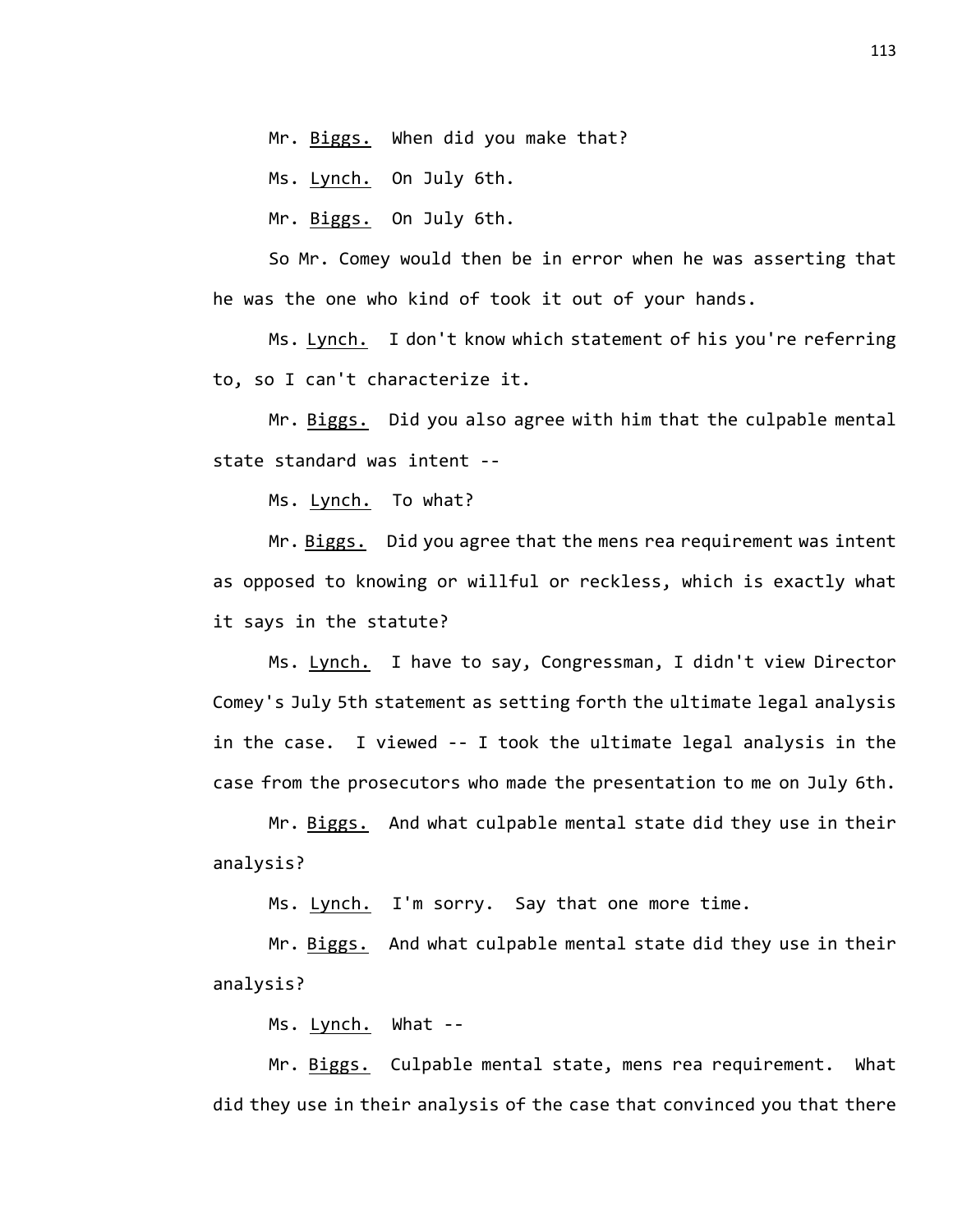would be no need to prosecute?

Ms. Lynch. My recollection is that they outlined the statutes that they considered. Again, I can't recall if it was three or four. And they went through the elements of the statute, including the state of mind requirements for each relevant statute.

We looked at the evidence that would show the individuals under consideration and their state of mind, and they outlined for me their view as to why it had not been met with respect to moving forward with a criminal case?

Mr. Biggs. Including -- what culpable mental state did they use? Do you recall?

Ms. Lynch. I'd have to look at the statutes again.

Mr. Biggs. That's fair, it's been a while. So I don't have a problem with it.

But the other question that I will end on is, did Mr. Comey's statement have any influence on you in your charging decision?

Ms. Lynch. It had an influence on me in that it outlined what the investigators had done. The statement was wide-ranging and covered what the investigators had done and also talked about a legal analysis that he and his team of lawyers at the FBI had performed. And so with respect to the investigative work that was done, that was, I thought, highly relevant to me.

The legal analysis --

Mr. Biggs. And did you divorce yourself then when -- in his analysis he changed and he has admitted publicly that he changed the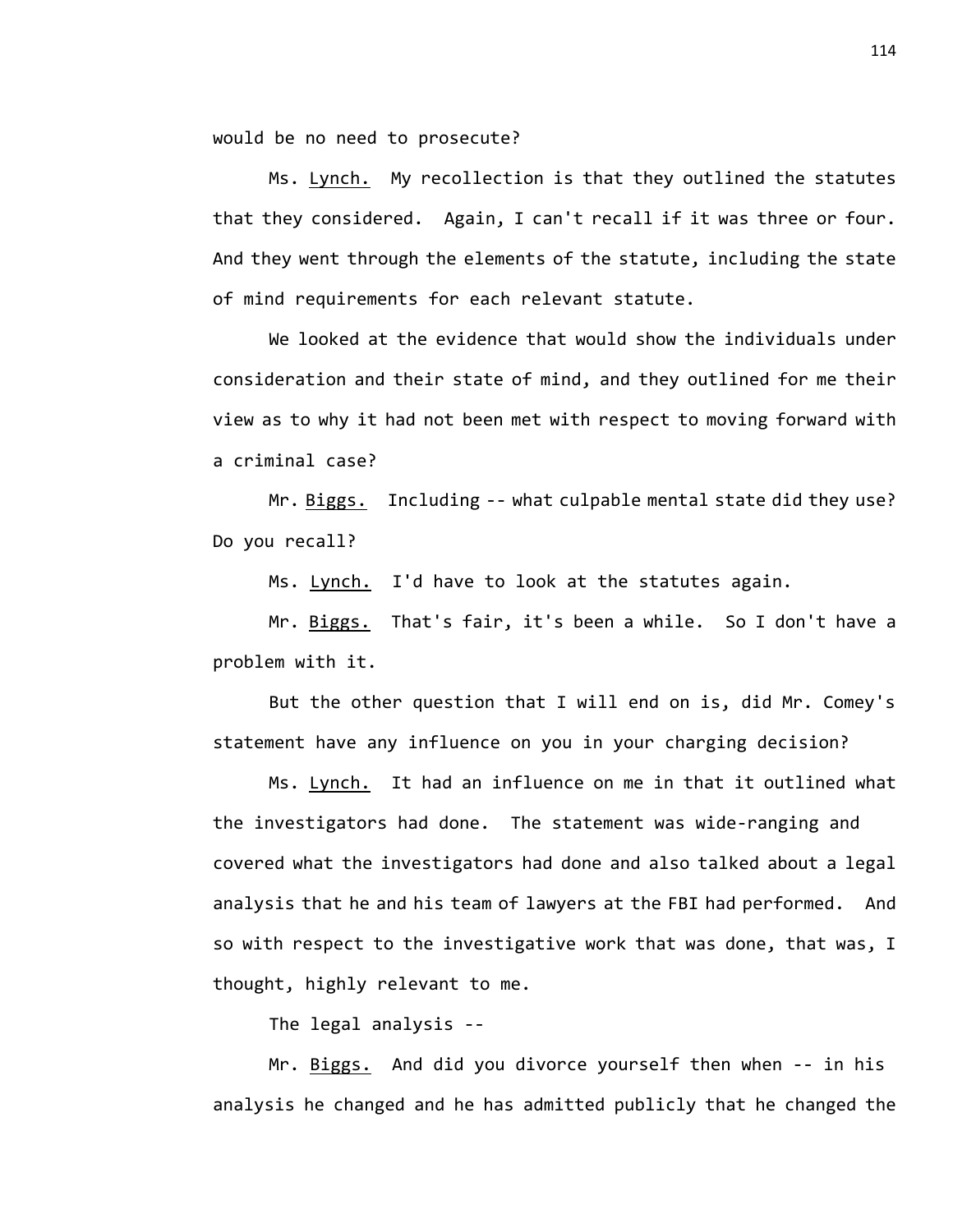statutory standard of culpable mental state. He increased it to intent. Did that have any bearing on it, on the analysis that you undertook?

Ms. Lynch. No, it actually did not.

Mr. Biggs. Okay. So you're telling us today that the only thing that had bearing, at least what Mr. Comey provided to you, was the actual investigation with regard to facts on who was using the server, who set it up, those types of facts. It had nothing to do with essentially the legal analysis because that's where you went to your legal team. Is that fair to say?

Ms. Lynch. That's fair to say. Certainly I listened to his comments and questioned them. But when we were all in my conference room the next day and I was going around the room soliciting input, when I came to the Director I asked if he had anymore to add about the investigative either techniques or issues in the case or any disagreement with what the prosecutors were saying. I felt that the legal analysis that the lawyers provided was thorough and thoughtful and very, very deep.

Mr. Biggs. Was it consistent with Mr. Comey's legal analysis, not the factual analysis but the legal analysis?

Ms. Lynch. As I sit here today, I couldn't match the two up to give you an answer on that. I'm sorry.

Mr. Biggs. Thank you.

Mr. Goodlatte. Let me follow up on that, too.

So what was your reaction when Mr. Comey made the statement that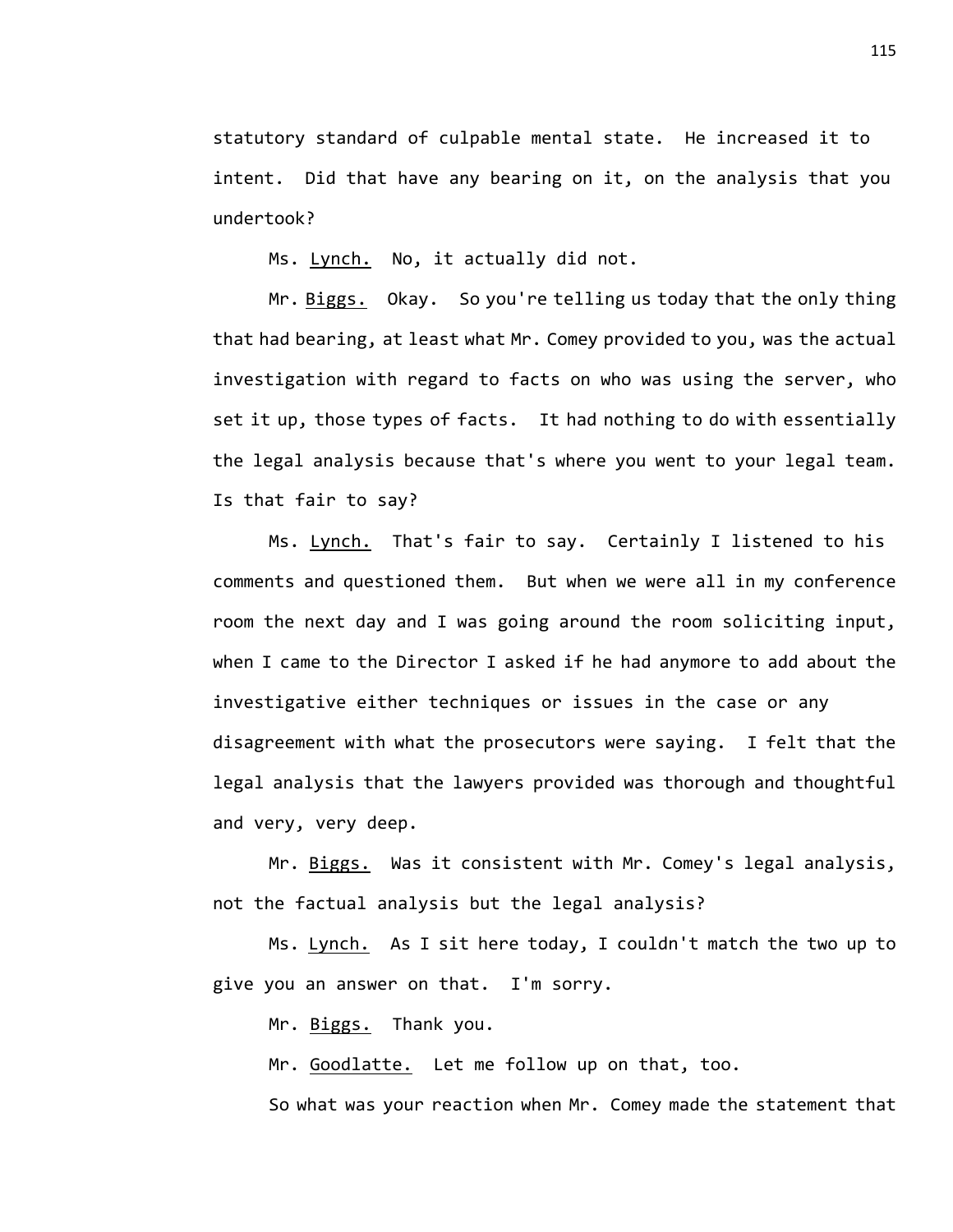no prosecutor would do this? I mean, again, he's usurping the responsibility of the Department of Justice to make the decision by announcing his conclusions to the public the day before. What was your reaction to that?

Ms. Lynch. To that portion of what he said?

Mr. Goodlatte. Yes.

Ms. Lynch. Well, I certainly thought he was expressing an opinion as to what he thought the legal team would also say. I did not know whether he was basing it on his --

Mr. Goodlatte. Do you think it was appropriate for him to announce that to the world?

Ms. Lynch. Let me just finish that. I did not know whether he was basing it on conversations he'd had with the team or had been reported up to him at that point in time. I didn't have any knowledge of that. And, in fact, I don't believe that he was.

So when I heard that, I viewed it as an expression of opinion. And for me the concern it raised was that I had not heard from any of the prosecutors on the case. And so he may have an opinion as to what a reasonable prosecutor would or would not do. We ultimately may or may not agree about that. But it wasn't dispositive to me at that time.

Now, I think, as I said before, I did not know whether or not he had spoken to the prosecutors or had any input with them, so I didn't know what it was based on at that point in time.

Mr. Goodlatte. When you met the next day, he was present? Ms. Lynch. Yes, he was.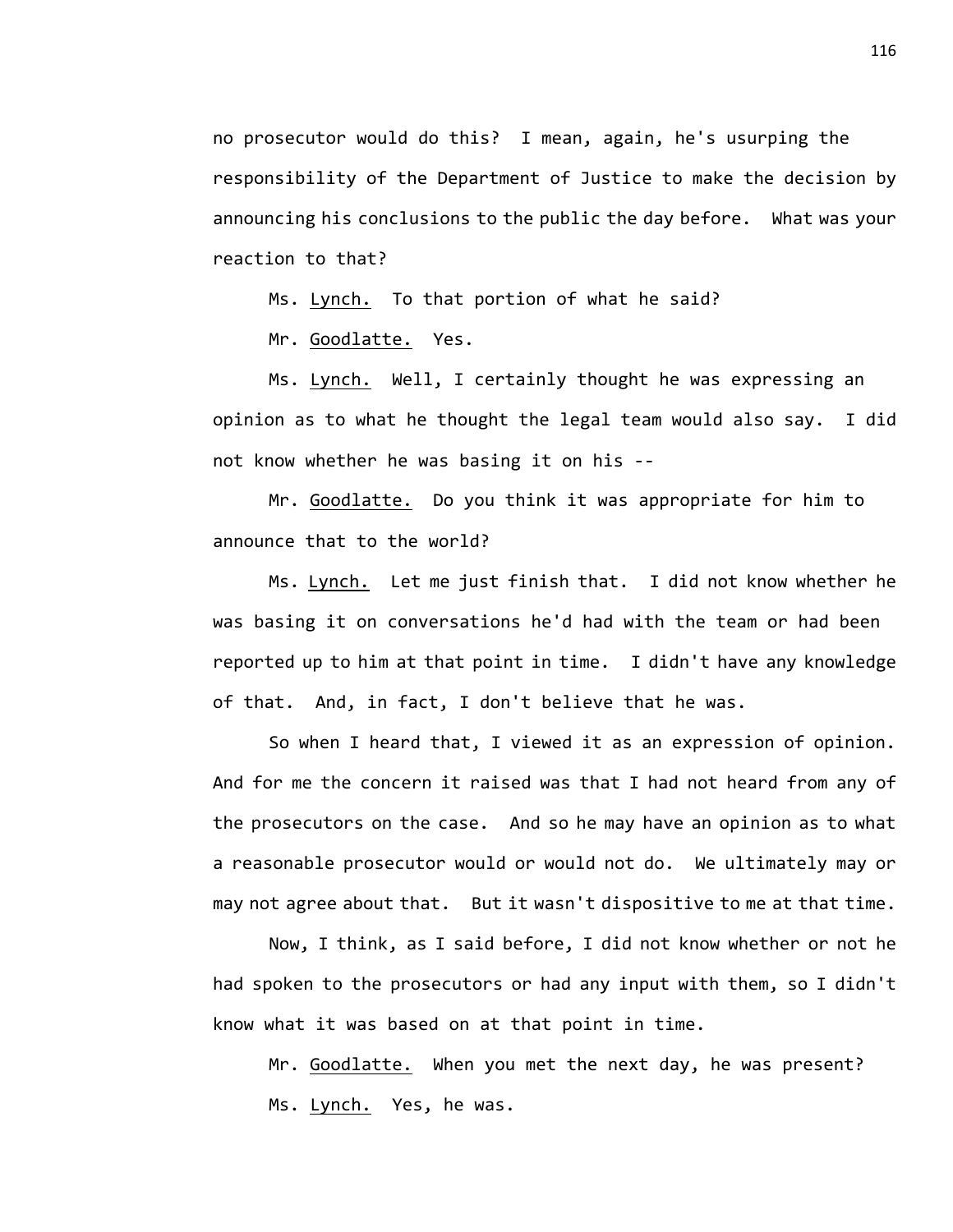Mr. Goodlatte. And the prosecutors that were giving you legal advice on this were as well?

Ms. Lynch. Yes, the prosecutors who had conducted the investigation were present, supervisors as well as the line prosecutors.

Mr. Goodlatte. Was there any reaction to him having made a public statement the day before that to most of the world was dispositive of the issue before the Attorney General actually had the opportunity to do what the Attorney General is responsible for doing?

Ms. Lynch. When we were in my conference room the following day we were focusing on the issue at hand. I can't speak to what reactions there were outside of that conference room or that may have been expressed between the team members. I wasn't privy to that.

Mr. Goodlatte. But not around that table --

Ms. Lynch. No, we didn't --

Mr. Goodlatte. -- no one said, "You shouldn't have done that yesterday"?

Ms. Lynch. No. I focused on the issue at hand. I thought -- I didn't think it would be helpful to shift that focus from actually resolving the case back to the events of the day before.

Mr. Goodlatte. Thank you.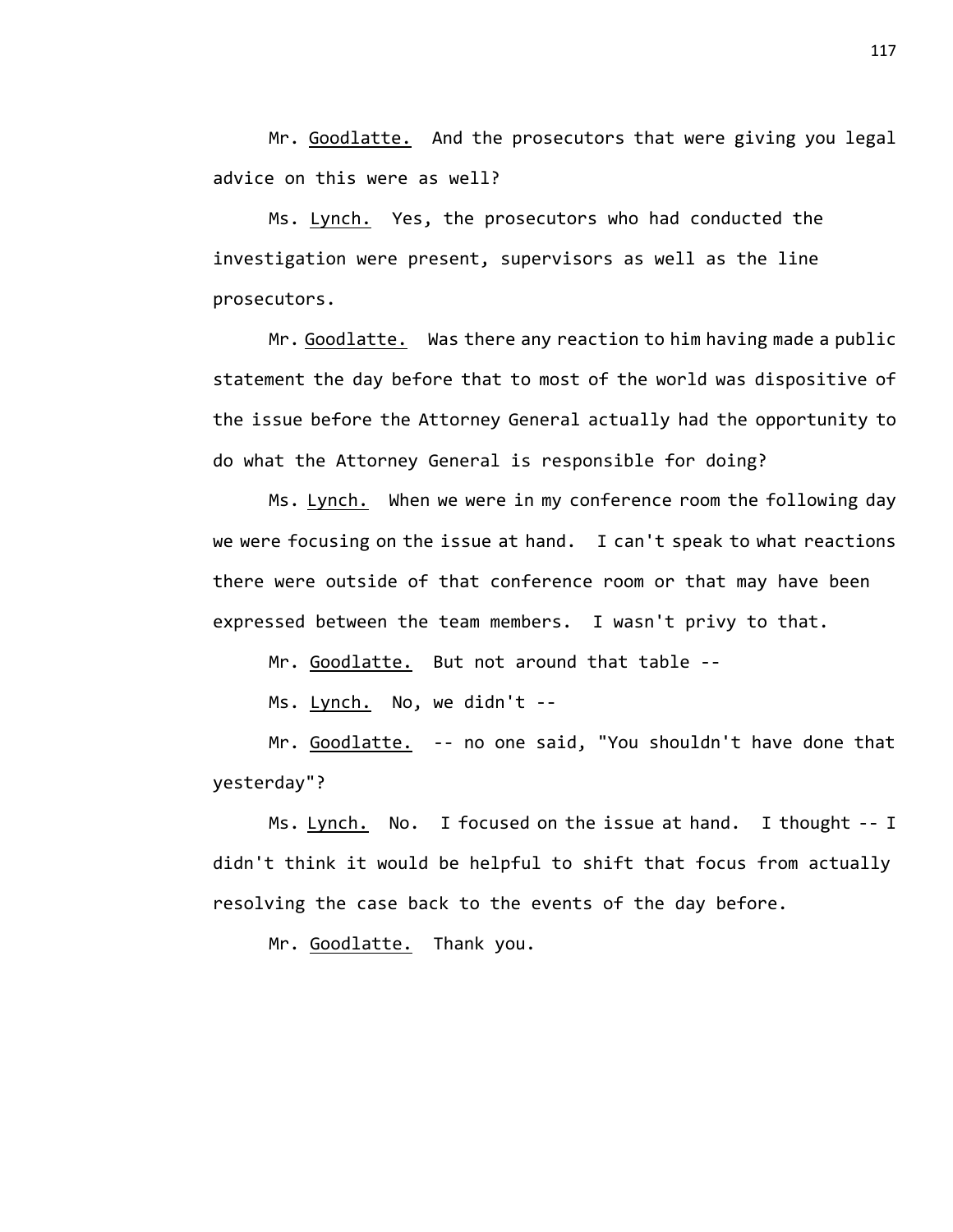BY MR. BREITENBACH:

Q And just following up on Congressman Biggs' questions on the legal standards to close this out.

So we've already spoken about willfulness and knowledge as being a couple different standards that were considered by the Department and considered by you in determining whether there was any culpability for Secretary Clinton.

We are aware and we know that there were other discussions related to the topic of gross negligence, a standard under 18 U.S.C. 793(f) for mishandling of classified information. We have been told by other witnesses that there was really no way that the Department was going to charge 793(f) for a couple of reasons. One, it was an old statute, that it was originally -- the Espionage Act itself was originally passed in 1917, but that this particular statute had only been charged once or so in 100 years.

I don't know if that's necessarily a standard as to how many times a particular statute's been used in prosecution as to the sufficiency of that statute in law. But was 793(f) ever considered by you as a particular standard?

A You know, again, I'd have to go back and look at the information that was presented to me. It certainly could have been, I'm not saying that it wasn't, only because I don't have the specific recollection right now of the code numbers that were presented.

If it had been presented --

Q Well, without even considering code numbers themselves, the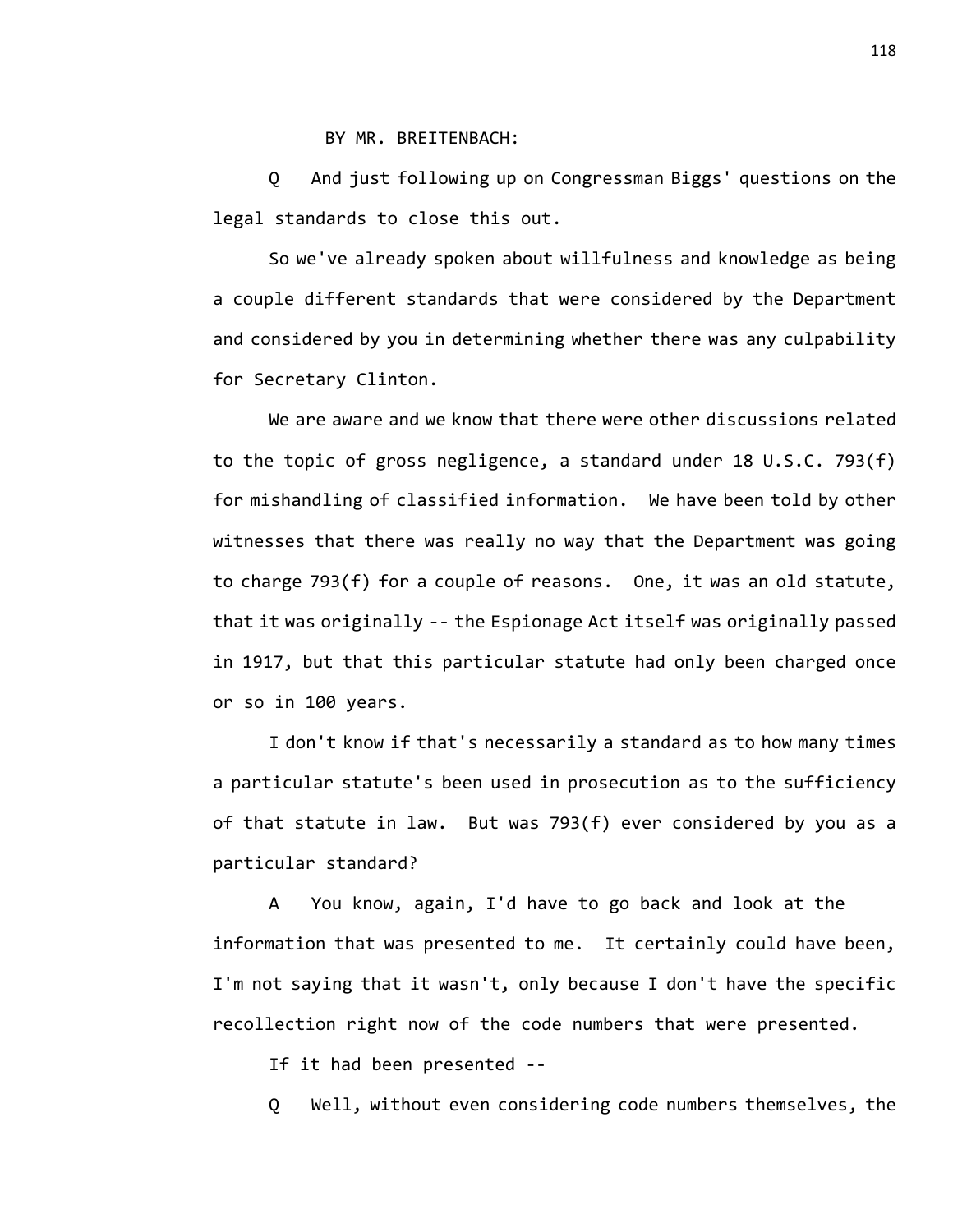idea of gross negligence, something, a standard that is lower in terms of intent, it's not specific intent, and it's not simply knowledge, but a negligence standard. Was that in your thinking or rationale with regard to whether there is potential culpability?

A What I can tell you is that with respect to the relevant statutes that were presented to me, if it included a standard that would have touched on gross negligence, we would have had a discussion about that. I can't, as I sit here now, recall enough about it to give you an accurate enough statement to really help with that. And I just don't want to speculate as to what we may have said.

What I can also tell you, though, is that with respect to any statute that expresses a specific level of intent, however it is couched, whether it is willful, whether it is gross negligence, or the like, the things that we would look at as a Department would be not necessarily the age of the statute -- and that's of interest -- but mostly because it tells you the policy behind the statute, the same way one looks at, for example, legislative history, tells you the policy behind the statute, what the intent of the crafters were, those of you who work on these things all the time, what you were trying to cover and what were you trying to encompass.

It's relevant as you may look at case law that has developed over the years to see how that case law has changed. Interpretation of statutes changes all the time.

Q Well, speaking of --

A So you're right that age wouldn't be dispositive, but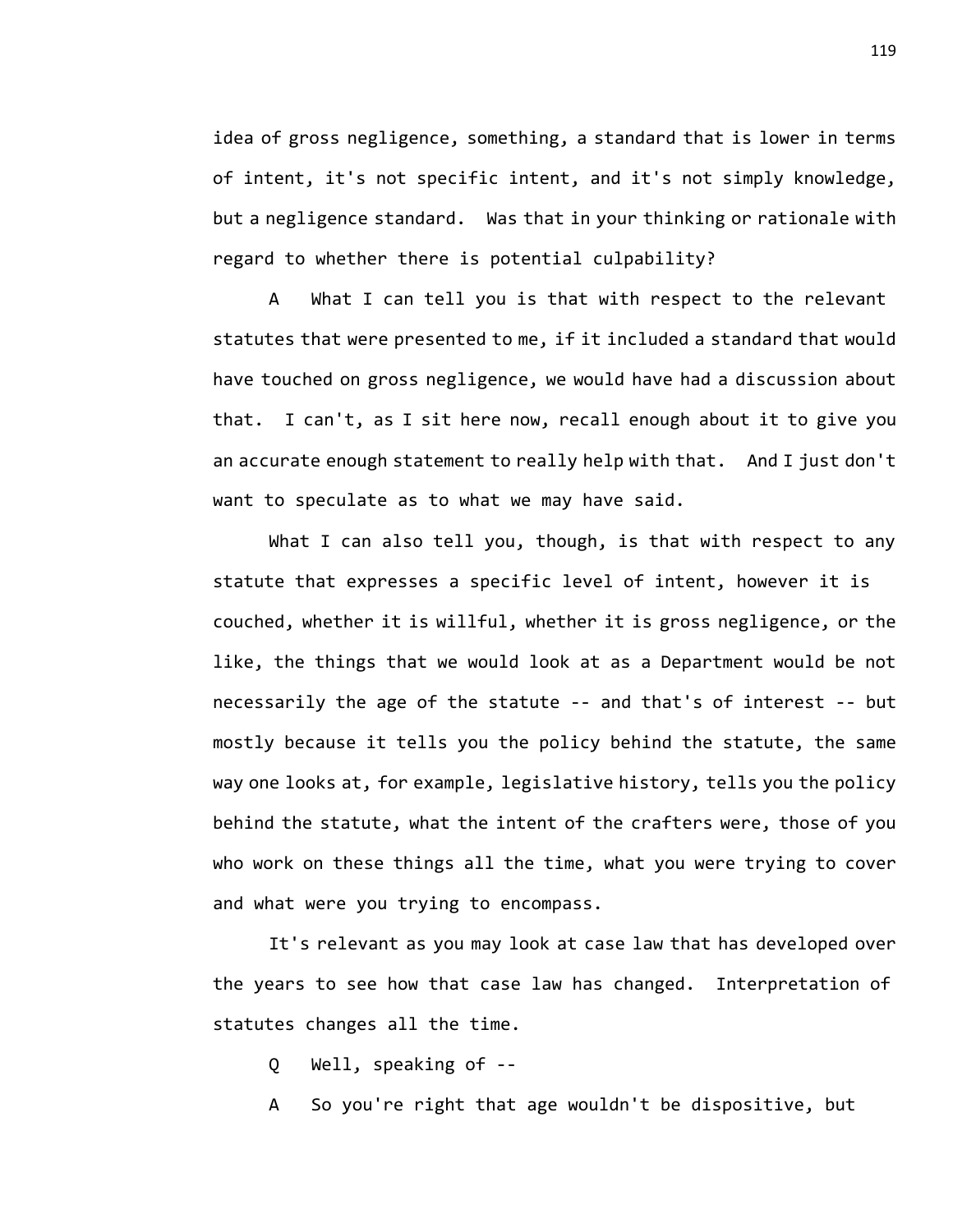certainly the life of a statute might be. You'd look to see what have courts required the Department to provide to meet that element in the past.

Because it's not just the lawyers sitting there. If a statute does have a history, you want to know what's been upheld and where have you lost before, quite frankly, if you've presented that or any other statute.

And, again, I'm just speaking generally because I just don't have that one in front of me.

You'd want to know, for example, what did -- not just legislative history, you'd want to know what the courts have said. You'd look at previous times you charged it. That's another time when the age would be relevant. But, again, the age wouldn't be the dispositive factor there.

Q Well, as I'm sure you're aware, that this discussion with regard to gross negligence is important for our purposes because the term that was eventually used in Director Comey's final statement was "extremely careless" or something like that.

And if you do not recall being specifically presented with a legal standard of gross negligence, yet a comparable term was used in the final statement, I think that might be -- is that indicative of the argument that gross negligence had been met not being presented to you?

A I think there's some -- I think you're just merging a number of times and issues there. If the statutes that we were considering had gross negligence as a standard, then they would have been presented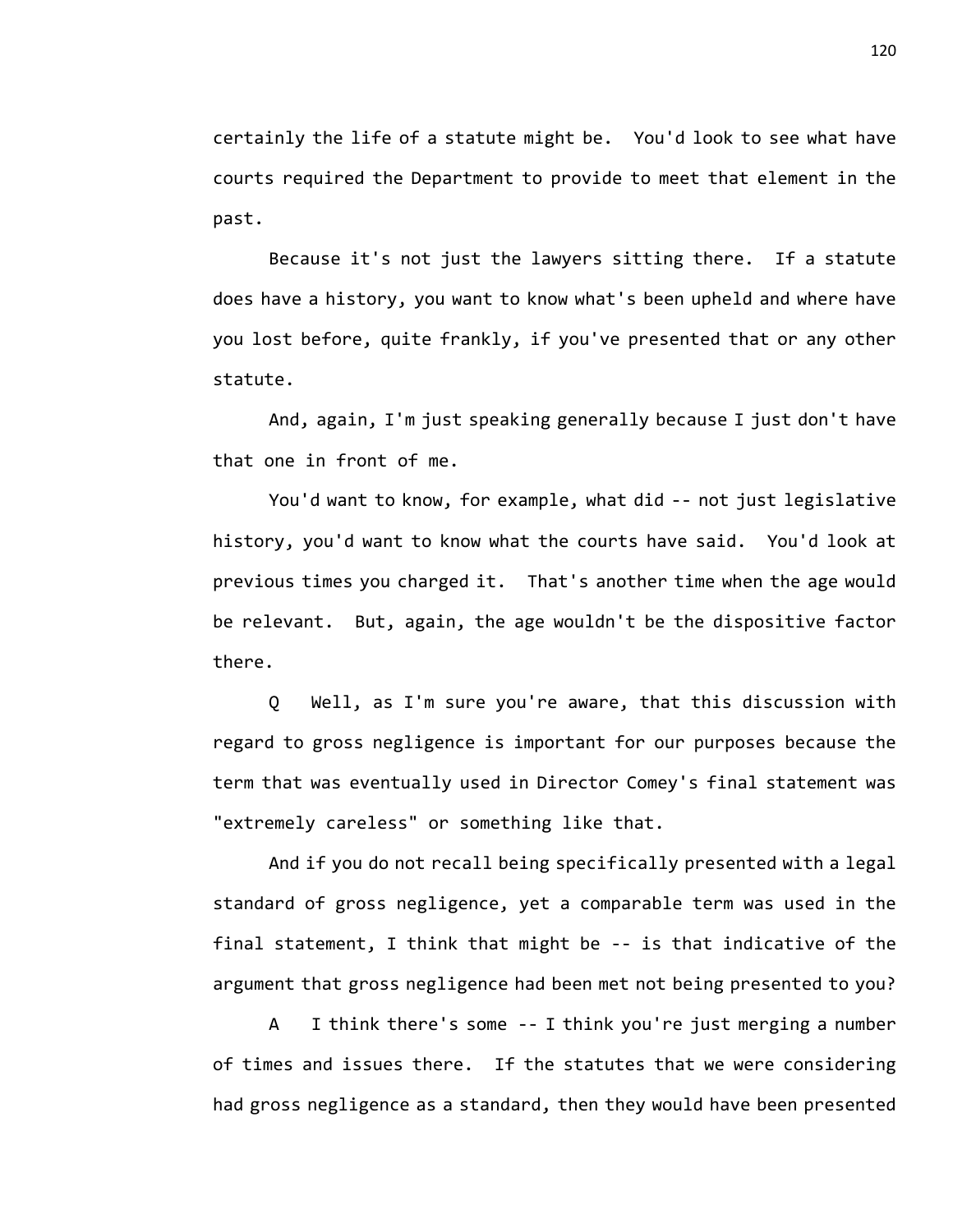to me. I just don't want to misstate here in terms of my current memory and say yes or no and give you something that's not accurate.

In respect to the Director's use of "extreme carelessness," again, I think you have the statement in front of you, my recollection is he was using that to describe it in a way of almost sort of describing the behavior. I did not take that as a legal standard that he was promulgating when he was stating that on July 5th.

Q We understand that --

A And certainly since that occurred before July 6th, I am not quite sure how to help you with the rest of your question. Maybe you can give me some more context.

Q Well, you mentioned legislative history. Were you ever presented any legislative history during this period of discussion whether a particular statute was met by Secretary Clinton's --

A I'd have to go back and see the materials that I was presented with on that day. That wouldn't be the only --

Q But you don't recall the legislative history of the Espionage Act?

A Well, that wouldn't -- again, that would not be the only issue in terms of whether or not the standard had been met. You always start with, what do the facts show?

Q I understand.

A What happened? What happened here and what does it mean? And so as you go from there, you say: Does this statute apply? Does that statute apply? Here's the standard we have for the first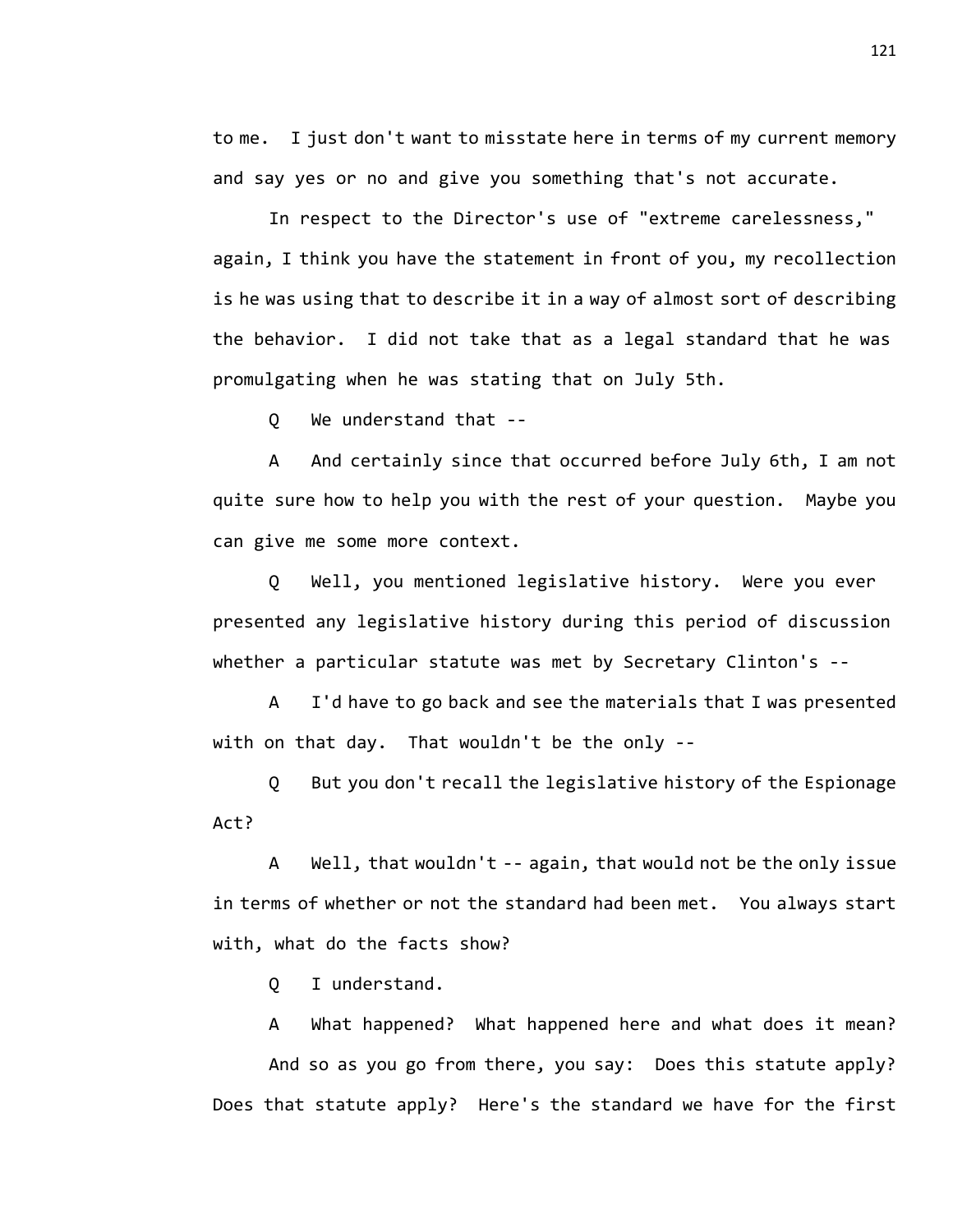statute, the second statute, the third statute -- again, the ones that we were considering.

Q Understood. We've just -- we've heard heavy reliance on the legislative history of the 1917 Espionage Act as providing rationale as to the staleness of the gross negligence statute when being considered as a potential standard that had been met in the Hillary Clinton email investigation.

So if by the fact that we have heard this numerous times now in our prior interviews and that with regard to the legislative history, and if we're hearing that the legislative history had been so heavily relied upon, yet you don't recall being presented that legislative history, I'm just trying to understand where in the Department of Justice that final decision was made to indicate that gross negligence would not be considered as a particular standard --

A Let me be clear --

Q -- and charge Secretary Clinton.

A Let me be very clear. Legislative history does not relate to the issue of the staleness of a statute. It relates to the issue of what is the purpose of the statute. That's what I was trying to express, perhaps not as clearly as I should have earlier. So I just want to clarify that.

Every statute has legislative history. One often refers to it in a host of cases, a host of issues. It is often quoted. Civil rights statutes are probably the most prominent times that we talk about legislative history and talk about why statutes were crafted, et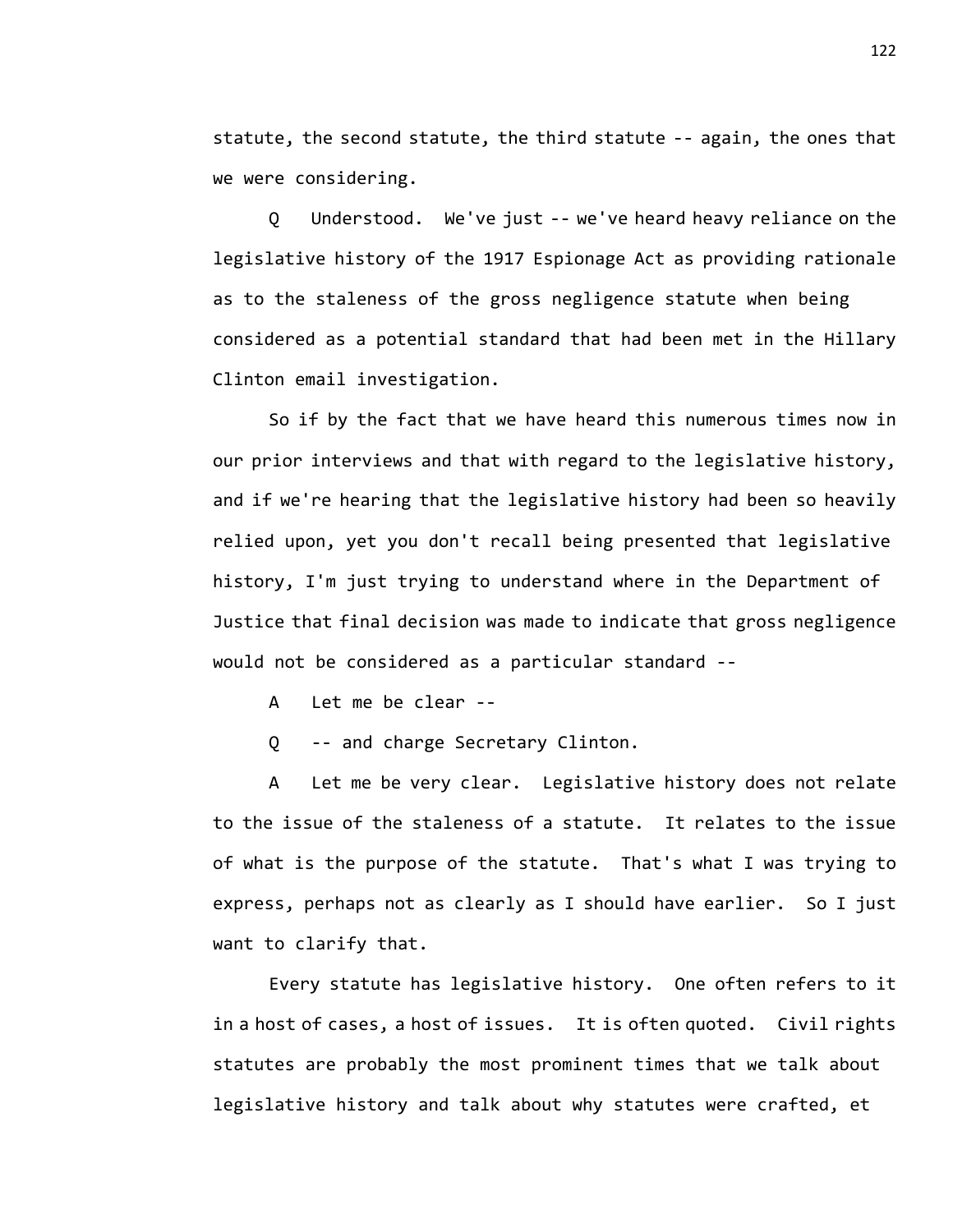cetera.

So, again, I just want to make sure that I am answering you as clearly as I can. It's not the age of the statute that the legislative history informs you about, it's the purpose of the statute, it's what did the framers who wrote it intend for it to encompass, whether it was drafted in 1917 or 2017.

Q Thank you.

A With respect to whether or not that was presented to me on July 6th, again, my view is that if it was an element of the statute that we were considering, if it informed a review of whether or not that element had been met, I believe that it would have been, but I can't tell you that my memory today encompasses that.

There are documents that encompass, there are memos that encompass what we talked about that day. You may have talked to people whose recollections are better than mine. I just don't want you to take from my saying I don't remember that it did not happen. I don't want to give you that misimpression.

Q Did you say that you believe it would have been met?

A No. It would have been -- if it was a relevant issue, it would have been presented to me and discussed. If it had been met, that's something that would have been presented and discussed as well.

When we went through the elements of the statute, there was consensus around the room, and not just in the legal analysis but in the discussion that we were having, that the elements of the statutes under consideration, all three or four, again, had not been met.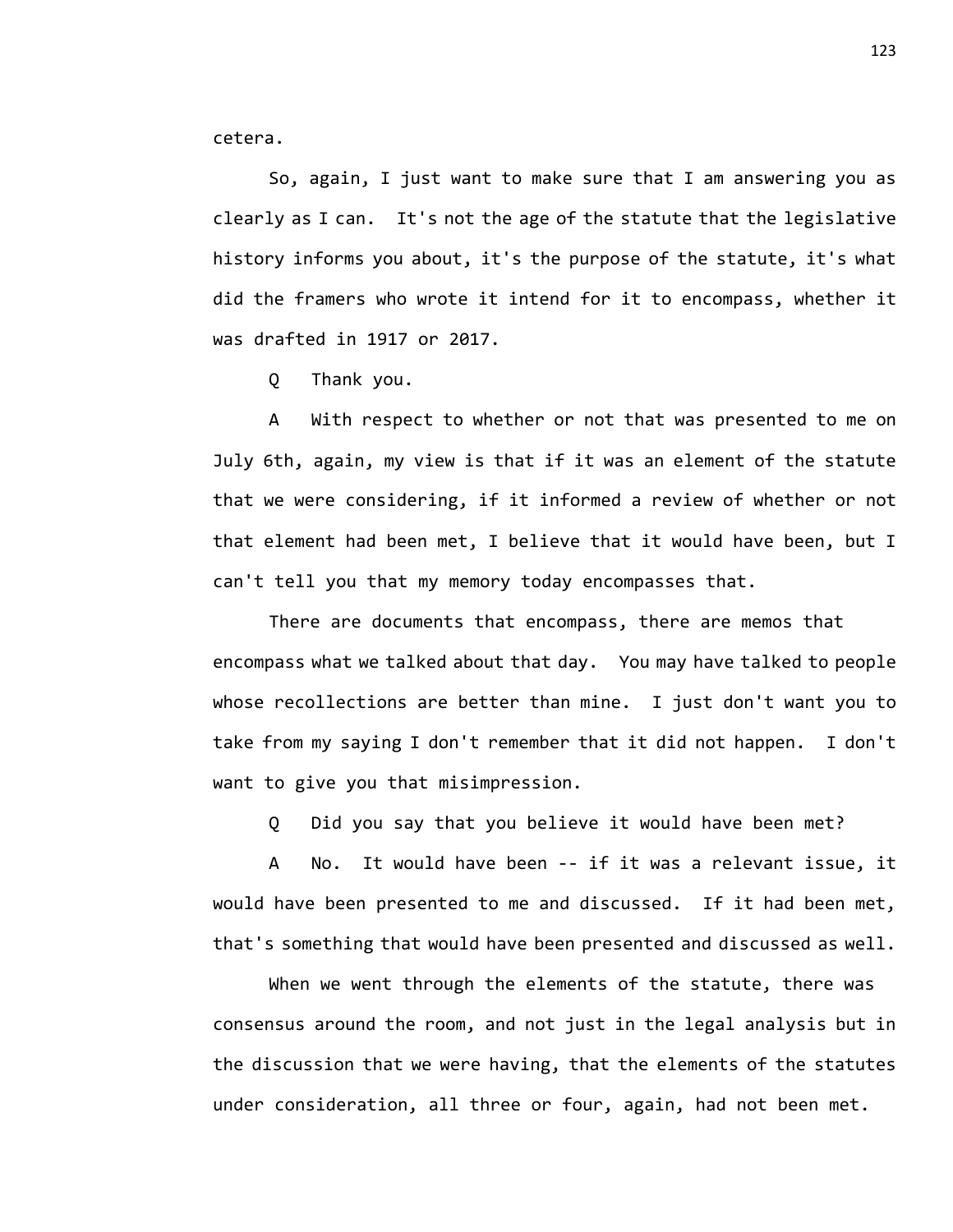Mr. Biggs. Can I just? You mentioned that you were given documents and a briefing of this. Any chance we can get ahold of those documents for review?

Ms. Lynch. I don't have anything, so I can't answer that question.

Mr. Biggs. The Department's been singularly uncooperative. So thank you.

Ms. Lynch. I certainly did not take anything with me. But certainly when we were talking around the room, we were looking at documents and certainly considering statutes and the like. And, again, just to be clear, because I don't remember, please don't take that it did not happen. I just don't want to misstate before this group.

Mr. Biggs. No, I understand that, and I'm not trying to put you -- I mean, a lot of things have -- a lot of water's crossed under the bridge since, and that's for sure, in a lot of things. I know that there's documents. You mentioned a memo that was prepared for your review. And I was just inquiring whether we could get ahold of that. I realize it's probably not in your custody -- unless it is in your custody, and then we'd like to --

Ms. Lynch. No, I have nothing from the Department.

Mr. Biggs. Thank you so much.

Mr. Jordan. Ms. Lynch, when did you learn that an investigation had been opened into possible ties between the Trump campaign and Russia?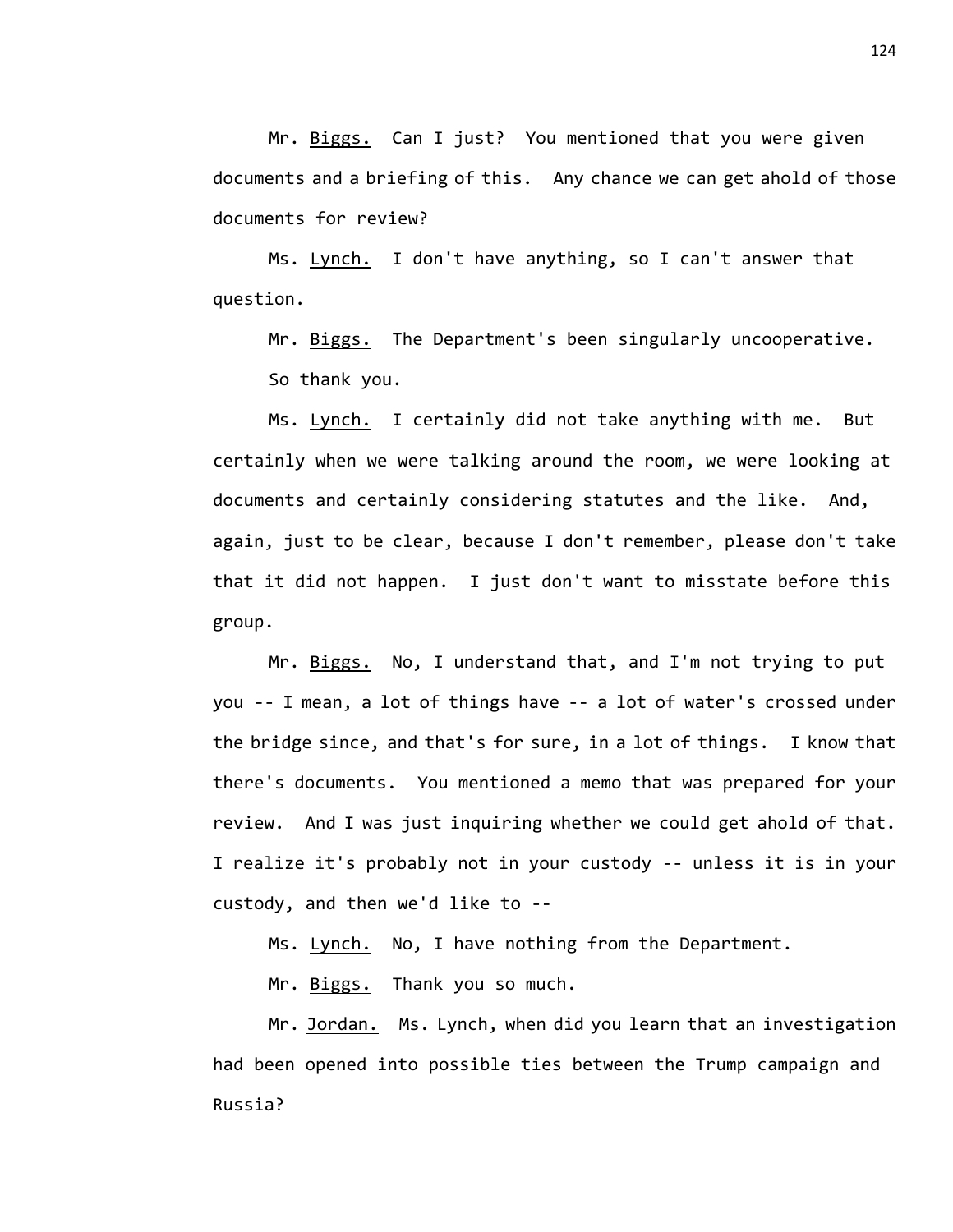Ms. Lynch. Congressman, can you step forward?

Mr. Jordan. I'm sorry about that.

When did you first learn that there'd been an investigation opened into possible ties between the Trump campaign and Russia?

Ms. Lynch. So, Congressman, speaking generally -- and, again, as I mentioned with the group before, my only concern is I don't want to say that there was an investigation opened into the Trump campaign per se -- but as we look at the constellation of things that have come to be known as the Russia investigation, things were brought to my attention in 2016, I believe it was the spring and throughout the summer, of various issues about Russia's attempts to interfere in our electoral process.

Mr. Jordan. It's fair to say the spring of 2016? Can you give the month?

Ms. Lynch. Not as I sit here now. But my recollection is that it would have been some time in the late spring of 2016 that information was brought to my attention, very generally.

Mr. Jordan. Who brought you the information?

Ms. Lynch. It would have been from the FBI.

Mr. Jordan. Who at the FBI?

Ms. Lynch. My recollection is that it would have been the Director and Deputy Director.

Mr. Jordan. Director Comey and Deputy Director McCabe?

Ms. Lynch. Those are the two gentlemen, yes.

Mr. Jordan. Director Comey and Deputy Director McCabe brought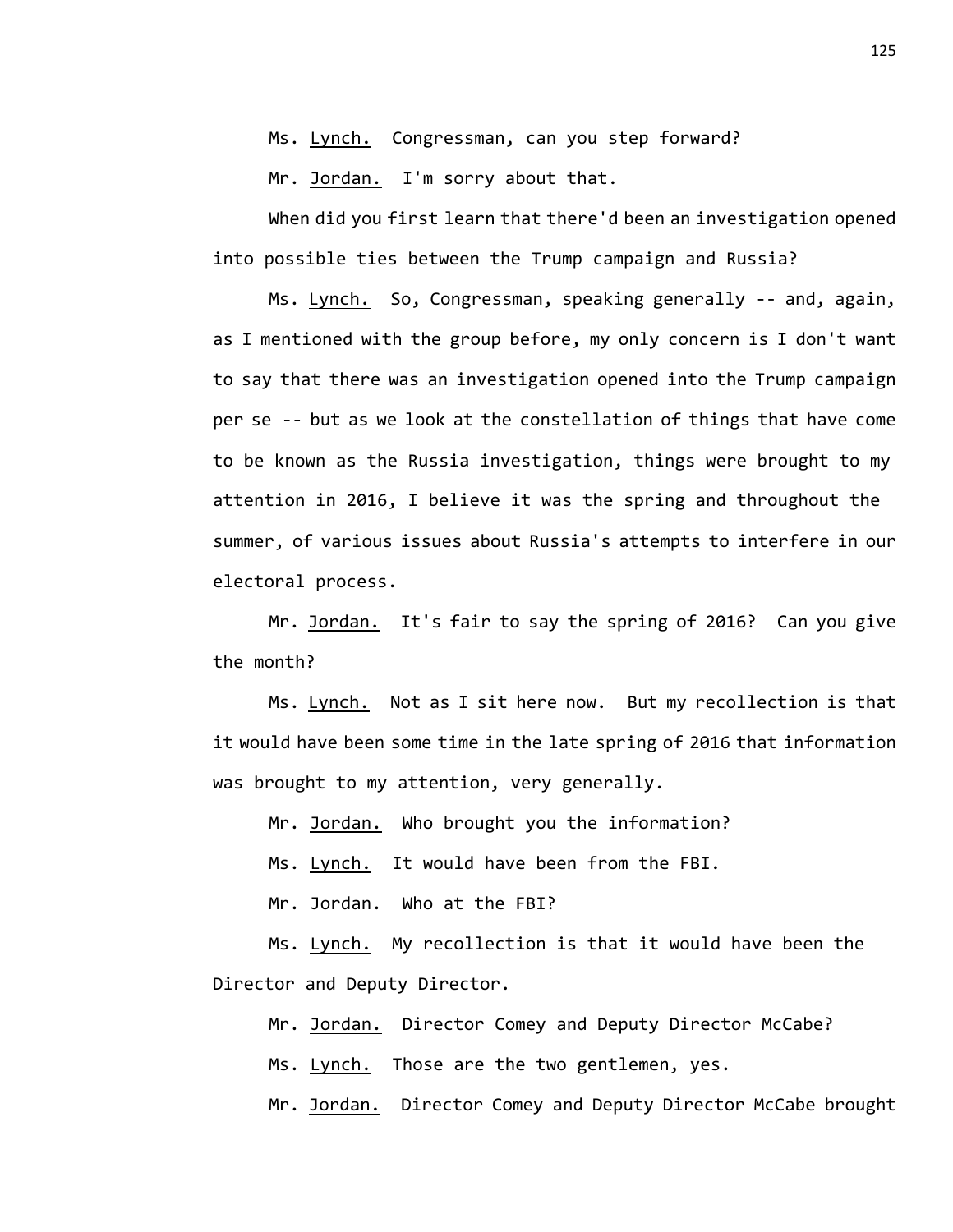you information about the Russia investigation in the spring of 2016?

Ms. Lynch. I wouldn't -- again, and the reason why I'm just being careful is in terms of what we call the Russia investigation, I don't want to misstate it. And I also want to be careful in terms of the classified issues presented.

Mr. Jordan. Does the Department of Justice need to be involved to initiate an investigation?

Ms. Lynch. Into what?

Mr. Jordan. Into Russia. Did you guys need to be involved or was it already started and they brought it to your attention? How does it process-wise work?

Ms. Lynch. I can't tell you exactly when the underlying investigations were officially opened in the computer system. That doesn't come to my level. So I wouldn't be able to say.

Mr. Jordan. I'm just trying to understand, when they brought it to your attention, Deputy Director McCabe, Director Comey brought it to your attention the spring of 2016, did you have to give them some kind of okay, did you have to give them some kind of authorization, or they were already full steam ahead?

Ms. Lynch. This was presented to me as information that -- information that they were aware of and wanted me to be aware of. It was not an action item in that sense. So there was no request for action. It was information only.

So, again, I did not provide any kind of direction, but I was not asked to, and it wasn't an issue that required it.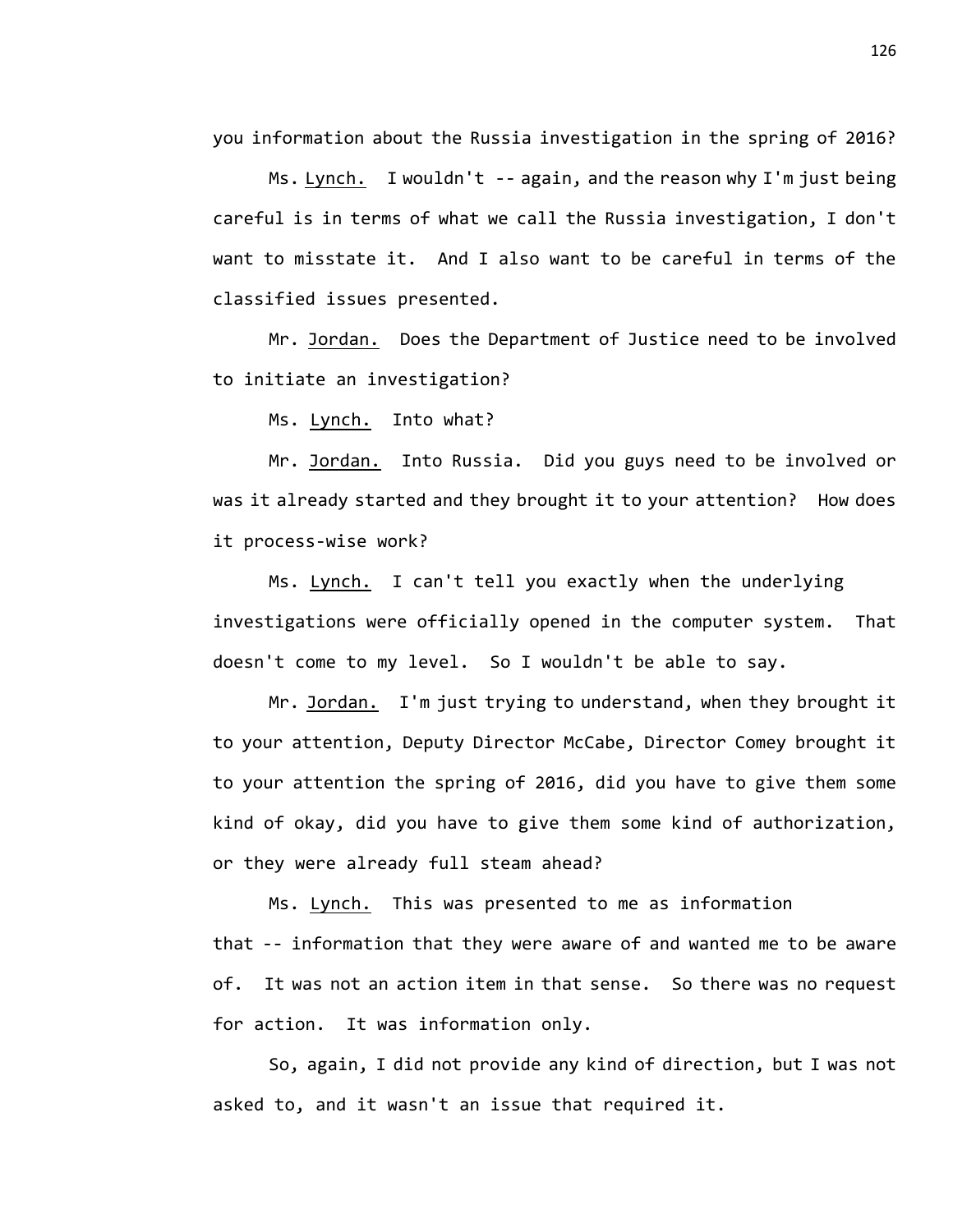Mr. Jordan. Okay. Who from the Department of Justice was involved with the investigation? You learned about it in the spring of 2016. Who from DOJ was directly or actively involved in it?

Ms. Lynch. Again, just to clarify, I would not say that I learned of an investigation in the spring of 2016. I learned of information about the issues. But when the investigation was actually opened, I wouldn't be able to tell you.

Mr. Jordan. When did you learn that it was named Crossfire Hurricane?

Ms. Lynch. I don't know when I would have learned that. I just -- it wouldn't have made an impact on me enough to remember when or if I did. I just don't know.

Mr. Steele. Do you know Christopher Steele?

Ms. Lynch. I do not.

Mr. Jordan. Never worked with him, never met him, never communicated with him?

Ms. Lynch. Not to my knowledge or recollection, no.

Mr. Jordan. Did you know that he had worked with the FBI in several times prior to his involvement with the dossier in the Russia investigation?

Mr. Weinsheimer. I would object to that question to the extent that it could reveal classified information potentially. Maybe if you could rephrase the question.

Mr. Jordan. It's been widely reported that Christopher Steele was a confidential human source with the FBI and other work and that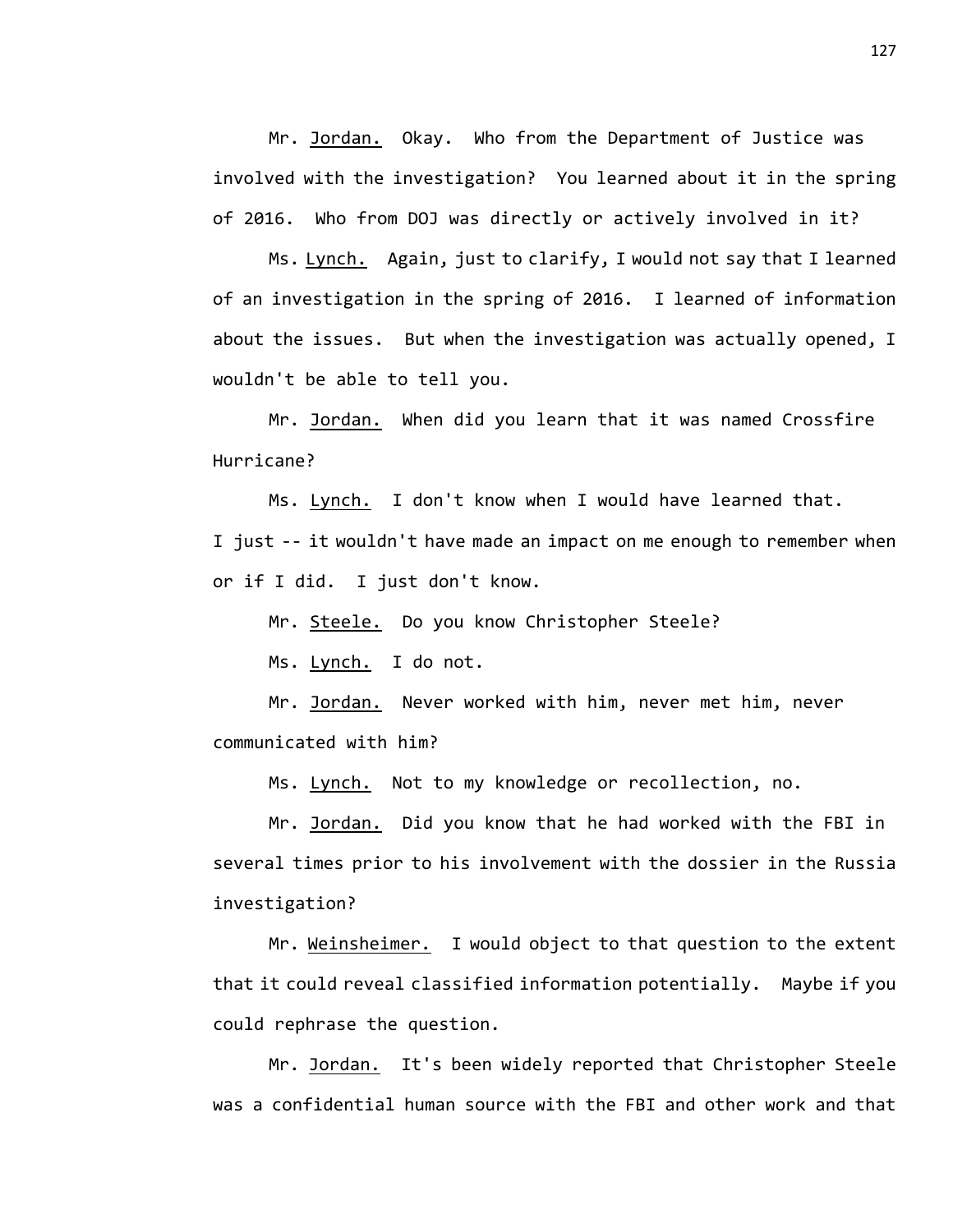he's the author of the dossier. I'm just trying to figure out what basis, what kind of knowledge the Attorney General, Attorney General Lynch, had of that situation.

Ms. Lynch. I just want to make sure that I'm -- - that we're clear on the question.

Okay. I was not -- I don't know Mr. Steele and didn't have any knowledge of him during my time as Attorney General, so I'm not able to give you any information about that.

Mr. Jordan. Did anyone talk to you about Mr. Steele in the course of the investigation?

Ms. Lynch. Not that I recall.

Mr. Jordan. Did anyone at the FBI brief you about Mr. Steele and the fact that it was his work that became the basis of the dossier? And as we now know, the dossier was part of the FISA application. Did anyone talk to you about Christopher Steele?

Ms. Lynch. Just to unpack that again very generally, I don't recall anyone mentioning Mr. Steele by name to me while I was Attorney General at all. So therefore -- but I don't know if someone briefed me on information relating to him. I wouldn't be able to connect it to his name if that were the case.

So at this point I would have to say, no, nothing was ever brought to my attention about Mr. Steele, either specifically or generally. I don't know, again, as I say, if information he provided was in briefings to me. I wouldn't be able to tie it to him in that way to really answer that question.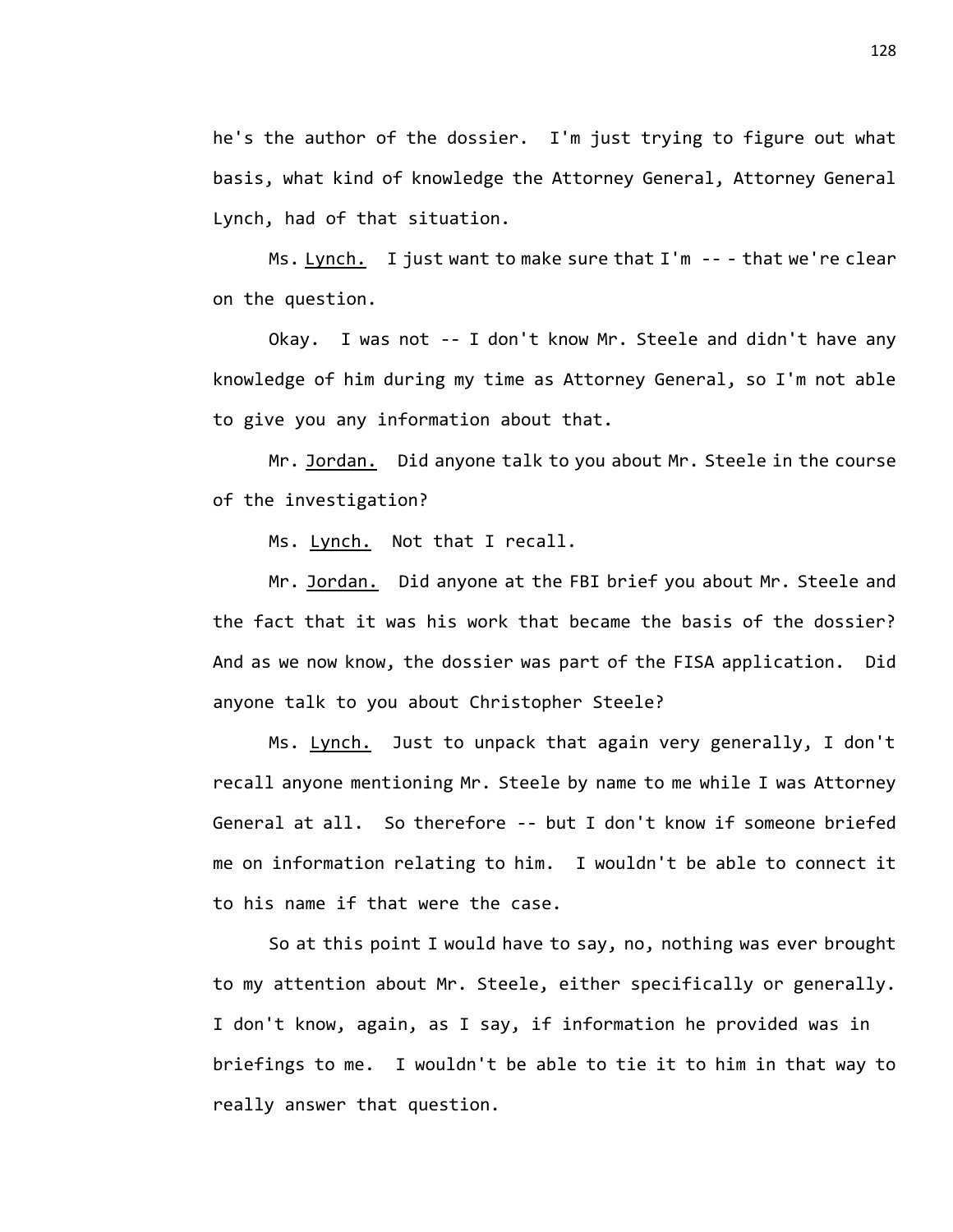Mr. Jordan. When did you first learn about the dossier?

Ms. Lynch. I'm not sure what you're referring to as the dossier. It's not a term that we used at all and it was a term that I only heard about in press reports after I left the Department.

Mr. Jordan. You never heard of the dossier and Christopher Steele's work product prior to leaving the Department?

Ms. Lynch. I heard the term dossier applied to a collection of materials, but it was not a term that was used within the Department to describe intelligence generally. And so no one ever came to me while I was Attorney General and talked about a dossier in any case, because it isn't the terminology that we used.

And that was why, Congressman, I was saying earlier that, while I have no knowledge of Mr. Steele, again, I don't believe I was briefed on his information, but it's entirely possible that I may have been without a name being attached to it. So that's why I can't say with specificity that I would never have been briefed on that information.

Mr. Jordan. Well, we've heard from other folks at the Justice Department, and specifically the FBI, about when they started to first learn about the dossier and receive, I view it as installments or various parts of the dossier that became packaged together and became what's known as the Steele dossier. They were receiving those over the course of the summer and into the fall of 2016.

Were you ever briefed on any or all of those reports that Mr. Steele was giving to the FBI that then became what's commonly referred to as the Steele dossier? And if so, who were you briefed by?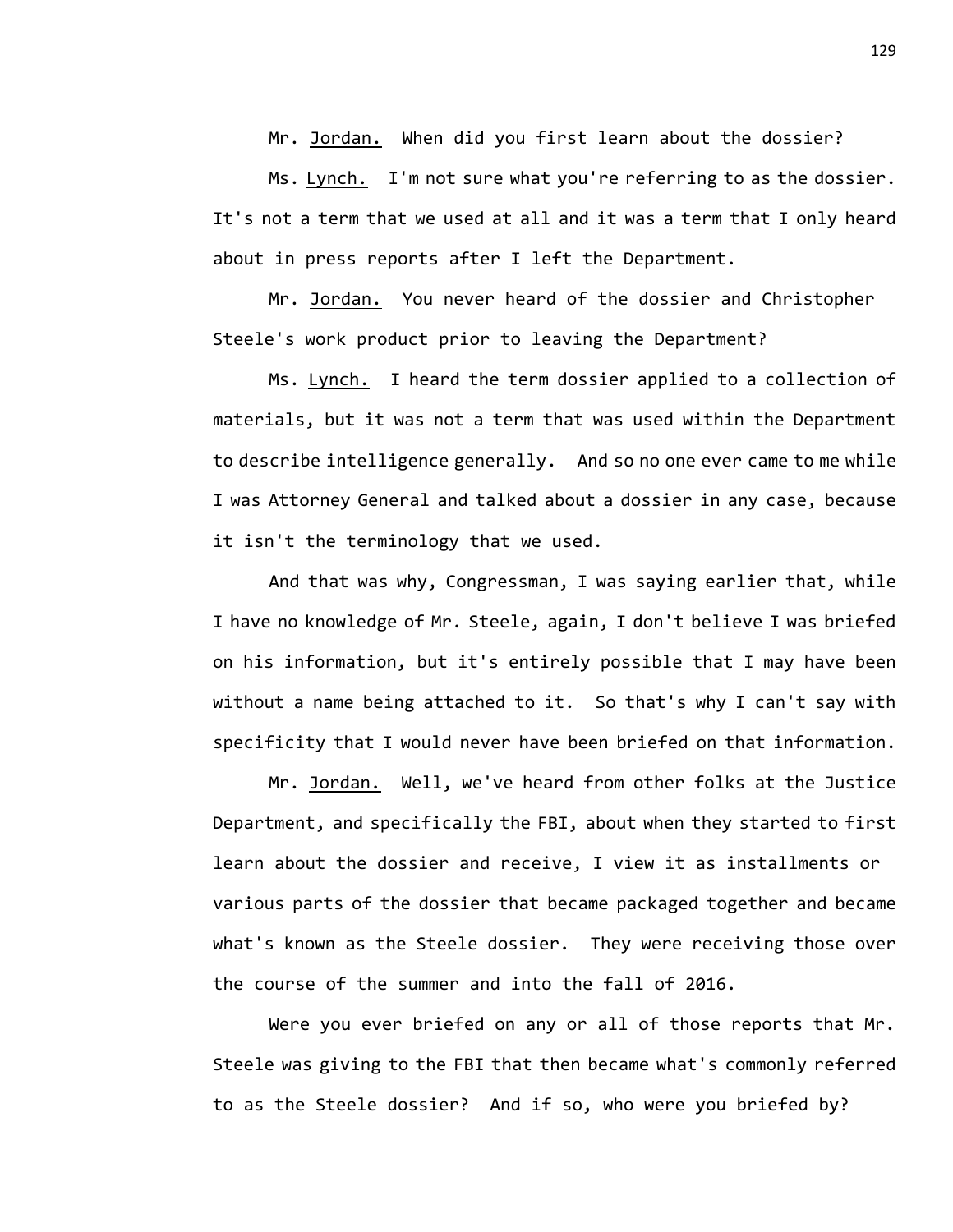Ms. Lynch. Congressman, I'm just not able to answer in a way that's helpful to you, because, again, I was briefed on a lot of things over the summer of 2016, going into the fall. But I'm not able to -- I'm not -- I don't know if those things that I was briefed on were sourced by Mr. Steele or not.

Mr. Jordan. Well, let's --

Ms. Lynch. And that's why I'm not able to attribute it to him.

Mr. Jordan. Okay. That's fine. Let's back up, let's back up.

Spring of 2016, Director Comey and Deputy Director McCabe come and tell you they are investigating. Whether it's been officially launched or authorized, your answer earlier was you weren't sure at that point. But there's information that they have that they presented to you in the spring of 2016.

So between the spring of 2016 and your tenure in office, how many other times did you get briefed on the Trump-Russia investigation?

Ms. Lynch. So, first of all, when I spoke with the Director and Deputy Director in the late spring of 2016, it was not presented to me as, "We are investigating this." It was simply a presentation of some information that I needed to know. And we did not discuss action items at that time. So I just don't want to mischaracterize it for you.

Mr. Jordan. Can you characterize --

Ms. Lynch. With respect to --

Mr. Jordan. You said it was information that you needed to know. Can you characterize that type of -- what that information was?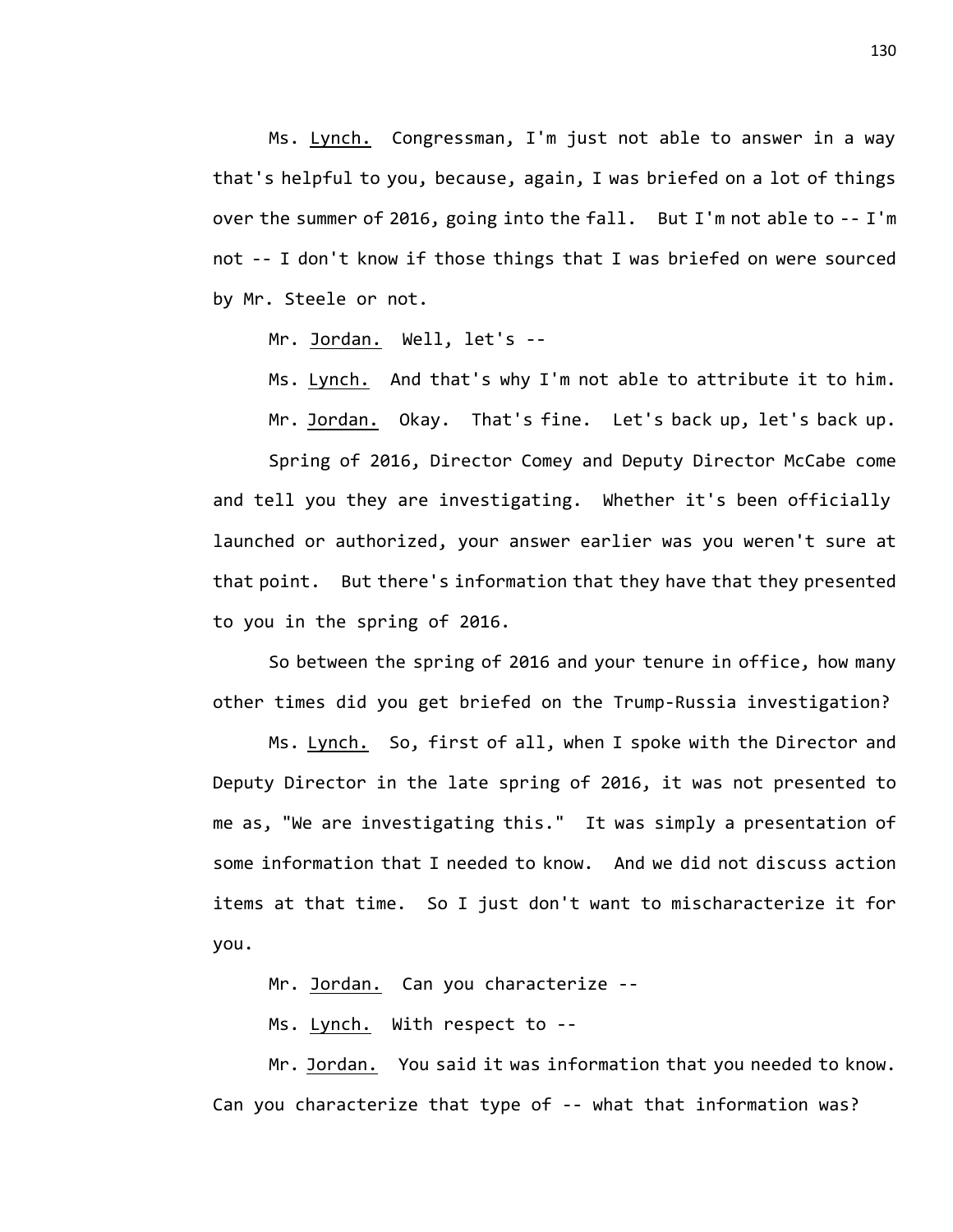Ms. Lynch. Not in this setting, no.

Mr. Jordan. Okay, that's why I asked. All right, keep going. Ms. Lynch. With respect to continuing through the summer and fall of 2016, I was briefed in my capacity as the Attorney General on a number of issues that related to Russia, some of which, I think, came through either the FBI and some of which would have been at the National Security Council level.

I'm not able to go into the National Security Council level information because of its classified nature. And also the information from FBI, I think some related to cases and, again, some would be classified.

And if, for example, you had a specific memo you wanted to show me to see if I had gotten information, then I would be able to, I think, consider whether I recalled seeing it or not.

But just as in terms of the components of the Steele dossier, I'm not able to break them down for you now and say when this came over the transom or when this did not.

Mr. Jordan. How often were you briefed?

Ms. Lynch. With regard to which issues?

Mr. <u>Jordan.</u> The Russia issue, the Russia investigation, how often were you briefed by the FBI?

Ms. Lynch. I don't recall a specific number. I know that, as I mentioned before, there were briefings at the NSC level and there were briefings at the FBI level about cases. We were looking into whether or not Russia was involved in some hacking cases. Those were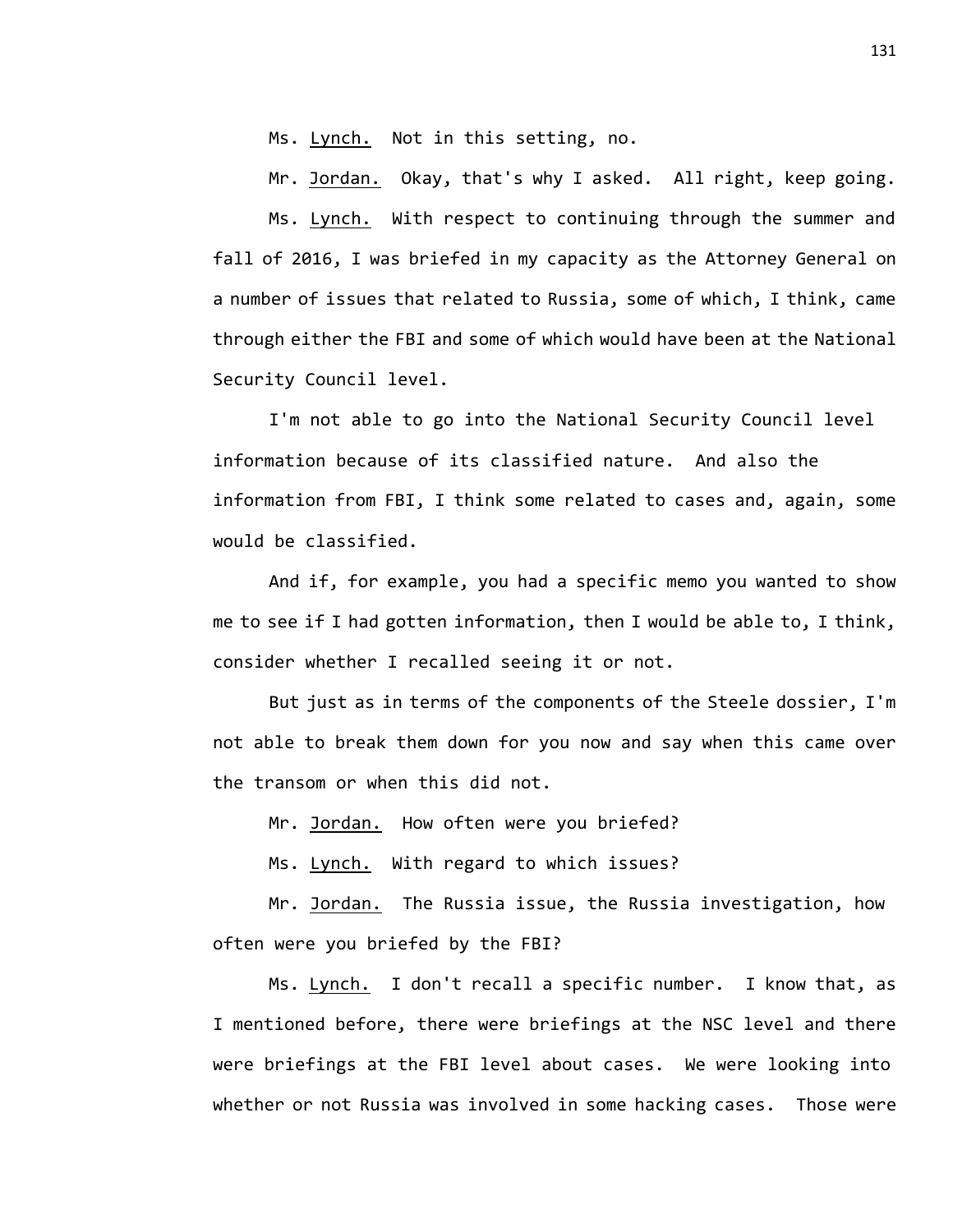specific case issues.

Mr. Jordan. Were you told on July 31st, 2016, when they officially opened the investigation, were you told -- were you a part of that decision or how -- or were you told about that decision? How did that play out?

Ms. Lynch. That wouldn't rise to the level of the Attorney General, so I don't have that information for you. It wouldn't have been brought to my attention.

Mr. Jordan. So it was brought to your attention in the spring of 2016 that there was information that you needed to know regarding Russia. And then a couple months later or sometime in the middle of summer, July 31st, they actually opened an investigation into Trump campaign-Russia, but they don't tell you about that.

Ms. Lynch. Well, again, I would have to say I would not characterize it as an investigation of the Trump campaign at that time. It was never described that way to me. And certainly with respect to opening of an investigation, the literally opening the file, getting the number in the computer, that's not something that would come to the level of the Attorney General.

Mr. Jordan. But, Ms. Lynch, we know that the FBI opened the investigation Crossfire Hurricane on July 31st, 2016. I'm asking, did you know that?

Ms. Lynch. I have told you that I didn't and that I wouldn't have.

Mr. Jordan. There was no -- they weren't going to tell your -- well, why wouldn't they tell you that they opened an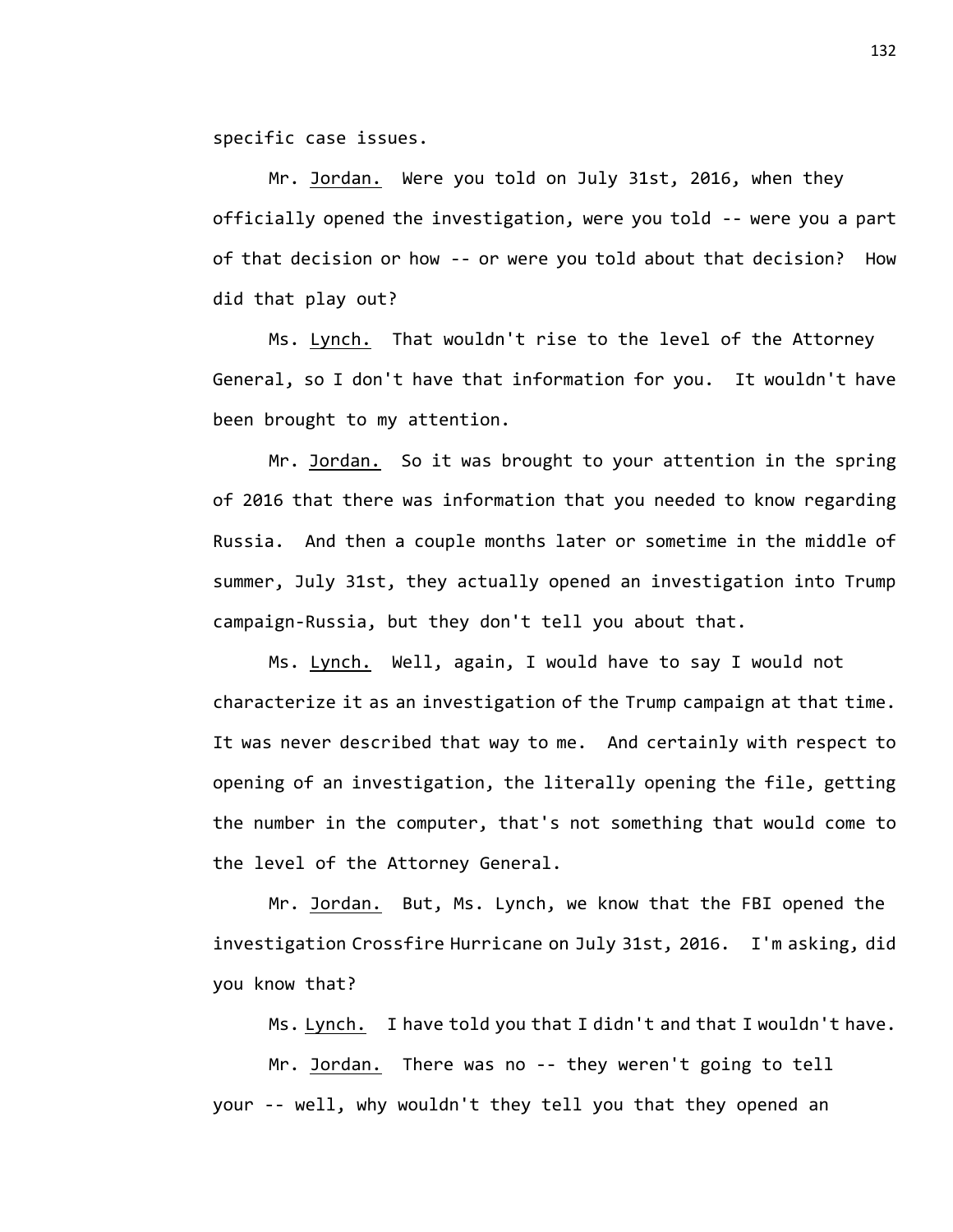investigation? I guess I'm trying to figure out, you're told in May or the spring of the year about information related to Russia, but you're not told the date they actually officially opened an investigation?

Ms. Lynch. That's correct.

Mr. Jordan. Crossfire Hurricane starts on this date and you're not told?

Ms. Lynch. That's correct. There would have been information --

Mr. Jordan. That's normal?

Ms. Lynch. Yes, absolutely normal. With respect to the opening of investigations, they are opened all the time at different points in time.

Mr. Jordan. Okay.

Ms. Lynch. And the processes are followed. But it's not something that comes to the level of the Attorney General.

Mr. Jordan. How about Bruce Ohr? Do you know Bruce Ohr?

Ms. Lynch. I do know Bruce Ohr.

Mr. Jordan. You do?

Ms. Lynch. I do know Bruce Ohr.

Mr. Jordan. Okay. Tell me about how long you've known him and how long you've worked with him.

Ms. Lynch. Mr. Ohr?

Mr. Jordan. Yeah.

Ms. Lynch. I knew him briefly when he was an AUSA in Manhattan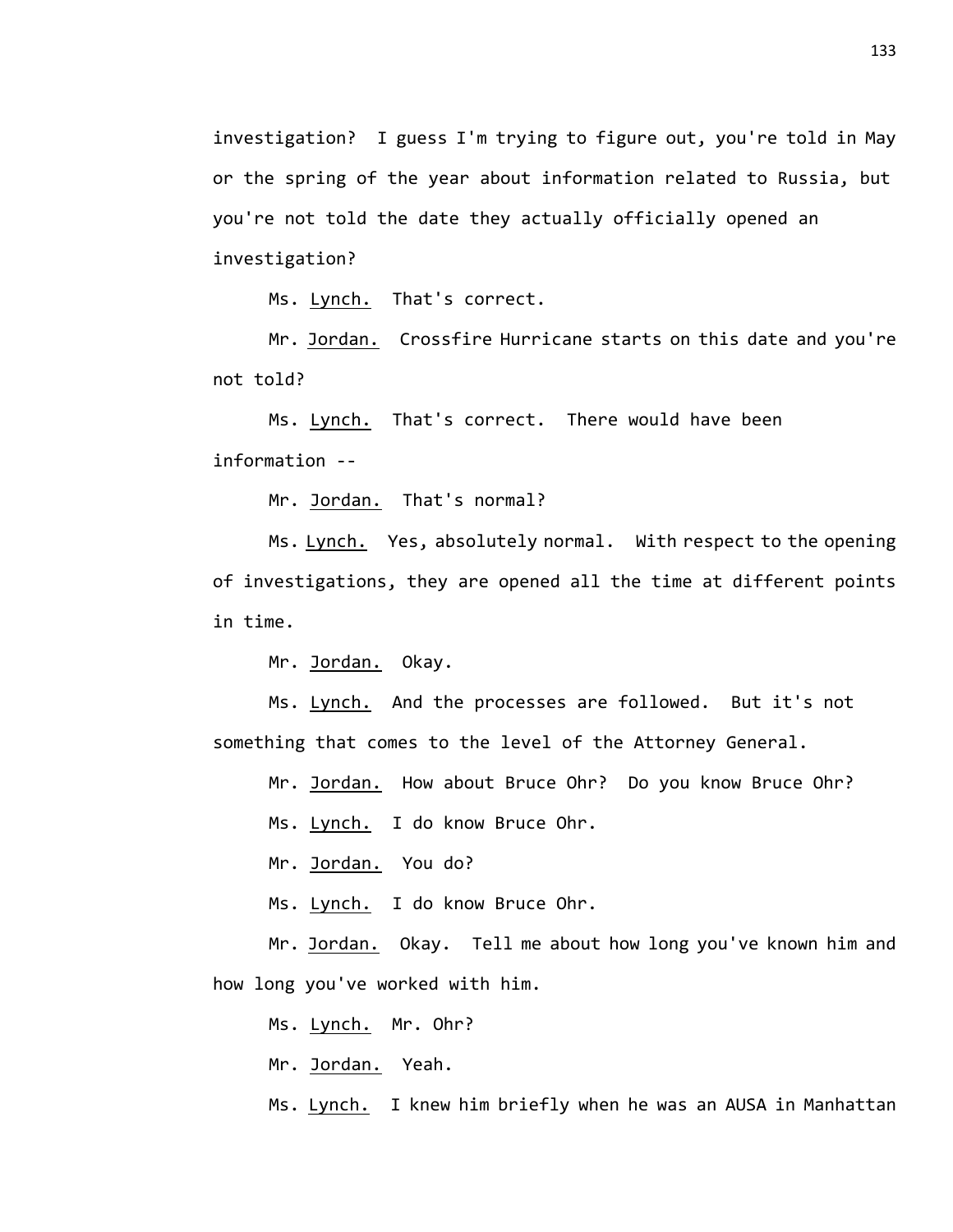and I was an AUSA in Brooklyn. Not well. I came to know him more when I returned to the Department in 2010 as the U.S. Attorney in Brooklyn because he was at that time working at Main Justice. I don't believe we worked directly together.

My recollection is that he -- his portfolio included organized crime work. My office in Brooklyn was very, very involved in international organized criminal work, specifically transnational organizations. And so we had a lot of professional interaction with him as an office.

When I became the Attorney General, I would see him more often. We don't have a personal relationship, but I've known him professionally for a number of years.

Mr. Jordan. How often would you interact with him on a daily basis, weekly basis, professionally at the Department?

Ms. Lynch. He would attend meetings in the Attorney General's conference room, and I believe probably on a weekly basis, with a large group of people, large staff meetings at which point different components would give brief reports on issues, either, for example, important cases, press issues, just things that they were working on. And he would be part of the large group that would be in those meetings.

I don't recall having, like, one-on-one meetings with him, for example. I don't think I had the need for that.

Mr. Jordan. Did you know Bruce Ohr was providing information to the FBI regarding the Russia investigation?

Ms. Lynch. No, I don't have any information about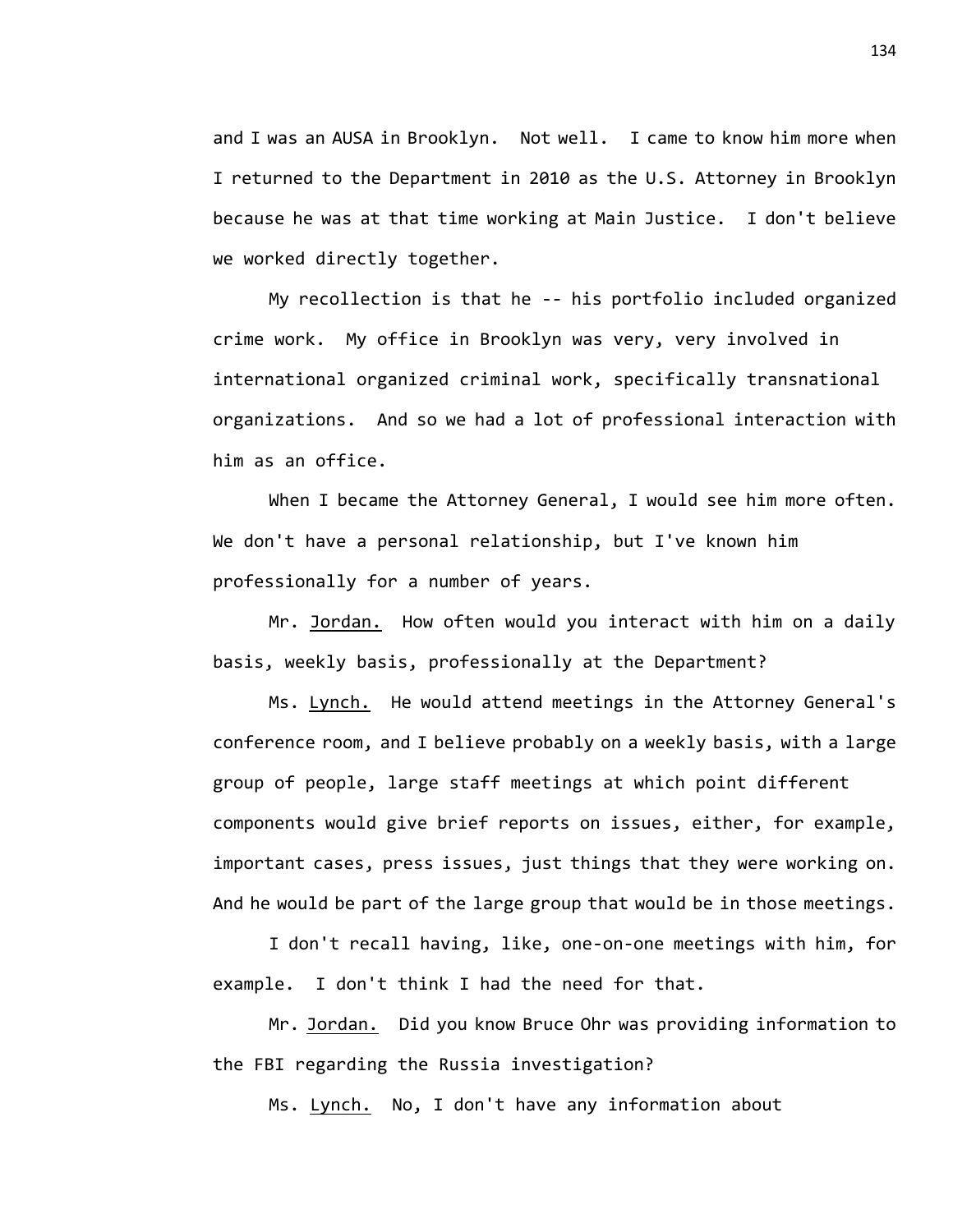Mr. Ohr -- Mr. Ohr's connection to information about anything about Russia.

Mr. Jordan. He was actually -- did you know that Bruce Ohr was providing information to the FBI regarding what Christopher Steele had told him?

Ms. Lynch. Since I don't know Mr. Steele, the same answer would be, no, I don't.

Ms. Jordan. Do you know Glenn Simpson?

Ms. Lynch. I do not know Mr. Simpson, no?

Mr. Jordan. How about Bruce Ohr's wife Nellie, had you ever met her?

Ms. Lynch. I don't believe I have ever met her. She may have attended a holiday party or something. But I just -- I don't have a recollection of meeting her.

Mr. Jordan. When Mr. -- I didn't review this -- but when Inspector General Horowitz did his investigation --

Ms. Lynch. Congressman, I'm having trouble hearing you, I'm sorry.

Mr. Jordan. I'm sorry.

Did the inspector general interview -- I'll save that question. Has Bob Mueller talked to you?

Ms. Lynch. At what point in time? Not recently. Not in years. Mr. Jordan. In relation to the special counsel's investigation. Ms. Lynch. No.

Mr. Jordan. All right.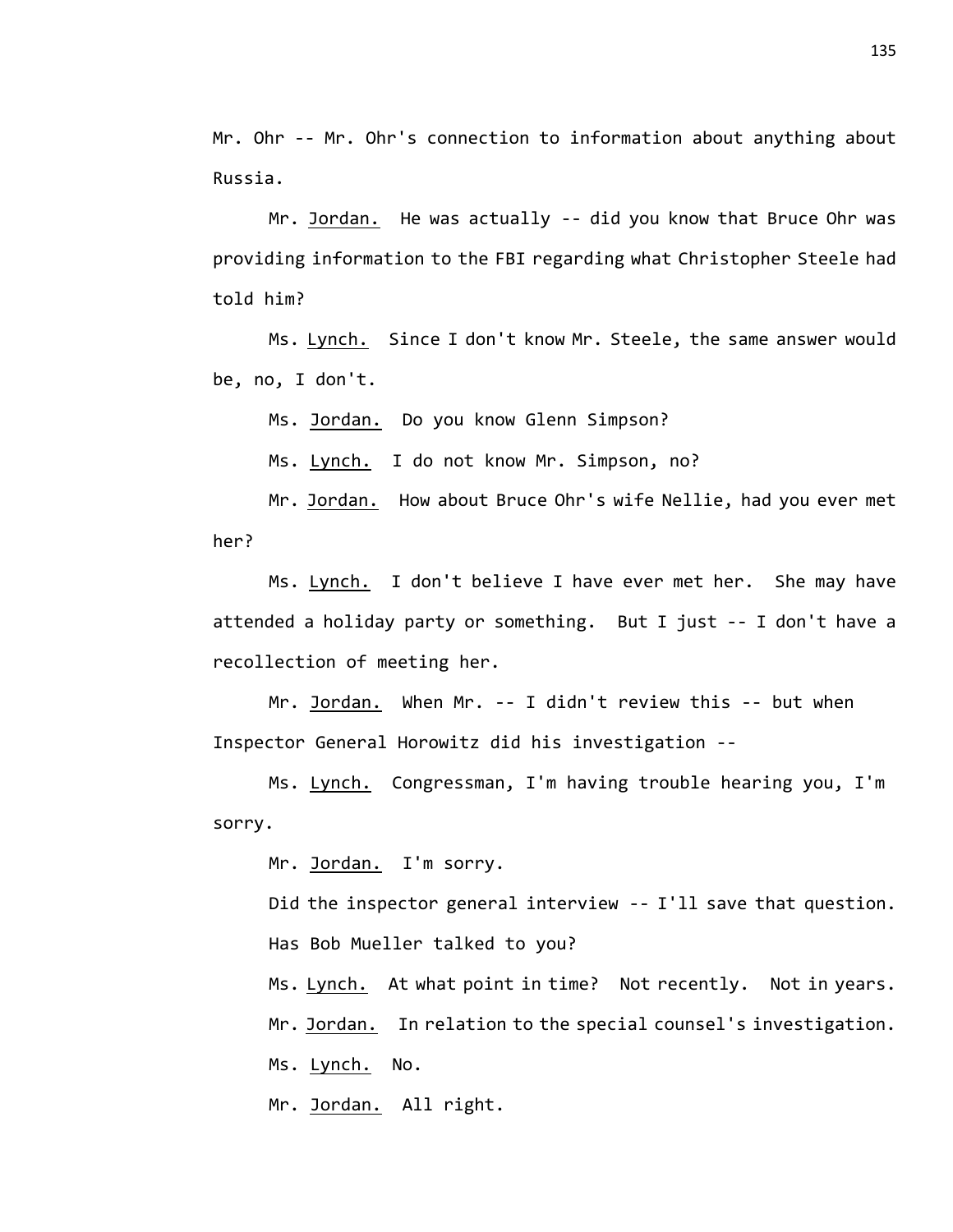I want to go back to your meetings with the FBI over the summer of 2016. You said, again, you learned in the spring and you had periodic meetings with the FBI, updates on investigations.

Again, how often would those happen? Is that a weekly occurrence? Or how often did those meetings happen?

Ms. Lynch. I had thrice-weekly security meetings with FBI leadership when I was Attorney General, usually Monday, Wednesday, and Friday. Sometimes my travel would knock it down to two times a week.

In those meetings I would often get updates on cases or issues, often policies. So at some times at those meetings I might get an update on a case. For example, I mentioned the DNC hacking case was one that was an active case during the summer of 2016. I don't have a recollection as to how many of those briefings on that specific case there were, though.

With respect to Russia's attempts to interfere in the election generally, through anyone, again, I don't have a recollection of a specific number of times we discussed that. And over the course of the summer most of briefings on that issue were shifted to the National Security Council level.

Mr. <u>Jordan.</u> Okay. So three times a week you meet with FBI leadership, that was the practice?

Ms. Lynch. Yes. That was a security briefing where we discussed the threat stream, we discussed a number of things arising out of the President's daily briefing, a number of things I'm not able to go into in this setting, but it was a high-level security meeting.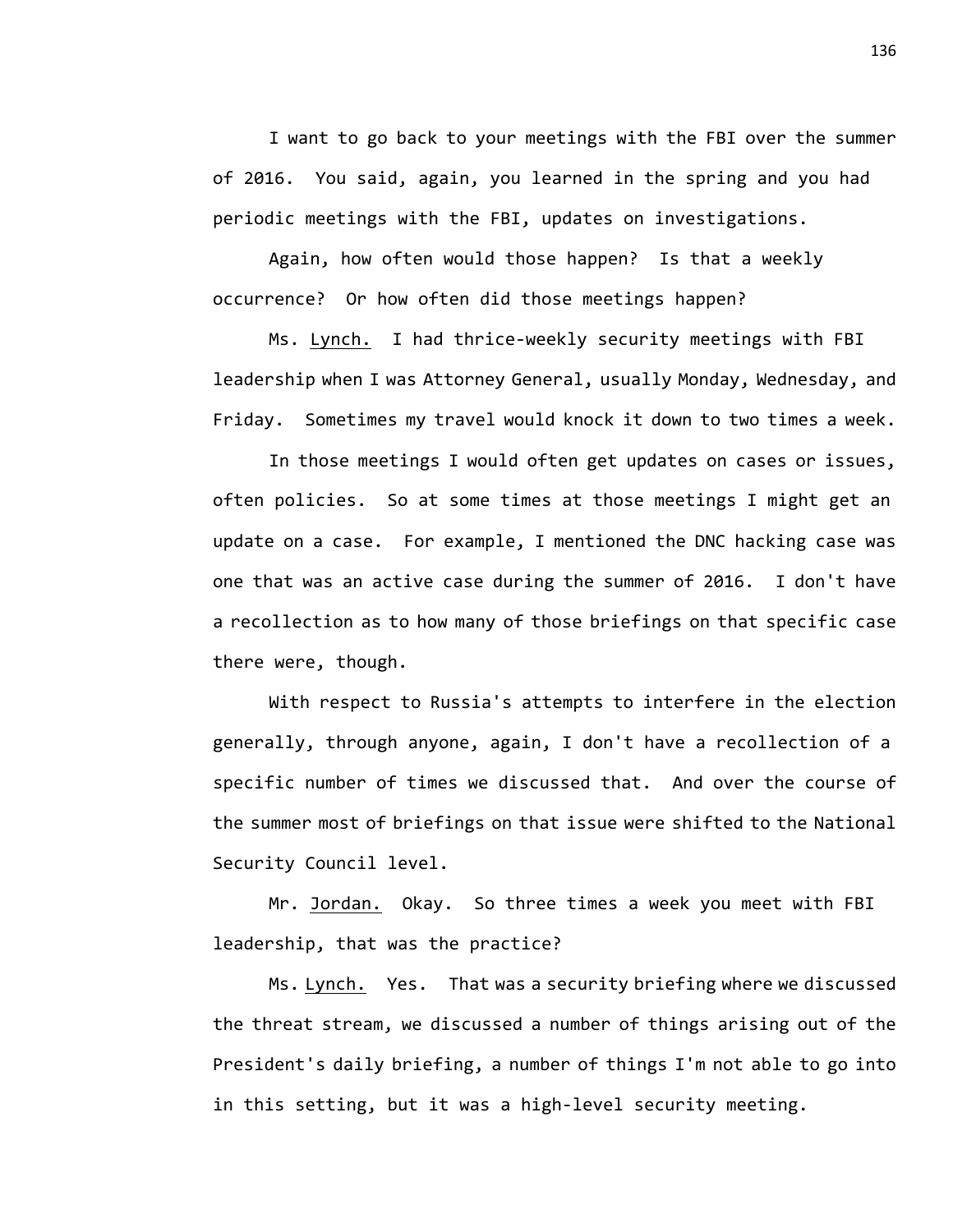Mr. Jordan. Three times a week, that's throughout your tenure. Every week, unless you're traveling, you're meeting with the top people at the FBI three times every single week?

Ms. Lynch. Generally, yes.

Mr. Jordan. Okay. And you're saying that they didn't tell you that they had just opened an investigation into the Trump -- possible Trump campaign and Russia coordination on July 31st, 2016? You meet with them three times every week and they're not going to --

Ms. Lynch. It wouldn't have needed to. I mean, once they tell me that they're looking at certain things, I would obviously know that it was pursuant to an investigation. But the technical thing that --

Mr. Jordan. So when did you know that the investigation was actually launched and going on then? They didn't tell you that they opened it on July 31st. When did you know as the Attorney General that they were looking at the Trump campaign and possible Russia influence with it?

Ms. Lynch. Again, I want to be clear that my understanding was that it was not an investigation of the Trump campaign. That was not the entity under investigation. My understanding of the investigation that was going on and the issues that were being looked at was Russian interference in the system.

And certainly by the early summer of 2016 I was aware that we as a Department, including the FBI, were looking at that. So, again, it would not surprise me to learn that the investigation opened on July 31st, it wouldn't surprise me to learn that it opened on July 15th.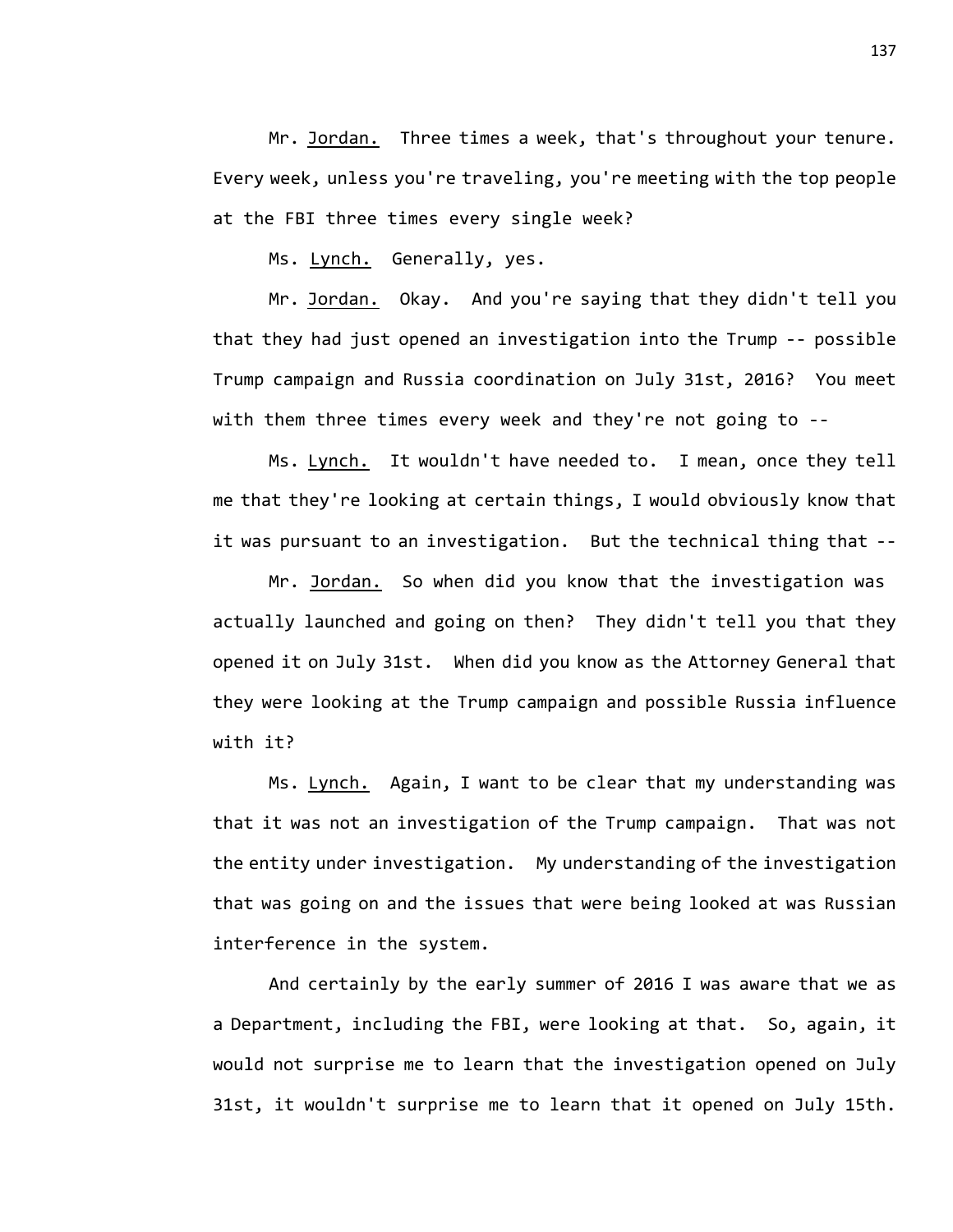That wouldn't be the relevant issue to me.

Mr. Jordan. That's not -- I'm not asking --

Ms. Lynch. The issue to me was, what are we doing about it?

Mr. Jordan. I'm not asking if you were surprised or not surprised. I'm asking, when did you know it was opened?

Ms. Lynch. I'm not able to give you a date.

Mr. Jordan. I believe the Attorney -- or, excuse me, the FBI Director told us just a couple days ago that there were several individuals that they had -- went to the FISA court to get a FISA warrant for. And we know some of those individuals were associated with the Trump campaign. But you're saying that the Trump campaign was not under investigation?

Mr. Weinsheimer. I would object to that question only to the extent that you talked about FISA applications. And I don't want any answer this witness gives to be construed as any confirmation of any FISA application.

Ms. Lynch. So with respect -- if I understand your question -- I'm sorry, I don't think -- can you repeat your question, Congressman? I'm sorry.

Mr. <u>Jordan.</u> Okay. I misstated. They opened a file on four individuals, my understanding is -- if we can correct the record -- not a FISA application, but a file on four individuals. And those individuals, at least my knowledge is, some of those individuals were associated with the Trump campaign. But you're saying there was not an investigation into the Trump campaign.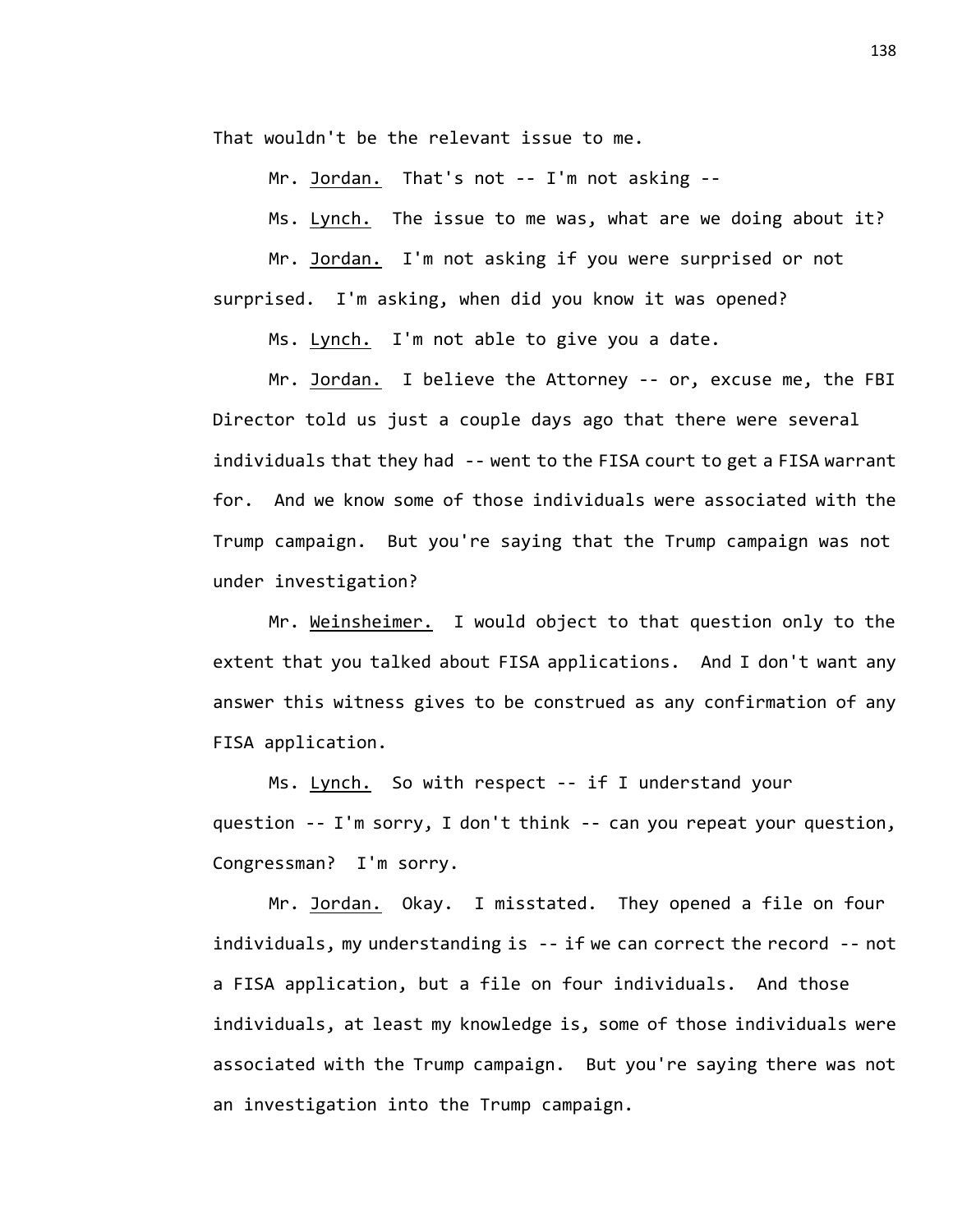Ms. Lynch. Congressman, I would characterize it as an investigation into Russian efforts to infiltrate the election through a host of ways, including some individuals, and also other areas as well that are just separate from this.

It was not -- it was not an investigation of the Trump campaign, per se, as far as I understood it.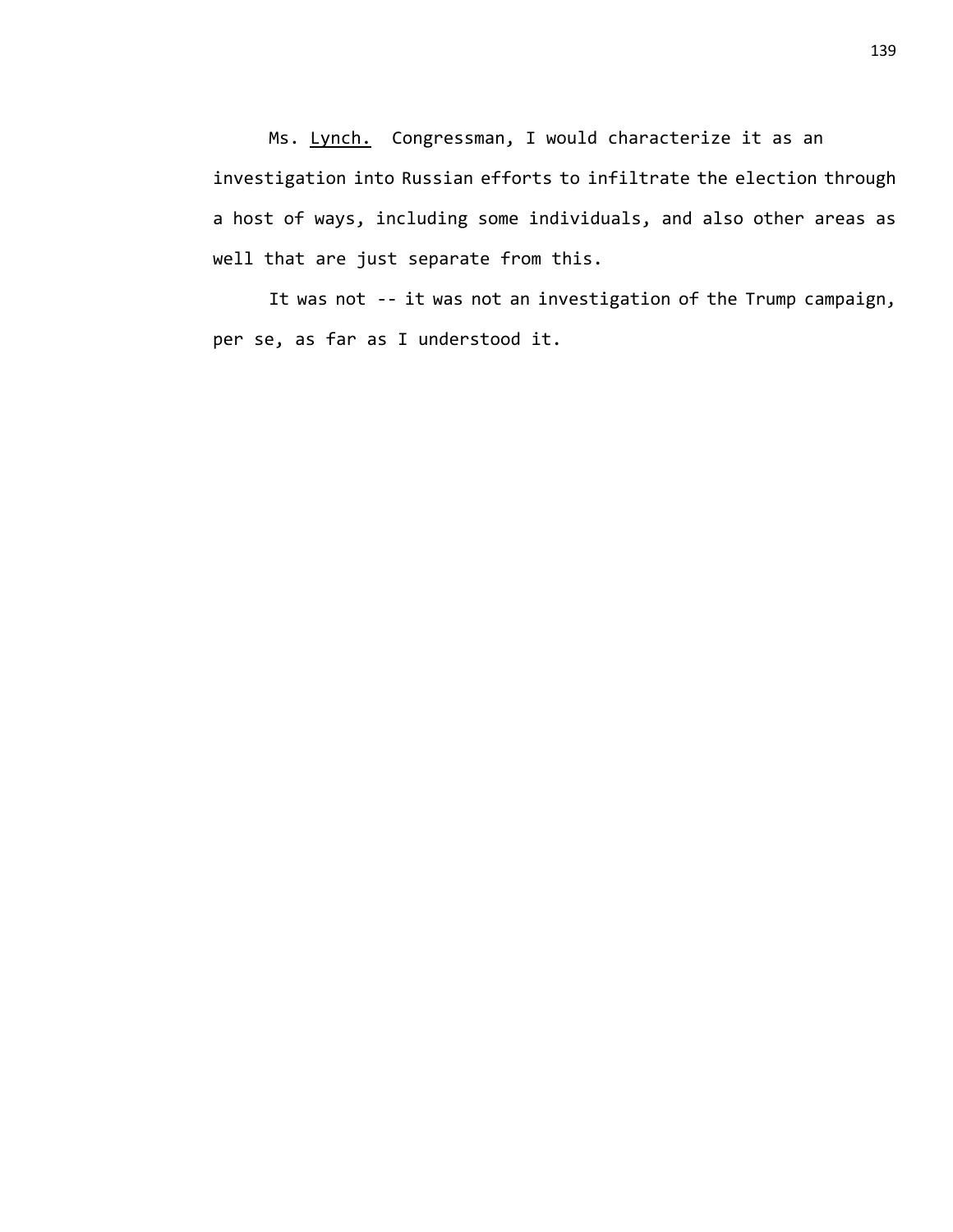[2:52 p.m.]

Mr. Jordan. Okay. I'll yield back to the staff. I got a few more, but I can wait a few minutes on these.

Mr. Biggs. Can I ask a question? Just a couple questions. By way of laying a foundation of the question I really want to get to, is, if I understand correctly, you were never told of a term "dossier," but there was information being accumulated by the FBI that was, in turn, passed to the AG's office.

Ms. Lynch. There was information from a number of places being given to me.

Mr. Biggs. And thus, you didn't know Christopher Steele and that --

Ms. Lynch. Correct.

Mr. Biggs. -- this group of documents is called the Steele dossier, what's come to be known as the Steele dossier?

Ms. Lynch. Correct.

Mr. Biggs. Did you the ever hear the term "crown" or the crown dossier or this document came from crown?

Ms. Lynch. Came from?

Mr. Biggs. Crown.

Ms. Lynch. Not to my recollection, no.

Mr. Biggs. Okay. Thank you.

Mr. Jordan. I have a couple. So we were told when Mr. Ohr was here, Bruce Ohr that worked at the Justice Department, when he was here, he said that he received information from both Glenn Simpson and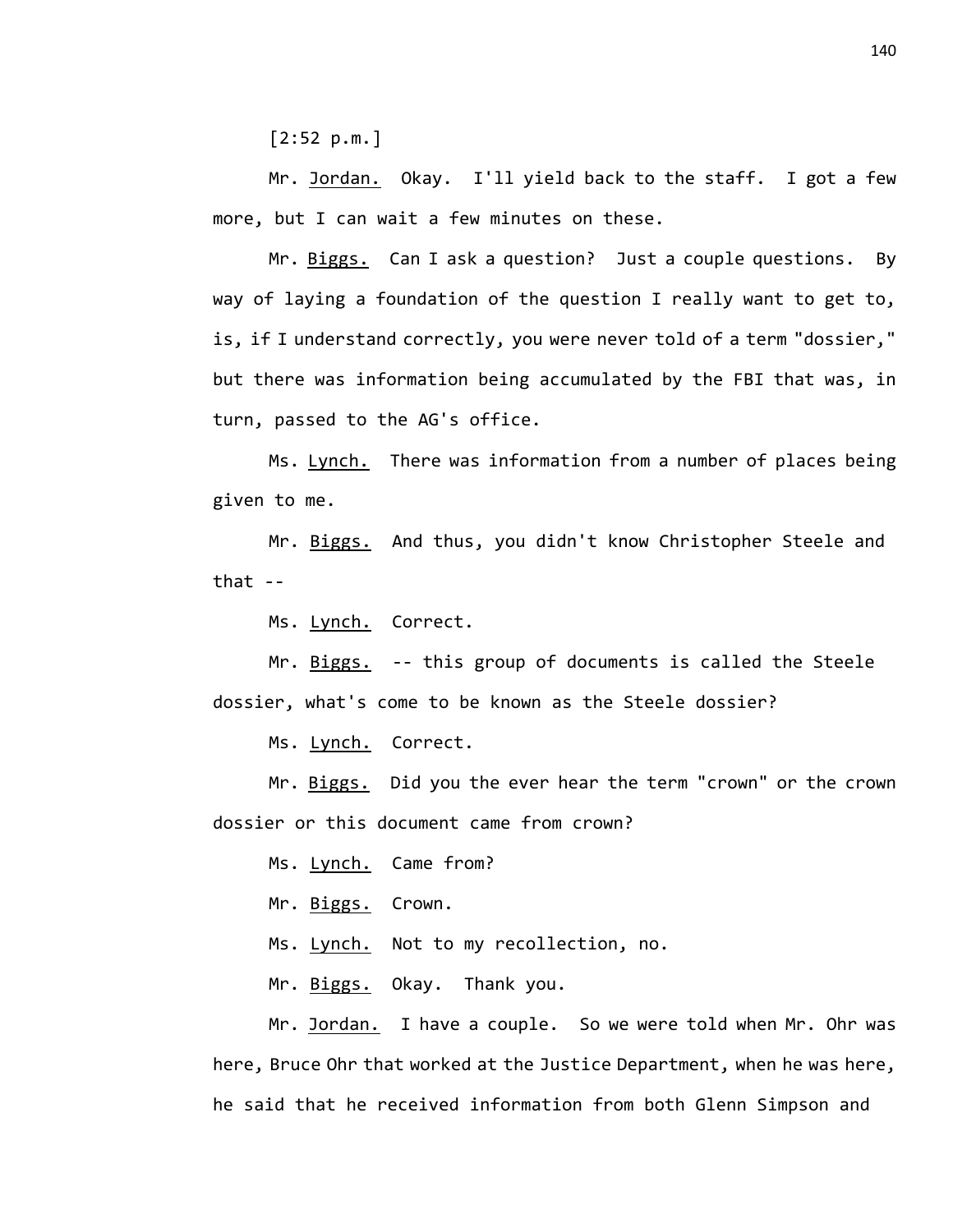Christopher Steele and then actually passed physical evidence to the FBI. Is that normal?

Ms. Lynch. Well, certainly, I would think that if Mr. Ohr or any Department of Justice official received information about an issue of importance, that they would give it to the FBI. I couldn't tell you how often that happens, if that's your question.

Is it about how often does it happen?

Mr. Jordan. Well, I guess my point is, Christopher Steele was giving information directly to the FBI. Why would he also then be passing information to a top Justice Department official who would then also give that information to the FBI?

Ms. Lynch. I don't know Mr. Steele, so I can't answer anything about --

Mr. Jordan. I'm not asking you about Mr. Steele. Is that normal? I'm asking is what Mr. Ohr did, is that normal? What Mr. Ohr did, is that normal?

Ms. Lynch. Well, again, if you're asking me is it normal or appropriate if a Justice Department official receives information from anyone, that they pass it to the appropriate investigative agency, that's what I would hope that they would do. But since I don't have any knowledge of this, I'm not able to answer any more about it.

Mr. Jordan. Okay. How about the fact that Bruce Ohr was also getting information from Mr. Simpson, who was with Fusion GPS, and passing that information to the FBI?

Ms. Lynch. I don't know Mr. Simpson.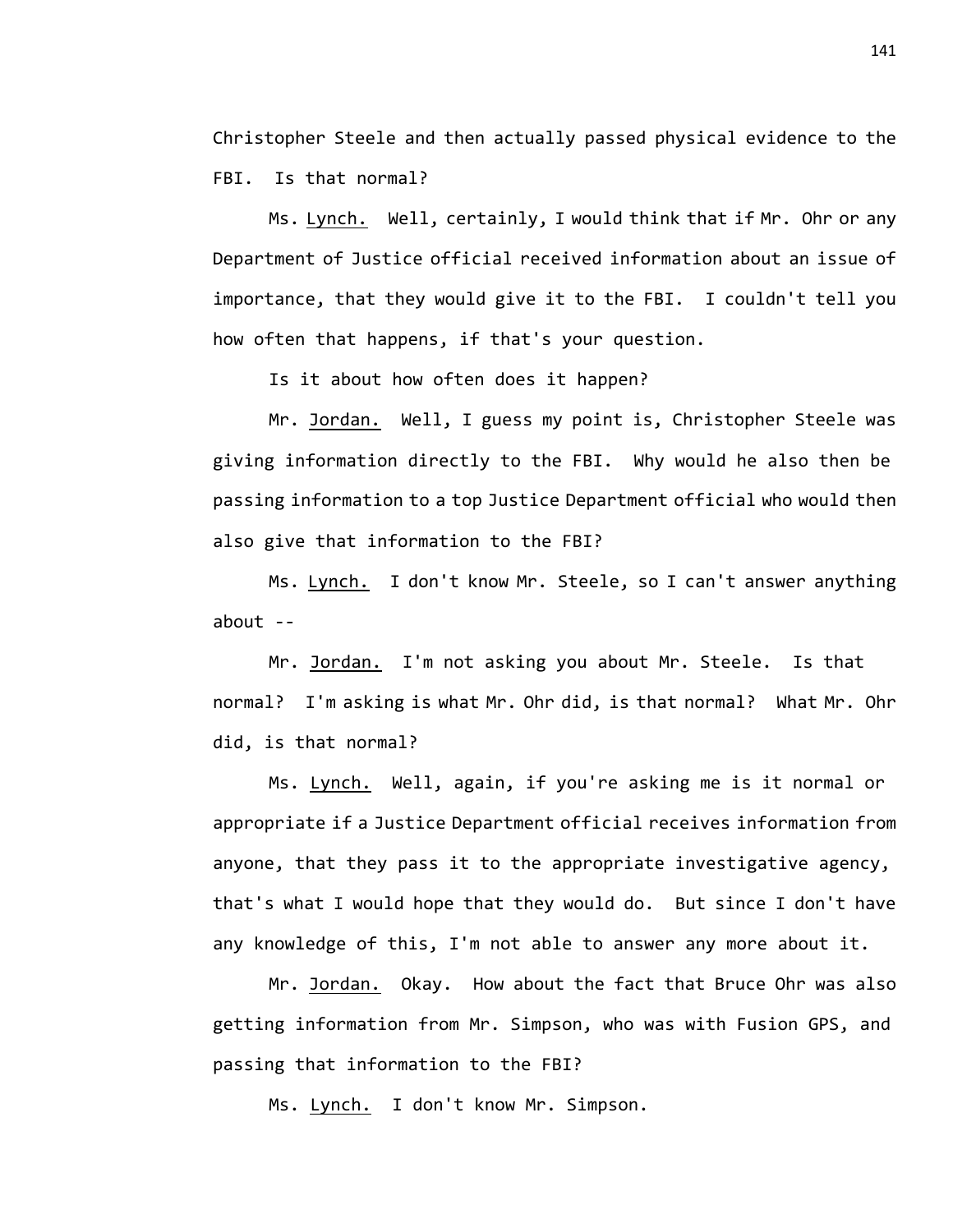Mr. Jordan. I'm not asking you if you know him. I'm just asking you your thoughts on that arrangement. Fusion GPS hired by Perkins Coie, who was hired by the Clinton campaign, and then Mr. Simpson, is passing information to Mr. Bruce Ohr, who is then giving it to the FBI.

Ms. Lynch. Again, I don't have a characterization or a comment on it, but I have the same answer that I had before. If anyone receives information that they think should go to the appropriate investigative agency, then they should provide it to the appropriate investigative agency. But beyond that, I'm not able to describe it or characterize it.

Mr. Jordan. Okay, thank you.

BY MR. SOMERS:

Q So to be clear, at some point, you become aware that there are individuals associated with the Trump campaign that are under formal investigation by the FBI?

Mr. Weinsheimer. I would object to that question. First, it is mischaracterization of what's been stated, but I'm also concerned that an answer to the question could convey classified information.

Mr. Somers. We've had testimony on this. We've had the Director of the FBI in this very room, this very week, testified -- I mean, I'm -- testify to the same.

Mr. Weinsheimer. In the way that you've phrased the question, I'm concerned that it could reveal classified information.

Mr. Somers. Well, I'll try again.

BY MR. SOMERS: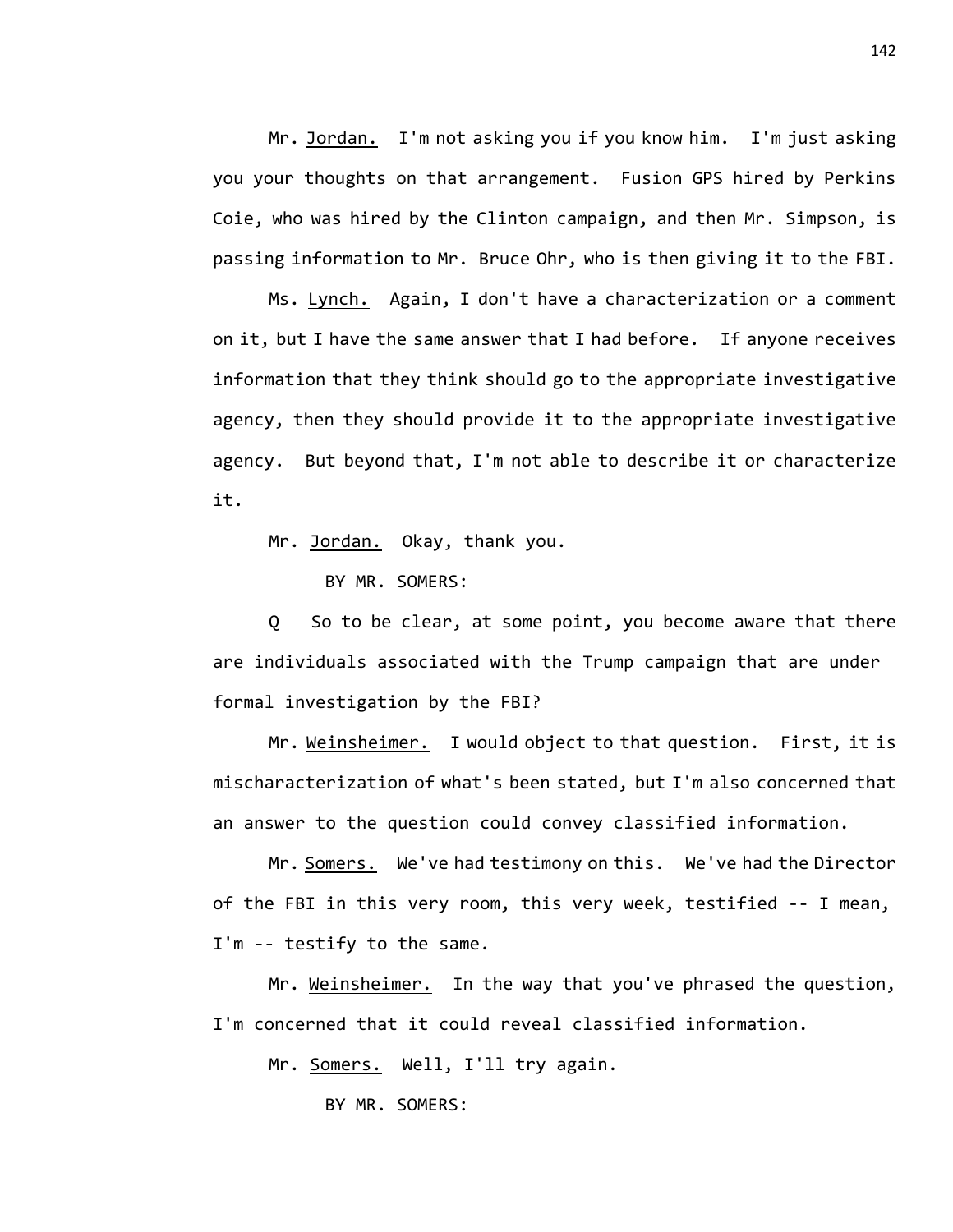Q Were you aware that -- were you aware that Carter Page was under investigation by the FBI?

A I was certainly aware of concerns about Mr. Page's activities. And I'm not sure how far I can go beyond that.

Q I'm not sure I need you to go further at this point.

And you were also aware that he was, had a role with the Trump campaign?

A I was aware at some point in time, he did have a role with the Trump campaign.

As I sit here today, I couldn't connect in time those actions. You know, I just don't remember enough about when he was with the Trump campaign and what the issues were to say that it was during that time, but it certainly could have been?

Q Were you aware that George Papadopoulos was under investigation by the FBI?

A I was aware that his activities were of concern.

Q Were you aware that he was associated with the Trump campaign?

A You know, I knew that but, again, I don't have specifics, and certainly at that -- thinking back to that time, I don't know if I knew his role at that time in the campaign.

Q Do you know he had some sort of role?

A As far as my recollection is, yes.

Q So there are these investigations launched into two individuals, in your mind, somehow associated with the Trump campaign,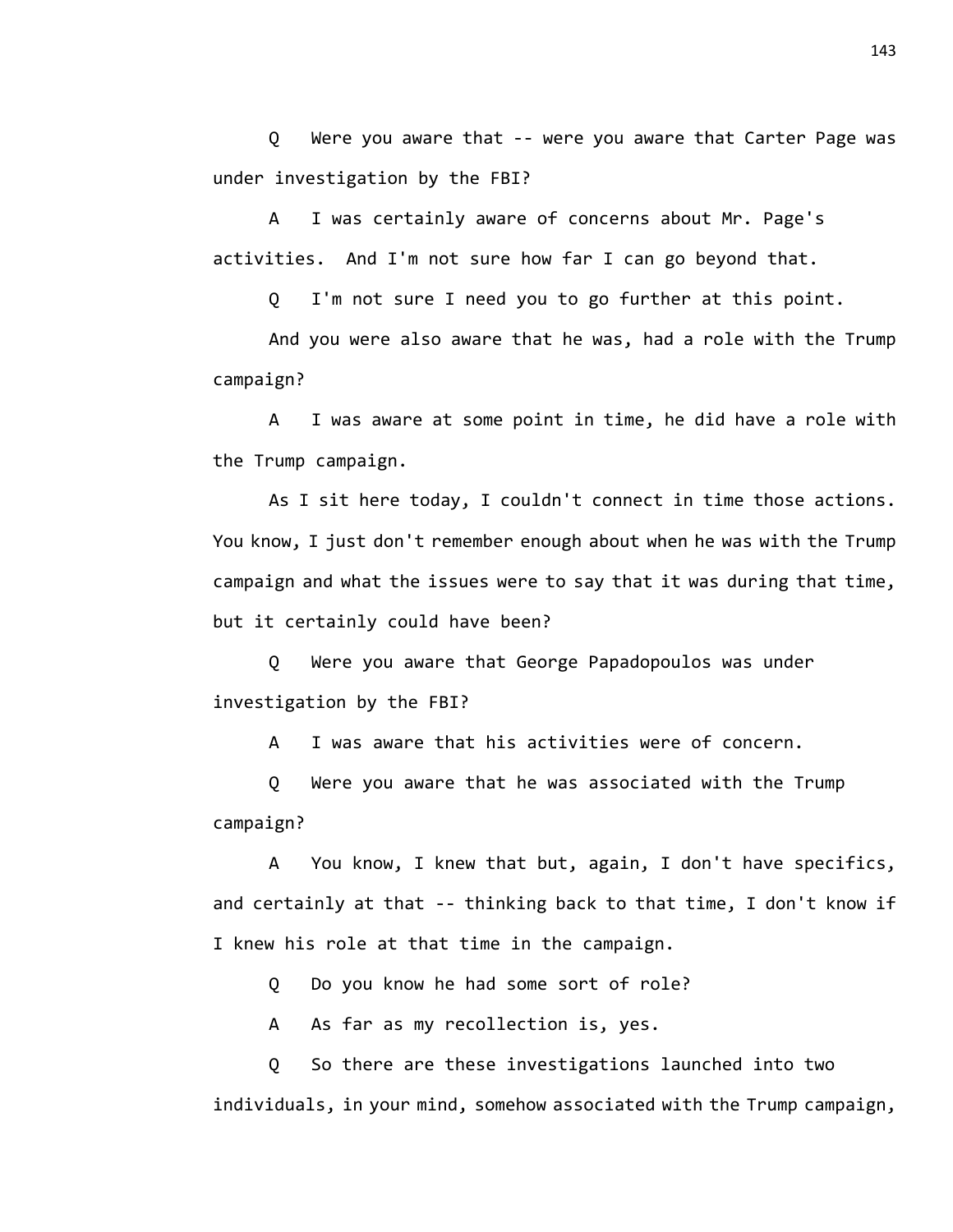did you consider any other options other than an investigation?

A I don't understand the question.

Q Let me ask more specifically, then: What is a defensive briefing?

A What is a defensive briefing?

Q Yes.

A It's when information is provided to someone usually as a result of the intelligence community learning information that may impact them, in the context in which I'm aware of it, in their official role, or in their official business.

Q Are defensive briefings given to candidates for the presidency?

A Certain types of defense briefings are, is my understanding. It's not something that I was personally involved in. They received -- they do receive security briefings. I'm only aware of that from discussions with members of the intelligence community.

Q Did you ever discuss whether the Trump campaign should be defensively briefed on either Carter Page or George Papadopoulos?

A I was certainly aware that it was an option, but I don't know what, if anything, ever happened to that option.

Q And what do you mean you were aware that it was an option?

A Without getting into specific discussions, it certainly is an option that one would consider, but I don't know if those actions were ever taken.

Q Were you involved in discussions about whether the Trump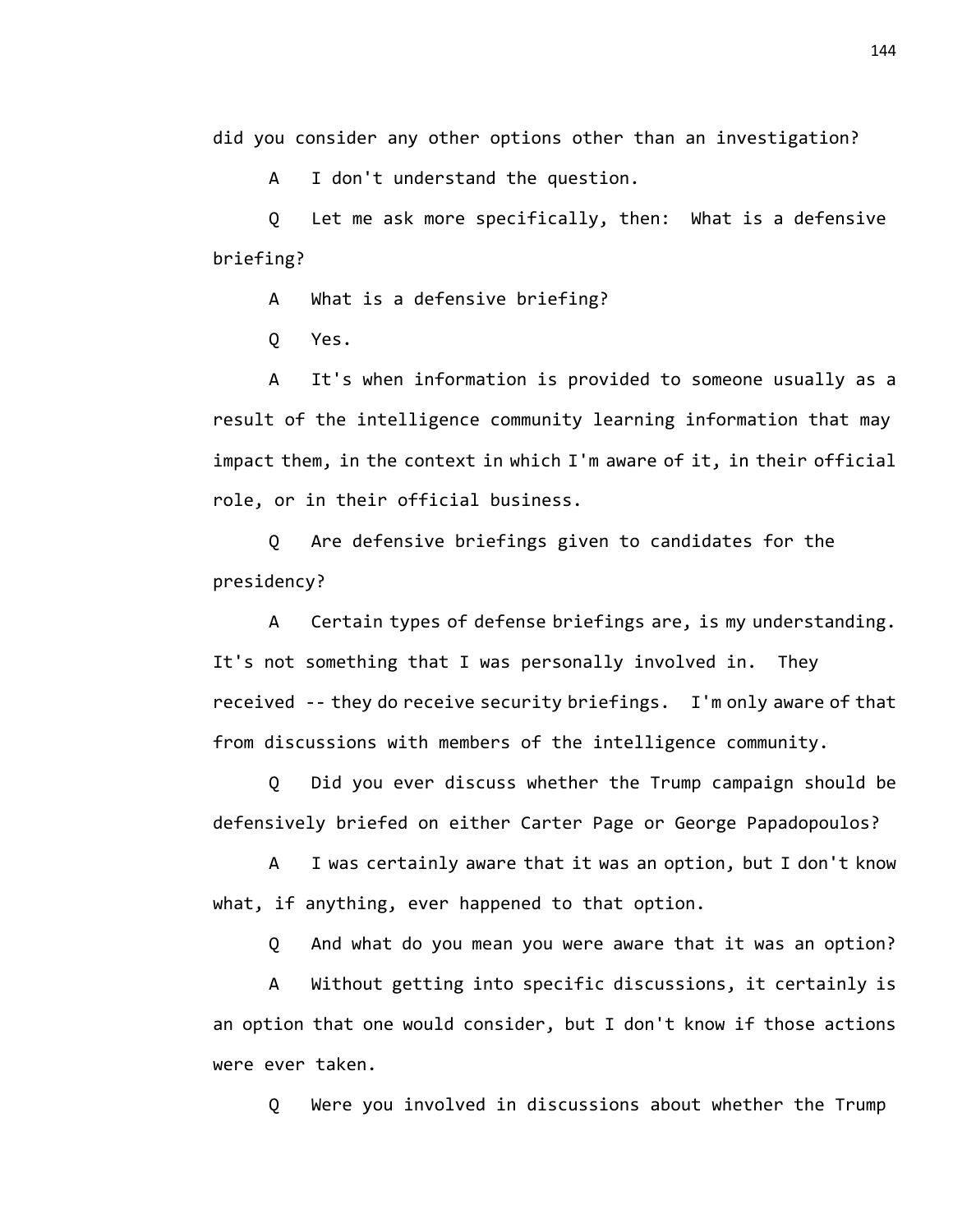campaign should be defensively briefed about either of those individuals?

A Not to the level of giving direction.

Q But you were, in fact, involved in discussions?

A Again, I'm just being careful because of the nature of the information. Certainly, it's always an option, but at a very early stage, you would have it as an option, and you would evaluate it as time goes on, and I don't have any information about further resolution of that issue.

Q So you don't actually know whether he was defensively briefed?

A That's correct -- when you say "he," who do you mean?

Q I'm sorry. Candidate Trump or someone else in his campaign. You do not actually know whether candidate Trump was defensively briefed?

A About what issues?

Q About either Carter Page or George Papadopoulos.

A I don't know.

Q Same question with regard to any other senior official, whether any other senior official in his campaign was briefed?

A I do not know.

Mr. Breitenbach. Ma'am, are you saying, though, that you are aware that there were, in fact, were discussions on whether to brief him on Carter Page or George Papadopoulos's involvement in his campaign?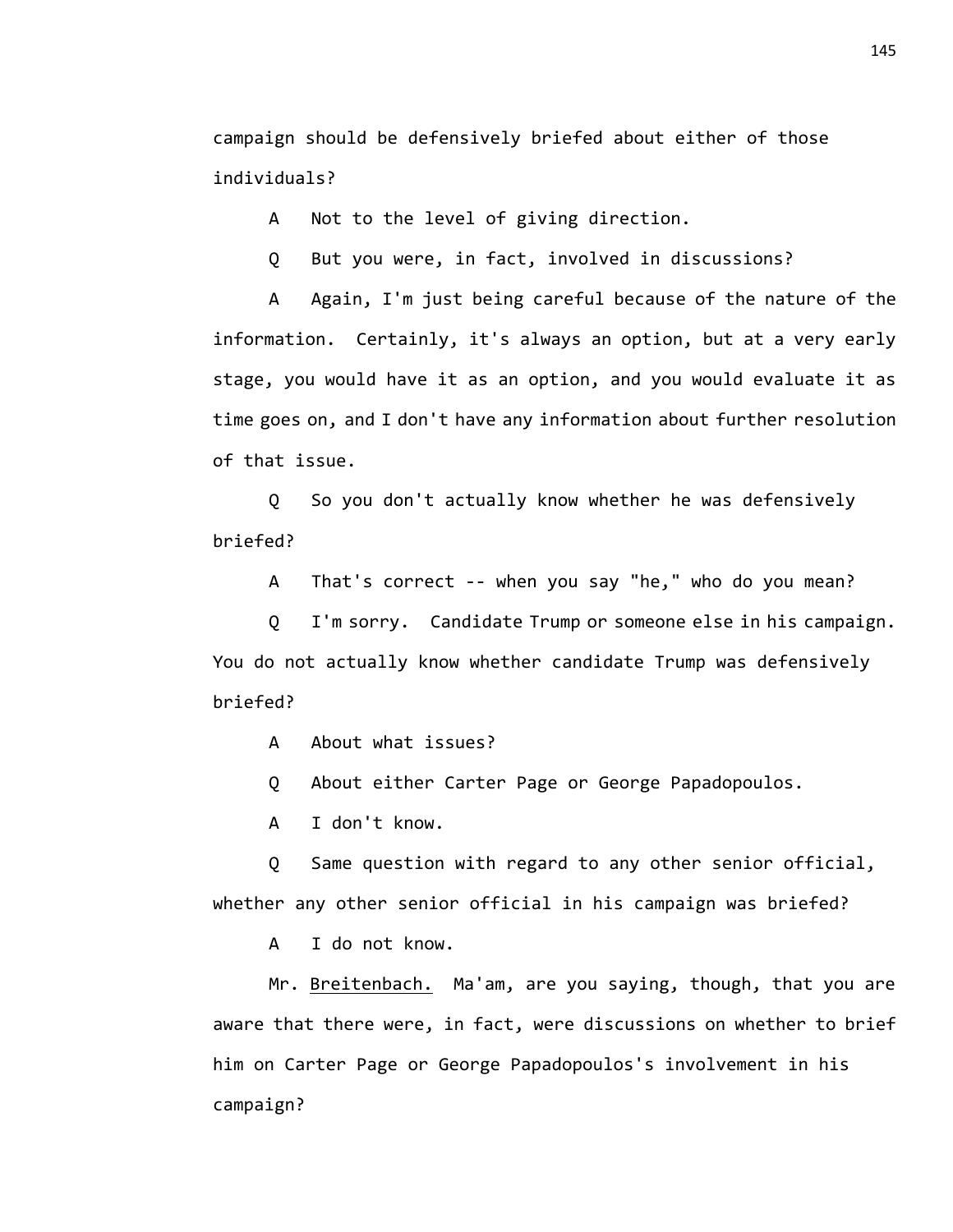Ms. Lynch. I'm saying that I'm aware that that's always an option, and that was an option, but at the early stage which I was receiving information, it was very early in that, and I was not involved in discussions going forward as to whether or not, or when to do such a briefing. So I can't shed light on that.

Chairman Goodlatte. When did you leave office?

Ms. Lynch. I'm sorry, say that again?

Chairman Goodlatte. When did you leave office?

Ms. Lynch. January 20th of 2017.

Mr. Jordan. Before we -- go ahead.

Chairman Goodlatte. That matter had begun quite a bit before that, and the Attorney General has a role in the approval of applications that go to the FISA court.

Were there not discussions surrounding that?

Mr. Weinsheimer. I would object to that question because it's broad and, therefore, potentially reveals classified information, especially as it relates to FISA applications.

Mr. Breitenbach. Well, we already know publicly that there was a FISA application on Carter Page.

Mr. Weinsheimer. Understood. And so if you ask a specific question about the public aspects of that FISA application, I wouldn't have that objection.

Chairman Goodlatte. I think that's what I did ask.

Mr. Somers. Did you review the Carter Page FISA application? Ms. Lynch. Not my recollection, no.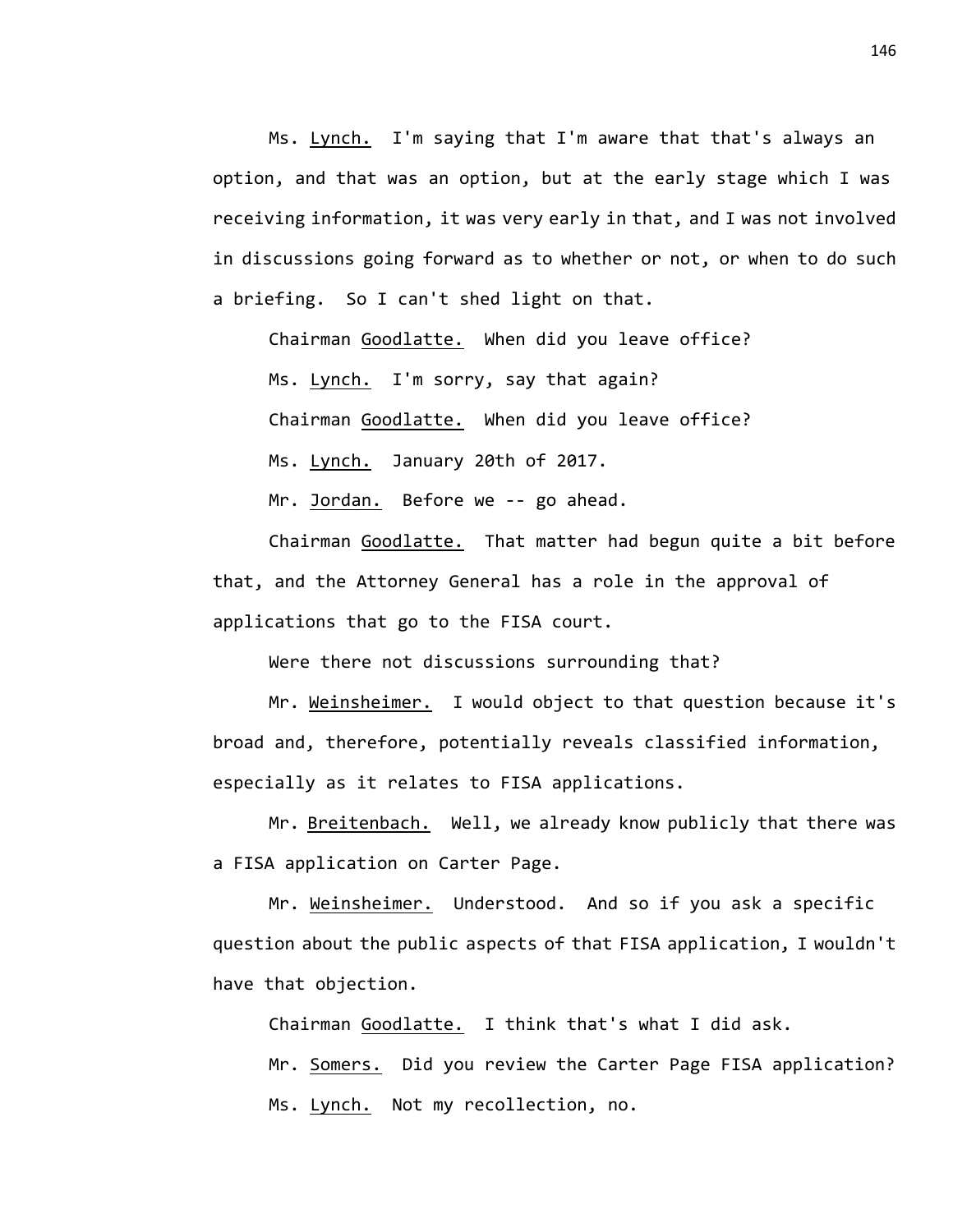Mr. Jordan. Can I ask, Mr. Chairman, because we're running out of time, I think, this hour.

Ms. Lynch, did you -- were you a part of preparing for the briefing the President received -- President-elect received on January 6, 2017?

Ms. Lynch. No, I was not. And I wasn't present for it.

Mr. Jordan. Okay. Okay.

Mr. Baker. A quick question on defensive briefings. Again, you said it was an option to defensively brief. Do you mean the option is to brief or not to brief, or there's other options in addition to that choice? Sort of actions that can be taken in lieu of the defensive briefing?

Mr. Weinsheimer. I would object to that question because it gets into other investigative techniques that are available and potentially classified information.

BY MR. BAKER:

Q What is the Attorney General's role in a FISA review, in any FISA review?

A By statute, the Attorney General is the final signatory on FISA applications.

By regulation, the signatory authority has been delegated -- or shall I say shared -- with the Deputy Attorney General and the head of the national security division as long as the people in those positions are presidentially appointed and Senate-confirmed.

In practice, most of the FISA applications are given final signatory approval at the national security division level. Although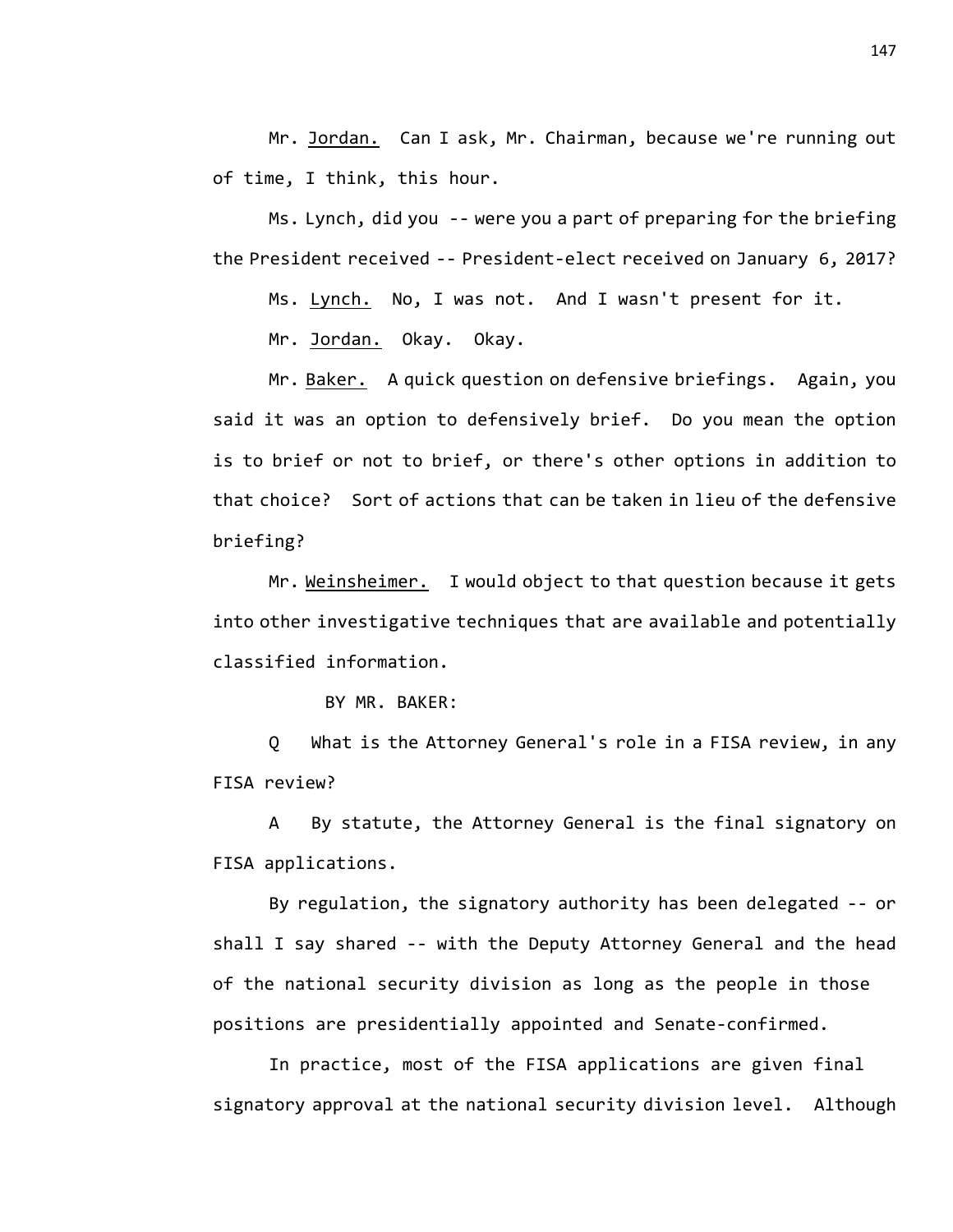as the Attorney General, I often would sign and review them if the NSD chief or DAG were unavailable. Because all three of those people often travel, you need more than one person who can, in fact, sign the FISAs.

There's a process of review that goes from the agency that is drafting it. Their process involves interagency coordination about classified material, sources, things are vetted, lawyers from NSD are involved in drafting the document.

Also, there are chains of review at the attorney level as well. There are chains of review at the agency level, and ultimately, presentations are made to the signing official.

If it were me, for example, as Attorney General, you receive a briefing from a team of several documents. And you have a summary to review, and you also have all the underlying documents to review. And typically, you'll see that every one -- that the signatures below you are appropriately there, because yours is on top of it. But you look at the signatures, you review the documents, you read the summary, you read the updates, you read the relevant portions of it for review.

Q And then it goes to the FISA court?

A If it's signed by the Attorney General, it does go to the FISA court, yes.

Q Thank you.

Chairman Goodlatte. Is that what happened in the Carter Page case?

Ms. Lynch. I wasn't involved in the processing of the Page FISA. I can outline the process for you but I don't have personal of it.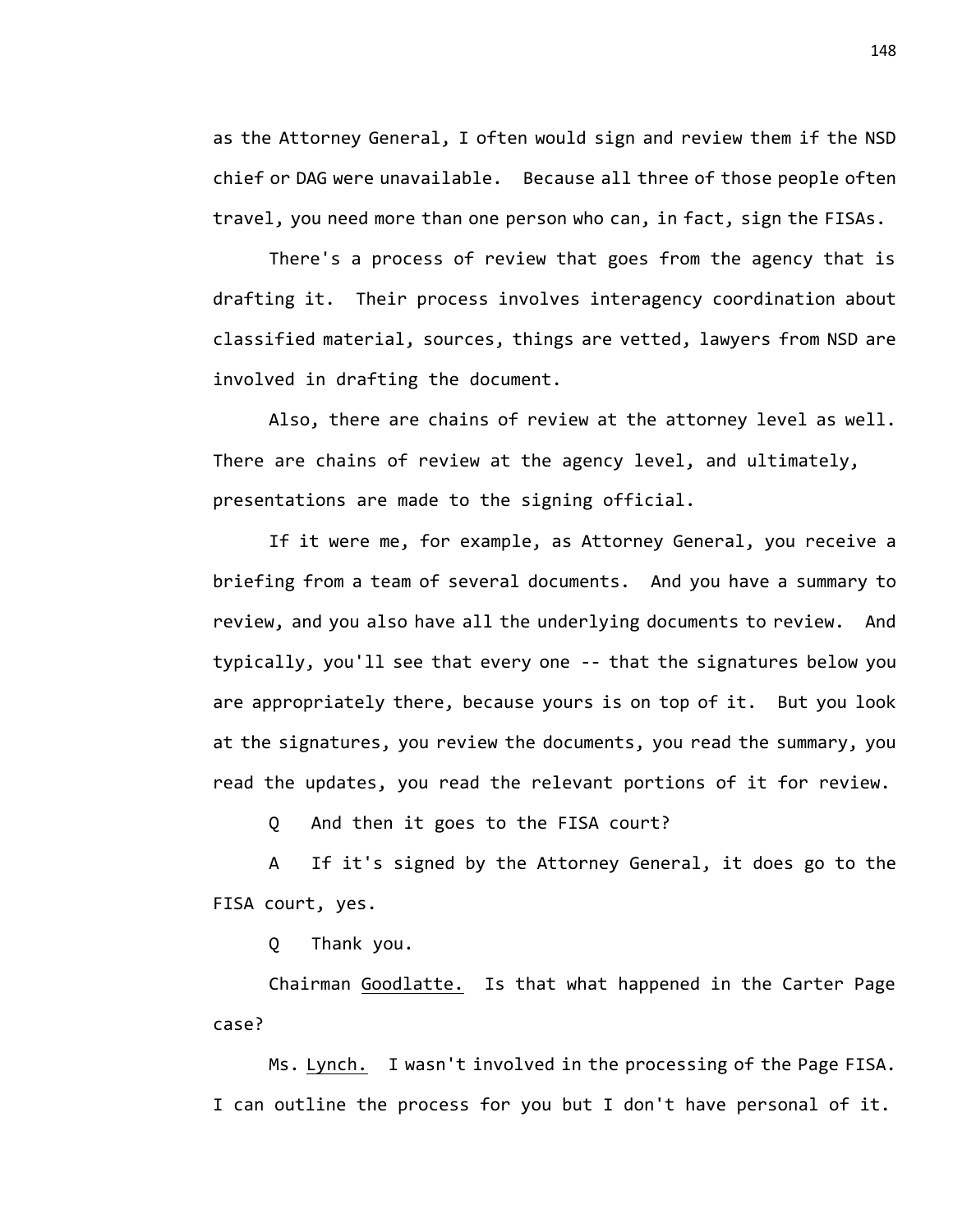Chairman Goodlatte. No, no, it is just not clear to me, the Attorney General has a role, you often rely upon others to supplement your work in fulfilling that role. Did you have no role in that, or were you briefed?

Ms. Lynch. I don't have any recollection of being briefed on the Page application either. And I don't have a recollection of signing it.

If I -- I just don't have a recollection of signing it or reviewing it.

Chairman Goodlatte. There was a renewal as well, contemporaneous, I believe, with your service. Do you have a recollection of that?

Ms. Lynch. I don't have a recollection of being involved in the FISA for Mr. Page at all.

Chairman Goodlatte. Were you briefed about the relevance of Mr. Page's FISA warrant with regard to this broader Russia investigation?

Ms. Lynch. I don't have a recollection of a briefing of that type, no.

Chairman Goodlatte. When did you first hear the name Carter Page?

Ms. Lynch. Again, it would have been like late spring of 2016 or so, in this context. I don't recall if I knew of him from other cases or not.

Mr. Somers. Our hour is up.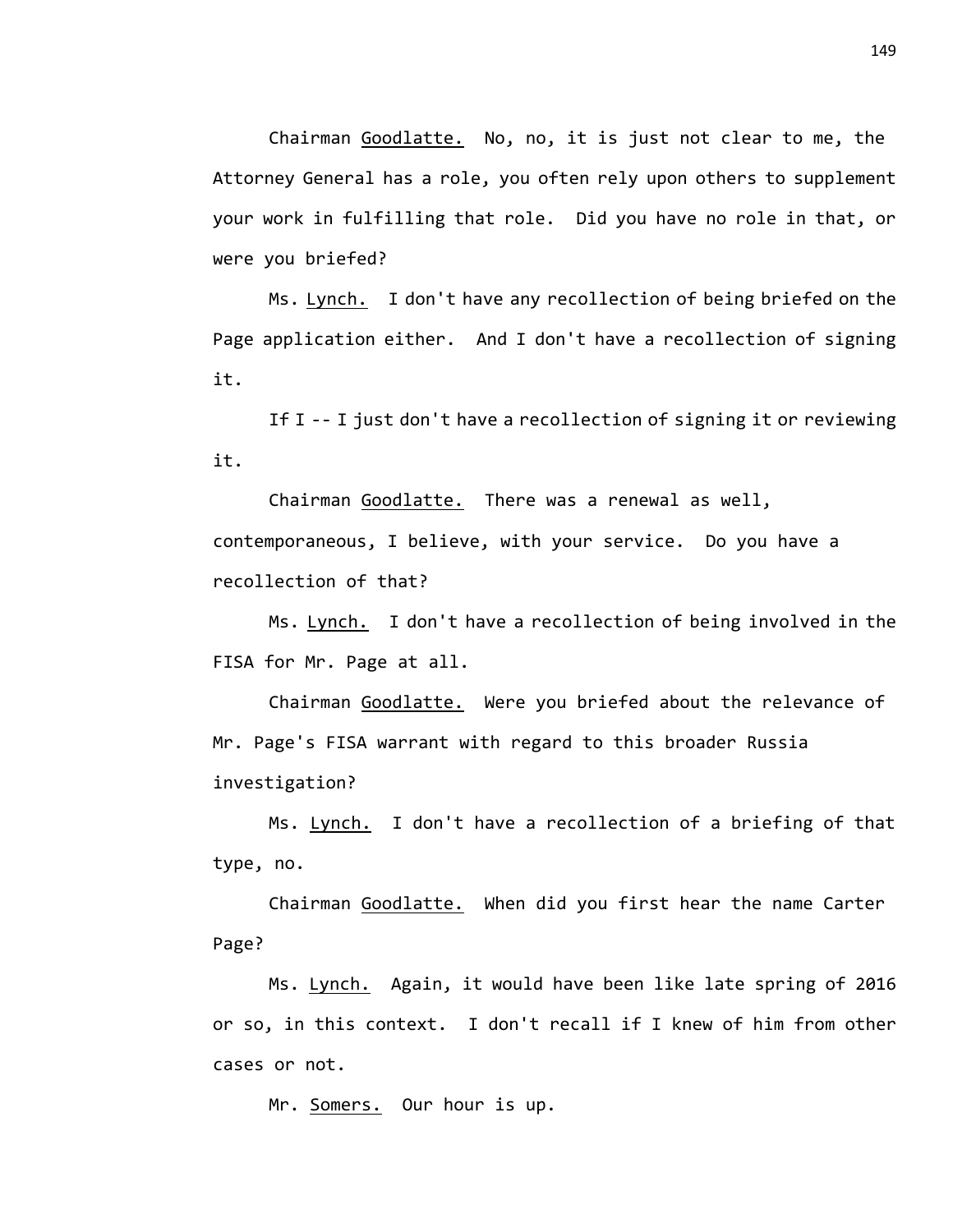[Discussion off the record.]

Ms. Sachsman Grooms. We'll go on the record. It is 3:14 p.m. BY MS. SACHSMAN GROOMS:

Q I just wanted to go over a couple things that we discussed in the last round because I want to make sure that some of your recollection around the timing doesn't get misinterpreted or misunderstood.

Mr. Comey, when he came in, explained to us, and I'm just going to read from his transcript. This is just a page from his transcript. It's the first day that he came in, pages 23.

- A You want me to read this?
- Q No, I'll read it to you.
- A Okay.
- Q I just gave it to you for reference.

Mr. Gowdy asked him: What was the Russia investigation? When you hear the phrase "Russia investigation," what do you think?

And Mr. Comey answered: To my mind, the term "Russia investigation" often refers to two different things. First, the investigation to understand what are the Russians doing to interfere in our election during the 2015-2016 period; and then, second, it's often used to refer to the counterintelligence investigations that the FBI opened in late July.

And so, I hear it used interchangeably there, and those two things obviously connect, but I've always thought of it as two separate elements.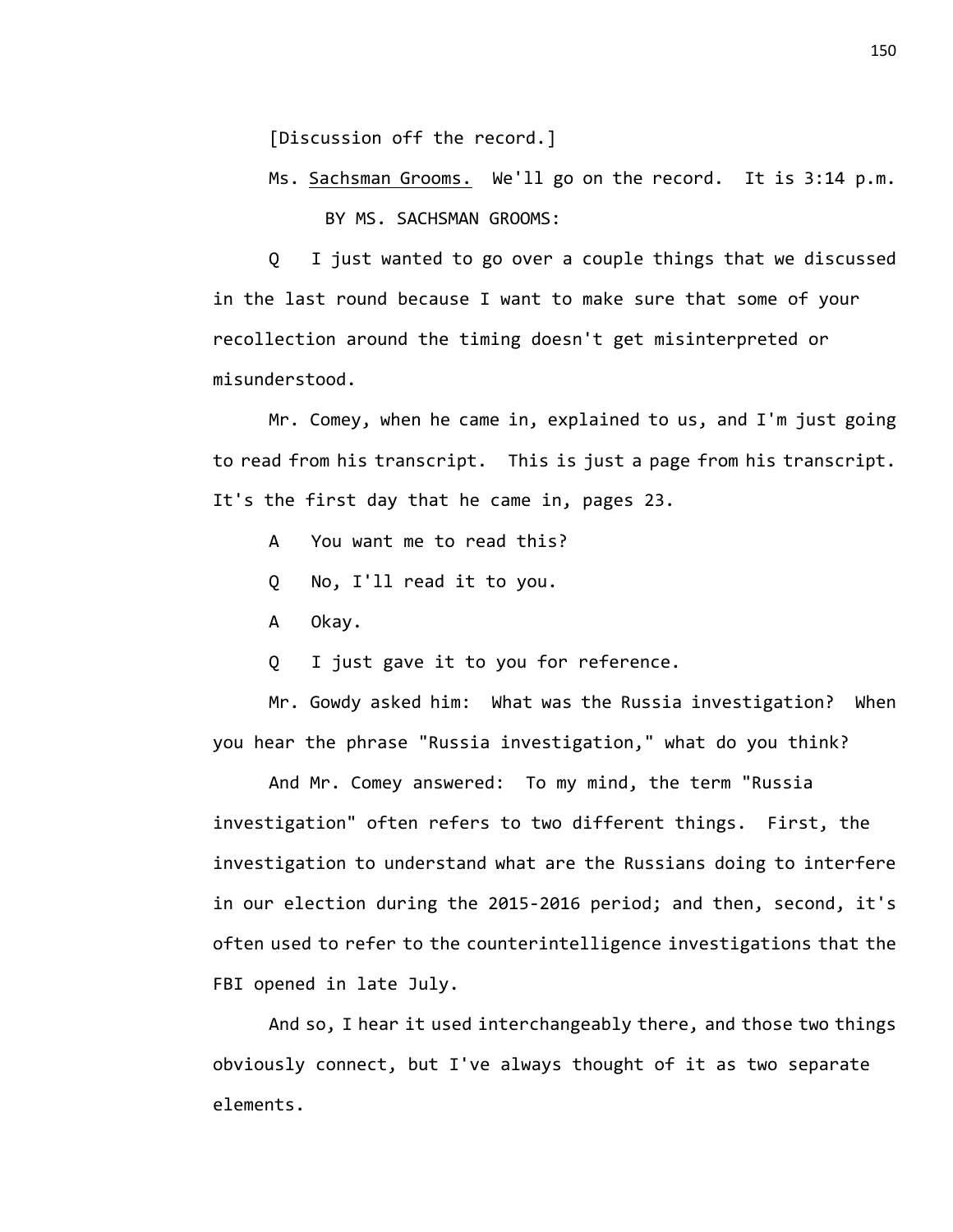And Mr. Gowdy said, okay. We'll go with that. Late July of 2016, the FBI did, in fact, open a counterintelligence investigation into, is it fair to say, the Trump campaign or Donald Trump himself?

And Mr. Comey's answer was: It's not fair to say either of those things, in my recollection. We opened investigations on four Americans to see if there was any connection between those four Americans and the Russian interference effort. And those four Americans did not include the candidate.

Is Mr. Comey's sort of description of the different investigations and the timings consistent with your recollection?

A Well, certainly, the description of the investigation is covering issues of what are Russians doing to interfere in our election during the election timetable that was going on then, 2015-2016 period, is certainly accurate. And it's also accurate to say that the phrase would encompass the counterintelligence investigations as well.

Q Is it fair to say that there was a counterintelligence effort around Russian interference with the elections in the 2015-2016 time period?

Mr. Weinsheimer. I would object to that question to the extent that it may reveal classified information in the way that you phrased the question.

Ms. Sachsman Grooms. Is it --

Mr. Weinsheimer. It is on the record that there was a particular investigation that was opened on July 31st. If you want to ask about that specific --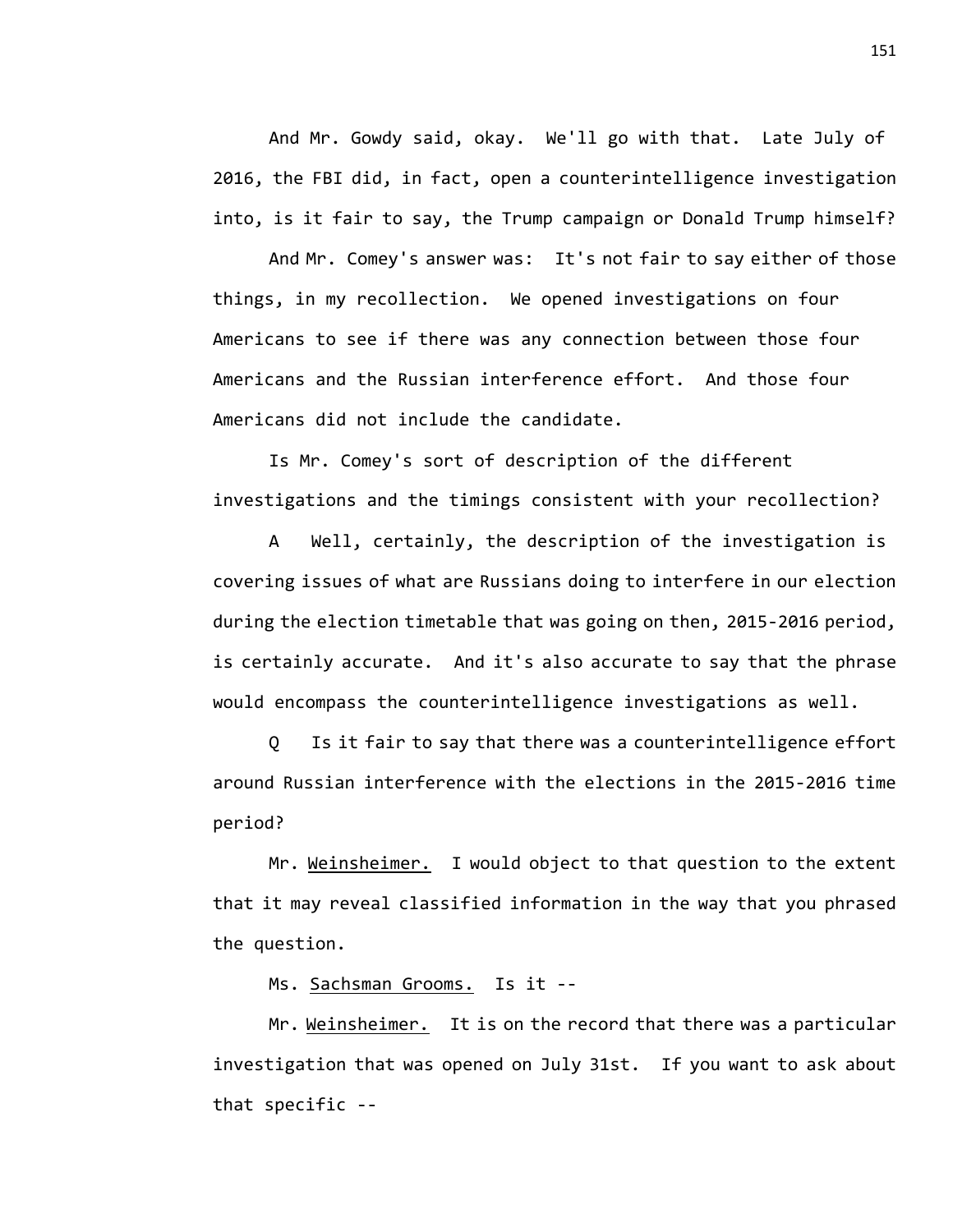Ms. Sachsman Grooms. I'm actually talking about something different. I'm talking about the intelligence committee report that has been made public that describes quite a large counterintelligence set of information of Russia's interference with our elections that was not specific to the four Americans started in July. And I'm just trying to draw that there's a distinction between those two things.

Ms. Lynch. Are you referring to the report that was issued in October of 2016?

BY MS. SACHSMAN GROOMS:

Q Yes, ma'am.

A Okay.

Q So to the extent you can explain, without going into classified information, before the investigation began in late July of 2016, that encompassed the opening of an investigation into four Americans, was there a larger, broader-scale effort across the United States Government to understand what Russia was doing to impact our election?

A So I think the best way for me to answer that is to say that, is to just note, in a general sense, that the FBI often does counterintelligence investigations. That does not preclude other members of the intelligence community having their own investigations at the same time into similar issues, connected issues, related issues, and that this is a very common thing as a general matter.

And I think I can also say that, as you noted, that there was in October of 2016, a memo that was authored on behalf of the intelligence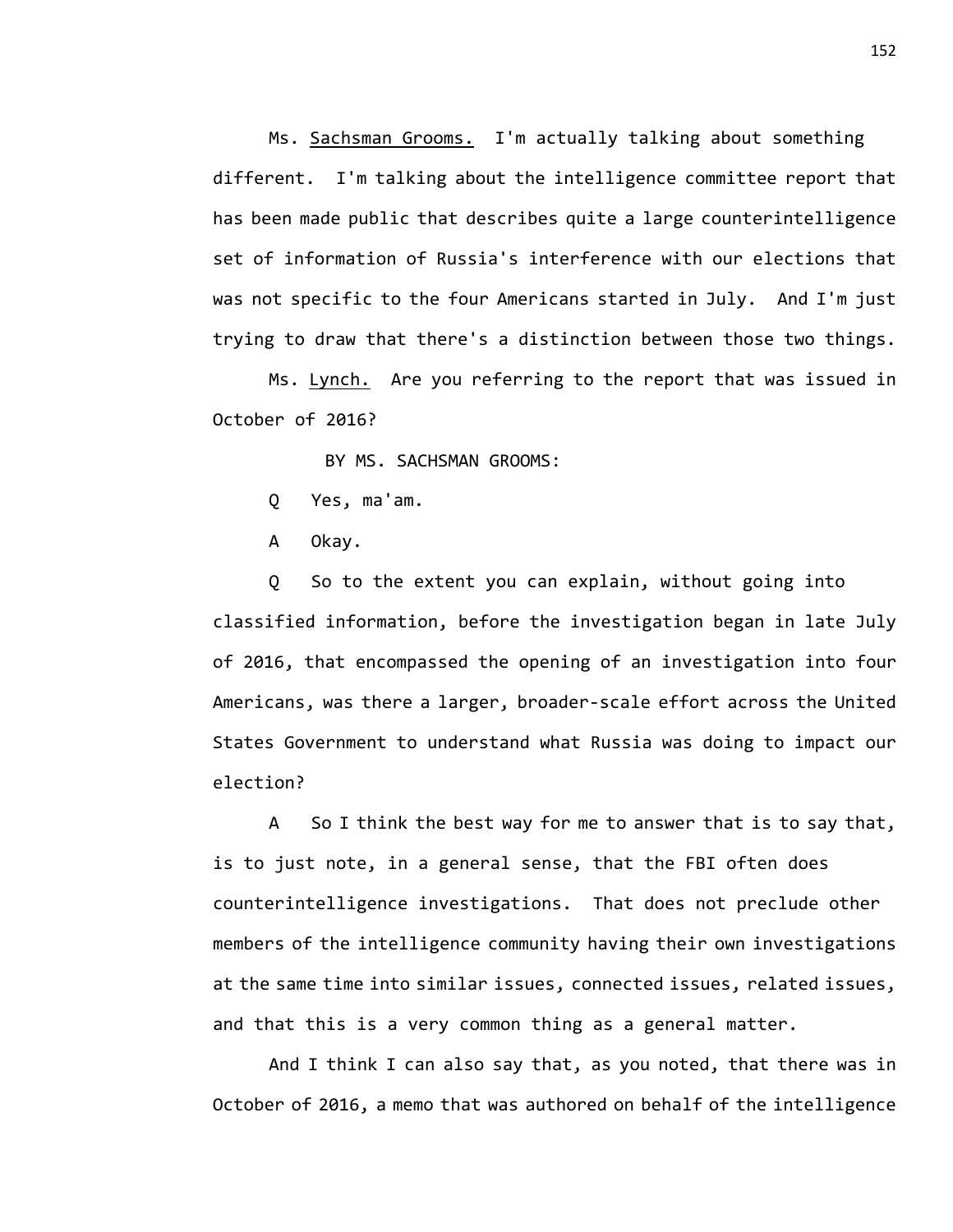community and component agents were listed on that memo.

And certainly information -- those agencies would have had an interest in putting together, in gathering information that led to that memo. And I hope that that's a helpful answer to your question.

Now, when those intelligence agency efforts began, I would not be able to say. I don't have knowledge of that.

Q I think -- here is the distinction I'm trying to draw, and maybe I'll be more specific about it.

There seems to be a theory in some press, more on the opinion side, that the investigation into the four Americans actually began before the end of July, when the FBI officially opened the investigation. Do you have any evidence to support that theory?

A No, and I wouldn't, and I'm -- not being familiar with it, I wouldn't be able to say. As I mentioned, information was brought to my attention sometime in the late spring, information that I should be aware of, but it was not an action item for me, it was not a request for direction, nor did I give direction.

So certainly, I would view that as information being conveyed to me, not necessarily something that would change the date of an investigation opening, if that's an answer to your question. I'm not quite sure I understand your question, but help me.

Q Is it fair to say that the information that was conveyed to you in the spring was not related to the investigation that opened against the four Americans, but was, instead, part of a counterintelligence briefing, or that of kind of information?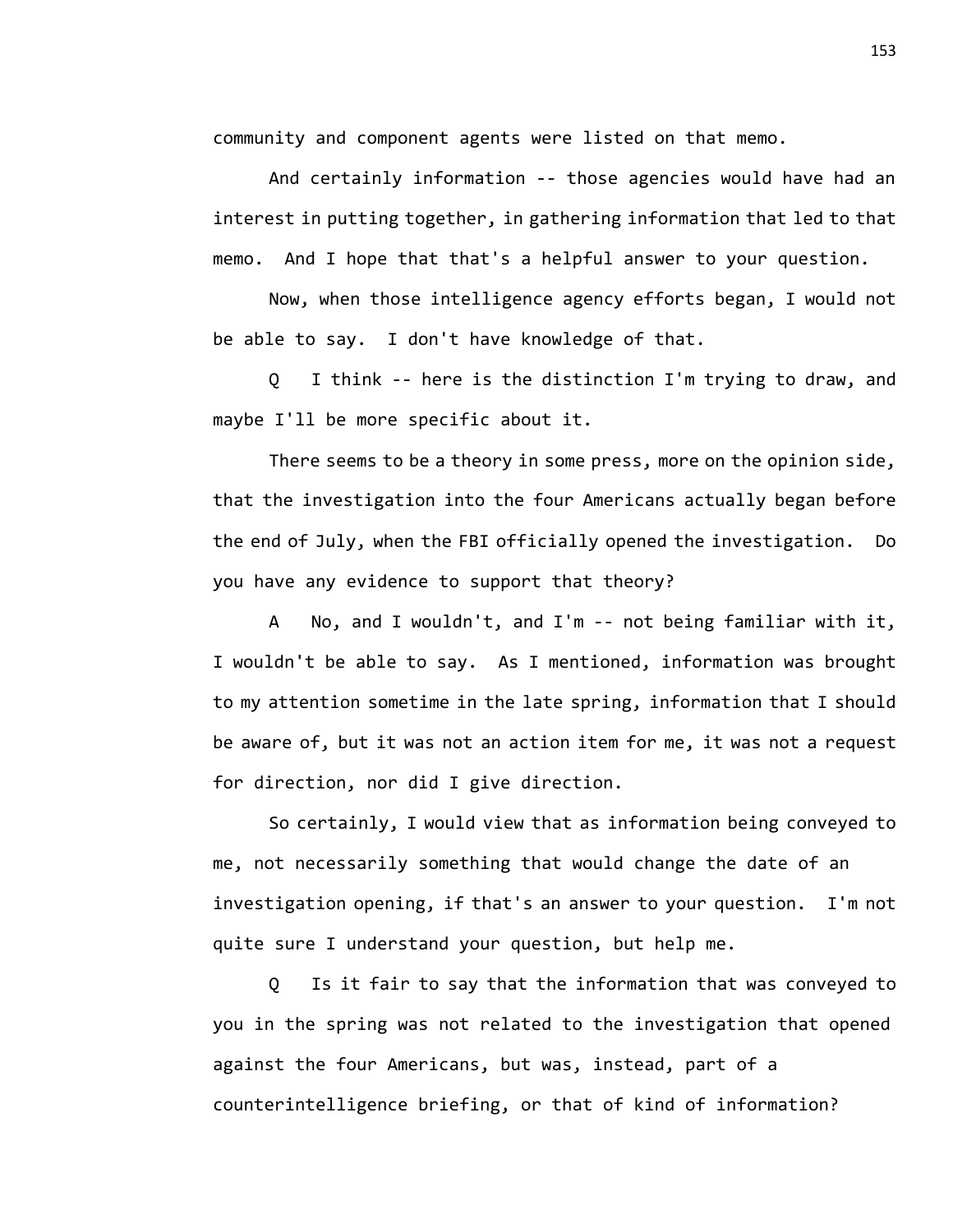A I'm just trying to be accurate here. It is certainly possible, because, again, it was information conveyed to me. Again, not an action item, not a discussion of steps that were being taken, just possible issues, possible things. So it is certainly possible, but I would need more information to definitively say.

Q I'm sorry, what was possible?

A You asked me if the information that I received in late spring was a counterintelligence briefing as opposed to notification of an investigation being opened. And I said, yes, that is certainly possible. I would need more information to be able to definitively say. But certainly, the information I was given would fit in with that characterization.

Q Is it fair to say you don't remember the specifics of the information or the timing?

A Well, I don't recall the timing with specifics. I certainly don't recall the date or the day of the week. I have a general recollection that it was late spring, but beyond, I'm not able to pinpoint it. And with regard to the specifics, I'm not able to go into that.

Q Is it fair to say that when you learned the information from the FBI in spring of 2016, that information was not that the FBI had opened a counterintelligence investigation into four Americans that is started -- that was started in July 2016?

A That's actually accurate. That would be accurate. That was not the information that was conveyed to me.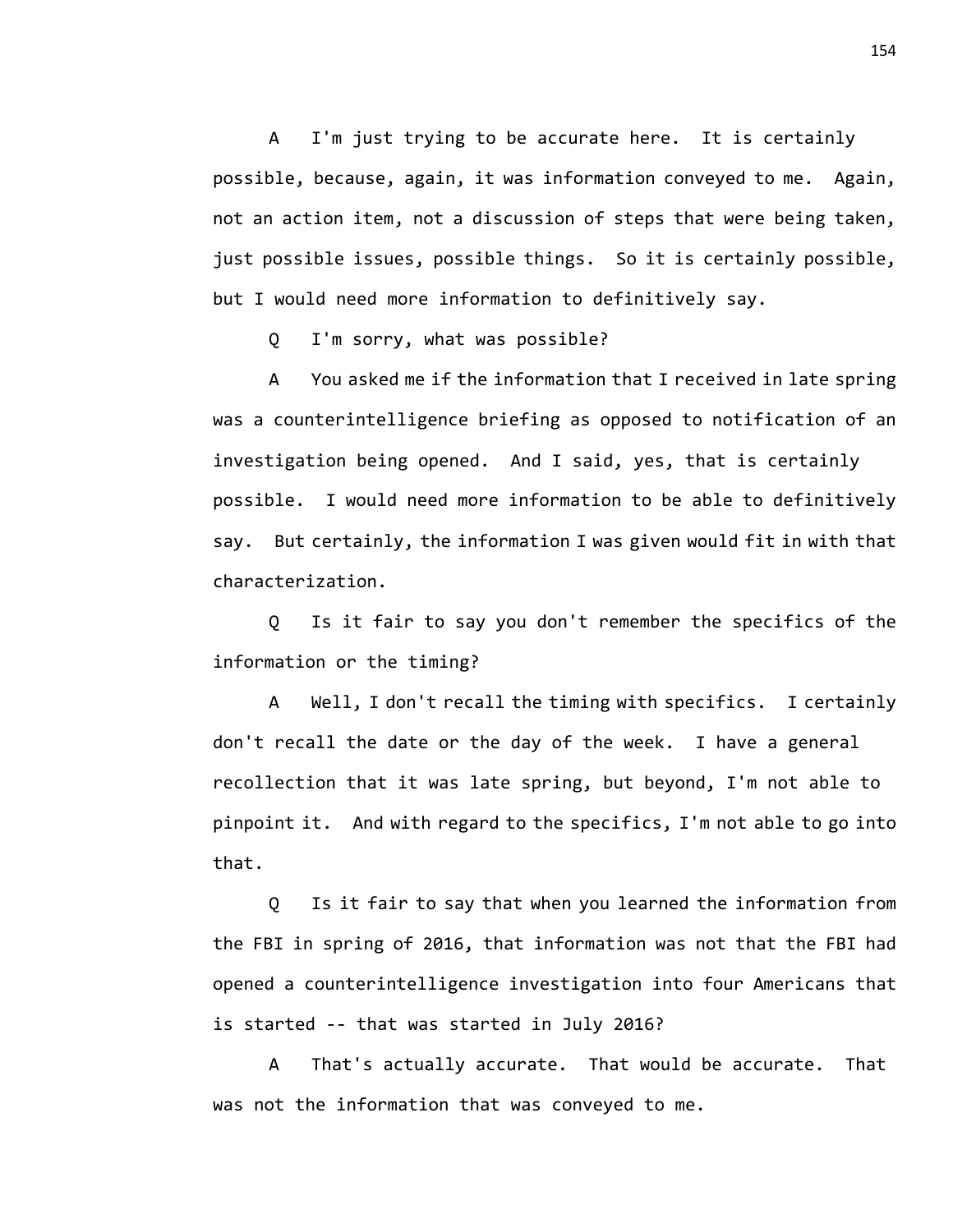Q And do you have any information or evidence that the FBI started taking any investigative actions as part of the counterintelligence investigation that started into the four Americans, that they took any investigative steps before they opened the -- before they officially opened the investigation in July of 2016?

A No, I don't.

Q Thank you.

Ms. Jackson Lee. I yield to Mr. Cohen at this time.

It is 3:24 in the afternoon, and we're going back on the record with Mr. Cohen.

Mr. Cohen. I'm going to be real brief. And if you've been asked these questions, I apologize.

Did Mr. Comey go forward in July when he announced his the conclusions on the Hillary Clinton email matter?

Did he get your permission or ask for your permission?

Mr. Lynch. No.

Mr. Cohen. He just went ahead and did it?

Ms. Lynch. He told me he was going to make an announcement, but he did not ask for permission.

Mr. Cohen. Afterwards, did you talk to him at all and say, Why did you do that? That violated our policies or traditions?

Ms. Lynch. I didn't talk to him about that. I talked to him about whether he had any additional information to add to the investigative recommendation of the House, but I didn't talk to him about his actions at that time.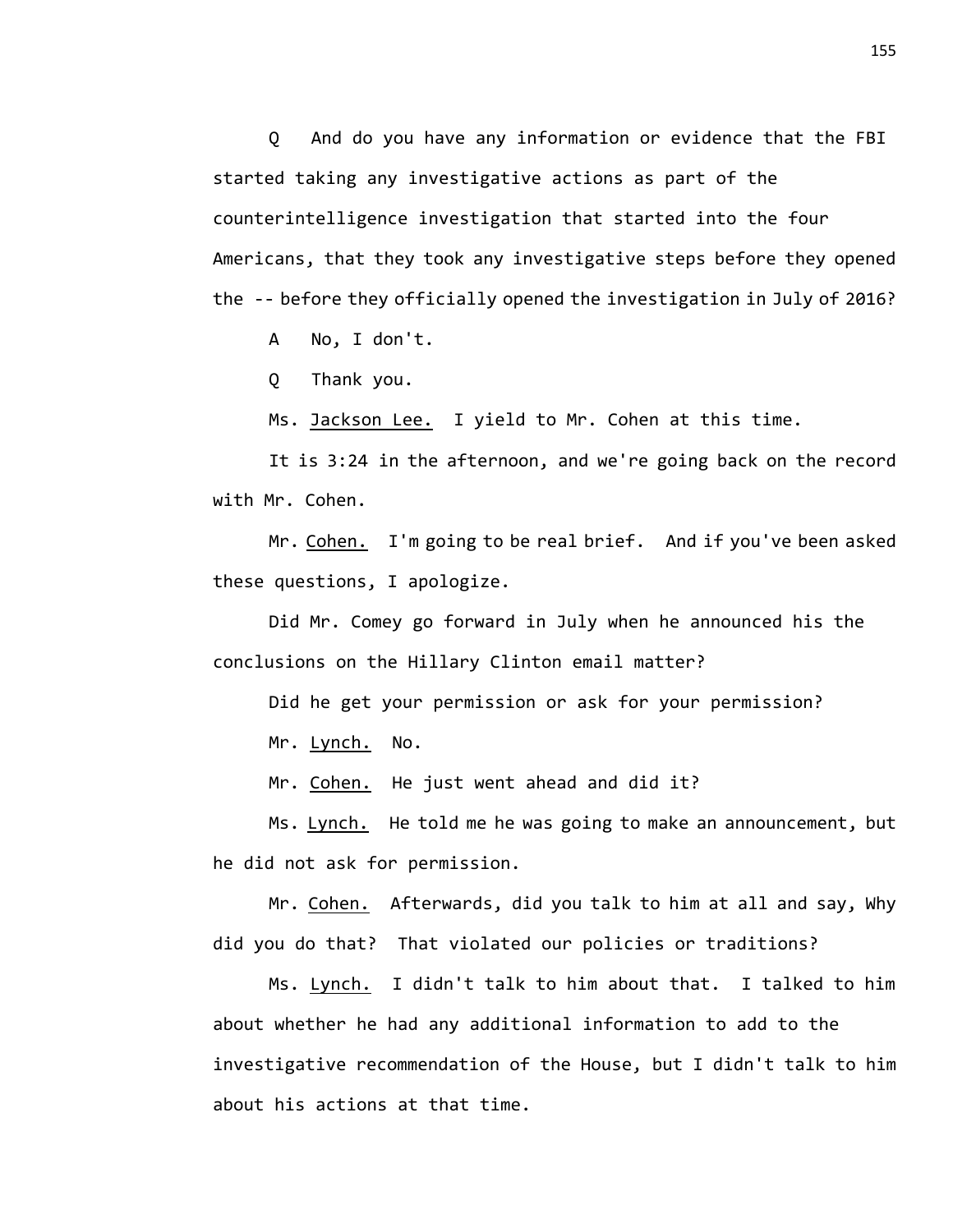Mr. Cohen. The FBI Director comes under the Department of Justice, does it not?

Ms. Lynch. Yes, they are a component of the Department.

Mr. Cohen. And did that announcement by him violate policies of the Department of Justice?

Ms. Lynch. Certainly, I had concerns that at the time, that it violated policies with respect to talking about uncharged conduct, for example, and, at the time, issues of characterizations of certain types of conduct.

Mr. Cohen. And afterwards, did you not -- did you have any thoughts about -- I guess you can't sanction him because he's appointed, so there's not much you could do, is there, except to accept your displeasure?

Ms. Lynch. Well, again, in a general sense, one can always -- you have different routes to take. I didn't speak to him about it afterwards, because we were working on resolving the investigation and then we moved into a number of other issues after that. So I'm not sure that's answering your question.

Mr. Cohen. I'm not sure if you can, but it's neither here nor there.

In October, when he came back and said he was reopening because they found the Weiner laptop, did he talk to you before he went public?

Ms. Lynch. No, he had a staff member speak to different staff members at Main Justice.

Mr. Cohen. Did you know about it -- so did the staff members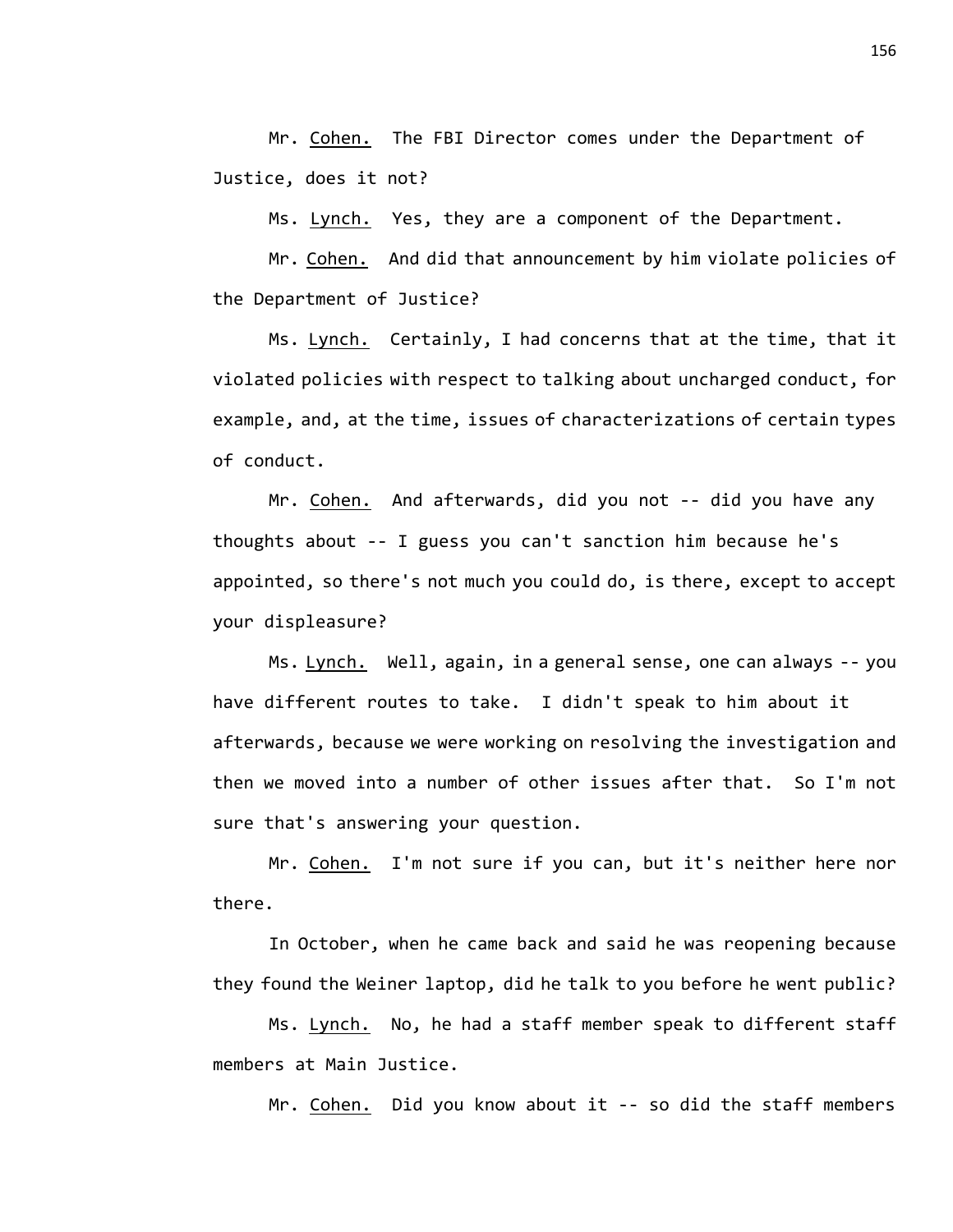report to you before he did this?

Ms. Lynch. Yes. Well, staff reported -- staff of the Deputy Attorney General reported to me, the Deputy Attorney General and a number of other people that the Director had informed -- that the Director's chief of staff had informed him that the Director was planning to send a letter, that he was ready to send it at that moment, or that morning.

Mr. Cohen. He sent a letter and have a press conference?

Ms. Lynch. In October?

Mr. Cohen. Yes.

Ms. Lynch. No, I don't believe there was a press conference.

Mr. Cohen. It wasn't a press conference when he announced that they were going to reopen? It was just a letter? He did that?

Ms. Lynch. My recollection is that the Director sent a letter to congressional leadership.

Mr. Cohen. Okay. And when you found out he was going to send letter, did you question that at all?

Ms. Lynch. Yes, I had a number of questions about that and a number of questions as to what the issue was convened, the team who had worked on the email investigation, they briefed me on the fact that this laptop had been discovered in an unrelated case, that there was a possibility that there were relevant emails on it, that it needed to be reviewed. I agreed with that.

We had discussions about, you know, that particular process, of where did the laptop come from, and to whom did it belong. Just they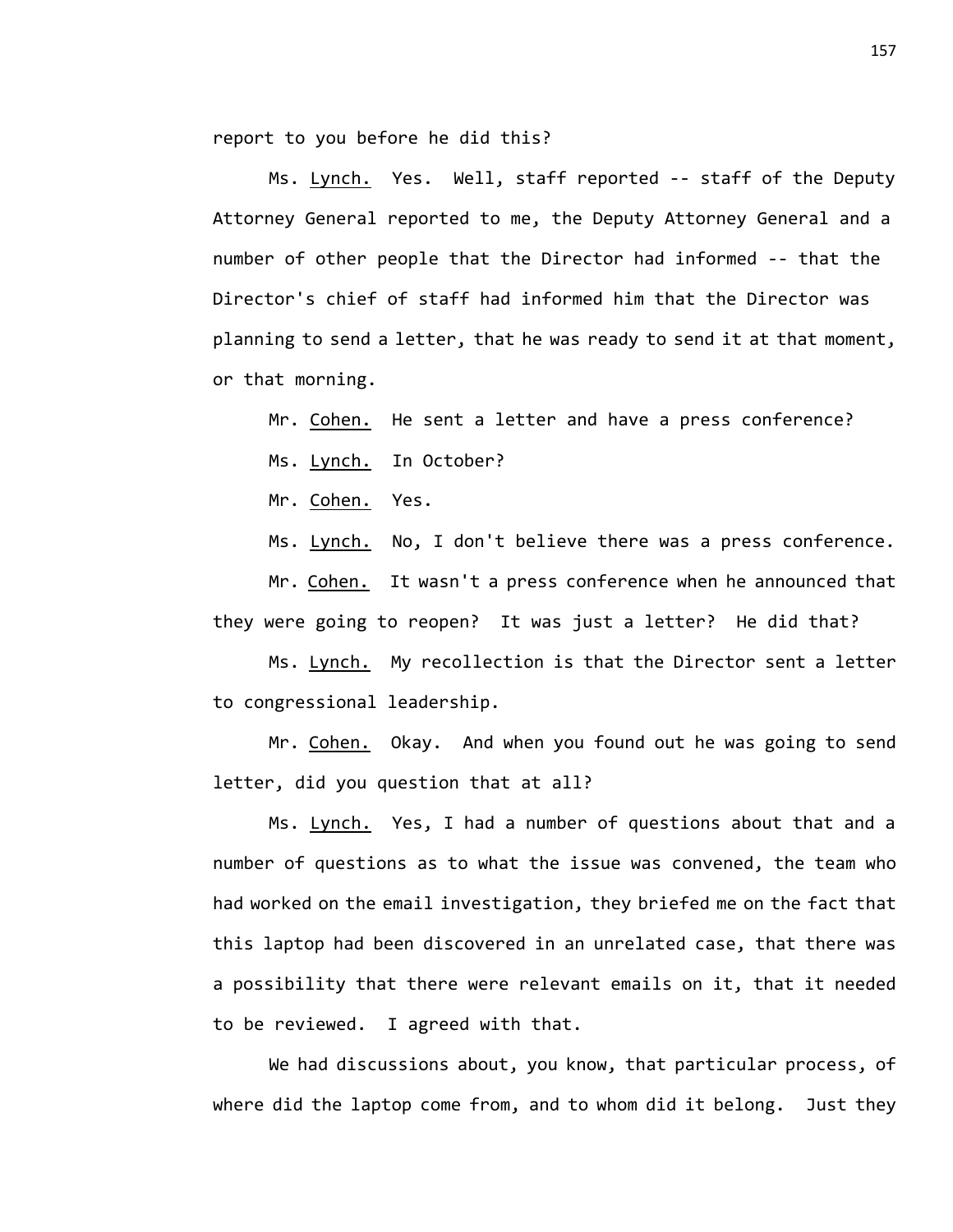were briefing me on that information. I directed them to obtain a search warrant. They were actually already working on that.

And then with respect to whether or not there should be congressional notification, the Director had already decided that he felt he had an obligation to do this, and we discussed that issue as well.

Mr. Cohen. And after you discussed the issue, you didn't suggest that he shouldn't do this because it was so close to the election, or did you?

Ms. Lynch. The issue that was before myself and the Deputy Attorney General was what is the most effective way to stop this. And we had a number of options before us. And we felt bad knowing the Director as we both did, having worked with him, that a direct order was not likely to be obeyed, that it would be more effective to go through staff who could possibly influence him, because he had shown himself more receptive in those areas.

The way that it was presented to us, it was actually a fait accompli at that time. We were trying to determine if, in fact, we could stop the letter from going out. If we could not stop it, could we see it, at least, before it went out. We weren't able to see it. I think some of the staff had portions of it read to them, but no input was accepted into it.

Mr. Cohen. Mr. Comey told us that he had concerns that the leak that was coming out of the Southern sovereign District of New York was coming from Giuliani. Do you know anything about that?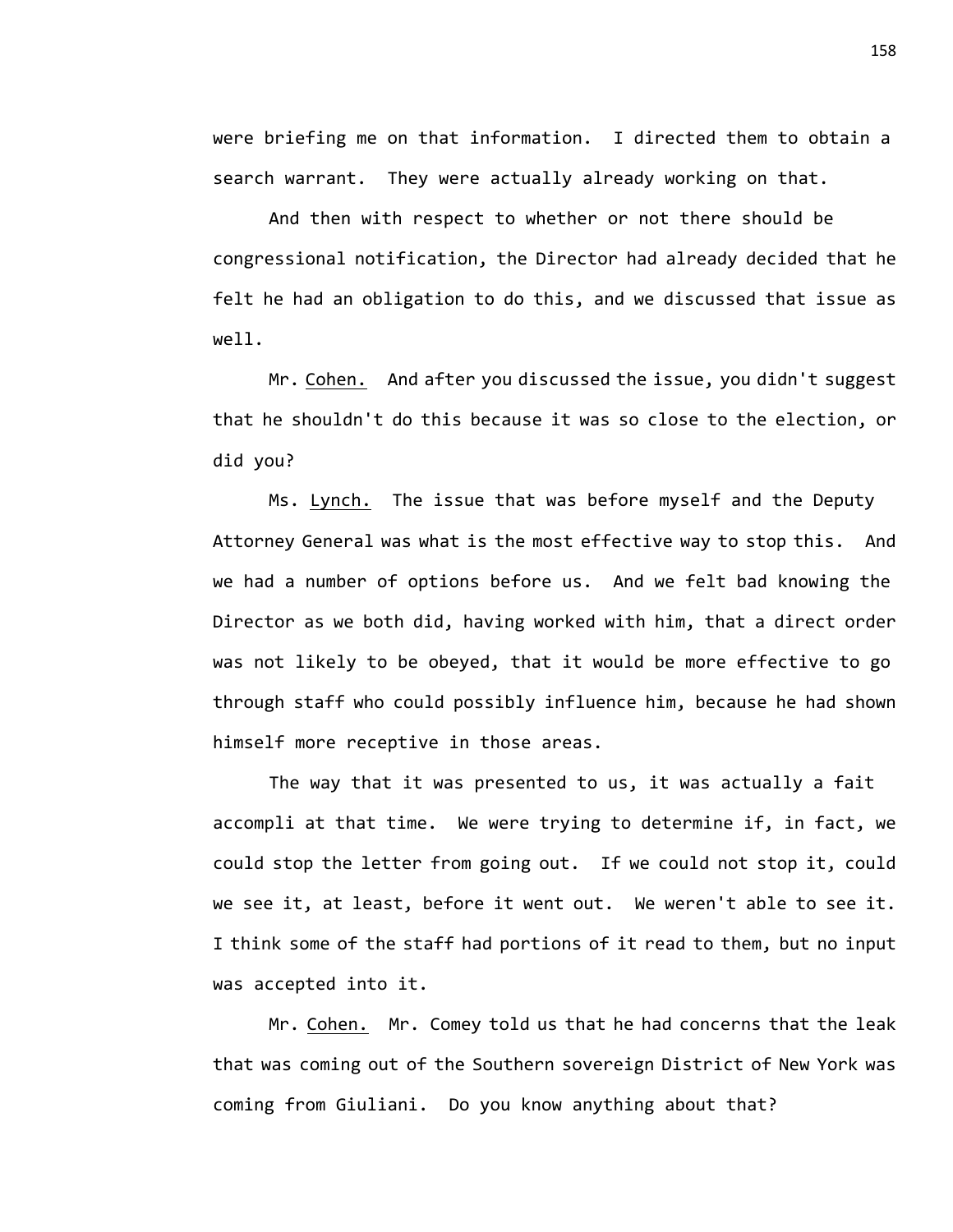Ms. Lynch. Can you be more specific about the leak you're referring to?

Mr. Cohen. That there were leaks coming out of the FBI in that area. And that there were -- about the investigations. And he thought they related to Giuliani's friends or Giuliani -- they went to Giuliani and they went from there outward. I think Giuliani -- did he not represent some of the retired FBI from that area?

Ms. Lynch. I don't know about former Mayor Giuliani's representations. I do know that both the Director and I were very concerned about leaks as a general matter. As it related to the email investigation or any other Clinton-related investigations, I know I became aware that former Mayor Giuliani was making comments, I believe, on television, implying that he had information, that he had obtained information from former FBI agents about -- and again, I can't recall if it was the email investigation and the Clinton Foundation, or just one or both, but it was related to those two issues, which raised the possibility of leaks from within the FBI routing some way to Mr. Giuliani.

I didn't discuss Mr. Giuliani specifically with the Director. I did discuss with him on a number of occasions the concerns we both had about leaks.

Mr. Cohen. So you didn't necessarily ask the FBI or anybody else to have an investigation of the leaks coming out of the FBI?

Ms. Lynch. Well, I remember having a discussion with the Deputy Director about leaks in general, and asking him what was his plan for

159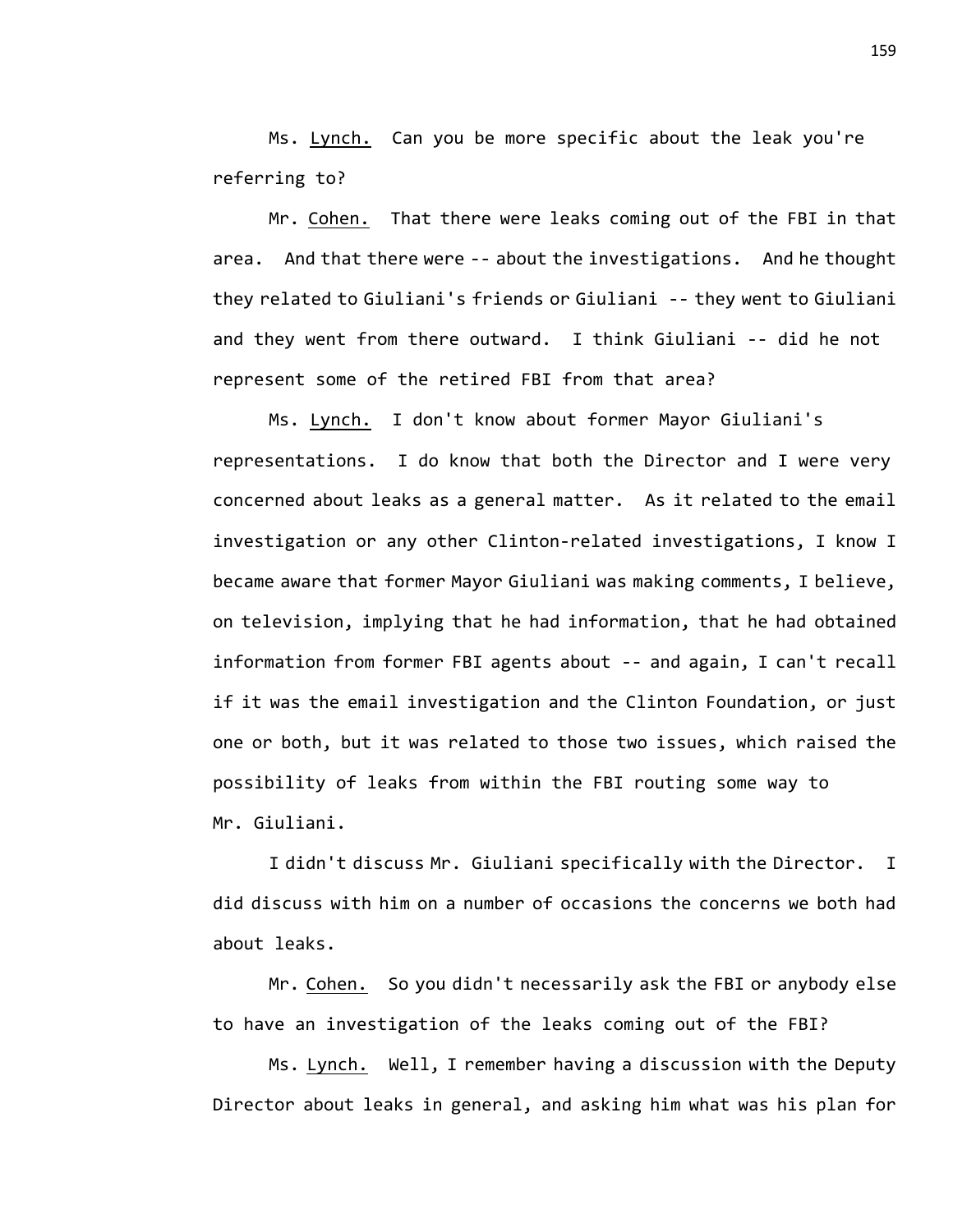dealing with them. And he talked to me about some communications he was planning to have with leadership in New York.

I, myself, had communications with FBI leadership in New York about leaks in another case, but the topic in general. And I remember telling the Deputy Director to let me know what he felt the results of his intervention were in terms of receptivity to the message, whether the problem was going to continue, or if this was going to be enough. And that I would be prepared to either call with him, or step in in some way as well.

Mr. Cohen. I don't have anything further. And I just thank you for your service.

Ms. Lynch. Thank you, sir.

Mr. Cohen. You're welcome, Ma'am.

Ms. Jackson Lee. Madam Attorney General, I will start somewhat where Mr. Cohen left off, but more particularly focus my line of questioning on the rule of law and the importance of the rule of law. And also, attempting to be as precise on some facts that I gleaned from the earlier questioning in the earlier responses that you gave.

Being a -- let me get this housekeeping matter out of the way. You are presently from New York?

Ms. Lynch. Yes.

Ms. Jackson Lee. And have lived there for how long?

Ms. Lynch. Well, I lived in New York for a number of years. I presently still reside in this area.

Ms. Jackson Lee. So during the time that you lived in New York,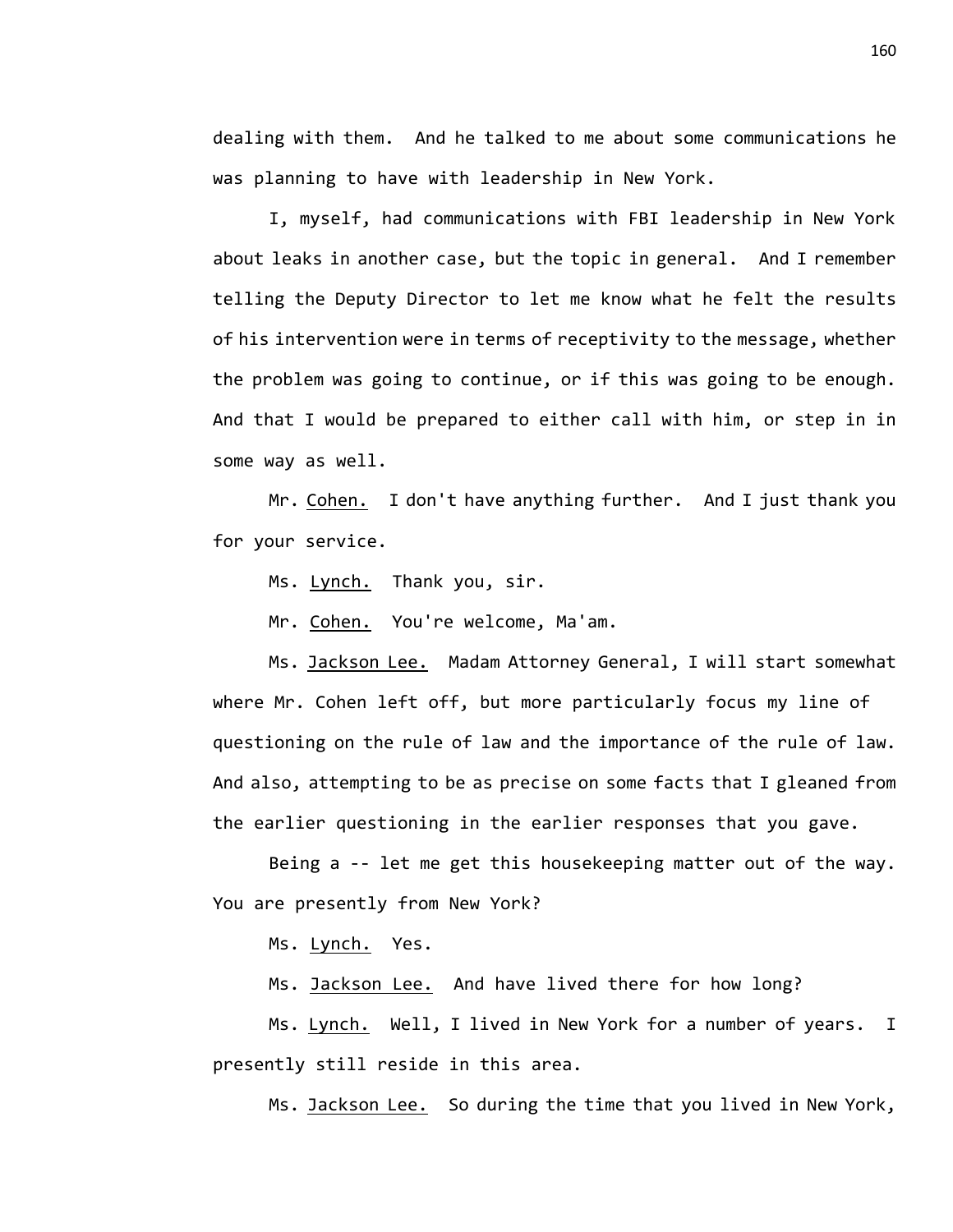were former President and the Secretary having left public service were around, and also New Yorkers of sort?

Ms. Lynch. Yes, I believe they were.

Ms. Jackson Lee. And so you knew of them and they were not strangers by the fact that you didn't know of them or may not have encountered them of your movement in New York?

Ms. Lynch. I knew of them. I didn't know them.

Ms. Jackson Lee. So would you perceive it not unusual for a showing of respect that the tarmac encounter was just an act of respect? Did you see it as anything else?

Ms. Lynch. I did not see it as anything else. I took the President at his word that he wanted to say hello. And, in fact, his conversation was very social, and, frankly, all social or current events throughout.

Ms. Jackson Lee. And I will not ask you to assess the President's personality, but is he known to be an engaging and a person who seems to love being with people, as have been described? Let's just say as have been described.

Ms. Lynch. I have heard that description of him. I would have to agree with it from my encounter with him. I, frankly, thought that he was very gracious in speaking to the two flight attendants on the plane and spending significant time with them.

He was very gracious to my husband, and he does like to engage with people, from what I can see.

Ms. Jackson Lee. Finally, as he entered the airplane, engaged,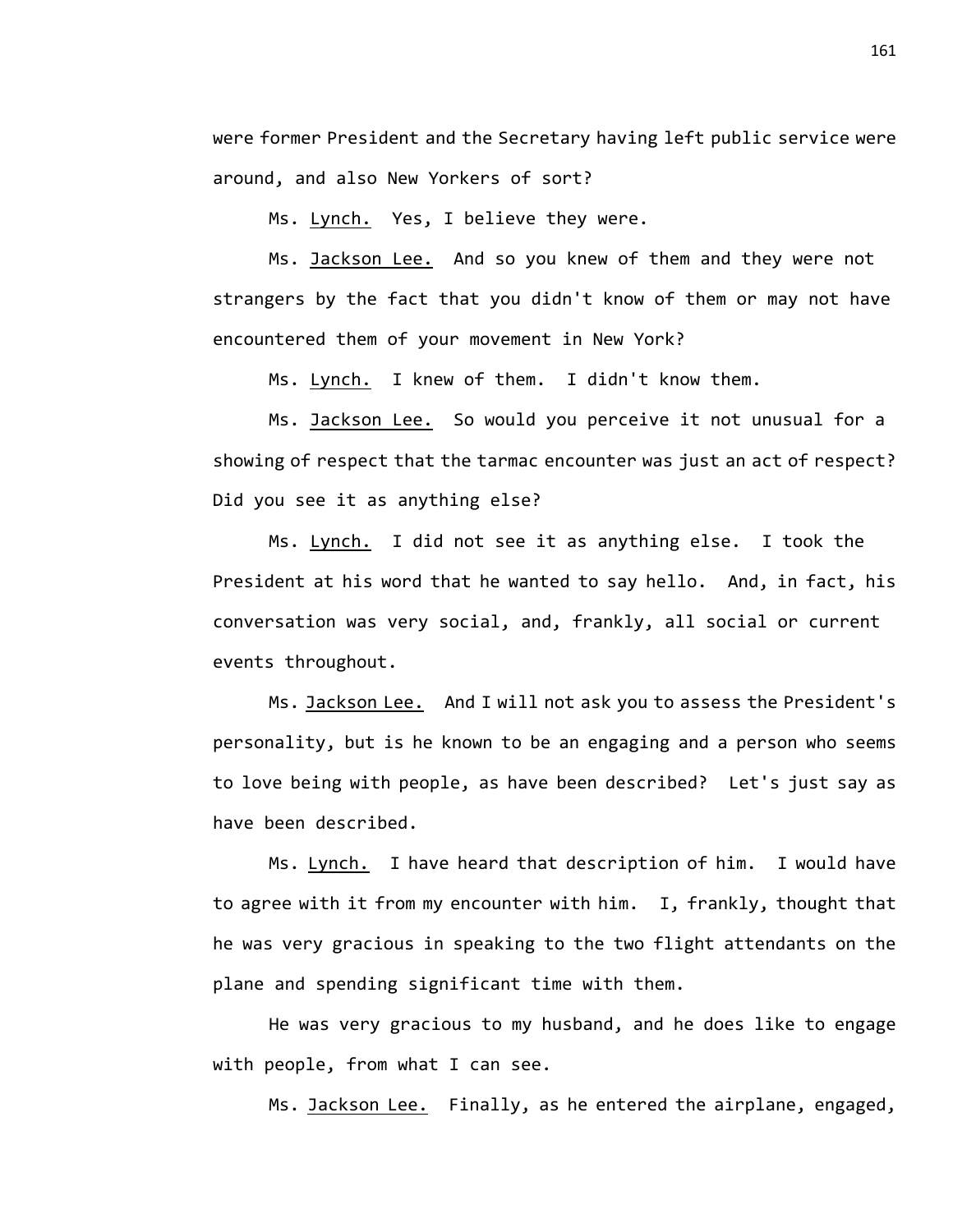you did not perceive anything sinister was being attempted?

Ms. Lynch. No, no, I didn't.

Ms. Jackson Lee. Let me -- thank you.

Let me go to the rule of law and the question of a secondary potential indictment under the concept -- I'm looking for my paperwork -- under the concept of a term "gross negligence."

And it is my belief that having dealt with prosecutors, that there is a thorough briefing and detailing as to every nuance of what is a potential charge. In fact, you are reminded that, rightly so, President Obama, your predecessor, looked at ways to be effective, but in criminal sense, for minority persons that you've spoken of, to not charge up, to go to the most serious and try to, at least, balance justice. And that's a different policy, but they made the effort. But is it difficult to charge up.

But in doing so, is it your impression that if a prosecutor labels and layers indictments -- or charges, rather, charges, that they have thoroughly investigated and feel very secure in their charge?

Ms. Lynch. Yes, I would expect that any prosecutor, certainly one working for me, would have the elements of every offense buttoned down and able to present in court in a way that would generate a positive result for the government.

Ms. Jackson Lee. So we know that it was July 5th that Mr. Comey made an announcement at the level of the Director of the FBI. Is it well-known or structured that the Director of the FBI works for the Attorney General, or works inside of the Department of Justice? Is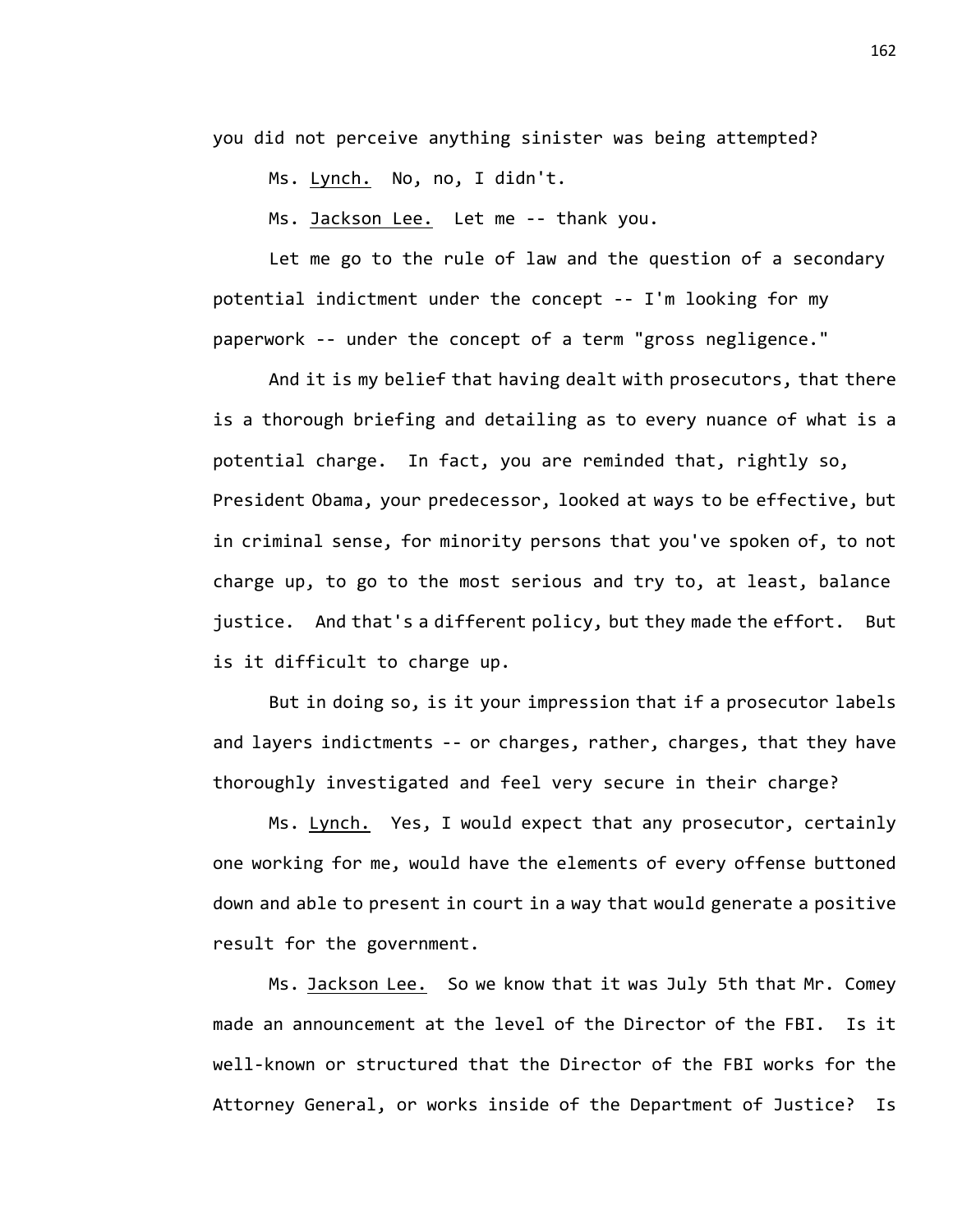that the pecking order?

Ms. Lynch. Yes. The FBI is one of the law enforcement components of the Department. The Director of the FBI reports directly to the Deputy Attorney General and then through the Deputy Attorney General to the Attorney General.

Ms. Jackson Lee. So any actions or statements which would see the attorney -- excuse me -- the Director of the FBI making comments about the issue of bringing charges or not, could readily be overturned by you?

Ms. Lynch. Certainly, the recommendation as to bring charges or not could be accepted or declined by me.

Ms. Jackson Lee. Yes. I'll use that terminology, accepted or declined.

Ms. Lynch. Yes.

Ms. Jackson Lee. So you could almost argue that that comment on July 5th was not an absolute? You have the right to accept or decline?

Ms. Lynch. I certainly took it as his recommendation, but as I indicated before, I was waiting for a full and complete review by the entire team, particularly the legal team. And at the end of that, while I expected I would accept their recommendation, I certainly retained the right to send it back for more work, to ask significant questions about it, or to reject it, if I disagreed with what they had come up with.

Ms. Jackson Lee. So as you well know, you have a line of questioning about a terminology, I think gross negligence, which is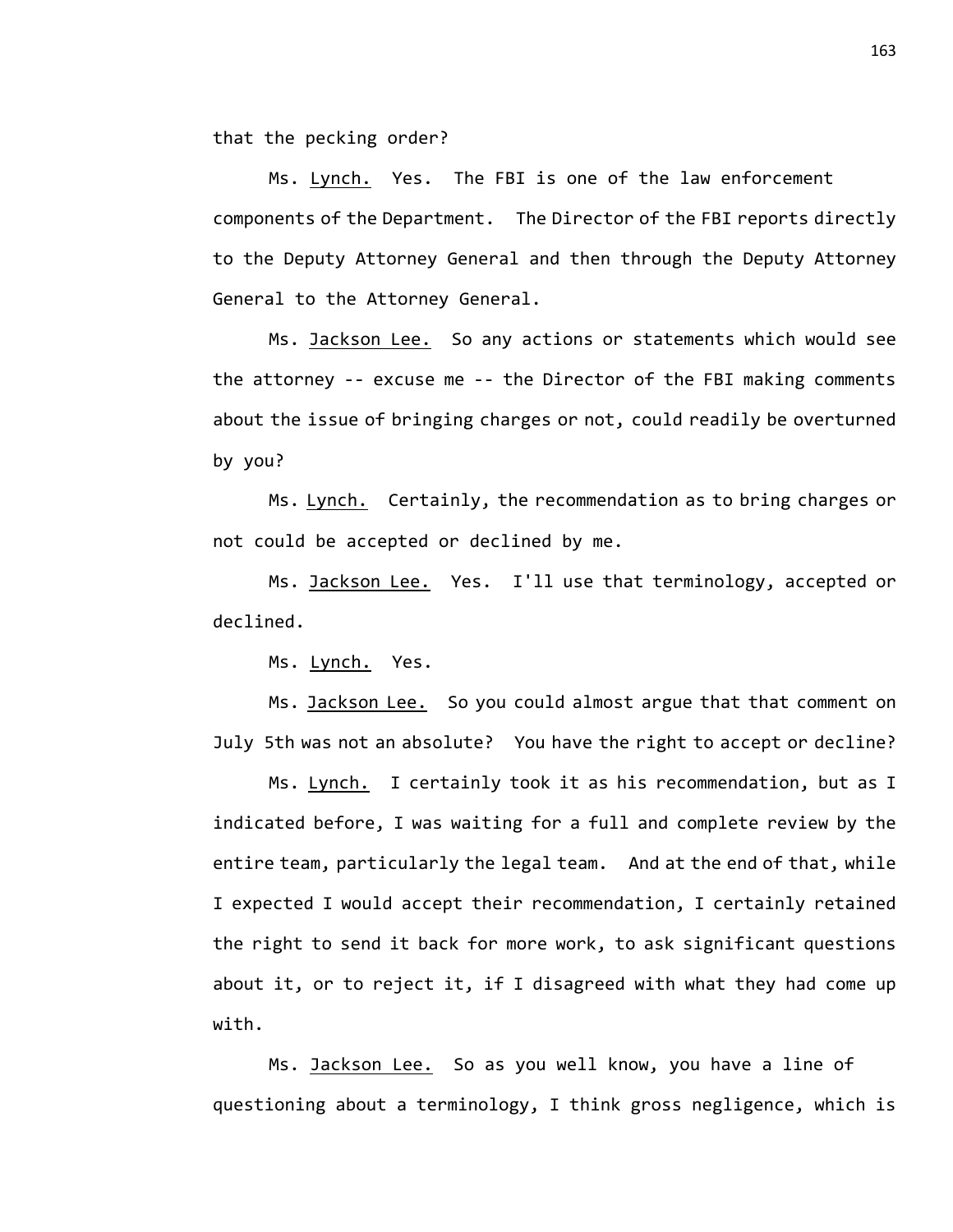an old statute with legislative history.

We know that the facts, the underpinnings fact are that gross negligence was used in some original writings of the FBI Director. And if I might not attribute any finality, but it was suggested that that was a legal term. And so it was not utilized in the remarks, which has now triggered the fact did the DOJ subordinate this charge and didn't do anything about it.

So let's jump to July 6th, which is when you got your full briefing. Again, with the opportunity to accept or decline what would have been -- that was when everybody was in the rooms of all levels, senior prosecutors, or senior DOJ staff, young lawyers or less who had done the work, the legwork, FBI agents whose names were not in the news who just did the hard grit work of reviewing those emails, looking at all of the hardware that was contained in this possible charge. And you listened -- was the Deputy Attorney General present as well?

Ms. Lynch. Yes, and her staff.

Ms. Jackson Lee. So that means the top brass of the DOJ were present, and you took this briefing very seriously?

Ms. Lynch. Yes.

Ms. Jackson Lee. And in the course of that, would it have been the normal course of action, the rule of law, that if there were any other elements of charging, would that have been discussed as well?

Ms. Lynch. Yes, it would have been. And I believe that they were.

Ms. Jackson Lee. And so in the course, this old statute, might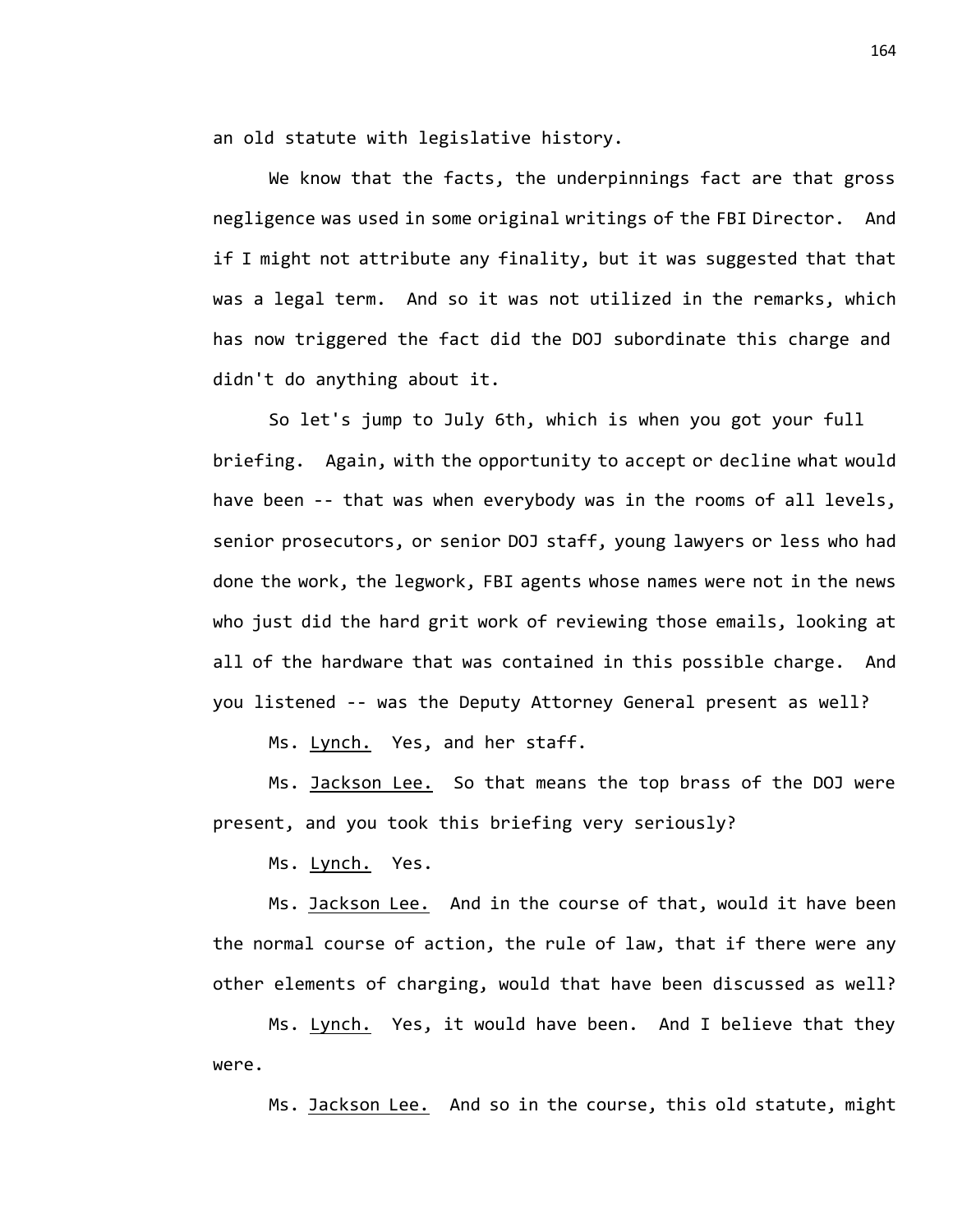have been, whether it was old or just passed by Congress 5 weeks ago, would have been discussed?

Ms. Lynch. Yes.

Ms. Jackson Lee. Do you have a recollection of whether the gross negligence legislation -- or statute, was discussed?

Ms. Lynch. I don't have a specific recollection, but, again, my view is it would have been discussed as an element of the offense of all the statutes that were being presented. My concern was I didn't want to overstate and rely on something that was not within my memory, as I sit here today.

Ms. Jackson Lee. But in the normal order of the DOJ, those briefings at the highest level, the Attorney General is in the room for what had become a high profile set of facts. And in your own weekly -- we spoke earlier in my questioning about integrity and the importance of upholding not only the rule of law by the integrity of the DOJ, the Office of the Attorney General.

Would it be your recollection that you were detailed, both in your listening and in your asking of questions?

Ms. Lynch. Yes, I recall being very detailed in my asking of questions. And I will say that typically in those situations, I call upon my experience as a prosecutor of almost 20 years.

Ms. Jackson Lee. And that was the fall -- I'm sorry, that was the summer of 2016?

Ms. Lynch. Yes.

Ms. Jackson Lee. Did you -- would you also say that you felt the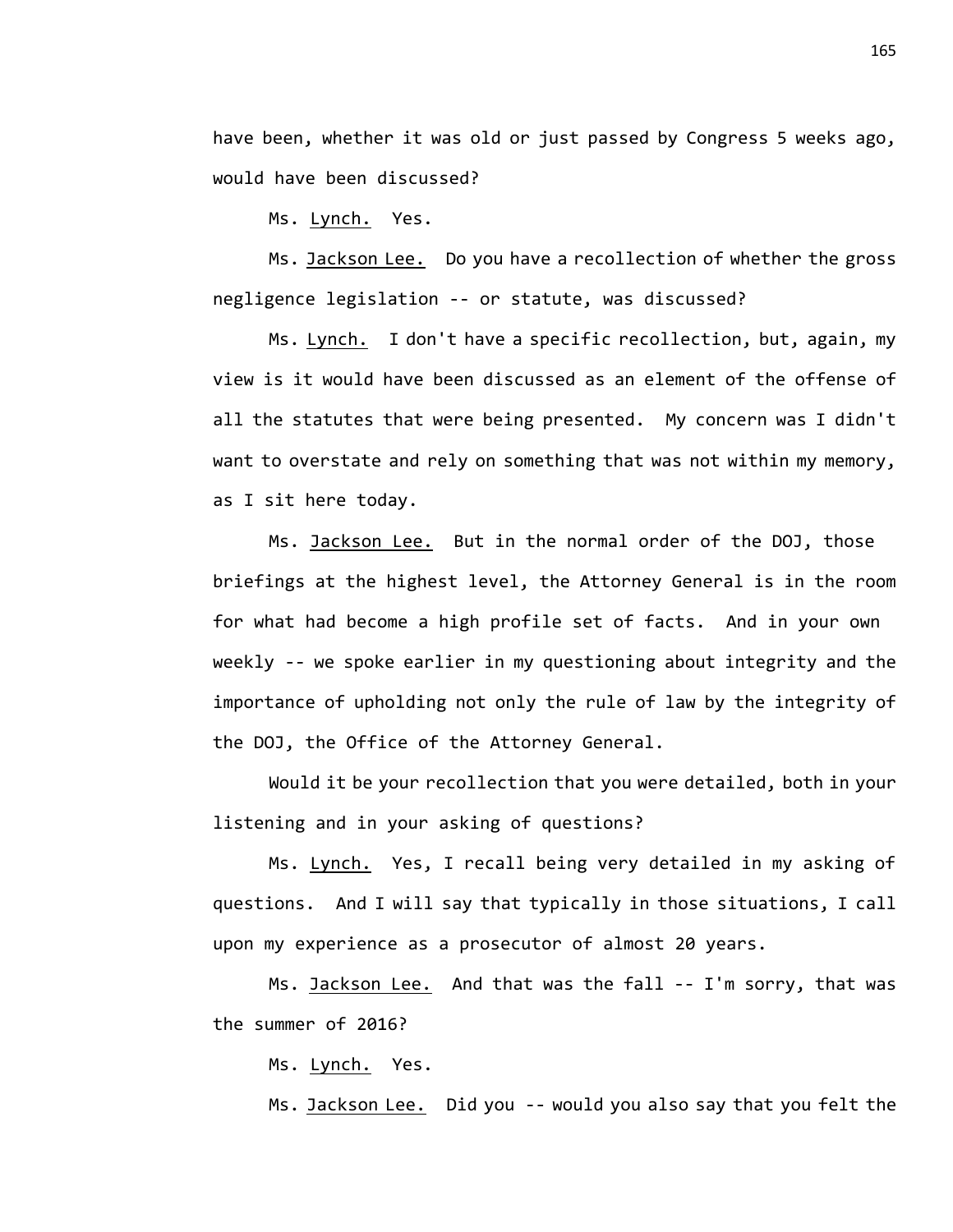weight of any decision that the DOJ -- the weight, not the bias -- but the weight of any decision that the DOJ would make, and therefore felt, with your whole team, that you needed to be extremely diligent?

Ms. Lynch. Yes, diligent, careful, and thorough, and that we had to make sure that there was a basis for our ultimate decision in the work that we did, both in the facts that we found and the law that we applied, and the analysis, which was excellent from my team.

Ms. Jackson Lee. By any chance, do you remember how long that meeting lasted?

Ms. Lynch. I certainly recall it went for more than an hour. And I don't know if it went more than 2 hours, but I know it was more than an hour.

Ms. Jackson Lee. And in the course of that, everyone who needed to speak, who chose to speak, who you needed to ask questions of, did you leave that meeting that all of those persons, all of those facts had been laid on the table?

Ms. Lynch. Yes, I went around the room and asked every one for their contribution.

The team had decided how they would present the case to me and who would speak. But beyond that, I asked every member of the team if they had anything to add. So I tend to call on people at these meetings, because I want to make sure that if there are any questions or any issues, they get fleshed out at that point.

Ms. Jackson Lee. And at the end of that meeting, you chose -- why don't I ask you the question. At the end of that meeting, what did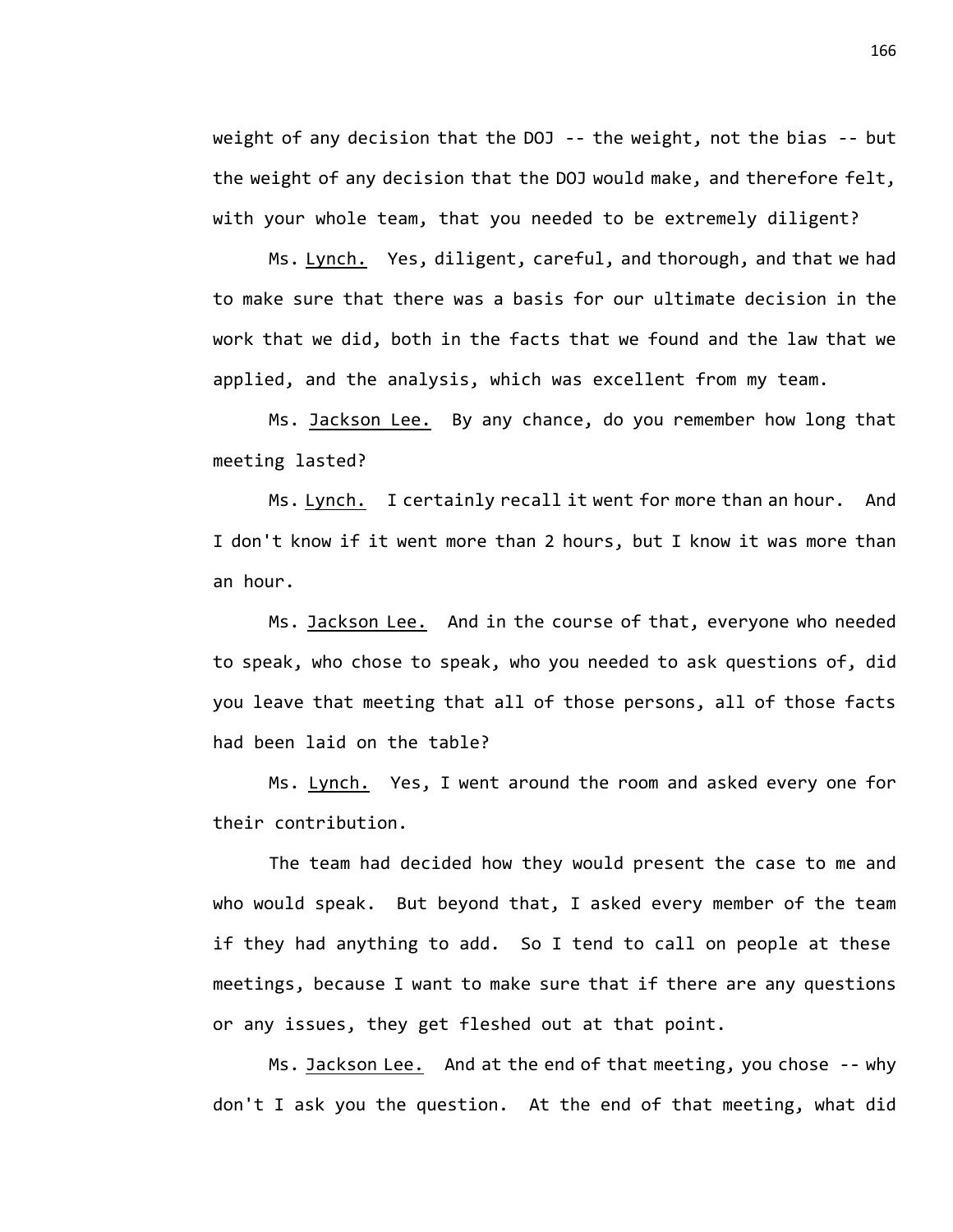you chose to do regarding charges regarding former Secretary Clinton's emails?

Ms. Lynch. The team had recommended to me that we not bring charges in this matter because the elements of the statute just were not met, any of the statutes that were considered. And I considered everything that they said, everything that they presented to me, everything I read, I considered the opinions of everyone around the room. And I found no reason to disagree with their legal analysis. I felt that their factual gathering had been extremely thorough and complete, and that I had the information I need to accept that recommendation.

Ms. Jackson Lee. And does that also include -- and forgive me for repeating this -- it also includes any charge dealing with gross negligence?

Ms. Lynch. It would have included that as well, yes.

Ms. Jackson Lee. And today, again, gross negligence or other charges, you are still holding to your original position --

Ms. Lynch. Yes.

Ms. Jackson Lee. -- regarding the declining --

Ms. Lynch. Yes.

Ms. Jackson Lee. -- excuse me, the accepting of the recommendation, as opposed to declining the recommendation?

Ms. Lynch. Yes, yes. I had no reason to decline or change their recommendation. I certainly retained the authority do so, but I had no reason to either reject it or modify it or decline it or send the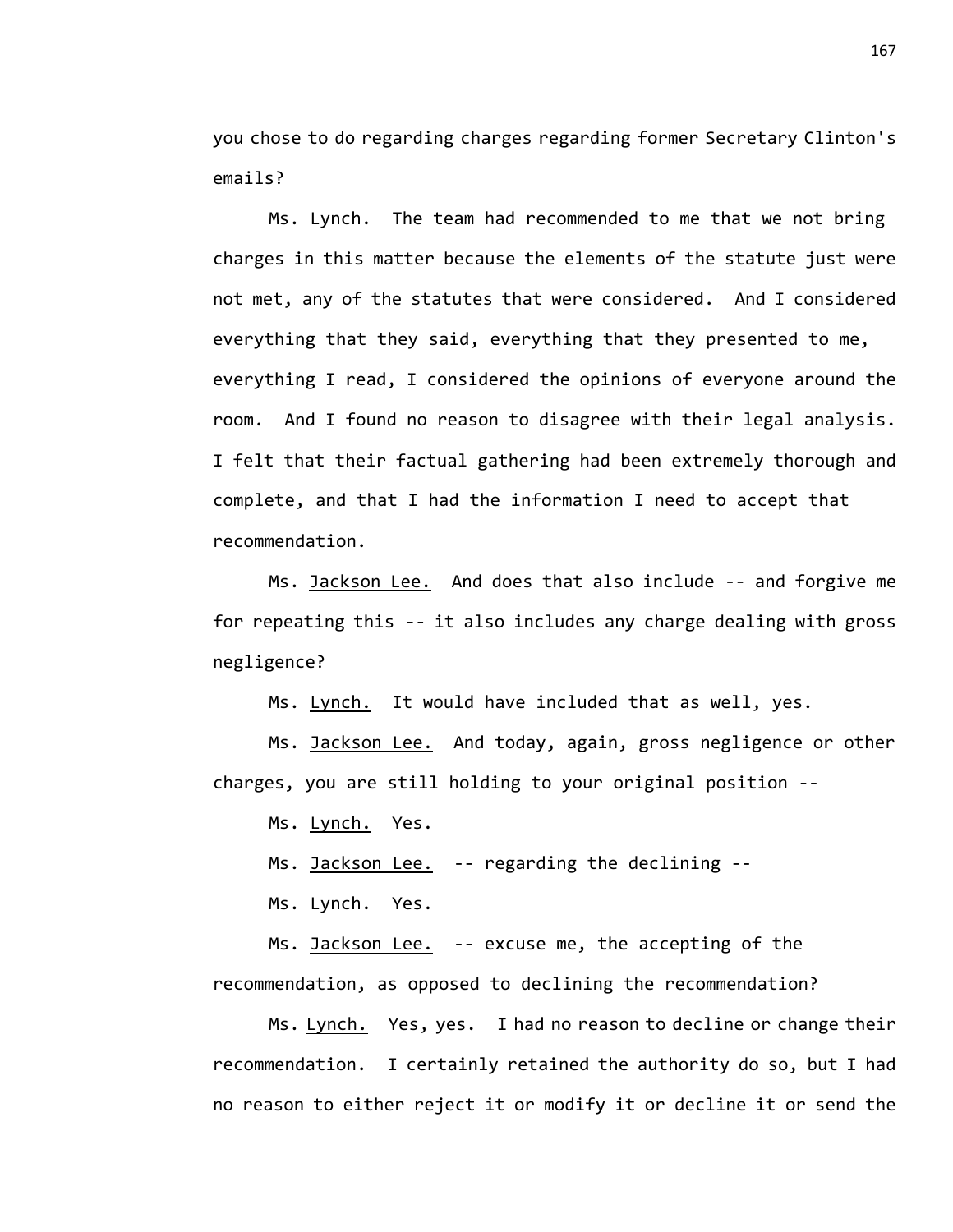case back for additional work.

I agreed with their analysis, and so, I accepted their recommendation. And we closed the matter at that time and issued a short statement.

Ms. Jackson Lee. I hope the many circles that I've made have helped a little bit in the clarification that we have left no doubt of the decision by either the law enforcement arm, and then, ultimately, the chief law enforcement lawyer of the Nation in her duty that all review was made. And I hope that that is clear on the record from your commentary.

Let me, again, just go to protocols again, rule of law. And there was -- there seems to be a line of questioning about did you not know this was opened or that was opened or police matters were opening?

I served as municipal court judge. I served in my early, early life on city council. There's a city council, there's a mayor, there's a police chief. I would venture to say that the mayor does not know of every investigation that local police are engaged in. Might not even, city council members might not be aware. I would also venture to say that an appropriate time of major operations that the mayor would know.

Let me now jump to the Nation's law firm and the Nation's police. In your work as a prosecutor, both previously and most recent, before you came to the U.S. Department of Justice as Attorney General, would you explain how law enforcement -- and let's just focus on the FBI -- is it unusual, is it unethical, is it untenable that investigations are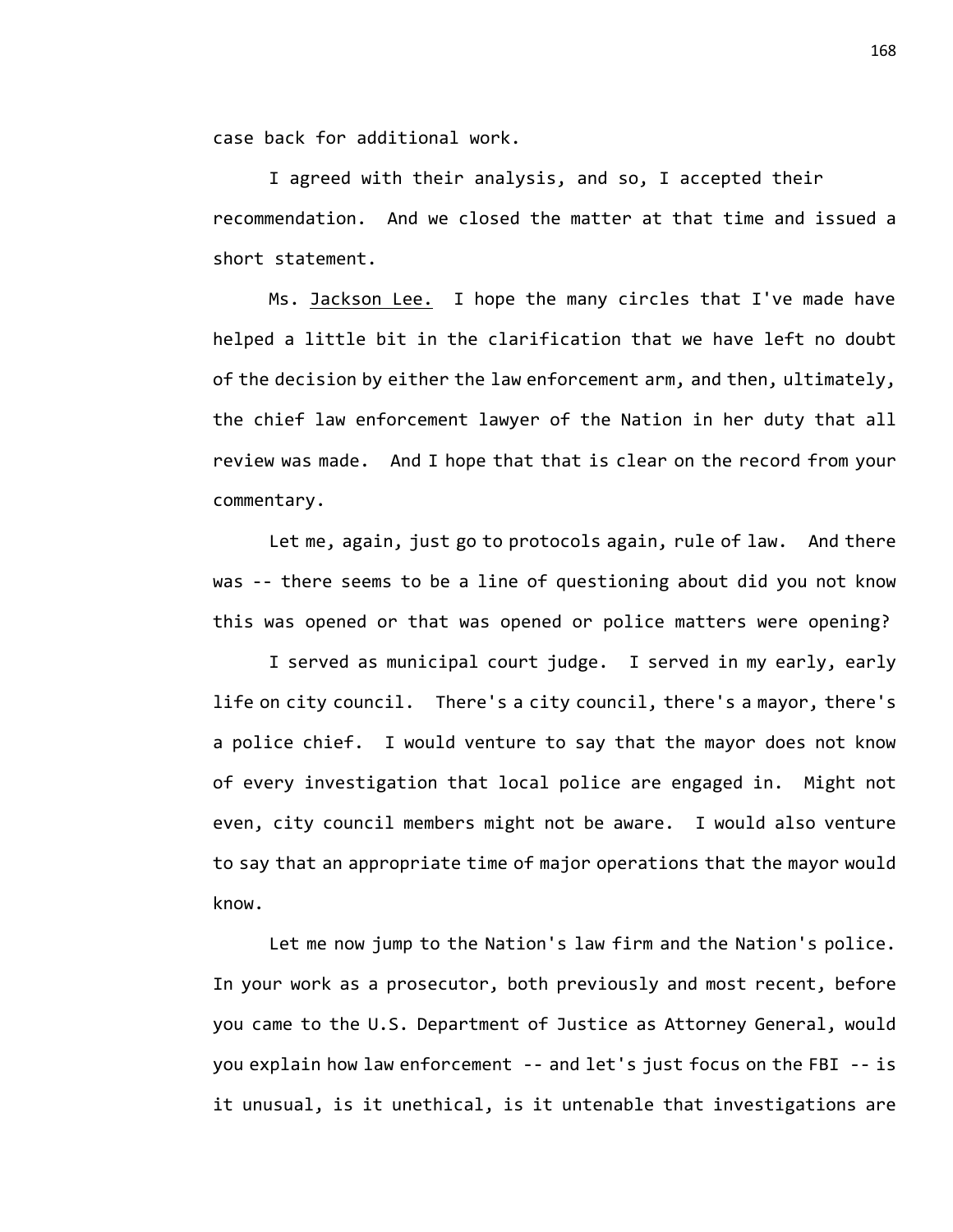being opened by the FBI, even those based in the DOJ, because there are certain components of the FBI operations that are in the DOJ, so one might say, Well, why don't you just go upstairs and tell General Lynch what you're doing?

Explain how that works.

Ms. Lynch. Well, certainly, if the FBI has valid predication to open an investigation, meaning someone comes to them with an issue that requires review, basically, they are authorized to open an investigation and begin that investigation. It may result in nothing, but certainly what the goal is, they want to be able to flesh it out enough, so that when they present it to the legal side of the House for either process, for example, a complaint, a search warrant, an order to look into someone's -- to tap someone's phone, there is background to that.

Now, in particular, a lot of counterintelligence investigations are begun because they are intelligence gathering investigations. And while some NSD lawyers will consult, a lot of the work goes on between the FBI and members of the intelligence community. And you're gathering information there.

There's always a point, as I mentioned, at which, when process is needed or when things are going to develop into a case, or something larger than first indicated, the FBI will often, then, at the local level, go to the U.S. Attorney's Office and say, we've been looking at this particular issue for a while. We'd like to get a lawyer assigned to help us, and to help us figure out the legal issues and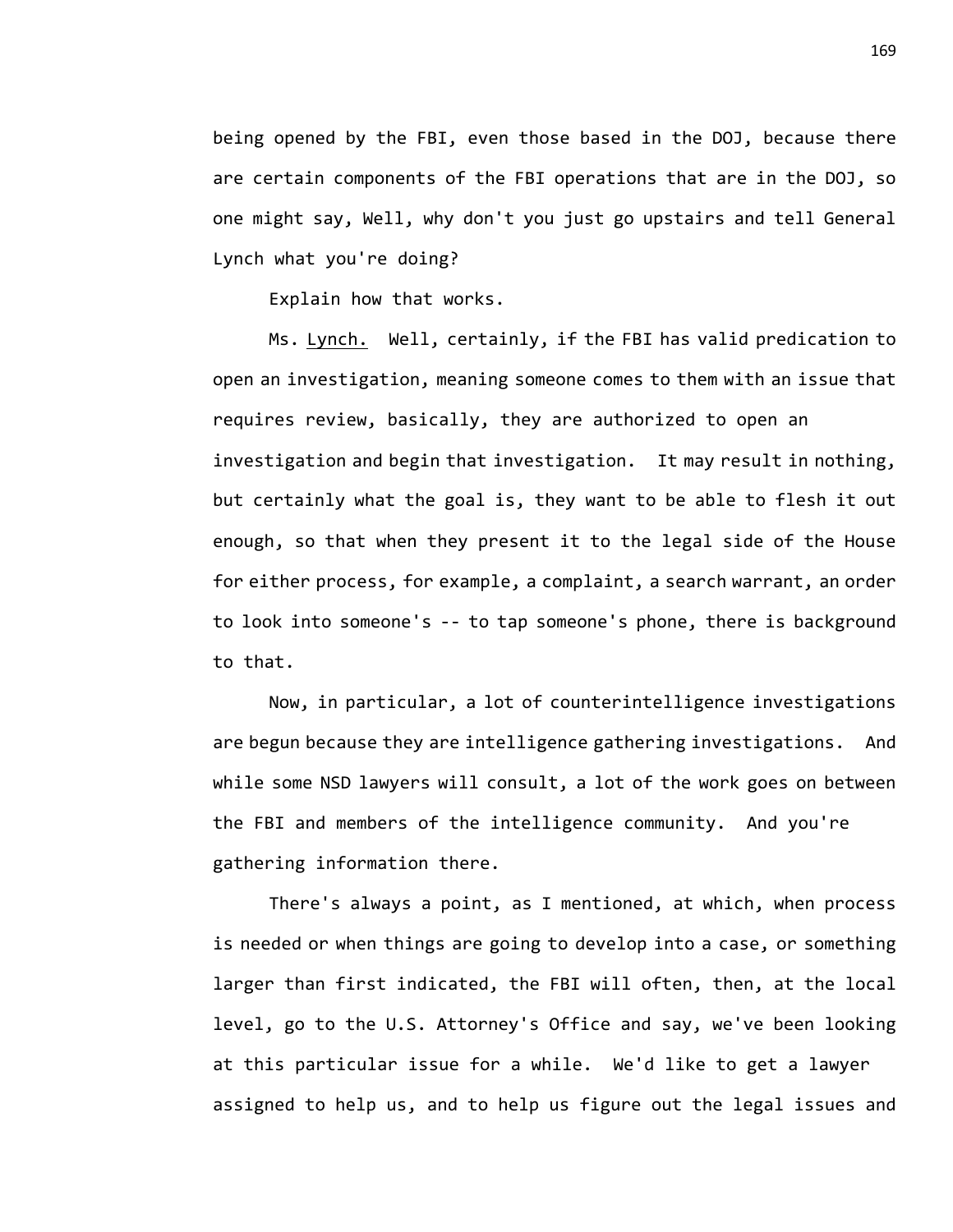the parameters of it.

For example, the same thing will happen at Main Justice. Sometimes information comes into Main Justice, people provide tips, both verified and anonymous, in a variety of ways. If the tip were to come, for example, to a local U.S. Attorney's Office, a citizen writes in and says, You know, there's a complaint here, and I think there's some public corruption going on in my town. The lawyer would call the FBI and say, let's look into this together. But that person may go to the FBI first, and the FBI would sit down with them and say, are they credible, can we verify this? They would definitely do some looking into it, and then go to the U.S. Attorney's Office.

Ms. Jackson Lee. So when the Department of Justice, at your status, at your level, and matters have been investigated, or are being investigated, there may be a moment or time, a significant moment, that it would be appropriate to brief the Deputy and the Attorney General. Is that accurate?

Ms. Lynch. Yes.

Ms. Jackson Lee. And did you, in your tenure, feel comfortable that every matter that, as far as you know, that reached that particular level, that you were briefed about?

Ms. Lynch. Yes, yes. I was briefed on a number of different types of cases and matters throughout the Department. Usually ones that needed the Attorney General's attention, or were significant enough to generate public attention, and there would be press about, that I might be asked about at a press conference.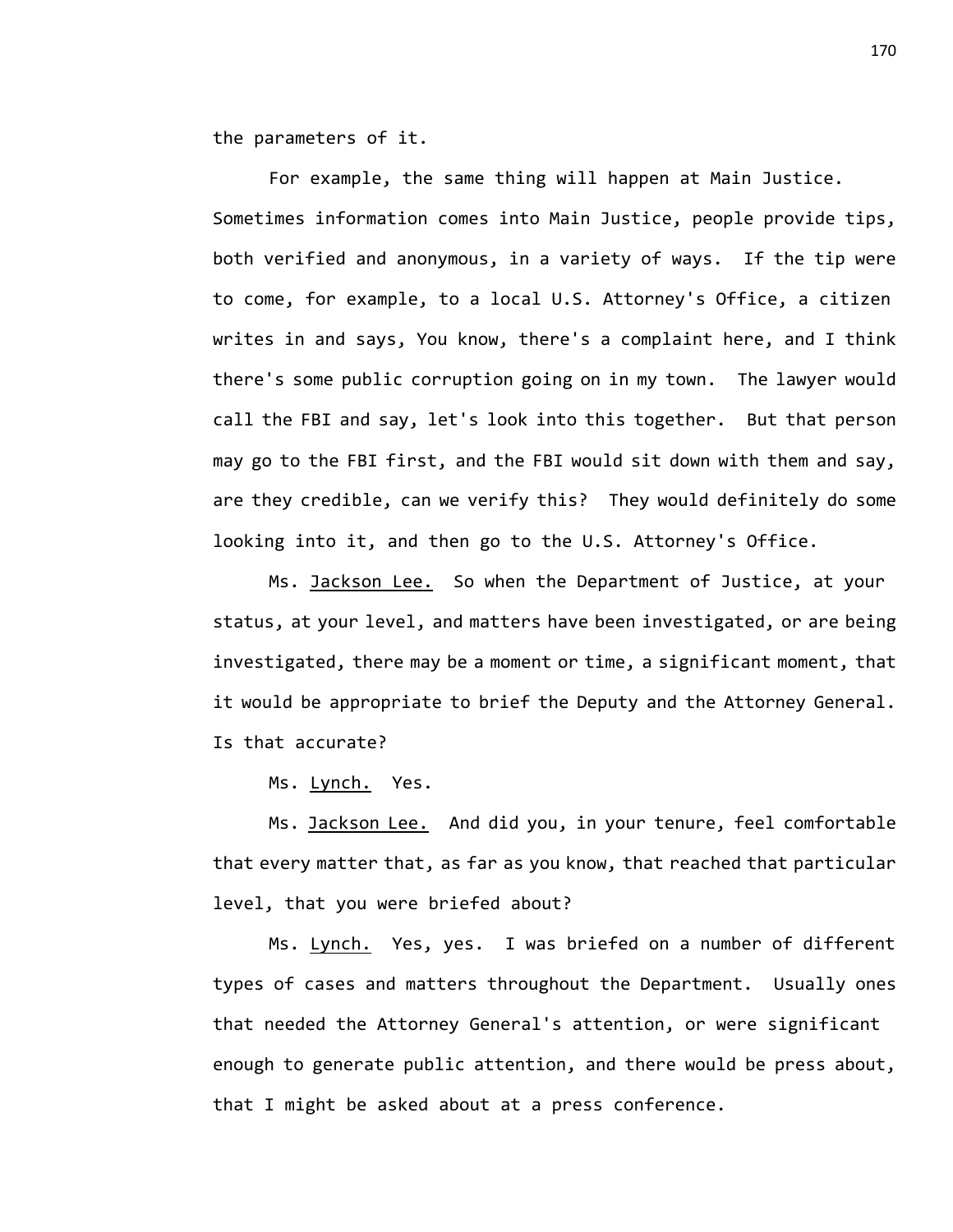It would be literally impossible to brief the Attorney General on the hundreds and thousands of open cases throughout the Department every year. But you went all that way up to the supervisory chain to the most important and most serious ones, and make sure the Attorney General is aware of them.

Ms. Jackson Lee. We didn't realize it, but certainly, the Russian activities were crescendoing as time went on.

Ms. Lynch. Yes.

Ms. Jackson Lee. But in the 2016 time frame, it was really percolating -- let me not put words in your mouth, but my belief is, as it relates to the Members of the Congress, to the Judiciary Committee, even, in the intelligence community, it was just percolating. And I think it probably reached crescendo when 17 intelligence agencies or agencies in the fall indicated there was Russian interference. But say before that, and I don't recall, did Justice sign on to that letter?

Ms. Lynch. Well, from the intelligence community, the FBI is the intelligence component of the Justice Department. And so they would have been the signatory to that in the intelligence community environment.

Ms. Jackson Lee. Do you know if they were? I'm trying to remember.

Ms. Lynch. I believe that they were. I would want to see it to verify it.

Ms. Jackson Lee. But in any event, so there was something going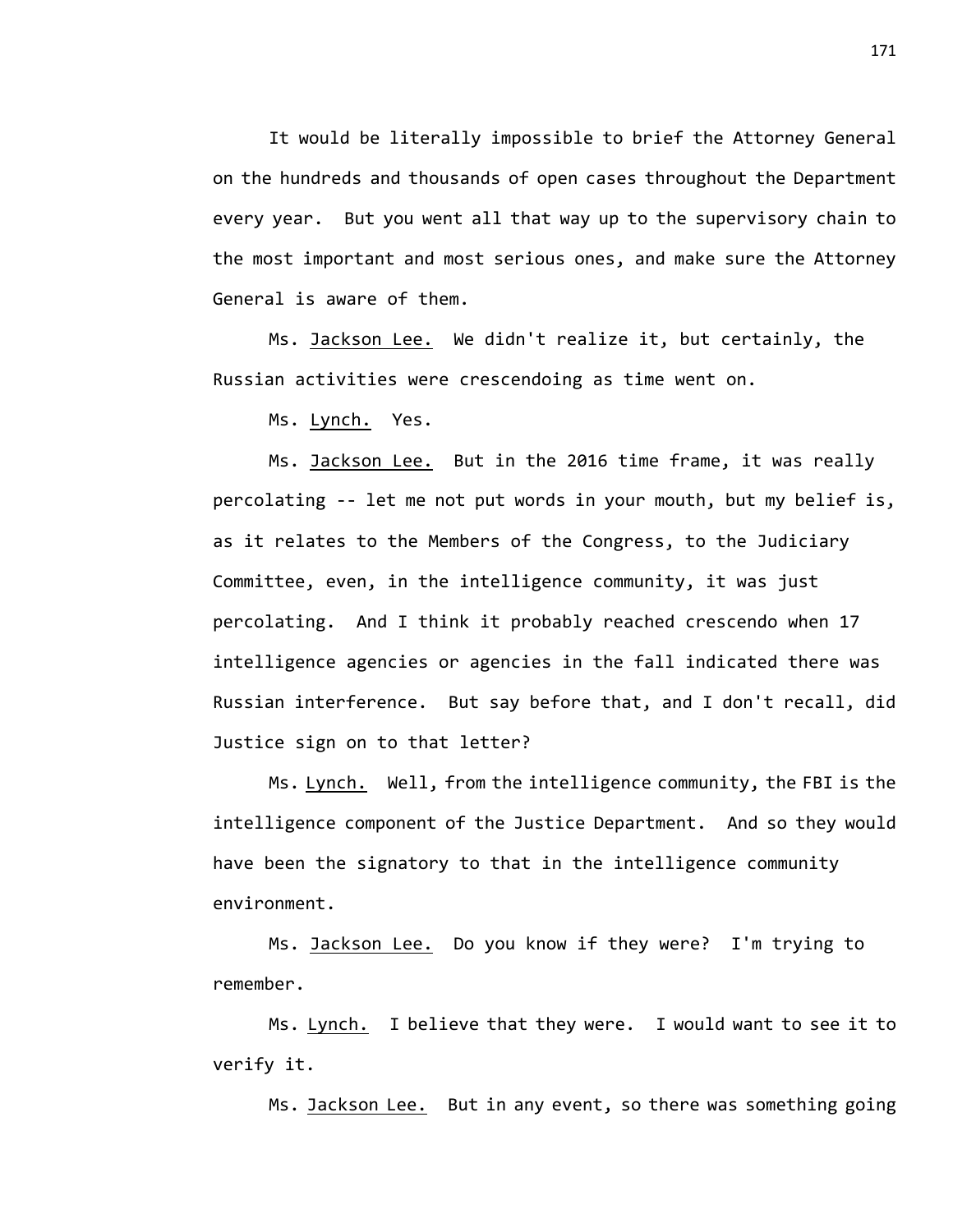on. Would it have been unusual -- on hindsight, we all wish we were in a closed-door meeting in April of 2016, hearing all of the details that may have been. But would it have been -- was it at a level that it would have been a very extensive briefing to you?

I think, as I listened to your testimony, you were apprised. Did you convey to them, please keep you apprised, you want to be in another meeting. How did that work?

Ms. Lynch. So let me, just to be clear and to be careful.

Ms. Jackson Lee. Yes.

Ms. Lynch. In terms of the classified nature of this. With respect to the ultimate result in October of the memo from the intelligence communities, various agencies, I was aware of that memo and of the work that went into it to generate it. And that was, that was mostly at the National Security Council level, because it was multi-agency effort, so I was involved, as was the Director of the FBI.

Ms. Jackson Lee. That is the fall of 2016?

Ms. Lynch. Yes. So that would not be part of the FBI's own separate investigations that were ongoing.

Ms. Jackson Lee. Right. So I'm asking about what you might have heard from spring 2016 to summer 2016 in your own shop, from the FBI, et cetera, and how much of it would you have had to hear, or was it, you know, at a level where it was a closed door, 10-hour meeting to brief you?

Ms. Lynch. I would say that it was at a level where when there was significant developments, I was kept informed. When -- and then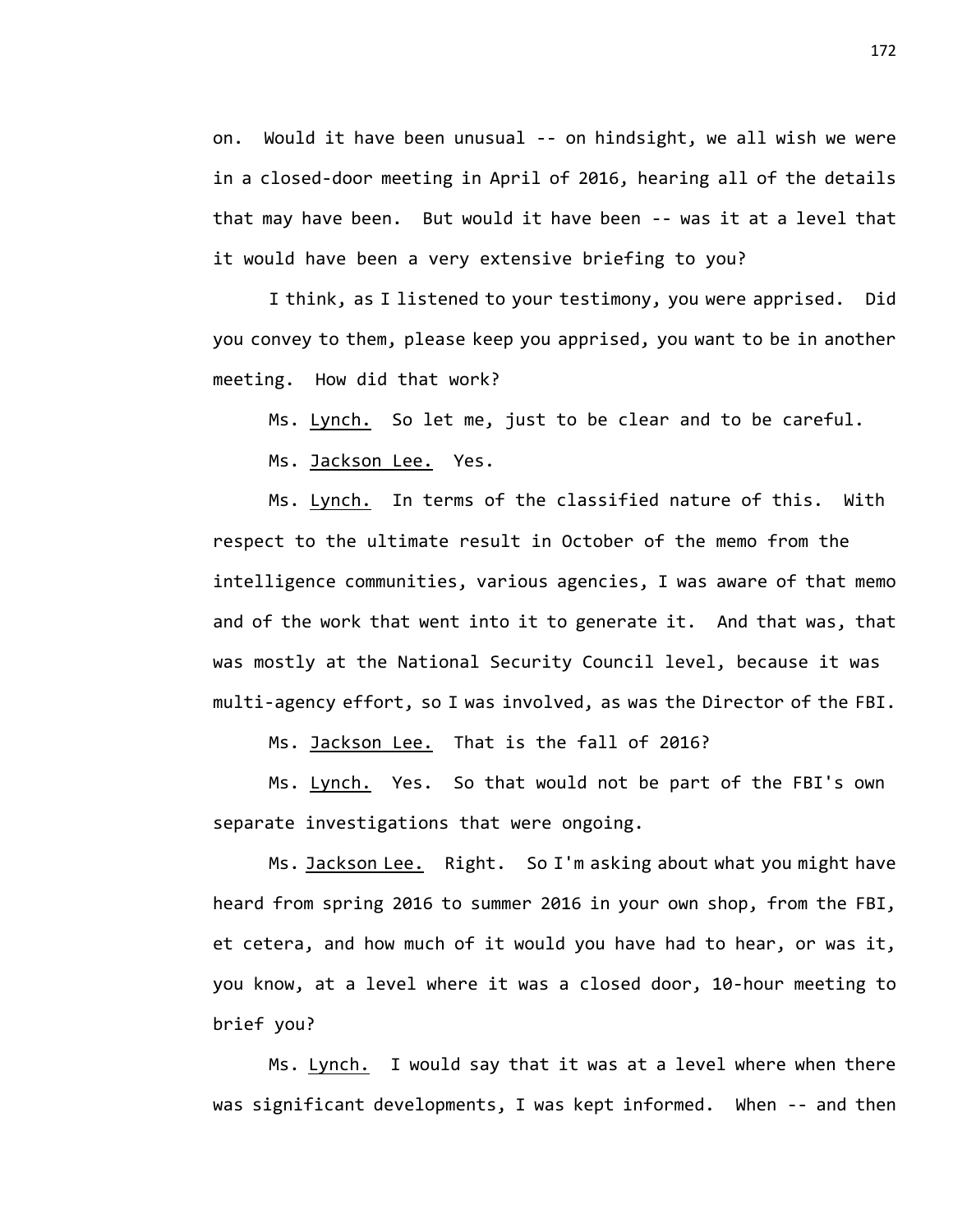that's probably all that I'm able to say.

Ms. Jackson Lee. So it was not, you were not a stranger to the facts, but you were -- in keeping with the order of the FBI, you were aware of it?

Ms. Lynch. Correct, yes.

Ms. Jackson Lee. Or something -- correct, okay.

Let me raise this point and get just a little more flesh on this.

Again, October 26, 2016, some information came and none of us who are engaged in issues of the rule of law want to be part of anything that is not transparent.

We -- I think you just testified that you heard or you, someone informed you that the Director was going to send a letter to Congress. Now, I know the hierarchy. There is a leg counsel, and you all are very wedded to your leg counsel -- leg affairs, rather, excuse me -- in dealing with Members of Congress.

So on August 16th, is there any -- do you think it would have been appropriate, that any notice would go to, just, for example, the majority leader, the minority leader, Senate, the Speaker, and the minority leader?

Would there have been any taint to say DOJ didn't provide notice to Congress?

Is that -- are those, that leadership, would you consider the leadership appropriate notice?

Ms. Lynch. I'm not sure I understand the context of your question.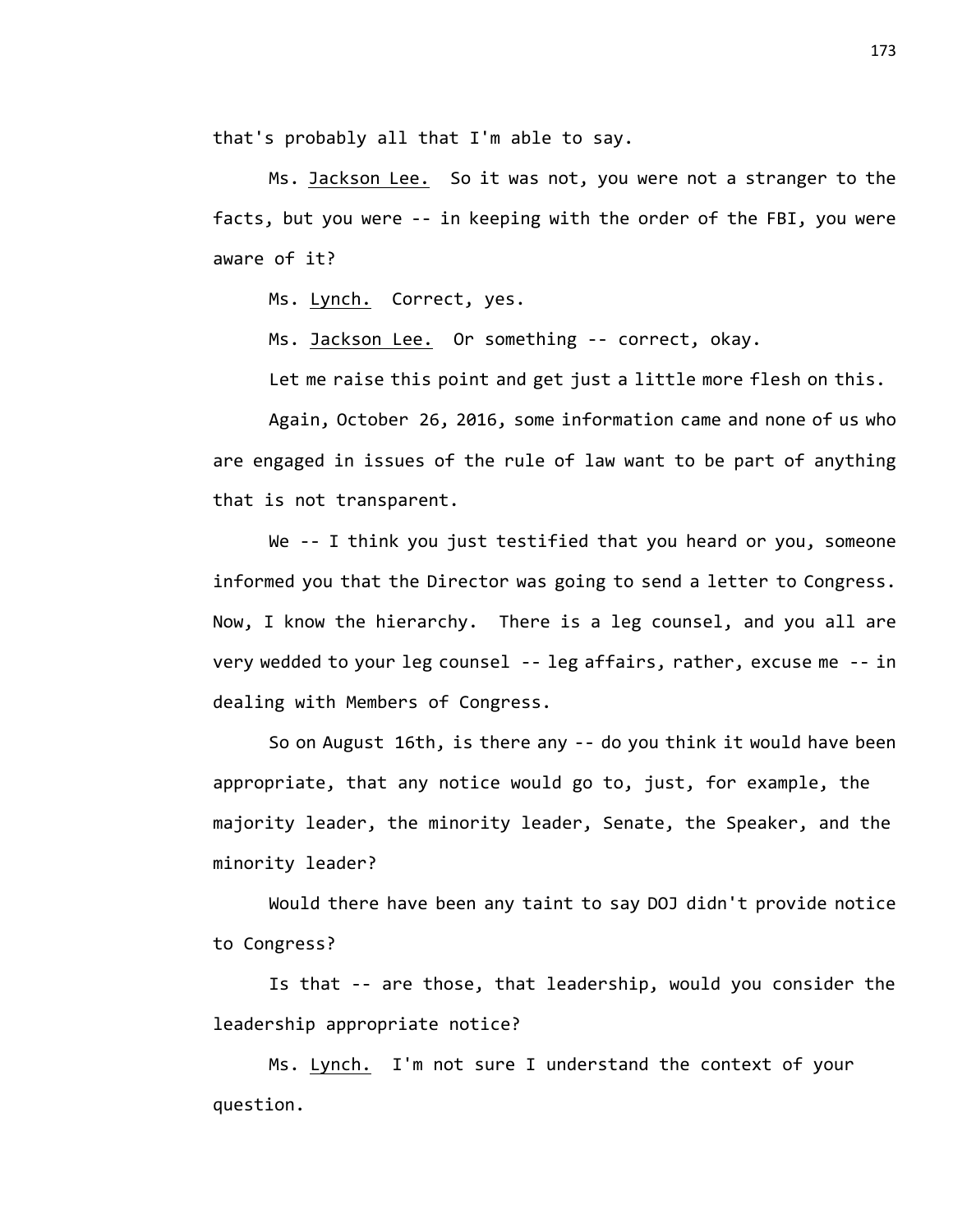Ms. Jackson Lee. I'm sorry, let me clarify.

The October 16th finding of the second laptop, the Weiner laptop.

Ms. Lynch. Okay.

Ms. Jackson Lee. And the date may be -- yes, the letter was sent on October 28th.

Ms. Lynch. Yes.

Ms. Jackson Lee. Would appropriate notice to Congress be the four leaders, that is, the majority-minority leader of the Senate, and the Speaker and minority leader of the House.

Ms. Lynch. Well, certainly the level and type of notice would depend on the reason for the notice. The reason that the Director provided to us for choosing the notification that he did was that he felt that he, that prior representations he had made to a particular group were now factually incorrect. And that he felt the need to notify the particular group he did because they had received the first set of information.

Certainly, as a general matter, notice can go -- notice typically would go to the leadership, or it could go to a committee chairman, it just depends on the issue and to what one is responding.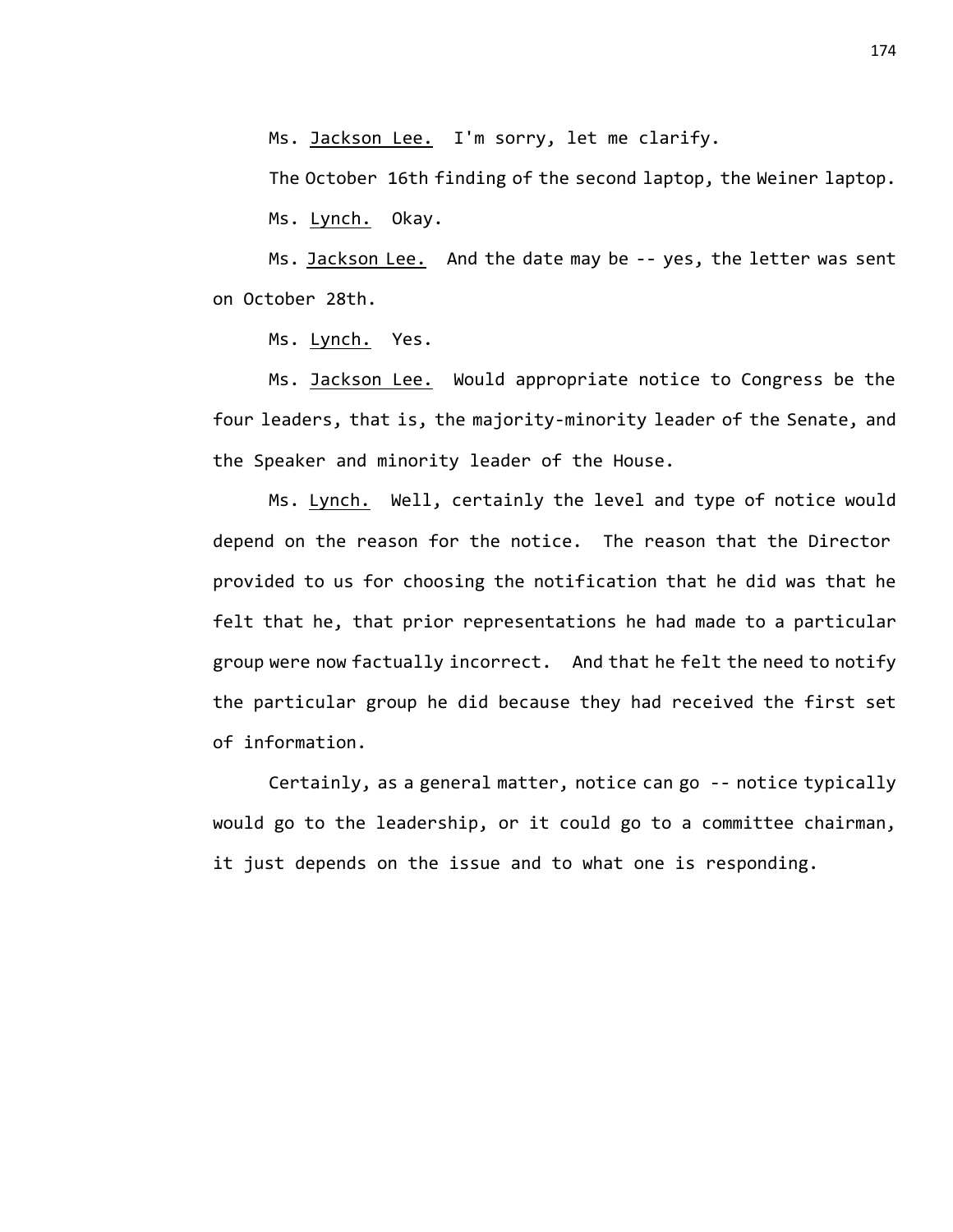[3:55 p.m.]

Ms. Jackson Lee. And I am empathetic with the Director. We were in an intense national election, which is very sacred, rather, in light of the fact that we are the largest and oldest democracy. So I think certainly there would have to be those ramifications considered, and I would like to just put into the record, I don't know if I did the last time, but I would like to just put this letter in the record, exhibit 1, and I want to give this to DOJ.

[Lynch Exhibit No. 1

Was marked for identification.]

Ms. Jackson Lee. But in any event, I'm counting one, two, three, four, five, six, seven, eight, nine, 10, 11, 12, 13, 14, 15 Members of Congress that received this letter, and then there was representation that it leaked and the representation is -- but I just want to clarify that Republican members leaked this. Was the greater good to -- in hindsight, was the greater good to have the leak, or to make sure that the appropriate persons could have been notified? Does the DOJ look at that even though you are talking about the Director, but he is member of the DOJ family.

Ms. Lynch. Well, Congresswoman, what we conveyed to the Director was that we didn't use the phrase "greater good," but --

Ms. Jackson Lee. I am sorry. You conveyed to the Director.

Ms. Lynch. -- that a letter would be counterproductive to what he was trying to achieve, and that it was not something that should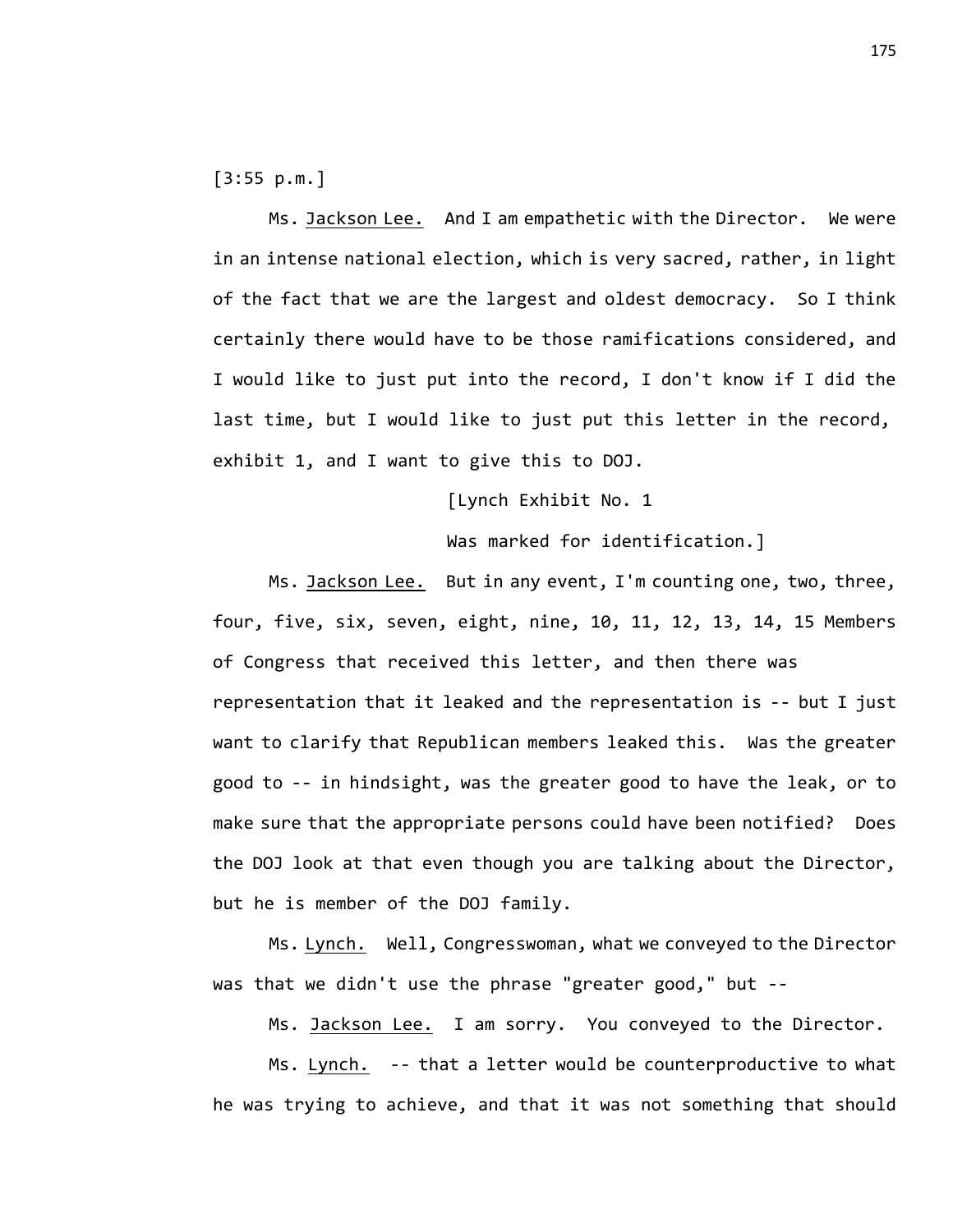happen in the view of myself and the Deputy Attorney General. The Director conveyed that because he felt he had this personal ethical obligation to convey information to Congress that he was going to do that. And we decided, again, to work -- to try and find the most effective way to change that dynamic, and we were not successful.

Ms. Jackson Lee. Meaning to hold back --

Ms. Lynch. Yes.

Ms. Jackson Lee. -- to get reconsideration of whether or not a letter of that context could have been a phone call, I guess, you know, who knows what might have been in the heat of the moment that appropriate, but you did engage and indicate that that might not have been the best approach?

Ms. Lynch. That it was not the best approach, actually, yes, we did engage, and the issue was how to best engage. And the issue is when we are determining how to get the reaction that you want, you try and figure out what is the most successful approach likely to be. And we had a number of discussions about that, and determined that it would be better if -- the only people that we thought had real influence over the Director were the staff, that he had indicated that this letter was going out. There were people within the FBI who were having discussions with him.

What was conveyed to me was that they were not supportive of it. I don't know that, because I didn't speak to FBI staff myself. Certainly, it would have been mixed, I would have thought, but, again, I don't want to speculate as to that. So we were trying to figure out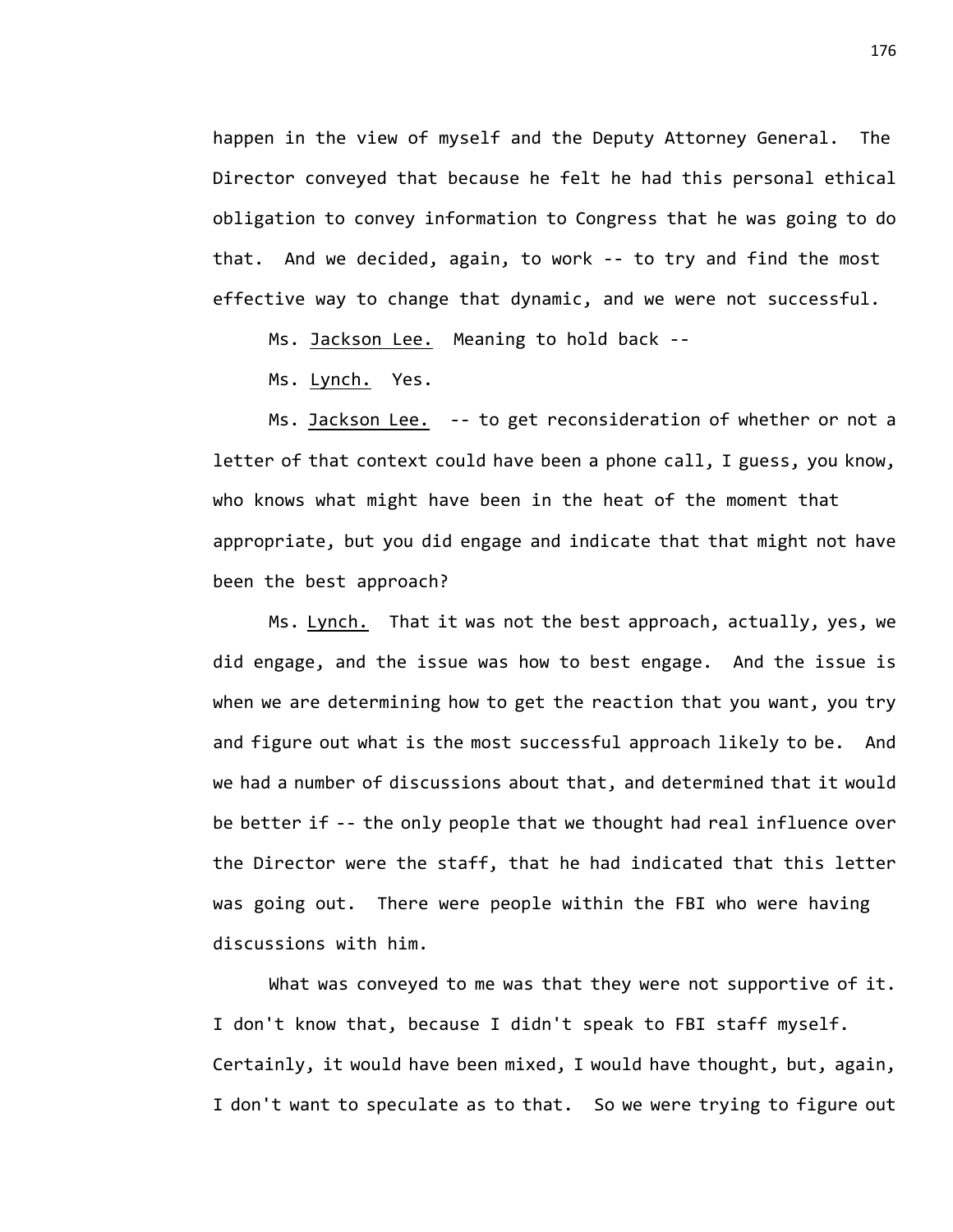the best way to effectuate movement on this front.

Ms. Jackson Lee. So there was an engagement on this issue, there was an opportunity -- not an opportunity, there was an effort to offer alternative, you were engaged as to whether or not --

Ms. Lynch. Yes.

Ms. Jackson Lee. -- because of the height of the moment week out or so from the election you were engaged, this was not something that the General was not engaged in --

Ms. Lynch. Correct.

Ms. Jackson Lee. -- to give good advice without seeming to undermine any investigation?

Ms. Lynch. Correct.

Ms. Jackson Lee. Do you feel comfortable in that?

Ms. Lynch. Well, that was certainly our goal, that was certainly our goal. As I said, we wished that we had been successful, we were not. We had great concerns about any of the approaches that we were considering. All of them, depending upon the outcome, could have raised serious issues for the Department, so we knew that was going to happen regardless in our view. And when I say "our," I am referring to myself and the Deputy Attorney General with whom I had the most direct conversations, but also staff of both her team and my team were consulting on this as well, and we were, as a group, working on this issue quite assiduously.

Ms. Jackson Lee. To my colleagues, I am concluding. Would you be able to answer a simple question of whether or not the way the FBI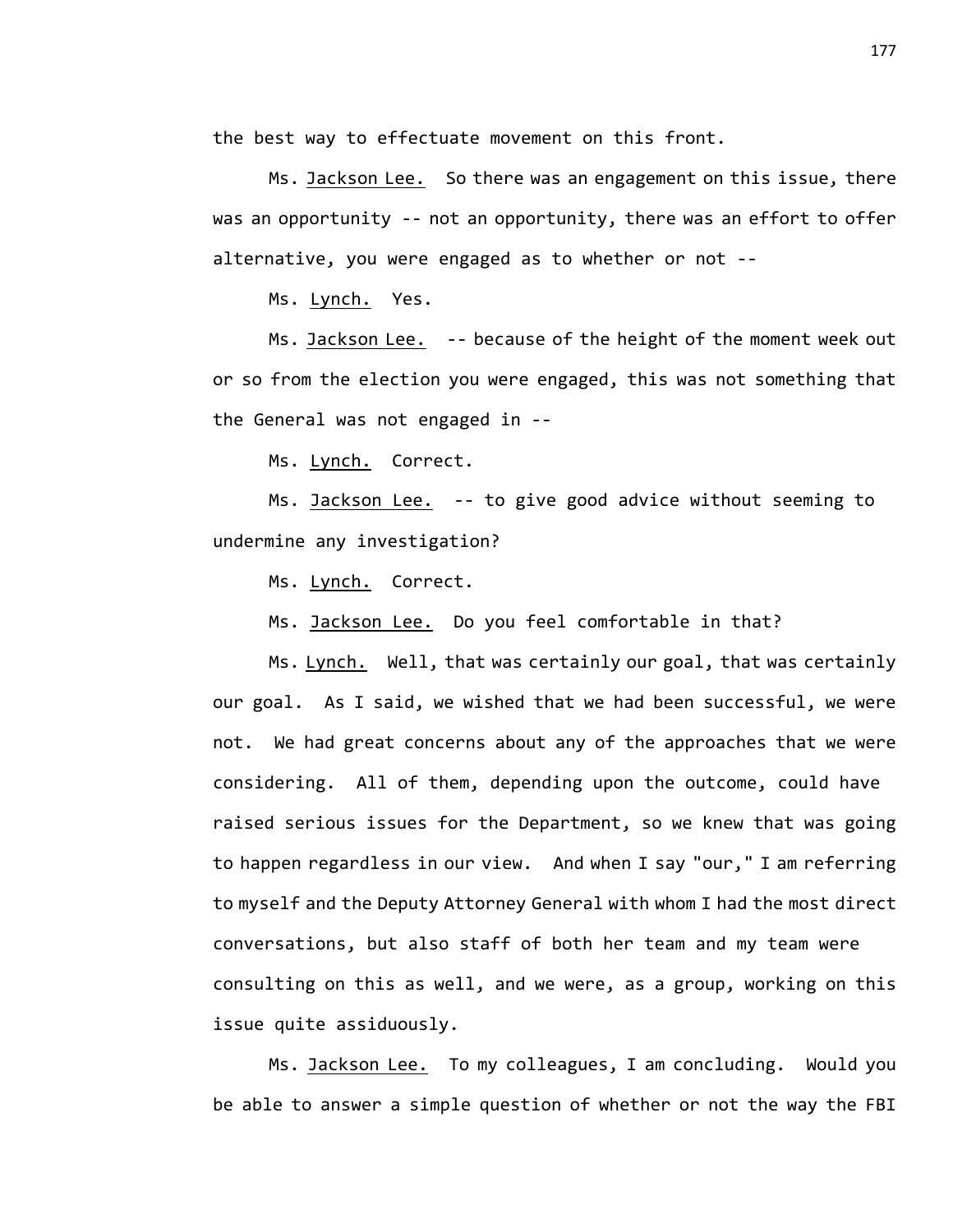decided to proceed was, in essence, one that you could agree with or you had been hesitant about it?

Ms. Lynch. Well, I did not agree with it, and, in fact, told the Director, so when I spoke with him a few days after that point, told him that, you know, he was aware that I did not agree with that action, and he acknowledged that.

Ms. Jackson Lee. Let me finish on -- since this is not about the details, but, again, it is my theme on the rule of law. And it looks as if we will be dealing with the Mueller investigation for at least a few more days, and certainly, there have been representation that it was shutting down at the beginning of the year, and shutting down Thanksgiving, and continuing to shut down.

In your role as prosecutor, you have seen a special counsel or two. You have watched some work that is going on in the context. Is there a special counsel's work that has been done that have not been high profile, not necessarily the independent counsel that Mr. Jaworski was, whose firm I worked for, or some of the subsequent in Iran-Contra that lasted for 8 years, but there have been others that people have not really paid attention to. In the course of your understanding of special counsel, is it not an obligation because they have been so designated to be thorough and to finish their work because once, my words, the work is finished it is expected for it to be thorough. What is your interpretation of the need for the special counsel to follow his or her directives and leads? And then finally, the kind of commitment that you see Mr. Mueller to do so and to follow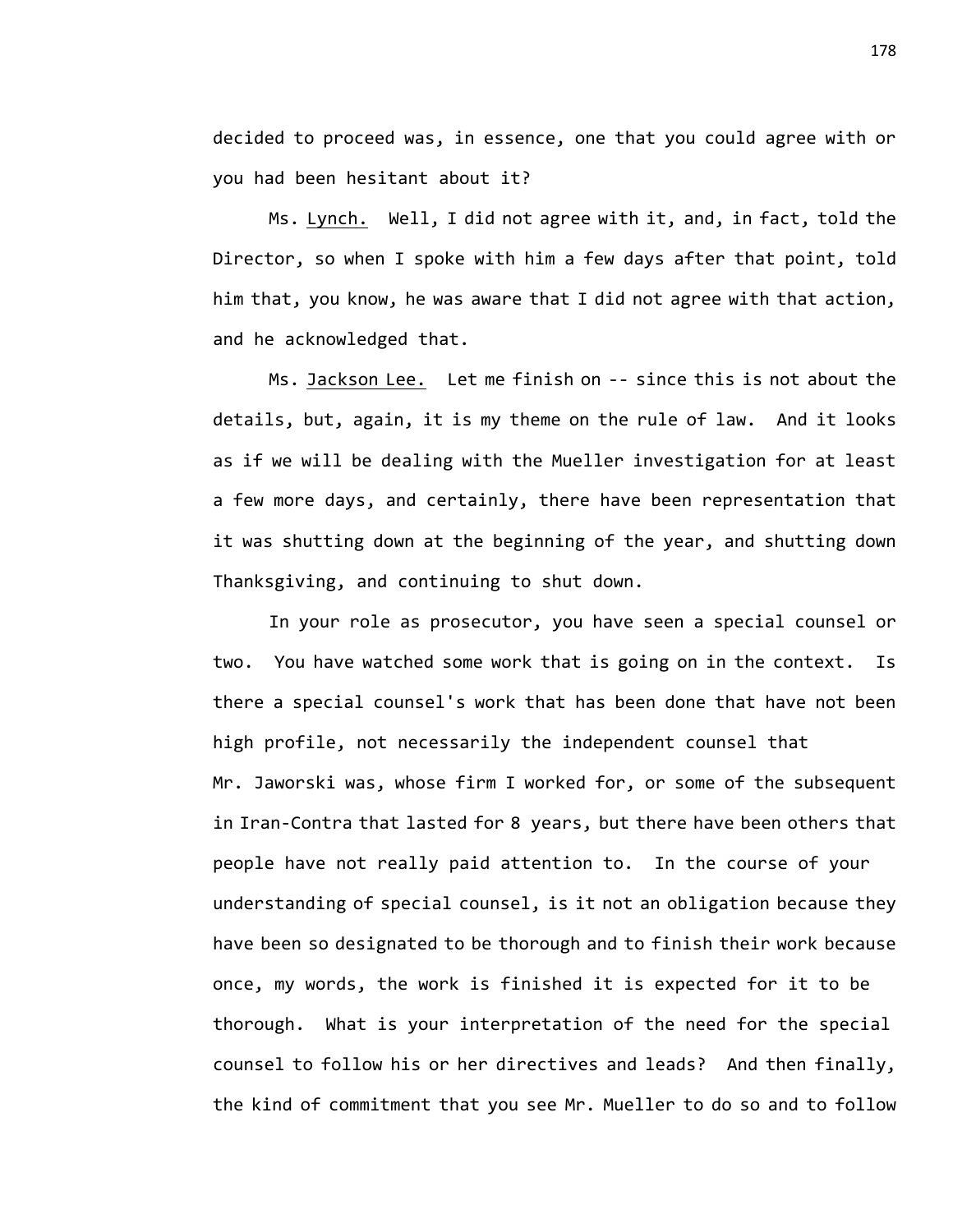the rule of law?

Ms. Lynch. Well, certainly for any special counsel appointed to any particular issue, not just this one, I would expect that their work would be thorough and substantive and seek to uncover all the relevant facts that there are and make sure they have thoroughly explored the issue because, again, of the importance of the issues that require a special counsel. You are usually calling upon them to investigate areas of great sensitivity. They often touch upon the highest levels of government, and it is important that their work be independent, be thorough, and be fair.

With respect to Mr. Mueller, throughout his career, those three words have frankly been his hallmark. He has been not just a noted FBI Director who shepherded the FBI through significant changes after 9/11, but he has also been a stalwart U.S. Attorney, as well as a Department leader in several administrations. He is a consummate professional. He has an incredible work ethic, and he is -- he has the highest professional standards that many of us can think of.

Ms. Jackson Lee. You have no reason to follow social media, but I want to offer an apology, and I am reading from a tweet that was retweeted by the President of the United States. It says, "Now that Russian collusion is a proven lie, when do the trials for treason begin?" Unfortunately, they have the pictures of Director Mueller, Rod Rosenstein, former presidents, former Attorney General, former Director of the FBI, and you.

And so on the record, I want to apologize for that tweet, and for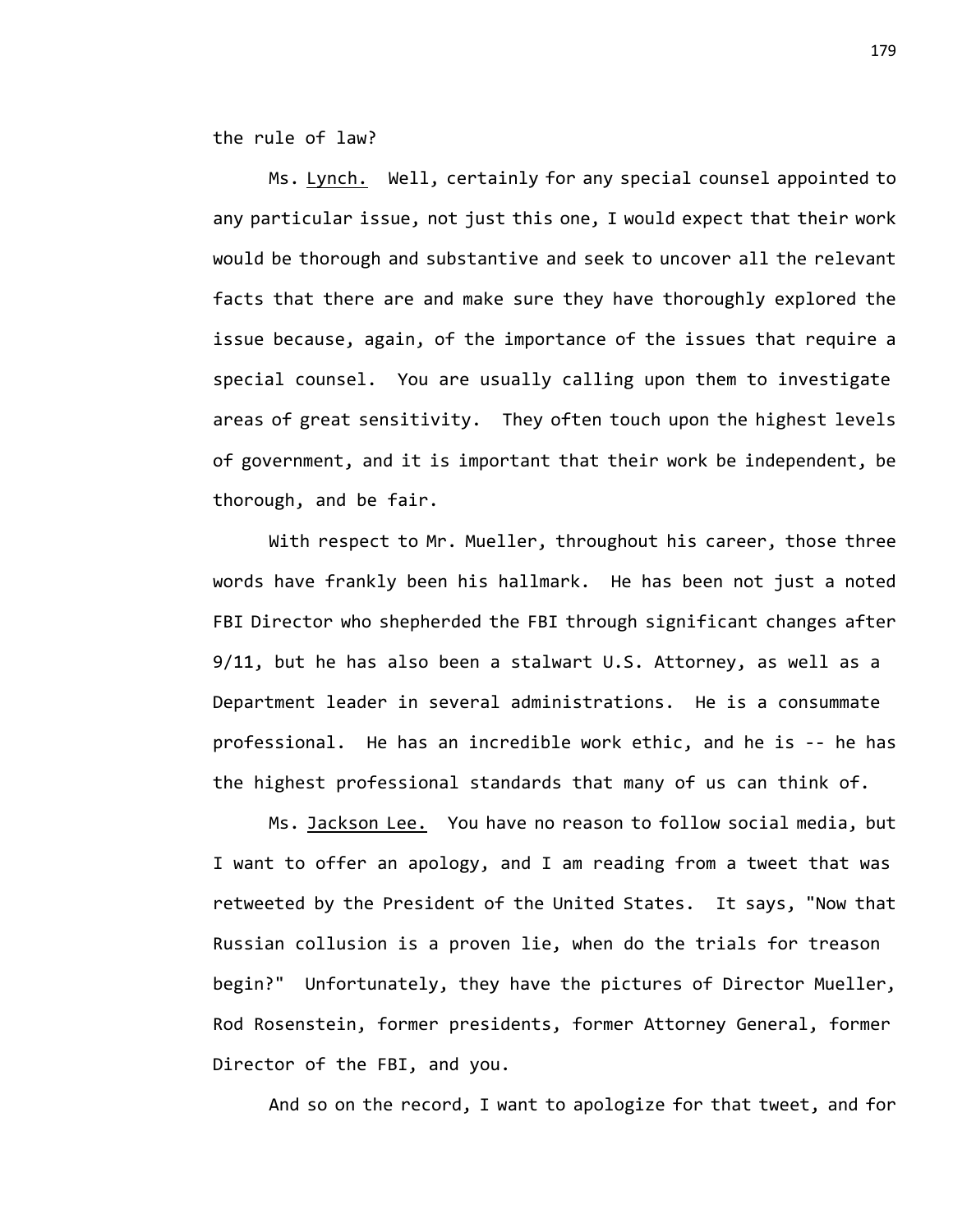social media free speech being utilized in such a manner that is untoward, and frankly, inappropriate for those who have been called, assigned, or appointed positions in the Department of Justice, however we may agree with the various proceedings or investigations, and I have been on Judiciary for a very long time. We do know that we look to the DOJ as the chief law enforcement agency, but also the chief agency of justice, particularly those of us who remember the civil rights movement. It was a comfort. It was the only arm of law that we could call upon to provide justice to the movement, and so this struck me as particularly offensive.

I wanted the record to reflect that on behalf of those of us who serve this Nation, this is both inappropriate, and really creates the atmosphere to undermine the respect of the American people for the rule of law, and the chief law enforcement agency and the agency that is to render justice on behalf of the American people.

So I hope that is something that you will accept, and I thank you for answering my questions.

Ms. Lynch. Thank you, Congresswoman.

Ms. Jackson Lee. I yield.

Ms. Hariharan. Off the record. It is 4:03.

[Recess.]

Mr. Somers. So, it is 4:15. We will go back on the record. I understand you had something you wanted to clarify from the previous round of our questions before we begin questioning again.

Ms. Lynch. Yes, thank you, counsel. I just wanted to make sure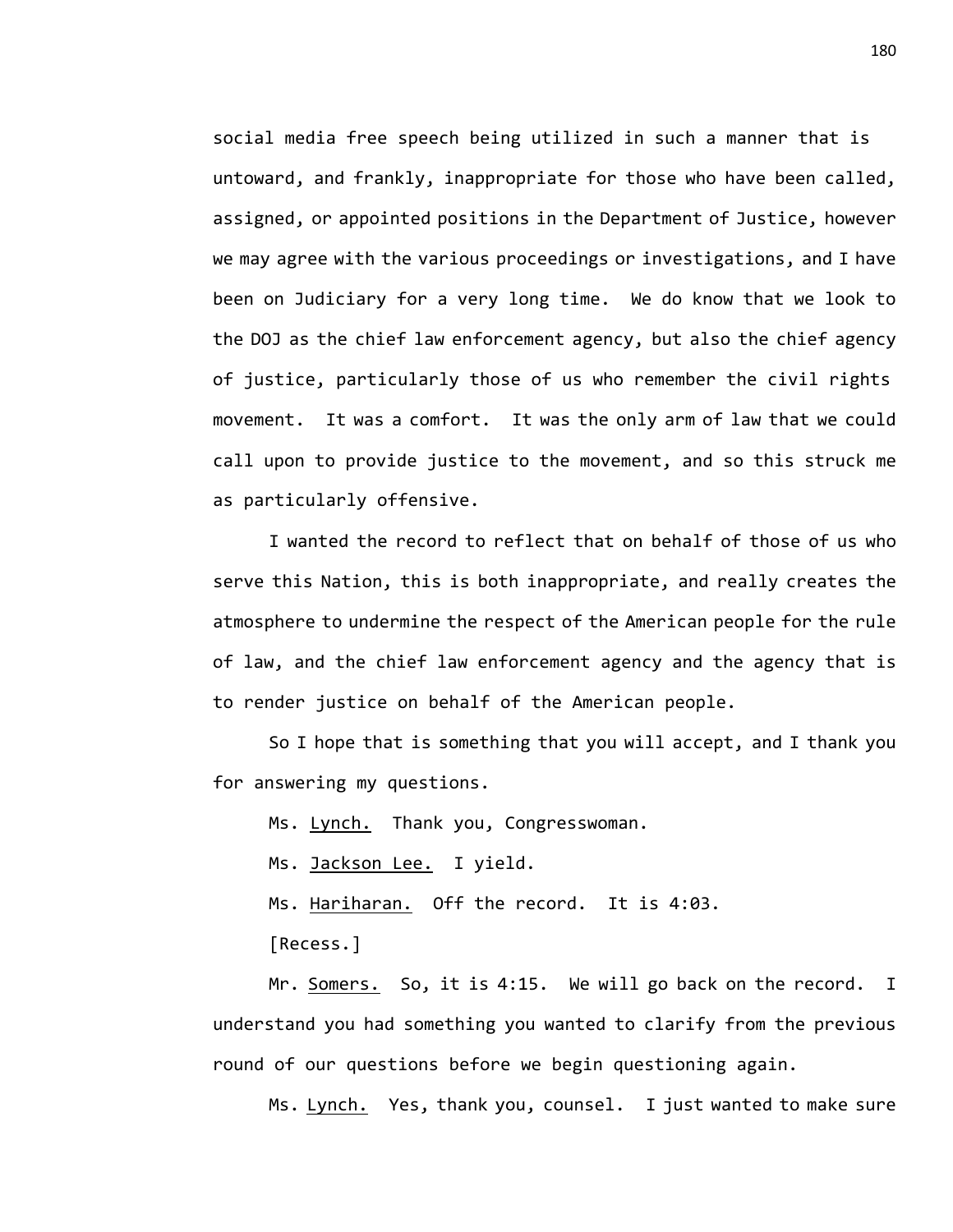again in the interest of being as clear as possible about the nature of information I may or may not have been shown. You asked me a few questions about information that Director Comey had received that he was relying upon to make his July 5 announcement, that he felt if it became public could cause questions about my credibility. We were talking about what I may or may not have seen, and somewhere in the question, there was a discussion about were emails of some sort involved in that, and I just wanted to make it clear that even though I am not able to go into what it was, I wasn't shown any emails. I just didn't want to give a misimpression there.

Mr. Somers. Okay. Thank you. Mr. Jordan?

Mr. Jordan. Ms. Lynch, just a couple quick questions I forgot last time. Has the special counsel spoken to you in the course of their investigation or interviewed you?

Ms. Lynch. No, sir.

Mr. Jordan. How about Inspector General Horowitz, in the course of his investigation, looking at potential abuse of the FISA process, has he spoken to you or interviewed you?

Ms. Lynch. Not in connection with that, no, sir, only in connection with the email investigation.

Mr. Jordan. Only with the Midyear Exam?

Ms. Lynch. Correct.

Mr. Jordan. Okay. Thank you.

BY MR. SOMERS:

Q I just wanted to -- we discussed this a little bit in the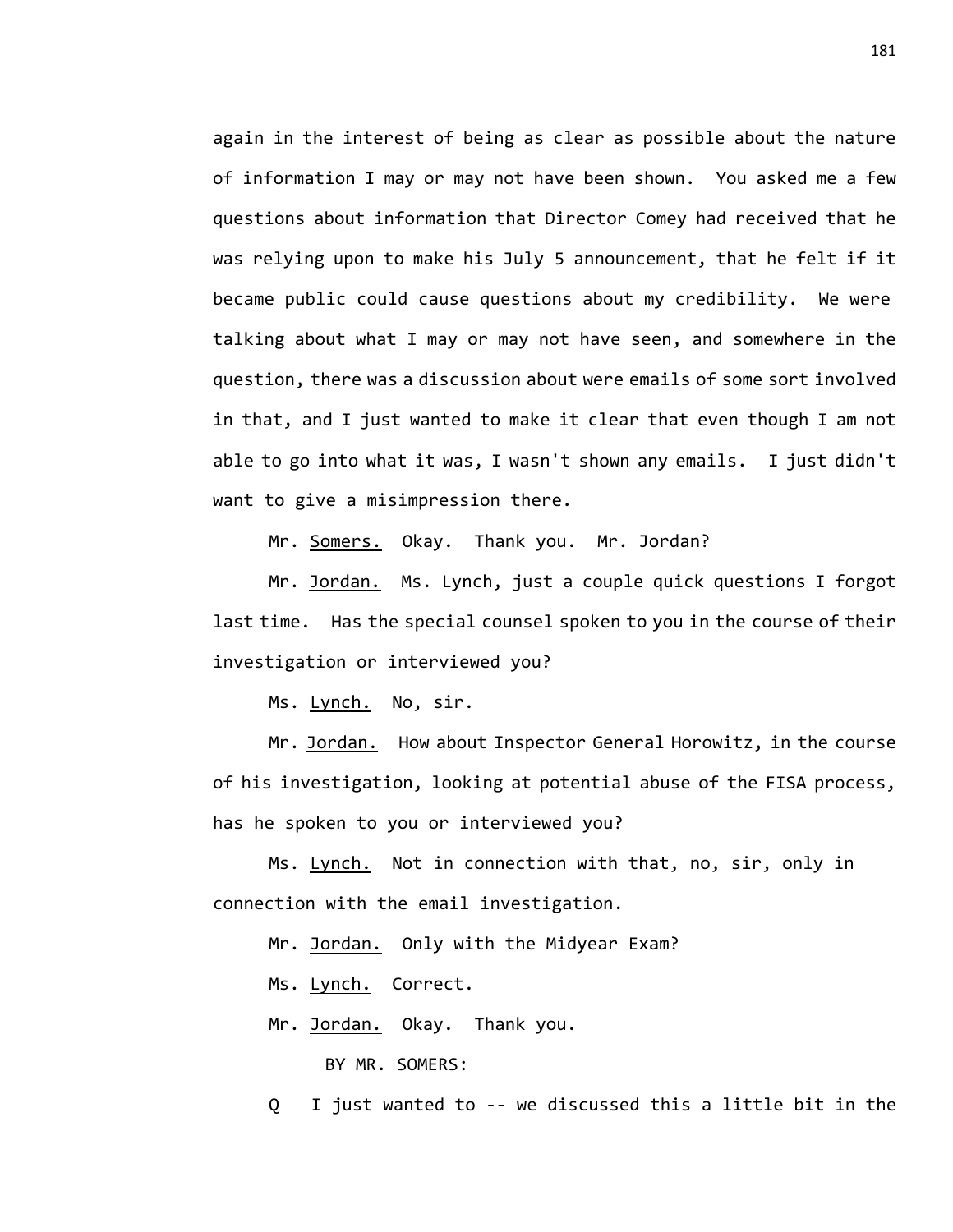last round. I just wanted to -- I went back and looked at my notes in the break, and I just wanted to go over this quickly again. I think there was some reporting that Director Comey and Deputy Director McCabe briefed you on Carter Page and George Papadopoulos after it was publicly announced they were Trump campaign foreign policy advisers. Do you recall that?

A I recall receiving information about Mr. Page from Director Comey to Deputy Director McCabe in the context of here is some information that we think you should be aware of. I don't recall specifics about Mr. Papadopoulos, or when I was given any information about him. It would have been after that, and I don't recall at that time what their roles were with the campaign, whether they were with them, not with them. I just don't have a recollection about their connection to the campaign at the time I was learning about issues.

Q Okay. And this is -- and public reporting, it says during or after that meeting where they briefed you about Carter Page and George Papadopoulos, there was a discussion between you, Comey, and McCabe about whether to provide a defensive briefing to Trump or the Trump campaign. Do you recall such a conversation?

A I recall a discussion about, again, the information, no action items taken or given. You know, again, without being specific, they were just sharing something with me, and talking about possible options, but not being at a decision point on those options, not being asked for a decision and not weighing in on direction to do something or not do something.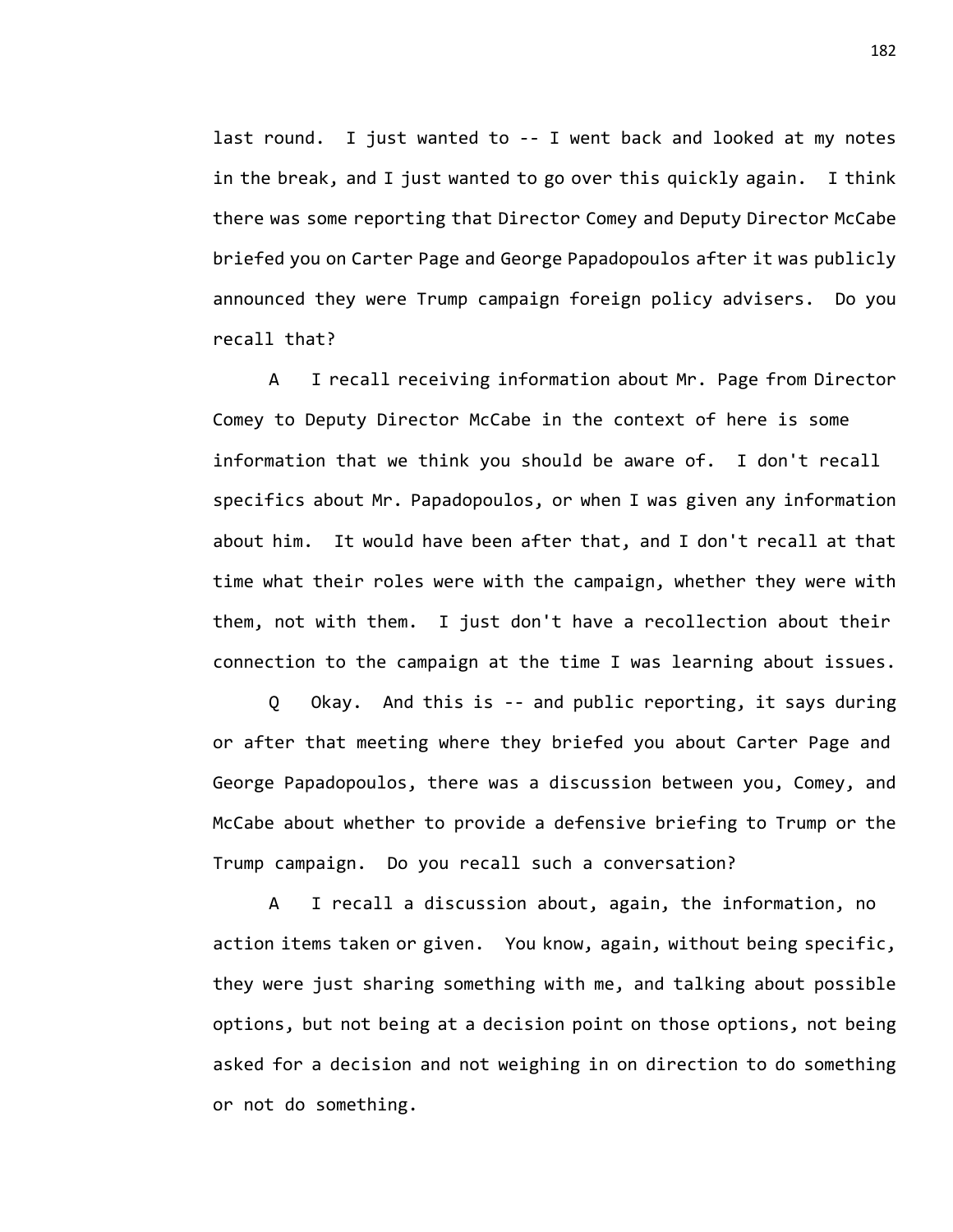Q Was one of those options either -- I don't want to be too technical by saying defensive briefing, but either a defensive briefing or somehow alerting the Trump campaign, was that one of the options that was discussed?

A That was an option, yes, and I should have included that in my last answer, yes, it was, but it was not at a point -- not at a decision at that point.

Q So it wasn't rejected, it was just discussed?

A It was not rejected at all.

Q It wasn't accepted?

A And it was not at a point to be accepted or rejected.

Chairman Goodlatte. Have you asked about whether there were defensive briefings of Secretary Clinton? Did you have conversations about defensive briefings of Secretary Clinton during her Presidential campaign?

Ms. Lynch. I don't recall being involved in conversations about those.

Chairman Goodlatte. So you don't know whether she was given any defensive briefings?

Ms. Lynch. I do not know. I don't have that information, no.

Chairman Goodlatte. Okay. And do you know why you never reached a decision point about giving then-candidate Trump a defensive briefing, when for 8 months or so during the campaign and prior to his election, some of the people associated with his campaign were suspected of doing things with the Russians that might have prompted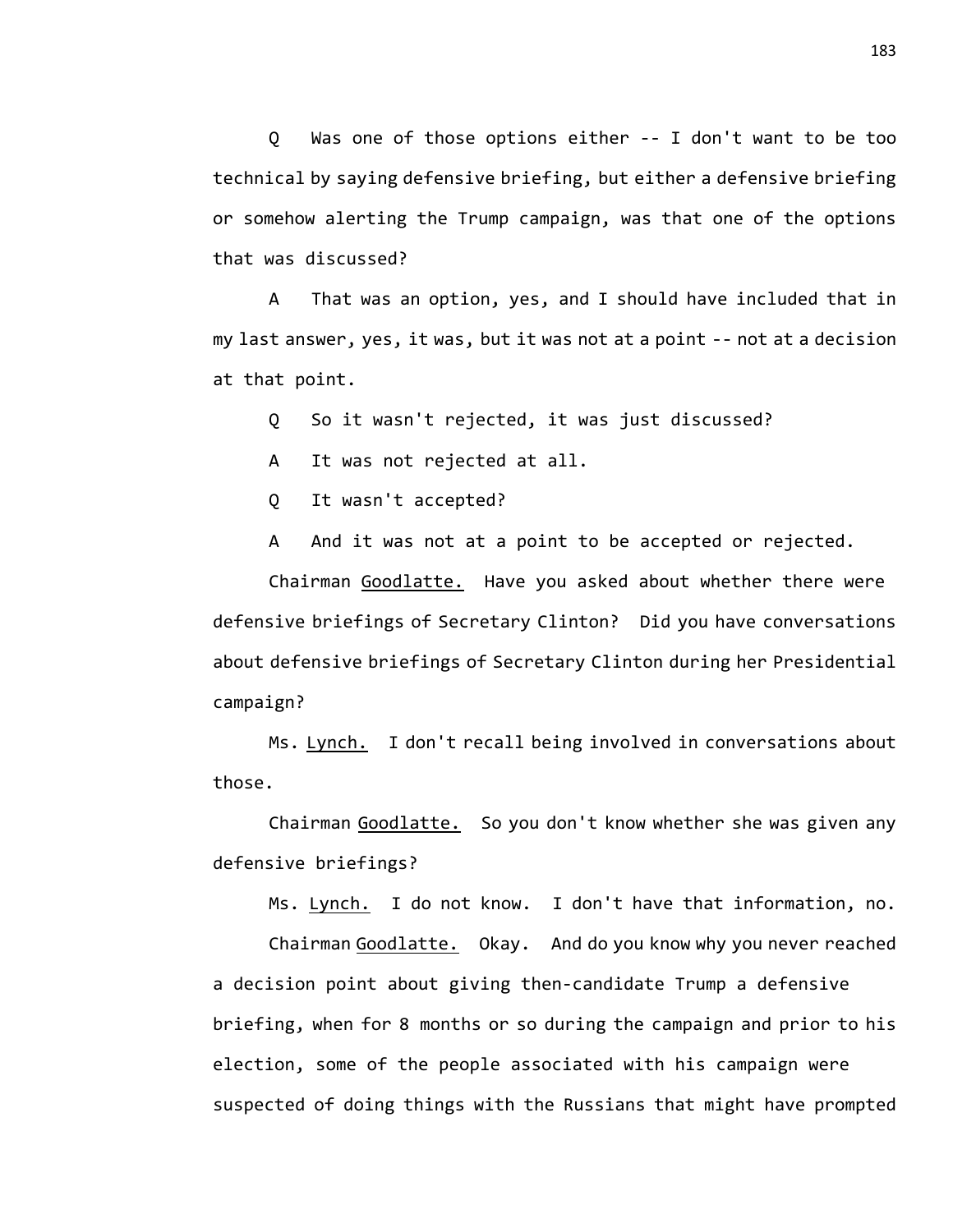a need to alert the campaign that they should be careful about these kinds of things?

Ms. Lynch. You know, I don't know. I wasn't involved in further discussions about that, and when the issue was raised with me it was -- it appeared to be at a very preliminary point, and it was -- again, as I said before, it was information being conveyed to me, so it was being passed along to me.

Chairman Goodlatte. Who makes --

Ms. Lynch. It wasn't that the FBI was doing anything or active at that point.

Chairman Goodlatte. Who makes the decisions about offering a candidate for President a defensive briefing?

Ms. Lynch. You know, I have not been involved in them, so I am not able to outline that process for you. I am not able to answer that.

Chairman Goodlatte. Okay. But that you were involved in discussions where that was discussed as an option?

Ms. Lynch. Yes, preliminary, yes.

Chairman Goodlatte. Can you recall any reason why a decision wasn't made to offer defensive briefing to either Mrs. Clinton or Mr. Trump?

Ms. Lynch. Well, with respect to Mrs. Clinton, I don't recall any discussions about issues of people in her campaign that are similar to what we are talking about here, that would have created a similar situation or similar discussion. With respect to then-candidate Trump, as I said before, this was a very preliminary notification to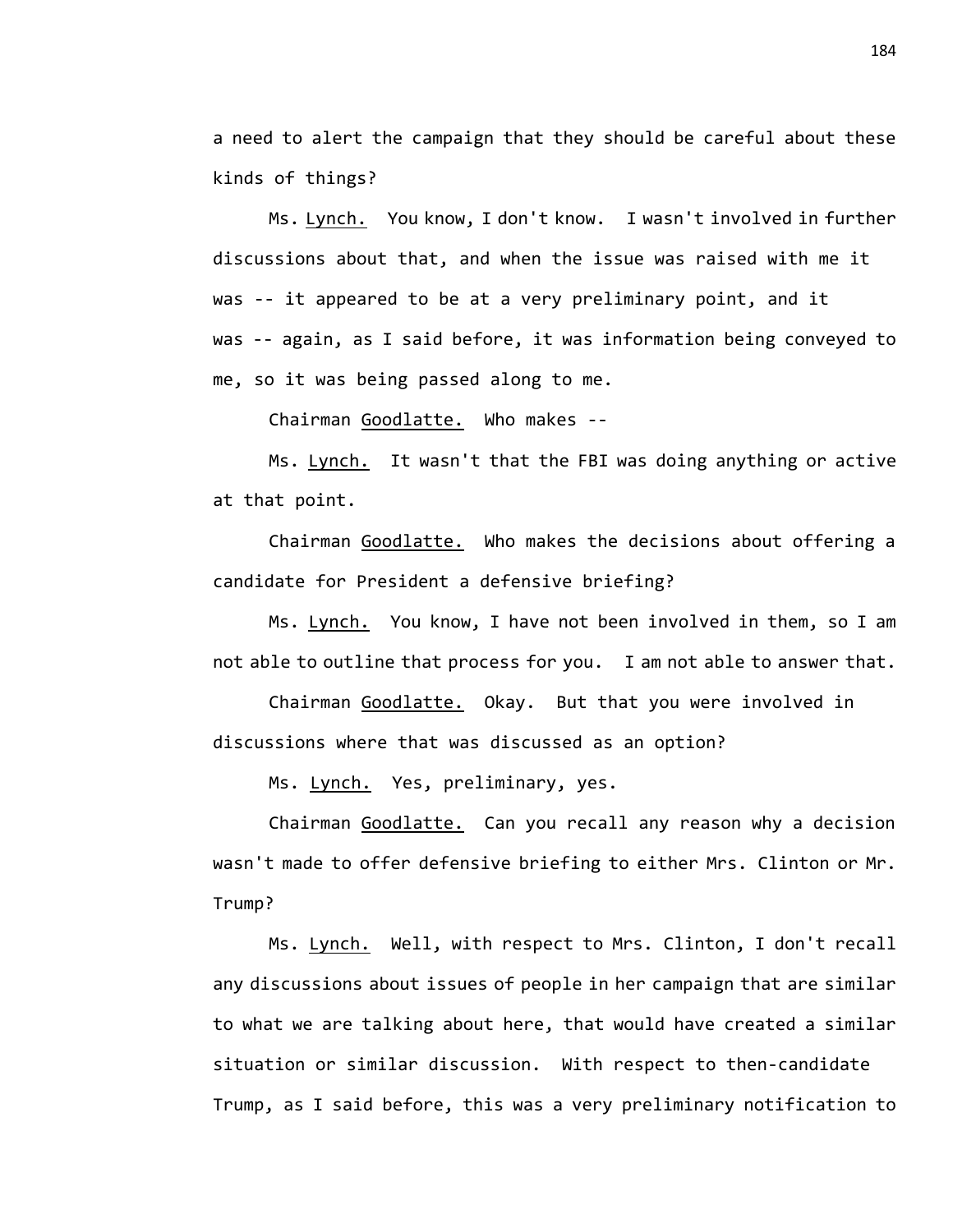me, and it was simply, you know, as we go forward and monitor this, this may come up.

Chairman Goodlatte. Do you recall whether any other country was being investigated for possible interference in the 2016 Presidential election?

Mr. Weinsheimer. I would object to that question as revealing potentially classified information.

Chairman Goodlatte. I think she can answer the question. She may not be able to reveal the details about it.

Mr. Weinsheimer. I don't think that she can.

Mr. Breitenbach. In testimony just this week, former Director Comey answered in the affirmative, so I think in terms of the chairman's question, would there be -- would there be an opportunity for Ms. Lynch to answer with respect to generally any other country having influenced the 2016 election without naming a particular country.

Mr. Weinsheimer. I think my concern is that information can be drawn from classified information, and therefore, just revealing it reveals potentially classified information.

Chairman Goodlatte. The question could be drawn -- the question could be drawn from any source, classified or unclassified.

Mr. Weinsheimer. Can I confer with the witness?

Chairman Goodlatte. Sure.

Mr. Weinsheimer. She can answer the question.

Chairman Goodlatte. The question is, are you aware of whether any other country was being investigated during the 2016 election cycle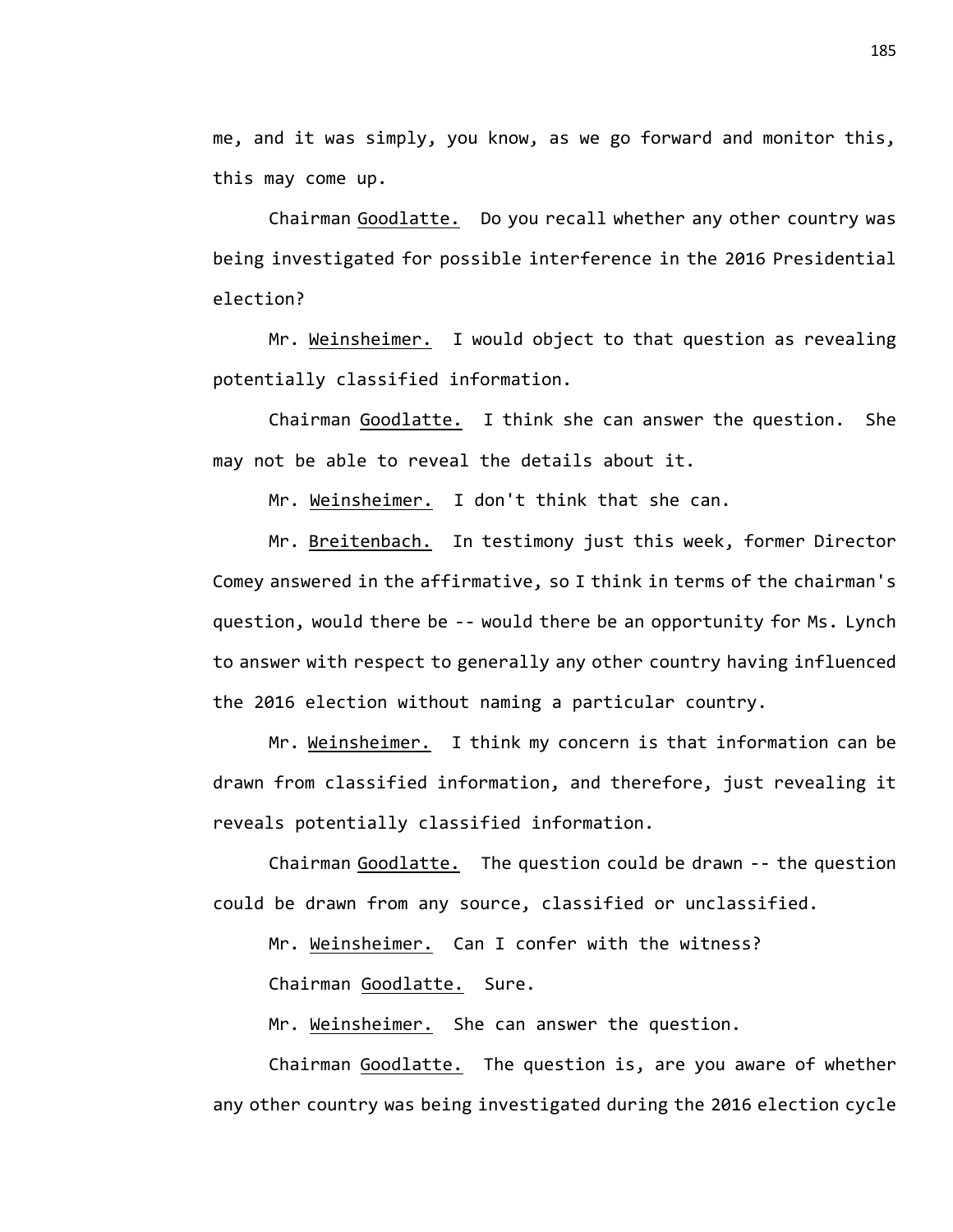for potential interference with the U.S. elections?

Ms. Lynch. I don't have any recollection of that.

Mr. Breitenbach. So then by extension, you would not have any recollection of any country other than the reported Russian influence that may have influenced Secretary Clinton's Presidential campaign?

Ms. Lynch. I don't have a recollection of that.

Mr. Breitenbach. Are you aware whether there are any recordings, government recordings of President Trump, President-Elect Trump, or citizen Trump?

Ms. Lynch. I have no knowledge one way or the other.

BY MR. BAKER:

Q Do you know if at the conclusion of Midyear exam, there was any kind of post-action critique, either by the Department, FBI, or both together, what we did right, what we did wrong, tweaks in that kind of investigation?

A I don't have a recollection of one being directed by Main Justice, and I don't have a recollection of the FBI doing one, but I can't say.

Q Okay. You have indicated in your testimony a couple of times today, you had other positions at the Department of Justice, correct?

A Yes, indeed.

Q What were they, and what is your total tenure at DOJ, what was your total tenure?

A I began as an Assistant United States Attorney in the Eastern District of New York in 1990, and held various supervisory positions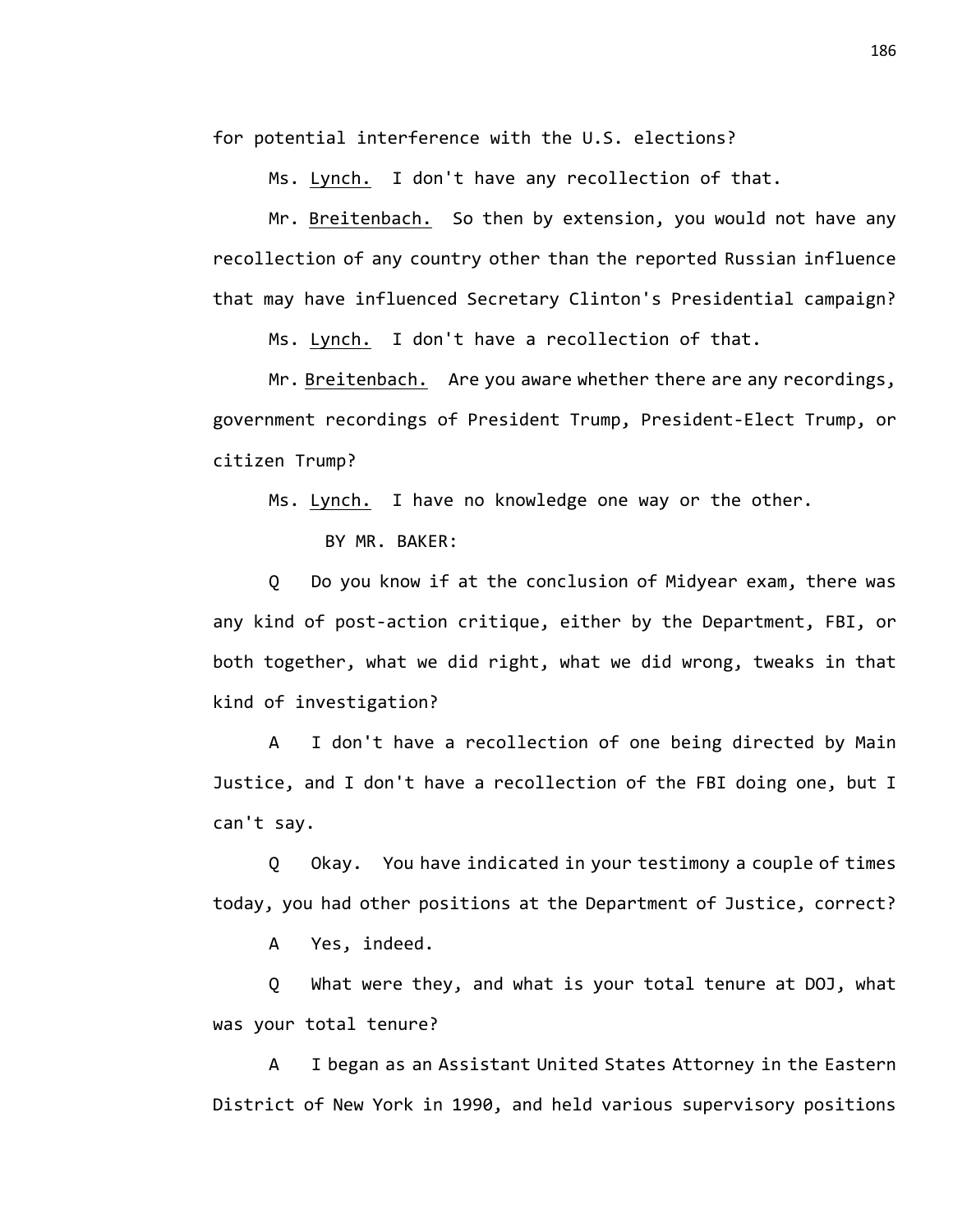in that office, and ultimately was the United States Attorney from 1999 through 2001. I then left the government and returned to private practice. I returned to government in 2010 as the United States Attorney for the Eastern District of New York again, and served in that capacity until I was confirmed as the Attorney General in 2015.

Q Thank you. Both of these cases were opened by the FBI at FBI headquarters. That was sort of the office of origin, as opposed to being in a field office. During your tenure as Attorney General, or in any of your other DOJ capacities, were you familiar with other cases being opened and managed at the headquarter level, as opposed to the field?

A When you say both of these cases, are you referring to -- Q Midyear and Crossfire.

A Okay. The email investigation and the Russian related investigations?

Q Yes, ma'am?

A Okay. Thank you. In terms of my -- in my experience, I would have to think it through. I don't find it surprising that counterintelligence matters, such as the Russia investigation would be opened out of headquarters. And with respect to the email investigation, I also don't find it surprising. Thinking back to my experience in the field, because I was a U.S. Attorney with a very strong field office, the New York field office, I worked a lot with them. But also with Main Justice and with FBI headquarters.

I would also say, though, that in my capacity as a United States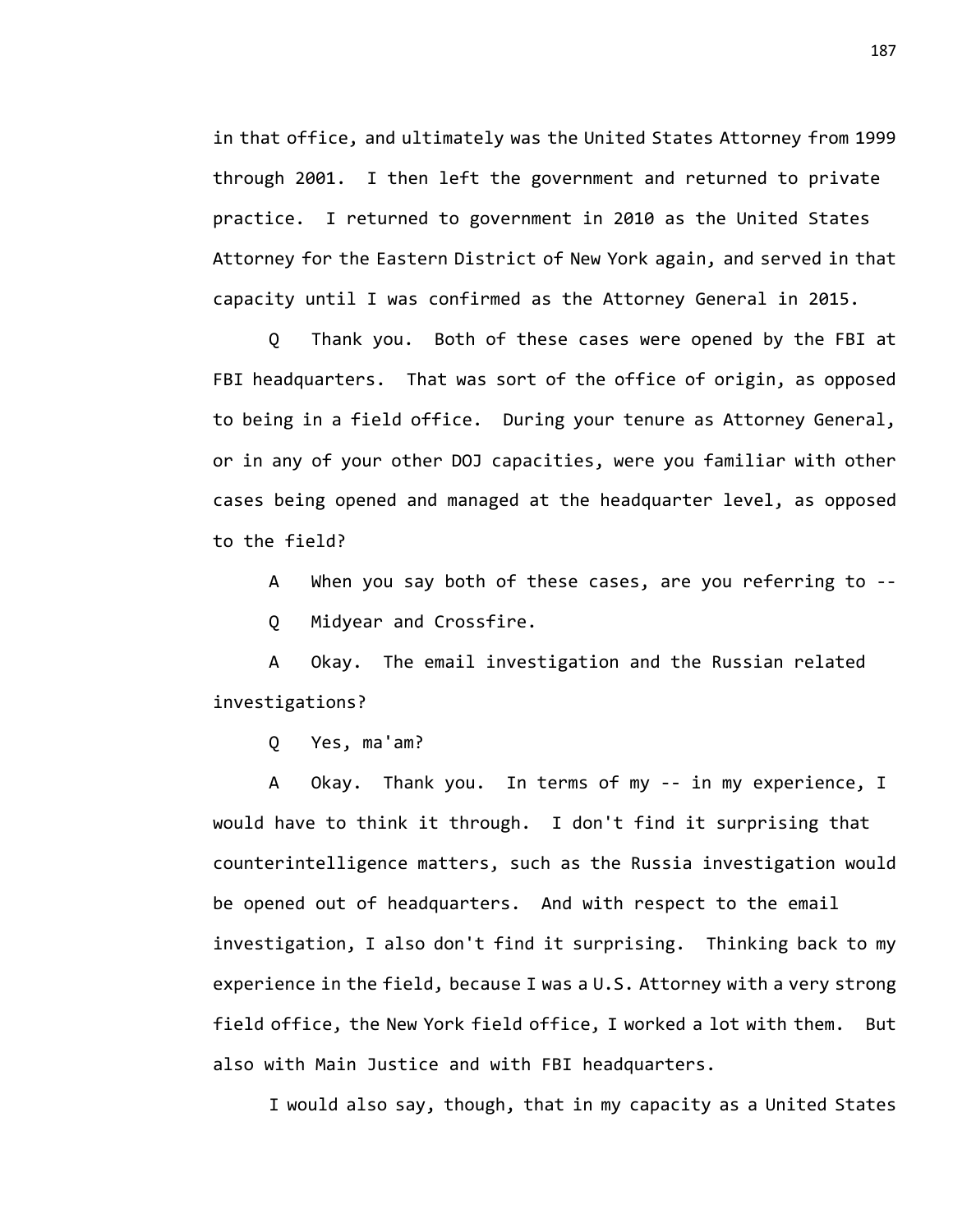Attorney when I was on the Attorney General's Advisory Committee and overseeing a lot of policy between the field and Main Justice, I am aware that a number of cases are opened at FBI headquarters where the main legal component are lawyers at Main Justice.

For example, FCPA cases just by way of example, public corruption cases that are headquartered out of the public integrity section at Main Justice by way of example.

Q Okay. The IG report referenced a sort of an aside and other issues they would get to an excessive number of FBI employees that were in contact with the media, some that had no normal business with the media anyway. Would that concern you as the Attorney General that a component is having unauthorized contact with the media?

A It would concern me as the Attorney General that any of the components were having unauthorized contacts with the media, because when you expand the number of people who are talking to the media you run the risk of not only leaking information, but providing inaccurate information, as well.

Q Several of the people of FBI employees that we have interviewed or were interviewed by the IG or other entities have either left the service of the FBI by choice or were terminated. I am curious, how is the determination made internally at DOJ or a component whether the OPR investigation is done -- like, take an FBI employee, how is it determined if FBI's OPR does it as opposed to either Main Justice or the IG taking it initially, or getting it handed off? It seems we have seen a couple of different models of that.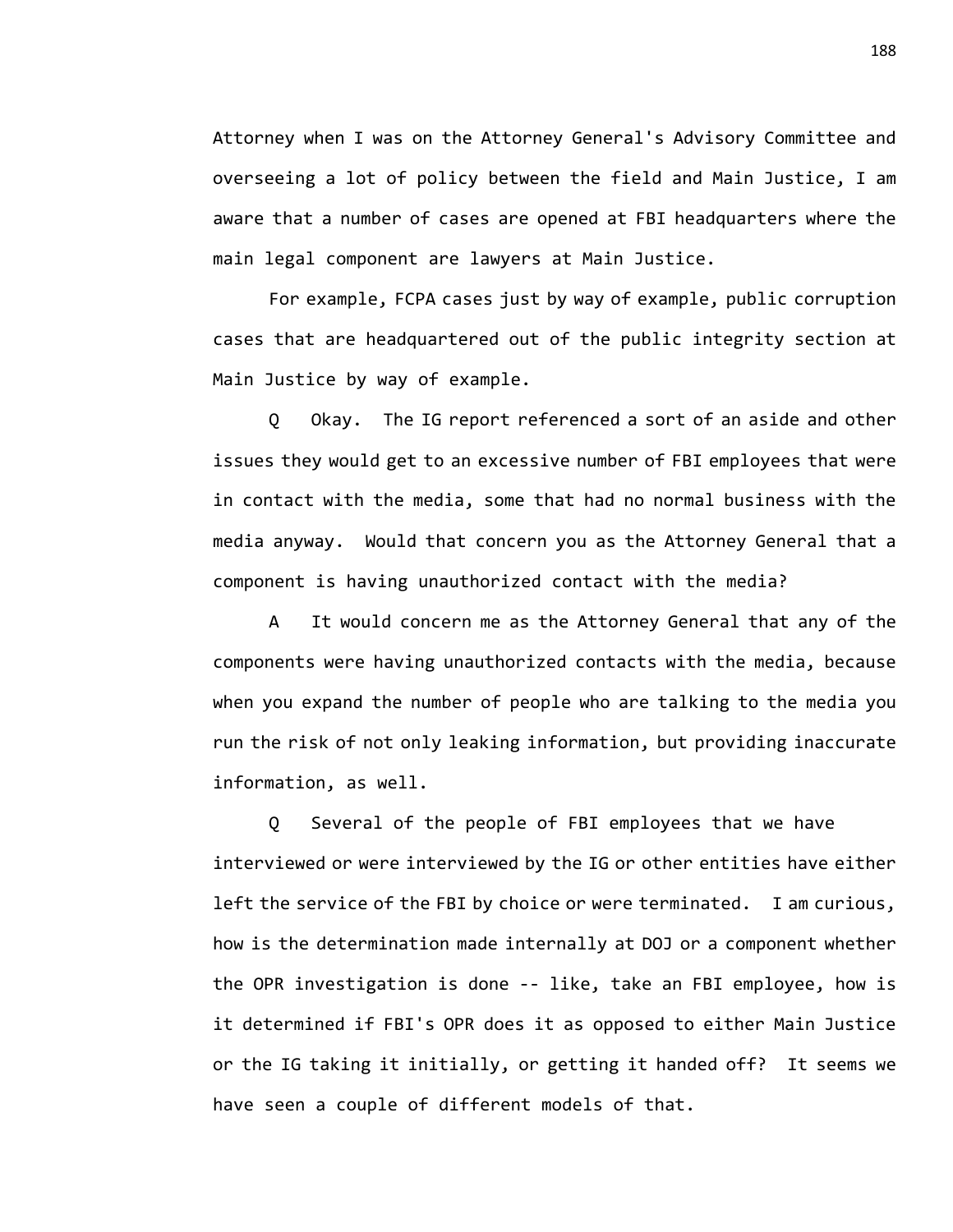A Well, speaking generally with respect to the Office of Professional Responsibility, I believe that not only Main Justice, but the law enforcement components of the Department have their own OPR offices, so it would depend on whether one was an employee of the particular component. For example, a DEA employee would have a matter handled by DEA's Office of Professional Responsibility. A lawyer, whether at Main Justice or in the U.S. Attorney's Office would deal with Main Justice's Office of Professional Responsibility.

Q Does the seriousness of the conduct weigh into who gets the first bite at it? Like, if an FBI employee, FBI agent is accused of some misconduct, does the IG or Main Justice get the right to look at it first, and then they delegate down back to FBI if they don't want to take it?

A So with respect to how matters are designated as either being handled by OPR or by the Inspector General, it often depends on how they arise. OPR handles issues of misconduct, and again, I would have to look at the overarching regulations to name everything that they cover, but they look at issues of misconduct, professional misconduct I should say. It could be personal, as well, if it impacts one's ability to do the job as a DOJ employee.

The Office of the Inspector General has a mandate to root out waste, fraud, and abuse, but also review policies. And so if things implicate larger policies and issues, there may be a referral to the Inspector General. That can come from any source. It can come from within the Department, or without the Department, I mean, outside the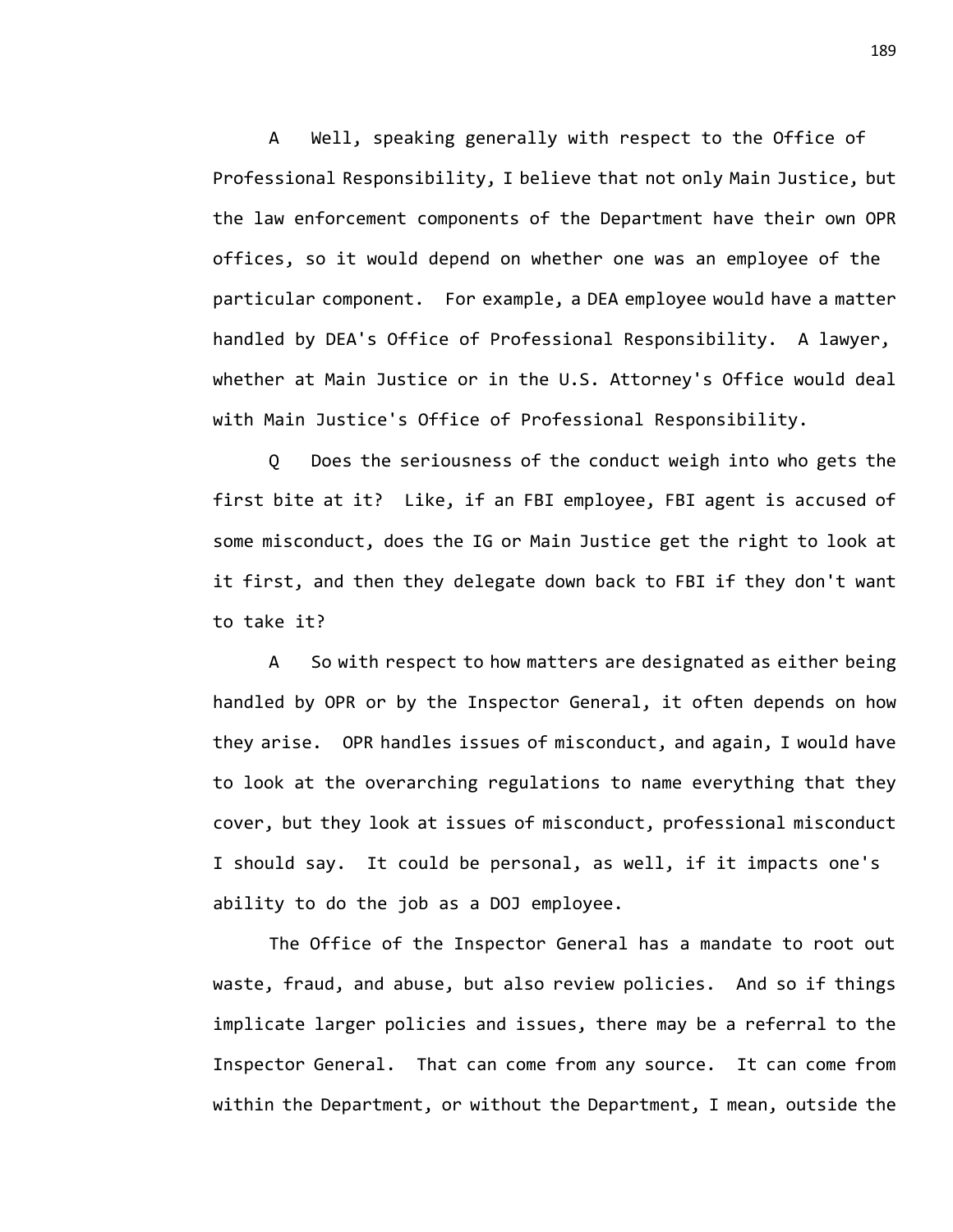Department. But essentially, misconduct on the part of an individual Department of Justice employee is typically handled by the Office of Professional Responsibility. It doesn't preclude the IG looking at the larger policy issues that may have created an environment that led to an issue.

Mr. Baker. Thank you.

BY MR. SOMERS:

Q I would like to show you a document. I don't think -- you said you have never seen the Page-Strzok texts or only read about them in the news media. So I just want to -- I don't think you have ever seen these before, but I wanted to ask you about one of the assertions made in one of the texts.

I checked off the two texts on your copy of it first, and I am going to read it -- I will take out the typos and whatnot that are in there, but it says, "Holy cow, New York Times breaking of Apuzzo. Lynch will accept whatever rec D," I assume meaning Director of the FBI, "and career prosecutors make no political appointee input." That was from Peter Strzok to Lisa Page at 9:34 on July 1.

And then further down the page, I think this is basically the response text to that from Lisa Page back to Strzok. And, "Yeah, it is a real profile in courage since she knows no charges will be brought." And I guess my question is about that last clause. This is a text dated July 1 of 2016. Since she knows no charges will be brought. Did you know on July 1, 2016, that no charges would be brought against Hillary Clinton?